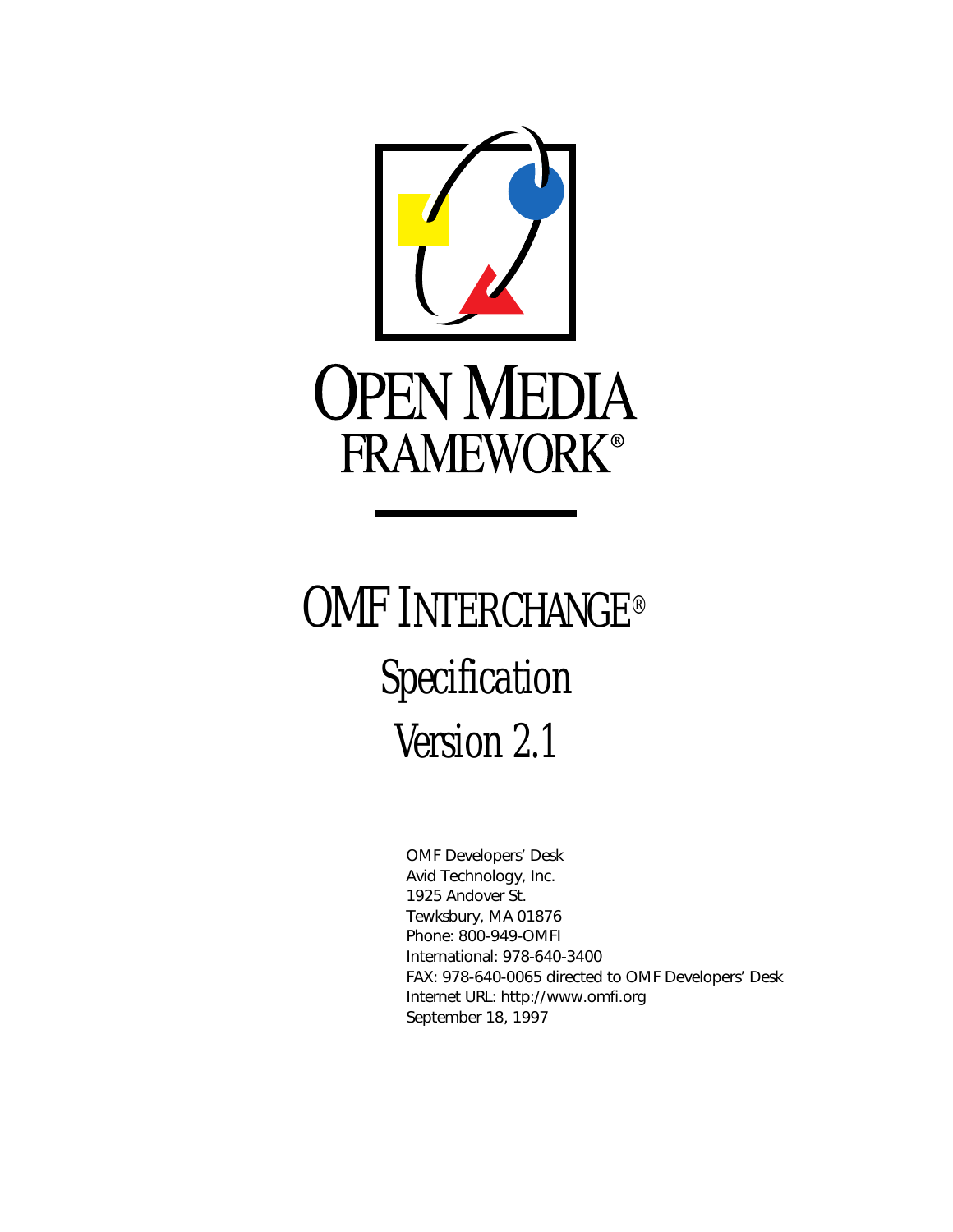© Copyright 1995, 1997 Avid Technology, Inc.

All rights reserved. No part of this document may be reproduced, transmitted, and/or distributed in any form or by any means for any purpose without the express written permission of Avid Technology, Inc.

This document may be reproduced, transimitted, and distributed by registered OMF partners. Registration as an OMF Partner requires a signed partnership form on file with the OMF Developers' Desk at Avid Technology, Inc.

The information in this document and any software described in this document are subject to change without notice. This document does not represent a commitment on the part of Avid Technology, Inc.

The OMF Interchange Developers' Toolkit, which is a reference implementation of the OMF Interchange Specification, is Bento® compatible.

**Trademarks** 

Avid, OMF, OMF Interchange, and Open Media Framework are registered trademarks of Avid Technology, Inc.

Apple, AppleLink, Bento, Macintosh, and Power Macintosh are trademarks of Apple Computer, Inc., registered in the United States and other countries. Kodak is a trademark of Eastman Kodak Company. Intel is a registered trademark of Intel Corporation. IBM is a registered trademark of International Business Machines Corporation. Microsoft and Windows are registered trademarks of Microsoft Corporation. Motorola is a registered trademark of Motorola Corporation. UNIX is a registered trademark in the United States and other countries, licensed exclusively through X/ Open Company, Ltd. All other trademarks and registered trademarks used herein are the property of their respective owners.

OMF Interchange Specification• Part 0130-00254-01 Rev. B• 9/97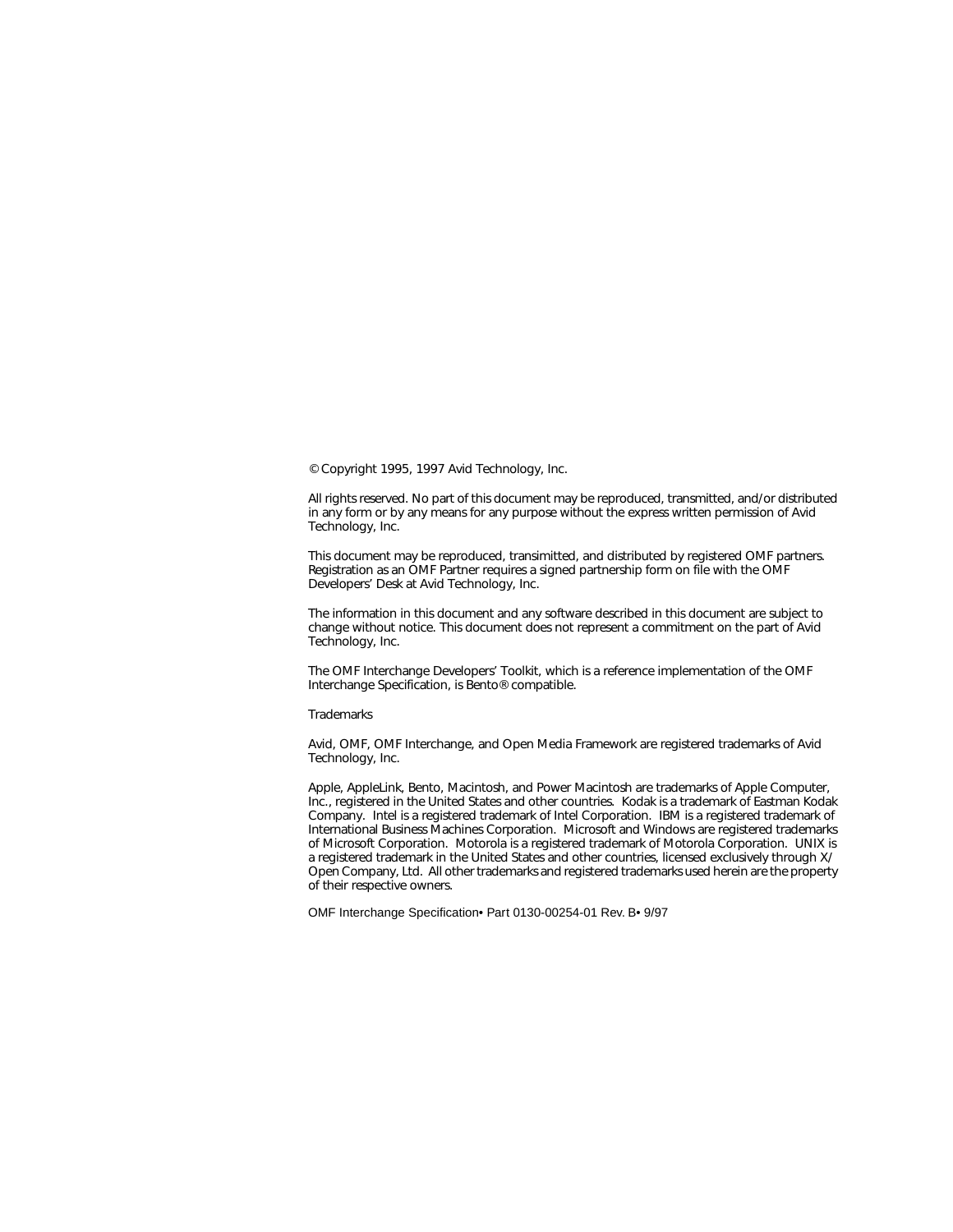

# Table of Contents

| Preface                                                                                               |
|-------------------------------------------------------------------------------------------------------|
|                                                                                                       |
|                                                                                                       |
|                                                                                                       |
|                                                                                                       |
| Chapter 1                                                                                             |
|                                                                                                       |
|                                                                                                       |
|                                                                                                       |
| Version 2.1 and 2.0 Goals $\ldots$ $\ldots$ $\ldots$ $\ldots$ $\ldots$ $\ldots$ $\ldots$ $\ldots$ . 4 |
|                                                                                                       |
| OMF Interchange and Media Applications 7                                                              |
|                                                                                                       |
|                                                                                                       |
| Chapter 2                                                                                             |
|                                                                                                       |
|                                                                                                       |
|                                                                                                       |
|                                                                                                       |
| Chapter 3                                                                                             |
| The OMF Class Model 27                                                                                |
| Benefits of the OMF Class Model 27                                                                    |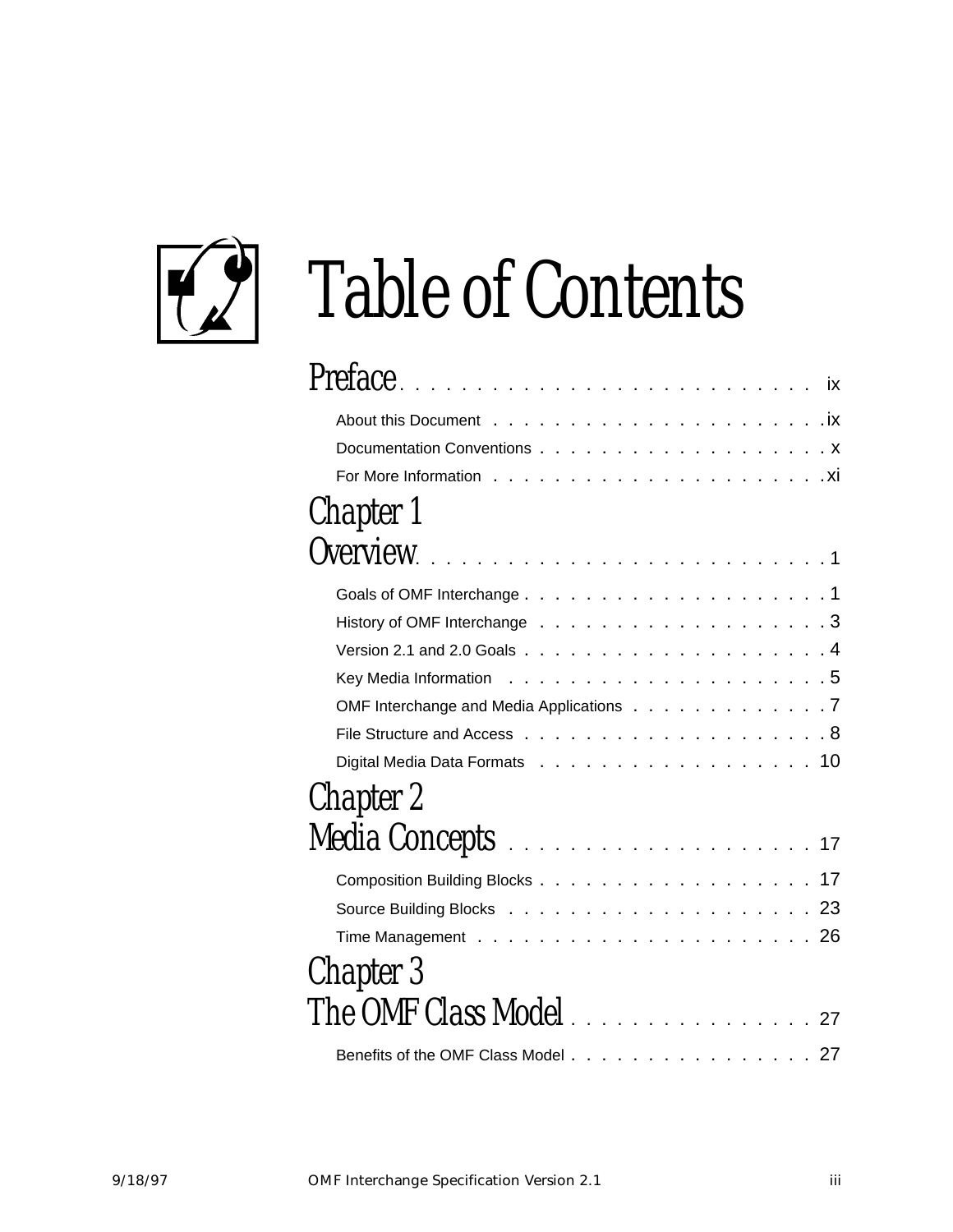| Elements of Object-Oriented Systems 28      |     |
|---------------------------------------------|-----|
| OMF Interchange Class Model 31              |     |
|                                             |     |
| Chapter 4                                   |     |
| Mobs and the Header Object 43               |     |
| Mobs $\ldots$                               |     |
| The Header Object (HEAD) 49                 |     |
| From HEAD to Media-an Overview 51           |     |
| Chapter 5                                   |     |
| <b>Composition Mobs</b> 63                  |     |
|                                             |     |
| Simple Composition Mobs and Sequences 66    |     |
|                                             |     |
|                                             |     |
|                                             |     |
| Other Composition Mob Features 89           |     |
| Chapter 6                                   |     |
| Describing Media 91                         |     |
| Describing Media with Mob Slots 92          |     |
| Describing Media with Master Mobs 94        |     |
| Describing Timecode with Source Mobs 95     |     |
| Describing Media with Pulldown Objects 97   |     |
| Describing Media with Media Descriptors 102 |     |
| Appendix A                                  |     |
|                                             |     |
| AIFC Audio Data Class (AIFC)                | 112 |
| AIFC Audio Descriptor Class (AIFD)          | 113 |
|                                             | 114 |
|                                             | 116 |
| Class Dictionary Entry Class (CLSD)         | 117 |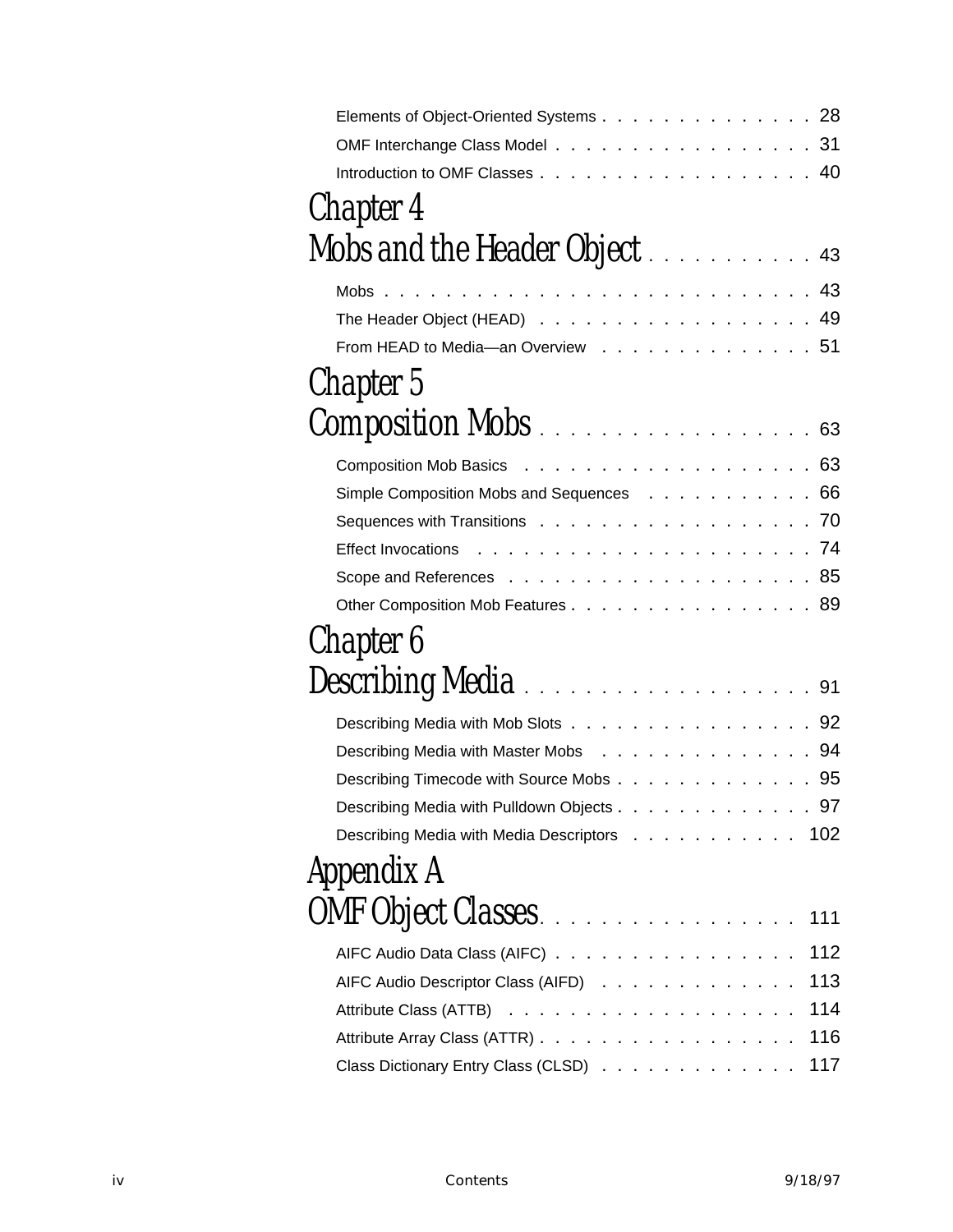| Color Difference Component Image Descriptor Class (CDCI) | 119 |
|----------------------------------------------------------|-----|
|                                                          | 124 |
| Composition Mob Class (CMOB)                             | 126 |
| Constant Value Class (CVAL)                              | 128 |
| Control Point Class (CTLP)                               | 130 |
| Data Definition Class (DDEF)                             | 132 |
| Digital Image Descriptor Class (DIDD)                    | 133 |
| DOS Locator Class (DOSL)                                 | 138 |
|                                                          | 139 |
| Edit Rate Converter Class (ERAT)                         | 141 |
| Effect Definition Class (EDEF)                           | 143 |
| Effect Invocation Class (EFFE)                           | 145 |
|                                                          | 149 |
|                                                          | 151 |
|                                                          | 152 |
|                                                          | 156 |
|                                                          | 158 |
| JPEG Image Data Class (JPEG)                             | 159 |
|                                                          | 160 |
| Mac Locator Class (MACL)                                 | 161 |
| Master Mob Class (MMOB)                                  | 162 |
|                                                          | 164 |
| Media Descriptor Class (MDES)                            | 165 |
| Media File Descriptor Class (MDFL)                       | 167 |
| Media Film Descriptor Class (MDFM)                       | 169 |
| Media Group Class (MGRP)                                 | 171 |
| Media Tape Descriptor Class (MDTP)                       | 173 |
|                                                          | 175 |
|                                                          | 177 |
| Nested Scope Class (NEST)                                | 179 |
| Network Locator Class (NETL)                             | 181 |
| OMFI Object Class (OOBJ)                                 | 182 |
|                                                          | 183 |
| RGBA Component Image Descriptor Class (RGBA)             | 186 |
| Scope Reference Class (SREF)                             | 190 |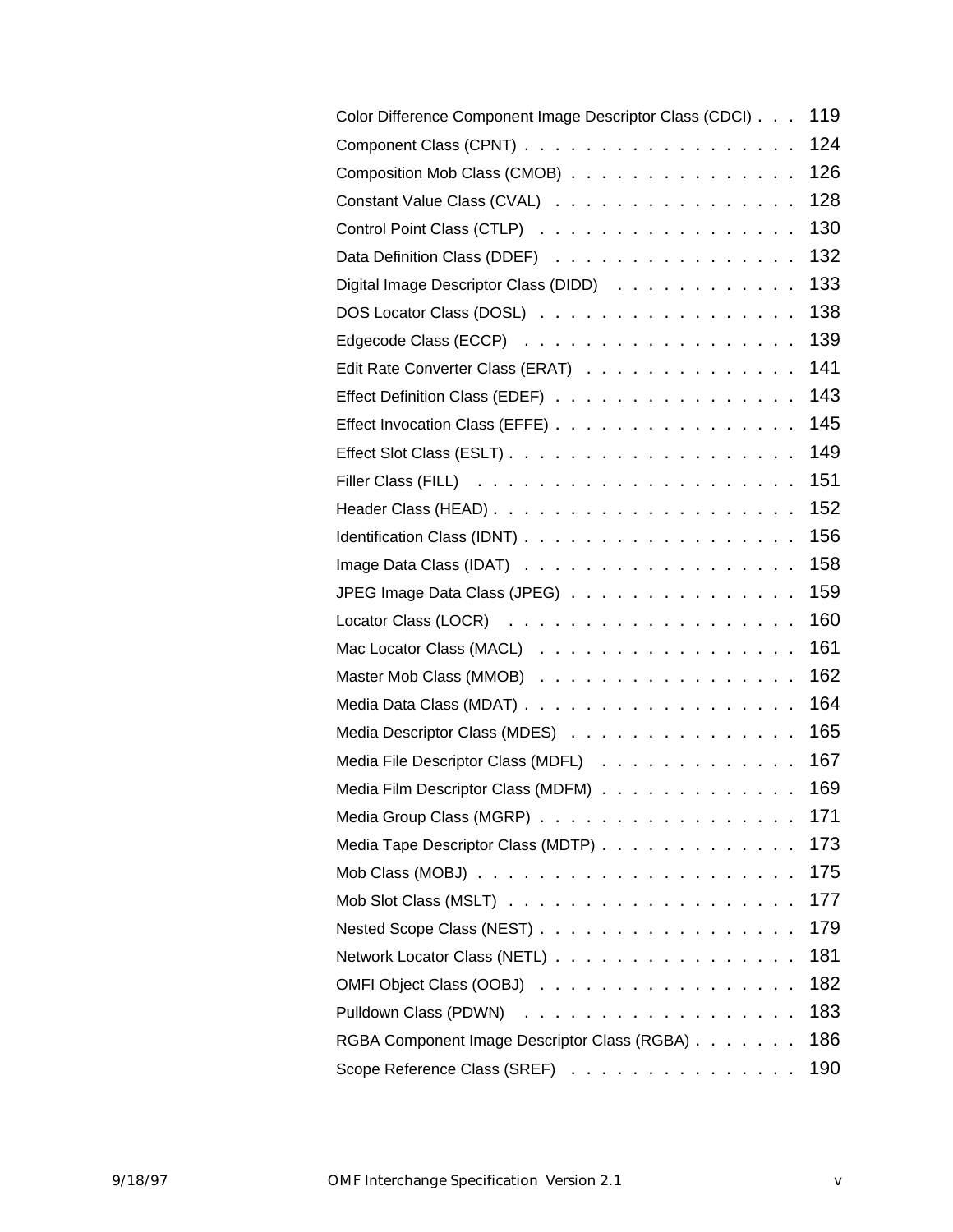|                                                                       | 192 |
|-----------------------------------------------------------------------|-----|
|                                                                       | 193 |
|                                                                       | 195 |
|                                                                       | 197 |
| Source Mob Class (SMOB)                                               | 200 |
|                                                                       | 202 |
| TIFF Image Data Class (TIFF)                                          | 203 |
| TIFF Image Descriptor Class (TIFD)                                    | 204 |
| Timecode Class (TCCP) $\ldots \ldots \ldots \ldots \ldots \ldots$ 206 |     |
| Track Description Class (TRKD)                                        | 207 |
|                                                                       |     |
| UNIX Locator Class (UNXL) 211                                         |     |
| Varying Value Class (VVAL) 212                                        |     |
| WAVE Audio Data Class (WAVE) 216                                      |     |
| WAVE Audio Descriptor Class (WAVD) 217                                |     |
| Windows Locator Class (WINL)                                          | 218 |
| Appendix B                                                            |     |
|                                                                       |     |
| Appendix C                                                            |     |
| References and Media Formats 227                                      |     |
| References                                                            |     |
|                                                                       |     |
| Appendix D                                                            |     |
| Changes in Version 2.1 231                                            |     |
|                                                                       |     |
|                                                                       |     |
| Appendix E                                                            |     |
|                                                                       | 239 |
| Mono Audio Dissolve Effect                                            | 240 |
|                                                                       |     |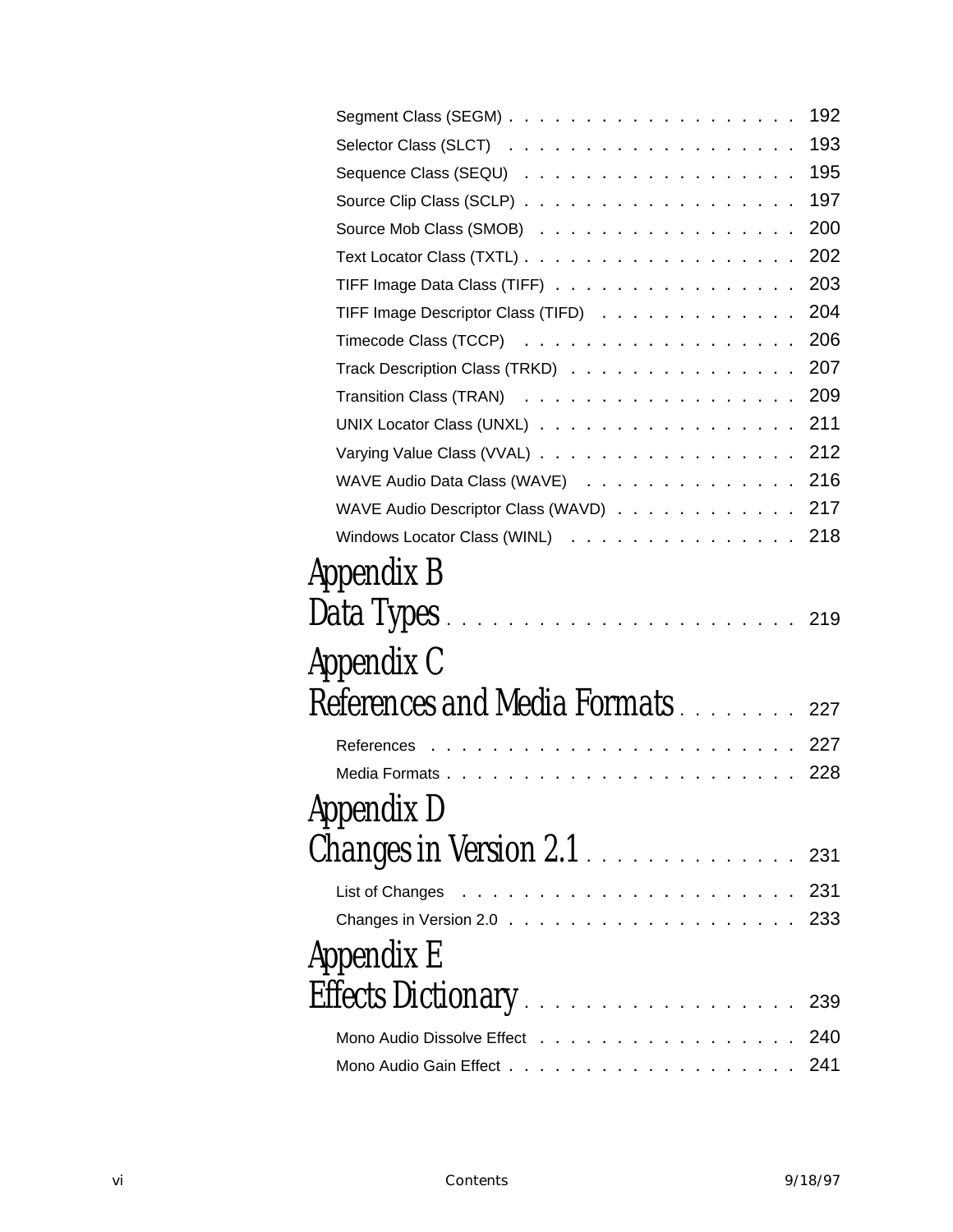| Mono Audio Mixdown Effect 242         |  |
|---------------------------------------|--|
|                                       |  |
| SMPTE Video Wipe Effect 244           |  |
|                                       |  |
| Video Fade To Black Effect 247        |  |
| Video Pull-Down Frame Mask Effect 248 |  |
|                                       |  |
| Video Speed Control Effect 251        |  |
| Appendix F                            |  |
|                                       |  |
|                                       |  |
|                                       |  |
| OMFTM Participation Form 269          |  |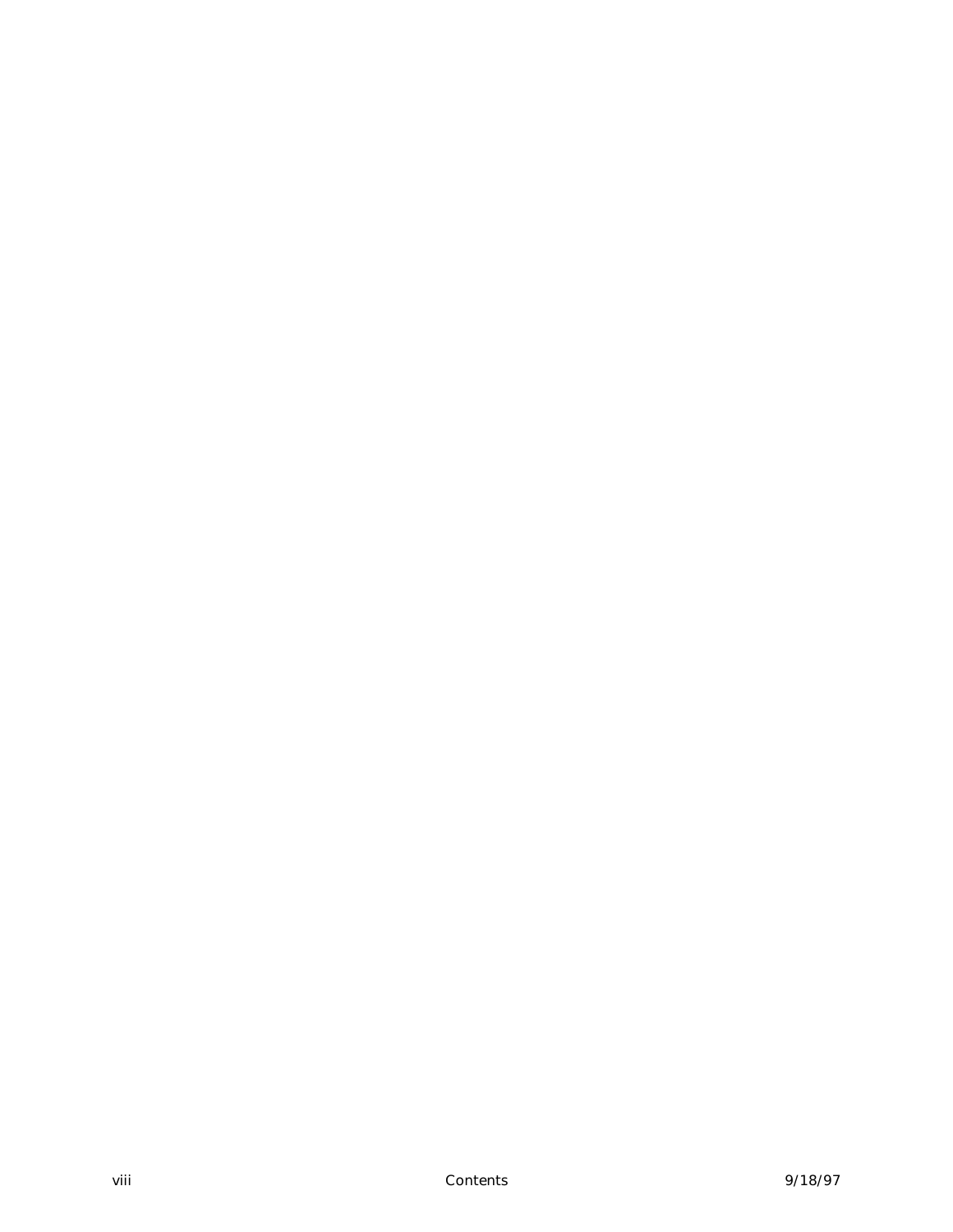<span id="page-8-0"></span>

### About this Document

The *OMF Interchange Specification* is written for two audiences. It is for system programmers who need to know the details of the file format for the purpose of reading or writing interchange files. It is also for system architects, system analysts, and others who want to understand the goals and overall semantics of OMF Interchange.

#### Version Information

This document describes OMF Interchange Version 2.1. [Appendix D](#page-242-0) contains a summary of the changed features and new features in Version 2.1.

#### How to Use this Document

There are three major parts to this book. Depending on your purpose, you might want to read some sections and skip others.

- The first part provides an overview and an introduction to concepts.
	- Chapter [1](#page-12-0) gives an overview of the OMF Interchange goals, application domains, and file structures.
	- Chapter [2](#page-28-0) describes the basic media concepts that are used in OMF.
- The second part describes the OMF object model in detail and uses examples to show how to describe media with OMF. This part should be read in conjunction with the last part.
	- Chapter [3](#page-38-0) describes the OMF class model and class hierarchy.
	- Chapter [4](#page-54-0) describes Mobs and the Header object.
	- Chapter [5](#page-74-0) describes how to use OMF compositions.
	- Chapter [6](#page-102-0) describes how to use OMF to describe media.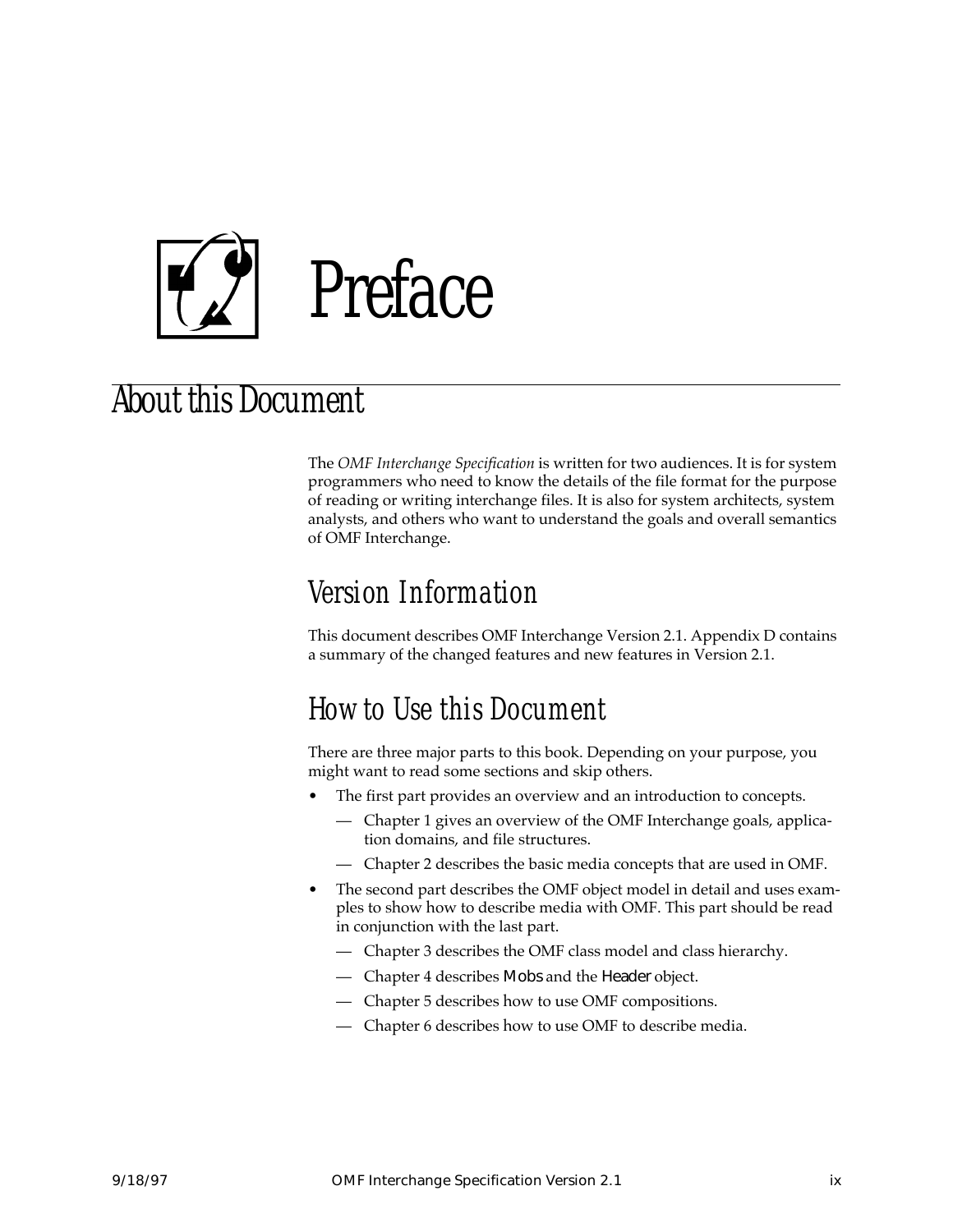- <span id="page-9-0"></span>The third part contains the reference appendixes for OMF.
	- — [Appendix A](#page-122-0) provides a comprehensive description of each OMF class.
	- — [Appendix B](#page-230-0) describes the OMF data types and data kinds.
	- — [Appendix C](#page-238-0) lists related reference documents and describes the formats used to store digital media data in files.
	- — [Appendix D](#page-242-0) describes what's new in Version 2.0.
	- — [Appendix E](#page-250-0) lists the OMF effects.
	- — [Appendix F](#page-264-0) shows the OMF class hierarchy illustration.

At the end of the book, there are the following sections:

- Glossary
- **Index**
- OMF Participation Form

### Documentation Conventions

This document follows these conventions:

- Class names are always capitalized and appear in Helvetica typeface. A class name can refer to the class or an object that belongs to the class.
- Class property names and property values appear in Courier typeface.

The class reference descriptions in Appendix A use a diagram to describe the data model. The following is an example data model diagram:

#### Data Model



The top portion of the large box in the Data Model identifies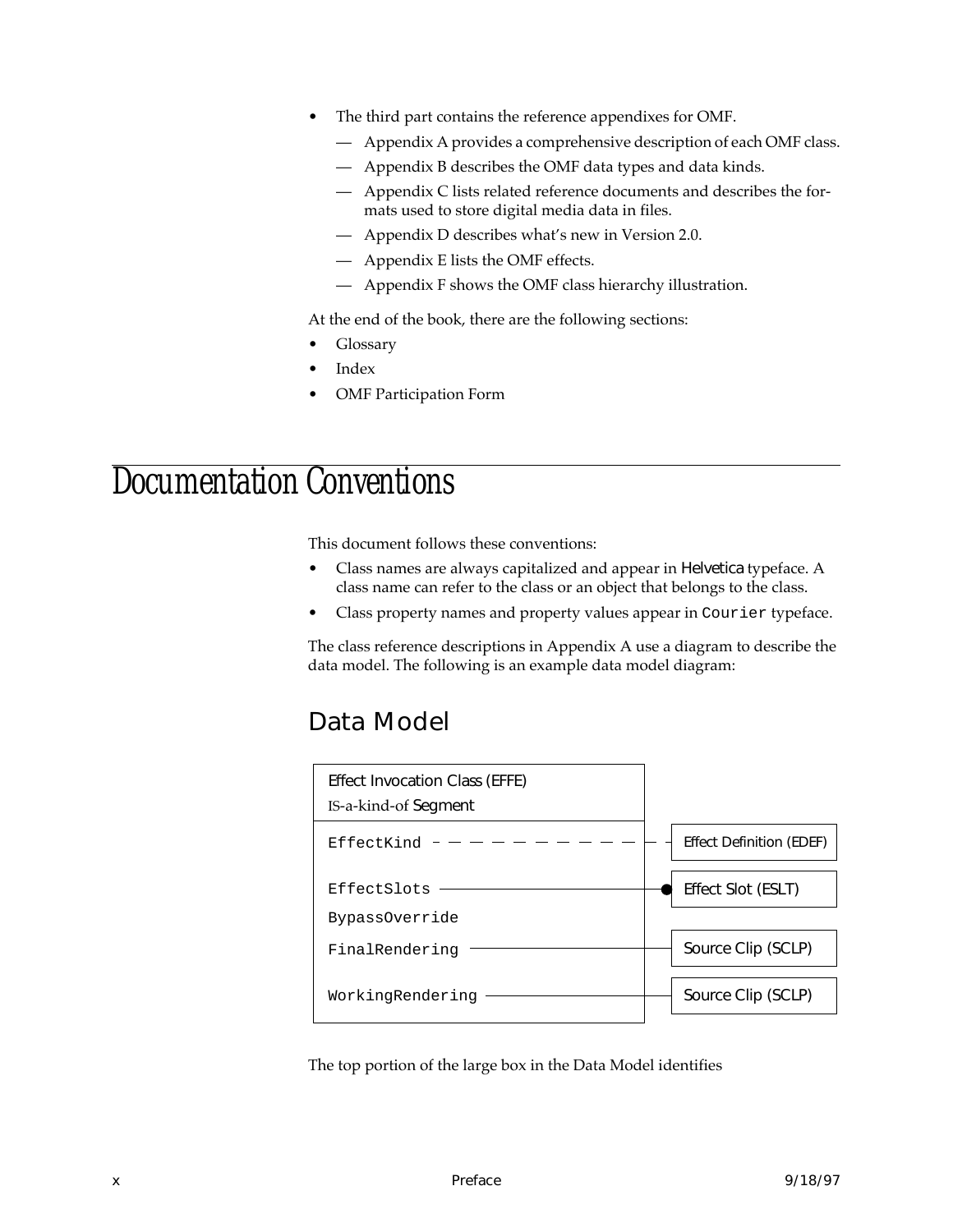- <span id="page-10-0"></span>The class name, which is Effect Invocation in the example.
- The four-character Class ID, which is EFFE in the example.
- The parent class, which is Segment in the example.
- Optionally, the text *Abstract Class* indicates that the class is used to show what is shared among a set of subclasses; this is not illustrated in this example.

The bottom portion of the large box lists the properties that are defined for the particular class, but it does not include the properties that are inherited from a superclass. For properties with values that are specified directly, without an object, you will see only the property name listed in the large box, such as BypassOverride.

For properties with values that are specified by objects, the Data Model shows the kinds of objects that specify the value and the relationship between the objects and the properties. The properties appear in the large box, and the class names indicating the kinds of objects appear in the small boxes to the right. In the sample Data Model, an Effect Definition object specifies the value of the EffectKind property. The relationship between property and object is indicated by the type of line connecting them:

- A solid line *without* a solid circle indicates that the property has a single object as its value, as shown with the FinalRendering and Working-Rendering properties.
- A solid line *with* a solid circle indicates that the property has a set of objects as its value, as shown with the EffectSlots property. If the set is an ordered set, this is indicated by the word *ordered* above the solid line.
- A dashed line indicates that the property has a reference to the object, as shown by the EffectKind property and the Effect Definition object. This shows that more than one object can have a reference to a single Effect Definition object.

Technical changes from the *OMF Interchange Specification* Version 2.0 are marked with change bars.

### For More Information

This section tells where you can get more information about OMF Interchange and OMF software.

There is a form at the end of this document that describes how you can register as an OMF Interchange Sponsor, Partner, or Champion.

To request a unique application or organization identifier, to order copies of this document, to order the OMF Interchange Toolkit software, or for more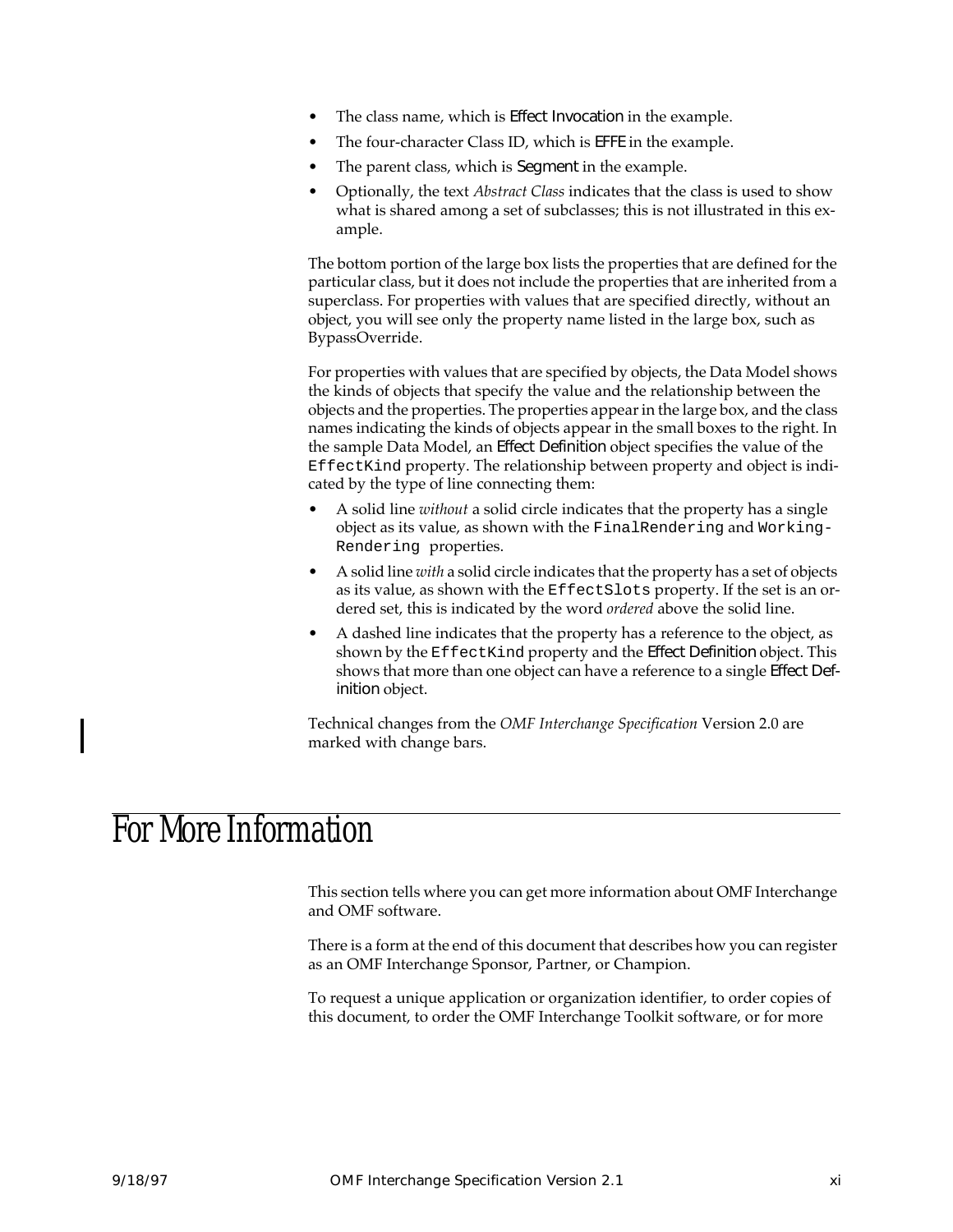information about OMF Interchange and the OMF Interchange Toolkit software, contact:

OMF Developers' Desk Avid Technology, Inc. 1925 Andover St. Tewksbury, MA 01876 Phone: 800-949-OMFI International: 978-640-3400 FAX: 978-640-0065 Attention: OMF Developers' Desk Email: omf-request@omfi.org

World Wide Web URL: http://www.omfi.org

For more information about the TIFF format for graphic images, the Bento container format and Bento API, and other file formats, see [Appendix C,](#page-238-0) which lists standards documents and format specifications.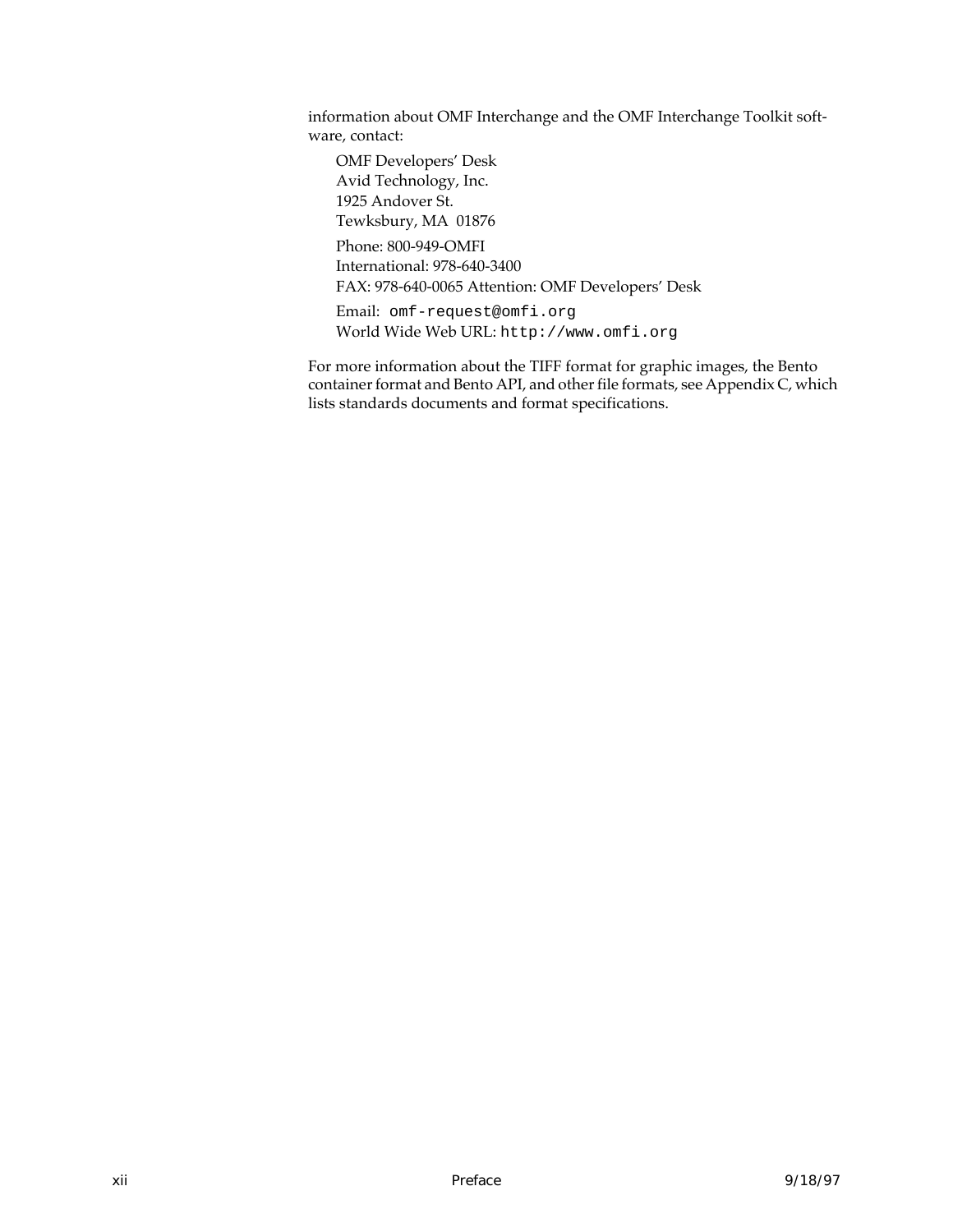<span id="page-12-0"></span>

The Open Media Framework (OMF) Interchange format is a standard format for the interchange of digital media data among heterogeneous platforms. The format encapsulates all the information required to transport a variety of digital media such as audio, video, graphics, and still images, as well as the rules for combining and presenting the media. The format includes rules for identifying the original sources of the digital media data, and it can encapsulate both compressed and uncompressed digital media data.

This overview describes the goals and history of OMF, defines key terms, describes the overall file structure, and lists the required formats for the exchange of digital media data among OMF Interchange applications.

### Goals of OMF Interchange

OMF Interchange is the product of many years of experience with the management and manipulation of digital media. Throughout the development of OMF Interchange, certain design goals were paramount:

• Portability and platform independence.

Digital media processing systems exist on a multitude of platforms, each with different characteristics for storage capacity, throughput, multimedia hardware, and overall system architecture. OMF Interchange eases problems that arise due to particular platform characteristics. For example, OMF Interchange uses a numeric representation that can easily be converted to a platform's native format.

• Encoding of compositions and sources as well as digital media data.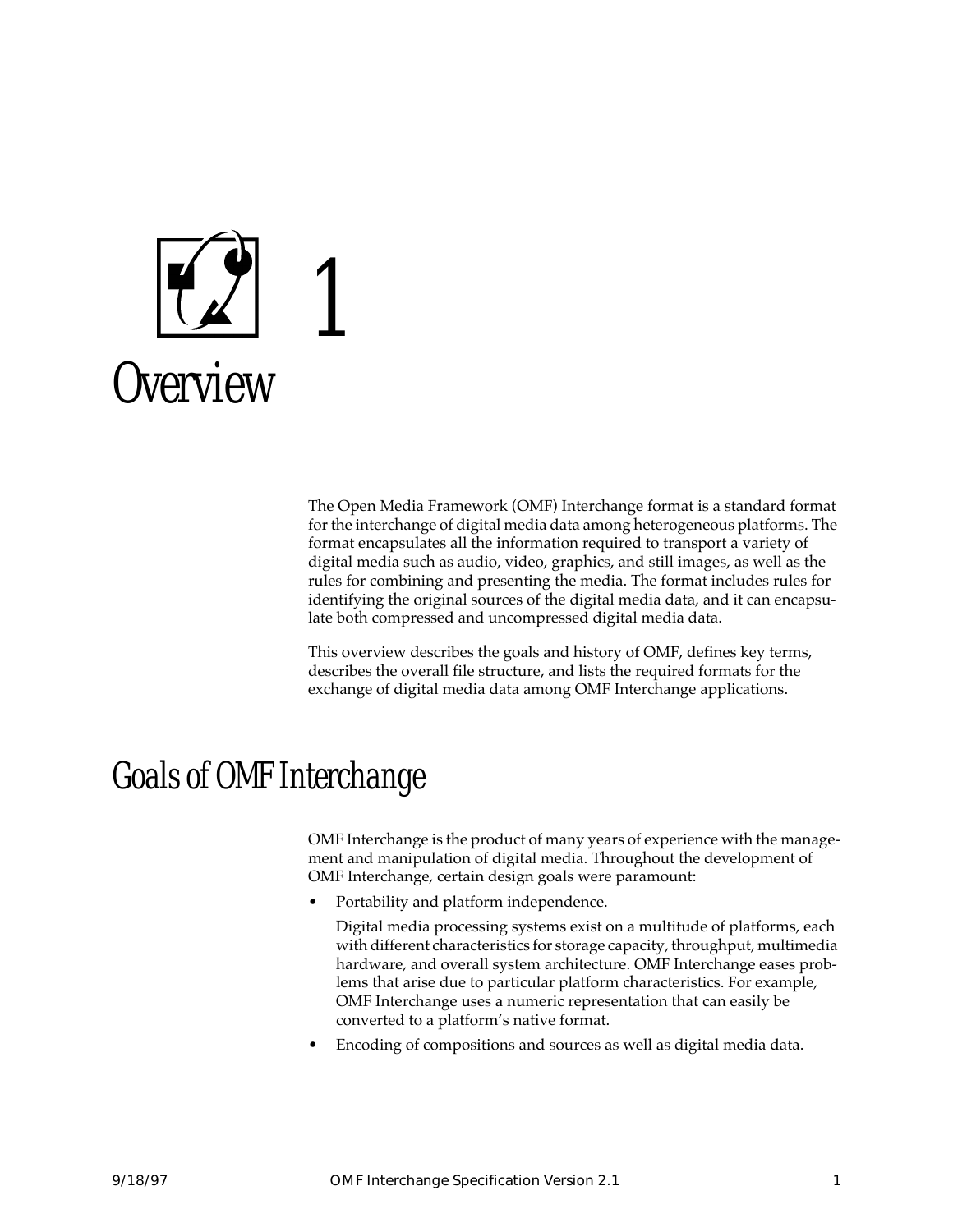OMF Interchange provides structures for three distinct elements: digital media data, media sources, and compositions:

- Digital media data such as audio, video, and graphics, is only part of the information that constitutes a media presentation.
- Sources describe the digital media data and the original, physical sources of the data.
- Compositions describe the arrangement of sections of sources and how they are played over time.

You can think of a composition as a "recipe" and digital media data as "ingredients." The source information identifies each ingredient and tells where the ingredient came from.

OMF Interchange keeps sources separate from compositions for several reasons. More than one composition can reference sections of the same digital media data, reducing storage requirements. An editor of a composition can choose to include more or less of the digital media data in a section. Storing the digital media data separately allows an editor the freedom to modify the selection at any time in the editing process. Because the OMFI file identifies the source of the digital media data, an editor can re-create the digital media data to use a different sampling frequency or compression. OMF Interchange provides a comprehensive set of formats for describing the original (often analog) source material, even when that material is outside the computer system.

• Program encapsulation.

OMF Interchange provides for a variety of existing digital media types and the ability to easily support new types in the future. A single OMF Interchange file can encapsulate all the information required to create, edit, and play digital media presentations.

Suitability for playback.

Digital media for video and audio is typically large and stresses the capabilities of most of today's systems. While OMF Interchange is designed primarily for data interchange, it is structured to facilitate playback directly from an interchanged file when being used on platforms with characteristics and hardware similar to those of the source platform, without the need for expensive translation or duplication of the sample data.

• Application independence.

Different applications will add value to OMF Interchange structures based on the application's purpose. OMF Interchange is specifically designed to permit different applications to create, edit, enhance, modify, play back, and then transmit the same compositions and media in object form without loss of information.

Direct access to internal objects.

OMF Interchange files may be large and contain many different kinds of media data structures, which are called "objects." Applications can determine the contents of an OMF Interchange file and extract objects of interest such as compositions and media source information, without reading the entire file.

• Encapsulation and specialization.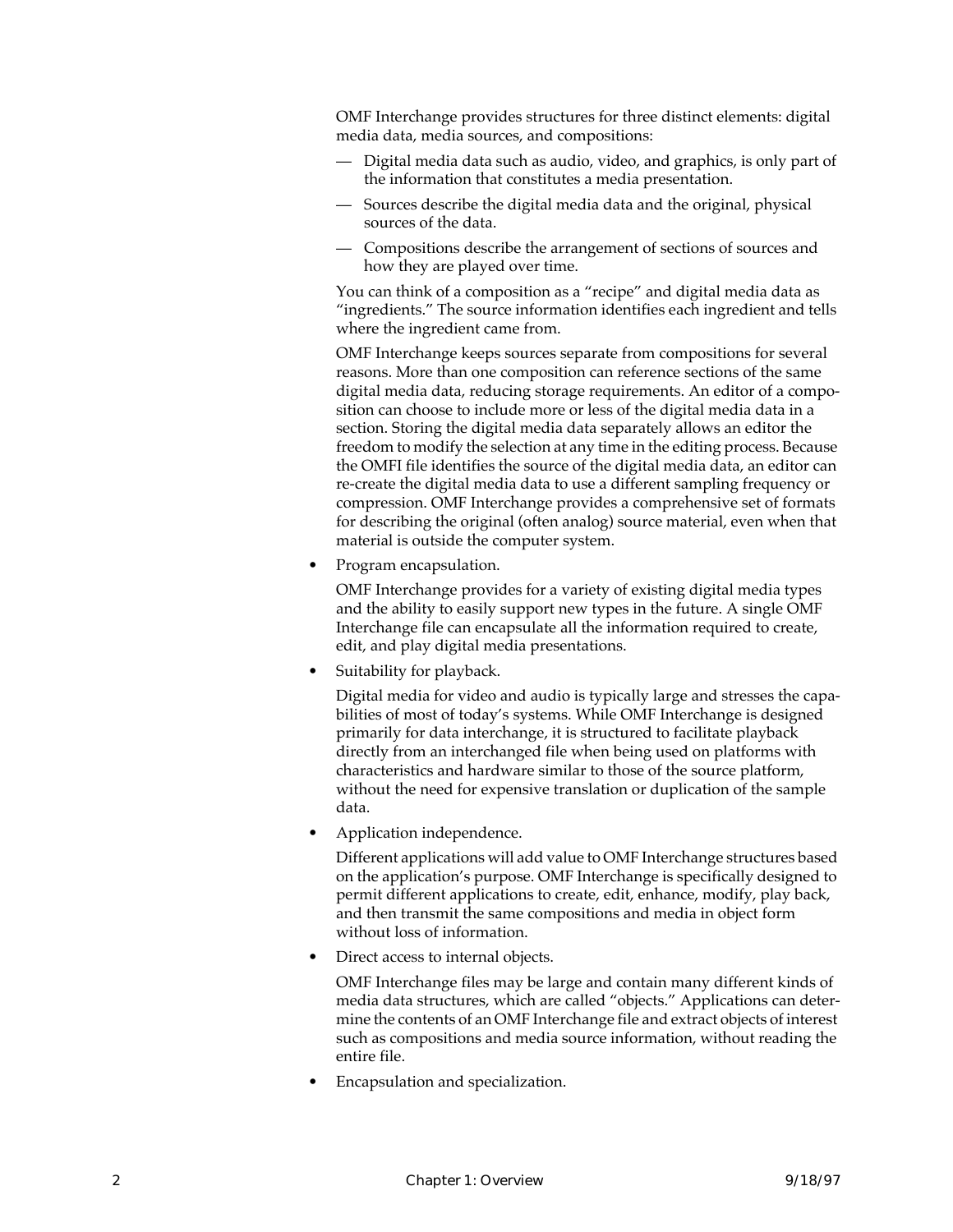<span id="page-14-0"></span>The classification of data objects in OMF Interchange, with the refinement or amplification of information through specialized properties, allows applications to deal with all known objects in a uniform fashion and bypass the specializations they do not need to interpret.

External file references.

The OMF Interchange standard anticipates that sample data or other data might exist in files external to an OMF Interchange file that references it. The external file can be another OMF Interchange file or a file containing "raw" sample data. The standard provides a mechanism for specifying a reference to the external file and, when necessary, identifying the originating system, the path to the file, and hints for locating the file.

Extensibility.

OMF Interchange provides for the development and integration of new media and composition types. In its general framework, OMF Interchange allows applications to add extensions without resorting to supplemental files.

• Application-specific data.

Along with extensibility, OMF Interchange provides applications with a way of embedding annotations, auxiliary data structures, and data particular to the application. OMF Interchange provides a framework that allows other applications to deal with this data, even if they are not able to interpret its meaning.

• Incremental update.

Because digital media files may be large, OMF Interchange specifically provides for incremental change to OMF Interchange files without requiring a complete recalculation and rewrite of an existing file.

### History of OMF Interchange

The development of the Open Media Framework Interchange format is the result of the cooperative efforts of many industry and standards partners and Avid Technology, Inc.

Version 1.0 of the OMF Interchange format was published in November 1993. Version 2.0 was published in August 1996. This document describes Version 2.1.

The OMF Developer's Desk at Avid Technology, Inc., publishes and maintains the specification. In addition, the OMF Developer's Desk provides the OMF Interchange Toolkit, which is a software package that provides an Application Program Interface (API) that applications can use to read and write OMFI files. The purpose of the toolkit is to make it easier for applications to interchange media and compositions.

OMF uses a container format to store and access objects. OMF uses the Bento® software to define and access the container format. The Bento software defines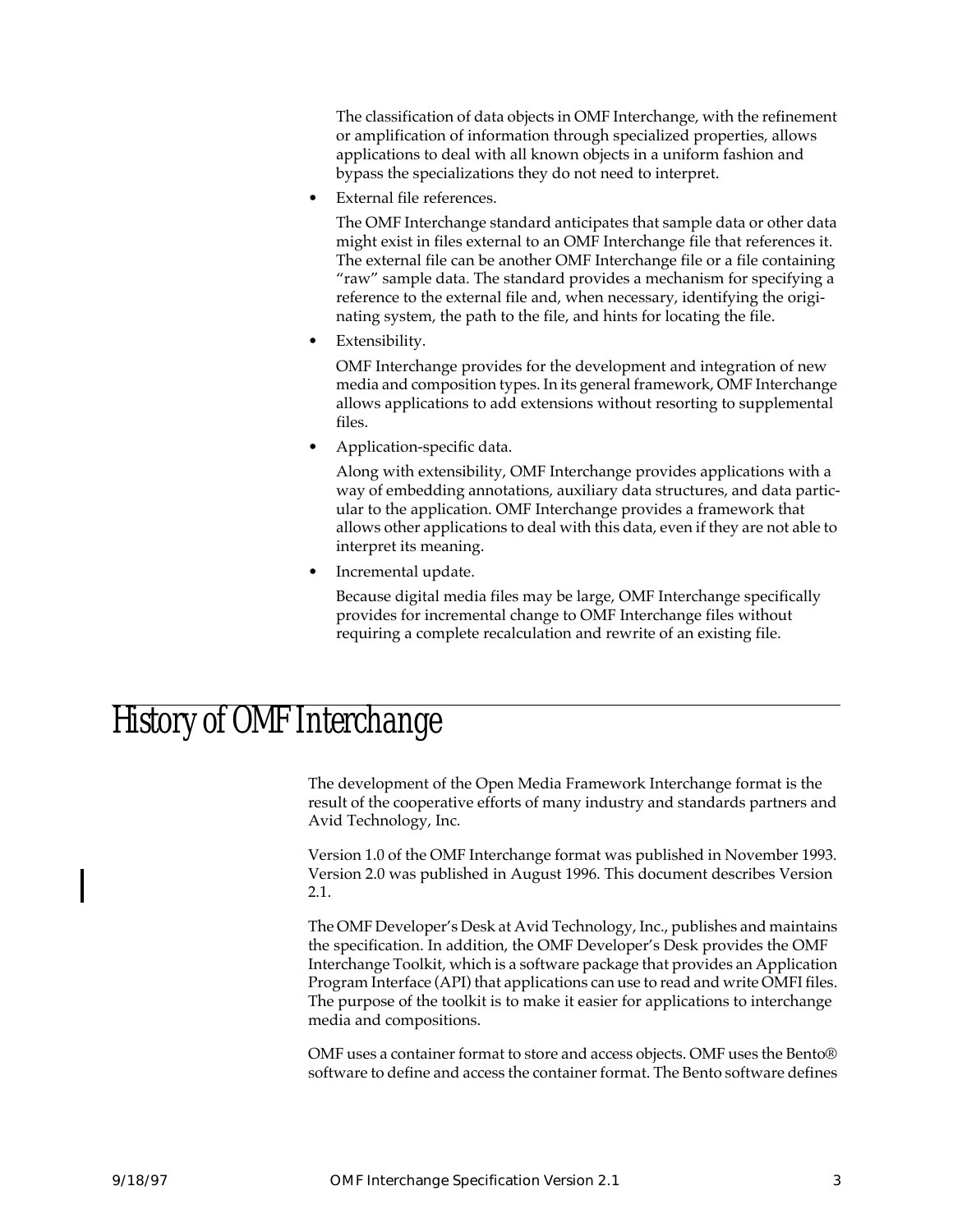the container file format and provides an API that the OMF Interchange Toolkit uses to store and access the objects in a file. It is not necessary to have a detailed knowledge of the Bento software to understand the concepts and terminology of OMF Interchange. To find out whom to contact to get more information about the Bento software, see Appendix C. The OMF Interchange Developers' Toolkit Version 2.1, which is a reference implementation of the OMF Interchange Specification, is Bento compatible.

### <span id="page-15-0"></span>Version 2.1 and 2.0 Goals

The major goals for Version 2.1 and Version 2.0 of the OMF Interchange specification are to increase the capabilities available to the end user and to reduce the roadblocks to interchanging digital media data. These versions of the specification helps achieve these goals by:

- Allowing more kinds of information to be interchanged between applications
- Making it easier for an application to include OMF support, which will increase the number of applications available to the end user

Another goal for these versions is to enhance existing capabilities and to fix any errors that have been found in the previous version.

OMF Interchange Version 2.1 provides the following enhancements:

- Identification information in the Header object that allows you to determine the application that created an OMF file
- Support for large media files (greater than 2 gigabytes) with 64-bit positions, lengths, and frame indexes
- Support for user comments on Mobs and tagged user-defined information
- Improved support for film pulldown conversions
- Minor improvements to media handling and storage

OMF Interchange Version 2.0 provides the following enhancements:

- Interchange of effects
- Easier support of compositions
- Enhanced media support

[Appendix D](#page-242-0) provides a detailed list of the new and changed features in Version 2.1 and 2.0.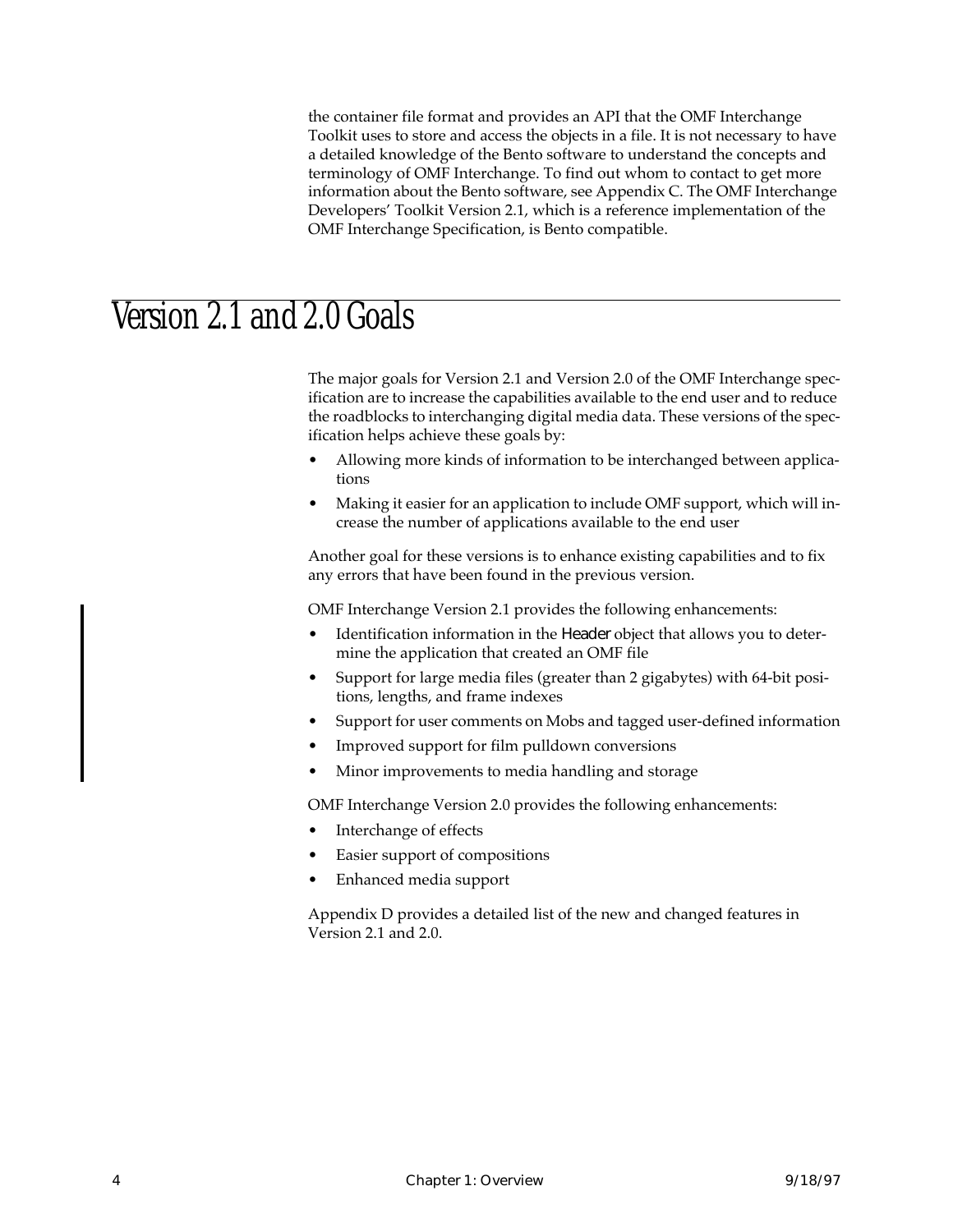### <span id="page-16-0"></span>Key Media Information

At the most general level, an OMF Interchange file contains the following kinds of media information:

- Compositions
- Sources of media data

This section defines these terms and describes the role of each type of information in an OMF Interchange file.

### Compositions

A composition is a description of all the information required to play or re-edit a media presentation. A composition describes the logical organization of a time-based media presentation, and an application can combine and play the contents of the composition, relating the elements over time.

Typically, a composition comprises multiple types of media from a variety of sources, with references to the digital media data. It does not actually contain the digital media data such as the video, audio, graphics, or animation. Instead, it points to sections of source data. When an application plays a composition, it follows the composition's references to the digital data and then plays it.

The simplest type of composition represents how to play all the information from a single stream of media data. In contrast, a complex composition might contain the information required to play four tracks of audio and a video track with a graphic overlay track, for example. The audio tracks might contain volume and fader information, and the video track might be a combination of multiple video sources, including transition effects at the boundaries between sources (such as wipes, dissolves, or fades). The graphic overlay track could specify information needed to position the graphic, choose the keying characteristics, and fade in or out.

#### Sources of Media Data

An OMF Interchange file identifies sources of data and describes what kind of media data these sources provide. Is it a videotape source or a film source? Is it a file containing video frame data or audio data? What type of data does the source contain and what format is it in? The OMF composition names each source it uses and describes the section of the source's data that it needs.

#### Information About Previous Generations of Media

The OMF media source descriptions allow an application to trace a piece of media data from the digital data stored in a file to all previous generations of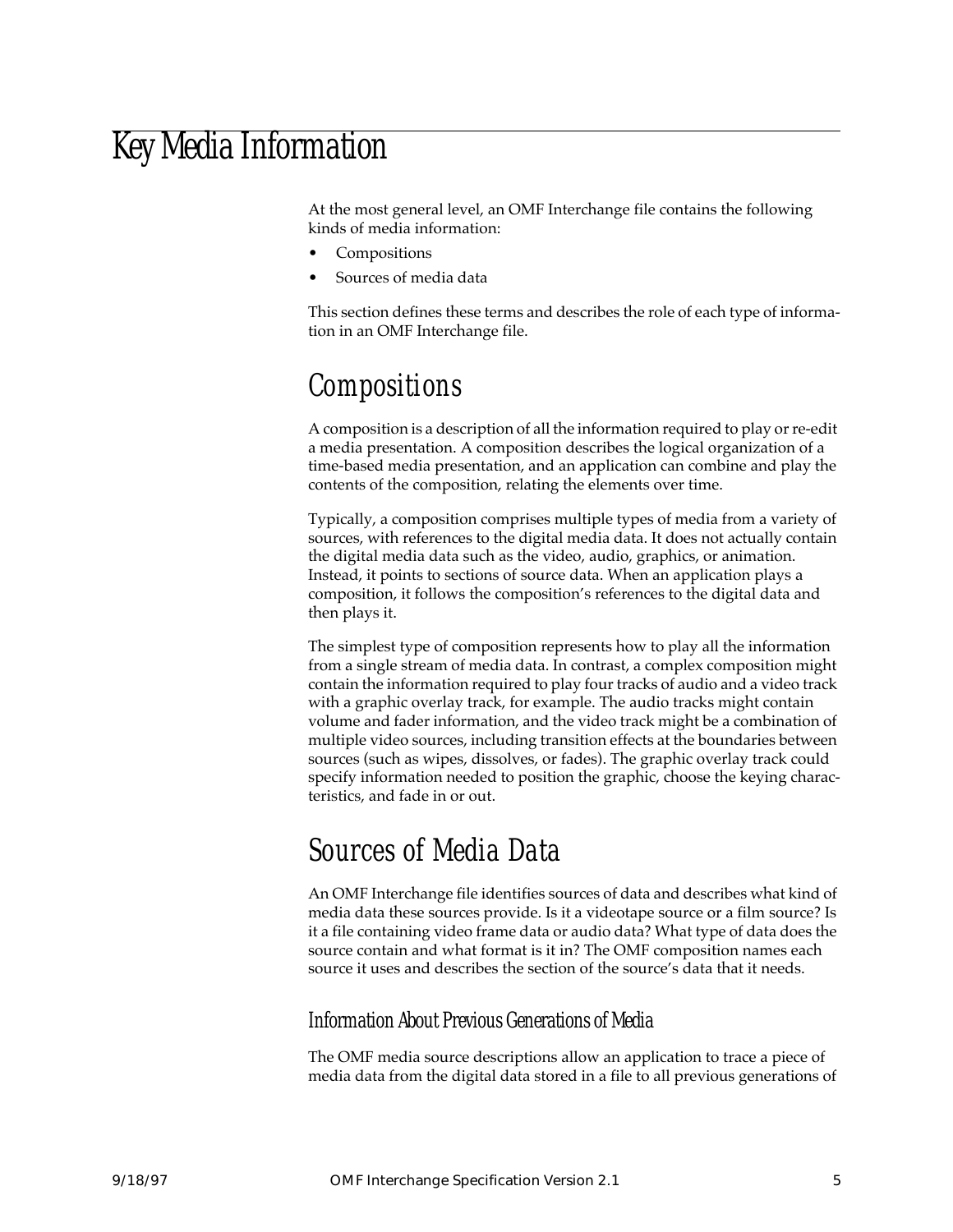media that it was derived from. For example, when an application digitizes the audio and video data from a videotape, it creates a source description for each generation of media. During the digitizing process, it creates a source description for each section of media that is digitized, a source description that identifies the videotape source, and, if applicable, source descriptions that identify the film or audio tape that were used to generate the videotape. Source information can identify any type of source, whether it is an analog source such as a videotape, film reel, or audio tape, or whether it is a digital source such as a file containing video data, audio data, animation data, or graphic data.

If the source media data was derived from another source of media, this information about the original source is stored in OMF so that an application can access the original media. For example, a file containing video data can be derived from the video from a videotape. Accessing the original source is required when you need to reconstruct the digital media data, for example to redigitize it at a higher resolution. Accessing source information is also required if you want to generate an edit decision list (EDL) or a cut list for assembling a finished production from the original sources.

#### The Source's Media Data

Media data is the digital or analog data you play. The data can be in the form of audio samples, video samples, computed effects, animation, and graphics. OMF Interchange files store digital media data. Digital media data is either data that a user created directly in digital form such as a graphic, or data that a user digitized from an analog source such as the video and audio from a videotape. An OMF Interchange file includes information about the format of the data such as the sample rate and compression technique, in addition to the data itself.

Although composition information is usually compact, a set of media data can be extremely large; therefore, OMF Interchange files allow applications to store the digital media data in separate files. Sometimes the pieces of media data used by a composition are spread across many files or disks.

The advantage of storing the digital media data separately from compositions is that any number of compositions can reference a single source without duplicating the storage requirements. Also, compositions can reference sections of a source's data any number of times. The fact that a composition uses only a portion of the digital media data does not reduce the availability of the data in any way, so an editor could reedit the composition to use more or less of the data at any time.

When digital media data is in a separate file, the source information includes hints for locating the file that contains the data. The external file can also contain the source information that identifies and describes the data, along with the media data itself. The information identifying and describing the source is important in case the data becomes separated from an OMF Interchange file that refers to it.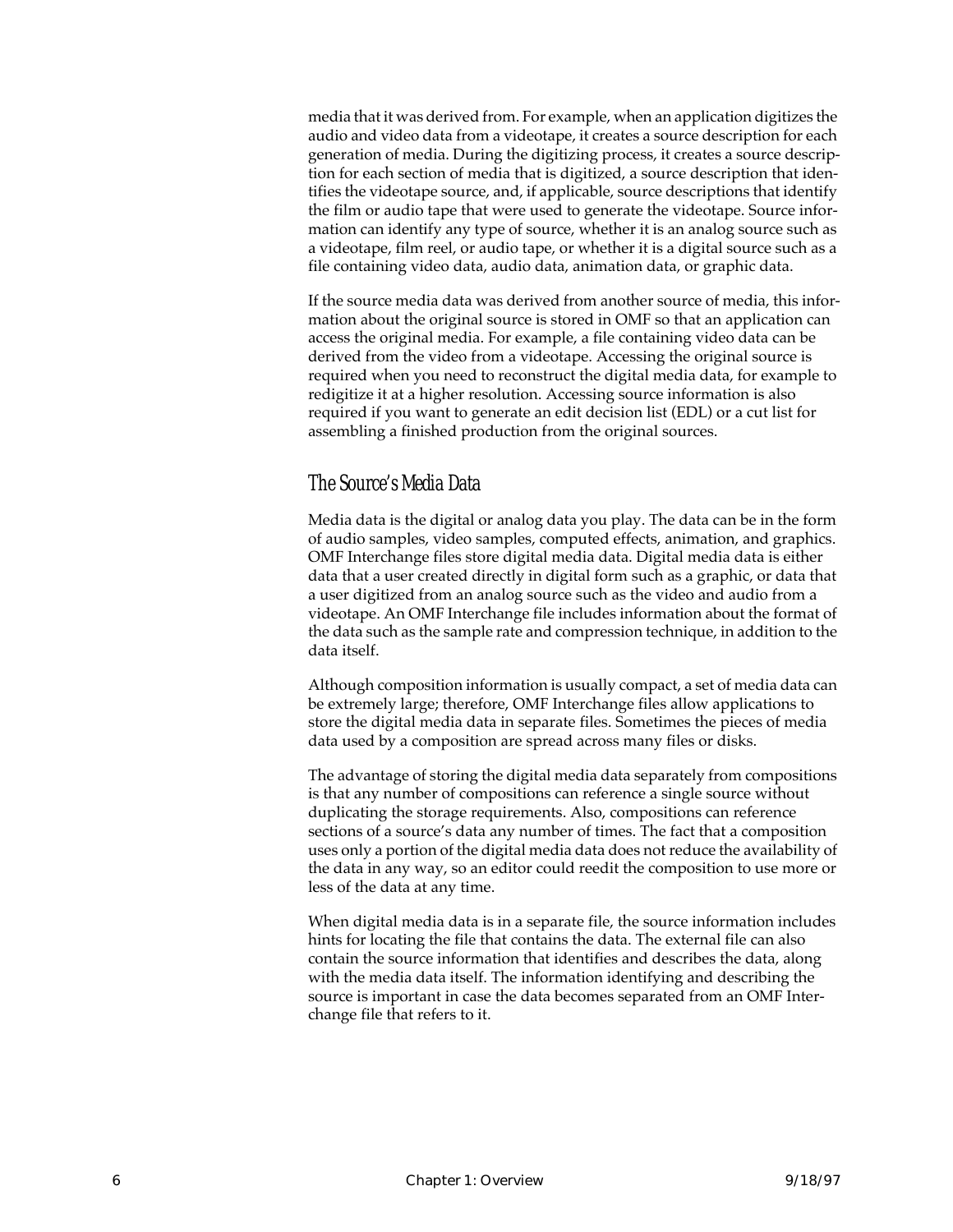#### <span id="page-18-0"></span>Mobs

OMF Interchange uses objects called Mobs (from "media objects") to uniquely describe compositions and sources. Each Mob contains an identifier, called a MobID. An OMFI file describes a composition by using a Composition Mob. An OMFI file describes a source of media data by using a Source Mob. File Source Mobs are Source Mobs that identify digital media data.

A Composition Mob identifies each digital source that it references by the source's MobID. Using the MobID, there are various ways that an application can locate the digital media data, depending on whether it is in the same file or in an external file.

Similarly, a file Source Mob stores the physical Source Mob MobID of its original source. An application can use the stored MobIDs to follow the information to the original media.

### OMF Interchange and Media Applications

OMF Interchange supports a series of classes of applications with increasingly complex requirements for the manipulation of media:

1. Media producers and consumers

This is the most basic class of application. These applications create digital media such as audio, video, or graphics, to be used by another application. This class includes applications that take digital media information from other applications in order to display it or store it. In general, these applications do not make use of the more expressive features of the composition information, but work with simple sequences of media. Examples of these applications are graphics drawing packages, animation programs, character generators, digitization packages, and display utilities (viewers).

2. Composition producers and consumers

This is a more complex class of OMF application, which accepts information from media producer and consumer applications and combines the media to create a finished composition. The finished composition can contain complicated sequencing information such as multitrack audio, or it can combine complex transition effects such as crossfades, wipes, and digital video effects (DVEs). It may combine these components in the composition with finished audio information such as pan, volume, and equalization information.

These applications make use of all of the information used by the media producers and consumers, and, in addition, they make use of the full expressive power of OMF Interchange compositions. However, these applications might not make full use of the media data information. For example, they could specify that a transition effect occur, but might not be able to produce the media necessary to display that effect.

3. Full-service media applications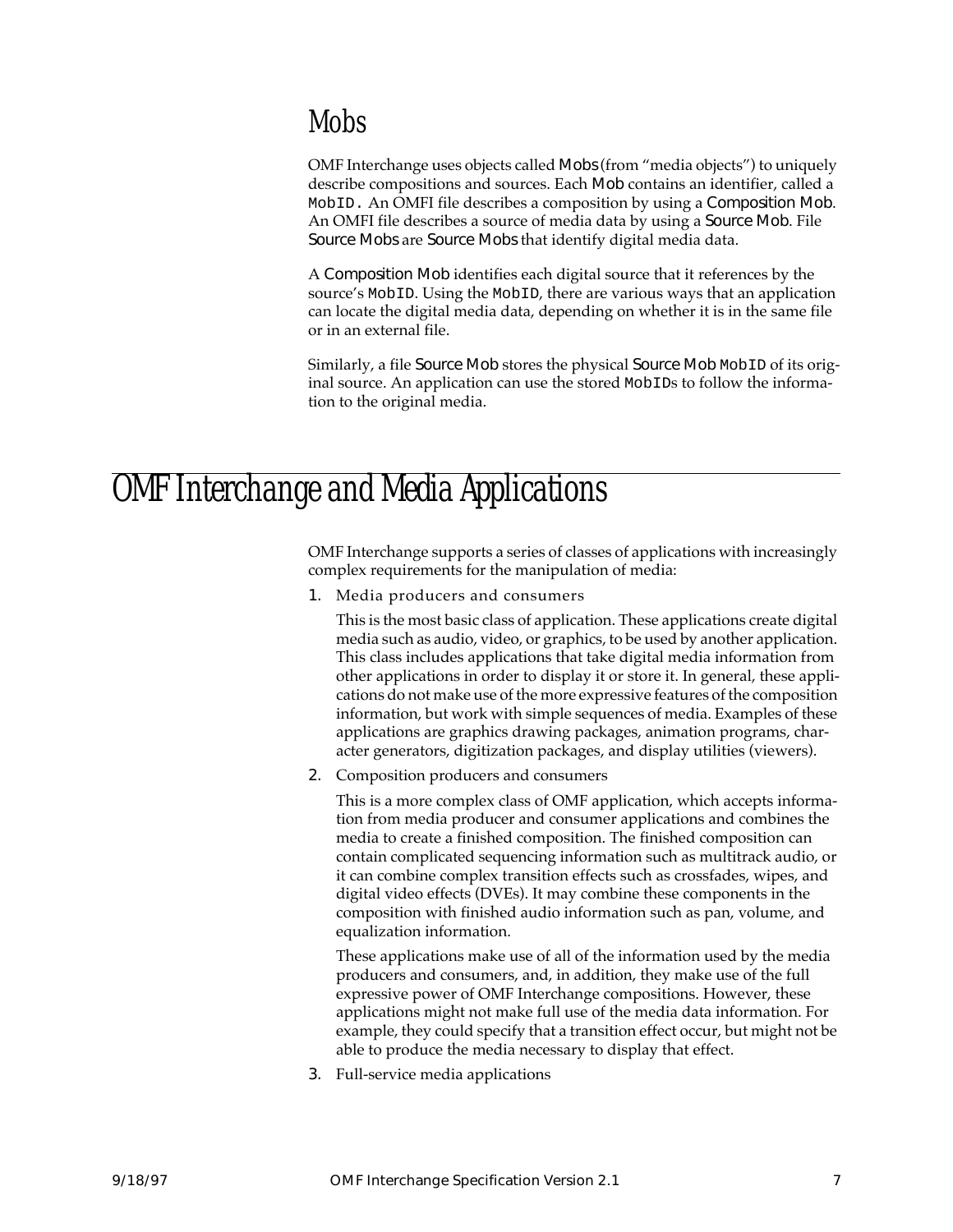At the highest level, a full-service application includes aspects of both the previous application types, but it also has the ability to create the finished product, including all media necessary to play the finished composition. These applications may also deal with collections of compositions and may have additional information regarding the compositions or media data.

### <span id="page-19-0"></span>File Structure and Access

An OMF Interchange file contains objects. An object can be simple such as a Filler object that describes a blank segment of media, or an object can include a complex structure of other objects. A Mob is an object that has a complex structure of other objects. A Mob describes editing information or media by means of the objects it contains and the structure that connects these objects.

Each file has a file Header object that provides efficient access to top-level objects such as mobs and Media Data objects. Figure 1 shows an OMF Interchange file containing a file Header object, Mobs, and Media Data. OMF Interchange defines many common types of objects and a data model for using these objects to represent composition and source information.

#### Objects, Properties, and Values

Each object consists of a set of properties. Properties contain data and identify the uses of the data in a way that resembles the role of fields in a database record. Each property has a name and a value. A property's name identifies the property, and a property's value has a type that specifies how the value should be treated. The OMF Interchange Specification defines a set of unique property names and a set of standard data types that can be used in interchange files.

The object class property identifies the kind of object. OMF Interchange defines a set of unique four-character class names to identify the objects needed in OMF Interchange files.

Although Bento allows a single property to have multiple types and a value for each type, OMF Interchange allows only a single type and value for each property in an object.

#### Access to Objects

OMF Interchange is a flexible format that allows applications to freely add objects, properties, and values to the file. And because each file has a file Header object containing file-wide information for locating objects, applications can easily access objects and their properties by using the OMF Interchange Toolkit API. OMF Interchange supports the use of private objects and properties by applications. If an application does not know how to process a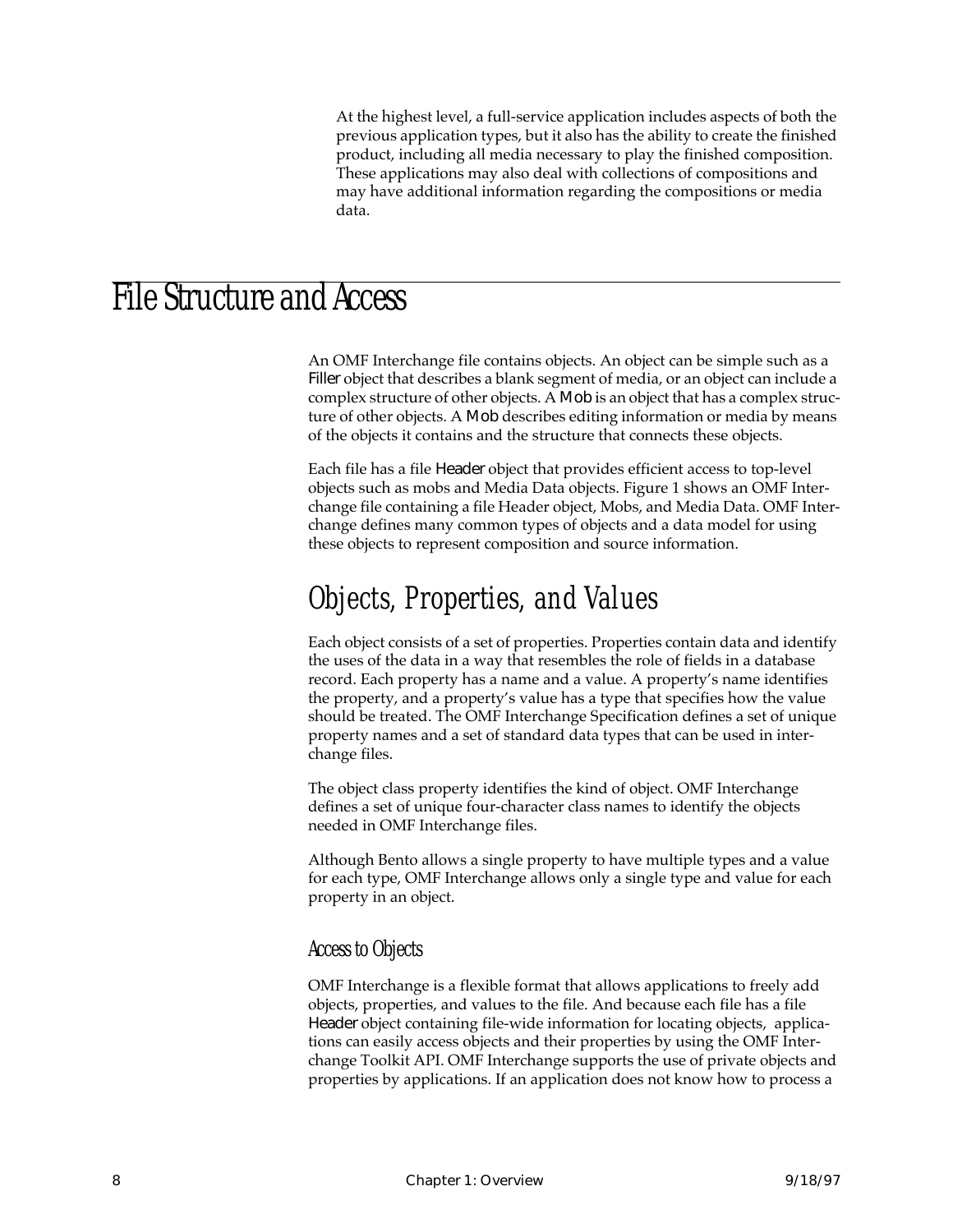

Figure 1: An OMF Interchange file can have any number of objects in any order. The file Header object provides access to objects in the file.

certain value, or chooses not to process it, the application can ignore that value. For example, given a property that represents pan settings for an audio media section, if an application has no way to adjust the pan settings dynamically, it can ignore the value.

#### The File Header

The file Header object has indexes to the locations of key objects in the file, including an index to the Mobs in the file and an index to the pieces of digital media data in the file. It also has additional properties such as ones that specify the OMF Interchange Specification version and when the file was last modified.

When it is necessary, the file Header contains a list of extensions to the OMF Interchange class hierarchy. OMF Interchange assumes that all applications support the standard class hierarchy; so when an application extends the class hierarchy, the file Header must define the extensions.

#### The Class Hierarchy and Object Properties

OMF Interchange defines a class hierarchy that allows objects to share properties with other similar objects. The hierarchy defines general classes with more specialized subclasses that all share the general properties. Based on the hierarchy, an object class that is a subclass of another class inherits the properties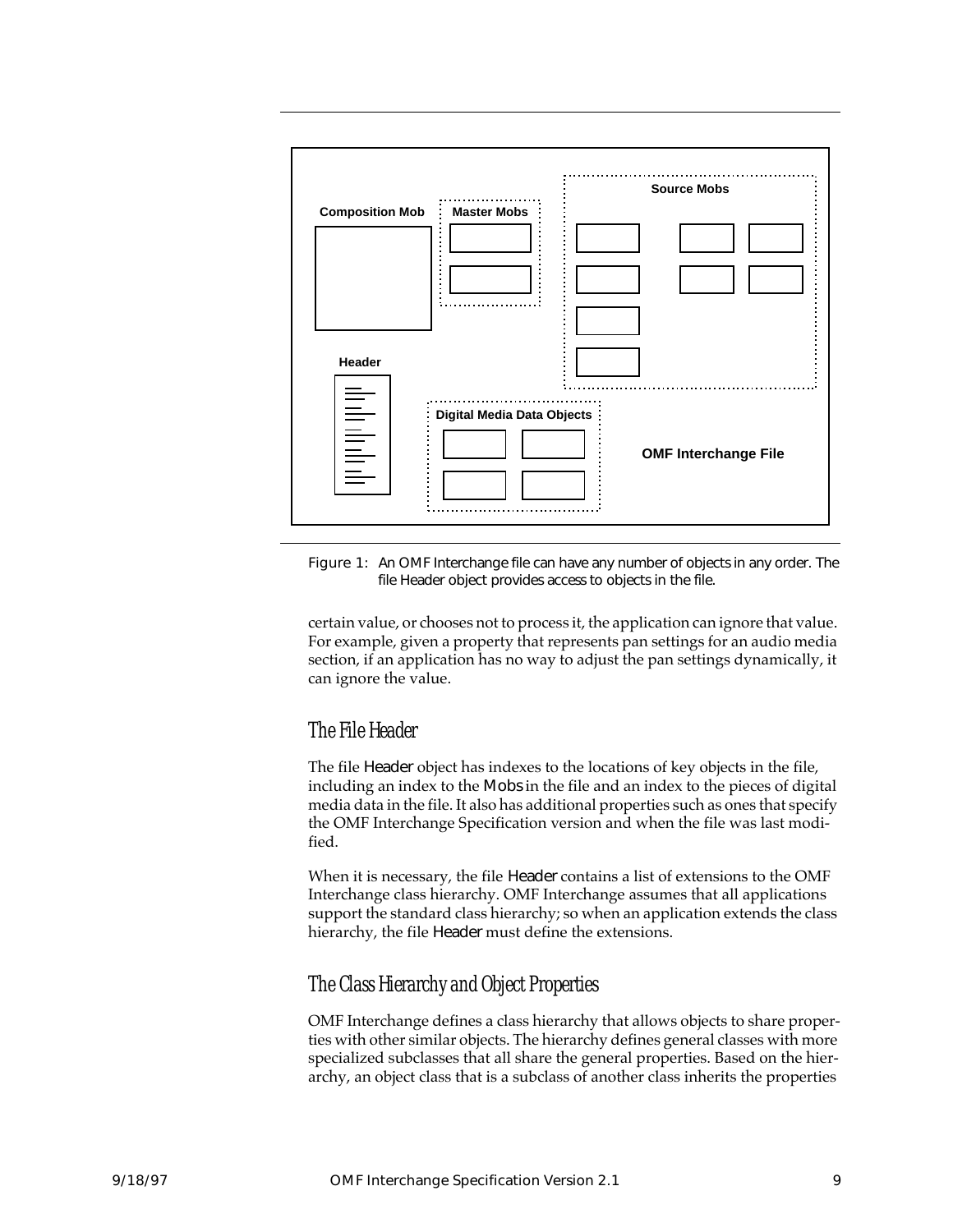<span id="page-21-0"></span>its parent class. Chapter [3](#page-38-0) provides a more detailed introduction to the OMF class model. [Appendix A](#page-122-0) contains reference information about each object class and its properties.

#### Object Classes

OMF Interchange defines classes of objects for the elements in mobs, as well as classes of objects for digital media data and other objects that are used outside of mobs.

The OMF Interchange file describes compositions and sources by means of the relationships between mobs, the structure of the objects within the mob, the class of each object included in the mob, and the property values in each object. This object model allows you to create simple OMFI files to describe simple media and compositions but does not prevent you from describing extremely complex media and compositions.

#### Data Interchange Considerations

Interchanging data across heterogeneous systems may require data conversions due to different storage characteristics, including byte ordering, numeric format, and integer size. OMF objects describe how the data is stored, which enables applications to convert data to their native form when necessary.

The OMF Interchange file can contain objects having values in either of the two byte orders commonly used to store data. If OMFI allowed only one of the byte orders, then it would reduce the efficiency of using OMF on computer architectures that use the other byte order since it would require resource-intensive conversion from one byte order to another. By supporting both byte orders, OMF allows applications to create files efficiently using their native byte order. If another application that uses the same byte order reads the file, it can read it efficiently without converting the byte order. Applications that use a different byte order can still read the file by converting it to the correct byte order.

### Digital Media Data Formats

OMF Interchange provides a basic set of required media formats that can be shared among many different products from multiple vendors. At the same time, it provides a structure for incorporating many different kinds of additional media formats into a standardized interchange mechanism. OMF Interchange provides this flexibility by maintaining these three levels of support for media data formats:

- Required interchange formats
- Registered interchange formats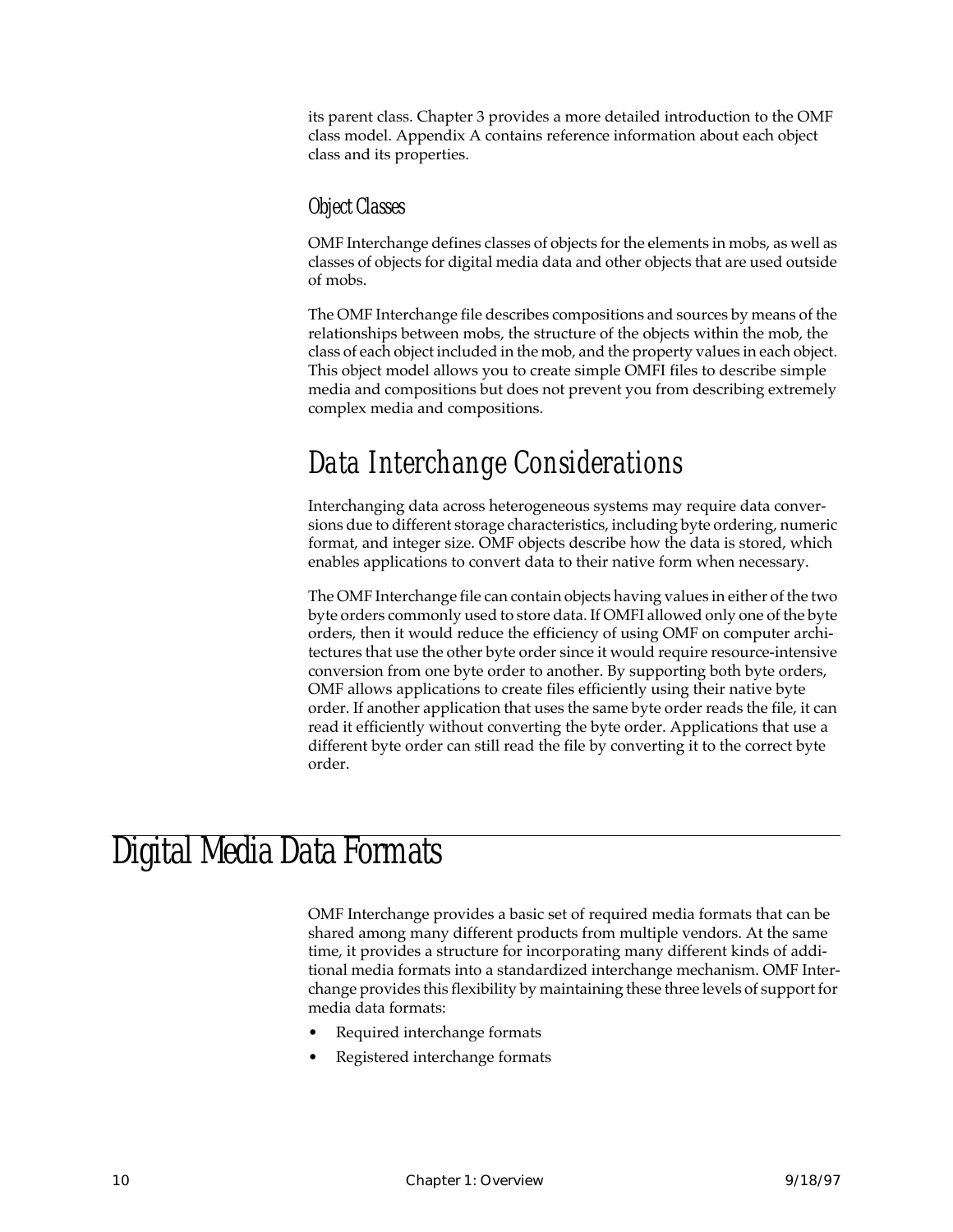Private interchange formats

This section describes the purpose and use of each of the media format support categories, and it lists the required formats that OMF Interchange supports.

#### Required Interchange Formats

Required formats are a basic set of media data formats that are well defined and widely used for representing digital media. These formats are published and easily implemented by a wide range of products without relying on any proprietary hardware or software algorithms, and without bias toward a specific computer platform. Readers and writers for required formats must be either available or easily implementable.

For each required format, a descriptor class and a Media Data class is registered with OMF, and full support exists in the OMF Toolkit.

An application claiming OMF compliance *must* support required formats where applicable. In some cases, an OMF-compliant application may only support some media types such as audio, and not other media types such as video.

#### Registered Interchange Formats

Registered formats are also recognized by the OMF Developer's Desk as being widely used. However, implementation of registered formats is not required for an application to be considered OMF compliant.

A registered format must either be published so that vendors can implement their own readers and writers, or software must be available (source or object code) to support this format. Registered formats can rely on proprietary hardware or software, and can be specific to a certain computer platform or software product. A descriptor and a media data class identifier will be registered for each registered format. Support for these formats may or may not exist in the OMF Toolkit.

The OMF Developer's Desk provides information about all registered formats. This information includes the descriptor class, the digital data class, contact information for all providers of software and documentation, and the current level of OMF Toolkit support. Optionally, when a format has been widely adopted, the OMF Developer's Desk may directly provide software and documentation.

#### Private Interchange Formats

OMF Interchange allows media data in private formats so that applications can embed their own nonstandard media formats in an OMF Interchange file. Private formats can be considered internal to an organization or intended for use between two parties with a private agreement. If a format is intended to be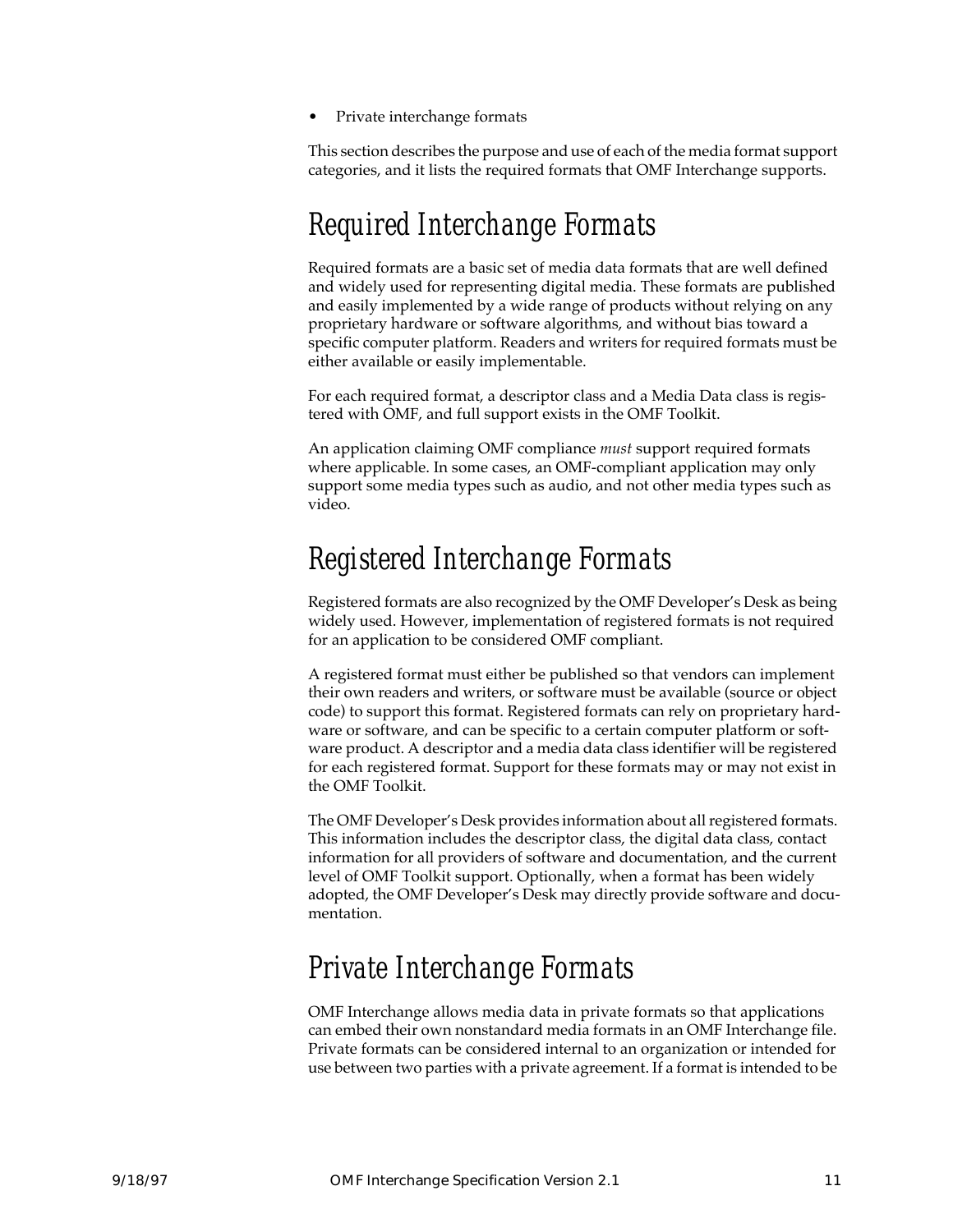shared between products from different vendors, it probably belongs in the registered category.

Because of the proprietary use and nature of these formats, there should be no conflicts with private formats from other vendors. Reader and writer software is usually considered proprietary and is not available to the general public or provided by the OMF Toolkit. The internal nature of these formats implies that support in applications is obviously not required, and the OMF Developer's Desk need not support them.

OMF Interchange supports multiple coexisting representations of the same media. For example, an OMF Interchange file can represent digital audio in both a private format and in a required format.

#### The Required Formats

This section describes the required interchange formats included in the OMF Interchange standard. Table 1 summarizes the required formats.

| <b>Types of Media Data</b>      | <b>Required Formats</b>                                                        |
|---------------------------------|--------------------------------------------------------------------------------|
| video, graphic, and still image | RGBA Component Image (RGBA)<br>Color Difference Component Image (CDCI)<br>TIFF |
| animation                       | Stored as video                                                                |
| audio                           | Audio Interchange File Format (AIFC)<br>RIFF Waveform Audio File Format (WAVE) |

Table 1: OMF Interchange Required Interchange Formats

OMF Interchange Version 1.0 specified the TIFF video, graphic, and still format instead of the RGBA Component Image and Color Difference Component Image formats included in the current version. During a transition period, OMF-compliant applications must support the TIFF format to allow compatibility with existing OMF Interchange files and OMF Interchange-compliant applications. After this transition period, OMF-compliant applications do not have to support the TIFF format and should use the RGBA or CDCI required format instead.

[Appendix C](#page-238-0) contains additional information about the digital media data storage formats including references to other documents that describe the TIFF, WAVE, and AIFC formats.

#### Required Video, Graphic, and Still Image Formats

The RGBA Component Image format (RGBA) and the Color Difference Component Image (CDCI) formats allow for great flexibility in the specification of video, graphic, and image data. These formats also contain the information needed to allow conversion to many other possible formats. The TIFF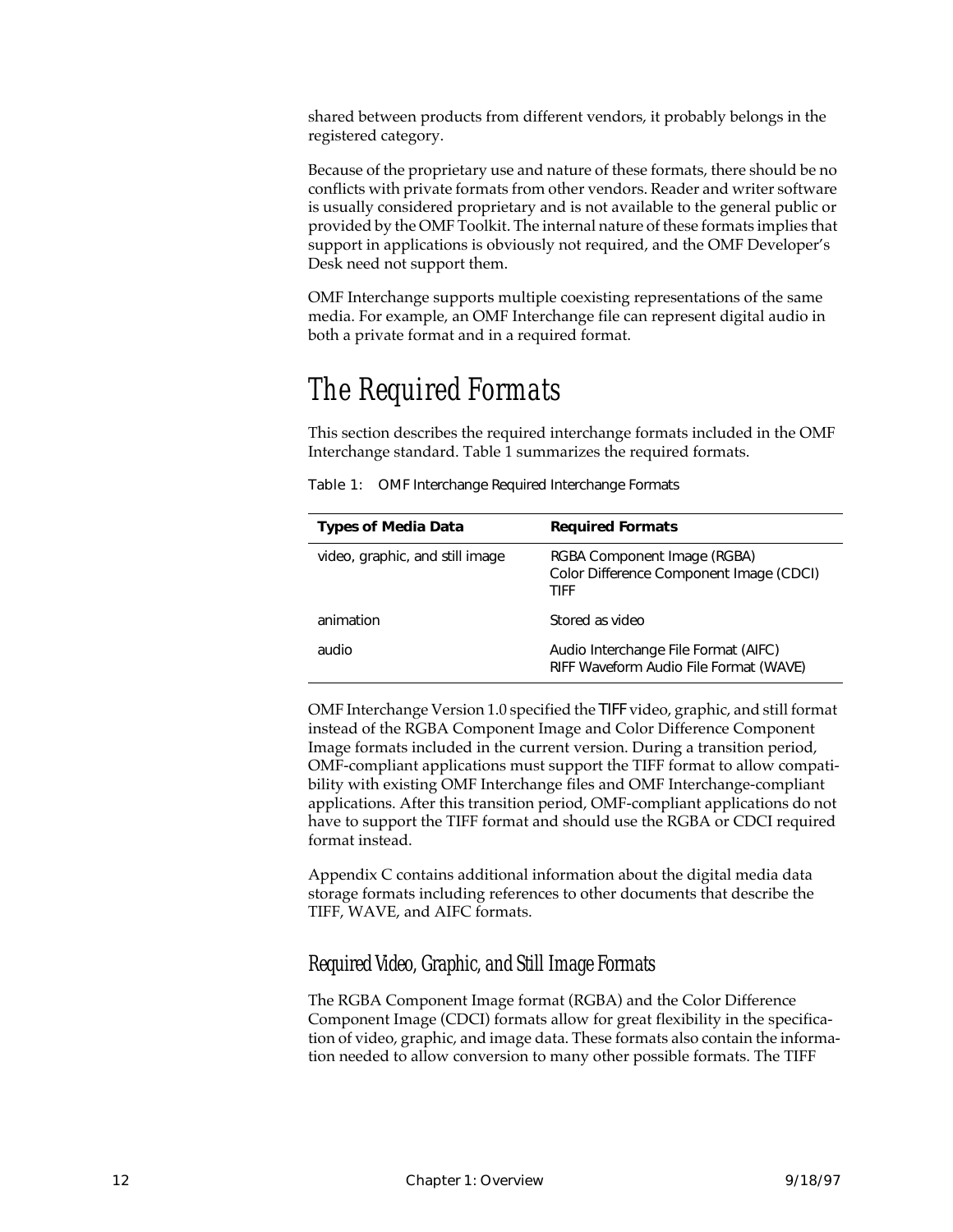format is included in this specification for compatibility with the previous version.

RGBA images are uncompressed component-based images where each pixel is made up of a red, a green, and a blue value. In addition, RGBA images can contain an alpha value. CDCI images are images made up of one luminance component and two color-difference components, commonly known as  $YC_pC_r$ , and can optionally be compressed with the Joint Photographic Experts Group (JPEG) algorithm.

The RGBA and CDCI formats allow you to specify the following:

- Dimensions of the image
- Relationship between the dimensions of the stored image and those of the analog media
- Information on how the images are interleaved
- Information on how the analog media was digitized

You can describe the following by using the RGBA image format:

- The color palette used for the component video
- The order of the components in the data

You can describe the following by using the CDCI image format:

- The ratio of luminance sampling to chrominance sampling
- The black and white reference levels
- The color range used to determine the color difference
- The JPEG tables used to compress the images

#### TIFF Video Format

The TIFF format is based on the TIFF specification, Version 6.0. The baseline TIFF, as specified in Version 6.0, is the minimum subset that an OMF Interchange application must be able to read and write. The TIFF format provides a means of exchanging video data stored in these formats:

- Red-green-blue (RGB) pixel arrays; the RGB data can be 24-bit or 8-bit data
- The JPEG File Interchange Format (JFIF) format
- The YCC compressed format

RGB pixel arrays are the simplest required format for representing video data in an OMF Interchange file.

The YCC format is a standard compression format for JPEG data. It uses a standard ratio of luminance information to chrominance information.

The JFIF standard is a compressed video format that results in high compression of the input data (sometimes 50:1 and higher) with minimal degradation in the appearance of the decompressed frames. Although this JPEG format is a "still image" format, it is suitable for representing video data as a series of frames, provided that there is some auxiliary information such as frame rate.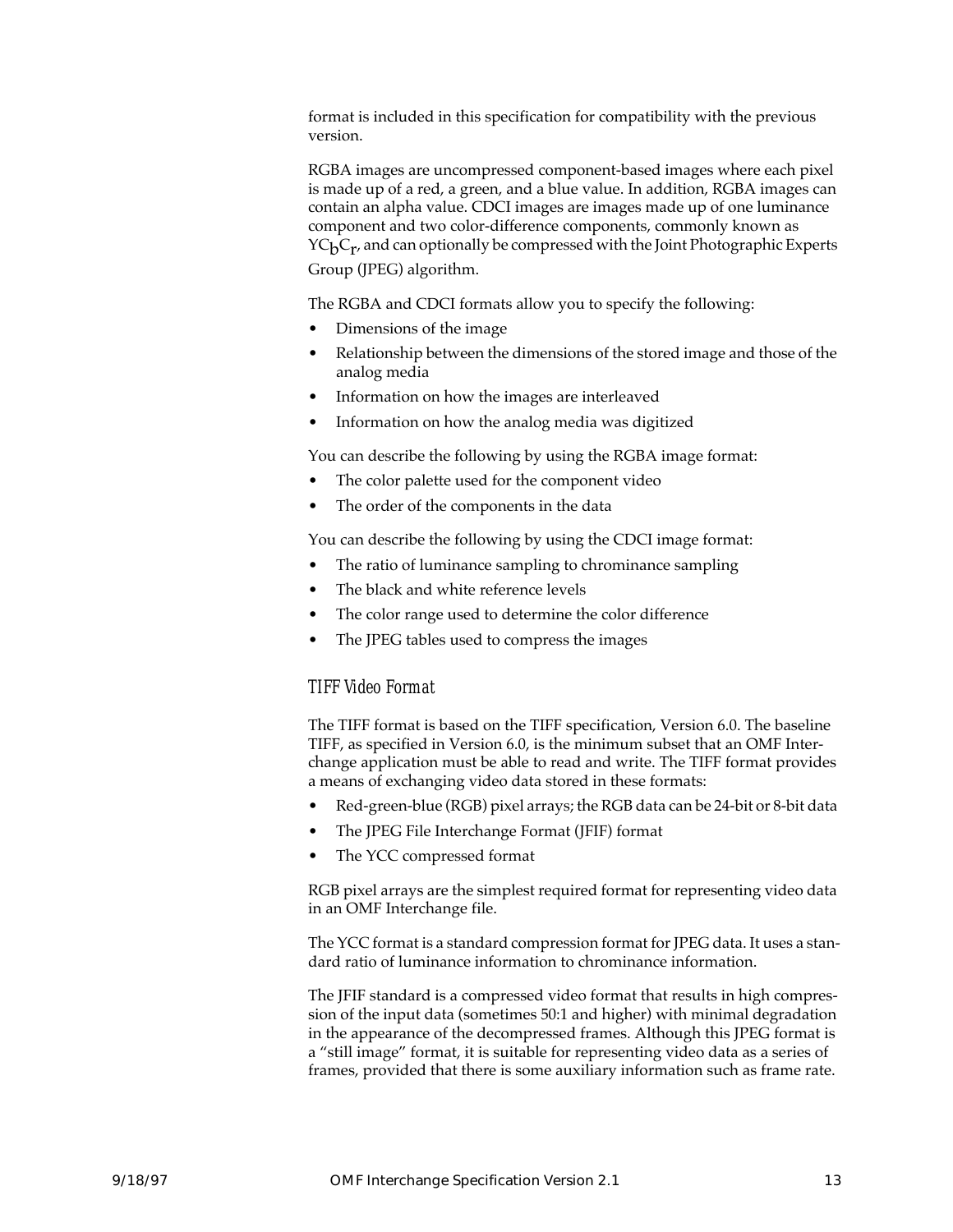#### Animation Formats

There is currently no widely accepted, multiplatform, standard format for representing animation in an object-oriented fashion. For the most part, applications exchange animations by rendering them as a series of frames. As a result, the OMF Interchange required format allows the required video or graphics formats specified previously.

The lack of a common animation format limits the quality of the rendered animation to that of the source that originated the animation. As OMF Interchange evolves, a goal is the selection of an object-oriented animation data format.

#### Required Audio Formats

Because audio data is usually represented in a form that conforms to the byte ordering of the target platform, OMF Interchange provides the required audio formats AIFC and RIFF WAVE, which support the two OMF byte orderings.

Applications using the same byte ordering can exchange data in their native byte order without the need for translation. Applications using different byte ordering can still interchange audio data, but with a translation step required for playback.

#### AIFC Format

The Audio Interchange File Format (AIFF) is a widely used format based on the AIFF 85 standard. AIFF includes the AIFC format for both uncompressed and compressed data. It specifies parameters such as sample size, number of channels (interleaving), and sample rate, and it provides a wrapper for the raw audio data.

AIFC also specifies that the data will be in big-endian byte order. This provides a native format for applications running on systems that use this byte ordering. The uncompressed form of AIFC data is supported as an OMF Interchange required format; compressed audio format is not included in the required format in this version of OMF Interchange.

#### WAVE Format

The RIFF Waveform Audio File Format (RIFF WAVE) specifies data that will be in little-endian byte order. This provides a native audio format for applications running on systems that use this byte ordering. The uncompressed form of RIFF data will be supported as an OMF Interchange required format; compressed audio format is not included in the required format in this version of OMF Interchange.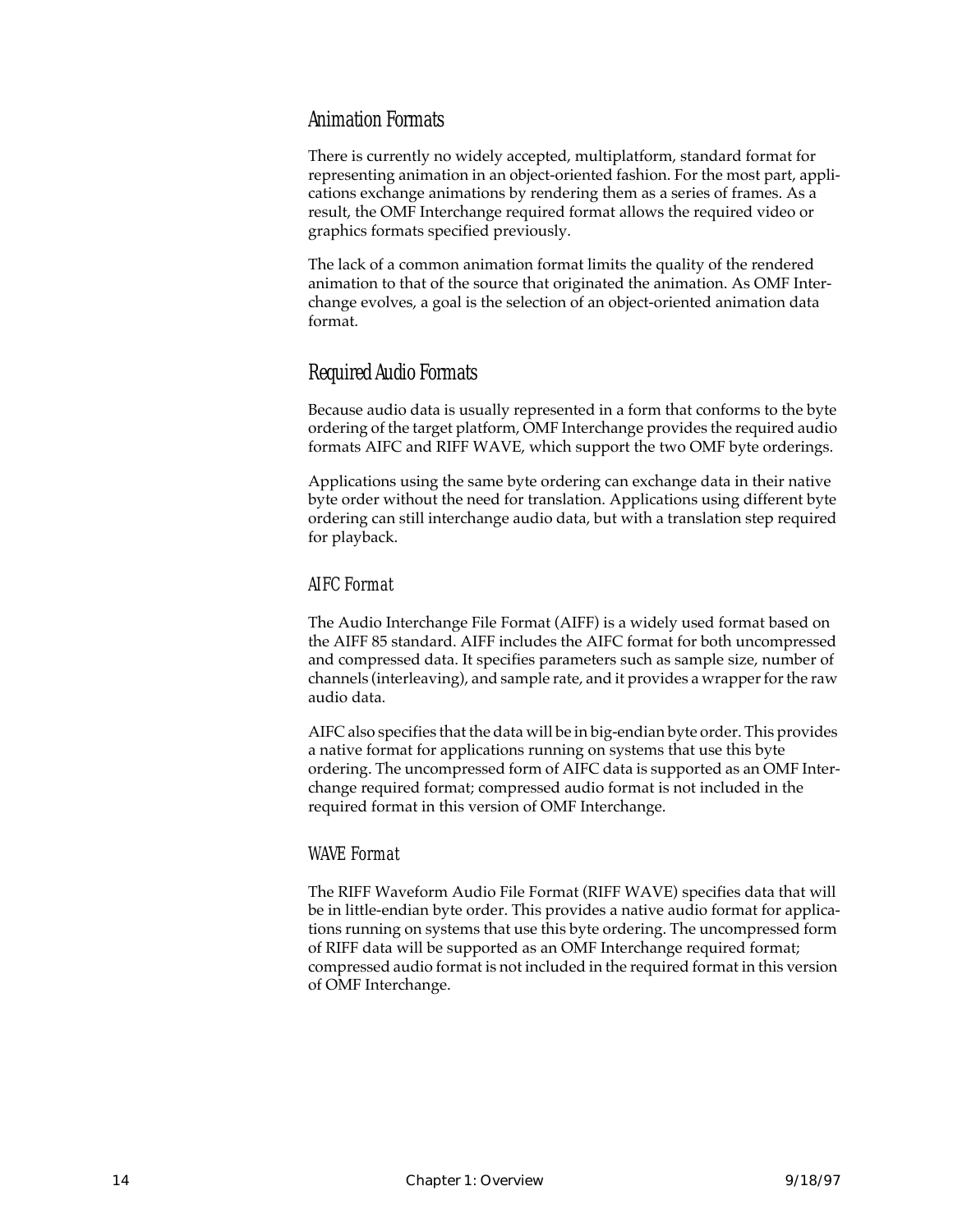### The Registered Formats

Contact the OMF Developers' Desk for information on registered formats.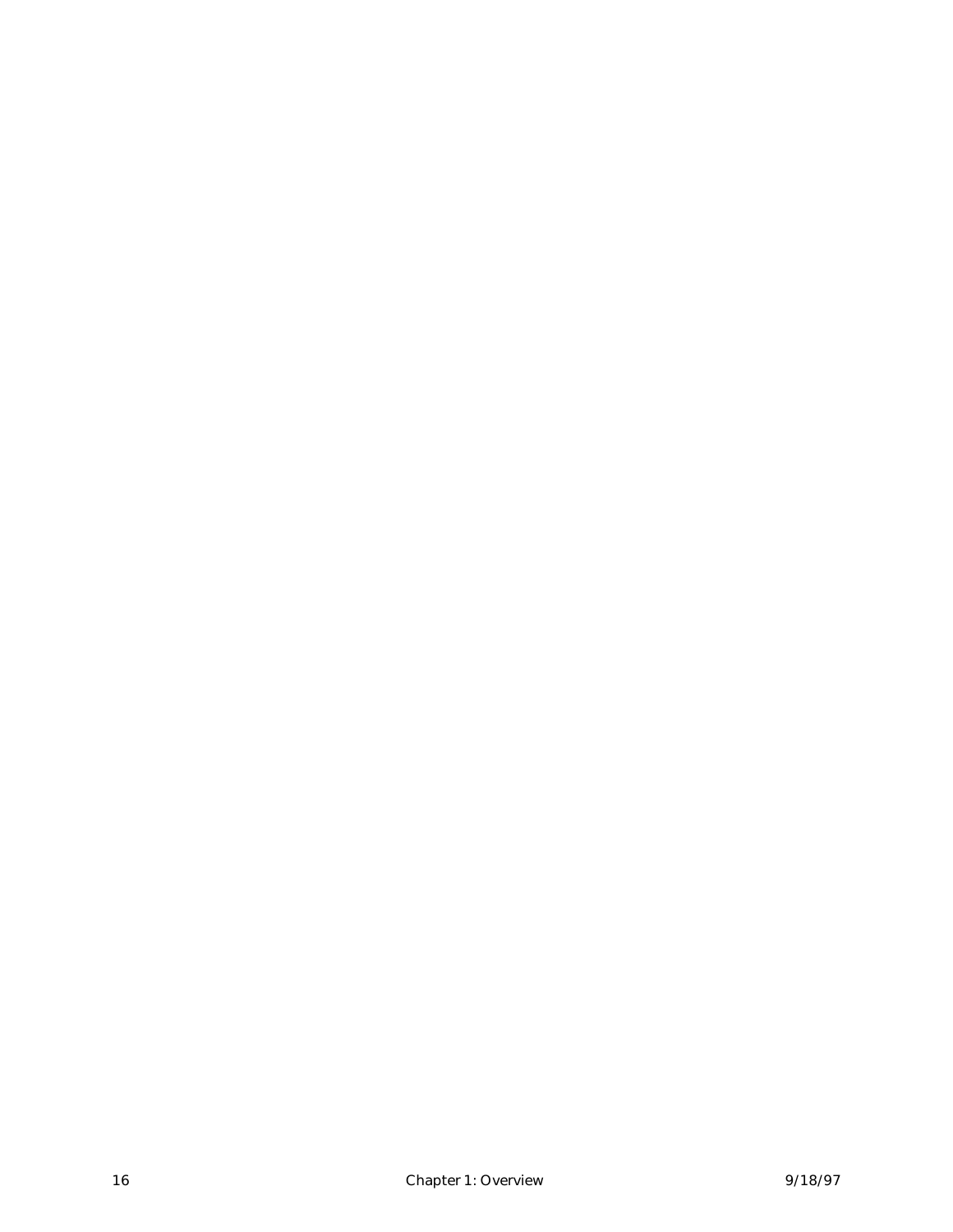<span id="page-28-0"></span>

Compositions and source information work together in an OMF Interchange file. This section introduces concepts and terms and describes the logical structure of compositions and source descriptions in an OMF Interchange file.

There are three main topics in this section:

• Composition building blocks

OMF Interchange defines components that an application can create and arrange to form a composition.

• Physical source information building blocks

OMF Interchange defines elements that describe a physical source and the digital media data to be played.

• Time management

Compositions manage time in a way that allows a nonlinear approach to editing, unlimited access to physical source material, and guarantees synchronized playback of physical sources that do not share the same native sample rate.

### Composition Building Blocks

Composition Mobs contain all the information required to play a piece of media data or an entire media presentation. A single Composition Mob may represent something as small as a few frames of video or as large as an entire movie. The Composition Mob represents both playable media data and a network of behind-the-scenes information about how the media fits together.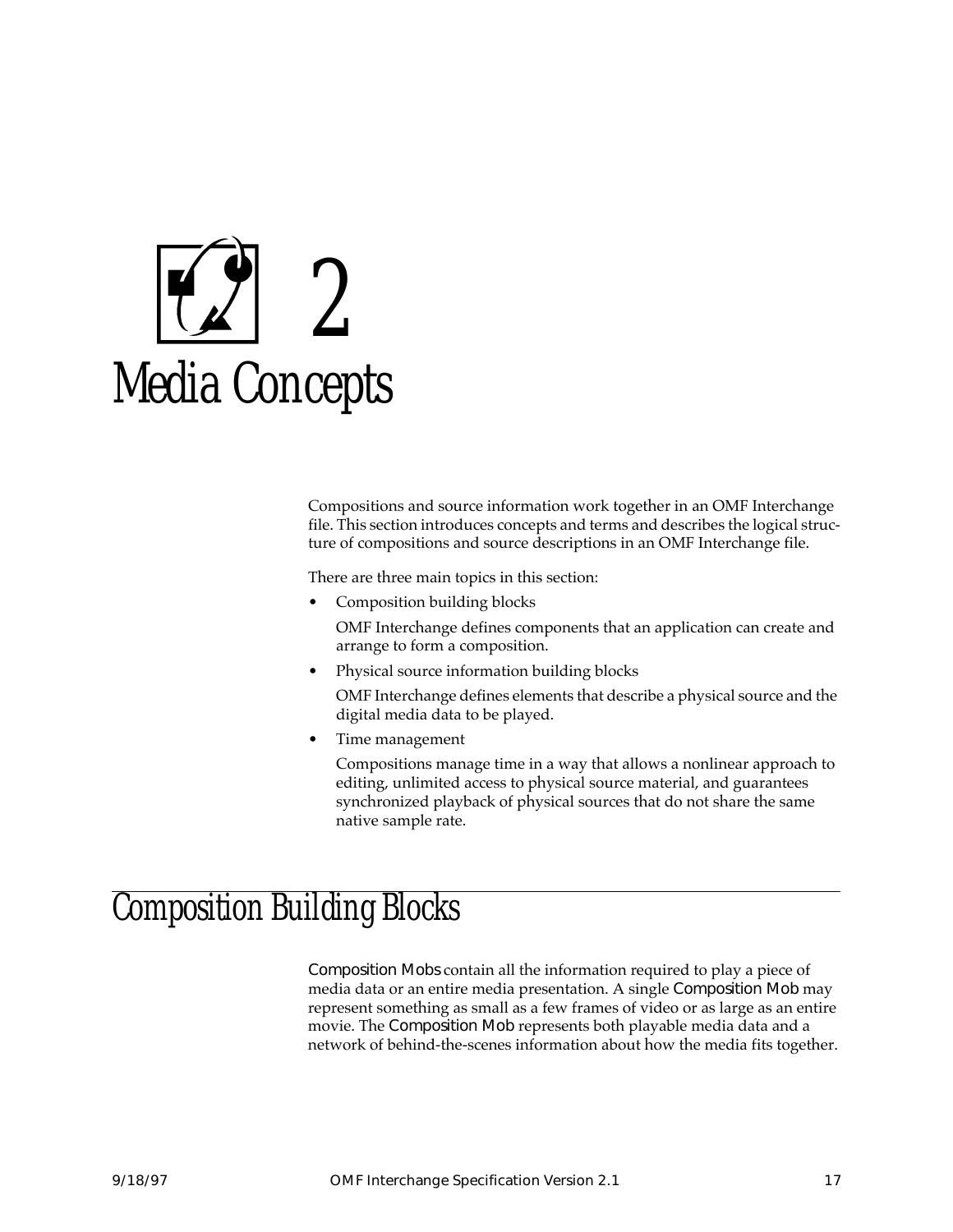Remember that the Composition Mob contains no actual media data. Rather, it is descriptive information that acts as a model of a media presentation. This section describes the parts of this model and shows how the parts are related over time.

### Composition Mobs and Mob Slots

A Composition Mob is a collection of synchronized Mob Slots. Each Mob Slot represents a single type of media. A Mob Slot typically represents playable media, such as video and audio, but a Mob Slot can also represent descriptive information. For example, a Mob Slot can include timecode, edge code, or effect control arguments.

A Composition Mob, for instance, could represent a four-channel audio presentation, with one Mob Slot for each of the audio channels, as shown:

|          | <b>Composition Mob</b>                     |  |
|----------|--------------------------------------------|--|
| ob Slots | vocalist<br>piano<br>bass<br>drums<br>time |  |

You can think of each Mob Slot as a logical playback channel. Placing the Mob Slots in a Composition Mob indicates that the four channels are to be played at the same time and synchronized.

Typically, a Mob represents a number of Mob Slots for different media types, such as video and audio to be played together, starting at the same time and ending at the same time.

A single Mob Slot may contain a Sequence that represents multiple pieces of media. The order of the pieces within the sequence determines the playback order in that channel. For example, a video Mob Slot could consist of sections from the same or different sources, as shown:

A video Mob Slot consisting of six sections:

audio M



The Mob is a key mechanism in OMF Interchange. It imposes the synchronization of media; at the highest level, it synchronizes the Mob Slots in a composition.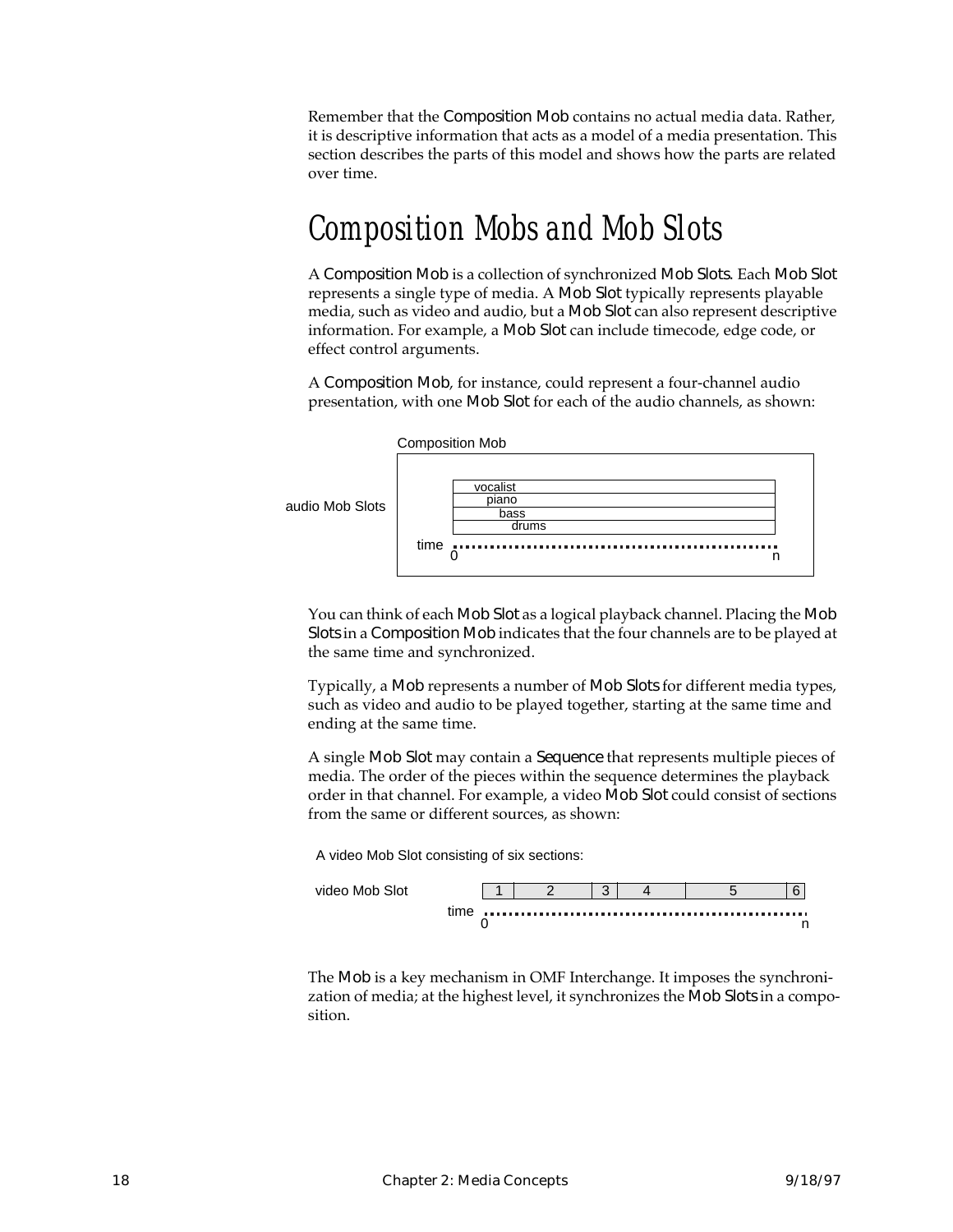The Composition Mob controls the synchronization among the different Mob Slots. All Mob Slots in a Composition Mob must be played simultaneously, as demonstrated in the following diagram:



#### Segments

Mob Slots can contain a Segment of media or a Sequence of Segments of media. The simplest kind of Segment is a Source Clip, which represents a section of media. The following diagram illustrates the relationship between Mob Slots and Segments:

A Mob Slot containing only one Segment:

video Mob Slot  $\overline{\phantom{a}}$  s

|  | scene 1 video Source Clip |  |
|--|---------------------------|--|
|  |                           |  |

A Mob Slot containing a sequence of two Segments:

video Mob Slot scene 1 video scene 2 video

The order of the Segments in a Sequence specifies the order in which the Segments should appear when the composition is played.

Source Clips to Represent Media

Compositions use Source Clips to represent the media for a Segment. A Source Clip in a Composition Mob represents a section of digital media data in a file.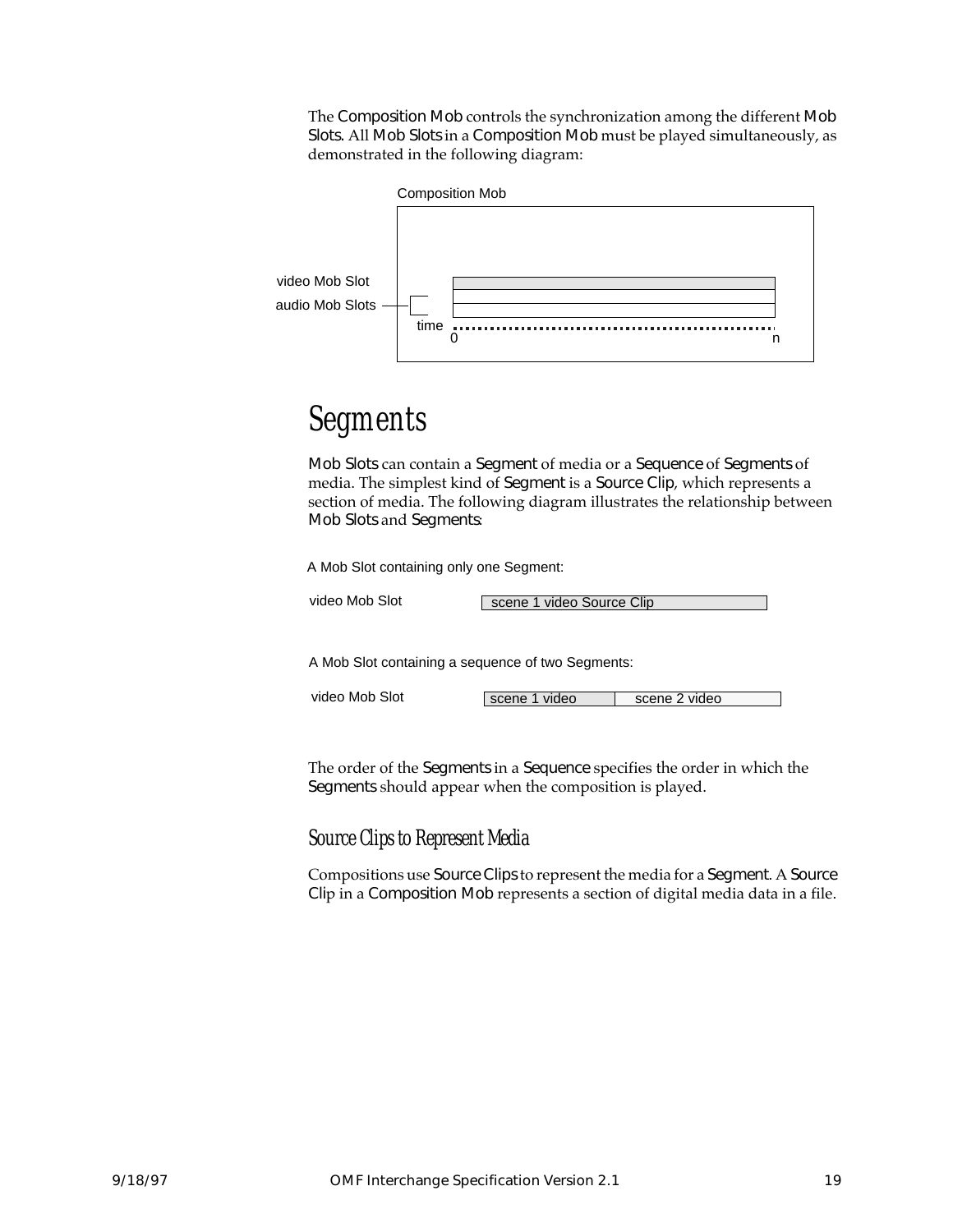It identifies the data by storing the file source mob ID and describing the starting position and the length of the data.

A Sequence of three Source Clips from the same source:



Source Clips are a mechanism for describing the actual media data that the Composition Mob uses. This data might be the digital media data contained in a file, live data being digitized from an external source, such as a camera or CD player, or a precomputed effect. Source Clips do not contain the media data itself, they reference the media data. The information in the source clip refers to a current digitized version of the media.

#### Timecode

Timecode provides a means of storing the timecode associated with a Segment. A Timecode can appear in a Mob Slot. For example, assume you are selecting synchronized segments of video and audio that were digitized from a videotape and adding them to a Mob Slot in a Composition Mob. To keep the SMPTE timecodes for each Segment accessible during editing, you could include a Timecode in a Mob Slot.

A composition that includes a Timecode Mob Slot:



The editing application might display the source timecode for each Segment as you view it.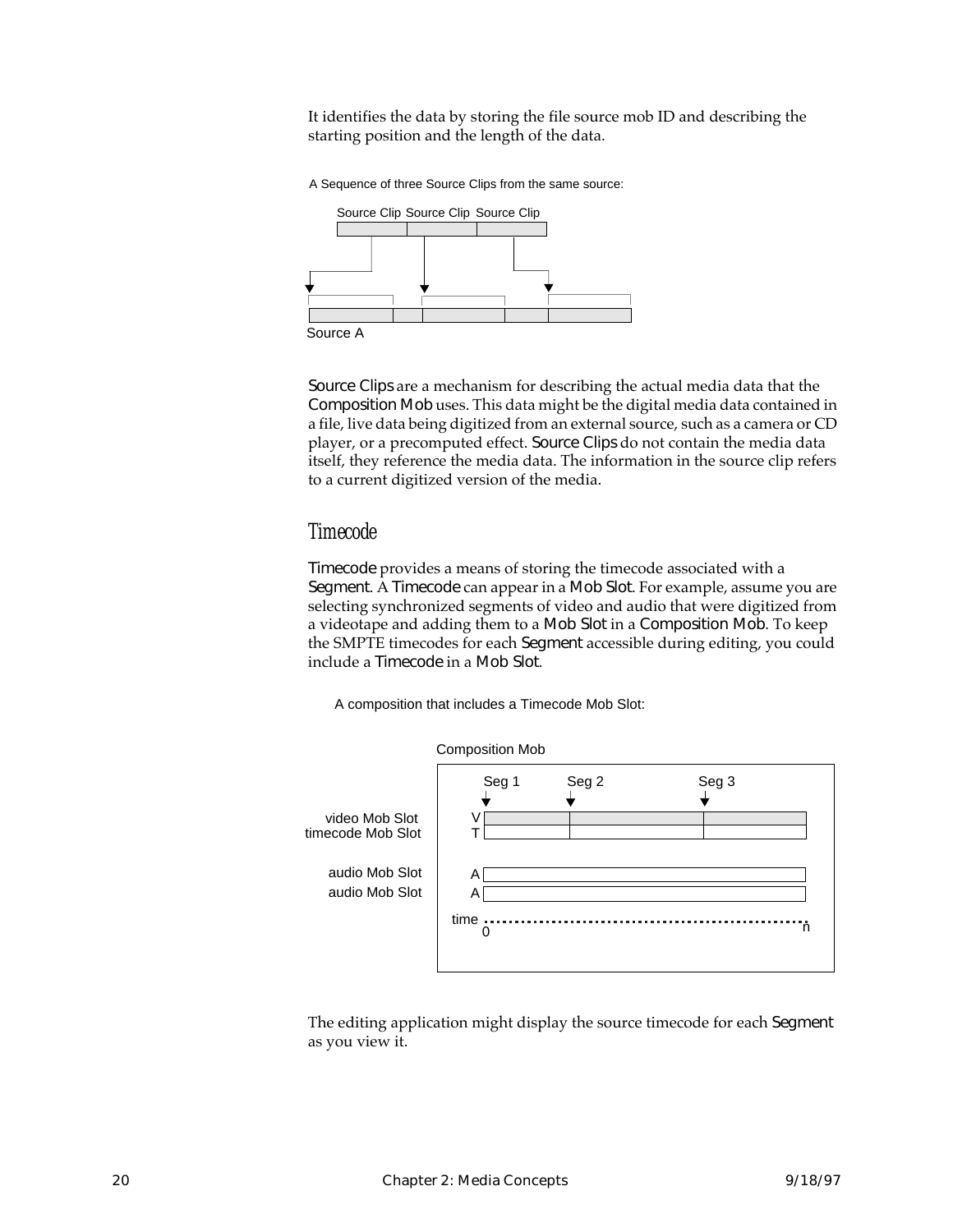Similarly, an application can use Timecode to represent the composition-wide time associated with each Segment. In this way, the application could display the total Mob Slot length in timecode or the timecode associated with any point in the Mob Slot.

#### Edge Code

Edge Code is similar to Timecode, except that it stores the edge code associated with a film source. An Edge Code is used in a Source Mob describing film. Edge Code information is necessary to produce a description of the film source, such as when creating a cut list.

#### Filler

When there is no media specified in a Mob Slot or for a time period within a Sequence, the Filler object shows that there are no specified values.

| Segment 1 Filler | Segment 2 |
|------------------|-----------|
|                  |           |

#### Effects as Segments

An Effect Invocation can be a Segment in a Mob Slot or Sequence within a Mob Slot. When played, an Effect Invocation produces a single stream of media data from one or more input Segments. Effect Invocations can also have control arguments. The application reading the Effect Invocation can interpret the information in the control arguments based on the effect documentation.

### Transitions

A Transition specifies the way to go from the end of one Segment to the beginning of the next. It specifies an effect to use such as an audio cross-fade or a video dissolve.

A transition for a dissolve:

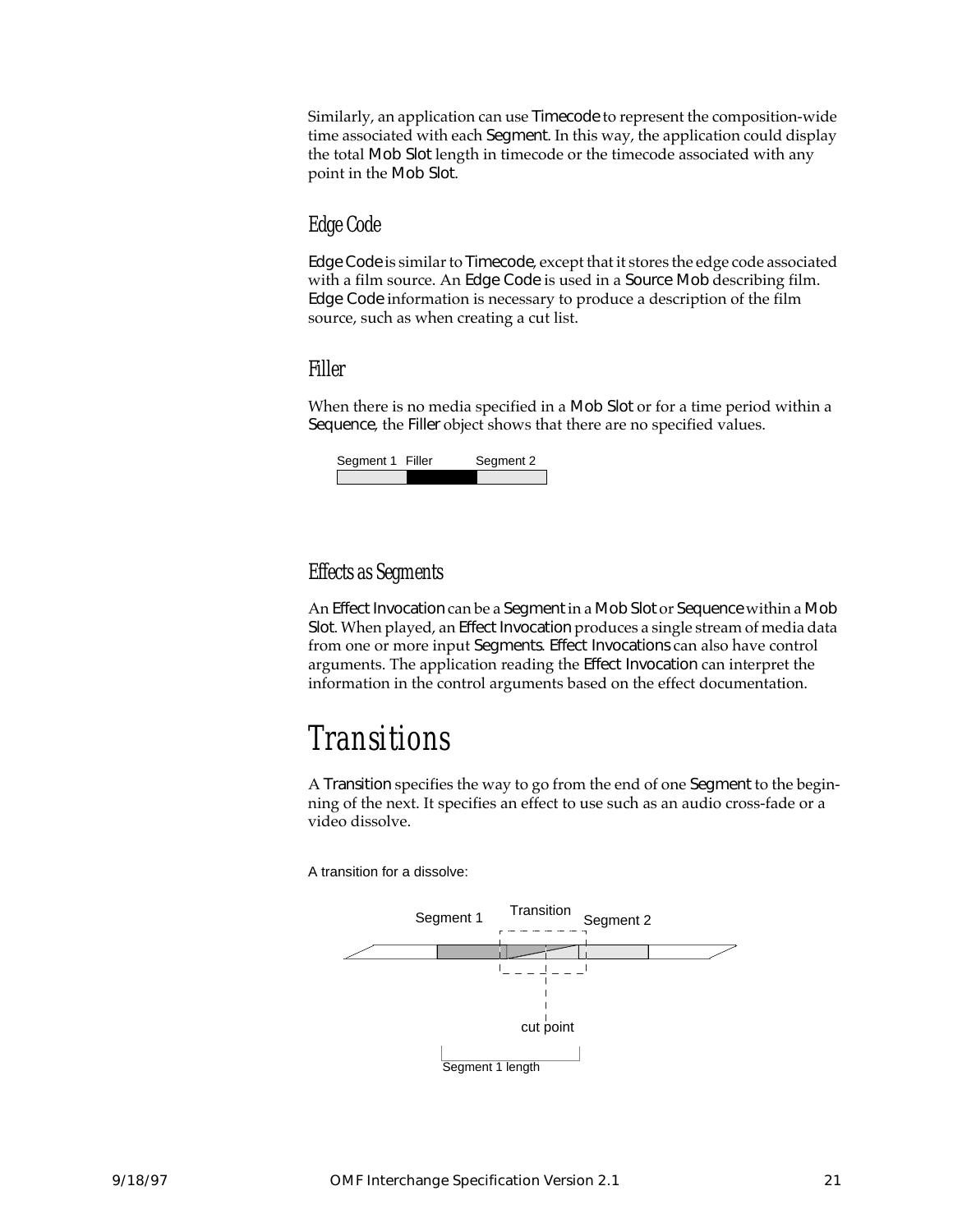A cut is a simple divider between the two Segments in a Sequence. A Transition specifies an effect to be computed from the media in the Segments that precede and follow the Transition. OMF Interchange does not require a Transition between Segments; if one is not present, a simple cut from one Segment to the next is implied.

The Transition specifies an Effect Invocation to be used when going from the preceding Segment of media to the following Segment. The Effect Invocation object can specify a rendered or precomputed representation of the Transition effect. In this way, applications that can create the effect in real playback time may do so, while those that cannot may use the rendered version as a normal piece of digital media data.

#### A Scope Reference

A Scope Reference gets its media by reference to another slot within the Composition Mob. For example, a Scope Reference in one video Mob Slot can reference a section of the image media described in another Mob Slot.

Scope References provide a general way of implementing layered effects in a Composition Mob. For example, the simplest way to put a title over a video Segment is to include the two Segments in an Effect Invocation that specifies that the title Segment should be superimposed over the video Segment. However, by using a Scope Reference, it becomes much easier to edit the Composition Mob because you can change the underlying video Segment without changing the Effect Invocation or the title Segment.

### An Example Composition Mob

Here is a simple example that shows the Components in a Composition Mob. The Composition Mob synchronizes all the Mob Slots within it. The following figure shows a small Composition Mob containing a video Mob Slot and an audio Mob Slot. The audio Mob Slot consists of only one Component: a Source Clip for audio to be played. The video Mob Slot contains a Sequence of two Source Clips separated by a dissolve Transition.

| Transition     |                   |                    |             |  |  |
|----------------|-------------------|--------------------|-------------|--|--|
| Video Mob Slot | Source Clip       | Dissolve<br>Effect | Source Clip |  |  |
| Audio Mob Slot | Source Clip       |                    |             |  |  |
| time           | <b>A 6 6</b><br>0 |                    | n           |  |  |

Composition Mob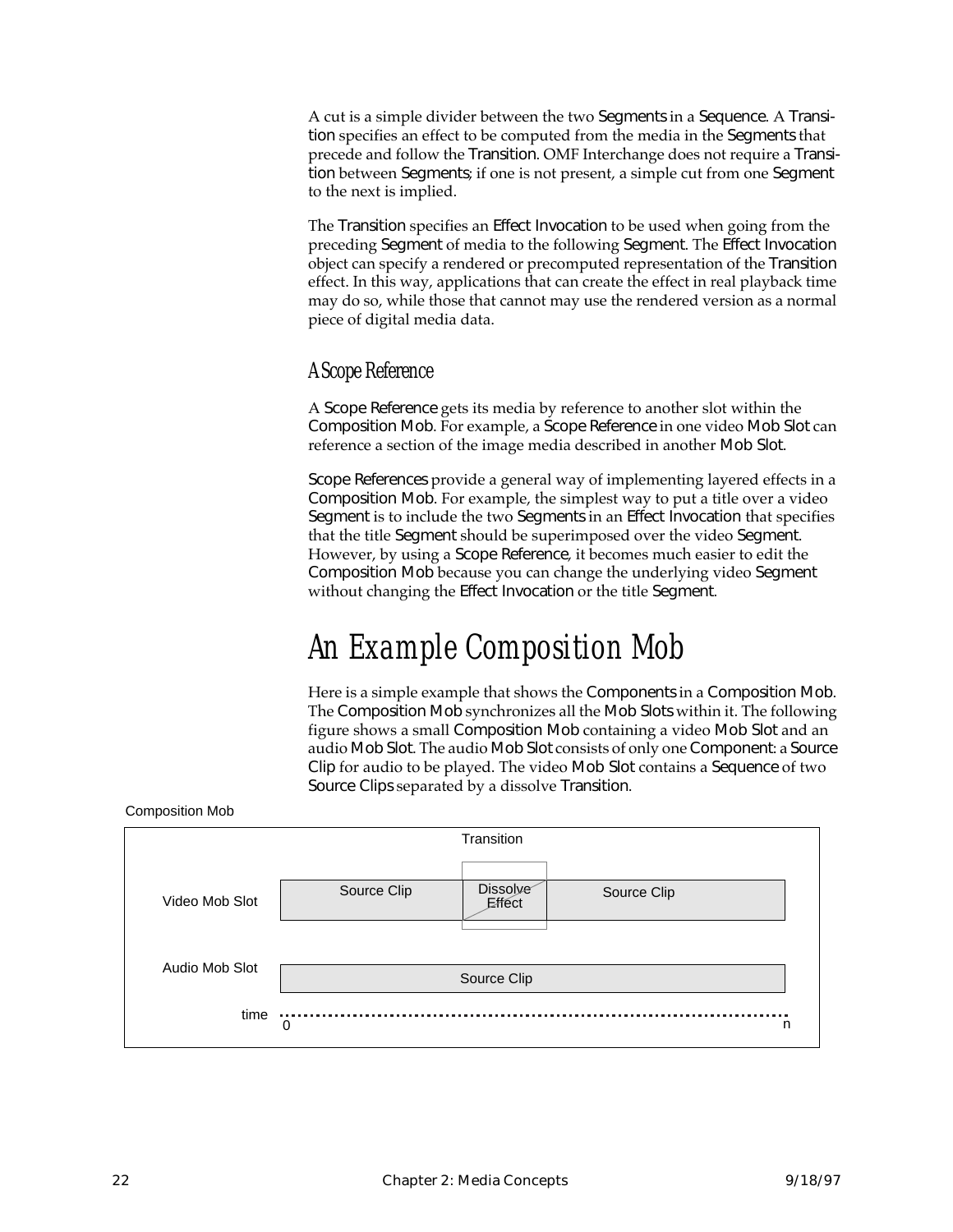### <span id="page-34-0"></span>Source Building Blocks

Recall that sources are represented by Source Mobs. A Source Mob can be a file Source Mob or a physical Source Mob such as a tape Source Mob, a film Source Mob, or an audio tape Source Mob. Each Source Mob describes its media data and can optionally provide information that may help the user or application locate the previous generation source.

### Mob Slots in Source Mobs

A Source Mob that represents a physical source such as a film or tape has Mob Slots that represent the information contained by the source. These physical Source Mobs are simpler than Composition Mobs; they contain one Mob Slot for each type of information on the source. Typically, each Mob Slot contains a single Source Clip that represents the length of the source known to the application that created the Source Mob.

For example, a video cassette might have a video track and two audio tracks. If both video and audio information is digitized from this tape, then the application creates a tape Source Mob with three Mob Slots. The length of the Source Clips is set to the length of the digitized section.

It is also useful to include a timecode or edge code track in the Source Mob for a physical source that uses one of these measurement systems. This lets users of the source maintain precise positioning of samples relative to the source. A Source Mob contains this information in a Mob Slot that has a Timecode or Edge Code.

A file Source Mob that represents digital media data has a single Mob Slot with a single Source Clip that describes the nature and length of the digitized information in the file. Its source position represents the point of the first sample within the original physical source. The Source Clip references the Mob for the original source, if it exists, and the appropriate Mob Slot within that Mob.

In the example above, digitizing from the video tape produces three file Source Mobs, each with a single Mob Slot and Source Clip: one for the video track, and one for each audio track.

The digital data described by a file Source Mob must not be changed once it is created, because doing so would invalidate Mobs that reference it. If media data is digitized from the physical source again, new Mobs must be created.

Maintaining references in Composition Mobs while allowing the media data to be redigitized is accomplished by using an intermediate Master Mob. This Mob contains a Mob Slot for each of the synchronized media tracks digitized together, each with one Source Clip referencing one of the file Source Mobs. In the example above, the Mob would have three Mob Slots. Composition Mobs using the data reference the Master Mob instead of the file Source Mobs; if new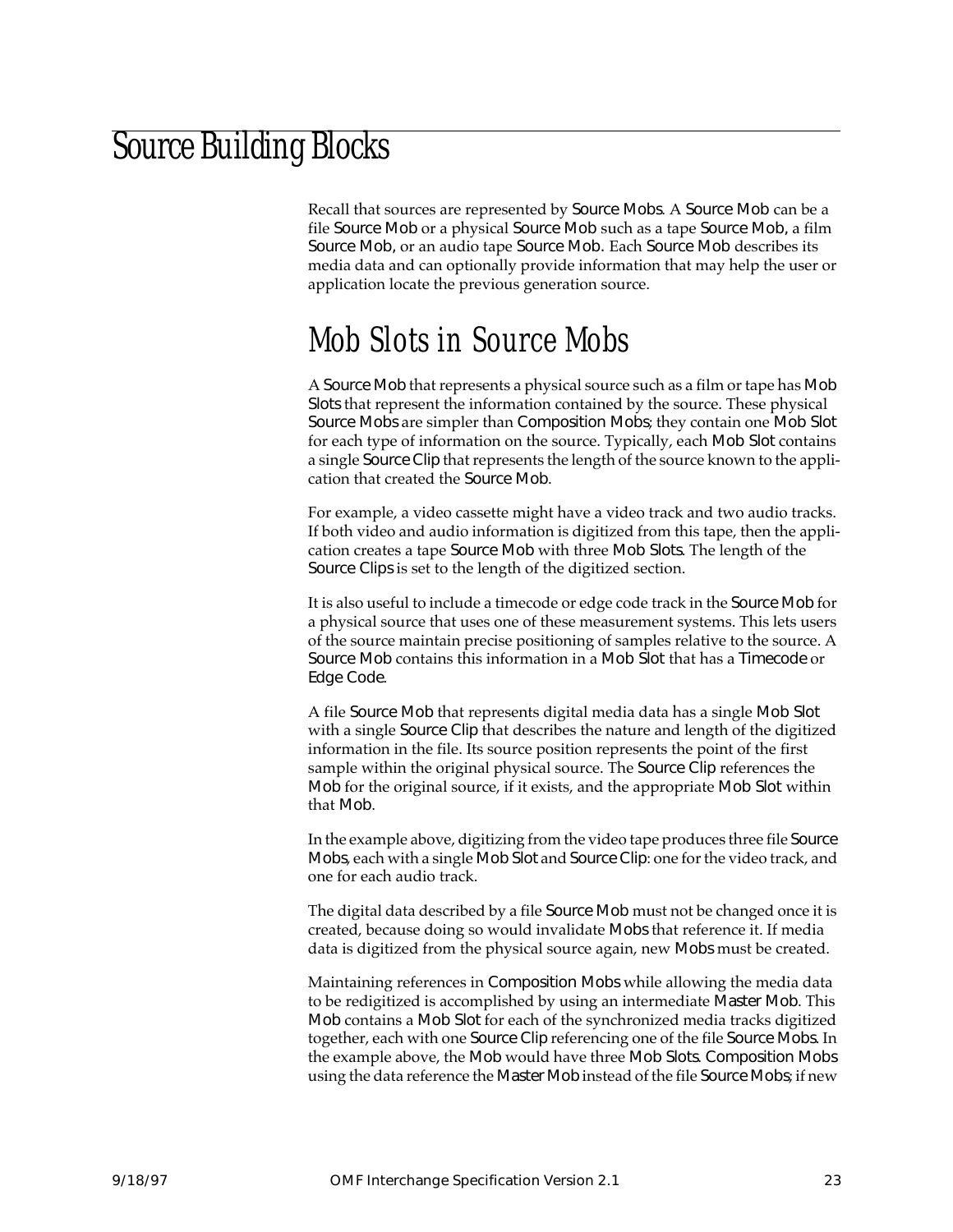media data is digitized from the tape, only the Master Mob needs to be updated. The references within Composition Mobs remain intact.

### Media Descriptors

A Source Mob includes a Media Descriptor that describes the kind of source and describes the format of the media data. A Media Descriptor for a film source might contain the film aspect ratio; a Media Descriptor for a videotape source might contain the tape format.

Media descriptors for file Source Mobs can include information about the location where the digital media data is stored. For example, a Media Descriptor can include the directory name and filename for a file.

#### Media Descriptors for Digital Media Data

In a file Source Mob, the Media Descriptor is specialized for the type of media data. An RGBA Component Image Descriptor describes the characteristics of component video digital media data. A Color Difference Component Image Descriptor describes the characteristics of image digital media data stored with one luminance component and two color difference components. An AIFC Audio Descriptor describes the characteristics of audio samples in the AIFC format. A WAVE Audio Descriptor describes the characteristics of audio data in the WAVE format. A TIFF Image Descriptor describes the characteristics of video, graphic, or still-image data in the TIFF format.

The information in these types of media descriptors is necessary for interpreting the sample data for editing or playback. For example, it is necessary to know the audio sample rate, the video frame rate, whether the video data is compressed, and the type of compression.

An important OMF Interchange feature is that the media descriptor provides enough information to enable an application to interpret and play the piece of data without a supporting composition.

Applications can add properties to the Media Descriptor to store their own information about the data it describes. These properties could contain information about the media content, the media quality, or any other information that an application may choose to record.

### The Digital Media Data

The sample data in an OMF Interchange file is contained in a Media Data object. An Image Data object contains component video data, a JPEG Image object contains JPEG compressed video data, an AIFC object represents AIFC data, a WAVE object represents WAVE data, and a TIFF object represents TIFF data. The Media Data object contains the digital media data and the Mob ID of the file Source Mob that represents it. A Media Data object describes the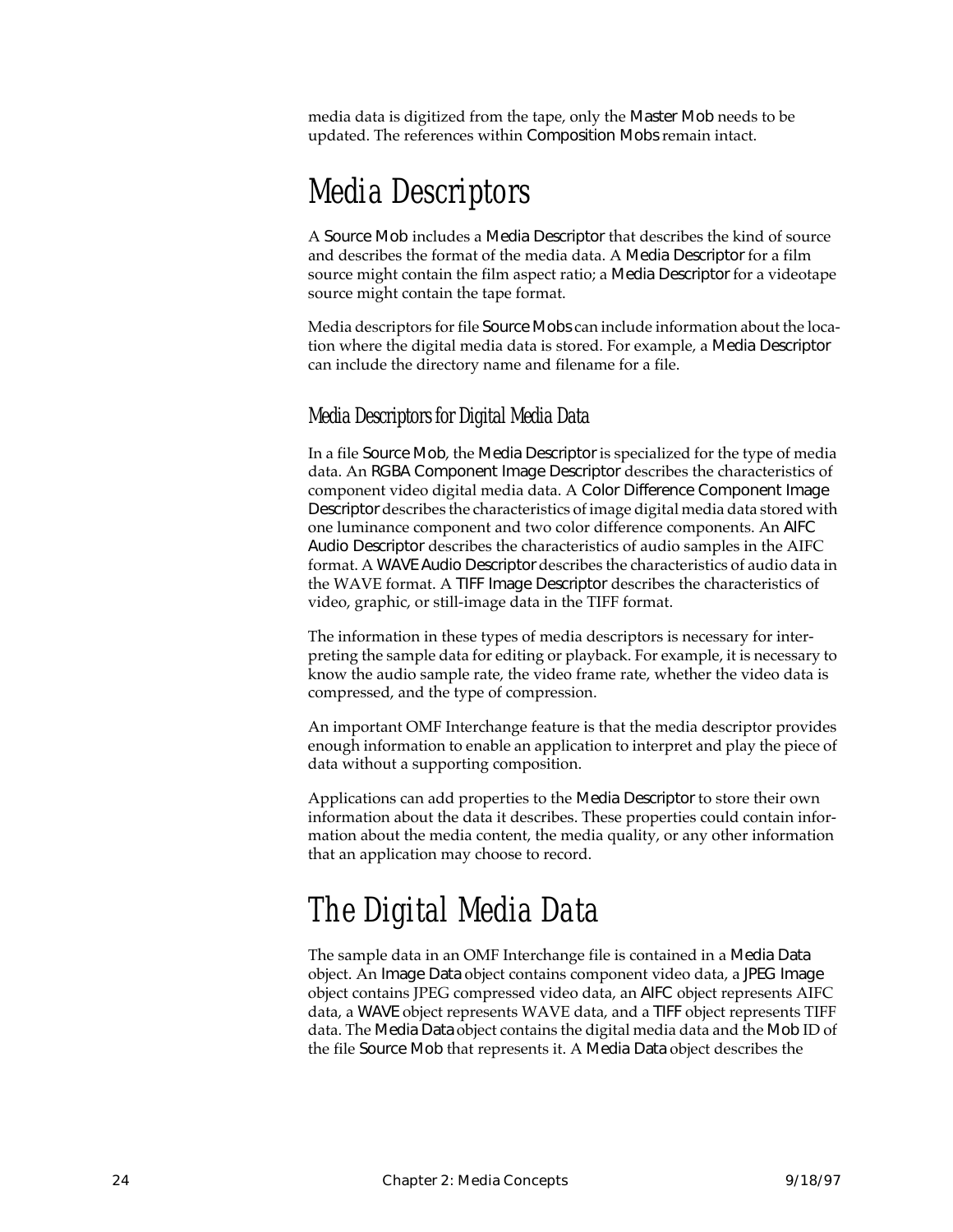number of bytes occupied by the data, and it can also include version information.

#### File Source Mobs and Media Data Objects

An application can store digital media data in a file that is separate from Composition Mobs that reference it. OMF Interchange provides a framework that includes both recommended and required practices for maintaining references to the external digital media data.

#### Creating a File Source Mob

Once created, the digital media data associated with a file Source Mob is immutable: it cannot be updated or modified. If it is necessary to change the digital media data, an application must delete the Mob ID and create a new file Source Mob.

#### When the Digital Data Is External

When an OMF Interchange file contains a composition that references external digital media data, it must contain a copy of the file Source Mob and the Master Mob. Ideally, the file Source Mob provides hints as to the identity and location of the file that contains the Media Data object. However, it is the Mob ID that is the actual link to the data.

#### When the Digital Data Is Internal

OMF Interchange files containing digital media data must also contain the file Source Mob and Master Mob that represents this data. Multiple Mobs and the data they represent can be contained within a single file; for identification, the Media Data objects contain the Mob ID of the file Source Mob to which they belong.

#### Raw Digital Data in a Non-OMF Interchange External File

Situations can arise in which a Composition Mob references digital data in an external file that is not an OMF Interchange file. An application can create a file Source Mob and Master Mob for this external data, and it can use its own method of handling the data.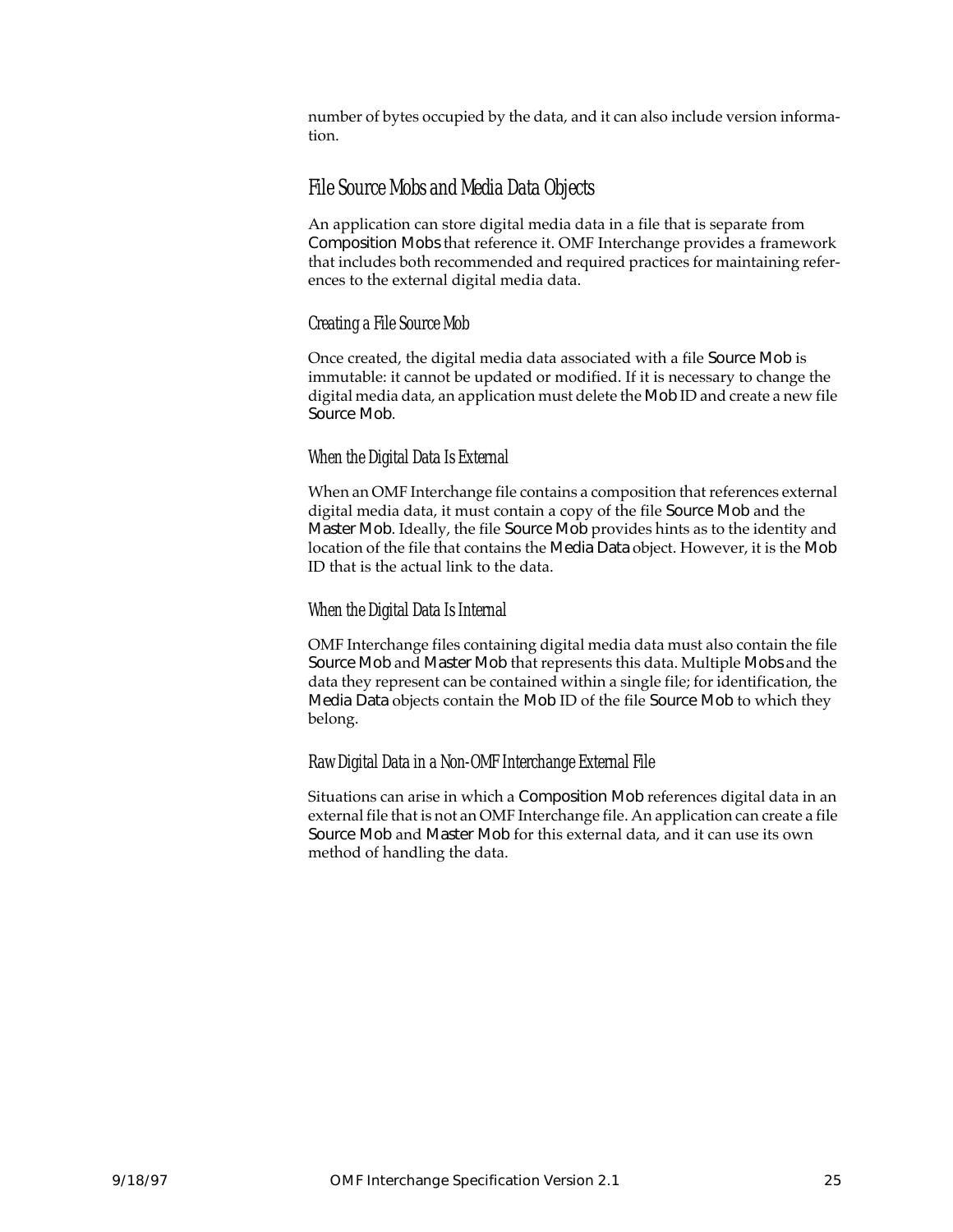#### Time Management

Composition Mobs usually use a variety of media types from different physical sources. In order to combine sections of these sources and synchronize them, a composition must establish a common time unit for editing and playing all of the different types of media.

#### Edit Units and Edit Rate

Compositions measure sections of digital media data in abstract units called "edit units" (EUs). An EU is a unit of duration, representing the smallest interval of time that is meaningful to a composition. The number of EUs per second is called the "edit rate."

A Mob Slot in a Composition Mob uses an edit unit that is convenient for the editing process. When editing video data, for example, an editor edits frames, based on a certain display rate of frames per second.

But, while the composition describes media data in editable units, the physical source provides the data in sample units, which are the time duration of media represented by each sample in the media data file.

Another way of thinking of edit rate is as a "virtual" sample rate. This rate may or may not match the actual sample rate of the digital media. When it does not match, an OMF Interchange file provides the necessary data for converting EUs to sample units in order to access the data.

#### Sample Units and the Sample Rate

Media data consists of digitized samples of physical sources. When you digitize media data, you use a sample rate. The sample rate is the number of samples per second. The sample rate determines the duration of one sample.

 A file Source Mob stores the sample rate of its digital media data. It also identifies the digitized section in the physical source by storing a start position measured in sample units.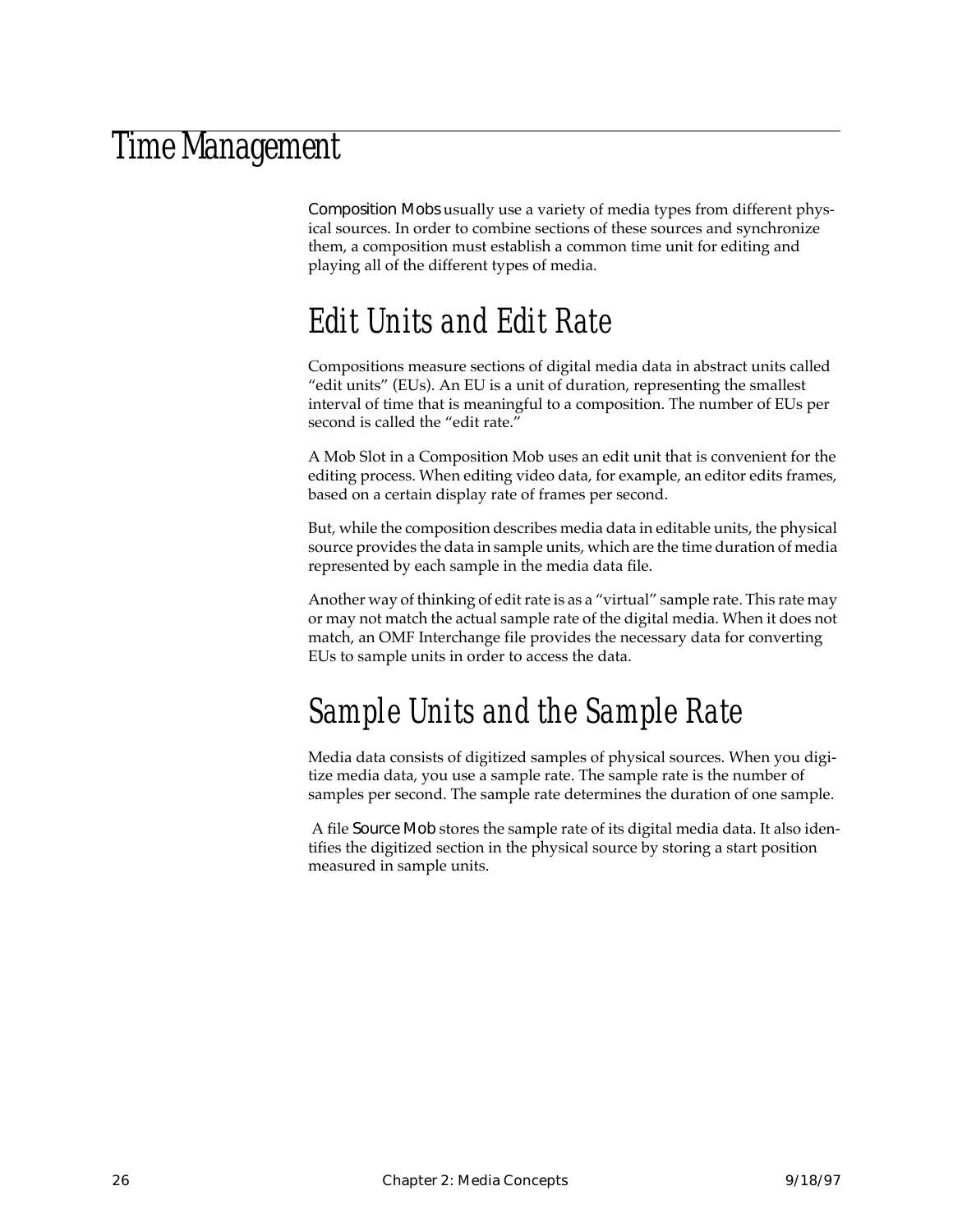# 3 The OMF Class Model

OMF uses a class model to describe compositions and media. The OMF class model specifies how to define the classes and objects used in OMF Interchange files.

Although this chapter provides a brief introduction to some object-oriented concepts, it assumes that you have a basic understanding of object-oriented programming.

### Benefits of the OMF Class Model

The OMF Interchange Specification was designed according to an objectoriented paradigm because this paradigm provides an efficient abstract model to describe complex structures and relationships. This abstract model allows OMF to focus on the important data needed to describe media and compositions and to defer the details of the data formats used to store this information to a lower level of specification. This model provides the following benefits:

- It makes it easier to understand the OMF Interchange file format
- It makes it easier to write programs that create or read OMF Interchange files if the programmer chooses to adopt the class model in the program
- It allows you to extend OMF Interchange by defining new classes that are subclasses of the classes defined in this document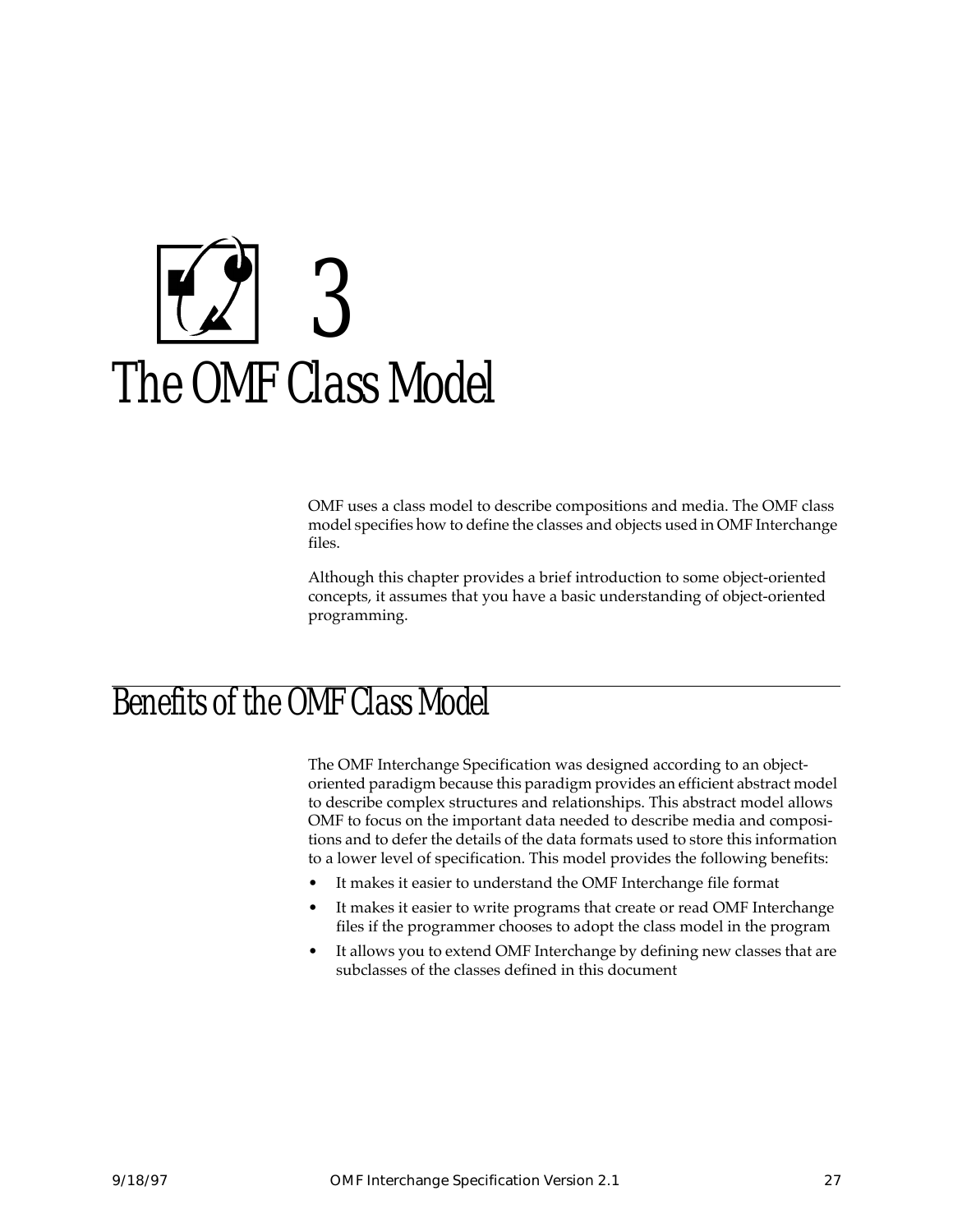### Elements of Object-Oriented Systems

This section provides a brief introduction to object-oriented modeling systems. *Note* If you are familiar with object-oriented systems or languages, you can skip this section. If you are not familiar with object-oriented systems or languages, read this section to get a quick overview that will help you understand the descriptions in the following sections of this specification. Please be aware that this is an abridged overview and omits fundamental concepts not pertinent to OMF that are otherwise present in typical object-oriented systems. Two basic concepts of object-oriented systems are objects and classes. An object is an individual item that can be a physical object or a model of a physical object. A class is an abstract description of a set of objects. A class can be defined in terms of properties and rules that the objects must follow. Once you have defined a class, an object that belongs to that class is said to be an instance of the class. Class Model Terminology This section defines the terms used in the OMF Interchange class model. Other object-oriented systems may define these terms differently. object An object has a collection of *properties,* each of which has a name and a value. An object is-an-instance-of of a class. class A class is a category of *objects*. The objects have common properties, relationships, and semantics. OMF objects do not have behavior because methods (code to perform actions on objects) are not stored in the object. Applications using OMF objects must supply the behavior based on the OMF Interface Specification. inheritance Inheritance is the mechanism that defines a relationship between *classes* where a *subclass* inherits the *properties,* relationships, and semantics of its superclass. subclass A subclass is a class that is defined as having the properties, relationships, and semantics as another class, which is called its *superclass*. The subclass can have additional properties, relationships, and semantics that are not in the superclass. superclass A superclass is a class that has another class, its *subclass*, that is defined as having the properties, relationships, and semantics as the superclass. is-an-instance-of The is-an-instance-of relationship is a relationship between an *object* and a *class*. An object is-an-instance-of a class if the object is in the *set* defined by the class. is-a-kind-of The is-a-kind-of relationship is a relationship between two *classes*. If a class has the properties, relationships, and semantics of a second class, then the first class is-a-kind-of the second class. The first class is called the *subclass* and the second class is the *superclass*.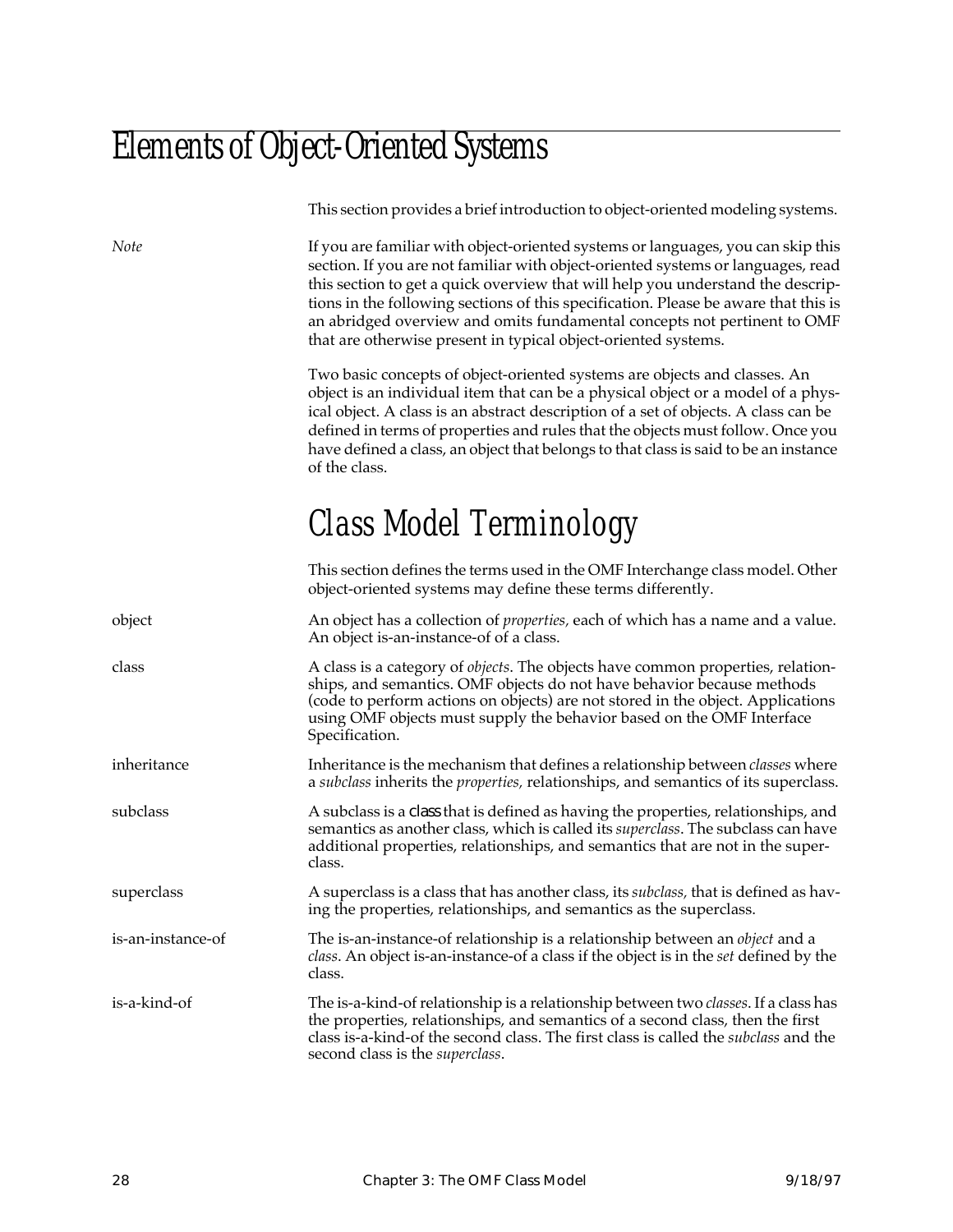| substitutability     | The rule of substitutability specifies that an <i>object</i> can be used in place of an ob-<br>ject of any class that is a superclass of its class.                                                                                                                                                                                                                                                                                              |
|----------------------|--------------------------------------------------------------------------------------------------------------------------------------------------------------------------------------------------------------------------------------------------------------------------------------------------------------------------------------------------------------------------------------------------------------------------------------------------|
| abstract class       | An abstract class provides a way to refer to a group of classes. An <i>object</i> belong-<br>ing to an abstract class must also belong to a nonabstract class that is a subclass<br>of the abstract class.                                                                                                                                                                                                                                       |
| data model           | The data model is the high-level description that specifies the logical and se-<br>mantic meaning. In contrast, the <i>implementation</i> is the lower-level description<br>of a class that specifies the storage details.                                                                                                                                                                                                                       |
| implementation       | The implementation is the lower-level description of a class that specifies the<br>storage details. In contrast, the <i>data model</i> is the high-level description of a class<br>that specifies meaning.                                                                                                                                                                                                                                       |
| <b>HAS</b>           | The HAS relationship is between an object and a property value. A value can be<br>simple, such as a number or a string, or can be another object. If the value is<br>another object, then that object is owned by the object that HAS it. In the data<br>model diagrams, the HAS relationship is indicated by a solid line from a prop-<br>erty to an object. The HAS relationship is also called CONTAINS or OWNS.                              |
| <b>HAS-REFERENCE</b> | The HAS-REFERENCE relationship is between an object and a property value<br>that is another object. An object does not own the other object that it has a ref-<br>erence to, and more than one object can have a reference to a single object. In<br>the data model diagrams, the HAS-REFERENCE relationship is indicated by a<br>dashed line from a property to an object. The HAS-REFERENCE relationship is<br>also called DEPENDS-ON or USES. |
| set                  | A set is an unordered collection of unique values. This is sometimes used in<br>class definitions to store multivalued <i>properties</i> .                                                                                                                                                                                                                                                                                                       |
| ordered set          | An ordered set is an ordered collection of unique values. This is sometimes<br>used in <i>class</i> definitions to store multivalued properties when ordering is im-<br>portant.                                                                                                                                                                                                                                                                 |
|                      | $\Gamma$ and $\Gamma$ and $\Gamma$                                                                                                                                                                                                                                                                                                                                                                                                               |

### Example Class Model

The examples in this section are not part of OMF—these examples are just used to introduce object-oriented concepts. The example classes in this section are part of an object-oriented system designed for a zoo. The Animal class models any individual live animal. It has the following data model:

#### Data Model

| Animal     |  |
|------------|--|
| CommonName |  |
| LatinName  |  |
| BirthDate  |  |
|            |  |

The class name is Animal and there are three properties: CommonName, LatinName, and BirthDate. Objects that belong to this class include a tiger in the zoo, a turtle on a Pacific island, and a fish in the author's aquarium.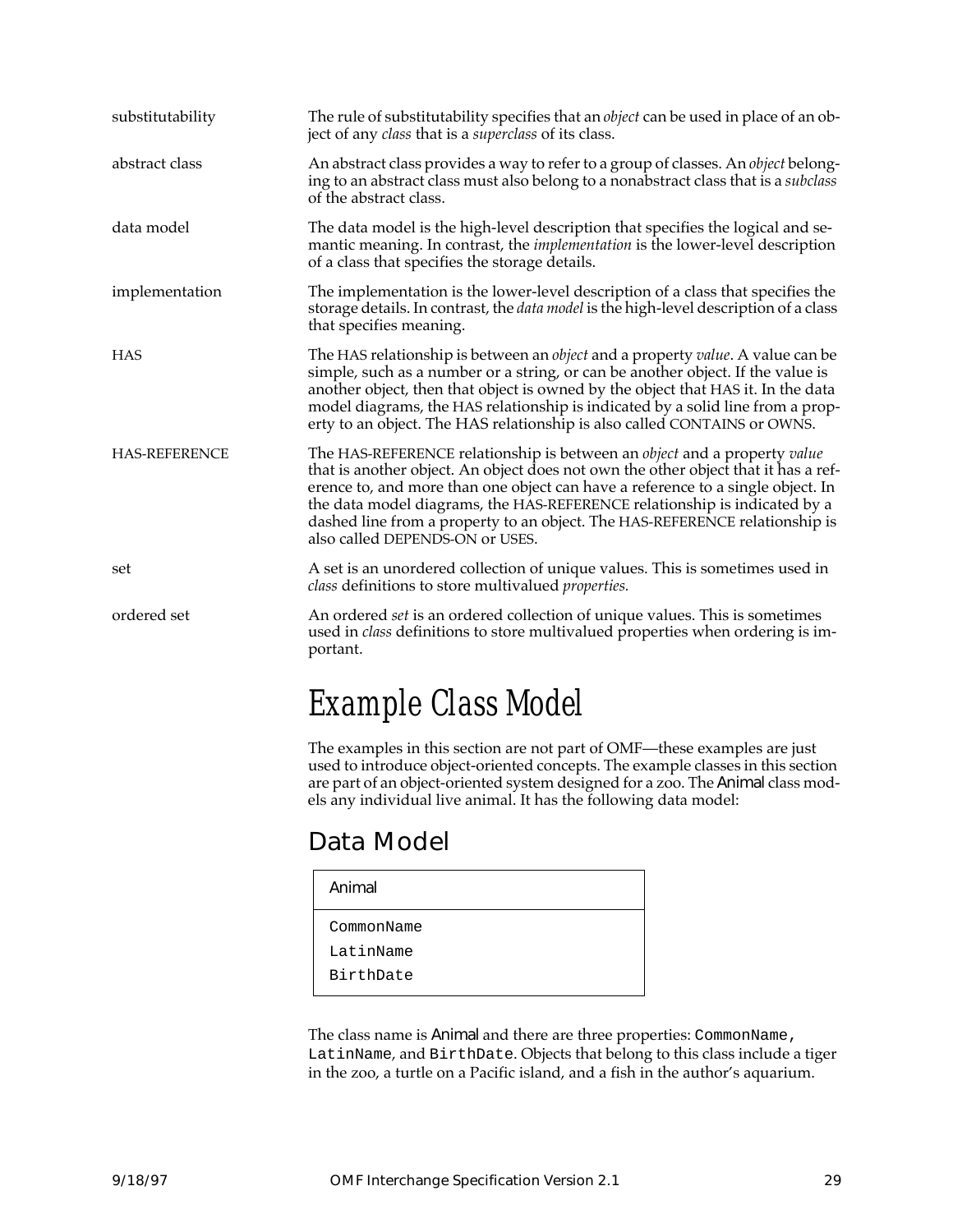Objects are not included in the class if they do not have one of the properties defined for the class or do not follow the rules and description of the class. For example, a fictional animal is not alive and does not belong to the class. In addition, if an animal's birth date is unknown, it would not belong to the class. To include animals with unknown birth dates, the BirthDate property could be specified as optional.

You can define subclasses that include additional properties or usage rules. For example, you can define the Zoo Resident class for live animals that are residents of the zoo with the following definition:

#### Data Model



An object in the Zoo Resident class is also in the Animal class. It has all the properties of both classes.

The subclass is a means of specializing the original or superclass so that an object in a subclass is a special case of the superclass. This object has all the properties of the superclass, as well as added information in its own specialized properties.

A property of a class can have a simple value, such as a number or text string, or it can have another object as its value. For example, in the following ZooHabitat class, the Residents property has a value that is a set of Zoo Residents.

#### Data Model



If the zoo also provided behavior training for pets that are privately owned and do not belong to or live at the zoo, they could be in the Pet Student class, which has the following properties:

- CommonName
- **LatinName**
- BirthDate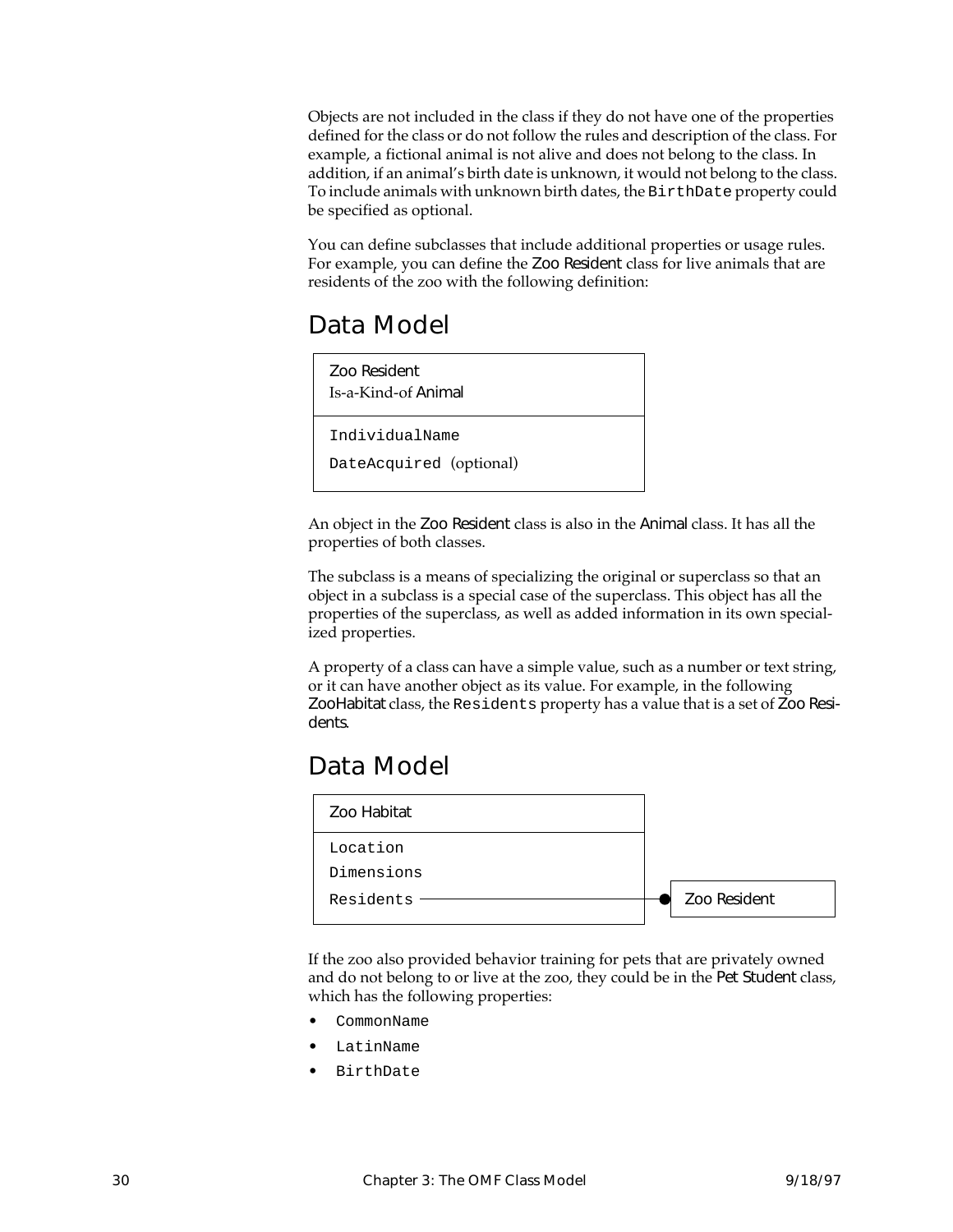- IndividualName
- DateAcquired
- Owner
- TrainingSession
- Grade

Since this class has all of the properties that the Zoo Resident class has, one might be tempted to make the Pet Student class a subclass of it. Although objects in the Pet Student class have all the properties defined for the Zoo Resident class, Pet Student should *not* be defined as a subclass of Zoo Resident because the objects in the class do not fit the rules and description of the Zoo Resident class. They are not residents of the zoo.

The Pet Student class should be defined as a subclass of the Animal class with the following definition:

#### Data Model



When defining a new class, you can reuse the name of a property in another class; reusing the name does not imply any inheritance.

#### OMF Interchange Class Model

OMF defines a set of classes. A class specifies a kind of object by defining its use and properties. The class definition does not itself appear in the OMF Interchange file; only objects that are instances of the class appear in the file.

OMF objects consist of a series of properties. An object stores information by having a property for that piece of information. Each property has a name and a value. The property value has a data type. The value of a property can be a simple data value or another object. For example, the Media File Descriptor (MDFL) object contains a SampleRate property that specifies the number of samples per second of the digital media data.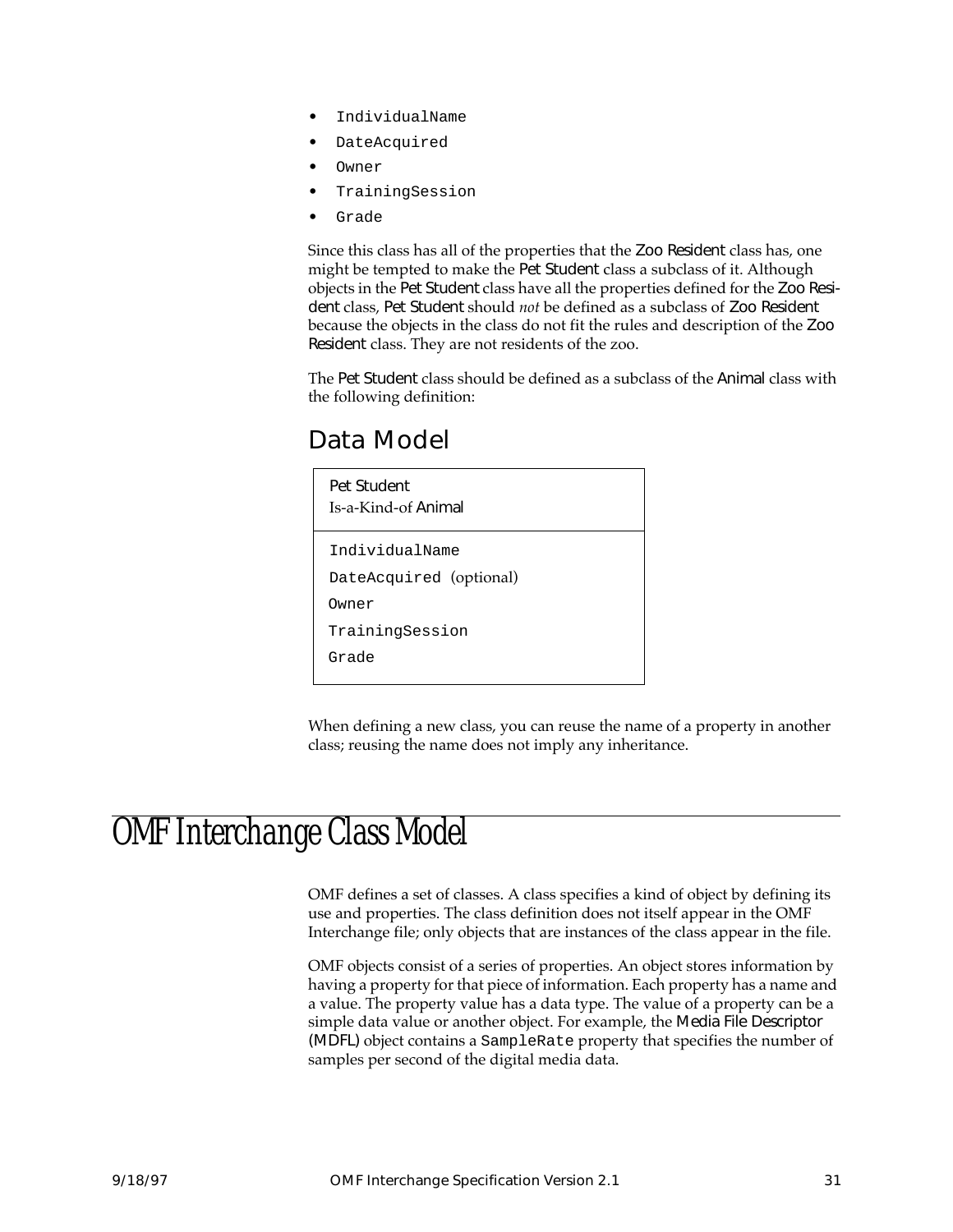## Class Hierarchy

OMF Interchange uses a class hierarchy to group objects that can be used in the same way and to define common properties through inheritance. Classes inherit the properties of classes above them in the hierarchy.

The hierarchy represents classes as a means of specializing superclasses, so that an object in a subclass lower in the hierarchy is a special case of the superclass. This object has all the properties of the superclass, as well as added information in its own specialized properties. The hierarchy makes it easier to define new classes and to create rules about how objects can be used.

A particular object has the required properties for its class. This includes all the required properties of its superclass and the required properties for each preceding superclass back to the root of the hierarchy.

Figure [2](#page-44-0) illustrates the OMF class hierarchy. [Appendix F](#page-264-0) contains a fold-out version of this illustration. Table [2](#page-45-0) lists the four-character Class IDs shown in the class hierarchy diagrams and the corresponding full class name.

The names of the properties include the Class ID of the class that defines them. When a subclass inherits the properties from a superclass, the property name retains the superclass ID.

For example, both the Source Clip (SCLP) and Effect Invocation (EFFE) classes are subclasses of the Segment (SEGM) class, which is itself a subclass of the Component (CPNT) class. This means that anywhere a Segment is allowed, such as in a Sequence (SEQU) object, you can use a Source Clip or Effect Invocation object. Since the Component class has the OMFI:CPNT:Length and OMFI:CPNT:DataKind required properties, all Source Clip and Effect Invocation objects will have these properties.

*Note* Some class definitions specify rules restricting substitutability. For example, the Source Mob and Master Mob classes have rules that state that Effect Invocations are not allowed within them.

#### How Classes Are Defined in OMF

Classes are defined in this specification with a data model and an implementation. The data model specifies the superclass and the properties that contain the specialized information for the class. The implementation lists the complete set of properties (including those that are inherited). The implementation definition provides a description of each property and specifies the data type of its value.

All classes in the OMF class hierarchy are subclasses of the OMFI Object (OOBJ) class. The OMFI Object class has one property: OMFI:OOBJ:ObjClass. The value of this property for all OMFI objects is the four-character class ID of the class of the object. The ObjClass value is the class ID of the most specialized class of which the object is an instance. To find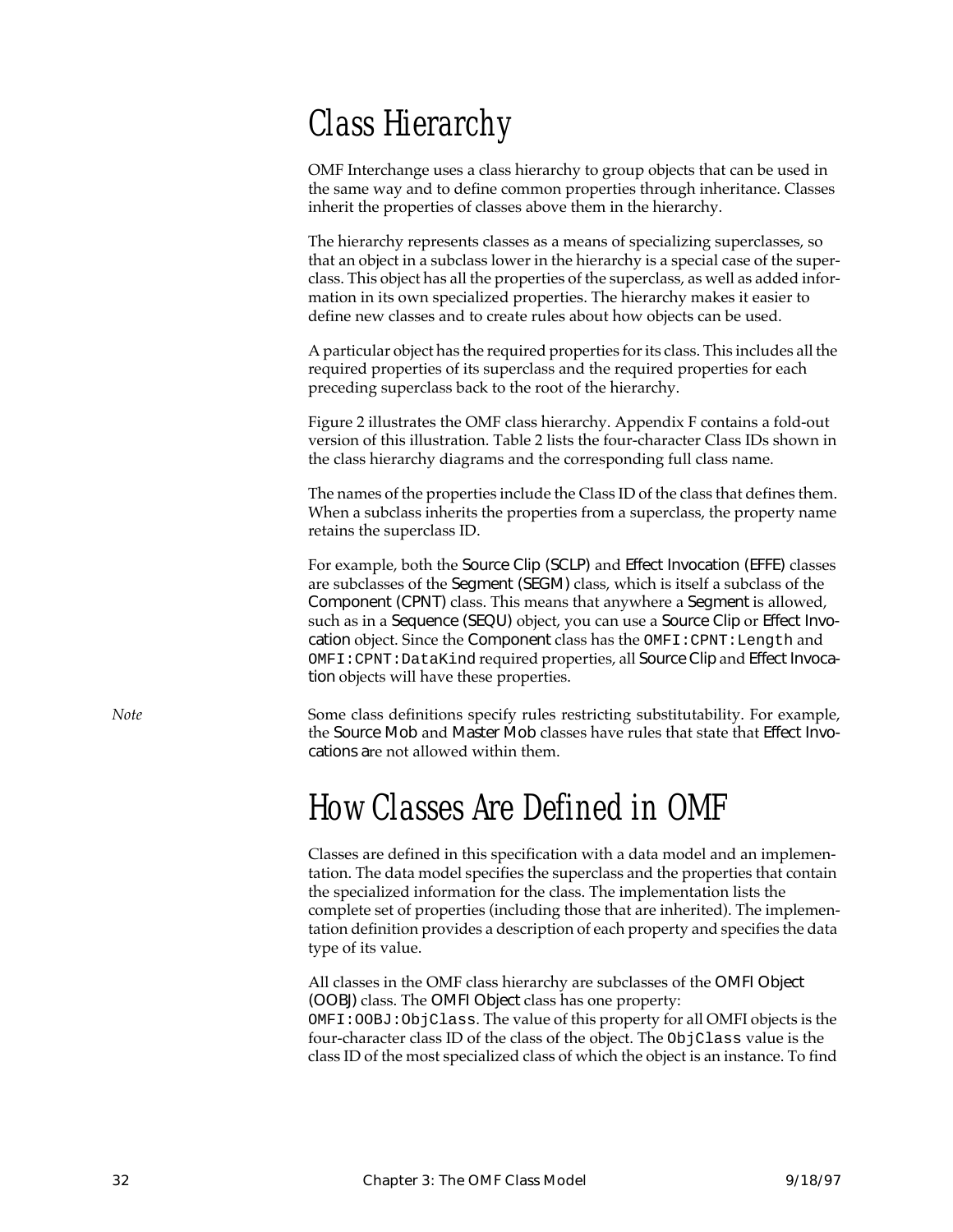<span id="page-44-0"></span>

Figure 2: OMF Class Hierarchy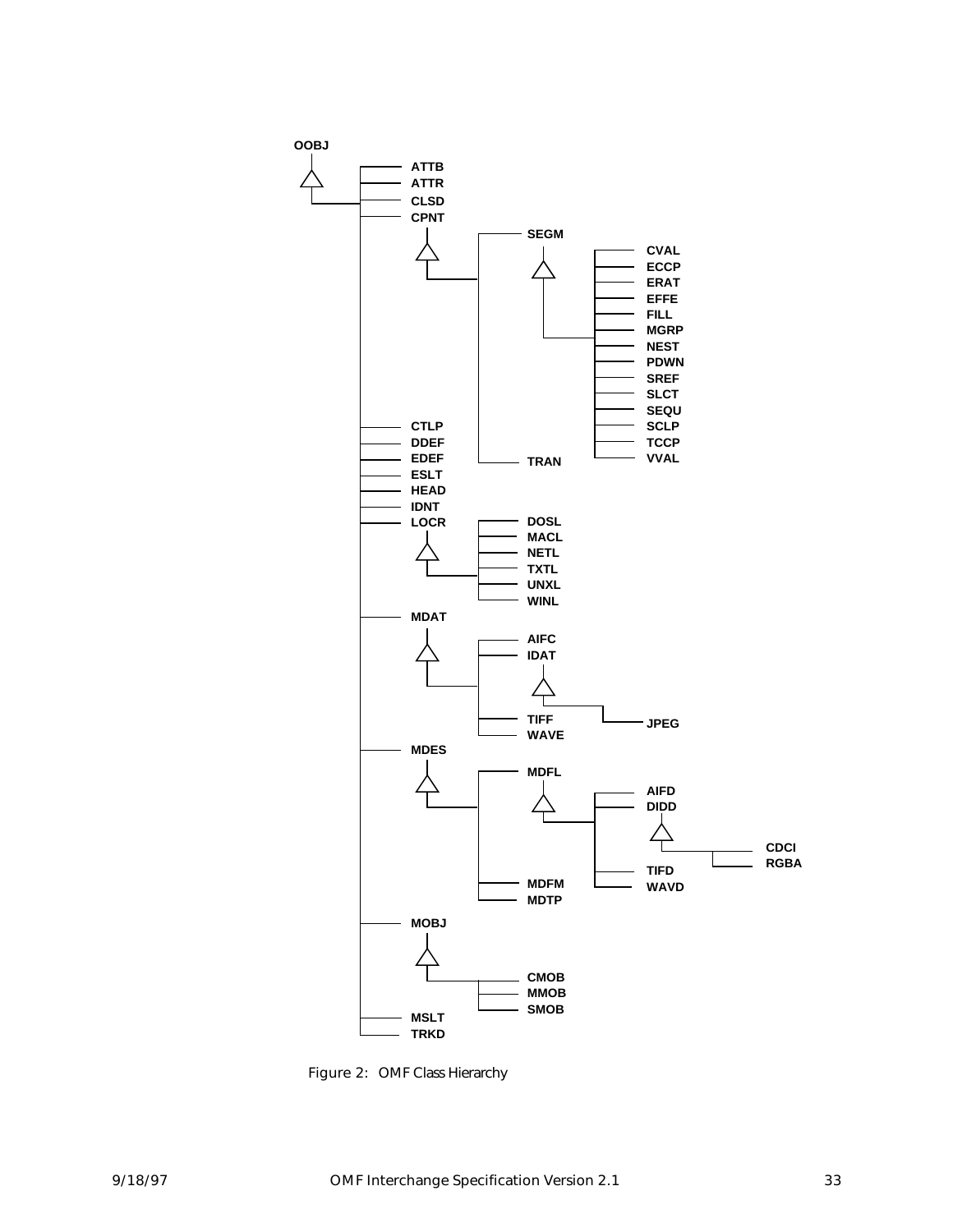<span id="page-45-0"></span>

| Table 2: Class IDs and Full Class Names |
|-----------------------------------------|
|-----------------------------------------|

| <b>Class ID</b> | <b>Class Name</b>                           |
|-----------------|---------------------------------------------|
| AIFC            | <b>AIFC Audio Data</b>                      |
| AIFD            | <b>AIFC Audio Descriptor</b>                |
| <b>CDCI</b>     | Color Difference Component Image Descriptor |
| <b>CLSD</b>     | <b>Class Dictionary</b>                     |
| <b>CMOB</b>     | <b>Composition Mob</b>                      |
| <b>CPNT</b>     | Component (abstract)                        |
| <b>CTLP</b>     | <b>Control Point</b>                        |
| <b>CVAL</b>     | <b>Constant Value</b>                       |
| <b>DDEF</b>     | Data Definition                             |
| <b>DIDD</b>     | Digital Image Descriptor (abstract)         |
| <b>DOSL</b>     | <b>DOS Locator</b>                          |
| <b>ECCP</b>     | Edge Code                                   |
| <b>EDEF</b>     | <b>Effect Definition</b>                    |
| EFFE            | <b>Effect Invocation</b>                    |
| ERAT            | <b>Edit Rate Converter</b>                  |
| <b>ESLT</b>     | <b>Effect Slot</b>                          |
| <b>FILL</b>     | Filler                                      |
| HEAD            | Header                                      |
| IDAT            | Image Data                                  |
| JPEG            | JPEG Image Data                             |
| <b>LOCR</b>     | Locator (abstract)                          |
| MACL            | <b>MAC</b> Locator                          |
| <b>MDAT</b>     | Media Data (abstract)                       |
| <b>MDES</b>     | Media Descriptor (abstract)                 |
| MDFL            | Media File Descriptor (abstract)            |
| MDFM            | Media Film Descriptor                       |
| MDTP            | Media Tape Descriptor                       |
| Mgrp            | Media Group                                 |
| <b>MMOB</b>     | Master Mob                                  |
| <b>MOBJ</b>     | Mob (abstract)                              |
| MSLT            | Mob Slot                                    |
| NEST            | <b>Nested Scope</b>                         |
| <b>OOBJ</b>     | OMFI Object (abstract)                      |
| RGBA            | RBGA Component Image Descriptor             |
| <b>SCLP</b>     | Source Clip                                 |
| <b>SEGM</b>     | Segment (abstract)                          |
| SEQU            | Sequence                                    |
| <b>SLCT</b>     | Selector                                    |
| <b>SMOB</b>     | Source Mob                                  |
| <b>SREF</b>     | Scope Reference                             |
| TCCP            | Timecode                                    |
| TIFD            | <b>TIFF Image Descriptor</b>                |
| TIFF            | <b>TIFF Image Data</b>                      |
| TRAN            | Transition                                  |
| <b>TRKD</b>     | <b>Track Description</b>                    |
| TXTL            | <b>Text Locator</b>                         |
| UNXL            | <b>UNIX Locator</b>                         |
| <b>VVAL</b>     | Varying Value                               |
| <b>WAVD</b>     | <b>WAVE Audio Descriptor</b>                |
| <b>WAVE</b>     | <b>WAVE Audio Data</b>                      |
| <b>WINL</b>     | Windows Locator                             |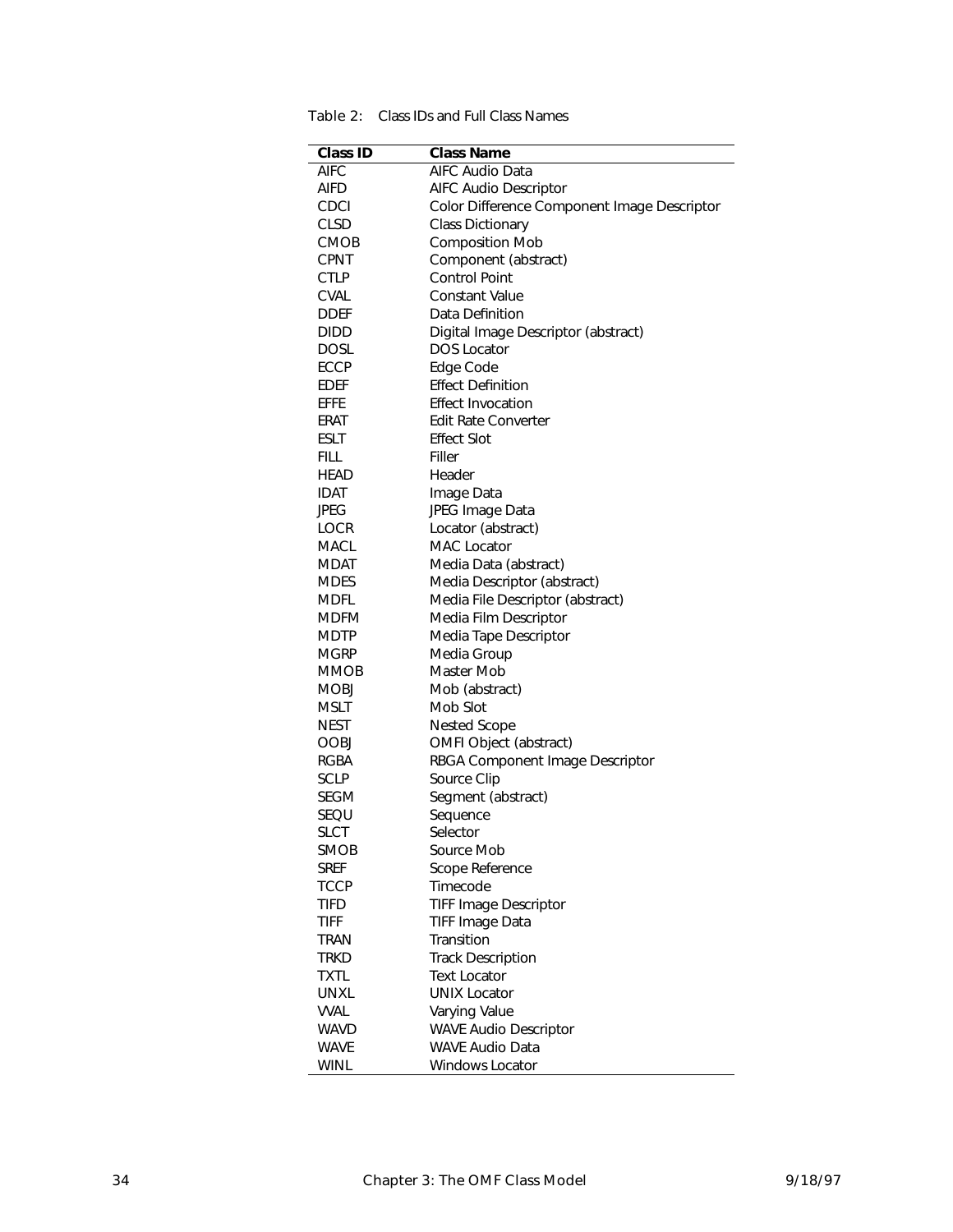out the class of any object in an OMFI file, you can examine the value of the ObjClass property.

#### Data Model and Implementation

The descriptions of the properties in the data model and the implementation are similar, but there are important differences. One difference is that the implementation includes all properties stored with the object, and the data model does not list the properties inherited from the superclass. Another difference is that the data model and implementation contain different information for each property.

For example, the data model and implementation for the OMFI Object class are as follows:

#### Data Model

OMFI Object Class (OOBJ)

Abstract Class

ObjClass

#### Implementation

| <b>Property Name</b> | vpe          | Explanation    |
|----------------------|--------------|----------------|
| OMFI:OOBJ:ObjClass   | omfi:ClassID | Class is OOBJ. |

The implementation shows the full property and type names and lists the class ID, but otherwise contains the same information as the data model.

For properties whose value is another object, the data model and the implementation provide different information. For example, the following are the Effect Invocation data model and implementation are as follows: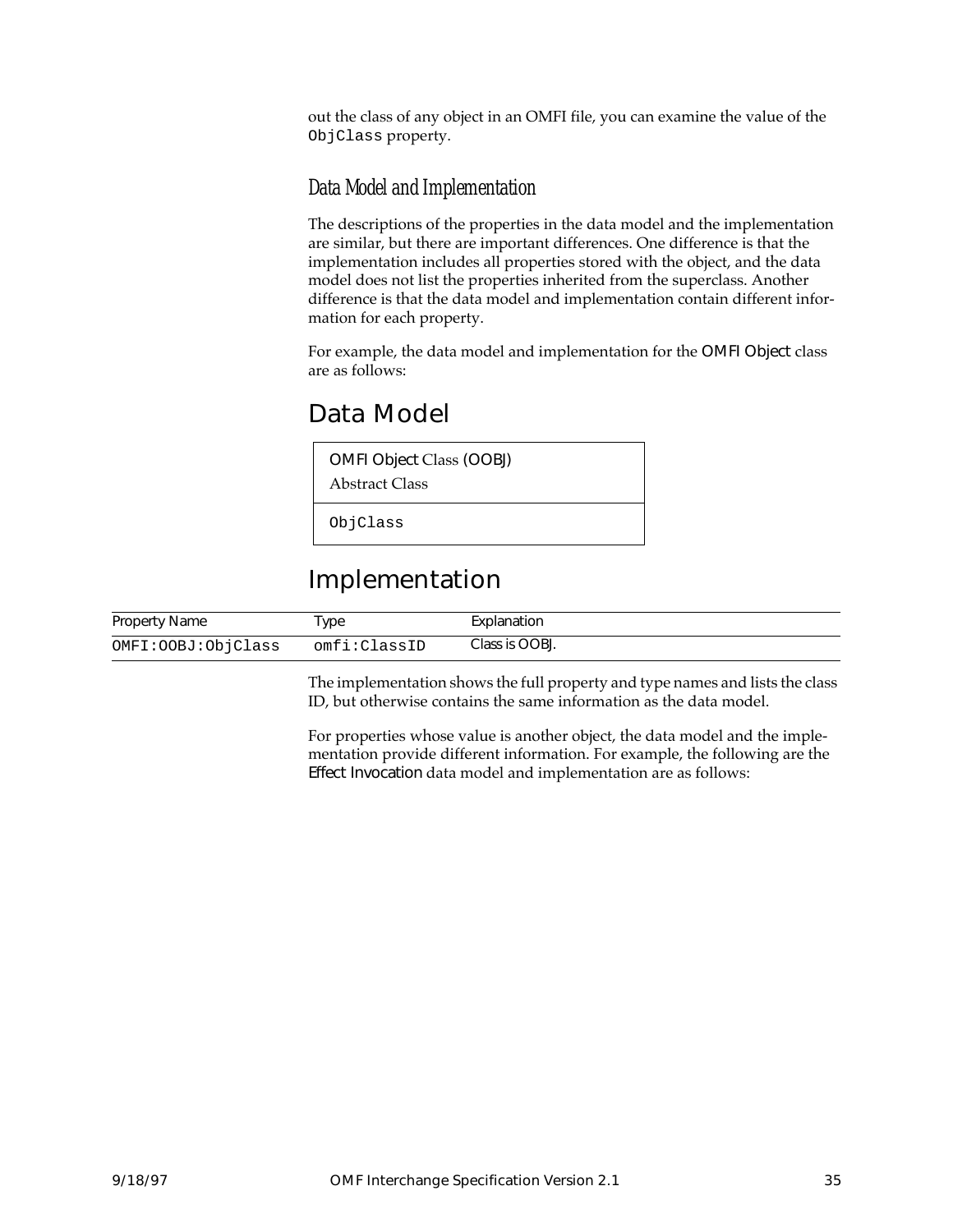#### Data Model



#### Implementation

| <b>Property Name</b>       | Type             | Explanation                                                                                                                                                                                                                           |
|----------------------------|------------------|---------------------------------------------------------------------------------------------------------------------------------------------------------------------------------------------------------------------------------------|
| OMFI: OOBJ: ObjClass       | omfi:ClassID     | Class is EFFE.                                                                                                                                                                                                                        |
| OMFI: CPNT: DataKind       | omfi:ObjRef      | Specifies the data kind generated by the effect.<br>Media effects typically have a data kind of<br>omfi:data:Picture, omfi:data:Pic-<br>tureWithMatte, omfi:data: Sound, or<br>omfi:data:StereoSound.                                 |
| OMFI: CPNT: Length         | omfi:Int32       | Specifies the duration of the effect in edit units.                                                                                                                                                                                   |
| OMFI:EFFE:EffectKind       | omfi:ObjRef      | Identifies the kind of effect with an Effect Defi-<br>nition, which specifies the unique name of the<br>effect.                                                                                                                       |
| OMFI:EFFE:EffectSlots      | omfi:ObjRefArray | Specifies the Effect Slots that contain the input<br>media Segments and the effect control argu-<br>ment Segments. Optional.                                                                                                          |
| OMFI:EFFE:BypassOverride   | omfi:ArgIDType   | Specifies the ArgID value of the input<br>media Effect Slot to be substituted for the<br>Effect Invocation if the application cannot<br>generate the effect. Overrides the bypass<br>specified in the Effect Definition.<br>Optional. |
| OMFI:EFFE: FinalRendering  | omfi:ObjRef      | Specifies a Source Clip that contains a<br>rendered version of the effect intended for<br>final use. Optional.                                                                                                                        |
| OMFI:EFFE:WorkingRendering | omfi:ObjRef      | Specifies a Source Clip that contains a<br>rendered version of the effect intended for<br>viewing during editing but not intended<br>for final use. Optional.                                                                         |

The data model illustrates a value that is another object by using a line from the property name to a box representing the other object. A solid line indicates that the property HAS the object as a value. A dashed line indicates that the property HAS-REFERENCE to the object. A filled-in black circle at the end of the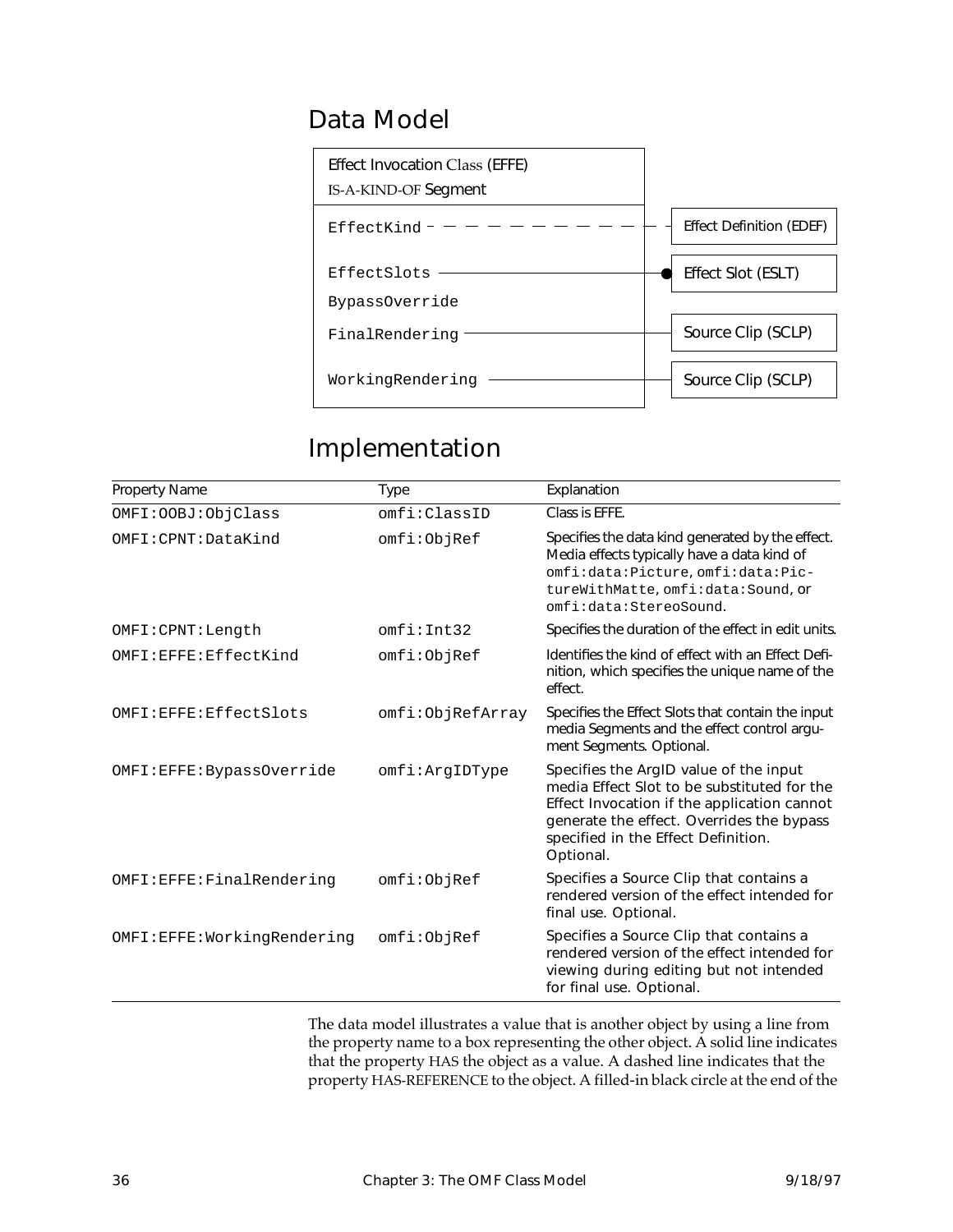line indicates that the property HAS a set of the objects. In most cases, the HAS-REFERENCE relationship has the same implementation as the HAS relationship (using an omfi:ObjRef), but a few HAS-REFERENCE relationships are implemented with other mechanisms.

# Types

OMF has two sets of types: the data type, which specifies the type of property values, and the data kind, which specifies the type of media represented by objects of the Component class. The implementation section describing a class lists the data type of each property that the class includes. Objects that belong to either the Component or Control Point class have a property that identifies the data kind of the object. Data kind is used to describe time-varying values produced by Components that describe media and Components that supply control arguments to Effect Invocations.

#### Data Type

The data type is identified by a globally unique text string that starts with the prefix omfi: and identifies the type. Table 3 lists the data types. See Appendix [B](#page-230-0) for a complete explanation of the data types.

| Data Type            | <b>Explanation</b>                                                                 |
|----------------------|------------------------------------------------------------------------------------|
| omfi:Boolean         | Specifies either True or False.                                                    |
| omfi:Char            | Specifies a single character value.                                                |
| omfi:ClassID         | Specifies the 4-character class identification.                                    |
| omfi:ColorSitingType | Specifies how to compute subsampled values.                                        |
| omfi:CompCodeArray   | Specifies the order in which the RGBA compo-<br>nents are stored.                  |
| omfi:CompSizeArray   | Specifies the number of bits reserved for each<br>component.                       |
| omfi:DataValue       | Specifies media data or a block of data whose<br>type is specified by a data kind. |
| omfi:EdgeType        | Specifies the kind of film edge code.                                              |
| omfi:EditHintType    | Specifies hints to be used when editing Control<br>Points.                         |
| $omfi$ :FadeType     | Specifies the kind of fade.                                                        |
| $omfi:$ FilmT $y$ pe | Specifies the format of the film.                                                  |
| omfi:InterpKind      | Specifies the method to use when interpolating<br>between Control Points.          |

Table 3: Data Types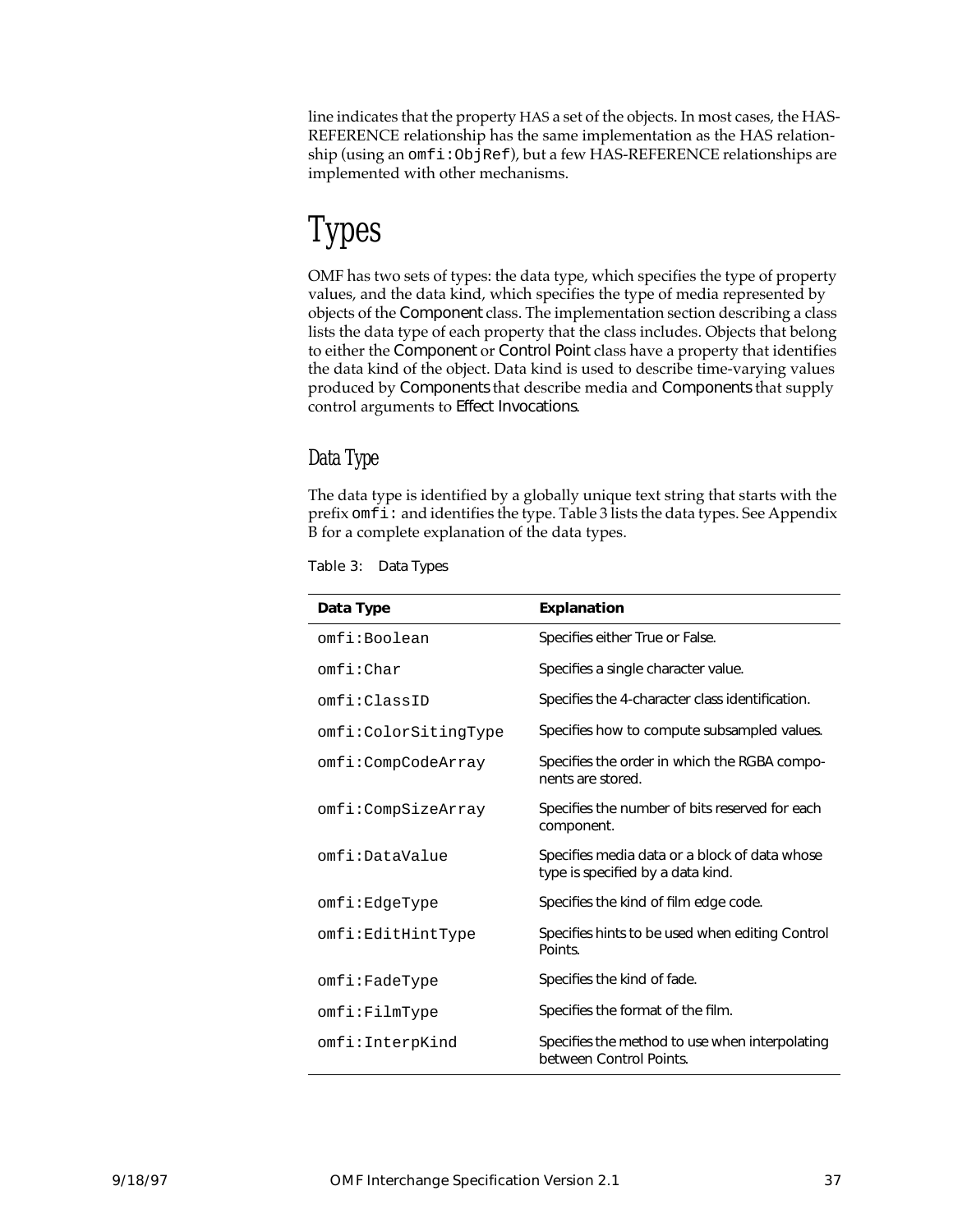#### Table 3: Data Types (Continued)

| Data Type            | <b>Explanation</b>                                                                      |
|----------------------|-----------------------------------------------------------------------------------------|
|                      |                                                                                         |
| omfi:Int8            | Specifies an 8-bit integer value.                                                       |
| omfi:Int16           | Specifies a 16-bit integer value.                                                       |
| omfi:Int32           | Specifies a 32-bit integer value.                                                       |
| omfi:Int32Array      | Specifies an array of 32-bit integer values.                                            |
| omfi:JPEGTableIDType | Specifies the JPEG tables used in compressing<br>TIFF data                              |
| omfi:LayoutType      | Specifies whether the image data is interleaved.                                        |
| omfi:Length32        | Specifies the length of a Component with a 32-<br>bit integer value.                    |
| omfi:Length64        | Specifies the length of a Component with a 64-<br>bit integer value.                    |
| omfi:ObjRef          | Specifies another object.                                                               |
| omfi:ObjRefArray     | Specifies a set of other objects.                                                       |
| omfi:Position32      | Specifies an offset into a Component with a 32-<br>bit integer value.                   |
| omfi:Position64      | Specifies an offset into a Component with a 64-<br>bit integer value.                   |
| omfi:Rational        | Specifies a rational number by means of an<br>Int32 numerator and an Int32 denominator. |
| omfi:String          | Specifies a string of characters.                                                       |
| $omfi$ :TapeCaseType | Specifies the physical size and container of the<br>videotape or audio tape.            |
| omfi:TapeFormatType  | Specifies the format used to store media on the<br>videotape or audio tape.             |
| omfi:TimeStamp       | Specifies a date and time.                                                              |
| omfi:UID             | Specifies a Mob ID.                                                                     |
| omfi:UInt8           | Specifies an unsigned 8-bit integer.                                                    |
| omfi:UInt16          | Specifies an unsigned 16-bit integer.                                                   |
| omfi:UInt32          | Specifies an unsigned 32-bit integer.                                                   |
| omfi:UniqueName      | Specifies a qualified name which conforms to<br>the OMFI naming conventions.            |
| omfi:VersionType     | Specifies a 2-byte unsigned OMFI version num-<br>ber.                                   |
| omfi:VideoSignalType | Specifies the type of video signal on the video-<br>tape.                               |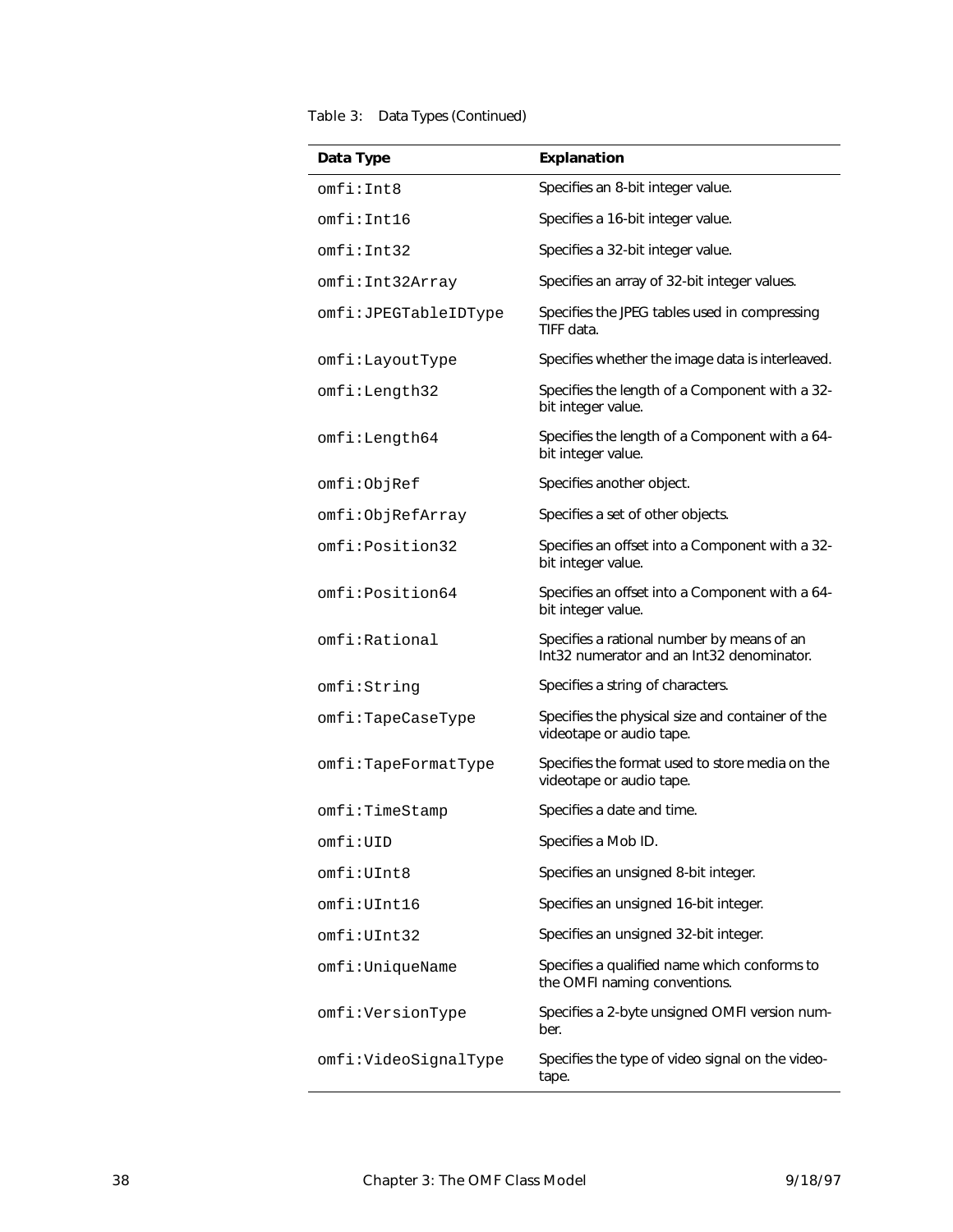The Rational type can accurately represent the video edit rate of 29.97 frames per second as the numerator value 2997 and the denominator value 100. This format avoids problems with round-off or imprecision for commonly used values in video and audio applications, and it does not bias the format toward any particular native format.

Applications use timestamps to record the current time, as when marking the last time a file is modified. OMF Interchange uses a timestamp format that allows applications to use any timestamp, whether it is local, GMT, or other. But, it makes it possible for applications to mark a timestamp as GMT in order to guarantee the ability to exchange files with a common reference to time.

Some properties can have one of two data types. These properties specify the length of a Component or an offset from the beginning of the Component. Properties specifying a length can have either the  $\text{omfi}:$  Length32 or omfi:Length64 data types and properties specifying an offset can have either the omfi:Position32 or omfi:Position64 data type. The 64-bit types allow OMF files to be larger than the maximum number of bytes that can be specified in 32 bits, which is approximately 4 gigabytes. Applications that cannot generate files that require the 64-bit types, may choose to use the 32-bit types to reduce the disk storage required by an OMF file.

#### Data Kind

The data kind is specified by a Data Definition object, which contains the globally unique text string of the data kind. The data kinds defined in this document start with the prefix om $f$  i:data:. The meaning, internal format, and size of the data kind are not described in the Data Definition object. This information is provided in this document or in the documentation provided with registered or private media formats and Effect Definitions. Table 4 lists the data kinds. See Appendix [B](#page-230-0) for a complete explanation.

| Data Kind               | <b>Explanation</b>                                                                                                               |
|-------------------------|----------------------------------------------------------------------------------------------------------------------------------|
| omfi:data:Boolean       | Specifies either True or False.                                                                                                  |
| omfi:data:Char          | Specifies a single character value.                                                                                              |
| omfi:data:Color         | Specifies a ColorSpace followed by a<br>series of Rational, with one Rational for<br>each color component in the color<br>space. |
| omfi:data:ColorSpace    | Specifies the color space used to<br>describe color.                                                                             |
| omfi:data:DirectionCode | Specifies one of 8 directions in a 2-<br>dimensional plane.                                                                      |
| omfi:data:Distance      | Specifies a distance relative to the dis-<br>play dimensions of the image.                                                       |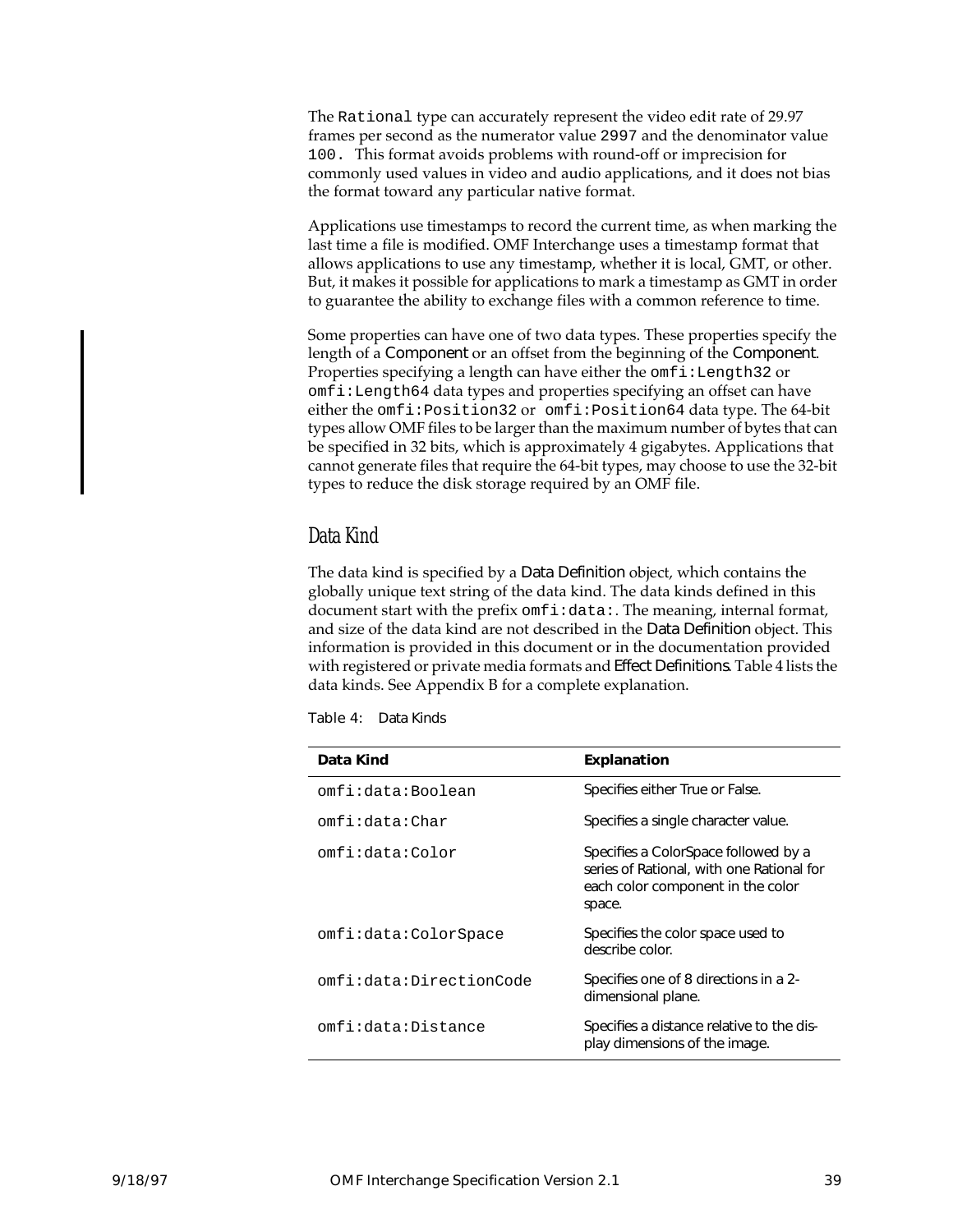| omfi:data:Edgecode<br>ues.                            | Specifies a stream of film edge code val-                                    |
|-------------------------------------------------------|------------------------------------------------------------------------------|
| omfi:data:Int32                                       | Specifies a signed 32-bit integer.                                           |
| omfi:data:Matte                                       | Specifies a stream of media that con-<br>tains an image of alpha values.     |
| omfi:data:Picture<br>tains image data.                | Specifies a stream of media that con-                                        |
| omfi:data:PictureWithMatte                            | Specifies a stream of media that con-<br>tains image data and a matte.       |
| omfi:data:Point<br>dimensions of the image.           | Specifies a point relative to the display                                    |
| Specifies a polynomial value.<br>omfi:data:Polynomial |                                                                              |
| omfi:data:Rational<br>denominator.                    | Specifies a rational number by means of<br>an Int32 numerator and an Int32   |
| omfi:data:Sound                                       | Specifies a stream of media that con-<br>tains a single channel of sound.    |
| omfi:data:StereoSound                                 | Specifies a stream of media that con-<br>tains two stereo channels of sound. |
| omfi:data:String                                      | Specifies a string of characters.                                            |
| omfi:data:Timecode<br>ues.                            | Specifies a stream of tape timecode val-                                     |
| omfi:data:UInt8                                       | Specifies an unsigned 8-bit integer.                                         |

#### Table 4: Data Kinds (Continued)

## Introduction to OMF Classes

This section contains a brief summary of some frequently used OMF classes. The complete list of classes and the complete description for each is in [Appendix A.](#page-122-0)

#### Mob and Header Classes

- Composition Mob (CMOB)—describes the editing information and media that constitute a complete media production.
- Master Mob (MMOB)—provides an indirect way for a Composition Mob to reference a Source Mob and provides a way to synchronize data in mul-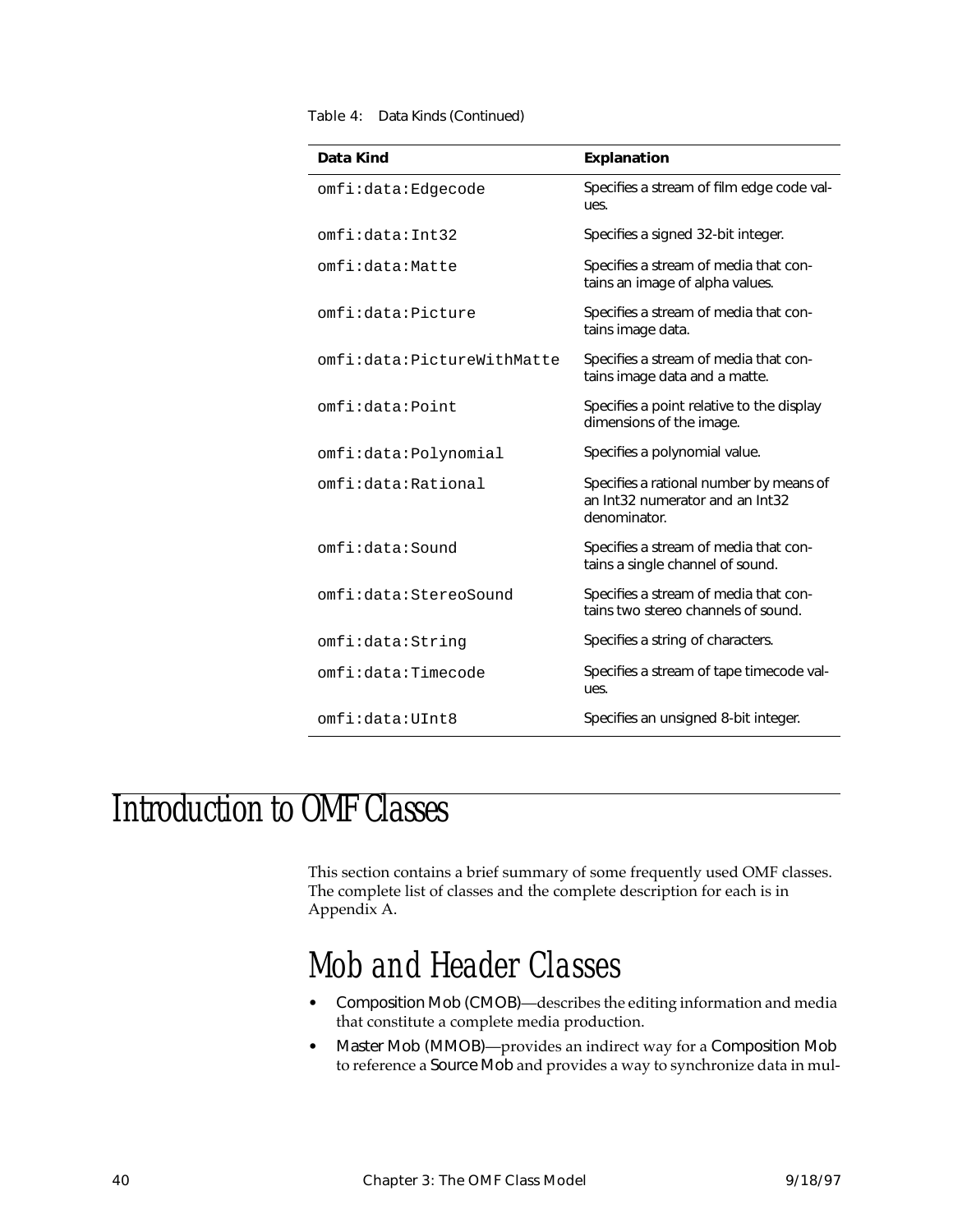tiple Source Mobs.

- Source Mob (SMOB)—describes media data; can be digital media data that is accessible to OMF (in which case it is a file Source Mob) or other media data stored in videotape, audio tape, film, or some other storage format.
- Header (HEAD)—specifies OMF Interchange file-wide information; there is exactly one Header object in each OMFI file.
- Class Dictionary Entry (CLSD)—extends the OMFI class hierarchy with a new class.
- Data Definition (DDEF)—identifies a globally defined data kind and so it can be referenced within an OMFI file.
- Effect Definition (EDEF)—identifies an effect so it can be referenced within an OMFI file.

### Classes Used in All Mobs

- Mob Slot (MSLT)—specifies a track of media or other time-varying information.
- Track Description (TRKD)—provides the information needed to access a Mob Slot from outside the Mob.
- Source Clip (SCLP)—specifies a playable segment of media and identifies the Mob that describes the source of the media data.
- Sequence—combines a set of Components into a a single segment. The Sequence object is the basic mechanism for combining sections of media to be played in a sequential manner in an OMFI file.
- Filler (FILL)—specifies an unknown or unused section of media.

## Classes Used in Composition Mobs

- Transition (TRAN)—specifies an effect that controls the transition between one piece of media and another within a Sequence.
- Effect Invocation (EFFE)—specifies an effect to be used in a Composition Mob; specifies kind of effect, input media slots and control arguments.
- Effect Slot (ESLT)—specifies the input media Segments and control arguments for an Effect Invocation.
- Constant Value (CVAL)—is typically used in Effect Invocations to supply control argument values.
- Varying Value (VVAL)—is typically used in Effect Invocations to supply control argument values.
- Nested Scope (NEST)—defines a scope of slots that can reference each other; the Nested Scope object produces the values of the last slot within it. Typically, Nested Scopes are used to enable layering or to allow a component to be shared.
- Scope Reference (SREF)—refers to a section in another Mob Slot or Nested Scope slot.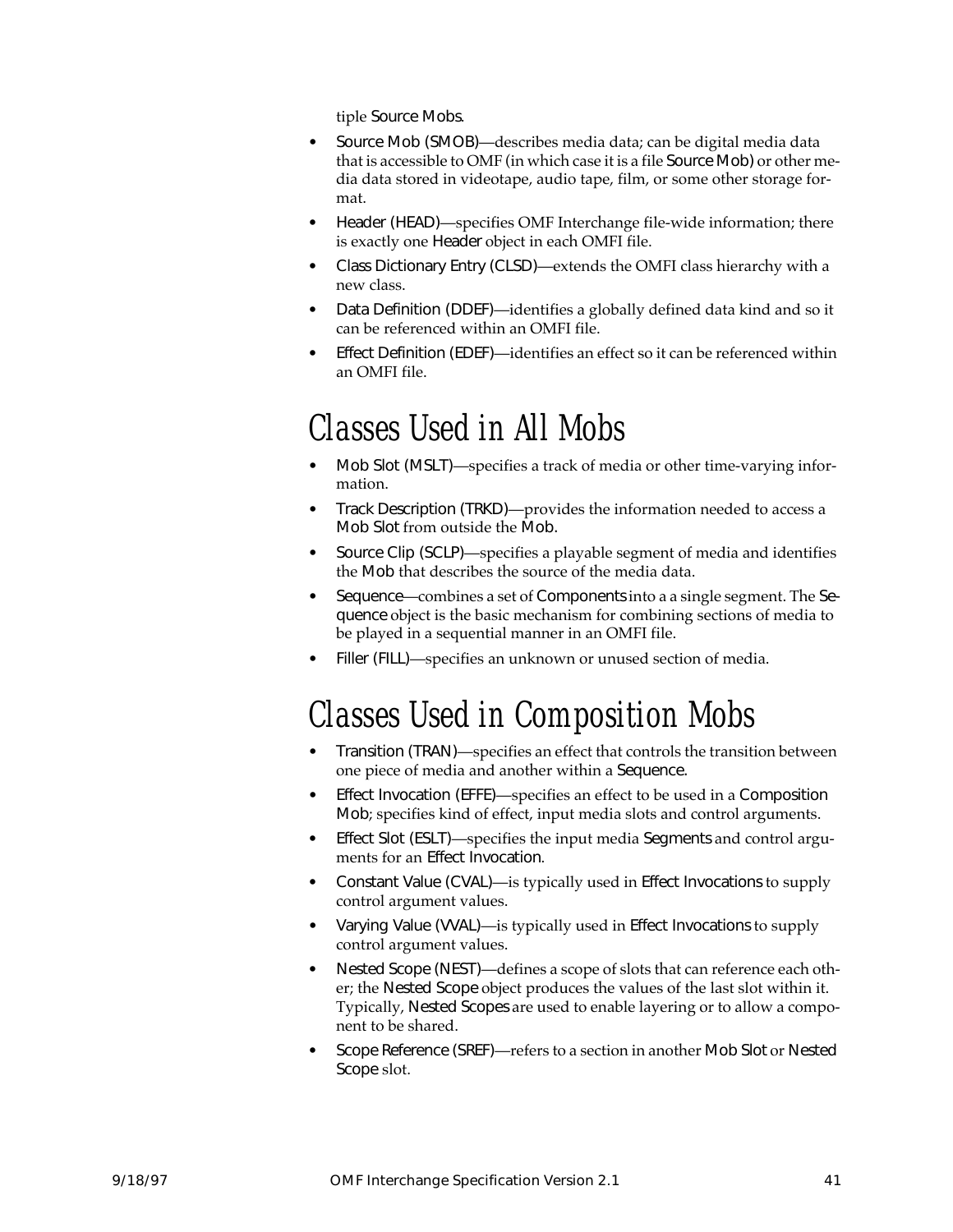- Selector (SLCT)—specifies a selected Segment and preserves references to some alternative Segments that were available during the editing session. Typically, a Selector object is used to present alternative presentations of the same content, such as alternate camera angles of the same scene.
- Edit Rate Converter (ERAT)—converts part of a segment in one edit rate into a segment in another edit rate.

### Classes Used in Master Mobs

• Media Group (MGRP)—provides alternative digital media representations.

#### Classes Used in Source Mobs

- Media Descriptor Classes (MDFM, MDTP)—describes physical media sources such as videotape, film, or audio tape.
- Media File Descriptor Classes (AIFD, CDCI, RGBA, TIFD, and WAVD) describe sampled media sources.
- DOS, Mac, Text, UNIX, and Windows Locators (DOSL, MACL, TXTL, UN-XL, WINL)—provide information to help find a file that contains the media data.
- Timecode (TCCP)—stores videotape or audio tape timecode information (also used in Composition Mobs).
- Edge Code (ECCP)—stores film edge code information.

### Classes for Digital Media Data

- Image Data (IDAT)—contains sampled image media in RGBA Component or Color Difference Component Image format.
- JPEG Image Data (JPEG)—contains sampled image media that has been compressed using the JPEG algorithm.
- Audio Data Classes (AIFC and WAVE)—contain sampled audio media in the Audio Interchange Format (AIFC) or the RIFF Waveform (WAVE) format.
- TIFF Image Class (TIFF)—contains sampled image media in the TIFF format.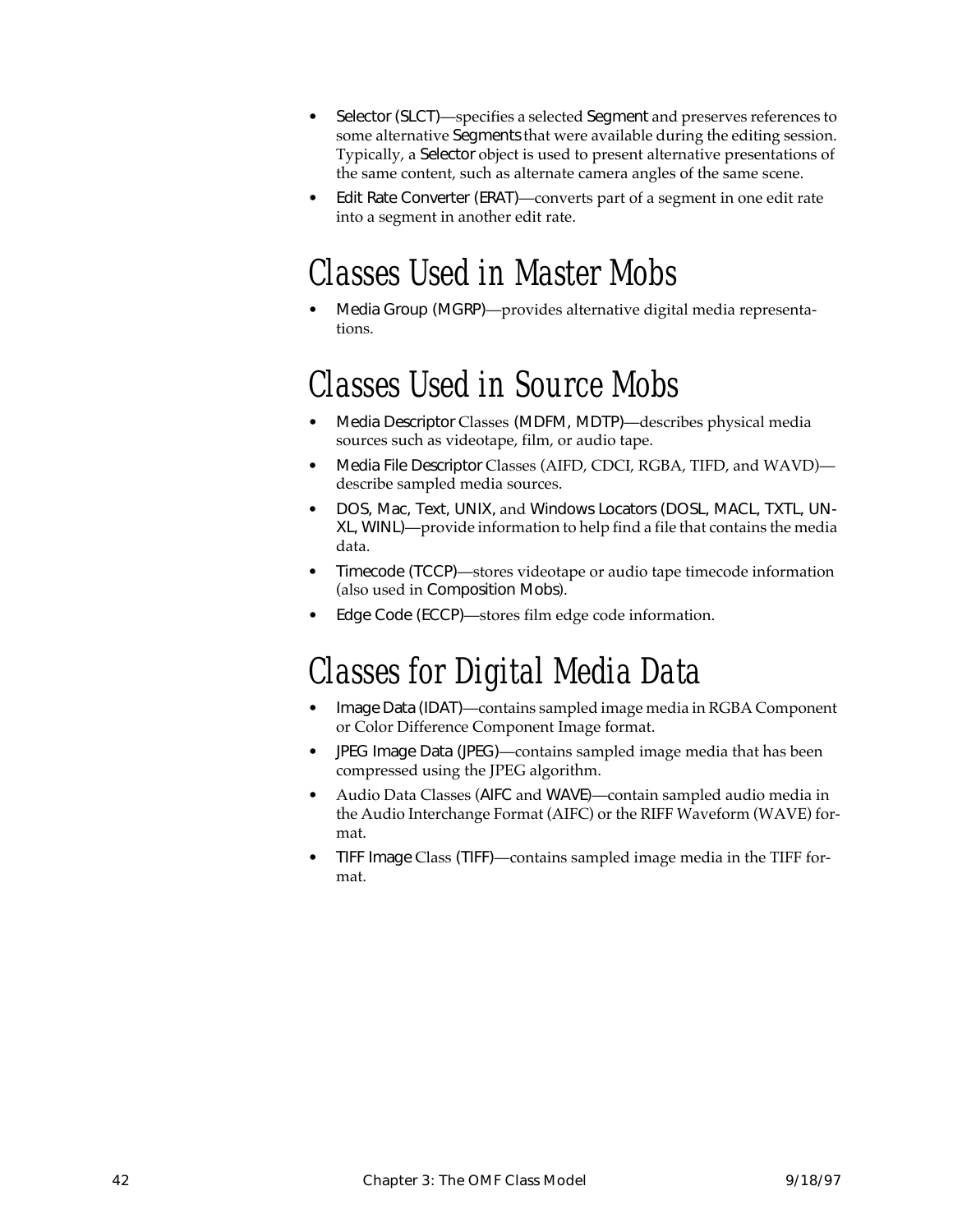# 4 Mobs and the Header Object

This chapter describes Mobs and the OMF Header (HEAD) object. Mobs describe compositions and media. The Header provides the starting point to access objects in the OMFI file.

This chapter contains the following major sections:

- Mobs
- Header Object
- From Header to Media—an example OMF Interchange file showing the way to get from the Header object to the Composition Mob and the media that it uses

#### Mobs

A Mob is an OMF object that describes editing information or media by means of the kinds of objects it contains, the tree structure that connects these objects, and the property values within each object.There are several different kinds of Mobs used in OMF Interchange files, but all Mobs describe time-varying media information.

Mobs are the basic units of identity in the OMF world. They have a globally unique ID, and they are the only elements of an OMFI file that can be referenced from outside the file.

There are the following kinds of Mobs:

- Composition Mobs (CMOB)—describe editing information.
- Master Mobs (MMOB)—synchronize Source Mobs and provide a layer of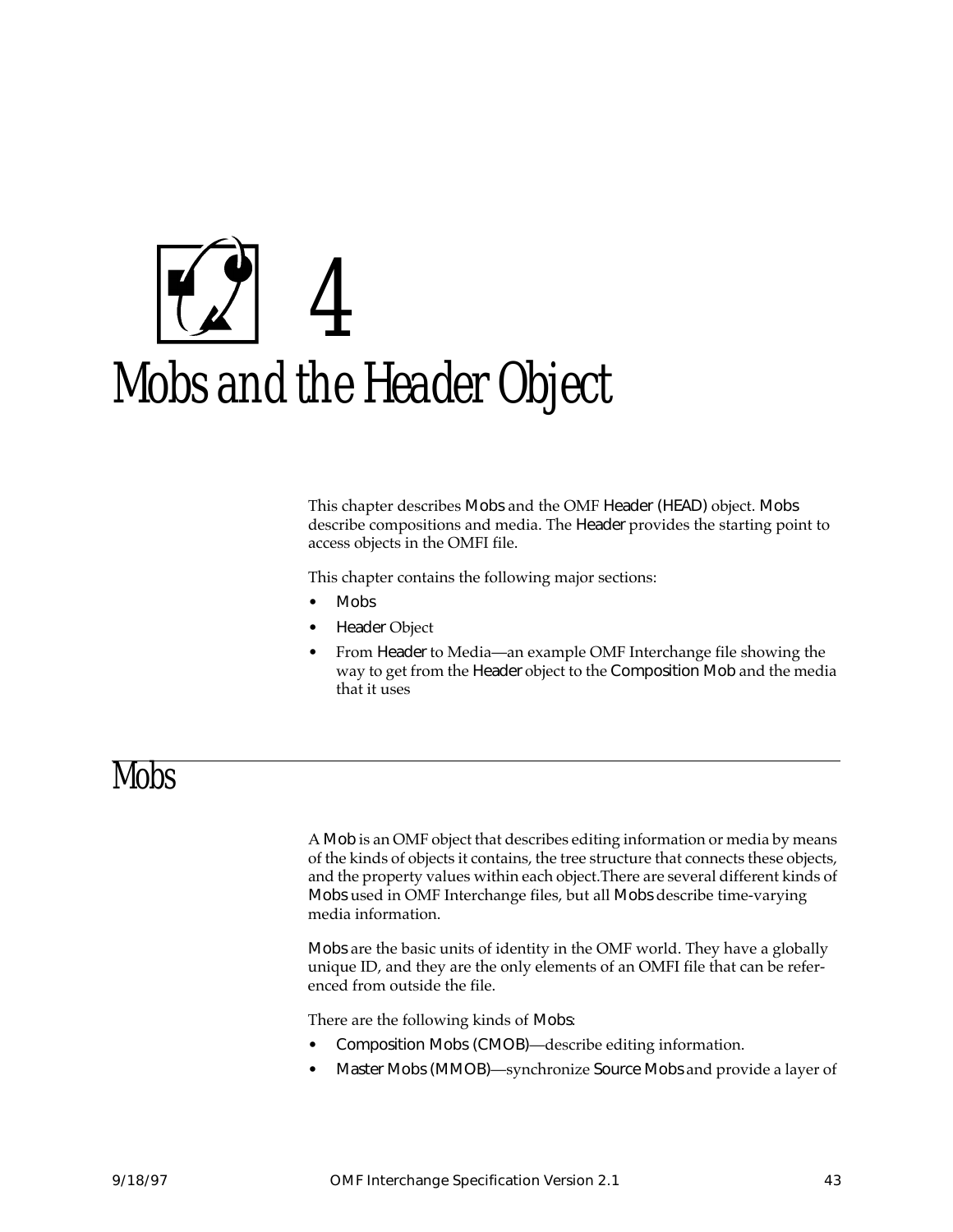indirection to make it easy to change Source Mobs without changing Composition Mobs that reference them.

- Source Mobs (SMOB)—describe media. There are two kinds of Source Mobs:
	- ❑ File Source Mobs—describe digital media data stored in files.
	- ❑ Physical Source Mobs—describe media such as videotape, audio tape, and film.

A typical OMF Interchange file consists of one Composition Mob and the Master Mobs, Source Mobs, and media data used by the Composition Mob. However, there can be more than one Composition Mob in an OMFI file. Figure 3 illustrates an OMF Interchange file.



Figure 3: OMF Interchange File with Mobs and Digital Media Data

Mobs can have very simple or very complex structures. Typically, Master Mobs and Source Mobs have simple structures and Composition Mobs are more complex.

Figure [4](#page-56-0) illustrates the structure of a Composition Mob and Figure [5](#page-56-0) illustrates the structure of a file Source Mob. The meanings of the objects within the Mobs are described later in this document.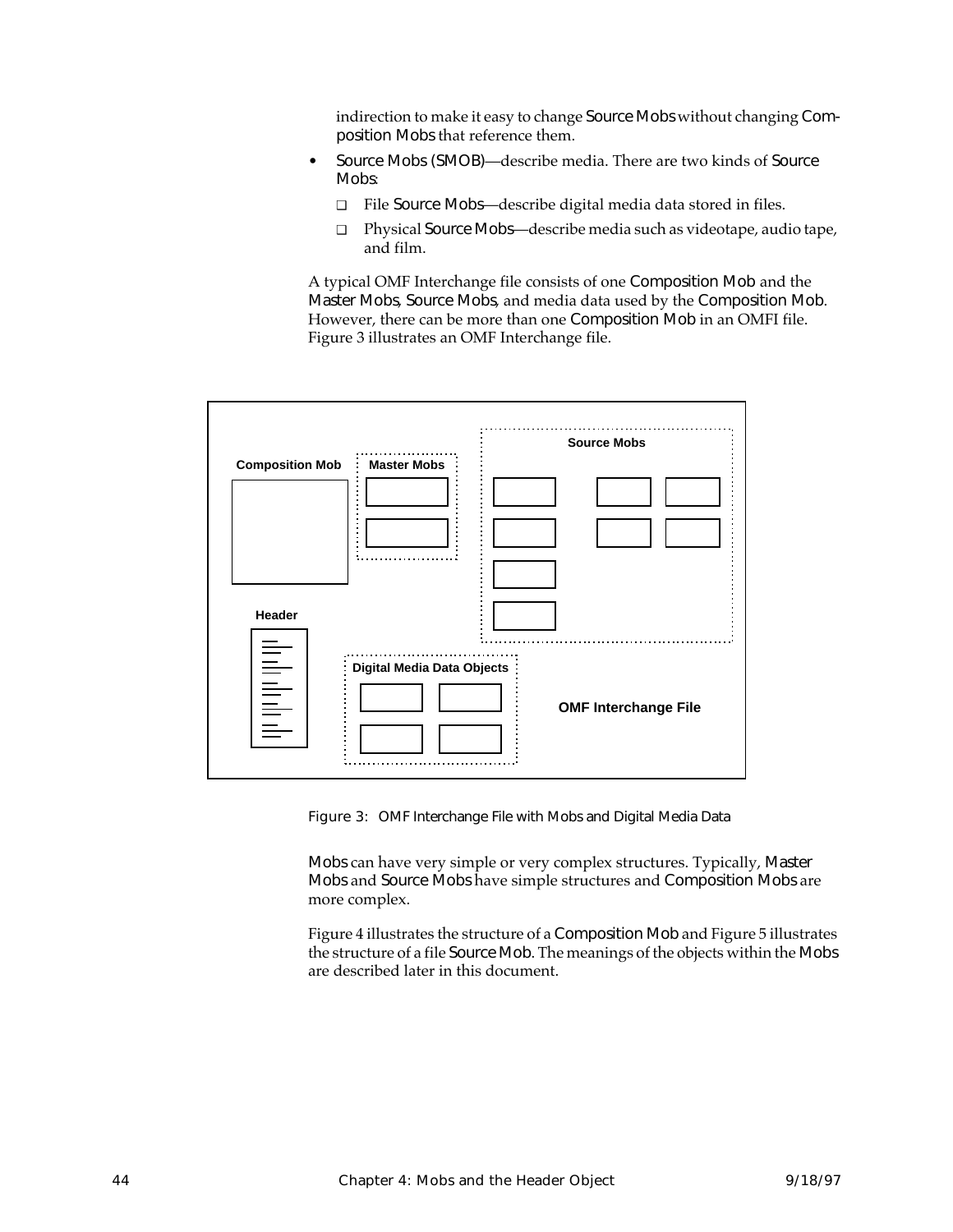<span id="page-56-0"></span>

Figure 4: Structure Within a Composition Mob



Figure 5: Structure Within a File Mob

#### Mobs and Immutable Media Data

Since Mobs can be referenced from outside the OMFI file containing them, it is important to avoid making any changes that invalidate these external references. In general, you can change Composition Mobs and Master Mobs but you are not allowed to change the Media Data associated with a file Source Mob. If the digital media data is changed in any way, you must create a new file Source Mob with a new MobID.

If you are revising the contents of a Composition Mob or Master Mob and intend the new contents to replace all existing copies of the Mob, you should use the same MobID. If you are revising the contents of the Mob but want the existing copy of the Mob to remain valid, you must create a new Mob with a new MobID and you must not reuse the MobID of the existing Mob.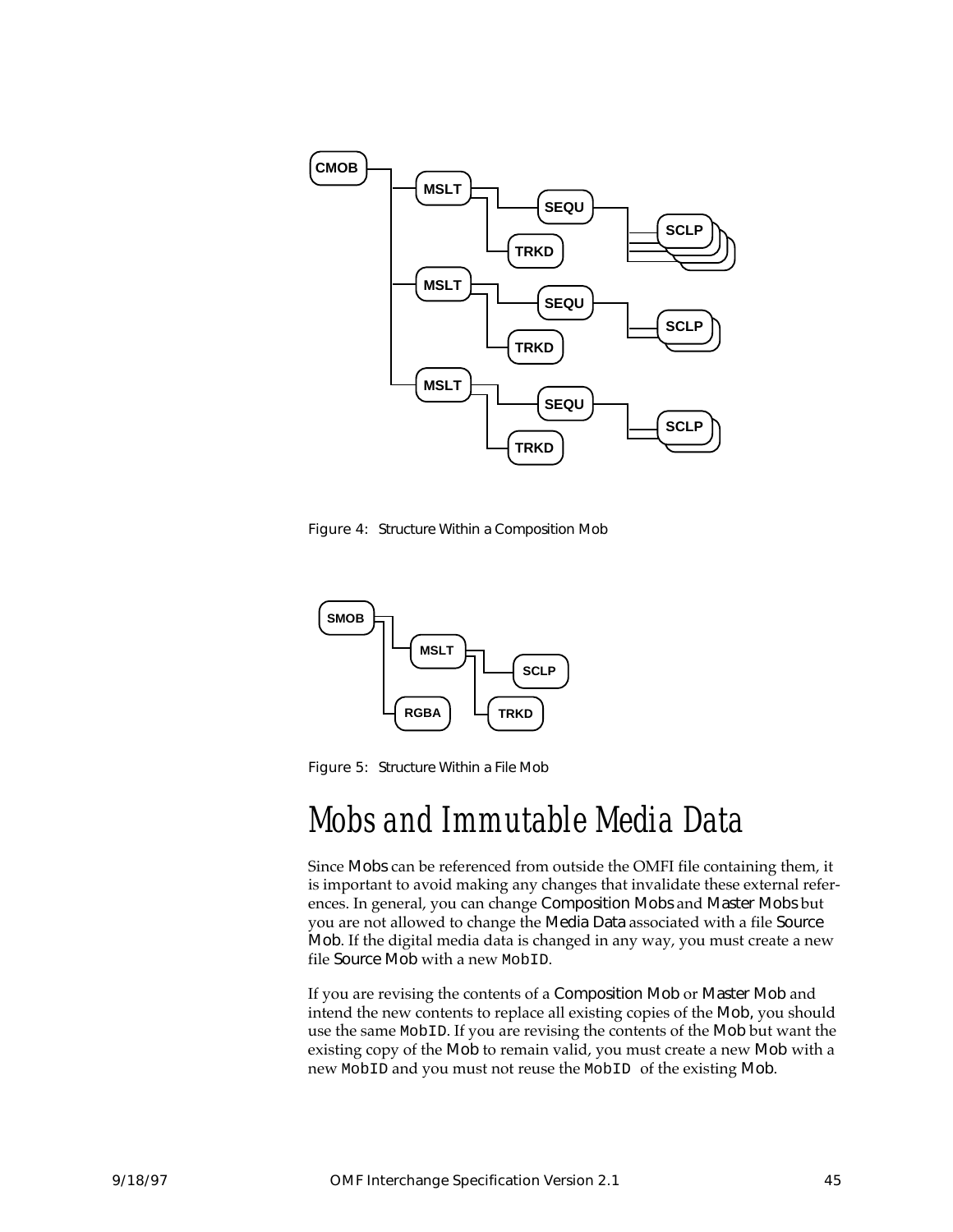## Mob References

One Mob refers to another by having a Source Clip that specifies the second Mob's identifier. A Mob identifier, called a MobID, is a unique identification number assigned to a mob when it is first created. A Composition Mob can contain Source Clips that refer to many different Master Mobs. More than one Source Clip in a Composition Mob can refer to the same Master Mob, and Source Clips in different Composition Mobs can refer to the same Master Mob.

## Mob Chain to Sources

In a typical OMF Interchange file, a Source Clip object in the Composition Mob points to a chain of Mobs. Following this chain enables you to get to the digital media data and to find out about the original source media. Figure 6 follows the Mob links from a Source Clip in a composition to the Master Mob, file Source Mob, and finally the physical Source Mobs describing the original media.



Figure 6: Mob Links from Composition to Physical Source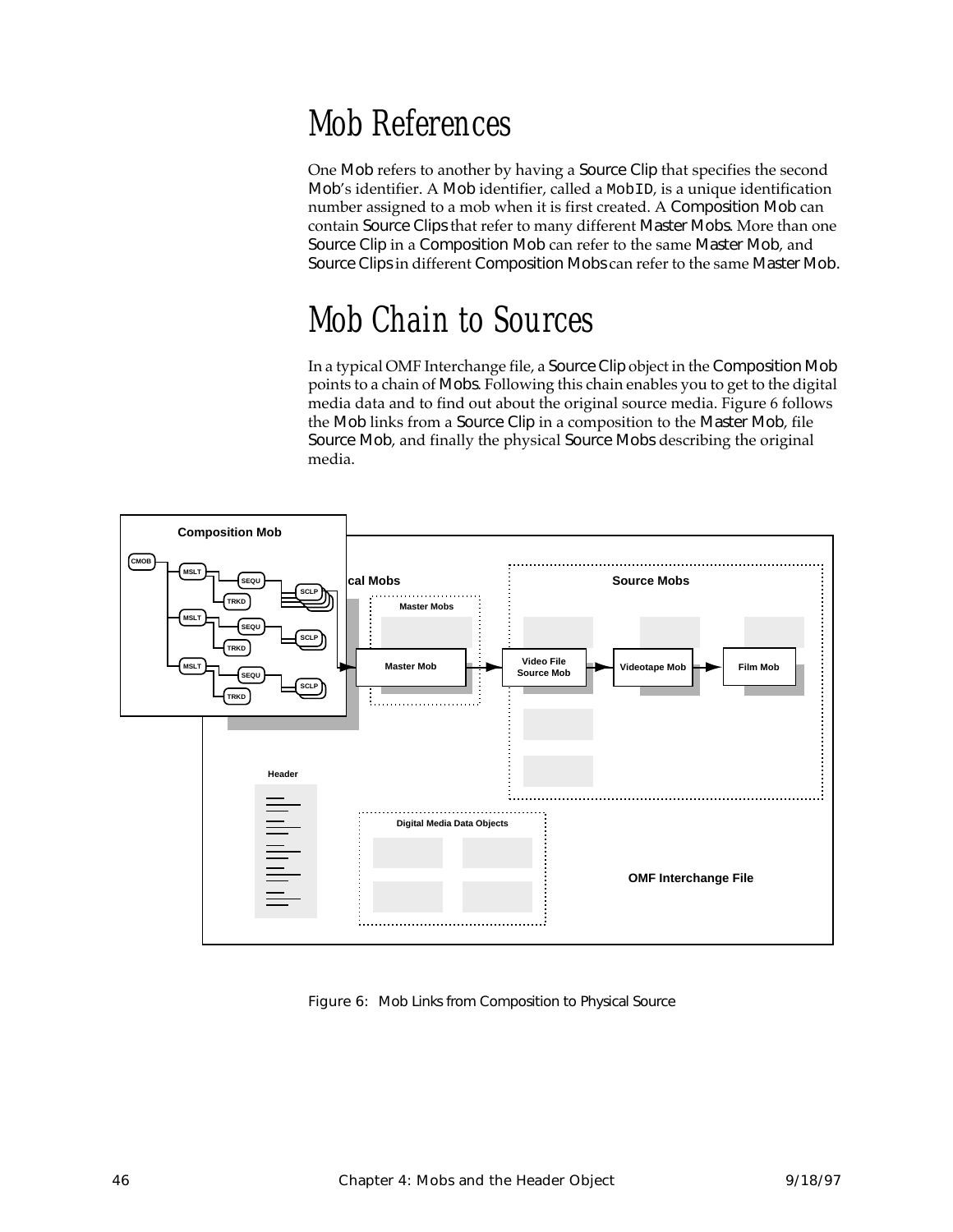## File Source Mobs and Media Data

A file Source Mob describes the digital media data and is used to access it, but does not contain the digital media data. OMF separates the description and the storage of the digital media data for the following reasons:

- Digital media data can be very large and may need to be stored in a separate file, on a different disk, over a network, or temporarily deleted to free disk space. Having the mob separate from the media data provides more flexible storage options while still allowing the composition to use the same access mechanism.
- Digital media data may be used in more than one Compositon Mob and these Composition Mobs can be in different OMF Interchange files. Separating the Source Mob from the digital media data means that only the information in the Source Mob needs to be duplicated in OMF Interchange files. Only one copy of the Media Data is needed.

The digital media data referenced in a Composition Mob can be stored in three ways:

- 1. In a Media Data object in the same OMFI file as the Composition Mob
- 2. In a Media Data object in a different OMFI file
- 3. In a raw data file

The MobID connects the file Source mob to the digital media data when the digital media data is stored in an OMFI file. The file Source Mob and its corresponding Media Data object have the same MobID value. This implies that there is always one and only one file Source Mob for each Media Data object, though there may be more than one copy of the file Source Mob.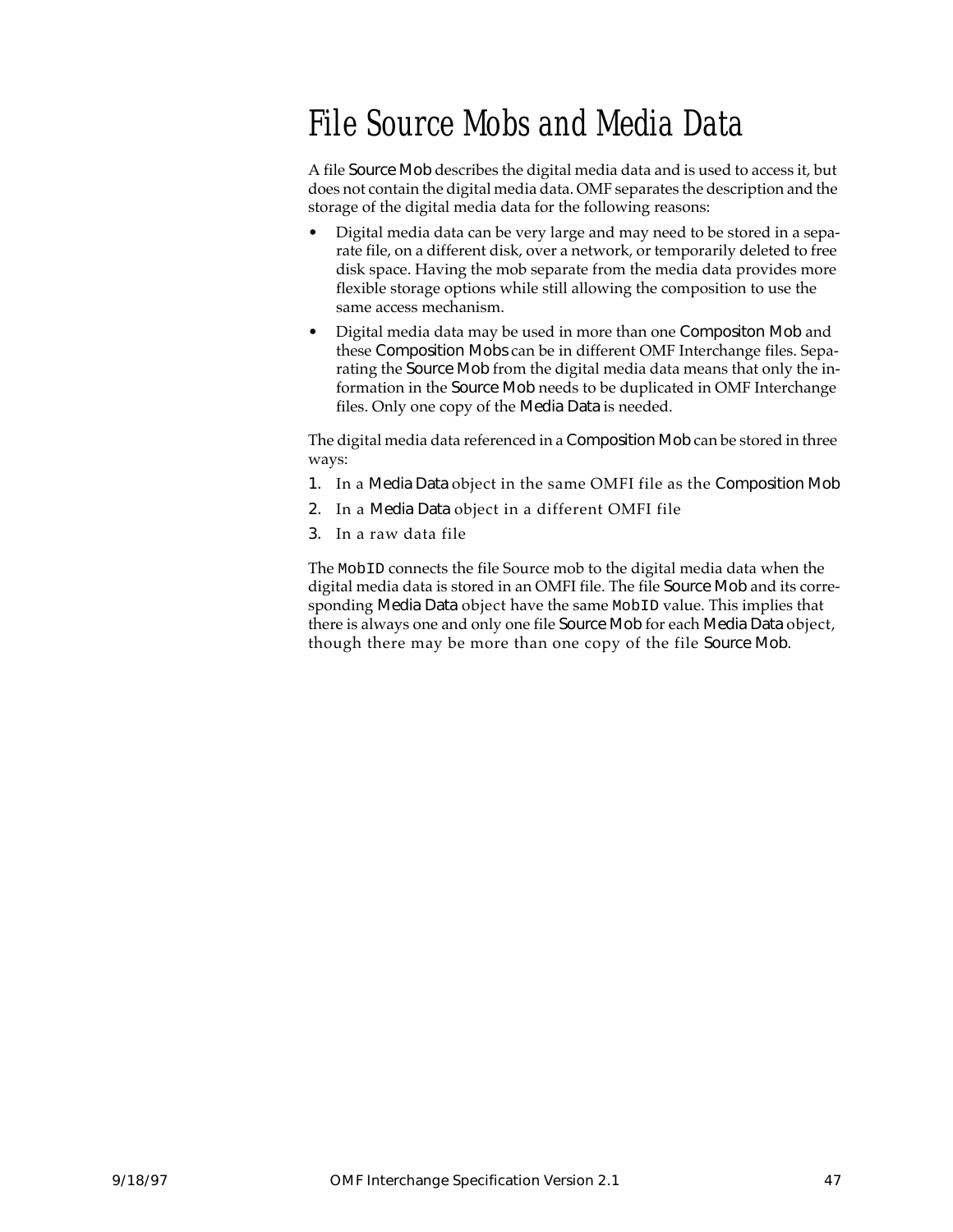

Figure 7 illustrates how MobID is used to match the Media Data object with the file Source Mob.

Figure 7: MobID Connection between File Source Mob and Media Data Object

A raw data file contains only digital media data; it does not contain any OMFI objects or structures. Storing digital data in a raw data file allows you to access the data both from applications that support OMF and those that do not. However, since there is no MobID stored with raw media data, it is difficult to identify a raw media data file if the file has been moved or renamed.

If a Composition Mob references Media Data in another OMFI file, the OMFI file containing the Composition Mob must contain a copy of the Master Mob and the file Source Mob. This copy can have Locator data that helps an application find the OMFI file containing the Media Data. The OMFI file containing the Media Data also must have a copy of the Master Mob and file Source Mob.

If a Composition Mob references digital media data stored in a raw data file, the OMFI file containing the Composition Mob contains a file Source Mob for the digital media data but does not contain a Media Data object. The file Source Mob contains Locator data that helps an application find the raw data file. If more than one Composition Mob references the same raw data file, they should use the same file Source Mob and Master Mob.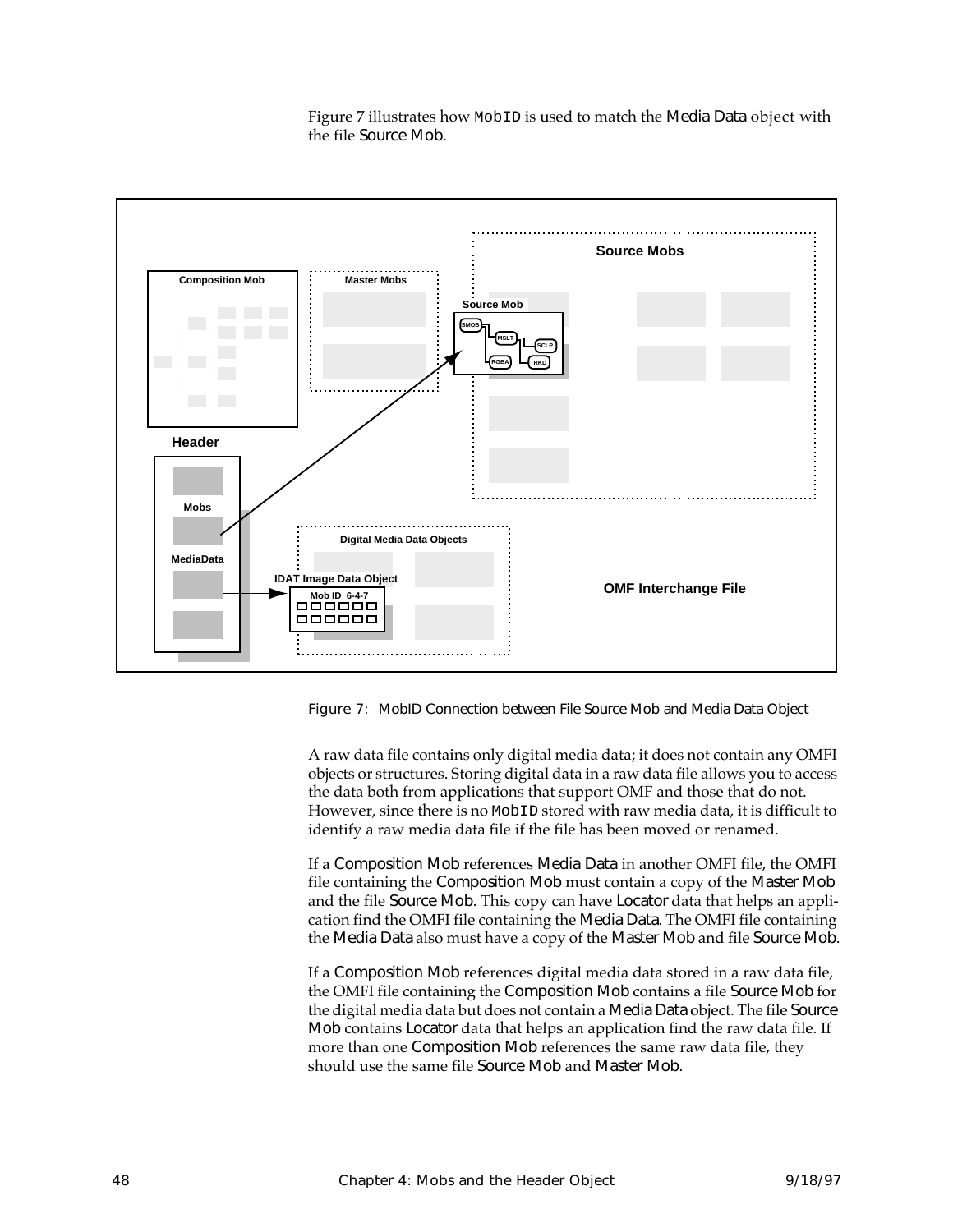## The Header Object (HEAD)

Each OMF Interchange file must have a single Header object (HEAD). The Header defines file-wide information and provides indexes for efficient access to the data in the file. It can also define extensions to the OMF classes, which can then be used in the OMFI file. The Header data refers to the file as a whole. Examples of file-wide information that are defined in the Header object are the byte order and the OMF Interchange Framework version number.

The Header object provides the starting point for accessing the information in the file. It lists Mobs and Media Data objects. In addition, it lists the primary Mobs— primary Mobs are the Mobs that the file is intending to communicate.

# Byte Order

The value of ByteOrder property is either'MM' (hexadecimal 0x4d4d) for big-endian byte order, which is used in some architectures such as the Motorola® 680x0 architecture, or 'II' (hexadecimal 0x4949) for littleendian byte order, which is used in some architectures, such as the Intel® x86 architecture.

Big-endian and little-endian refer to whether the most or least significant byte is stored first. In the big-endian byte order, the most significant byte is stored first (at the address specified, which is the lowest address of the series of bytes that comprise the value). In the little-endian byte order, the least significant byte is stored first. In both cases, bytes are stored with the most significant bit first.

### Modification Date

The value of LastModified represents the last time the file was modified.

## Class Dictionary Property

The ClassDictionary property defines file-wide extensions to the OMFI class hierarchy. It consists of an array of references to class dictionary objects. These objects are not required to define the standard class dictionary; they are required only for any extensions an application is adding for public or private objects.

The class dictionary property of the header object provides a mechanism for adding object classes to the standard set. Compliance with the standard objects is assumed for all applications and no class dictionary property is required for it. This property enables OMF Interchange readers to handle unknown objects.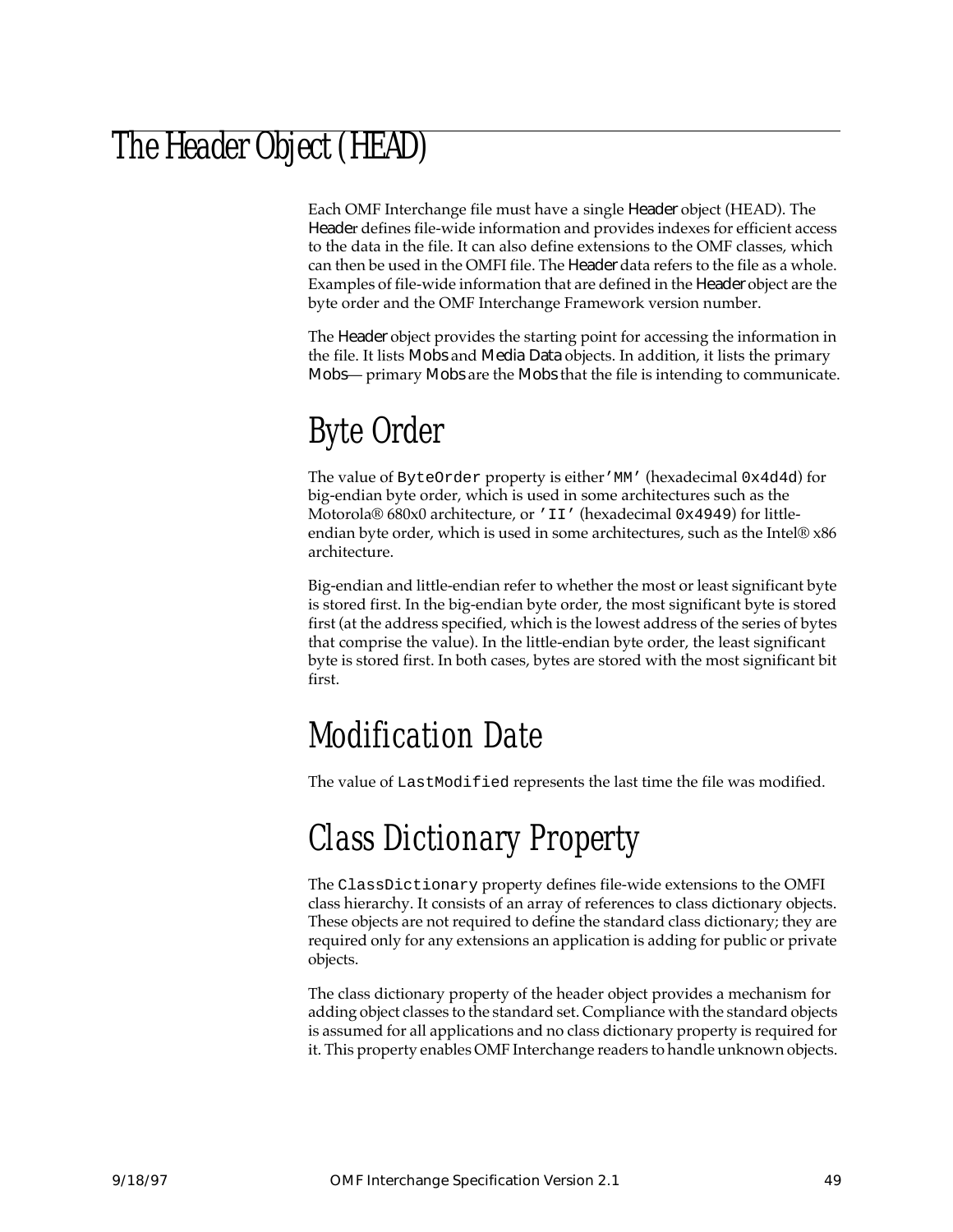# Mob Index

Since references to Mobs are by MobID and not by object references, you need the Mobs property to have a list of all the Mobs in the file. This list contains the object references for all the Mobs in the OMFI file. You can examine each Mob to find its MobID and whether it is a Composition Mob, Master Mob, or Source Mob.

The PrimaryMobs index lists the mobs that you should examine first. If the OMFI file represents a single composition, the Composition Mob for it should be in the PrimaryMobs index. In addition, you may wish to include any other Mobs that you intend to be referenced independently by other Mobs.

The primary Mobs are the Mobs that the file is intending to communicate; all other Mobs are present only because they are dependencies of the primary Mobs. If an OMFI file has no primary Mobs, it is providing a repository for its Mobs but is not specifying which one should be used.

# Media Data Index

Since Mobs are associated with Media Data objects by matching MobID values and not by object references, you need the MediaData property to be able to access all of the Media Data objects in the file. You can examine each Media Data object to find its MobID and to determine the subclass of Media Data that it belongs to.

# Definition Objects

This index lists all Data Definition and Effect Definition objects in the OMFI file. Although these objects are referenced by other OMFI objects, they do not belong to any tree structure. This index is provided to improve efficiency in handling these definition objects.

# Version Number

The OMFI:Version property specifies the version of OMF Interchange used to create the file. In the data type for this property the first byte indicates the major revision number. The second byte indicates the minor revision number. Any OMF Interchange file conforming to this version of the OMF Interchange specification must have a VersionNumber with the first byte having a value of 2.

# Identification List

The omfi:HEAD:IdentificationList property identifies the application that created the OMF file and, optionally, other applications that have modi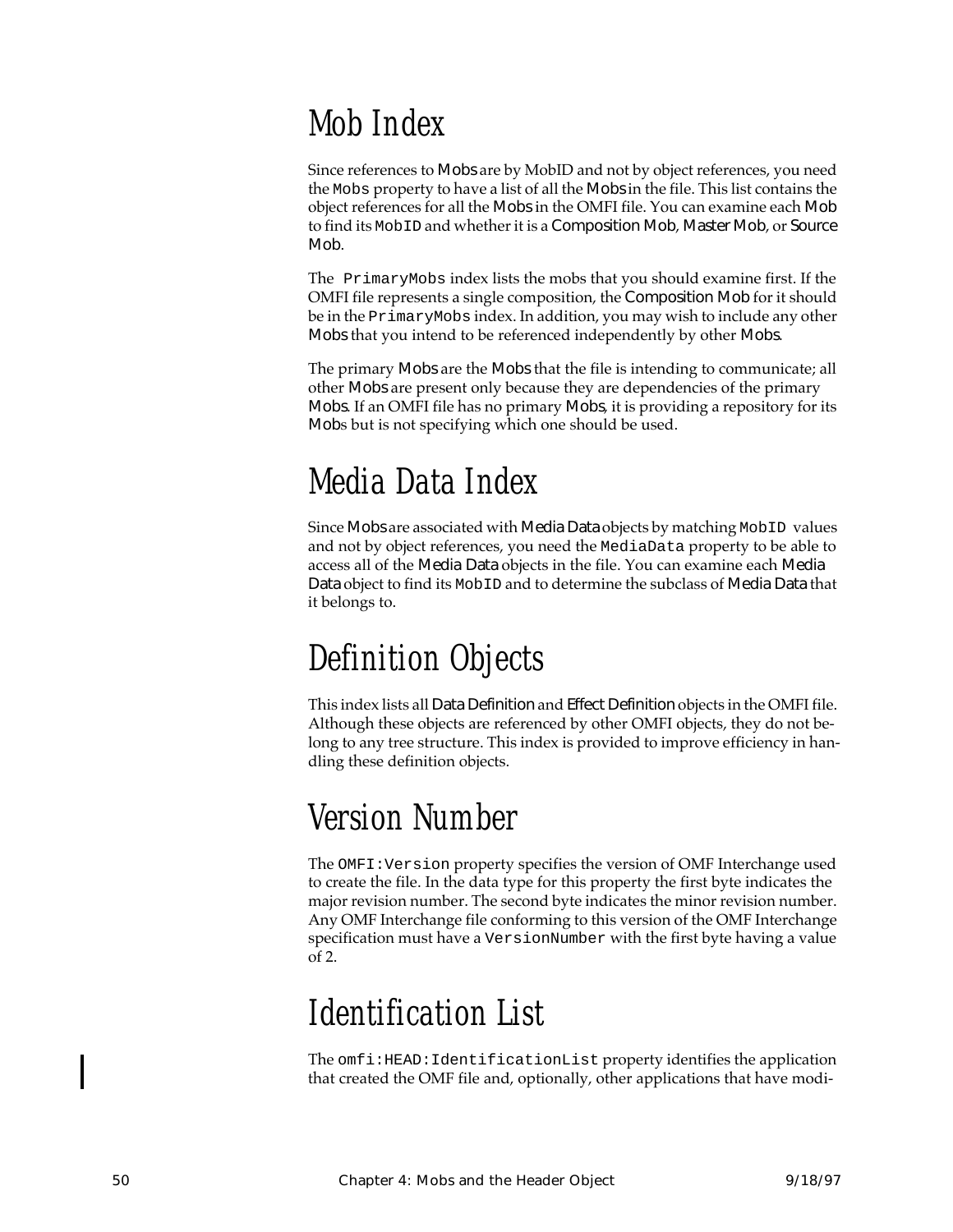fied the OMF file. The identification list consists of an ordered set of Identification (IDNT) objects. The first Identification object describes the application that created the OMF file. Any following Identification objects describe applications that have modified the OMF file.

### Mob Requirements for File Interchange

OMF Interchange files that are used for interchange purposes must include a complete set of Mobs. In other words, the file must include all the Mobs that are referenced in the file. The Media Data objects, which contain the actual media data, may be in external OMF Interchange files. Ideally, the file Source Mob provides location hints for finding external files.

#### From HEAD to Media—an Overview

This section provides an example of an OMF Interchange file to help you understand the overall structure of OMFI files. The example OMFI file described in this section contains the following objects:

- **Header**
- Composition Mob
- **Master Mobs**
- File Source Mobs
- Physical Source Mobs
- Media Data objects

The topics of this sections describe:

- Starting with the Header object to find the Mobs and Media Data objects
- Examining the Composition Mob and finding the Master Mob for a Source Clip
- Examining the Master Mob and then finding the corresponding file Source Mob
- Finding the Media Data object associated with the file Source Mob
- Following the links to the original Source Mobs

## Starting with the Header Object

When you are importing or reading an OMF Interchange file, you first need to examine the data stored in the Header object. You use the Header object to find the Mobs and Media Data objects.

Figure [8](#page-63-0) illustrates a Header object.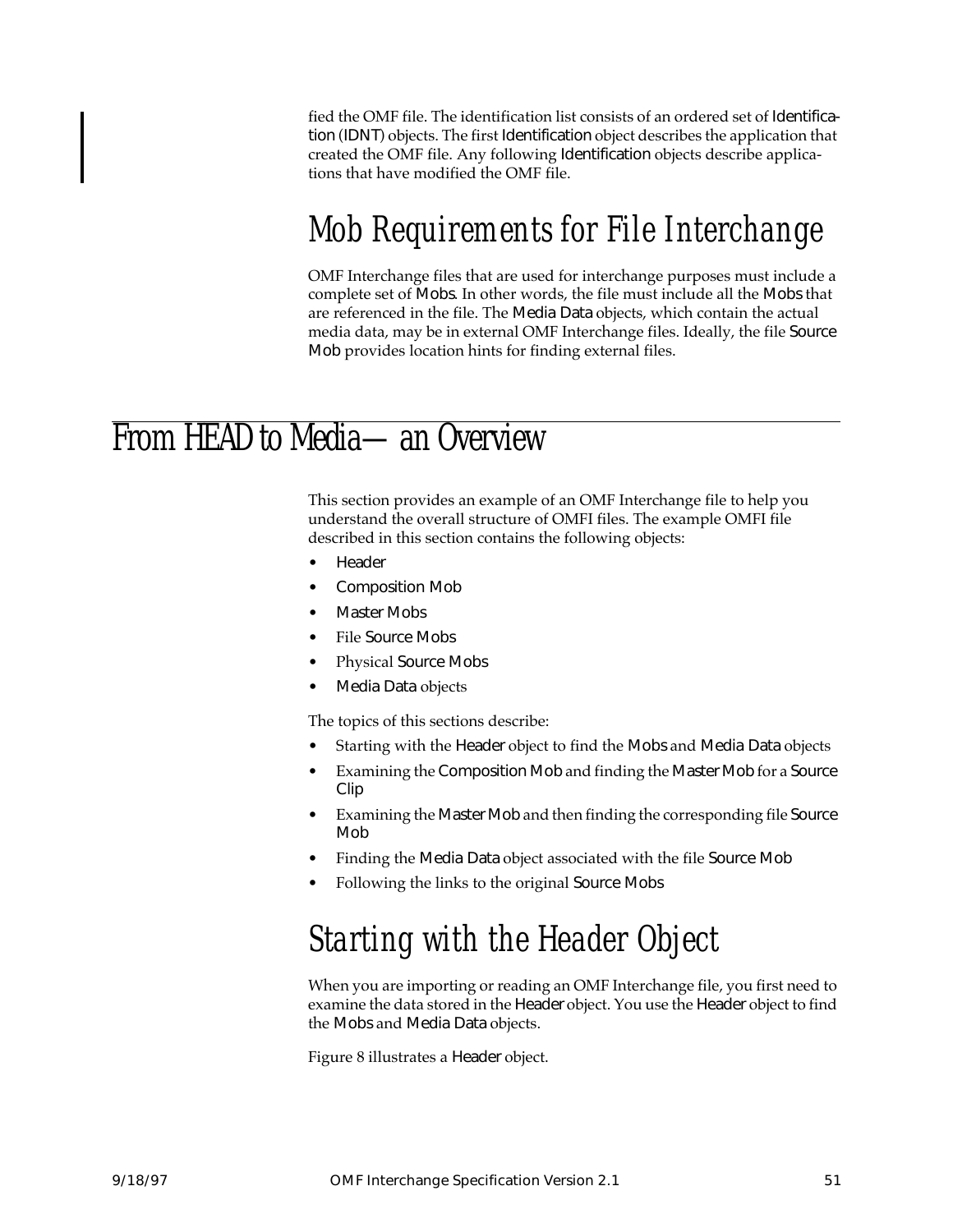<span id="page-63-0"></span>

Figure 8: Header Object

The Header object has:

- A set of Mobs
- A set of Media Data objects
- References to a set of primary Mobs
- A set of OMFI Objects (OOBJ) that are Data Definition or Effect Definition objects (not shown in illustration)

#### MobID Match Between File Mob and Digital Data

Each Mob and Media Data object has a MobID. The MobIDs, which are triplets of 32-bit integers, are displayed in the example as three integers separated by hyphens. The values of the integers in the example are not meaningful except to distinguish one MobID from another.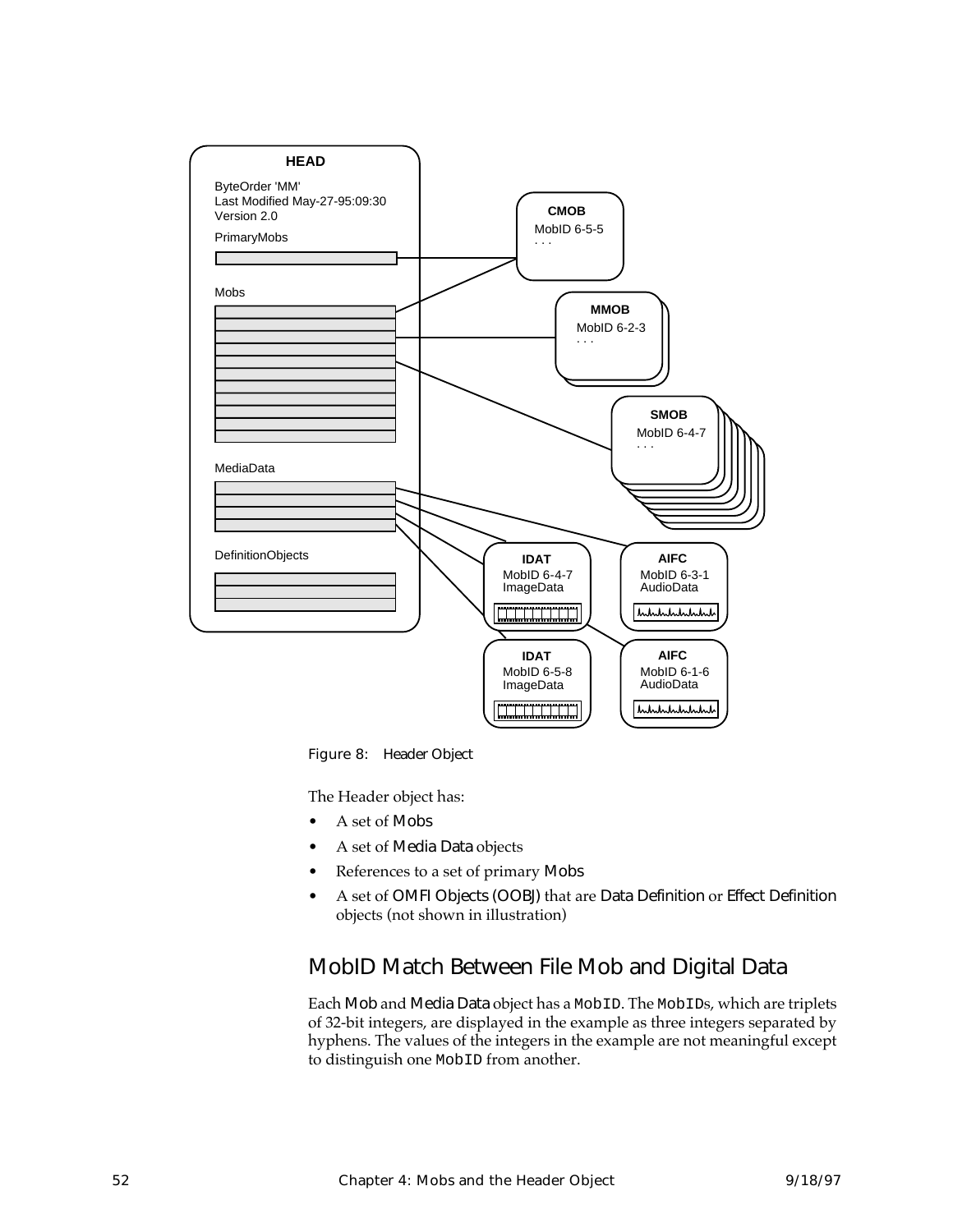There is one Source Mob that has the same MobID as each digital Media Data object in the OMFI file. A file Source Mob is associated with the digital Media Data object that shares its MobID. For example, the Mob with the MobID 6-4-7 is the file Source Mob that corresponds to the Image Data (IDAT) object with the same MobID.

#### Examining the Composition Mob

By examining the structure of a Composition Mob and following the Mob links to the sources, you obtain access to all the information needed to play the Composition Mob.

Figure [9](#page-65-0) shows the structure of the Composition Mob and shows the objects contained within it.

The Slots property in the Composition Mob has an ordered set of Mob Slot objects. These Mob Slots describe tracks of media or other time-varying information. In this example, they describe one video track and two audio tracks.

Within each Mob Slot , the Segment property has a Segment object. In this example as in most Composition Mobs, the Segment property has a Sequence Object, which contains a series of Components that are to be played sequentially. (The Sequence class is a subclass of Segment.) In the video Mob Slot in the example, there are four Source Clips in the Sequence, and in the two audio Mob Slots,there are two Source Clips in each Sequence.

In the Source Clip object, the SourceID property identifies the Master Mob that is used to find the media; the SourceTrackID property, identifies the Mob Slot within the Master Mob; and the Length and StartTime properties identify the section within the Mob Slot's Segment.

The first video Source Clip specifies the SourceID 6-2-3. This is the MobID of a Master Mob in the OMFI file.

## Through the Master Mob to the File Mob

In this example, the first video Source Clip in the Composition Mob references the Master Mob that describes the media digitized from a section of a single videotape. When this section was digitized, there were three Media Data objects created: one for the video media and one for each of the two stereo audio channels. The Master Mob describes the synchronization of these three Media Data objects.

In addition to grouping these data objects, the Master Mob isolates the Composition Mob from any changes in the digitized media data. For example, you may need to change the data by redigitizing the original source media to include more data from the beginning or end of the section or to use a different compression to increase the quality of the image or to reduce the disk storage required. In order to ensure the integrity of compositions, OMF requires that you cannot reuse the same MobID for the new sampled media as for the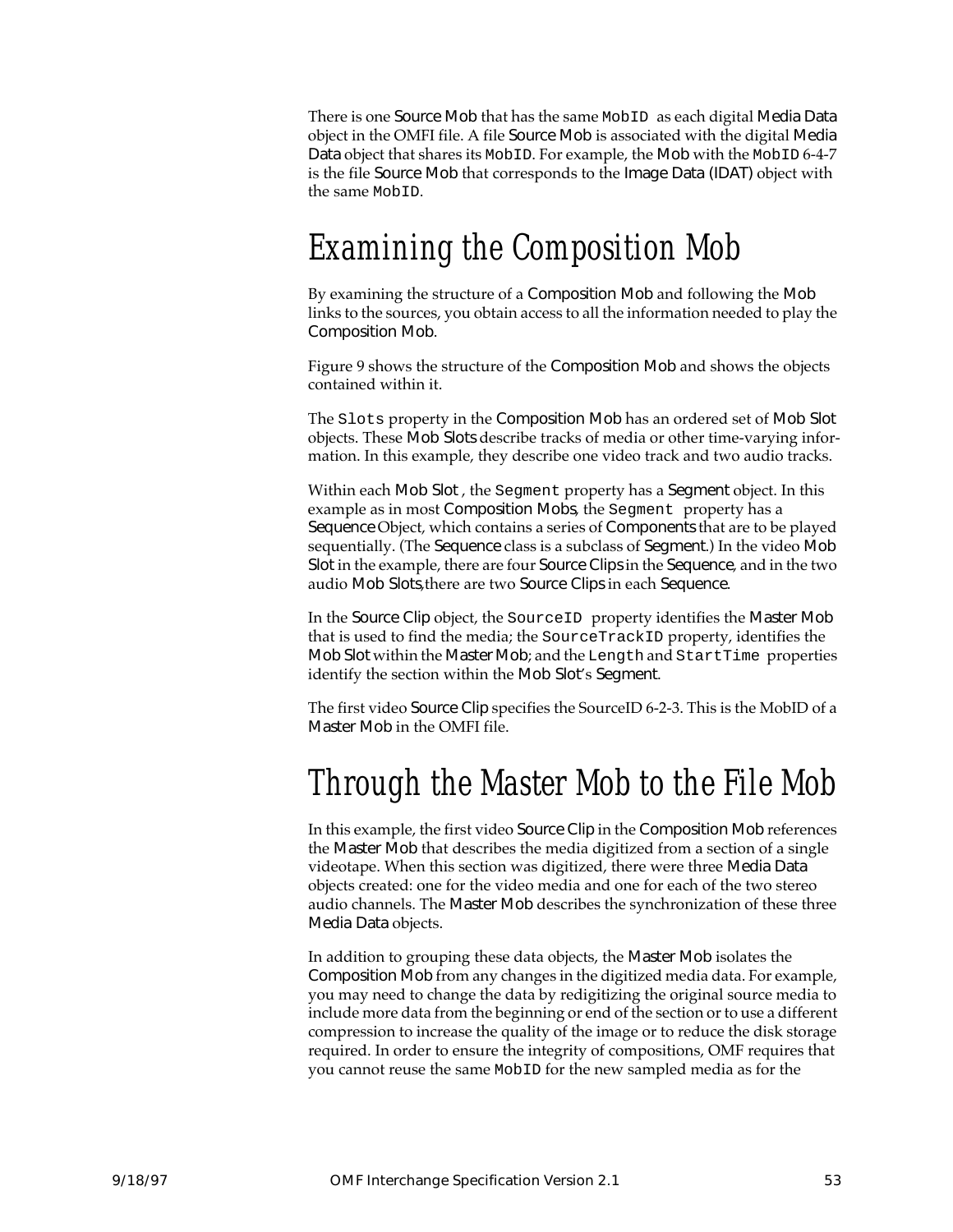<span id="page-65-0"></span>

Figure 9: Composition Mob with Property Values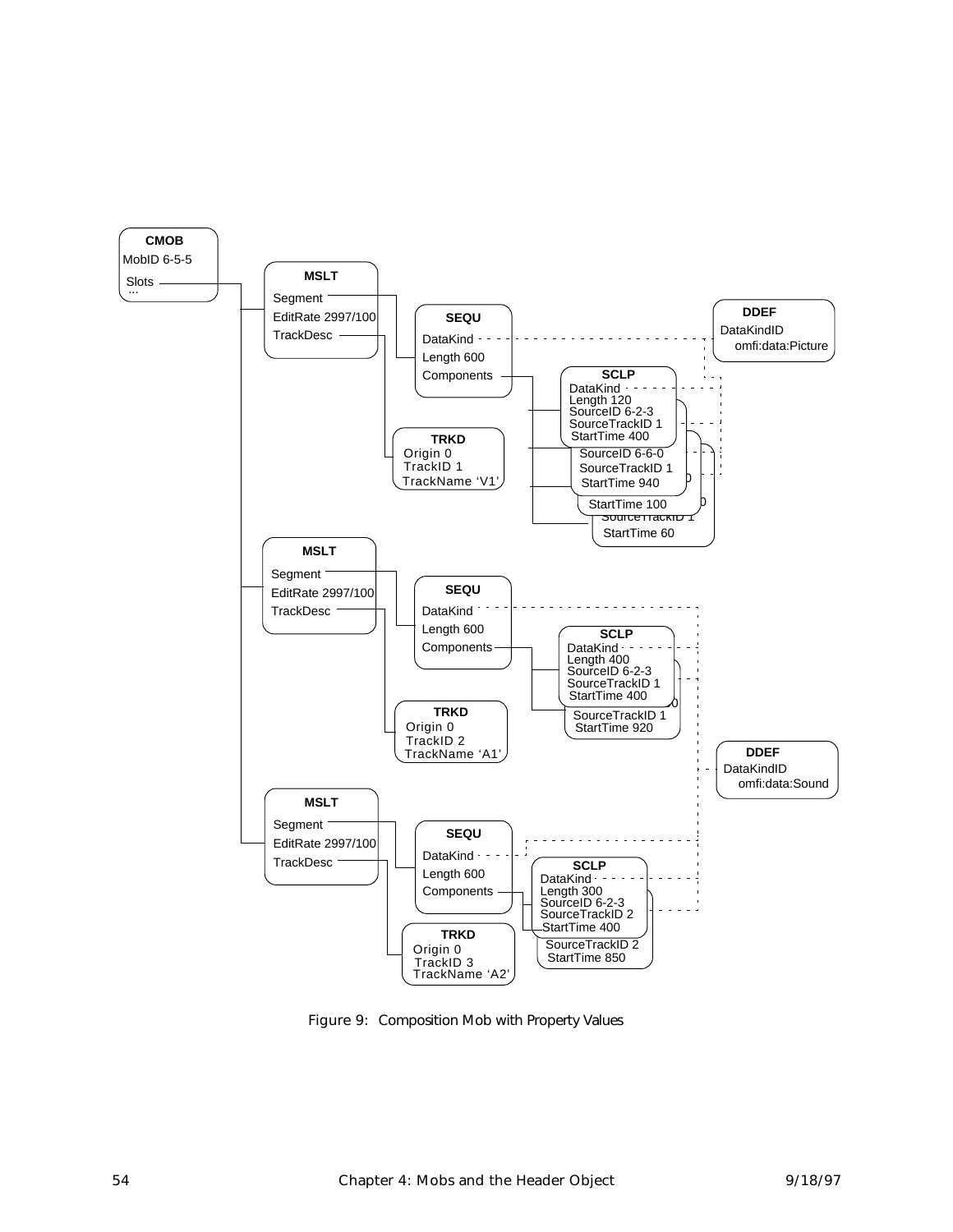previous version. You must create a new file Source Mob with a new MobID. You must then update all references to the file Source Mob to the new MobID. OMF requires that the Composition Mob always access file Source Mobs through Master Mobs to minimize the number of updates required. Even if there are many Source Clips in a Composition Mob that use media from a redigitized Media Data object only the Master Mob needs to be updated.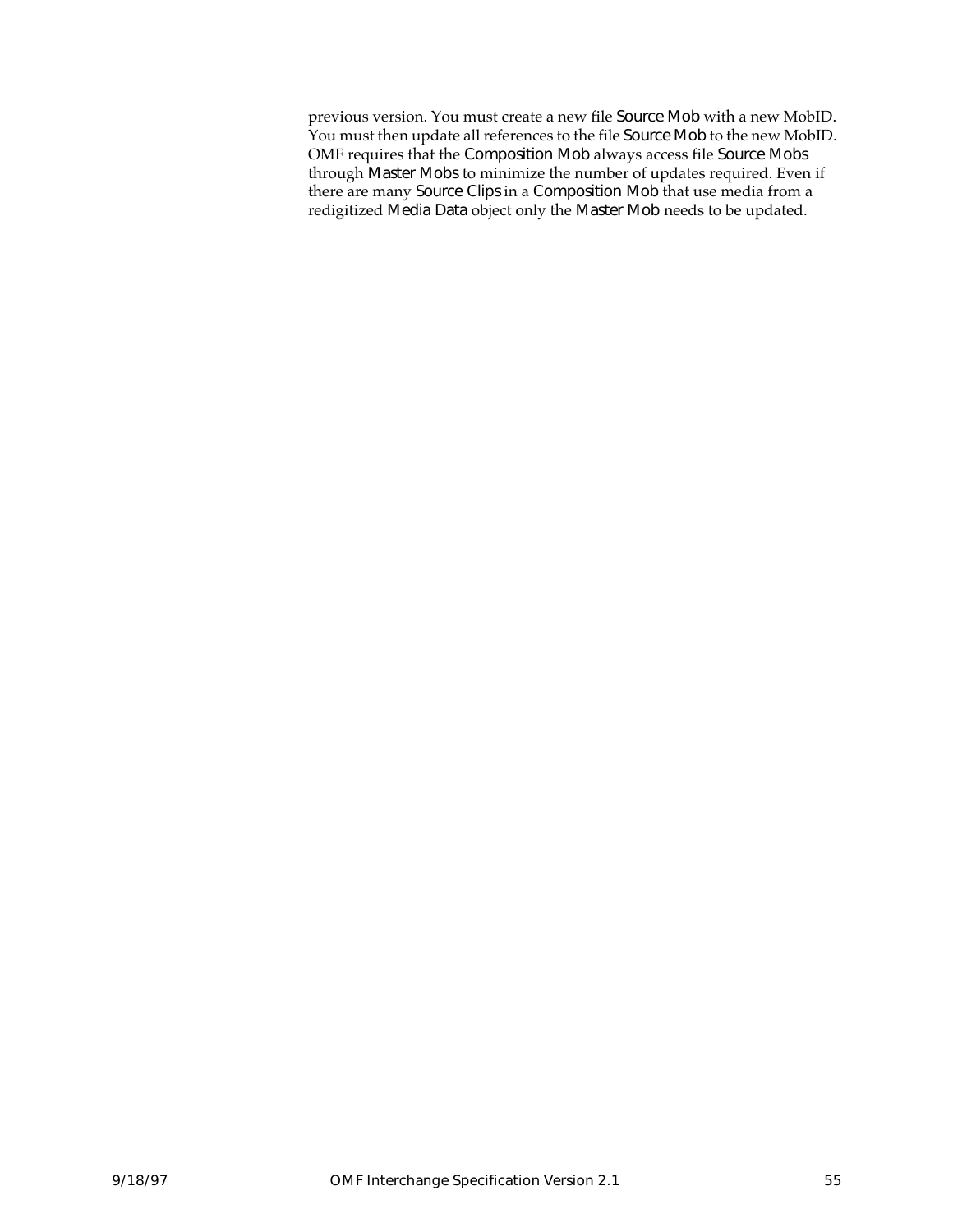Figure 10 shows the contents of a Master Mob from the example OMFI file.



Figure 10: Source Clip to Master Mob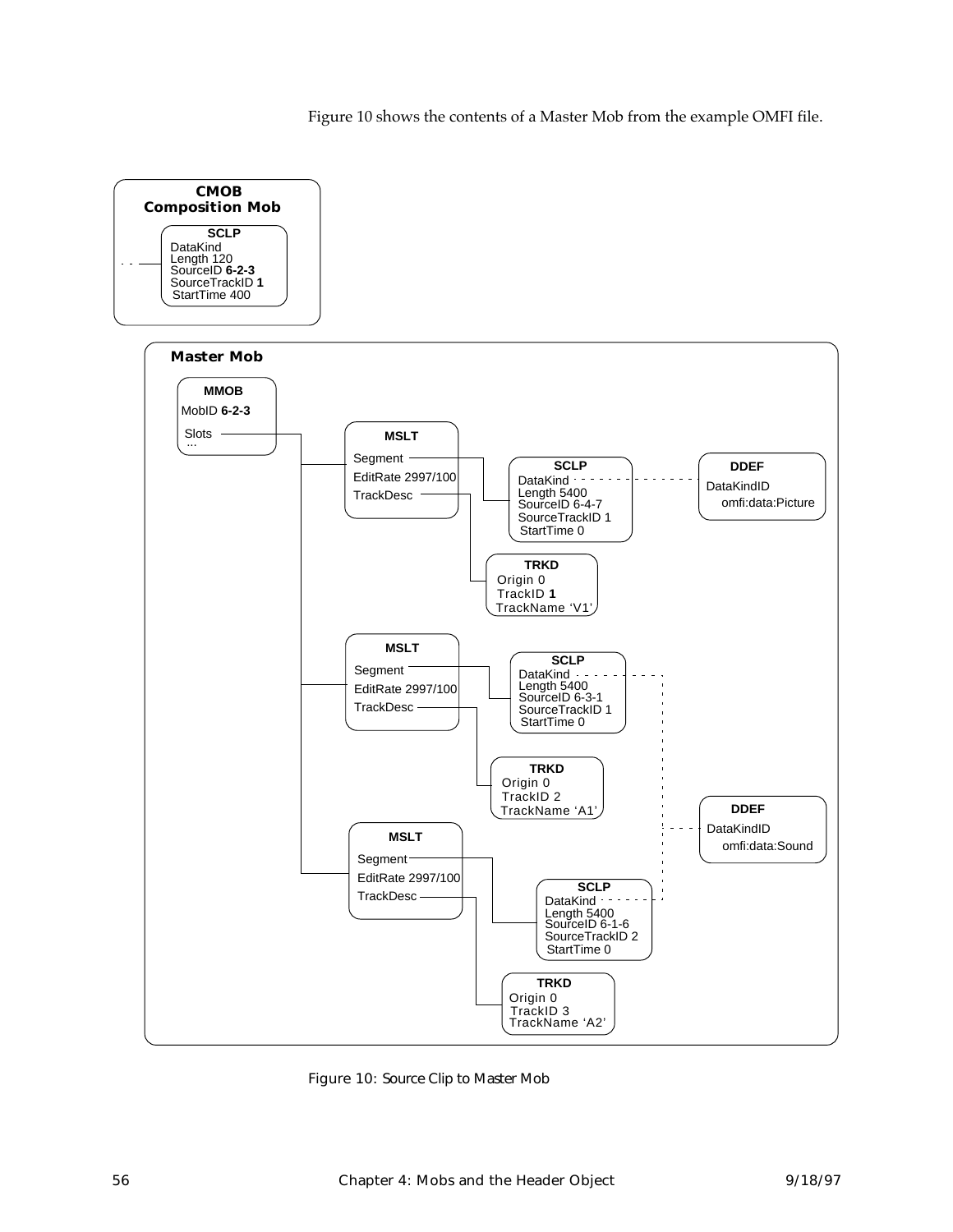There are three Mob Slots in the Master Mobs, one video and two audio. The Source Clip in the Composition Mob identifies the first Mob Slot in this Master Mob because it has the SourceTrackID 1.

Each Mob Slot in the Master Mob contains a single Source Clip. Each Source Clip specifies the MobID of the file Source Mob that describes the Media Data object from the videotape. For example, the Source Clip in the first Mob Slot specifies the file Source Mob with the MobID 6-4-7.

This connection from a Source Clip in one mob to a Mob Slot in another mob is the mechanism that is used to link mobs.

### File Mob to Data Object

Figure [11](#page-69-0) shows the contents of the Source Mob and its associated Media Data object that the Source Clip in the Master Mob represents. The Source Mob has one Mob Slot, which contains one Source Clip. The Source Clip shows how long the media data is and specifies its edit rate. In addition, it identifies the Source Mob that describes the previous generation of media.

The file Source Mob MediaDescriptor property describes the format of the media stored in the Media Data object or in the raw data file. In this example, it has an RGBA Component Image Descriptor. The Media Descriptor object specifies whether the digital media data is stored in an OMFI file or a raw data file. If the IsOMFI property has a True value, it is stored in a Media Data object in an OMFI file. If the IsOMFI property has a False value, it is stored in a raw data file.

The Media Descriptor object also specifies the sample rate of the digital media data and specifies the number of samples that it contains. See Chapter [6](#page-102-0), [Describing Media,](#page-102-0) for a description of the difference between sample units and edit units.

To find the digital media data itself, you need to find the Media Data object with the same MobID as the Source Mob. If you only need to play or access the digital media data, you do not have to follow the mob links to the original sources. However, if you need to redigitize the media, then you need to find the physical Source Mobs.

## Following the Links to Original Sources

The Source Clip in the file Source Mob specifies the MobID of the previous generation of media. In Figure [11,](#page-69-0) the video file Source Mob's Source Clip identifies the Source Mob for the videotape. Figure [12](#page-70-0) illustrates the videotape Source Mob. The videotape Source Mob has four Mob Slots. These Mob Slots describe the video, two audio tracks, and timecode track on the videotape.

The video and audio Mob Slots each typically contain a single Source Clip that shows how long the media data is and specifies its edit rate. In addition, it identifies the Source Mob that describes the previous generation of media for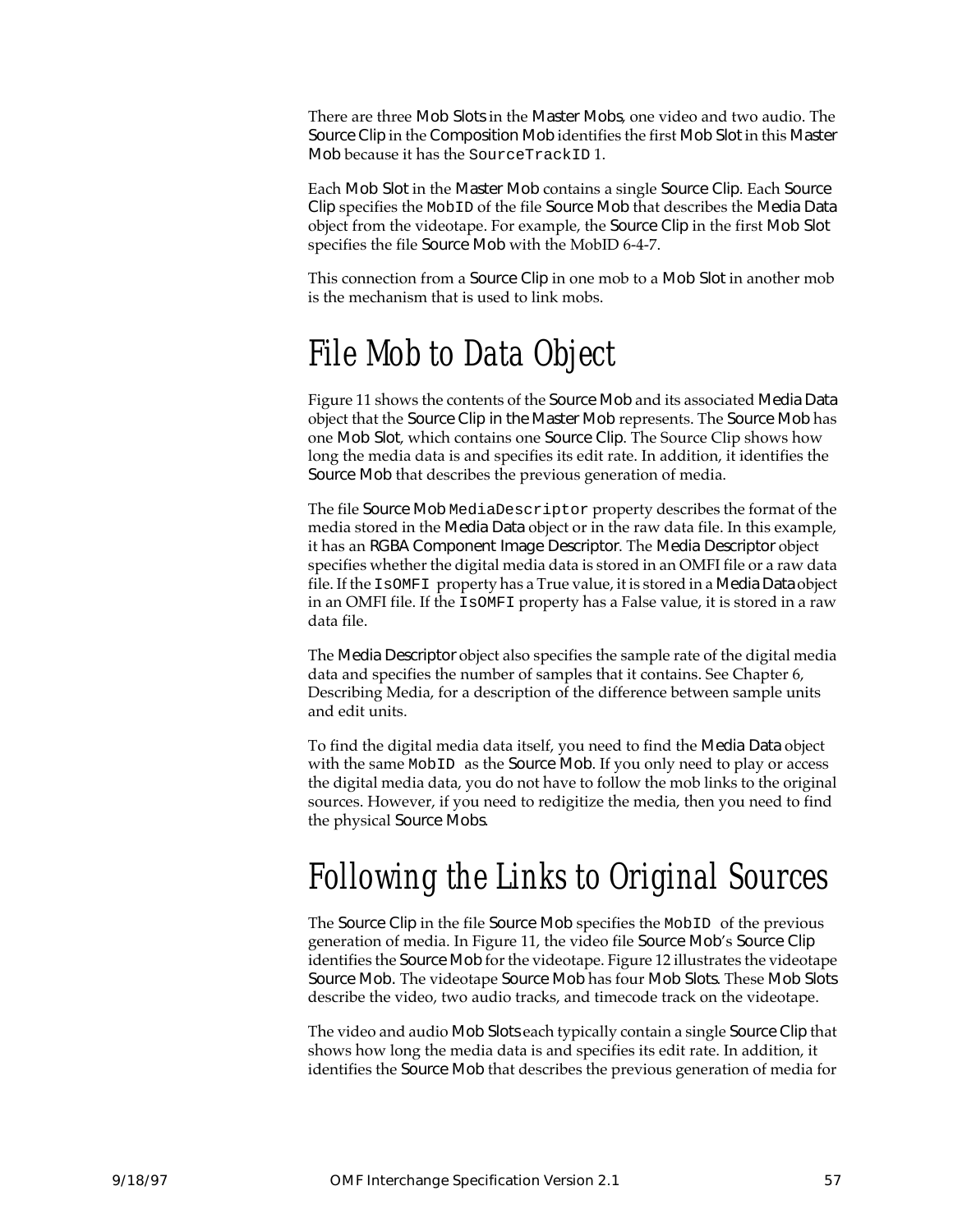<span id="page-69-0"></span>

#### **Image Data with Matching MobID**

Figure 11: Master Mob Source Clip to Source Mob and Media Data

that track of media. If a video tape was transferred from more than one film or audio tape, its Mob Slots should contain a Sequence of Source Clips that identify the previous generation for each section of the videotape.

The timecode Mob Slot contains a single Time Code (TCCP).

The videotape Source Mob MediaDescriptor property describes the format of the media stored in the videotape.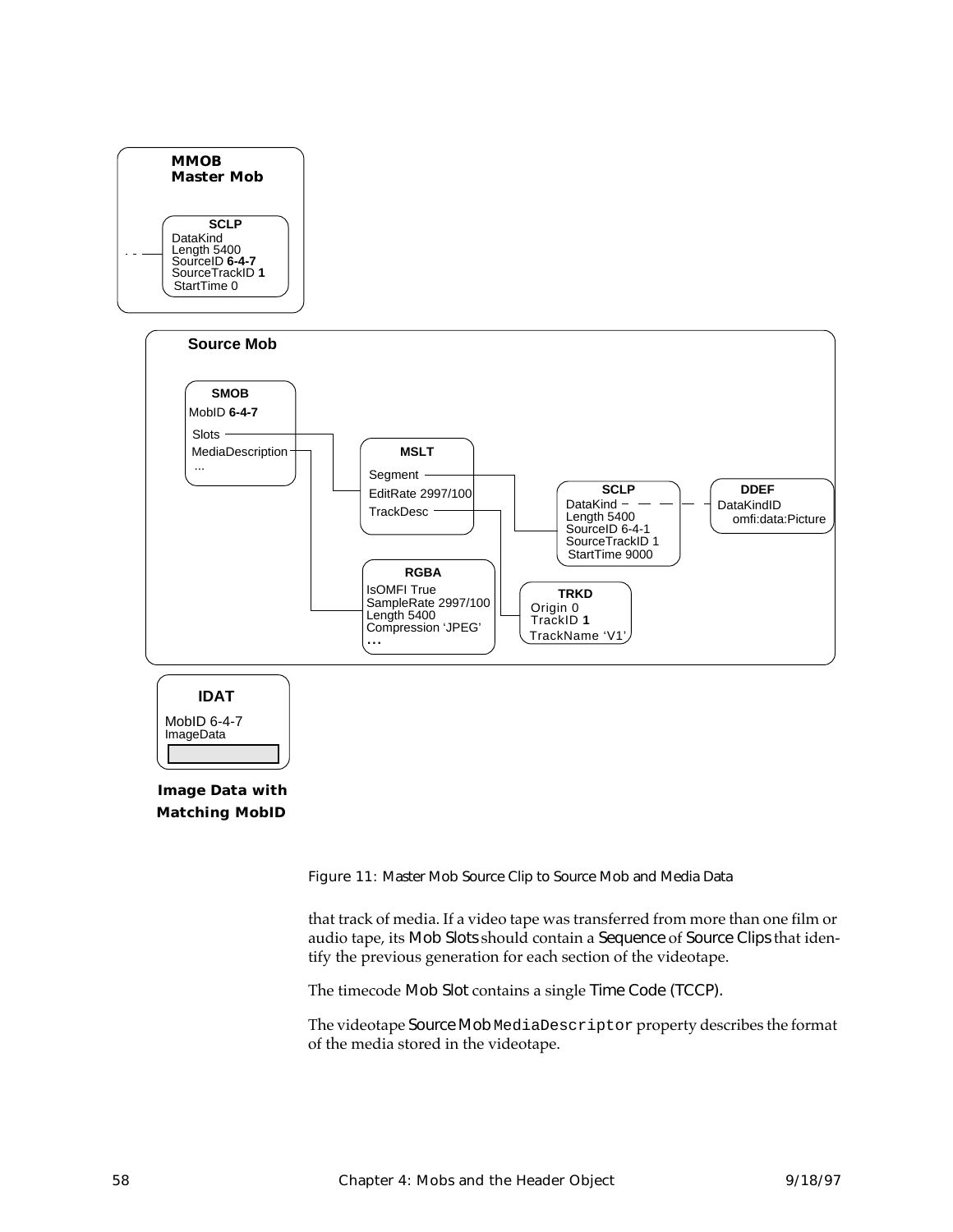<span id="page-70-0"></span>

Figure 12: Source Clip to Videotape Source Mob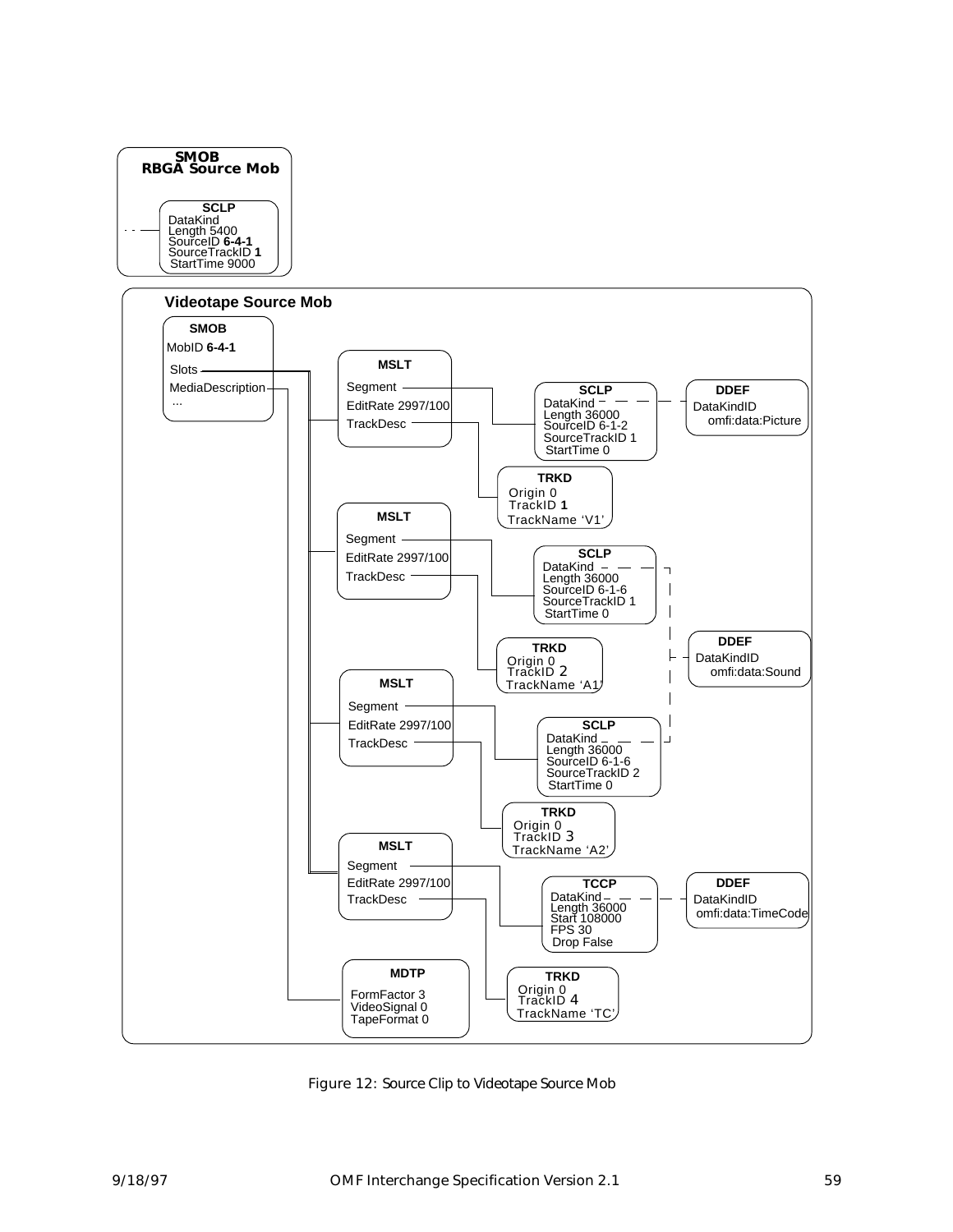In videotape Source Mob, the video Source Clip identifies a film Source Mob and the two audio Source Clips identify the two Mob Slots in an audio tape Source Mob. Figure 13 illustrates the film Source Mob.



Figure 13: Source Clip to Film Source Mob

If a Source Mob describes the original media, then its Mob Slots contain Source Clips with SourceID properties that specify the 0-0-0 MobID—there is no previous generation of media.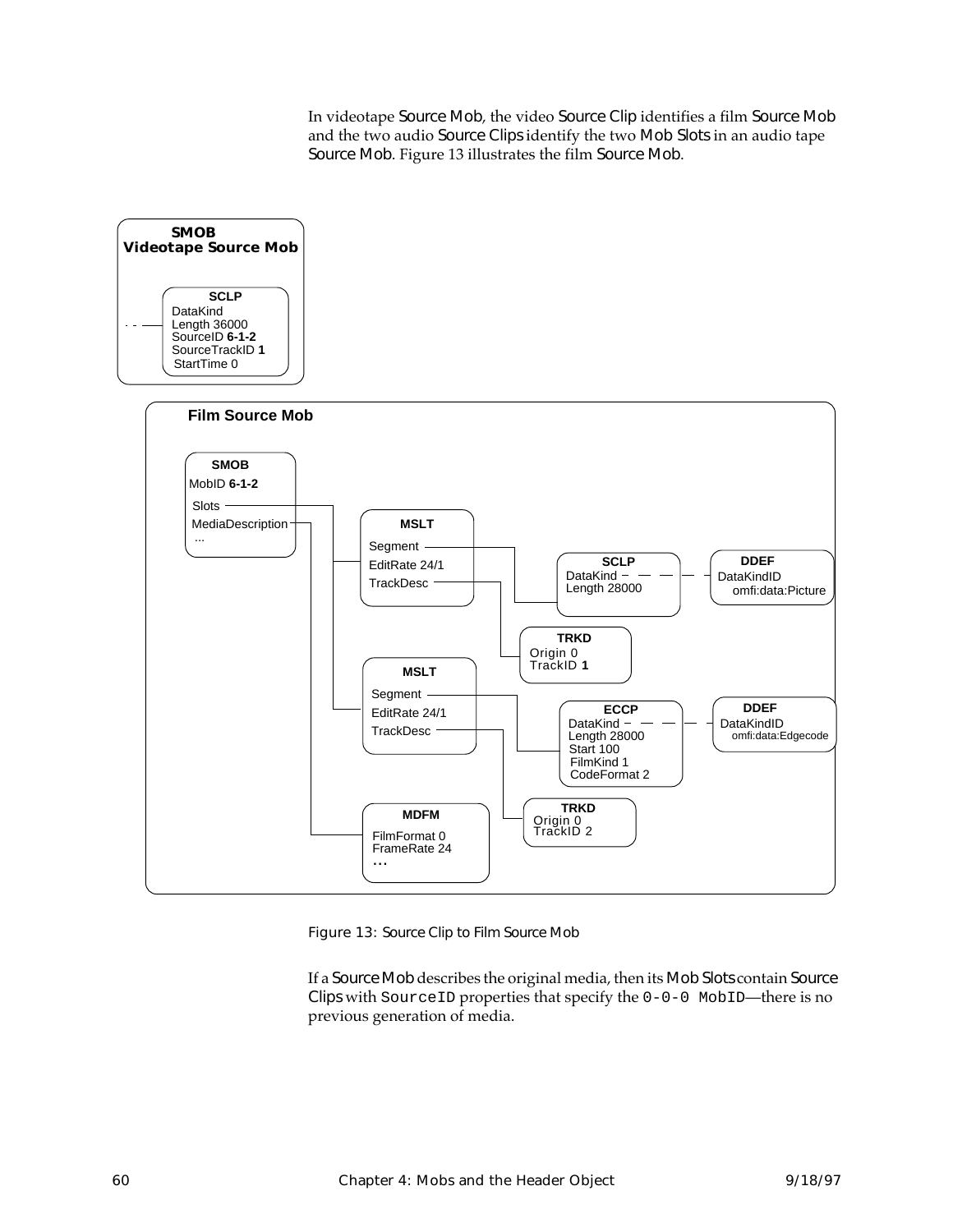Note that if digital media data is created without a physical source, such as media data created by a graphics or animation application, then the file Source Mob is the original source and its Source Clips have a SourceID with a 0-0-0 value.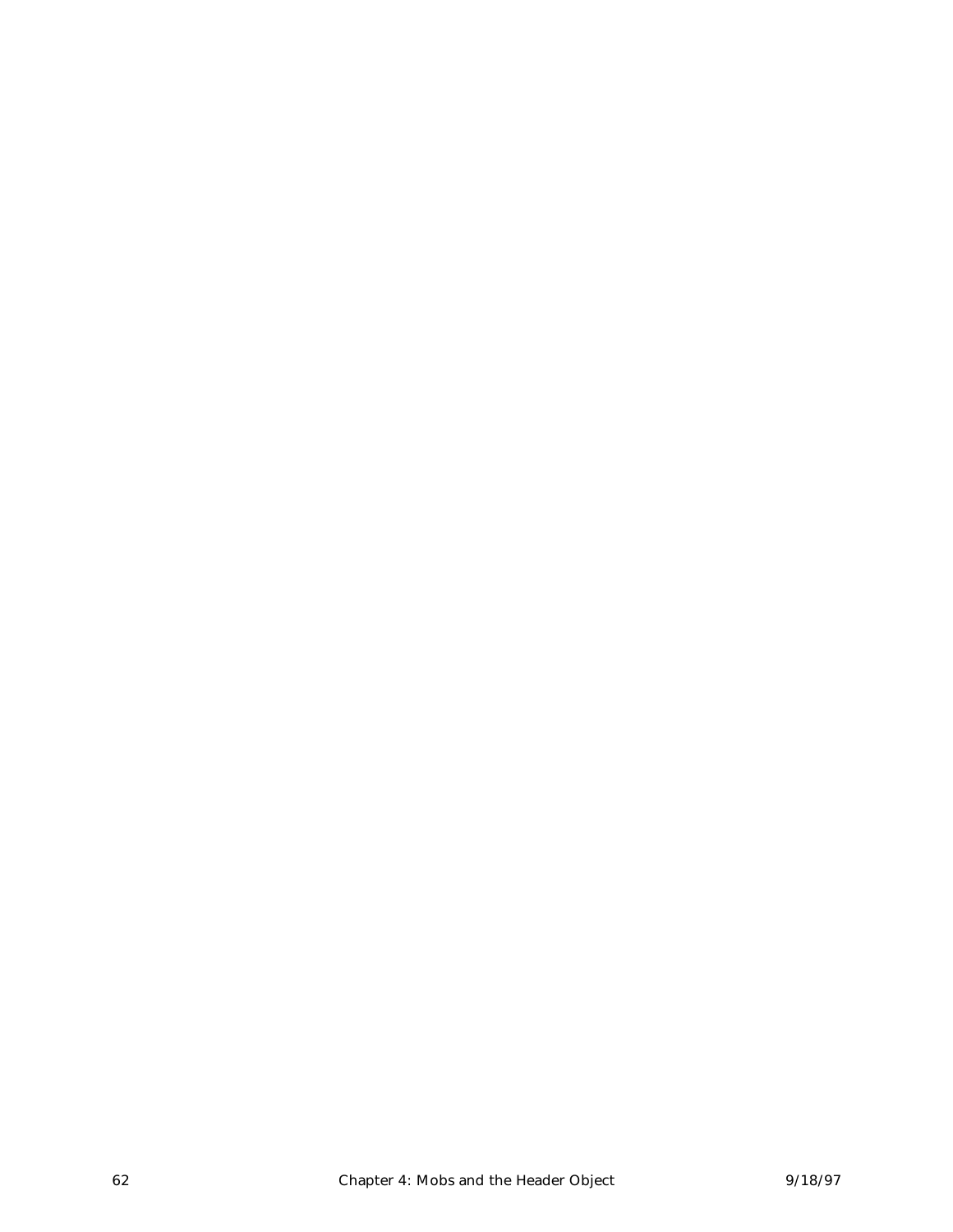# 5 Composition Mobs

This chapter describes the OMF Composition Mob (CMOB)–the OMF object that describes editing information. Whereas the previous chapter introduced Mobs and described how the Composition Mob fits in the overall OMF Interchange file structure, this chapter focuses on the internal structure of the Composition Mob.

## Composition Mob Basics

The Composition Mob describes editing information. It describes it by means of properties that have simple values and properties whose values are specified by other objects. The Composition Mob is the root of a tree structure containing these other objects. The kinds of objects in the tree, the structure that connects them, and the property values within each object describe the editing information.

Figure [14](#page-75-0) illustrates a simple Composition Mob with three Mob Slots. Each Mob Slot in this figure represents a track of playable media and has a Sequence. Each Sequence object has a set of Source Clips. In this example, the tree structure has three main branches: the Mob Slots. The Source Clips are the leaves of the tree structure.

A Source Clip describes a section of media (or other time-varying data) and typically has a reference to a Mob Slot in a Master Mob, which identifies the media source. A Source Clip can also have a reference to a Mob Slot in another Composition Mob.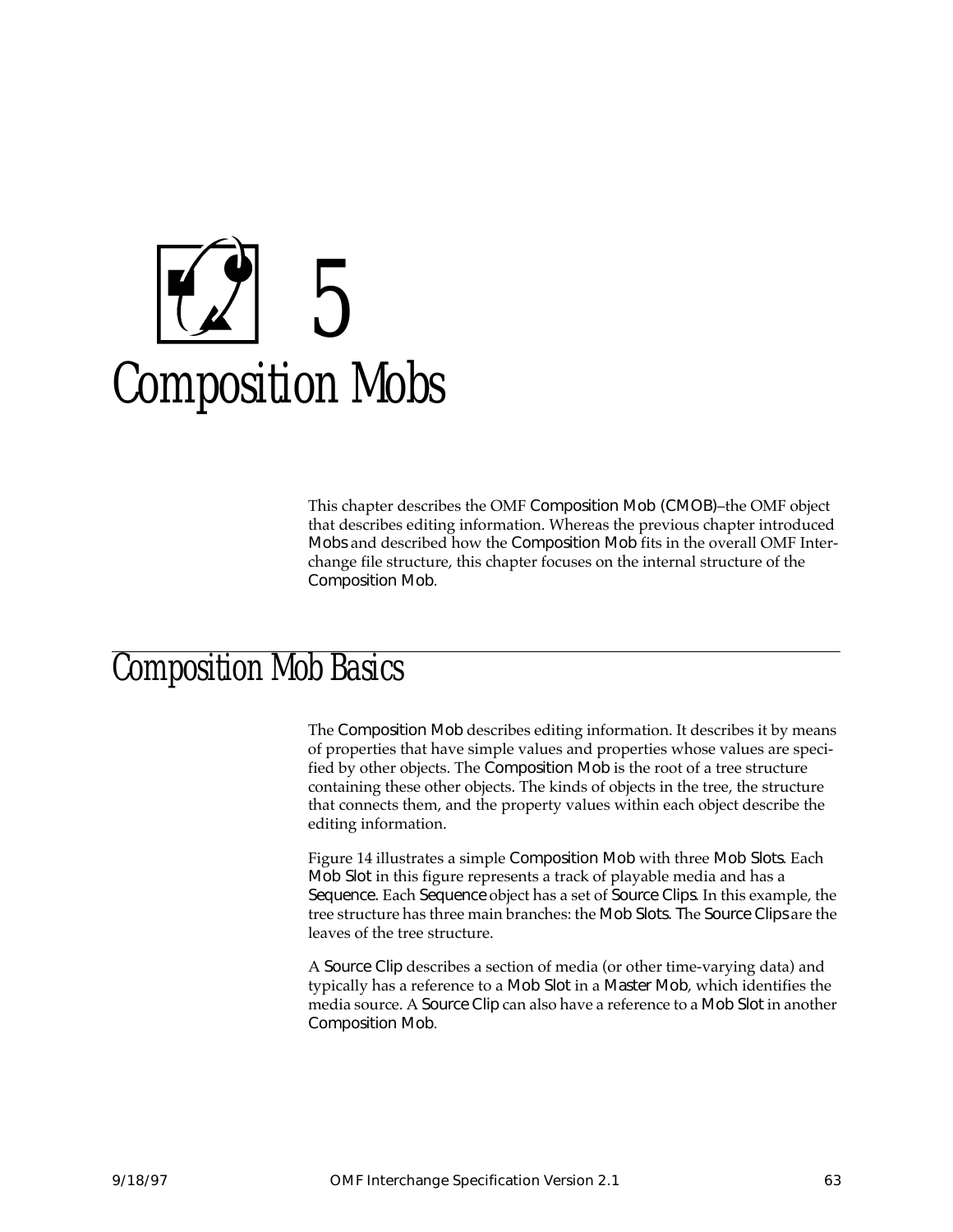<span id="page-75-0"></span>

Figure 14:Composition Mob

In more complex Composition Mobs, each Mob Slot contains a Sequence that contains Transitions, Effect Invocations, Nested Scopes, Scope References, Selectors, and other embedded Sequences as well as Source Clips.

The Composition Mob structure describes how the pieces of the media production should go together. Because structures can sometimes be atypical, your application should read a Composition Mob by using the OMFI class model and class definitions, which determine what is legal in a Composition Mob. For example, although a typical Mob Slot in a Composition Mob has a Sequence, it can have any Segment, so it could contain a Source Clip, Effect Invocation, Nested Scope, or any other kind of Segment.

## Mob Slots and Track Descriptions

Mob Slots contain Segments of media or other time-varying data. A Mob Slot may represent an externally accessible track or a slot that can only be referenced internally from another Mob Slot within the same Mob. By definition, a Mob Slot is an externally accessible track if and only if it has a Track Description (TRKD). The Track Description object specifies the TrackID, TrackLabel, and Origin of the track; these properties allow Source Clips in other Mobs to reference the Mob Slot.

A Segment is a section of time-varying data. Segment is an abstract class; its subclasses are Source Clip (SCLP), Filler (FILL), Sequence (SEQU), Effect Invocation (EFFE), Nested Scope (NEST), Scope Reference (SREF), Selector (SLCT), Timecode (TCCP), Constant Value (CVAL), Varying Value (VVAL), Edge Code (ECCP), Edit Rate Converter (ERAT), and Media Group (MGRP). These subclasses of Segment all have in common the attribute that each can stand alone. This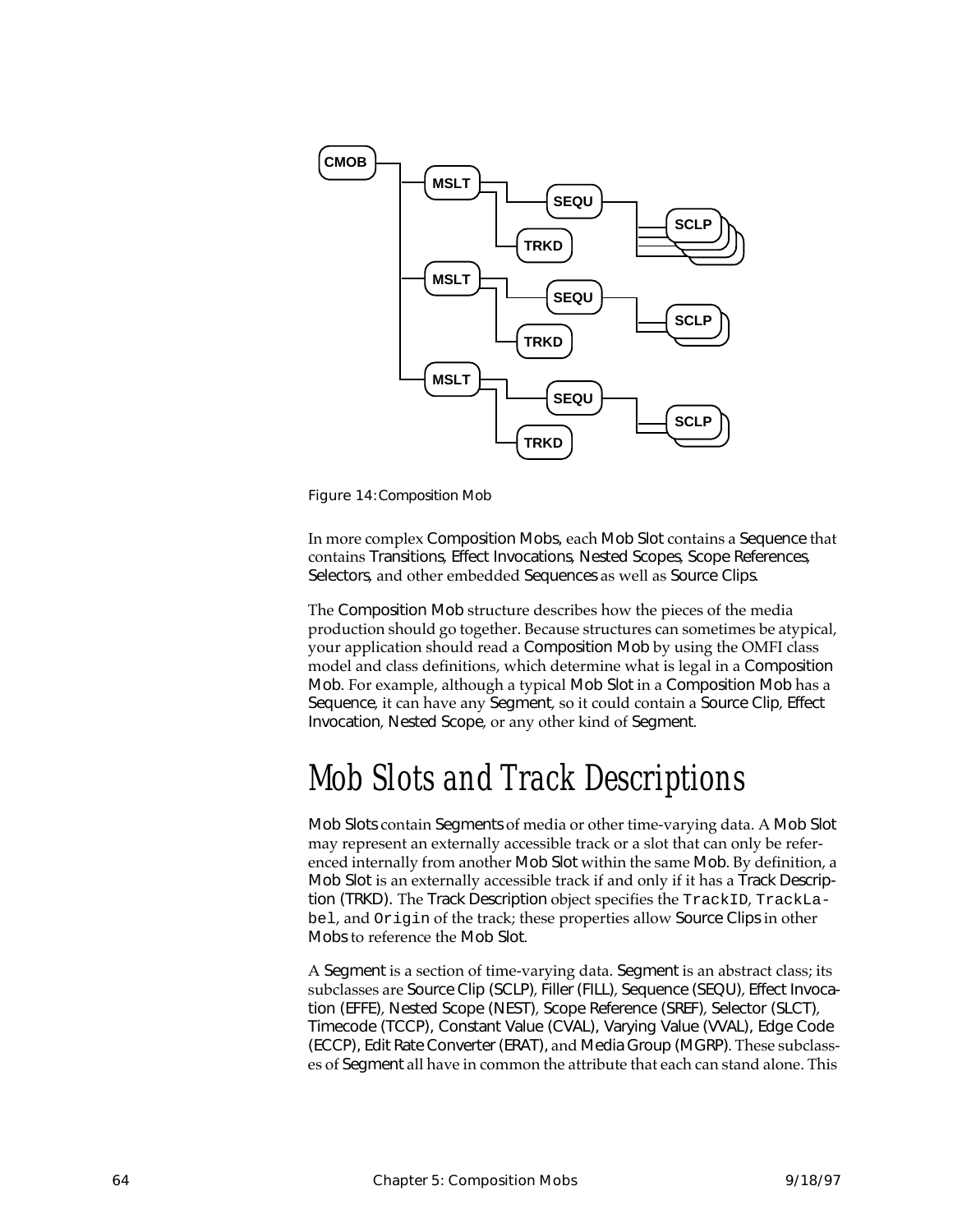is in contrast with the other subclass of the Component class, Transition. Transition objects may only be used within a Sequence object and must be preceded and followed by a Segment object. The value produced by a Transition object depends on the values produced by the preceding and following Segments.

The Segment specified in a Mob Slot can be any of the following:

- Sequence—Combines a set of Components into a single segment. The Sequence object is the basic mechanism for combining sections of media to be played in a sequential manner in an OMFI file. The Components in a Sequence can be Segments or Transitions.
- Source Clip—Specifies a section of media or other time-varying data and identifies the Mob Slot in another Mob that describes the media. In a Composition Mob, Source Clip objects are used to reference the digitized media data to be played or manipulated.
- Timecode—In a Composition Mob, represents the timecode associated with the virtual media represented by the Composition Mob. If the Composition Mob is traversed in order to record the media data to a videotape, the Timecode should be used to generate the timecode for the videotape. Timecode can also be used in videotape Source Mobs.
- Filler—Specifies an unknown value for the Component's duration. Typically, a Filler is used in a Sequence to allow positioning of a Segment when not all of the preceding material has been specified. Another typical use of Filler objects is to fill time in Mob Slots and Nested Scope Segments that are not referenced or played.
- Effect Invocation—Specifies an effect to be used in a Composition Mob; specifies kind of effect, input media slots, and control arguments.
- Nested Scope—Defines a scope of slots that can reference each other; the Nested Scope object produces the values of the last slot within it. Typically, Nested Scopes are used to enable layering or to allow a component to be shared.
- Scope Reference—Refers to a section in another Mob Slot or Nested Scope slot.
- Selector—Specifies a selected Segment and preserves references to some alternative Segments that were available during the editing session. The alternative Segments can be ignored while playing a Composition Mob because they do not affect the value of the Selector object and cannot be referenced from outside of it. The alternative Segments can be presented to the user when the Composition Mob is being edited. Typically, a Selector object is used to present alternative presentations of the same content, such as alternate camera angles of the same scene.
- Edit Rate Converter—Converts part of a segment in one edit rate into a segment in another edit rate. In most cases, it is not necessary to convert from one edit rate to another. It is usually possible to express the same information in another edit rate. Two cases where you may want to use an Edit Rate Converter are when you want to make an exact copy of a Segment that is in another edit rate and when it is important to control the rounding errors caused by edit rate conversions.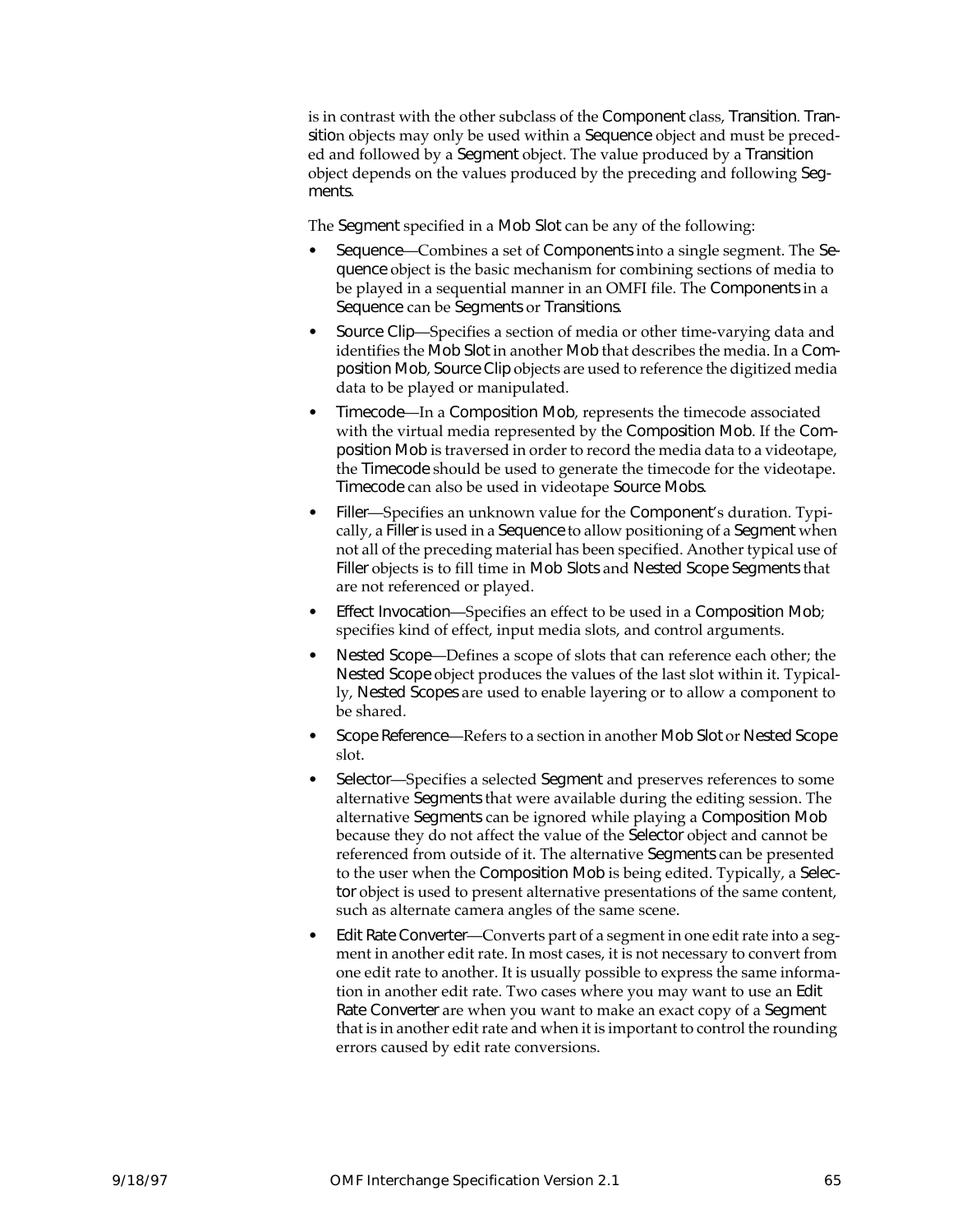- Constant Value—Provides a single value that does not vary over time and is typically used in Effect Invocations to supply control argument values.
- Varying Value—Provides values that vary over time and is typically used in Effect Invocations to supply control argument values.

In addition, there are two Segment subclasses, Media Group and Edge Code, that are not used in Composition Mobs. A Media Group object can only be in a Master Mob, and an Edge Code object can only be in a Source Mob.

The following sections describe

- Simple Composition Mobs with Sequence of Source Clips
- Composition Mobs with Transitions
- Composition Mobs with Effect Invocations
- Composition Mobs with Scope References
- Composition Mobs with Selectors, Audio Crossfades, and Edit Rate Converters

## Simple Composition Mobs and Sequences

Typically, a Composition Mob (CMOB) has one or more Mob Slots (MSLT) and each Mob Slot has a Sequence (SEQU). The Sequence contains an ordered set of Components (CPNT). Within this ordered set any Transition (TRAN) object must be preceded and followed by a Segment (SEGM). Figure [15](#page-78-0) illustrates the structure of a simple Composition Mob and shows the values of object properties. It has three Mob Slots, each of which contains a Sequence of Source Clips (SCLP).

The composition is defined by the structure of the Composition Mob, the kind of objects that appear in it, and the order in which the objects appear. The objects in the illustration have the following meaning:

- CMOB—the Composition Mob object identifies this as a composition.
- MSLT and TRKD—the Mob Slot represents an externally visible track of media if it has a Track Description.
- SEQU—the Sequence, which is a kind of Segment, specifies that the Mob Slot contains a series of Components (CPNT) that are to be played in sequential order.
- SCLP—the Source Clips represent sections of media.
- DDEF—the Data Definition objects show what kind of media each Component represents. Components within a Mob have a reference to a Data Definition but the Mob does not contain them; they can be referenced by Components in other Mobs also.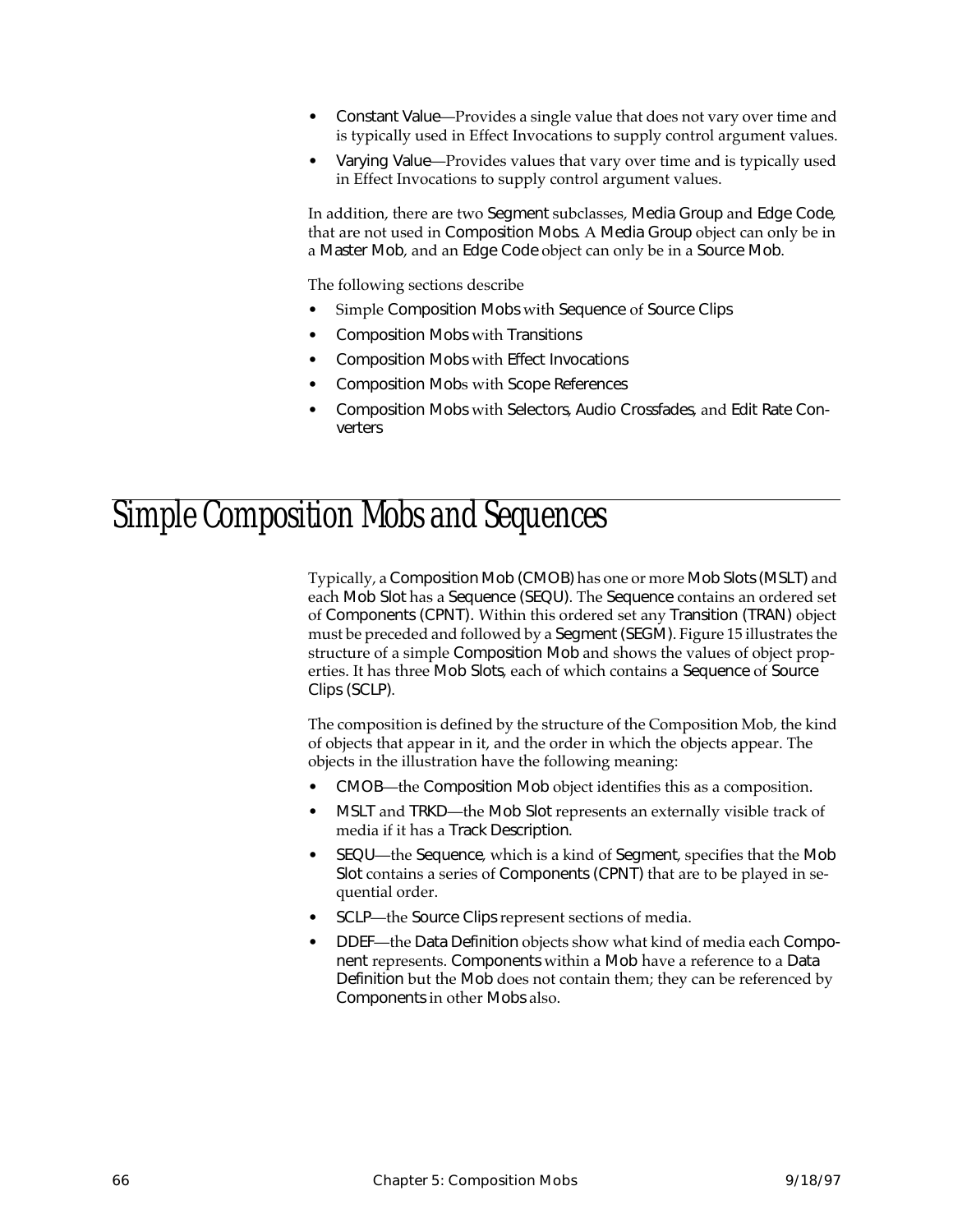<span id="page-78-0"></span>

Figure 15:Composition Mob with Object Properties

#### Mob Slot and Component Properties

Figure [16](#page-79-0) shows the objects in the Composition Mob and shows the properties of all the Source Clips in the video Mob Slot. Examining the property values in the objects provides the information needed to describe and play the composition. Some properties have simple values, such as a number or a string. Other properties have values that are themselves objects. When a property has a object, it is shown in the figures as a line from the property name to its object or objects. If it has a reference to an object (an object can be referenced by many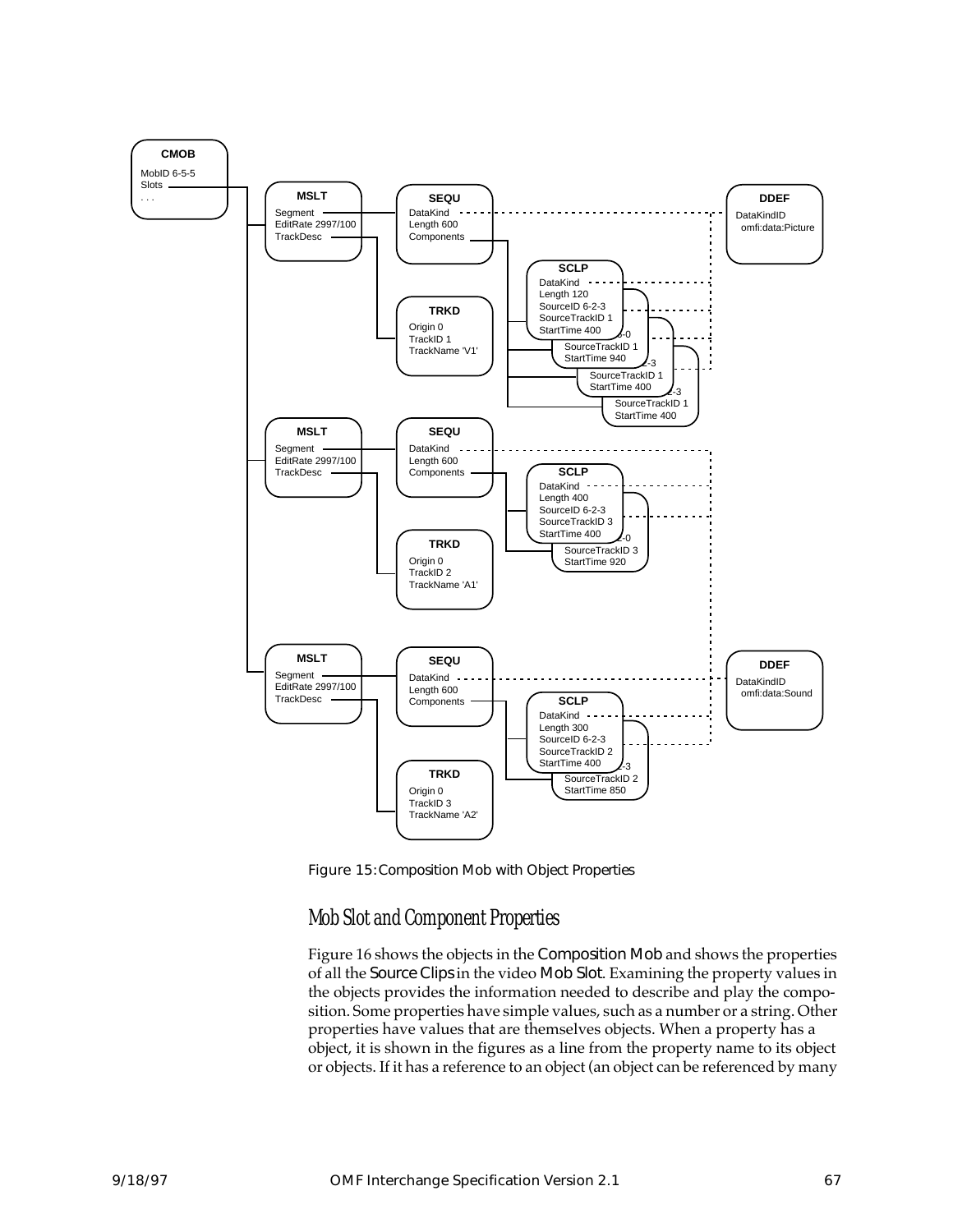<span id="page-79-0"></span>

Figure 16:Composition Mob Showing Video Mob Slot

other objects), the line is a dashed line. The following list explains the meaning of the properties in Figure 16:

- The Composition Mob (CMOB) Slots property has a set of Mob Slots.
- The first Mob Slot (MSLT) describes the video media track.
	- The Segment property has a Sequence object. This property specifies the value of the Mob Slot.
	- The EditRate property specifies that the edit rate is 29.97 units per second. The Mob Slot EditRate property specifies the edit rate for all Components in the Mob Slot except for any objects within Edit Rate Converters (ERAT).
	- The TrackDesc property has a Track Description (TRKD) object, which identifies the Mob Slot as an externally visible track.
- The Sequence object specifies the media in the Mob Slot. It specifies the kind of media, the duration of the media, and the media itself.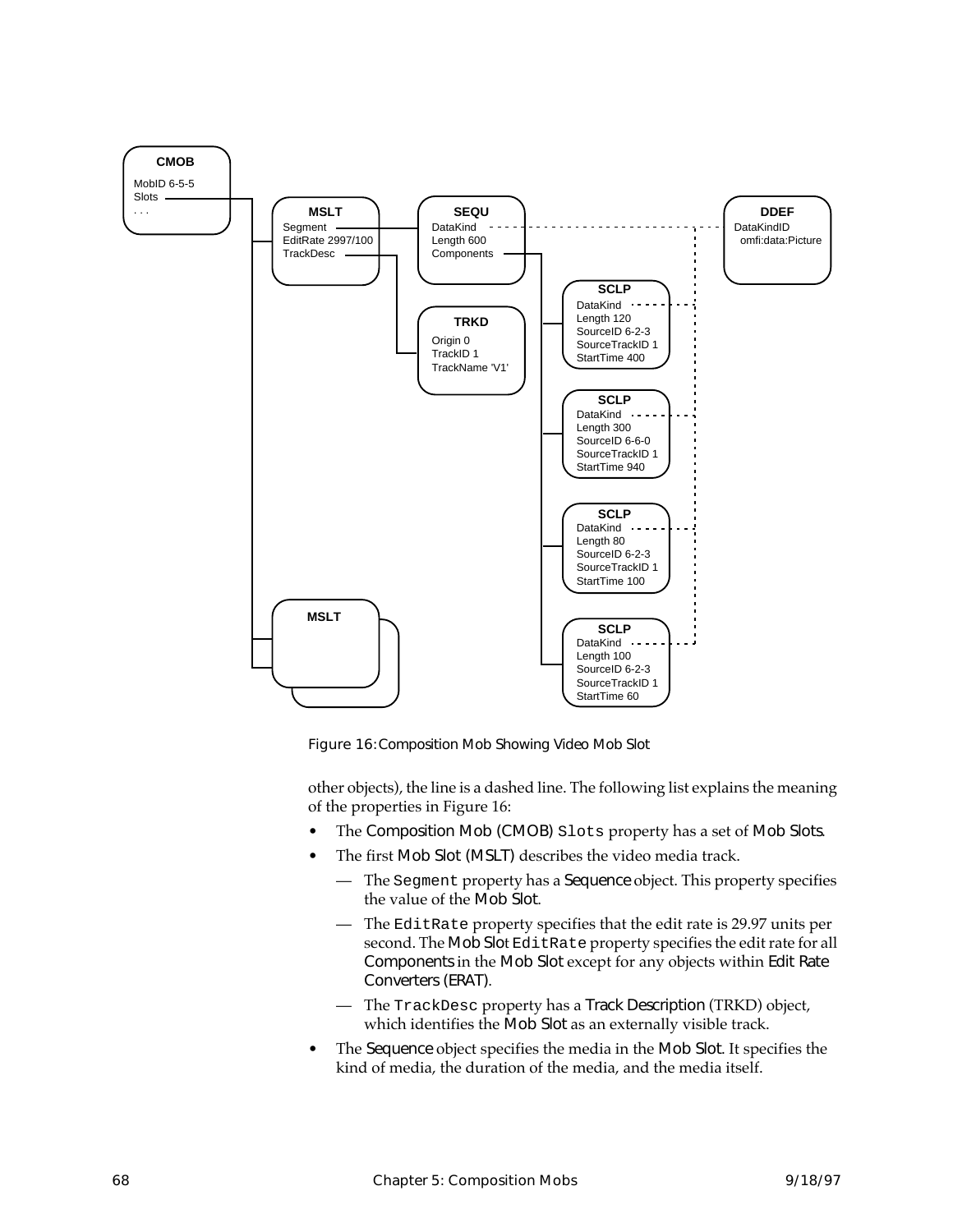- The DataKind property has a reference to a Data Definition (DDEF) object that identifies the media as omfi:data:Picture, which is video media.
- The Length property has a value of 600 edit units. Since each edit unit is approximately 1/30th of a second, the duration of the Sequence is approximately 20 seconds.
- The Components property has a set of four Source Clips.
- Each Source Clip specifies its data kind, duration, and a section of a Mob Slot in another Mob that describes the media.
	- The DataKind property of each Source Clip has a reference to the same Data Definition object that the Sequence references. They must either specify the same data kind as the Sequence or a data kind that can be converted to the Sequence's data kind.
	- The Length property of each Source Clip specifies its duration. The sum of these values equals the duration of the Sequence.
	- The SourceID property of each Source Clip specifies the MobID of a Master Mob. The first, third, and fourth Source Clips specify the MobID  $6-2-3$ , and the second specifies  $6-6-0$ .
	- The SourceTrackID property of each Source Clip specifies the Mob Slot within the specified Mob.
	- The StartTime property of each Source Clip specifies the offset within the Mob Slot's Segment where the section of media starts.

The Source Clip's SourceID and SourceTrackID properties specify the Mob and the Mob Slot within the Mob; the Source Clip's Length and StartTime properties specify the section of the Mob Slot's Segment.

• The Track Description object identifies the Mob Slot as one that is intended to be externally referenced. If you are playing a Composition Mob, you can ignore the TrackID and Origin properties; they are only used if you reference the Composition Mob from a Source Clip in another Mob.  $\AA$ Composition Mob can be referenced by a Source Clip in either another Composition Mob or in a Source Mob.

To get the basic information about the contents of a Mob Slot, you must examine both the Mob Slot's properties and the properties of its Segment and Track Description. The properties that contain this basic information are:

- Mob Slot EditRate
- Segment DataKind
- Segment Length
- Track Description TrackID
- Track Description Origin

The EditRate, DataKind, and Length properties tell you the kind of media in the Mob Slot and its duration in absolute time. The Origin and TrackID properties tell you how the Mob Slot can be referenced from outside of the Composition Mob.

Figure [17](#page-82-0) shows how the Sequence object structure relates to the timeline view of the Sequence. In this and other illustrations showing the structure of Mobs,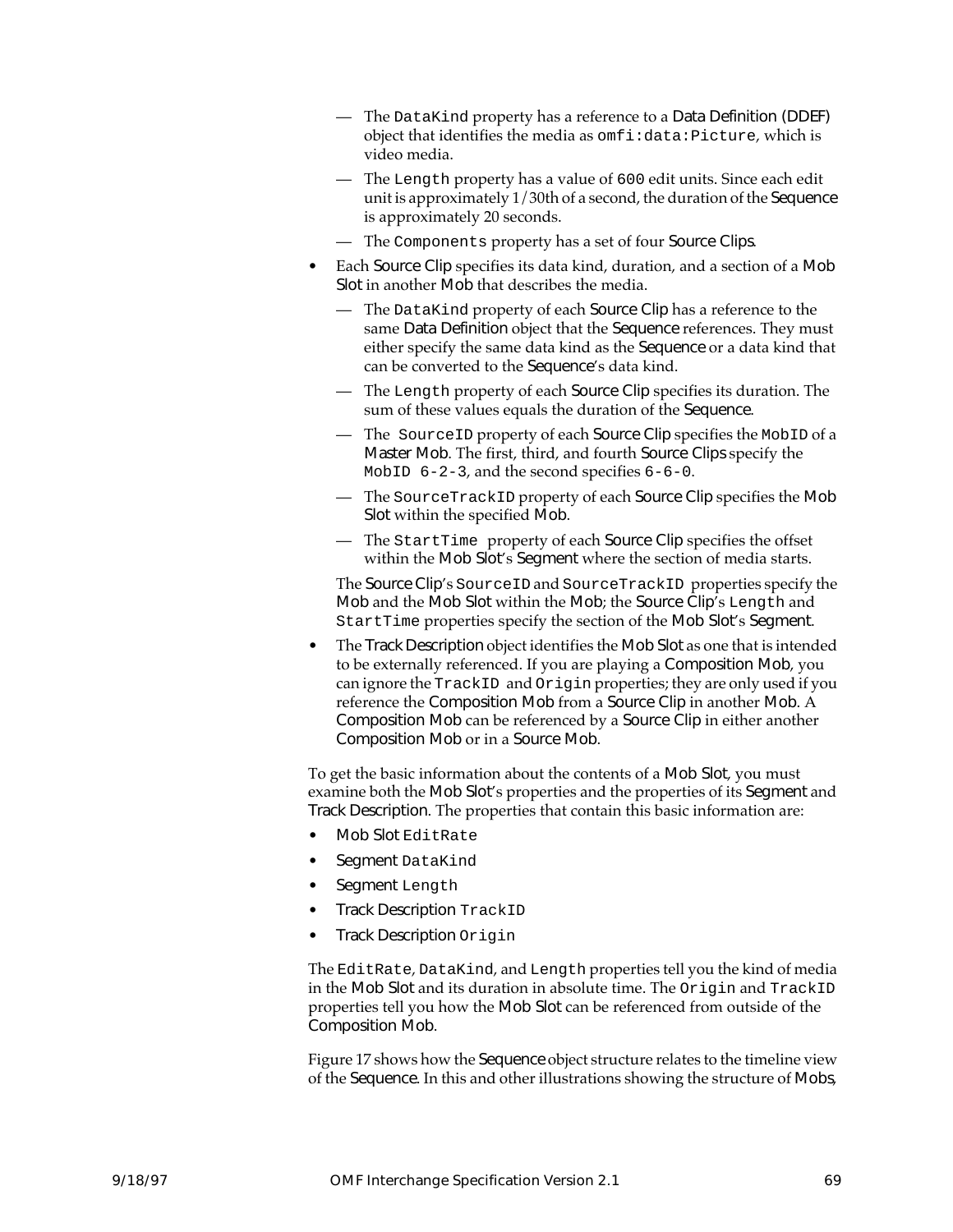the first object in an ordered set is shown at the top and the last is at the bottom. In showing the relation between the structural view of the Sequence and the timeline view, Figure [17](#page-82-0) shows the Source Clip objects with a horizontal dimension that is proportional to their duration.

## Sequences with Transitions

Transitions (TRAN) take part of the adjacent Segments, overlap them, and combine them with an effect to produce a single Segment. A typical Transition produces a Segment that starts with media that appears to be the same as the preceding Segment and ends with media that appears the same as the following Segment. A Transition can thus appear to be a gradual change from the preceding Segment to the following Segment. However, a Transition can use an effect where the change is not gradual or linear.

The way a Transition combines these media segments depends on the effect specified by the Transition Effect property. Typical Transitions for image media include dissolves, wipes, and cuts. For more information on effects, see the section describing Effect Invocations on [Page 74](#page-85-0).

When playing a Transition, the last part of the preceding Segment is combined with the first part of the following Segment, effectively overlapping the two Segments. The duration of the transition specifies the amount of the overlap.

Figure [18](#page-83-0) illustrates how a Transition object combines a part of the preceding and following media Segments and causes them to overlap.

To calculate the duration of a Sequence with Transitions, you add the durations of the Segments and then subtract the duration of the Transitions. In the example in Figure [18,](#page-83-0) the duration of the Sequence is  $180 + 320 + 80 + 100 - 80$ , which equals 600.

If you are inserting a Transition between two Segments and you want to preserve the overall duration of the two Segments, you must adjust the Segments' Length and StartTime values. Table [5](#page-84-0) compares the Length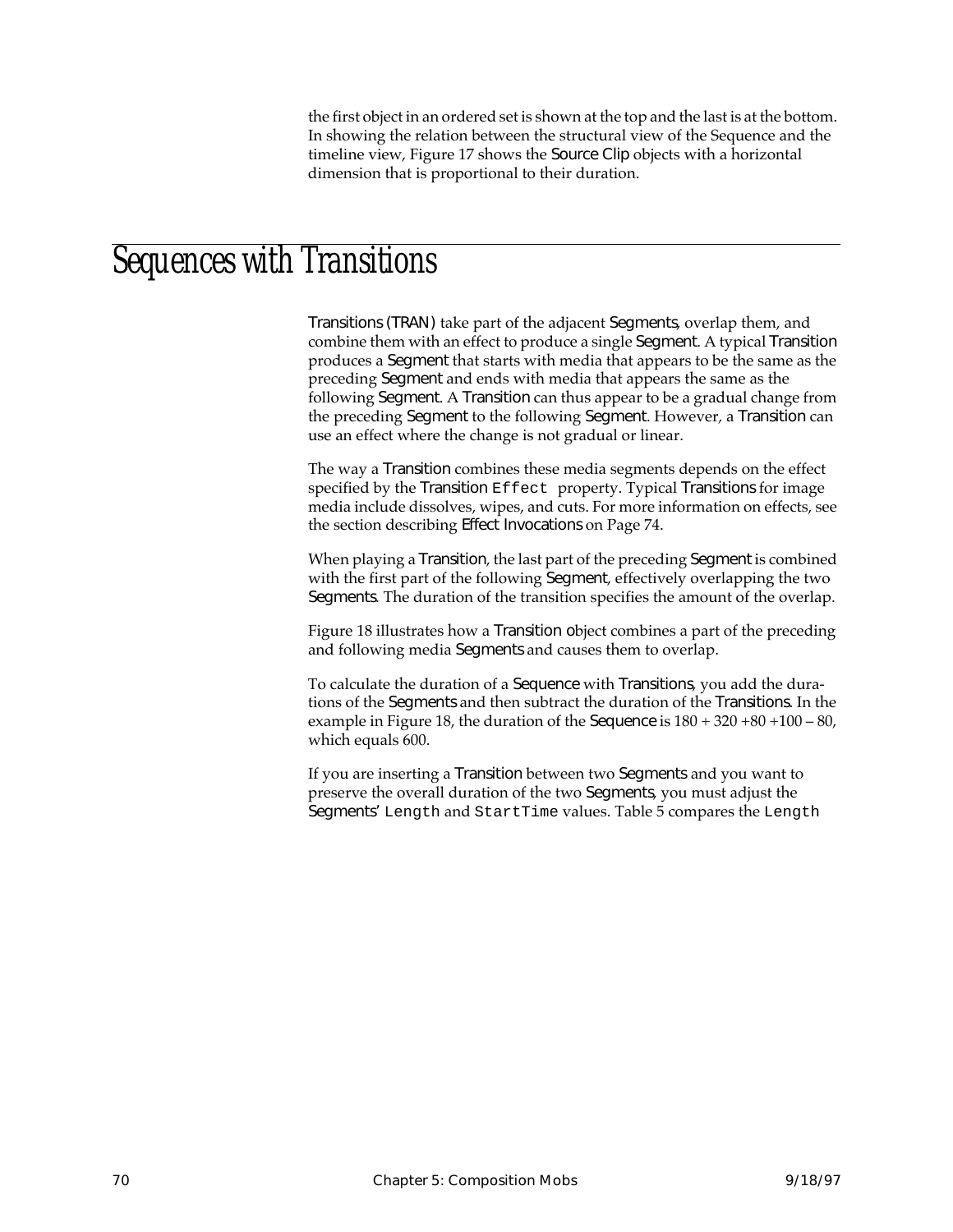<span id="page-82-0"></span>

Figure 17:Sequence with Object Structure and Timeline View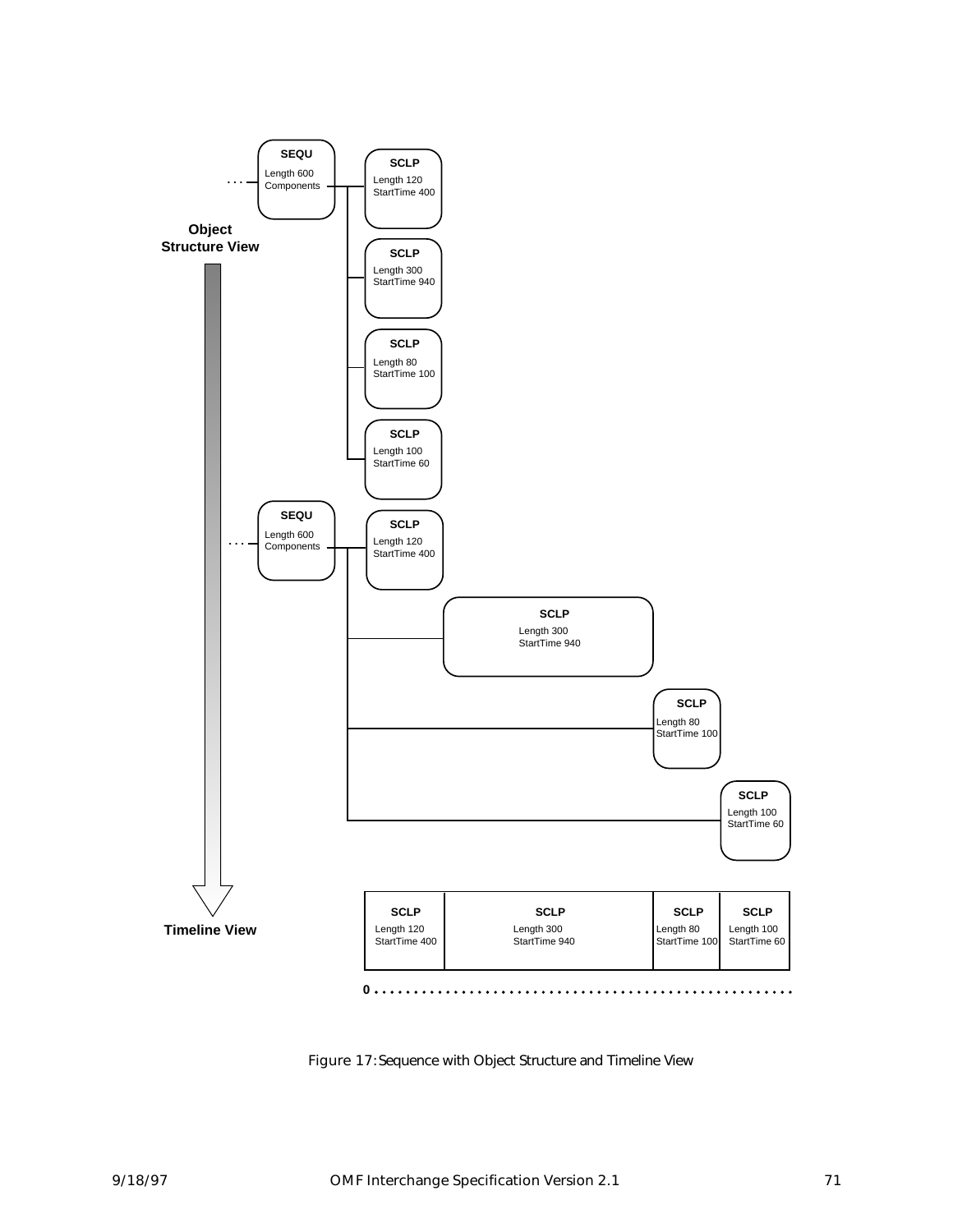<span id="page-83-0"></span>

Figure 18:Sequence with Transition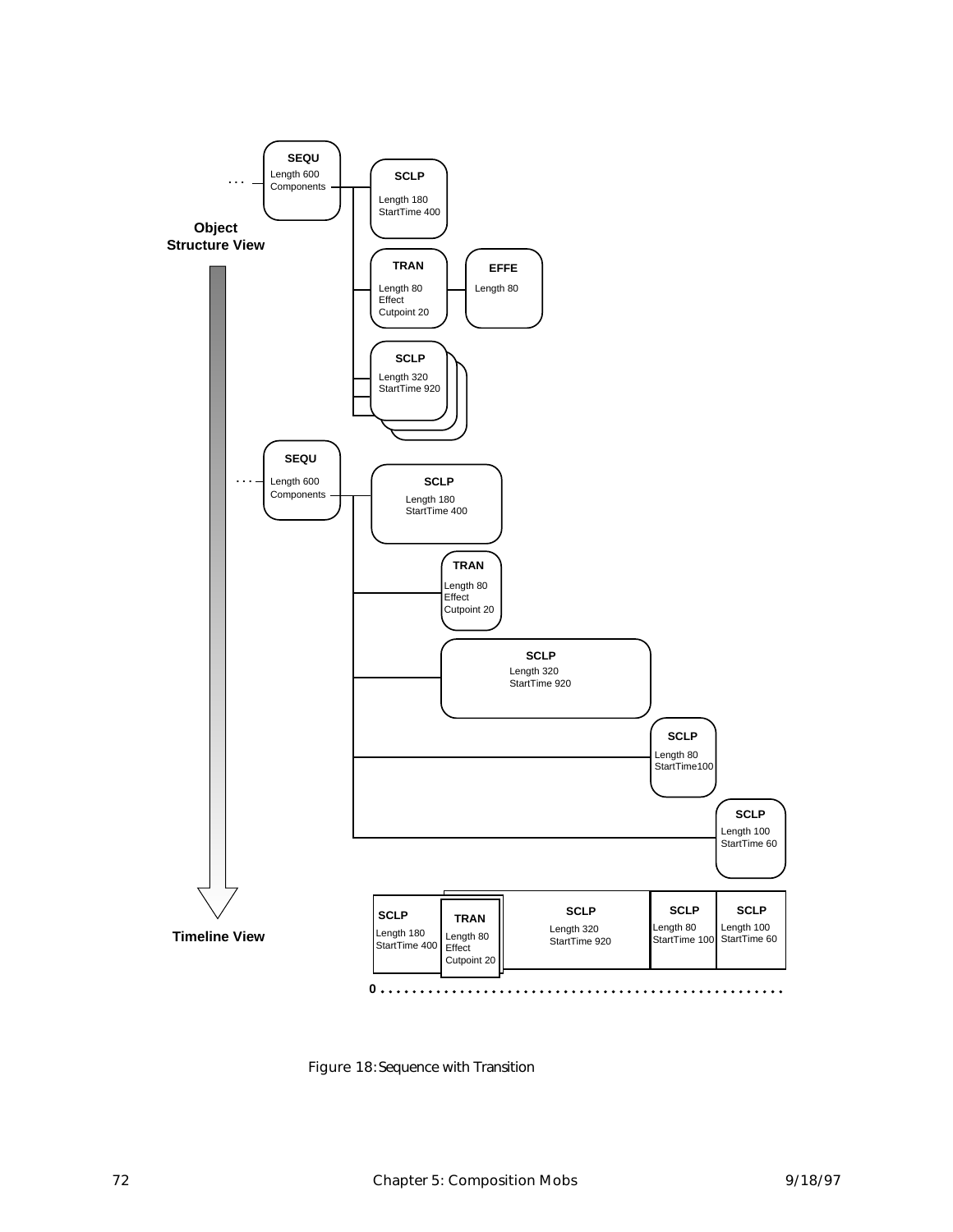<span id="page-84-0"></span>and StartTime values of the first two Source Clips before inserting the Transition (Figure [17](#page-82-0)) and after inserting the Transition (Figure [18](#page-83-0)).

|                           | <b>Without Transition</b> | <b>With Transition</b> |  |
|---------------------------|---------------------------|------------------------|--|
| <b>First Source Clip</b>  | Length 120                | Length 180             |  |
|                           | StartTime 400             | StartTime 400          |  |
| <b>Transition</b>         |                           | Length 80              |  |
|                           |                           | CutPoint 20            |  |
| <b>Second Source Clip</b> | Length 300                | Length 320             |  |
|                           | StartTime 940             | StartTime 920          |  |

Table 5: Inserting a Transition and Preserving Overall Duration

Note that the Transition has a Length of 80 and the Length of the preceding Source Clip was increased by 60 and the Length of the following Source Clip was increased by 20. The StartTime of the following Source Clip was decreased by 20. The Length of the Transition cancels the increase in the Lengths of the Source Clips because the Source Clips are overlapped.

#### Cuts and the Transition Cut Point

Transitions also specify a CutPoint. The CutPoint has no direct effect on the results specified by a Transition, but the CutPoint provides information that is useful if an application wishes to remove or temporarily replace the transition. The CutPoint represents the time within the Transition that the preceding Segment should end and that the following one begin if you remove the Transition and replace it with a cut. To remove a Transition and preserve the absolute time positions of both Segments, your application should trim the end of the preceding Segment by an amount equal to the Transition Length minus the CutPoint offset, and trim the beginning of the succeeding Segment by an amount equal to the CutPoint offset.

In this example transition, the CutPoint is 20 edit units. This means that to remove the Transition, you should trim the Length of the preceding Segment by 80 (Transition Length) minus 20 (CutPoint). This returns it to its original Length of 120. You should also need to trim the Length of the following Segment by 20 (CutPoint) and increase its StartTime by the same amount. This returns this Source Clip to its original Length of 300 and its original StartTime of 940.

#### Treating Transitions As Cuts

If you cannot play a Transition's effect, you should treat it as a cut. Treating is as a cut means that you should play the two Segments surrounding the transition as if they had been trimmed as described in the preceding paragraphs. If you play the two Segments without trimming, the total elapsed time for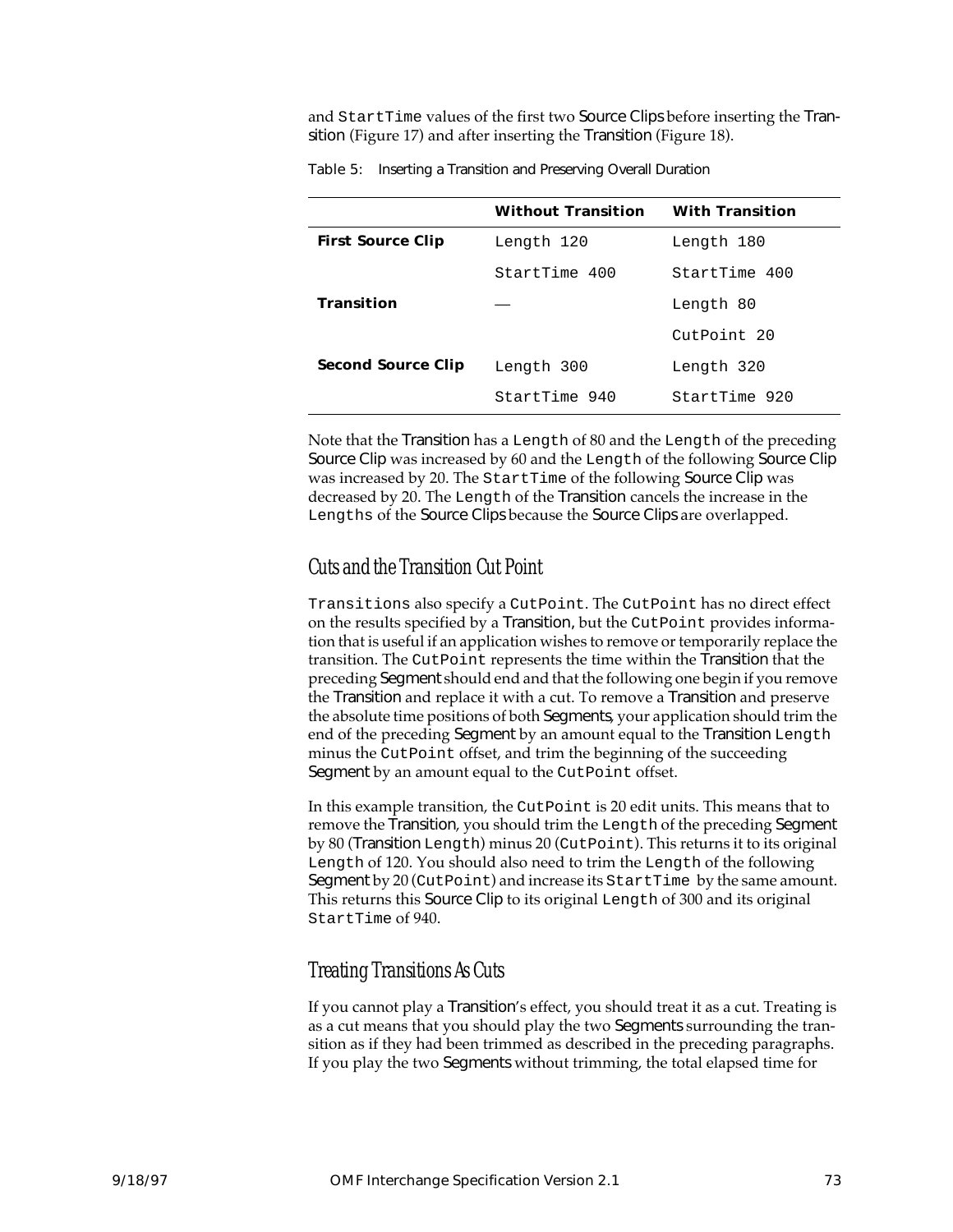<span id="page-85-0"></span>them will be greater than it should be, which can cause synchronization problems.

#### Restriction on Overlapping Transitions

Transitions can occur only between two Segments. In addition, the Segment that precedes the Transition and the Segment that follows the Transition must each have a Length that is greater than or equal to the Length of the Transition. If a Segment has a Transition before it and after it, the Segment's Length must be greater than or equal to the sum of the Length of each of the two Transitions. This ensures that Transitions do not overlap. These restrictions allow applications to treat Transitions in a uniform manner and avoid ambiguous constructions.

It is possible to create Sequences that *appear* to start or end with Transitions or that *appear* to contain overlapping Transitions. To create the appearance of a Transition at the beginning of a Sequence, precede the Transition with a Filler object that has the same length as the Transition. To create the appearance of a Transition at the end of a Sequence, follow the Transition with a Filler object that has the same length as the Transition.

To create the appearance of overlapping Transitions, you nest the Transitions by using a Sequence within another Sequence. You can put two Segments separated by a Transition in the inner Sequence. Then you can use this Sequence object as the Segment before or after another Transition. The Transitions will appear to be overlapping.

# Effect Invocations

An Effect Invocation (EFFE) combines or alters the appearance media from one or more input Segments and produces a single Segment of media. An example of an effect that combine different Segments of media to produce a single Segment is the picture-in-picture video effect, which inserts one image within another. An example that takes a single Segment of media as input and modifies it is the image flop effect, which reverses the left and right side of an image. Figure [19](#page-86-0) illustrates these two effects.

The Effect Invocation identifies the kind of effect by having a reference to an Effect Definition object that specifies a global unique name for the effect. The global unique name is associated with a registered or private effect. In order for your application to process the effect, it must recognize the global unique name and have code to handle the recognized effect. If it does not recognize the effect, it can perform some operations on the Effect Invocation, but it cannot perform the operations required to generate the effect.

The description of the effect and its expected input are described in the effect's documentation. The OMF Developers' Desk provides this documention for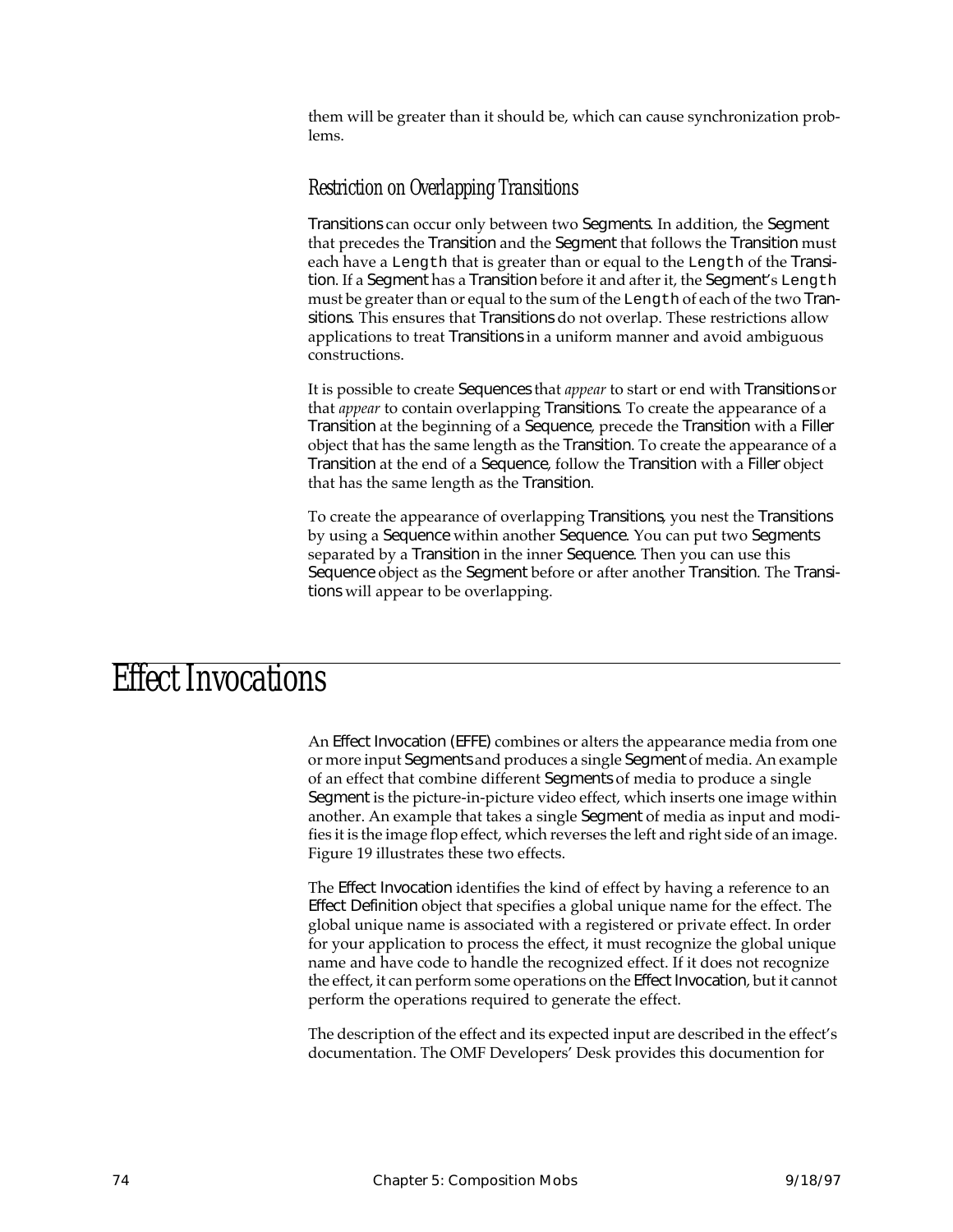<span id="page-86-0"></span>







A-track video image Theorem B-track Video Image Theorem Picture-in-picture combined image



A-track video image **Image Image in the Image modified by flop effect** by flop effect

Figure 19:Examples of Effects

registered effects. The OMF Developers' Desk can help you find documentation on private effects.

An Effect Invocation typically has one or more Segments that provide the media to be combined or altered.

In addition to the input media, an effect can also have control arguments that determine how the effect is to be applied. These control arguments can specify an effect's location, size, transparency, and other parameters.

The Effect Invocation object specifies the input media Segments and control arguments with Effect Slot (ESLT) objects. Each Effect Slot identifies its purpose with an argument ID integer value. The effect's documentation describes the meaning of each integer value used for an effect.

An effect can have control arguments whose values vary over time. For example, a picture-in-picture effect where the size and transparency of the inserted picture stays constant throughout the effect has constant control arguments. In contrast, a picture-in-picture effect that starts with a small inserted picture that grows larger during the effect has control arguments with timevarying values.

A constant control argument can be specified with a Constant Value (CVAL) object in an Effect Slot. A time-varying value is specified with a Varying Value (VVAL) object in an Effect Slot. An Effect Slot can also contain a Sequence of Constant Value and Varying Value objects.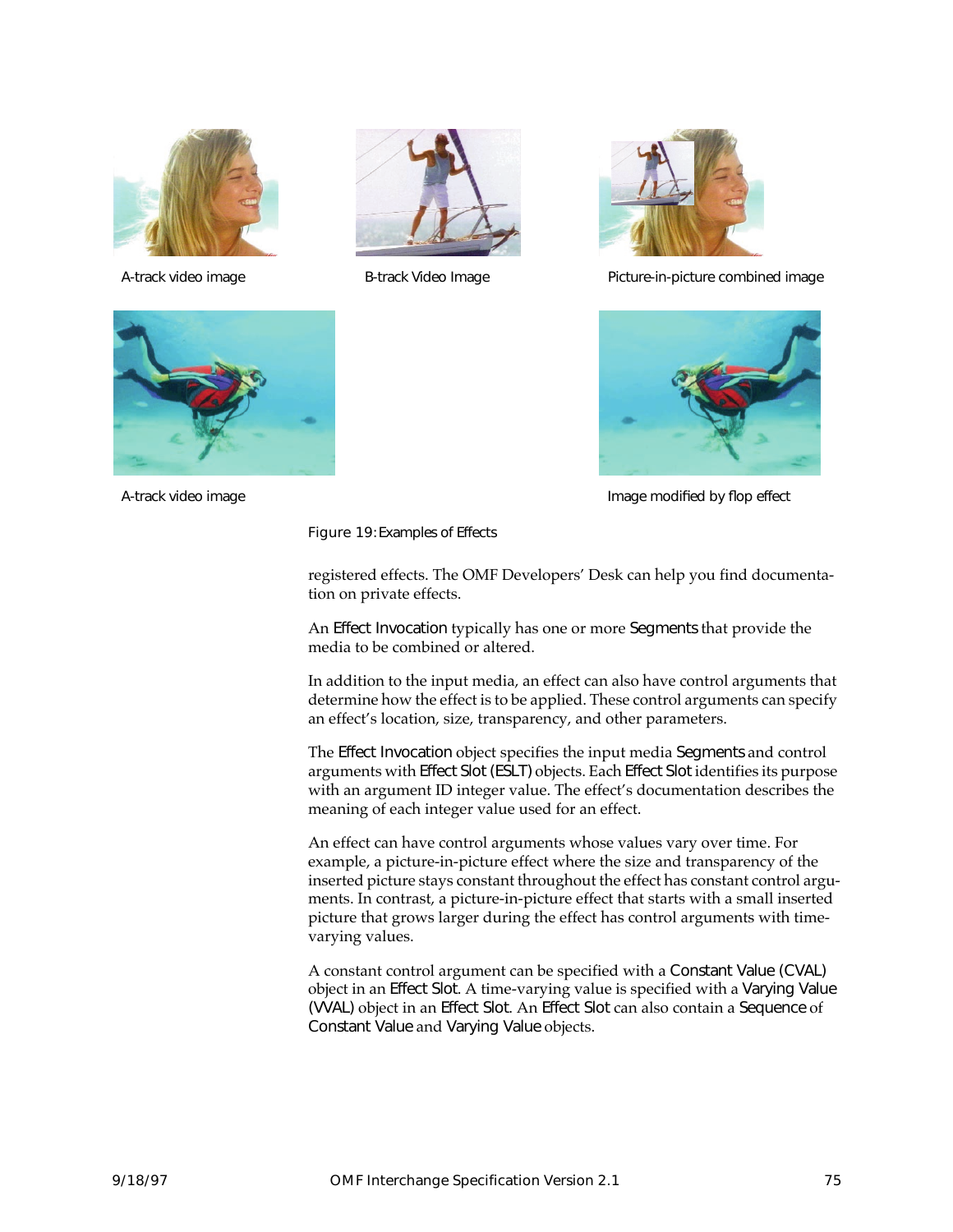When an effect specifies time-varying control values, it can also specify how to interpolate these values. Interpolation is a mathematical method to calculate a value for a point based on the values of two surrounding points.

The documentation for an effect can describe how the effect is treated in a Transition. Typically, the effect uses the media from the two overlapping Segments and sets the default for a level control argument to specify a smooth transition from the preceding Segment to the following one.

An Effect Invocation can included rendered versions of the intended effect. These are Source Clips that identify digital media data that can be played instead of generating the effect from the input media. If an application does not recognize the effect, it should use the rendered media. It can also use the rendered media rather than generating the effect for reasons of efficiency.

The following sections describe:

- Example Effect Invocation in a Sequence
- Example Effect Invocation in a Transition
- Effect Invocations with Rendered Media
- Varying Value Objects in Effect Invocations

# Example Effect Invocation in a Sequence

An Effect Invocation can be used anywhere in a Composition Mob that a Segment is allowed. Figure [20](#page-88-0) illustrates an Effect Invocation as one of the components in a Sequence.

The Effect Invocation specifies the data kind of the Segment produced by the Effect Invocation, the duration of the Segment, the effect that is to be applied, and the media and control arguments.

The following explains the objects in Figure [20](#page-88-0).

- EFFE—the Effect Invocation specifies that an effect is used in the Sequence. Its properties specify:
	- DataKind specifies the kind of media produced by the Effect Invocation. In this example, it specifies omfi:data:Picture, the data kind for video media.
	- Length specifies the duration of the Effect Invocation.
	- EffectKind specifies the Effect Definition (EDEF) object that specifies the effect to be used when combining or altering the media.
	- EffectSlots specify the media and control argument Effect Slots (ESLT).
- EDEF-the Effect Definition object specifies the omfi:effect: VideoDissolve effect.
- ESLT—the Effect Slots contain the input media segments and the control arguments. Its properties specify:
	- ArgID specifies the purpose of the Effect Slot. The ArgID property has an integer value, whose meaning is defined in the documentation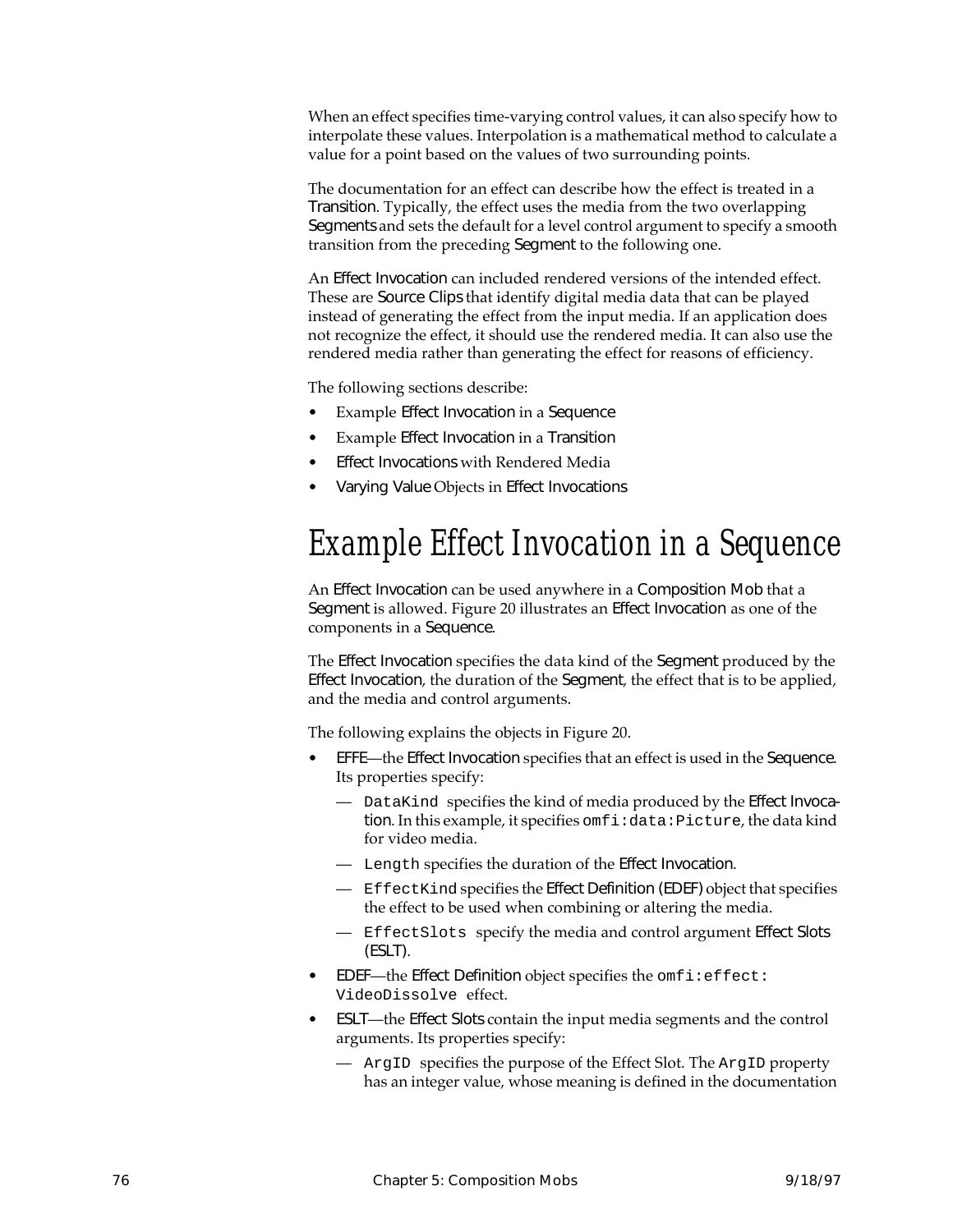<span id="page-88-0"></span>

Figure 20:Video Dissolve Effect in Sequence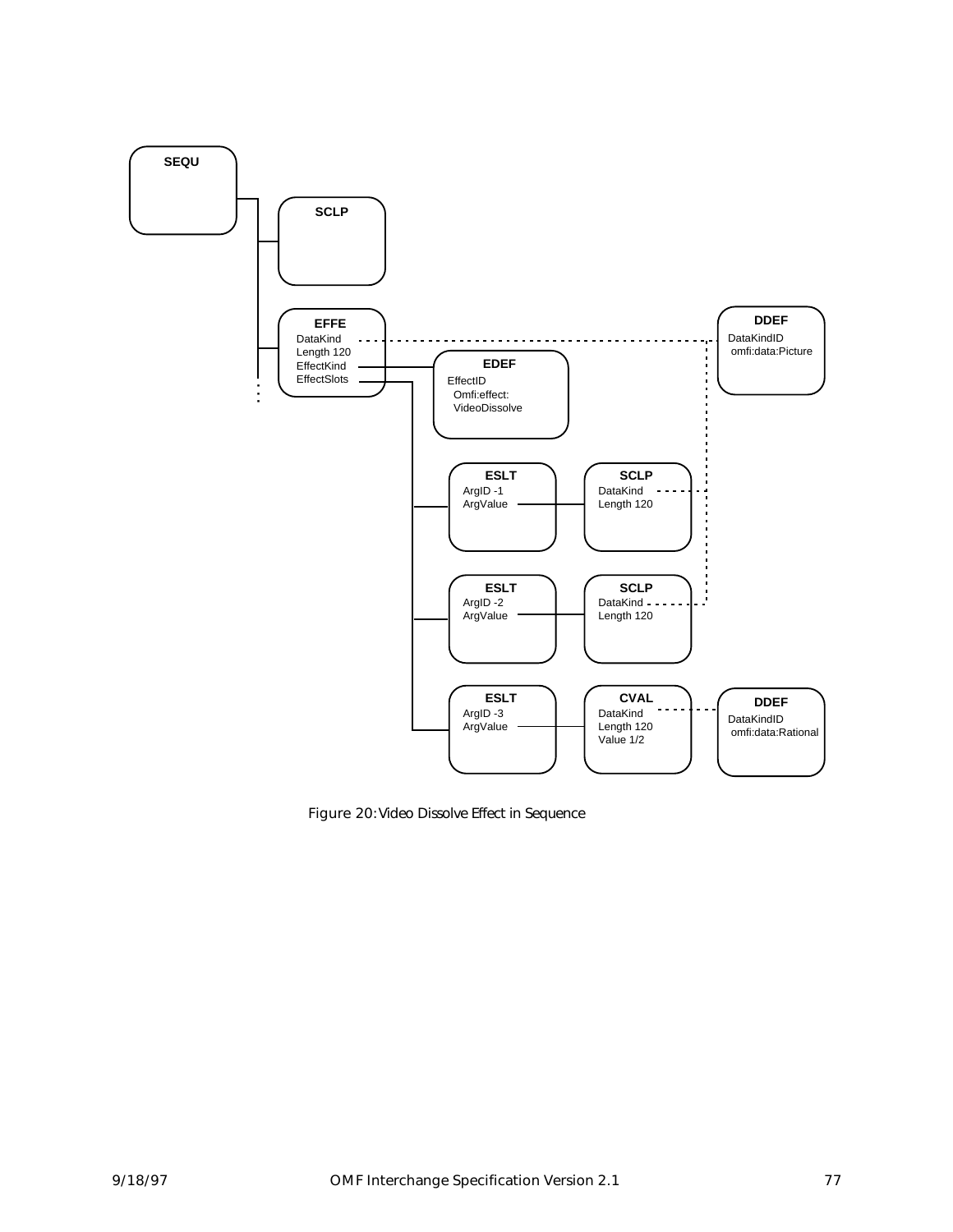for the omfi:effect:VideoDissolve effect. Table 6 contains a summary of the ArgID description from this documentation.

| Table 6: |  | ArgID Values for Video Dissolve |  |  |
|----------|--|---------------------------------|--|--|
|----------|--|---------------------------------|--|--|

| ArgID<br>Value | Meaning                                                                                                                                                                                                                                                                                                                | Data Kind                      |
|----------------|------------------------------------------------------------------------------------------------------------------------------------------------------------------------------------------------------------------------------------------------------------------------------------------------------------------------|--------------------------------|
| -1             | Specifies the A Track of video media, the background.                                                                                                                                                                                                                                                                  | omfi:data:<br>PictureWithMatte |
| $-2$           | Specifies the B Track of video media that will be superimposed<br>on the background.                                                                                                                                                                                                                                   | omfi∶data<br>PictureWithMatte  |
| -3             | Specifies the level of superimposition of the images. If 0, then<br>the image is 100% from A Track. If $1/2$ , then the image is 50%<br>from A Track and B Track. If 1, then the image is $100\%$ from B<br>Track.                                                                                                     | omfi:data:Rational             |
|                | ArgValue specifies a Segment that provides the data for the slot. In<br>this example, the Effect Slots that specify input media (Effect Slots -1<br>and -2) have Source Clips that describe the media and the Effect Slot<br>that specifies a control argument (Effect Slot -3) has a Constant Value<br>(CVAL) object. |                                |
|                | SCLP—the Source Clip specifies the input media. The duration of the<br>Source Clips must equal the duration of the Effect Invocation.                                                                                                                                                                                  |                                |
|                | CVAL—the Constant Value object specifies a single value for the Effect In-<br>$\bullet$<br>vocation. Its properties specify:                                                                                                                                                                                           |                                |
|                | DataKind specifies that the value has a data kind omfi: data: Ra-<br>tional. This data kind must match or be convertible to the data kind<br>specified in the effect's documentation.                                                                                                                                  |                                |
|                | Length specifies the duration during which the constant value is de-<br>fined. The duration of the Constant Value object must equal the dura-<br>tion of the Effect Invocation.                                                                                                                                        |                                |
|                | Value specifies $1/2$ , which means that the resulting image is an equal<br>mix of the images in A Track and in B Track.                                                                                                                                                                                               |                                |
|                | DDEF-the Data Definition objects specify the unique name that identifies<br>the data kind of the Components.                                                                                                                                                                                                           |                                |
|                | Example Effect Invocation in a Transi-                                                                                                                                                                                                                                                                                 |                                |
|                | tion                                                                                                                                                                                                                                                                                                                   |                                |
|                | A Effect Invocation specifies the effect to perform when changing from the<br>preceding media Segment to the following one in a Transition. Figure 21 illus-                                                                                                                                                           |                                |

The effect documentation specifies whether an effect is allowed in a Transition and how the Effect Slots should be treated. Typically, an effect that is allowed in a Transition will specify that the Effect Slot with the ArgID values -1 and -2

trates using a Effect Invocation in a Transition.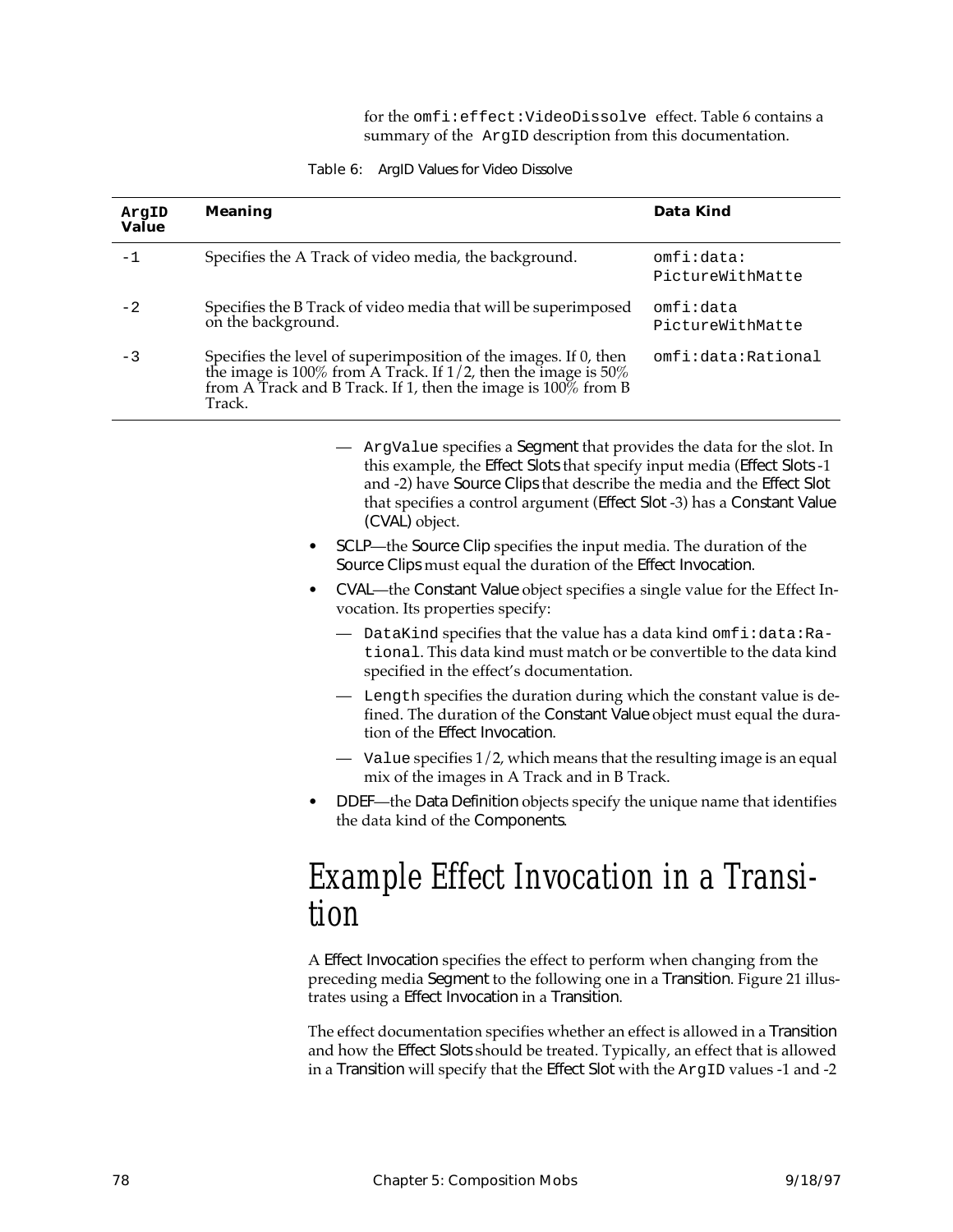<span id="page-90-0"></span>

Figure 21:Video Dissolve Effect in Transition

should correspond to the overlapping sections from the preceding and following Segments. Typically, the default value for the Effect Slot with the ArgID value -3 varies from 0.0 to 1.0, but this Effect Slot can be explicitly overriden by specifying it in the Effect Invocation.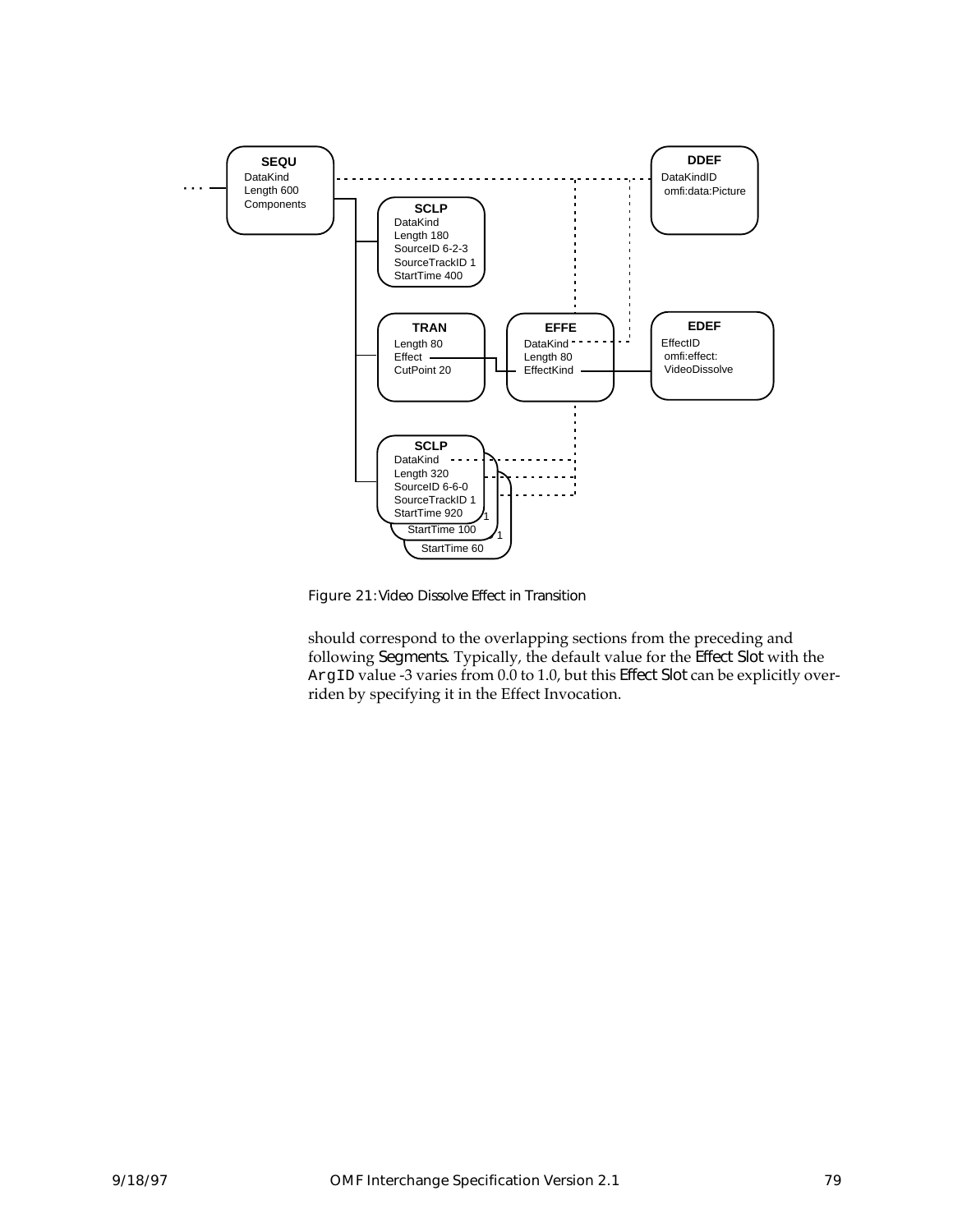Table 7 describes the typical values for these Effect Slots when the Effect Invocation object is in a Transition object.

| ArgID<br>Value | <b>Typical Use in</b><br><b>Effect</b> | <b>Value</b>                                                                                                                                                                                                                                                                                                                                                                                                                                                                           |
|----------------|----------------------------------------|----------------------------------------------------------------------------------------------------------------------------------------------------------------------------------------------------------------------------------------------------------------------------------------------------------------------------------------------------------------------------------------------------------------------------------------------------------------------------------------|
| $-1$           | A Track                                | Last section of preceding segment; length of the<br>section is equal to the Transition length.                                                                                                                                                                                                                                                                                                                                                                                         |
| $-2$           | <b>B</b> Track                         | First section of following segment; length of the<br>section is equal to Transition length.                                                                                                                                                                                                                                                                                                                                                                                            |
| $-3$           | Level                                  | Default value is a Rational value that varies from 0.0<br>at the beginning of the transition to 1.0 at the end of<br>the transition and has a linear interpolation between.<br>This is equivalent to a Varying Value object that has a<br>length equal to the transition's length and linear<br>interpolation and that contains two Control Point<br>objects; the first specifies a time of 0.0 and a value of<br>0.0 and the second specifies a time of 1.0 and a value<br>of $1.0$ . |

Table 7: Typical Value for Effect Slots in Transitions

In Figure [21,](#page-90-0) the Effect Invocation (EFFE) omits the EffectSlots property. Effect Invocations in Transitions only specify Effect Slots to override the default value for the Effect Slot with the ArgID value -3 and when the effect's documentation specifies additional ArgID values.

# Rendered Effects

Sometimes it is desirable to compute the results of Effect Invocations once and store them. When the Effect Invocation is being played or accessed later, the results can be retrieved quickly and repeatedly without having to perform complex calculations.

A rendered version is digital media data that can be played to produce the effect. An application can produce a working rendering, a final rendering, or both. A working rendering is intended to store a partially rendered or approximately rendered implementation of the effect but is *not* intended for final production. A final rendering of the effect *is* intended for final production. Either a working rendering or a final rendering can be used to play the effect during editing.

Typically, an Effect Invocation is rendered and the result is stored in a Media Data object with an associated file Source Mob and Master Mob. The Effect Invocation FinalRendering or WorkingRendering property has a Source Clip that refers to the Master Mob. If there is more than one implementation of a rendering, the Master Mob could contain a Media Group (MGRP) object.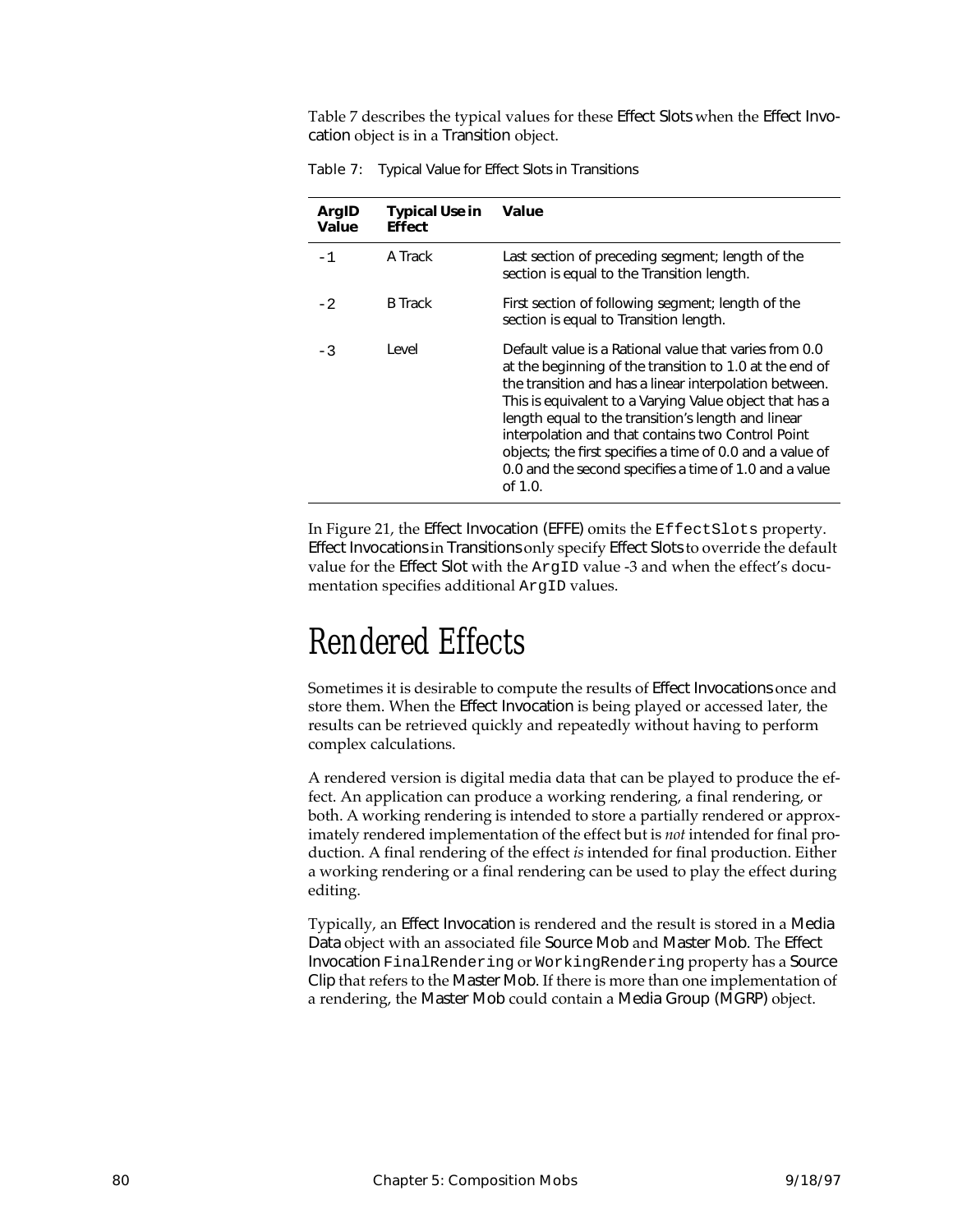# Dealing with Unrecognized Effects

If an application importing an OMFI file encounters an unknown effect, it can preserve the Effect Invocation and Effect Definition objects so that if the Composition Mob containing the effect is exported, the effect will be preserved. If any application cannot preserve the information, the OMF Developers' Desk recommends that the application inform the user that some effect information is being lost.

If an application is trying to play an unknown effect, the OMF Developers' Desk recommends that it perform the first action in the following list that applies:

- 1. If there is a rendered version of the effect, play the rendered version.
- 2. If the Effect Invocation specifies a BypassOverride property, play the media in the Effect Slot with the specified argument ID.
- 3. If the Effect Definition specifies a Bypass property, play the media in the Effect Slot with the specified argument ID.
- 4. Play blank media for the effect.

# Varying Value Control Arguments

A Varying Value object is a Segment that represents time-varying values that are determined by an ordered set of Control Points. Each Control Point specifies the value for a specific time point within the Segment. The values for time points between two Control Points are calculated by interpolation.

Typically, Varying Value objects are used in Effect Slots to specify the value of a control argument for the Effect Invocation, but Varying Value objects can be used in any context where a Segment is allowed and the data kinds are compatible.

Figure [22](#page-93-0) illustrates an Effect Invocation in a Sequence that has Varying Value control arguments.

#### Control Points

A Control Point that has a Time value equal to 0.0 represents the time at the beginning of the Varying Value object; one with a Time equal to 1.0 represents the time at the end of the Varying Value object. Control Points with Time values less than 0.0 and greater than 1.0 are meaningful but are only used to establish the interpolated values within the Varying Value object—they do not extend the duration of the Varying Value object.

Since time is expressed as a rational value, any arbitrary time can be specified—the specified time point does not need to correspond to the starting point of an edit unit of the Segment.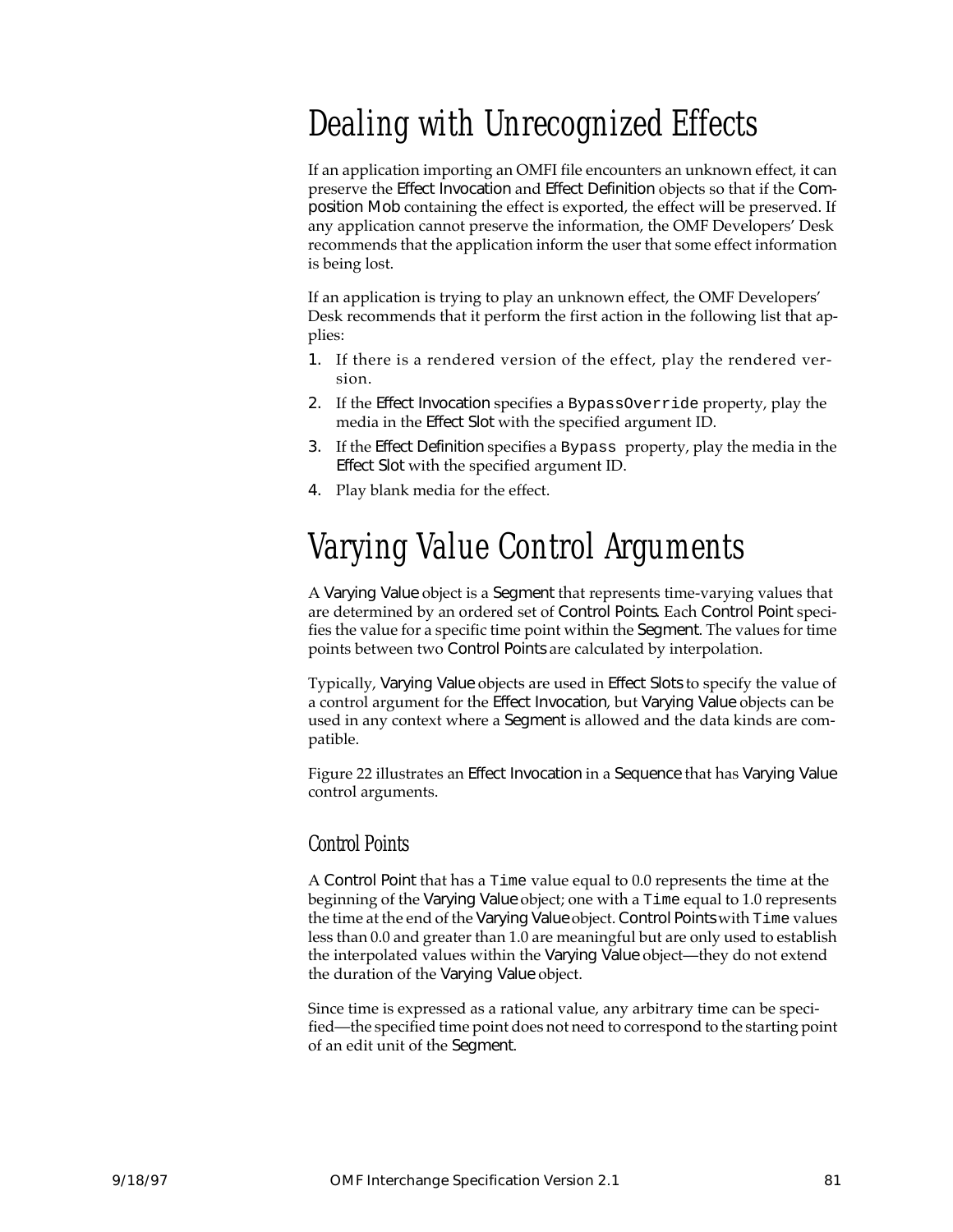<span id="page-93-0"></span>

Figure 22:Picture-in-Picture Effect in Sequence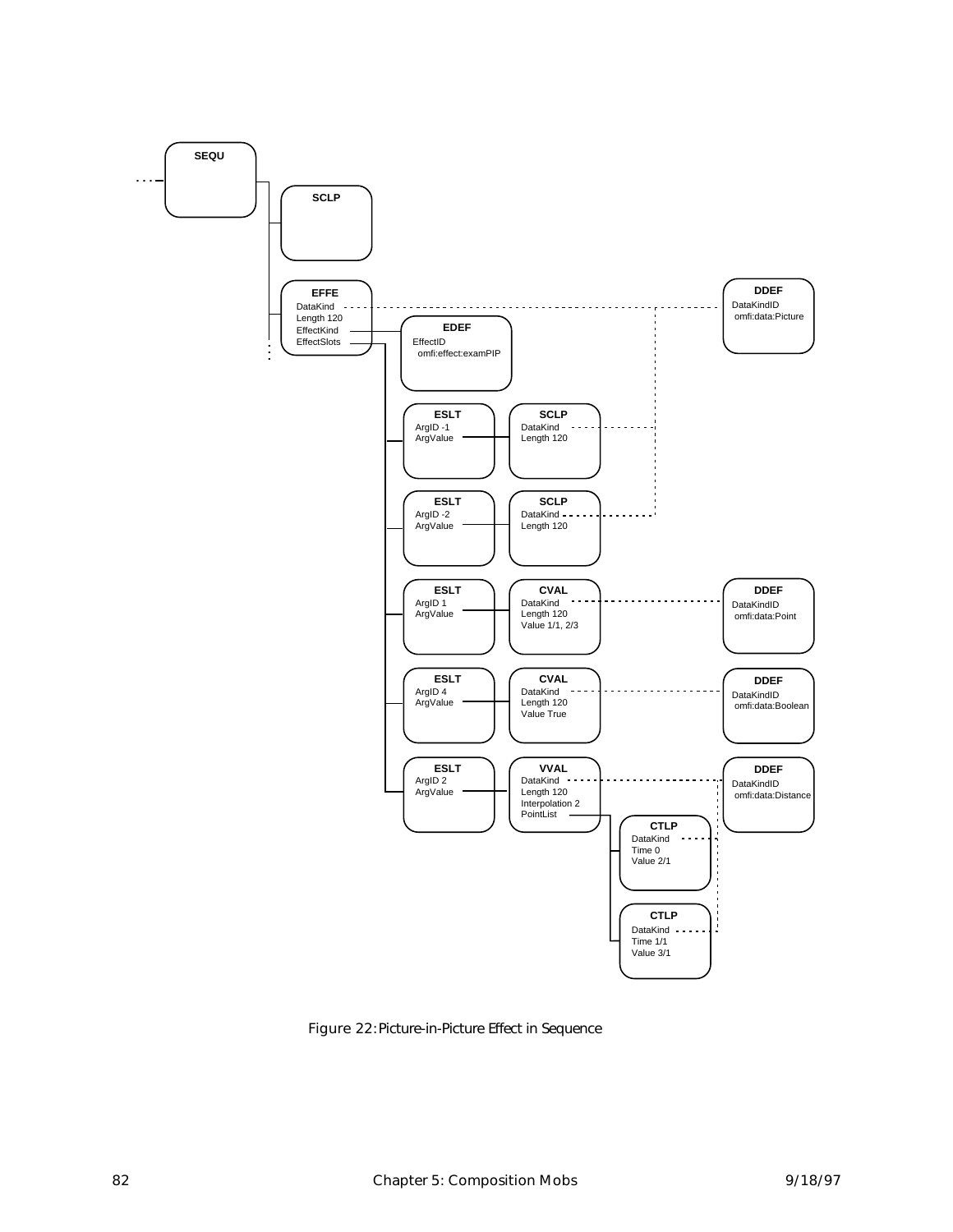If two Control Point objects specify the same time value, the first Control Point is only used to interpolate for time points before this value. The second Control Point determines the value for the time point specified and is also used to interpolate values after this time point. It is not legal for more than two Control Points to specify the same time value.

#### Interpolating Control Points

For some control arguments, it is very important to be able to specify exactly how the control argument varies. For example, minor changes in the value can have a significant impact on the visual appearance of an effect that moves an insert in a spiral into the center of the image.

You can specify how the control varies by specifying many Control Points, but this can be hard to maintain when an Effect Invocation is changed. An alternative is to specify the interpolation method that governs how the control is calculated between Control Points.

An interpolation method is a mathematical formula for determining a value for a variable at any point based on values specified for points that surround that point. OMF Interchange Version 2.1 includes two interpolation methods: linear and constant. A linear interpolation means that a control argument varies in a straight line between the two specified values. A constant interpolation means that a control argument maintains a constant value until a new value is specified.

The following equation specifies the value at time X by using a linear interpolation and the values specified for time A and time B.

$$
Value_{X} = \frac{(Time_{X} - Time_{A})}{(Time_{B} - Time_{A})} \times (Value_{B} - Value_{A}) + Value_{A}
$$

#### Extrapolation of Control Values

Extrapolation is a mathematical method to calculate a value for a point that has values defined only on one side. Extrapolation is used if values are not specified for the start or end of a Varying Value object. If the first Control Point in a Varying Value object specifies a time value greater than 0, this value is extrapolated to the 0 time point by holding the value constant. If the last Control Point in a Varying Value object specifies a time value less than 1.0, this value is extrapolated to the 1.0 time point by holding the value constant. This holding extrapolation method is used if the interpolation method specified for the Varying Value object is constant or linear interpolation.

#### Sequence of Varying Value Objects

If you need to specify values for an Effect Slot using more than one kind of interpolation, you must use a Sequence object that contains a series of Varying Value objects in the Effect Slot. Each Varying Value object can have its own in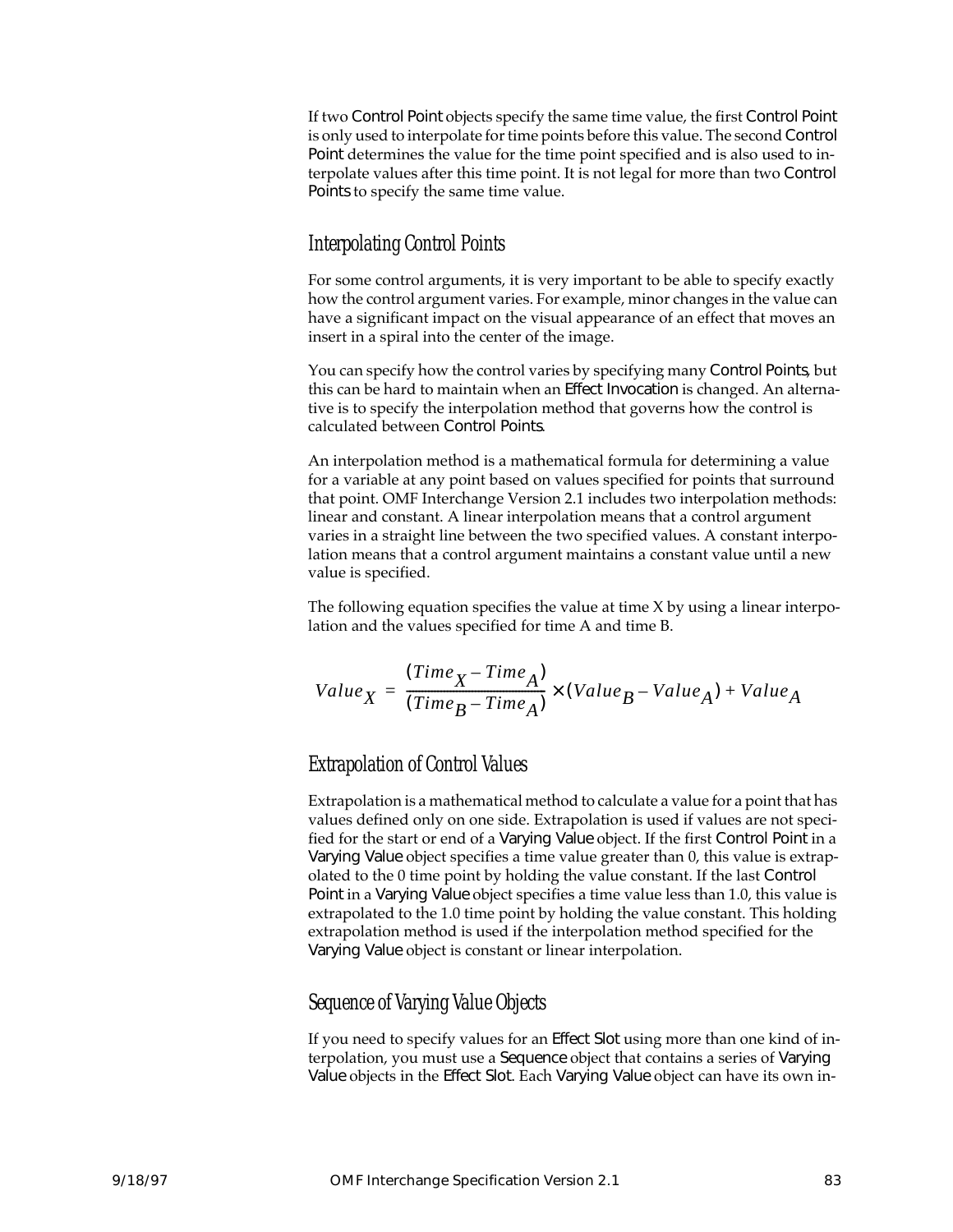terpolation method. Each Varying Value object defines the control argument values for its section of the Sequence. A time value of 0 specifies the beginning of the Varying Value object, which, if it is in a Sequence, may not correspond to the beginning of the Effect Slot. A time value of 1 specifies the end of the Varying Value object, which, if it occurs in a Sequence, may not always correspond to the end of the Effect Slot.

If an Effect Slot has a Sequence the value to be used at the time point where one Segment ends and another begins is specified by the following Segment.

#### Quantization Adjustments

The Varying Value object specifies a value for each time point within the Varying Value object; however, if you are generating a stream of media from the Composition Mob containing the Varying Value object, it can be important to adjust values produced by the Varying Value object based on sample-rate quantization. Within a media sample unit, there can only be a single value used from the Varying Value object when generating that sample.

When the number of samples is large (when quantization error is not noticeable) it is usually sufficient to express a curve in a sample-rate independent form, which is converted to the appropriate sampled values when needed. However, there are often times when the desired sample rate is low enough that some precise control over how the curve gets sampled is needed for the right result. In particular, this occurs at video sample rates.

An example using a dissolve can illustrate the quantization problem. It is natural to think of a dissolve as a mixture between video stream A and video stream B, where the mix is controlled by a level parameter that goes from 0 to 1 over the duration of the dissolve. However, since the frame at any particular time freezes the value of level that was specified at the beginning of the frame, the first frame of the dissolve will have a value of 0, and the last frame of the dissolve will be slightly less than 1. This result is incorrect, because the resulting frame sequence has a value of level which is asymmetrical. Changing the definition so that the middle of a frame is sampled instead of the beginning does not solve the problem; instead, it just transforms it into a case where the level change on the first and last frame of the dissolve is half of that for all the other frames. This is not correct because it is not uniform.

This error is due to quantization and becomes vanishingly small as the sample rate increases. But because it is sample-rate dependent, it is not something that can be accounted for in a sample-rate independent way simply by adjusting the Time values of the Control Points. Instead, it is up to the software that implements a particular effect to adjust the Control Point mapping for the actual sample rate at the time of rendering. This mapping adjustment is done by scaling the curve represented by the VaryingValue so that the 0 point is moved back by one sample time before interpolation and quantization is performed.

The following formula scales a Control Point's Time value from its stored number in edit units to its actual number in sample units, relative to the beginning of the VaryingValue component.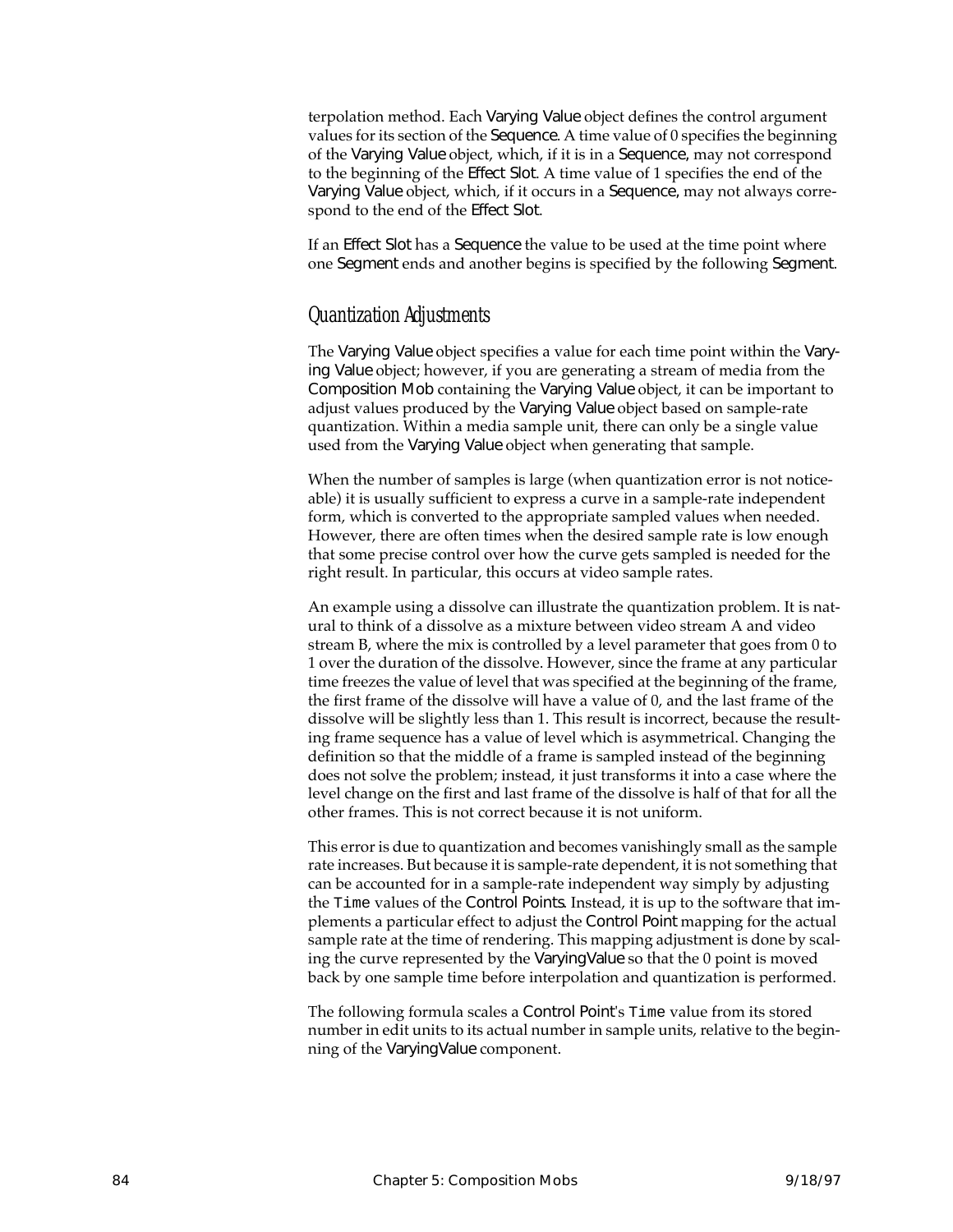$$
SampleTime = \left(\left(\left(\frac{Length \times SampleRate}{EditRate}\right) + 1\right) \times ControlPointTime\right) - 1\right)
$$

This algorithm makes the level 0 sample be the sample before the Effect Invocation starts and the level 1 sample be the sample after the Effect Invocation ends. For most effects, this is the desired results. However, some effects, such as fade-to-black or fade-from-color may need to modify the algorithm so that the level 0 or level 1 sample is included within the Effect Invocation. The effect documentation must specify a modified scaling algorithm if it should be used for the effect.

#### Control Point Editing Hints

The Control Point objects can specify editing hints that help applications decide how to handle edits to the Effect Invocation. These editing hints do not have an impact on how the Effect Invocation should be generated; they only provide hints that can help preserve the original intent of the Control Points when the Effect Invocation is edited and its length or starting or ending position is changed. Table 8 lists the editing hints that you can specify:

Table 8: Editing Hints

| Hint                   | <b>Meaning</b>                                                 |
|------------------------|----------------------------------------------------------------|
| CC HINT PROPORTIONAL   | Keep point in time proportional to effect length<br>(default). |
| CC HINT RELATIVE LEFT  | Keep point in time relative to beginning of effect.            |
| CC HINT RELATIVE RIGHT | Keep point in time relative to ending of effect.               |
| CC HINT FIXED          | Keep point in time fixed to current position.                  |

## Scope and References

Scope Reference (SREF) objects allow you to reference from within one slot the values produced by another slot. A Scope Reference can refer to a Mob Slot in the Composition Mob or it can refer to a Segment in a Nested Scope (NEST) Slots property. Both Composition Mobs and Nested Scope objects define a scope and an ordered set of slots. You can put one Nested Scope object within another. Within any Nested Scope object you can reference the slots within its scope and the slots within any Nested Scope object that contains it. You cannot reference a slot in a Nested Scope object from outside of the Nested Scope object. The following sections describe:

• Why to use Scope References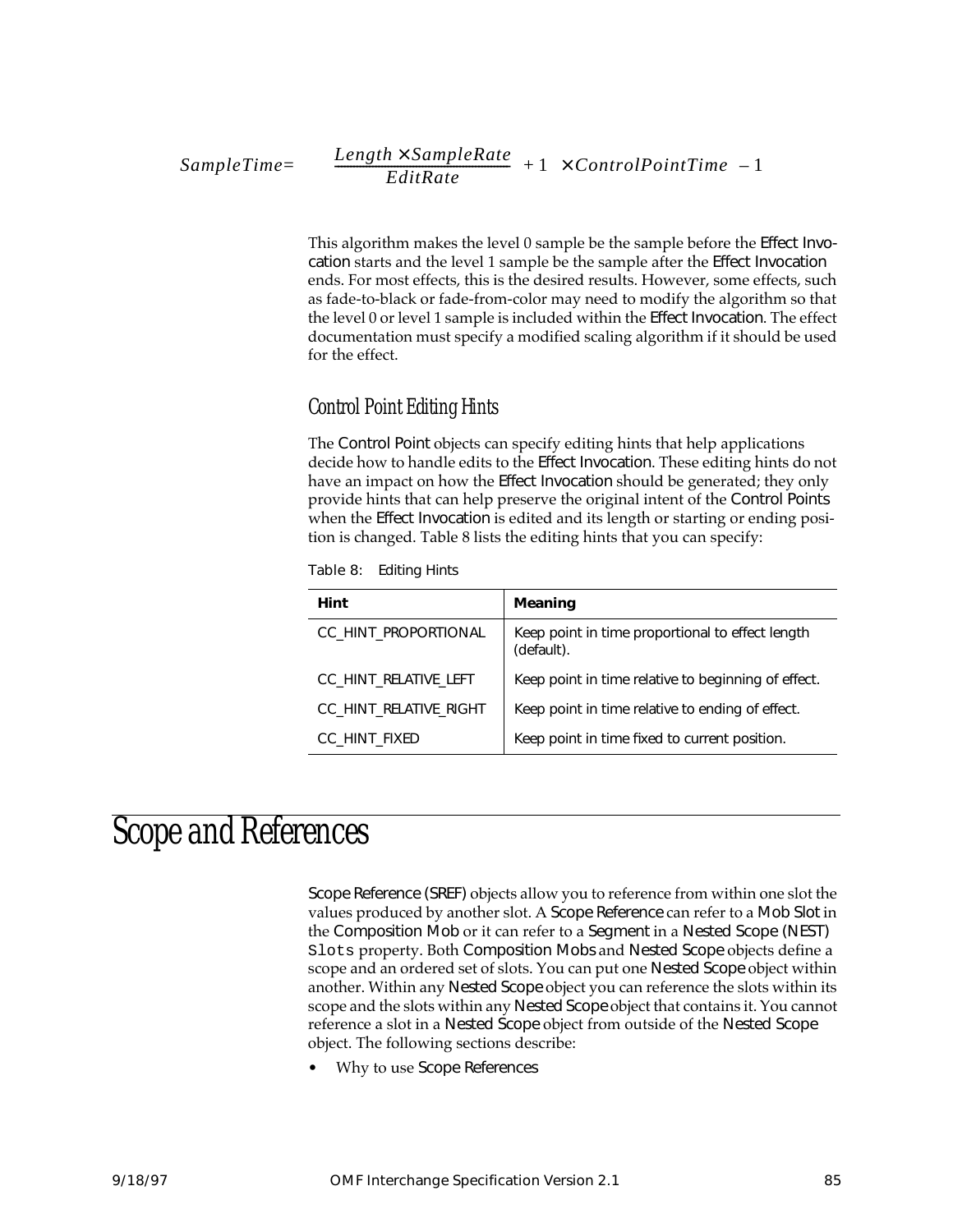- How to specify a Scope Reference
- How to choose between Mob scope and Nested Scope

## Why Use Scope References

Two reasons to use Scope References are:

- To layer sections of media that overlap
- To share the values produced by a slot in different contexts

Although you can layer overlapping sections of media without using Scope References, you lose some information that makes it harder for the user to make changes. For example, consider the following sequence of shots that a user wants to appear in a production:

- 1. An long shot of a Mediterranean island, with waves breaking on the shore
- 2. A title superimposed on the island
- 3. A shot of the star inserted in a picture-in-picture effect over the island shot
- 4. Ending with the island shot

You could get this sequence of shots without using Scope References by creating the following Sequence:

- 1. Source Clip for the island shot
- 2. Effect Invocation for title effect
- 3. Effect Invocation for picture-in-picture effect
- 4. Another Source Clip for the island shot

Within each of the Effect Invocations, you would specify one of the Effect Slots to have a Source Clip of the island shot. The problem with this way of implementing the Sequence is that there are four Source Clips that refer to adjacent sections of the same scene with no linkage indicated in the OMFI file. If you change the length of one of the Source Clips or Effect Invocations, you need to change the other Segments in the Sequence to ensure continuity.

To implement this sequence of shots using Scope Reference, you would have:

- The first slot contain a Source Clip for the entire island shot
- The second slot contain the following Sequence:
	- 1. Scope Reference to the first slot
	- 2. Effect Invocation for title effect including a Scope Reference to the first slot
	- 3. Effect Invocation for picture-in-picture effect including a Scope Reference to the first slot
	- 4. Scope Reference to the first slot

The length of any of the Segments in the second slot can be changed without losing the continuity of the background island scene. The user can also easily replace the background island scene and retain the edits in the second slot.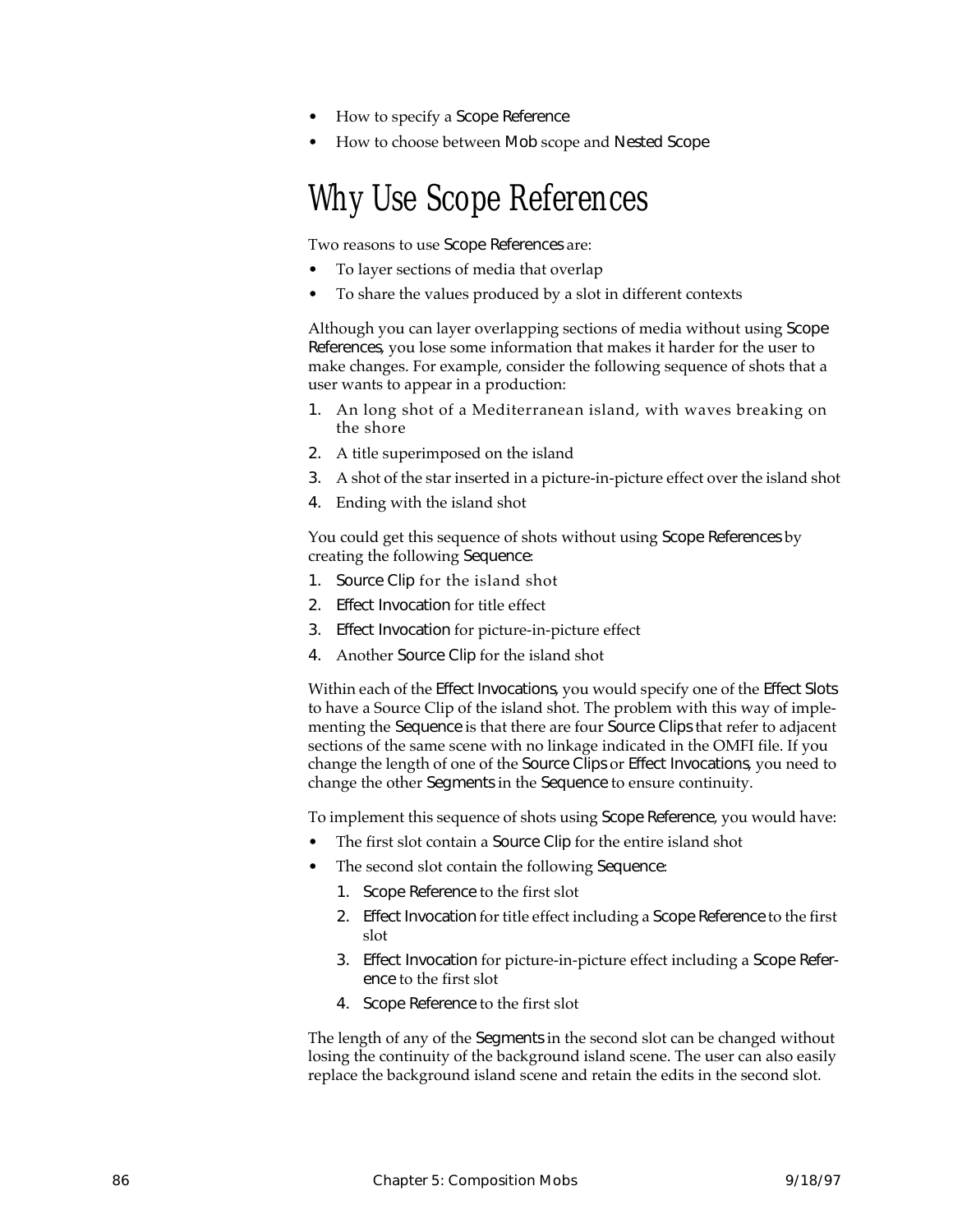Another reason to use Scope References is to share the values produced by one slot in different contexts. An example of this is an effect that produces a rotating cube where each side of the cube shows the Segment from a different Effect Slot. If you want some of the sides to show the same Segment, you can use Scope References and put the desired Segment in another slot.

## How to Specify Scope References

The Mob defines a scope consisting of the ordered set of Mob Slots. A Scope Reference object in a Mob Slot can specify any Mob Slot that precedes it within the ordered set. Nested Scope objects define scopes that are limited to the Components contained within the Nested Scope object's slots. A Scope Reference is specified with a relative scope and a relative slot.

Relative scope is specified as an unsigned integer. It specifies the number of Nested Scopes that you must pass through to find the referenced scope. A value of 0 specifies the current scope, which is the innermost Nested Scope object that contains the Scope Reference or the Mob scope if no Nested Scope object contains it. A relative scope value of 1 specifies that you must past through the Nested Scope object containing the Scope Reference to find the Nested Scope or Mob scope that contains it.

Relative slot is specified as a positive integer. It specifies the number of preceding slots that you must pass to find the referenced slot within the specified relative scope. A value of 1 specifies the immediately previous slot. Figure [23](#page-99-0) illustrates Scope References. The slots are shown in a timeline view.

The first Scope Reference has a RelativeScope 2 and a RelativeSlot 2. This Scope Reference passes through 2 scopes: the current Nested Scope and the Nested Scope that contains it. By passing through two scopes, it refers to the scope defined by the Mob. Within that scope, it appears in slot 3. Since RelativeSlot has a value 2, it passes 2 slots to refer to a section in slot 1.

The second Scope Reference has a RelativeScope 0 and a RelativeSlot 3. Since RelativeScope is 0, it refers to a slot within its own scope. It appears in slot 4 and passes 3 slots to refer to a section of slot 1.

A Scope Reference object returns the same time-varying values as the corresponding section of the slot that it references. The corresponding section is the one that occupies the same time period as the Scope Reference.

If a Scope Reference specifies a Mob Slot, the corresponding section of the slot is the time span that has the equivalent starting position from the beginning of the Mob Slot and the equivalent length as the Scope Reference object has within its Mob Slot. If the specified Mob Slot has a different edit rate from the Mob Slot containing the Scope Reference, the starting position and duration are converted to the specified Mob Slot's edit units to find the corresponding section.

If a Scope Reference specifies a Nested Scope slot, the corresponding section of the slot is the one that has the same starting position offset from the begin-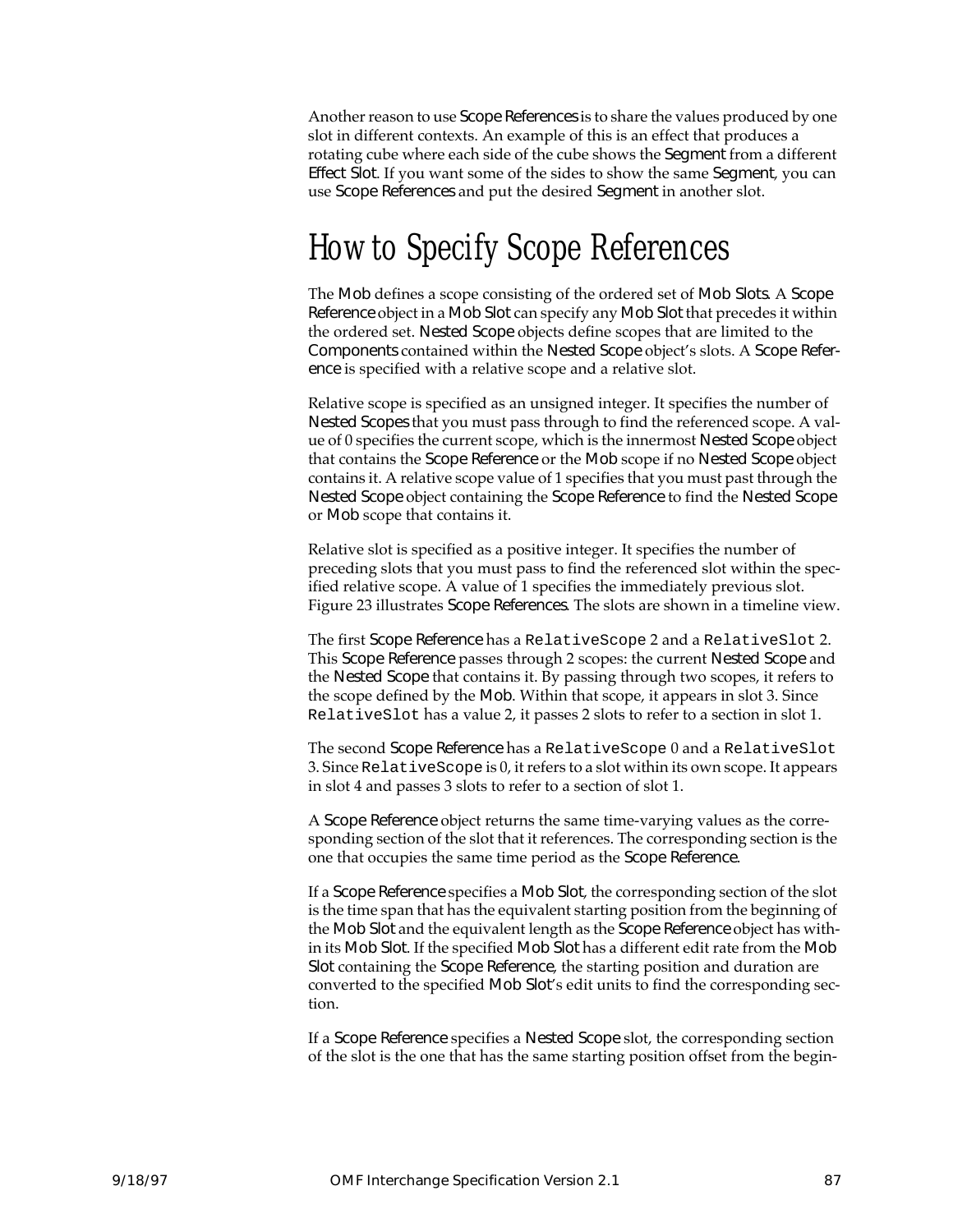<span id="page-99-0"></span>

Figure 23:Relative Scope and Slot

ning of the Nested Scope segments and the same duration as the Scope Reference object has in the specified scope.

## Mob Scope and Nested Scope

The following describes the tradeoffs between using a Nested Scope or Mob scope to share segments: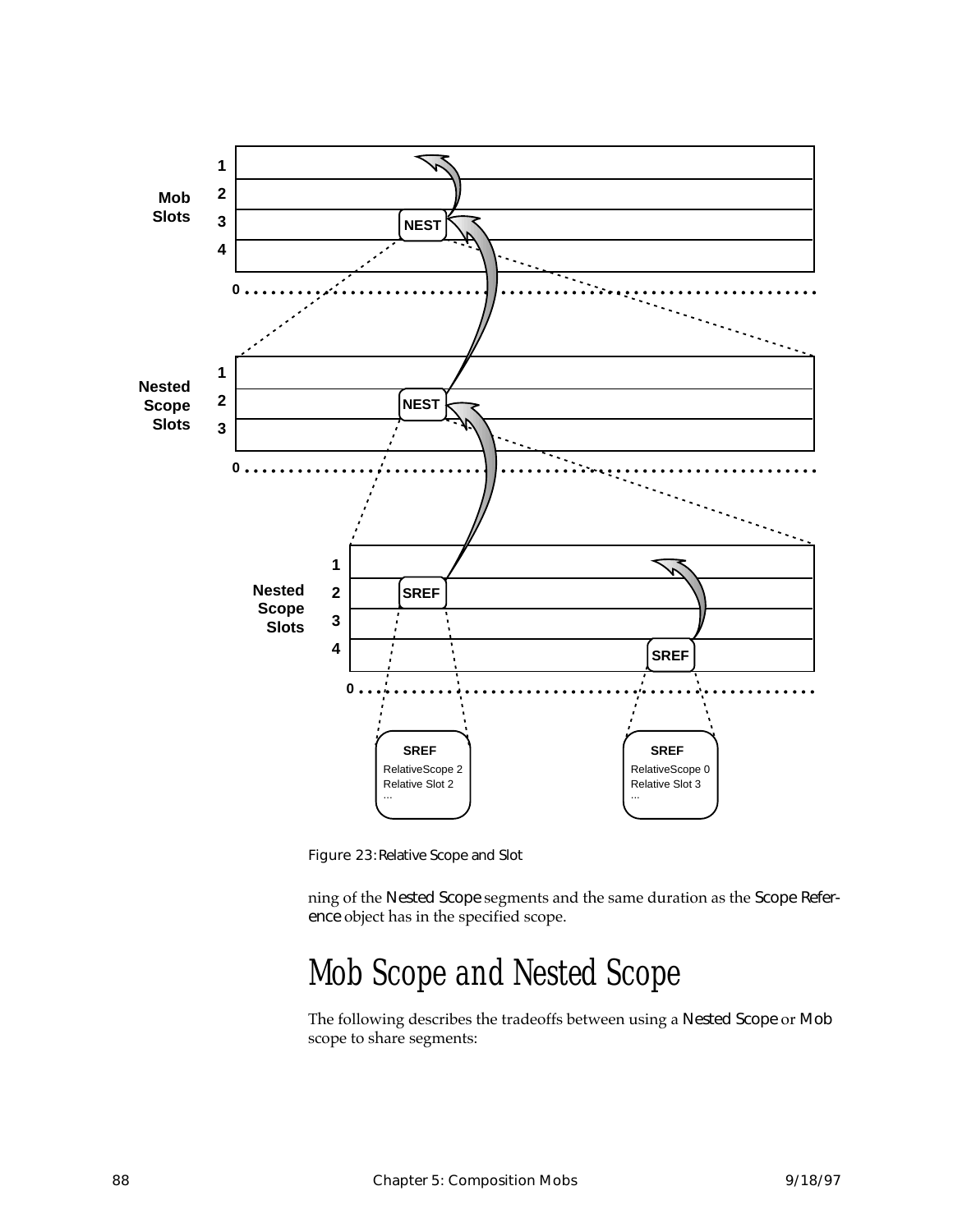- It may be easier to synchronize the Scope Reference to a slot within a Nested Scope than to a Mob Slot. The synchronization within the Nested Scope is isolated from any changes made outside of it.
- Mob Slots allow you to reference a Segment that has a different edit rate, but all Nested Scope slots have the same edit rate.
- If two different Mob Slots need to share access to a Component, that Component must be in a Mob Slot—a Component in a Nested Scope slot can be referenced only from within the Nested Scope object.
- The Nested Scope object limits the scope in which a Component can be shared. It is limited by the duration of the Nested Scope object. Access is limited to the objects contained within the Nested Scope. This limited access can enable applications to process the sharing in a more efficient manner.

In summary, either Mob Slot objects or Nested Scope objects can be used to allow sharing within a Composition Mob. If you need to reference a Component that has a different edit rate, or if you need to share access to a Component from more than one Mob Slot, you must use a Mob Slot. In all other cases, you can use either method of sharing.

## Other Composition Mob Features

This section describes how to perform the following in Composition Mobs:

- Preserve editing choices
- Use audio fades
- Convert edit rates

# Preserving Editing Choices–Selectors

In some cases, an application may need to preserve alternatives that were presented to the user and *not* chosen. For example, if a scene was shot with multiple cameras simultaneously, the user can choose the video from the preferred camera angle. In a future editing session, the user may wish to change the video to one that was shot from another camera. By preserving the original choices in the Composition Mob, your application can make it easier for the user to find the alternatives.

The Selector object specifies a selected Segment and a set of alternative Segments. When playing a Composition Mob, an application treats the Selector object as if it were the selected Segment. However, when a user wants to edit the Composition Mob, the application can present the alternative Segments as well as the selected one.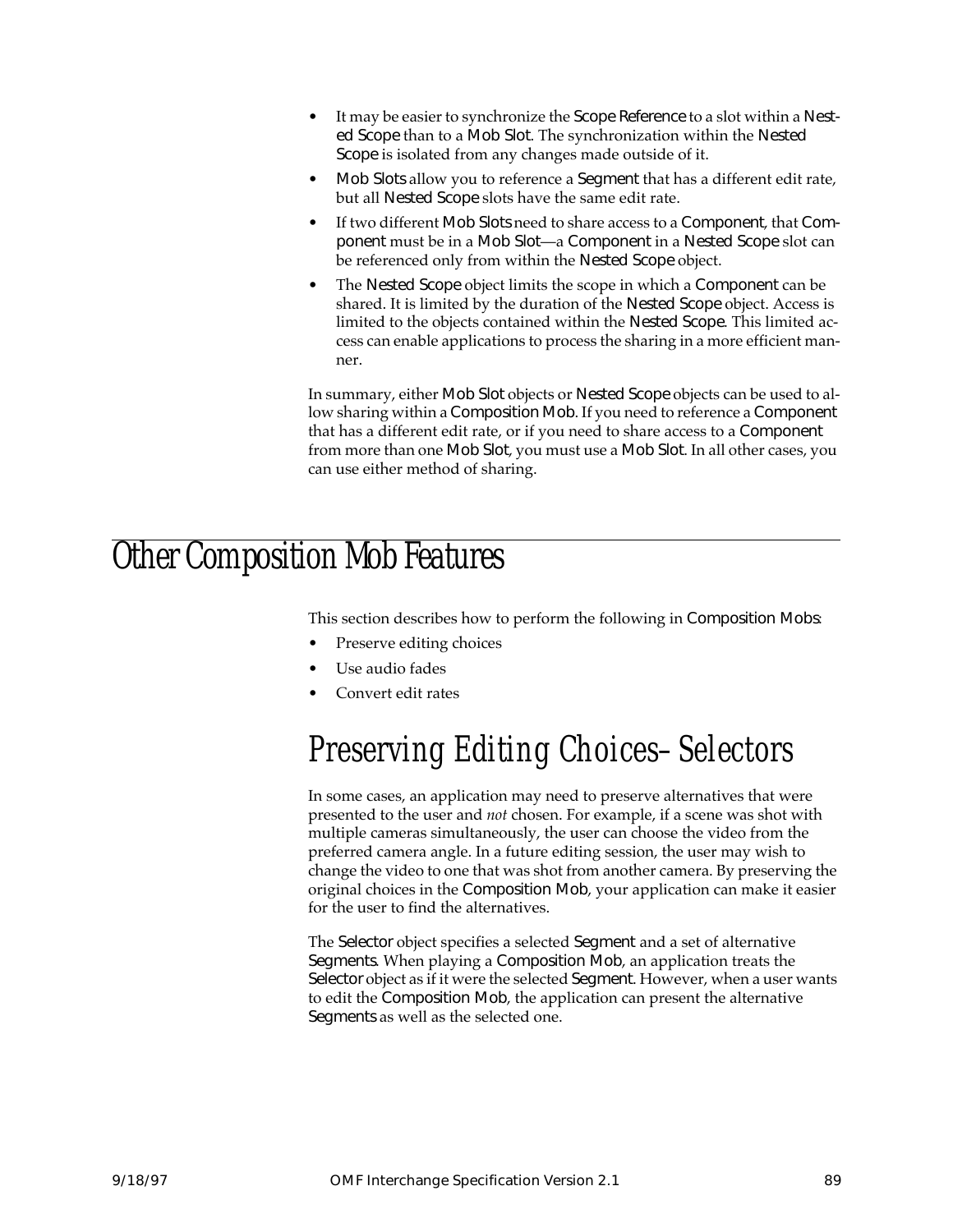# Using Audio Fade In and Fade Out

The Source Clip FadeInLength, FadeInType, FadeOutLength, and Fade-OutType properties allow you to specify audio fades without an Effect Invocation object. Audio fades use these Source Clip properties instead of Effect Invocations for the following reasons:

- Some applications use audio fades on every Segment of audio to avoid noise when cutting from one audio Segment to another—using the Source Clip properties rather than Effect Invocations simplifies the Composition Mob structure.
- Audio fades typically have simple controls arguments and do not need the time-varying control arguments that are allowed in Effect Invocations.

The Composition Mob can contain a default value for audio fade in and fade out. This default value should be used for any audio Source Clip in the Composition Mob that does not explicitly specify a fade in or fade out property.

However, if you want to create a crossfade, you need to do one of the following:

- Insert a Transition object with the omfi:effect:MonoAudioMixdown effect between the two audio source clips to cause them to overlap. If the FadeOutLength of the preceding Source Clip is not equal to the FadeInLength of the following Source Clip, the crossfade will be asymmetric.
- Store overlapping audio Source Clips on different Effect Slots in a omfi:effect:MonoAudioMixdown.

# Converting Edit Rates

An Edit Rate Converter object converts part of a segment in one edit rate into a segment in another edit rate. You may want to use an Edit Rate Converter when you want to make an exact copy of a Segment in another edit rate and it is important to avoid the rounding errors caused by edit rate conversions.

Edit rate conversions can also be performed by the following mechanisms:

- Scope References to a Mob Slot with a different edit rate
- Source Clip reference to a Mob Slot in another Mob with a different edit rate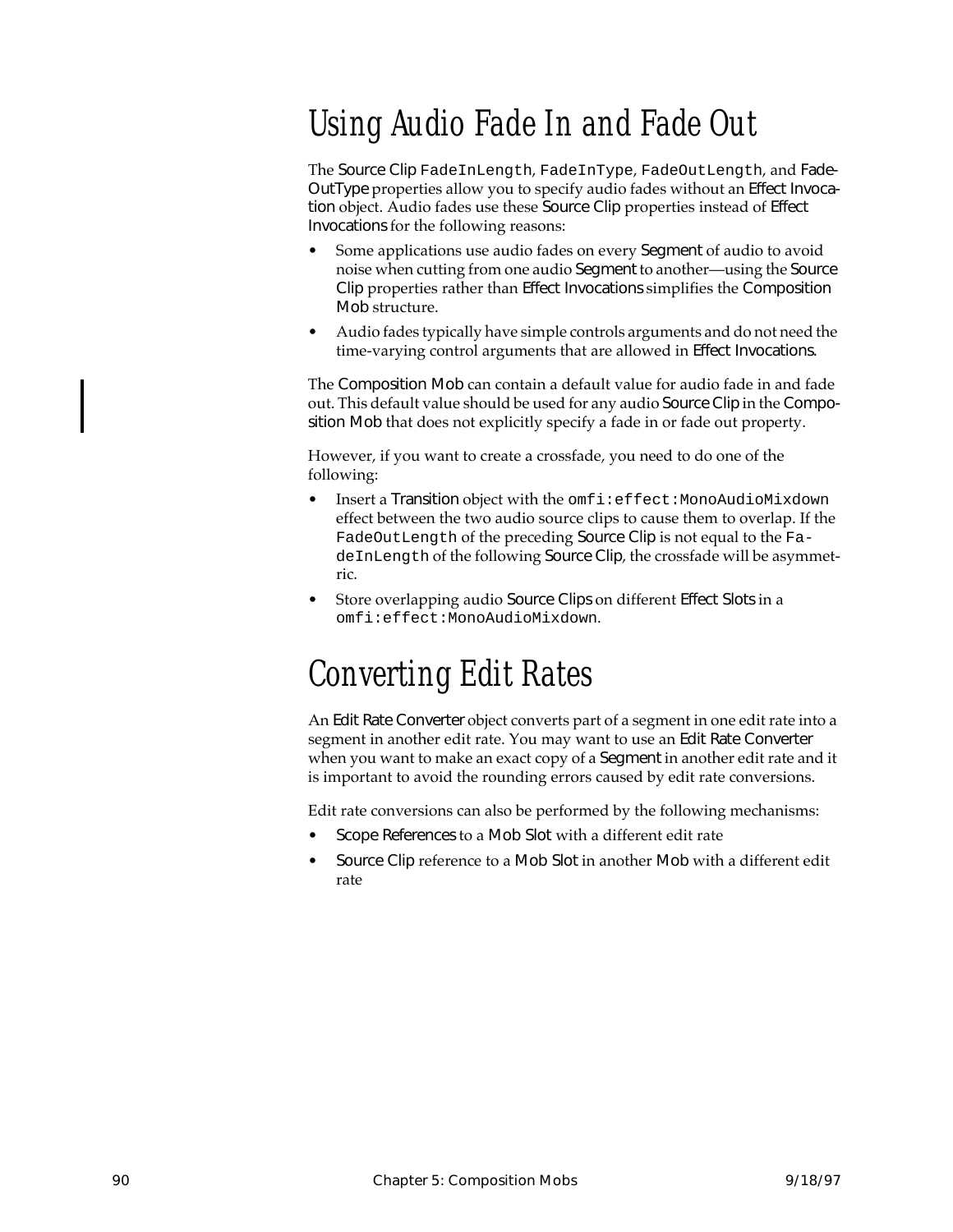# 6 Describing Media

This chapter shows how OMF Interchange files describe media. OMFI files can include digital media data stored in formats unique to OMF and in formats based on media interchange formats that are also used independently of OMF. Consequently, the way digital media data is described is, in part, dependent on the format used to store it. OMF makes it easier for your program to handle these different formats by providing a layer that is common to all, but your program must know some details about the media format.

OMFI uses the following mechanisms to describe media:

- Source Mobs—describe digital media data stored in files or a physical media source such as videotape, audio tape, and film. The Source Mob contains the following objects that provide information about the media:
	- Mob Slots—specify the number of tracks in the media source, the duration of each track, the edit rate, and the Source Mob that describes the previous generation of media. In addition, Mob Slots contain timecode and edge code information.
	- Media Descriptors—describe the kind of media and the format of the media and specify whether the Source Mobs describe digital media data stored in files or a physical media source.
	- Pulldown objects—describe how media is converted between a film speed and a video speed.
- Media Data objects—contain the digital media data and provide a frame index for compressed digital media data.
- Digital Media Data—contains additional descriptive information for some media formats.

In addition, Master Mobs (MMOB) synchronize Source Mobs and provide a layer of indirection to make it easy to change Source Mobs without changing Composition Mobs that reference them.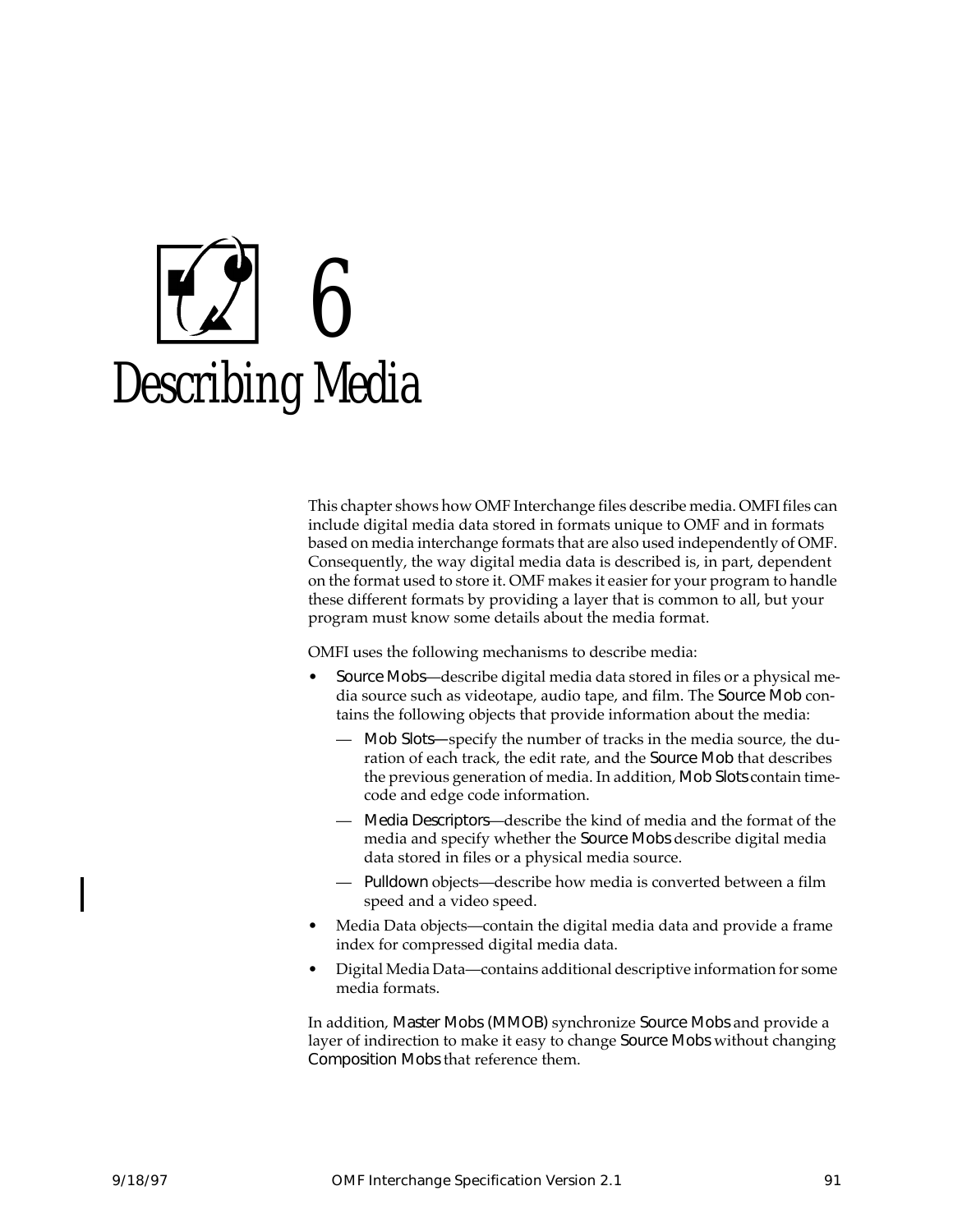This chapter contains the following sections:

- Describing Media with Mob Slots
- Describing Media with Master Mobs
- Describing Timecode with Source Mobs
- Describing Media with Pulldown objects
- Describing Media with Media Descriptors

Appendix [C](#page-238-0) contains a description of the media formats used to store digital media data. It lists references that specify the media formats. In addition, it summarizes some of the descriptive information that is stored in the digital media data.

## Describing Media with Mob Slots

A Source Mob represents a file containing digitized media or a physical media source, such as an audio tape, film, or videotape.

If the media described by the Source Mob has been derived from a previous generation of media, the Mob Slots should contain Source Clips that identify the Mob that describes the previous generation. The Source Clip SourceID, SourceTrackID, and StartTime properties identify the Mob. If the Source Mob describes media that is not derived from a previous generation, the Mob Slots should contain Source Clips that omit these properties.

## Timecode and Segment Length

A Timecode object in a Source Mob typically appears in a Mob Slot in a Source Mob that describes a videotape or audio tape. In this context it describes the timecode that exists on the tape.

If a tape has a contiguous timecode, the Source Mob should have:

- A Mob Slot with a Track Description for each track of media on the tape; the Mob Slot should have a single Source Clip whose Length equals the duration of the tape.
- A Mob Slot with a Track Description for the timecode track that has a Start value equal to the timecode at the beginning of the tape and whose Length equals the duration of the tape.

If a tape contains noncontiguous timecodes, then the Mob Slot should contain a Sequence of Timecode (TCCP) objects; each representing a contiguous section of timecode on the tape.

In some cases the information required to accurately describe the tape's timecode may not be available. For example, if only a section of a videotape is digitized, the application may not have access to the timecode at the start of the

ı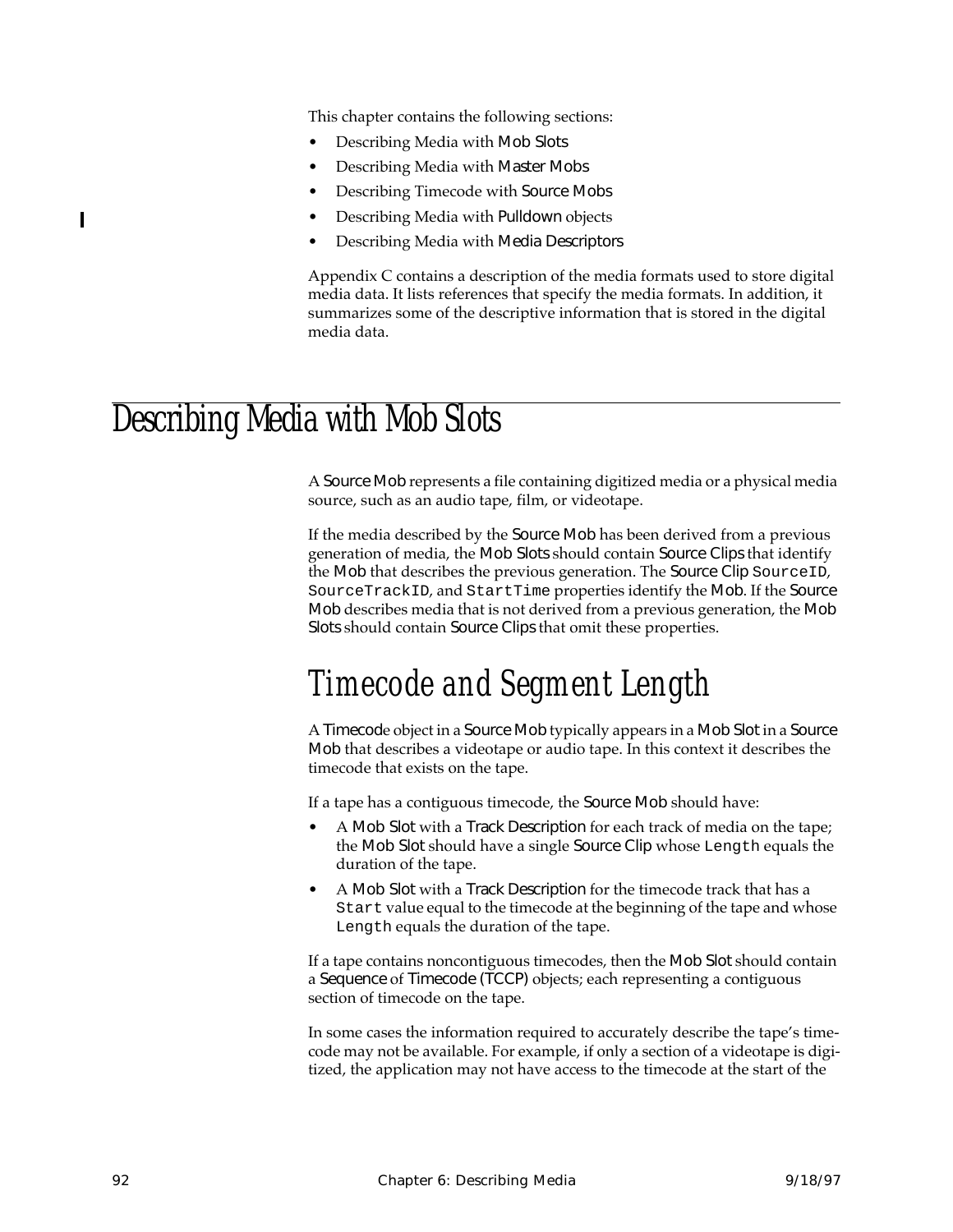videotape. In these cases, applications may create a Source Mob in which the duration of the Source Clip does not necessarily match the duration of the videotape.

## Sample Rate and Edit Rate

In many cases the sample rate and edit rate in a file Source Mob will be the same. However, it is possible to use different edit rates and sample rates in a Source Mob. For example, you can create a Source Mob for digital audio data, where the edit rate matches the edit rate of the associated video but the sample rate is much higher. The sample rate is specified in the SampleRate property in the Media File Descriptor (MDFL). When accessing the digital media data, your application must convert from the edit rate to the sample rate.

#### The Source Origin

When an application accesses the digital media data, it locates the starting position by measuring from a position known as the source origin. Each file Source Mob indicates this position for each Mob Slot with a Track Description in order to provide a reference point for measurements of its media data.

For example, when you first digitize the audio from a tape, your application would most likely assign a value of 0 to the Track Description Origin property. In this case the source origin corresponds to the beginning of the data. Any Source Clip that references this audio will specify a StartTime value that is relative to the start of the media.

However, the location of the origin does not necessarily correspond to the actual beginning of the source. For example, if a user redigitizes the audio data in the previous example to add more data at the beginning, the new Media Data object starts at a different point. However, the application will ensure that existing Source Clips in Composition Mobs remain valid by changing the value of the Origin property in the Master Mob. By setting the Origin to the current offset of the original starting point, the application ensures that existing Composition Mobs remain valid.

#### Converting Edit Units to Sample Units

A Mob Slot uses its own edit rate. So, a Source Clip in a Composition Mob indicates the starting position in the source and the length of the Segment in edit units. When an application plays a Composition Mob, it maps the Composition Mob's references to the source material into references to the corresponding digital media data.

To play the digital media data referenced by a Composition Mob, the application uses the StartTime and Length values of the Composition Mob's Source Clip, which are specified in edit units, along with the edit rate to determine the samples to be taken from the media data. The application converts EUs to sample durations, adds the file Mob Slot's Origin to the Source Clip's StartTime, then converts the resulting sample time offset to a sample byte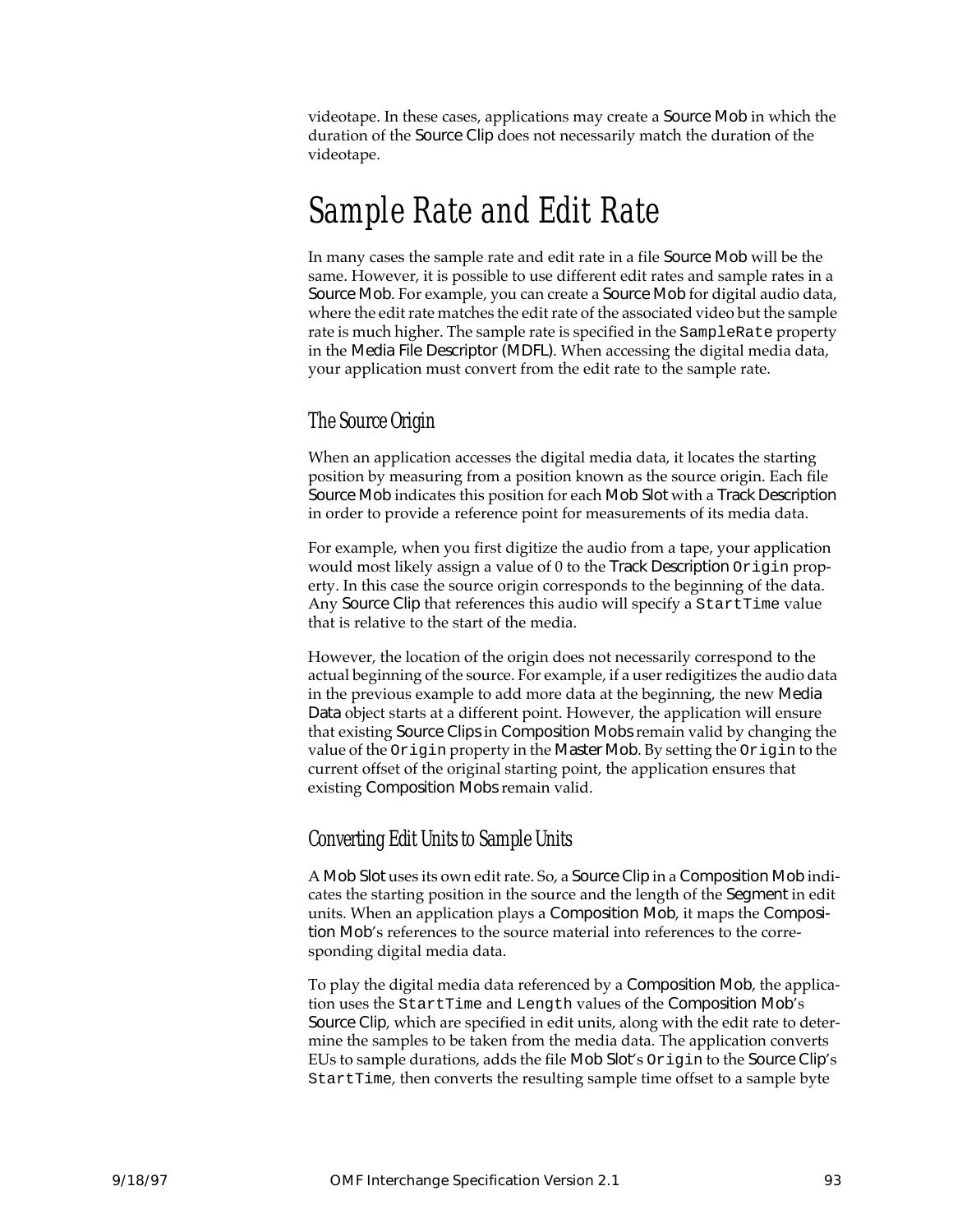offset. Performing the final calculation for some media data formats involves examining the data to find the size in bytes of the particular samples involved. (All samples need not be the same size.) For example, the JPEG Image Data object contains a frame index.

An application would not need to reference the original physical Source Mob of the digitized data unless it is necessary to redigitize or generate a sourcerelative description, such as an EDL or cut list.

In summary:

- Composition Mobs deal entirely in edit units, which are applicationdefined time units.
- Digital media data such as video frames, animation frames, and audio samples are stored in a stream of bytes, measured in sample units that represent the time duration of a single sample.
- Applications access media data by converting edit units to sample units and then to byte offsets.
- Master Mobs maintain a reference point in the digitized media data called the source origin. Composition Mobs reference positions in the media data relative to the origin.

#### Describing Media with Master Mobs

A Master Mob object provides a level of indirection for accessing Source Mobs from Composition Mobs. The media associated with a Source Mob is immutable. Consequently, if you must make any changes to the media data, you must create a new Source Mob with a new unique MobID. Typical reasons to change the media data include redigitizing to extend the section of the media included in the file, redigitizing to change the compression used to create the digital media data, and redigitizing to change the format used to store the media data, such as from AIFF audio data to WAVE audio data. A Composition Mob may have many Source Clip objects that reference media data—updating every Source Clip in the Composition Mob each time the media is redigitized would be inefficient. By having the Composition Mob access a Source Mob only through a Master Mob, OMF ensures that you have to change only a single Master Mob when you make changes to the media data.

In addition, a Master Mob can synchronize media data in different Source Mobs. For example, when an application digitizes a videotape, it creates separate Source Mobs for the video and audio data. By having a single Master Mob with one Mob Slot for each Source Mob, the Composition Mob avoids having to synchronize the audio and video tracks each time it references media from different tracks of the videotape.

The same media data can exist in more than one digital media data implementation. Different implementations represent the same original media data but can differ in media format, compression, or byte order. If there are multiple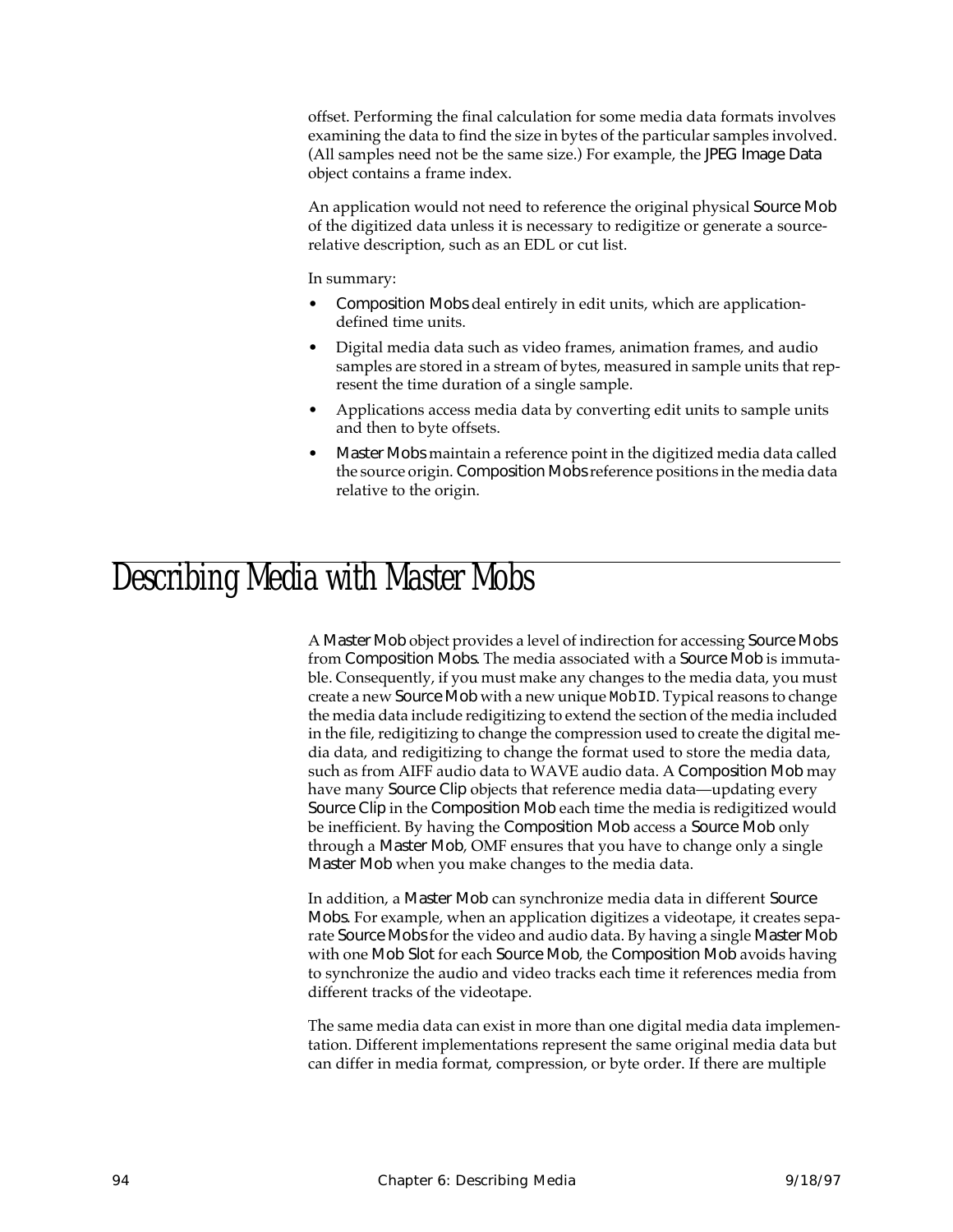implementations of digitized media, the Master Mob can contain a Media Group object. The Media Group object contains a set of Source Clip objects, each of which identifies a Source Mob associated with a different implementation of the media data. An application can examine these implementations to find the one that it is able to play or that it can play most efficiently. Media Groups may be needed if you have systems with different architectures or compression hardware accessing a single OMFI file.

If, when a media data file is redigitized, it has to be broken into multiple files, this can be represented by a Sequence object in the Master Mob that contains a series of Source Clip objects, each identifying the Source Mob associated with one of the files.

Typically, Master Mobs have a very simple structure. They have an externally visible Mob Slot for each track of media and do not have any other slots. Typically, each Mob Slot contains a single Source Clip object that identifies the Source Mob. Master Mobs cannot have Effect Invocations, Nested Scopes, Selectors, Edit Rate Converters, or Transitions.

The following lists the reasons for having a Mob Slot in a Master Mob contain an object other than a Source Clip:

- If there are multiple implementations of the same media, the Mob Slot can contain a Media Group instead of a Source Clip object.
- If the media source has been broken into several Source Mobs, the Mob Slot can contain a Sequence object. The Sequence object cannot contain any component other than a Source Clip object or a Media Group object.

## Describing Timecode with Source Mobs

The timecode information for digital media data and file Source Mobs is contained in the videotape Source Mob that describes the videotape used to generate the digital media data. Figure [24](#page-107-0) illustrates how timecode information is stored in videotape Source Mobs.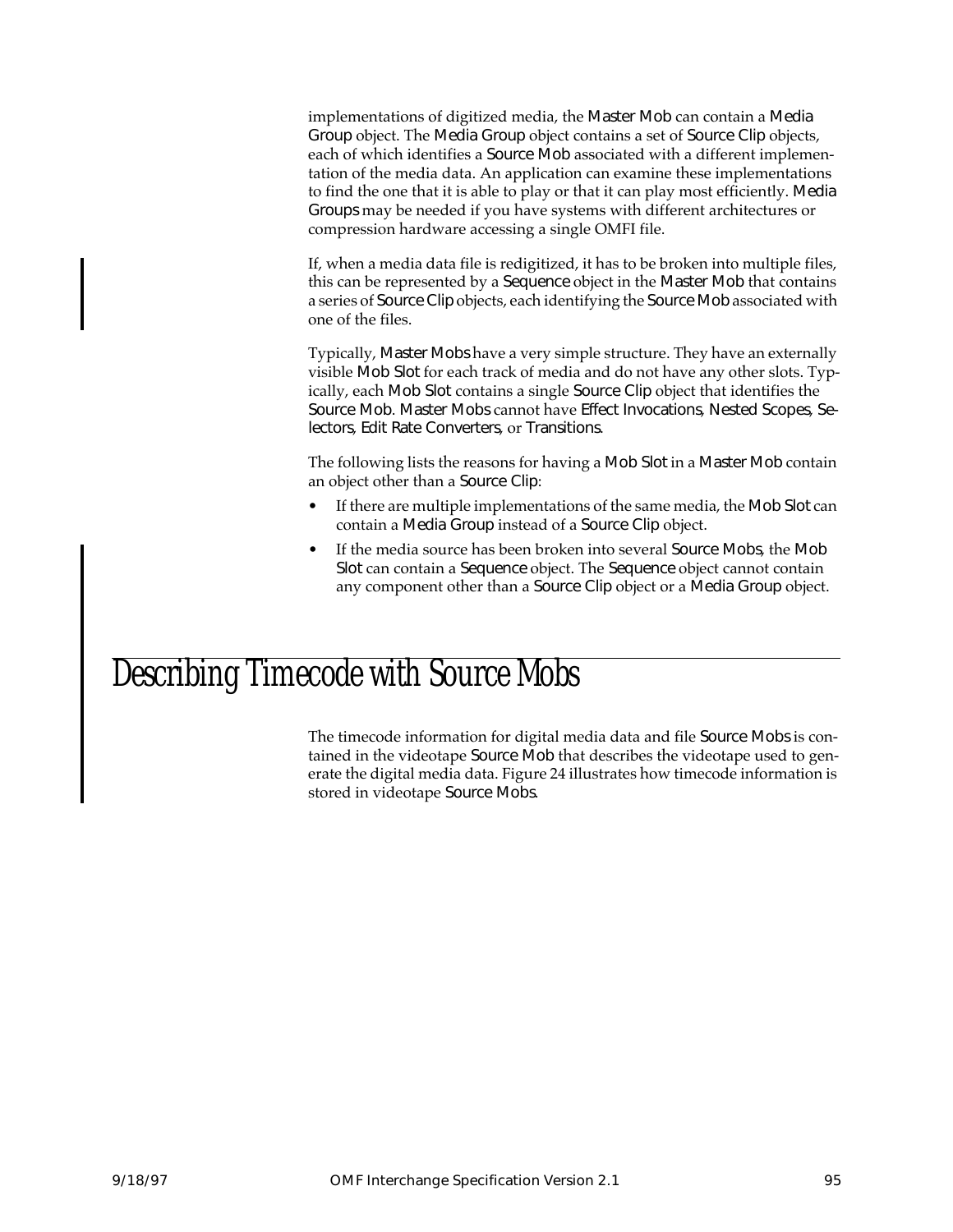#### File Source Mob

<span id="page-107-0"></span>

Figure 24: Describing Timecode in Source Mobs

The starting timecode for digital media data is specified by the Source Clip in the File Source Mob and by the timecode track in the videotape Source Mob. The Source Clip specifies the MobID of the videotape Source Mob, the TrackID for the track describing the media data, and the offset in that track. To find the timecode value, you must find the value specified for that offset in the timecode track of the videotape Source Mob.

If a videotape has continuous timecode for the entire tape, it is specified by a single Timecode object. If a videotape has discontinuous timecode, OMF files typically describe it with a single Timecode object that encompasses all timecode values that are used on the videotape. An alternative mechanism to describe discontinuous timecode is to use a timecode track that contains a sequence of Timecode objects, each of which specifies the starting timecode and the duration of each section of continuous timecode on the videotape.

If the timecode track has a single Timecode object, you add the offset to the starting timecode value specified by the Timecode object.

If the timecode track has a sequence of Timecode objects, you calculate the timecode by finding the Timecode object that covers the specified offset in the track and add to its starting timecode the difference between the specified offset and the starting position of the Timecode object in the track.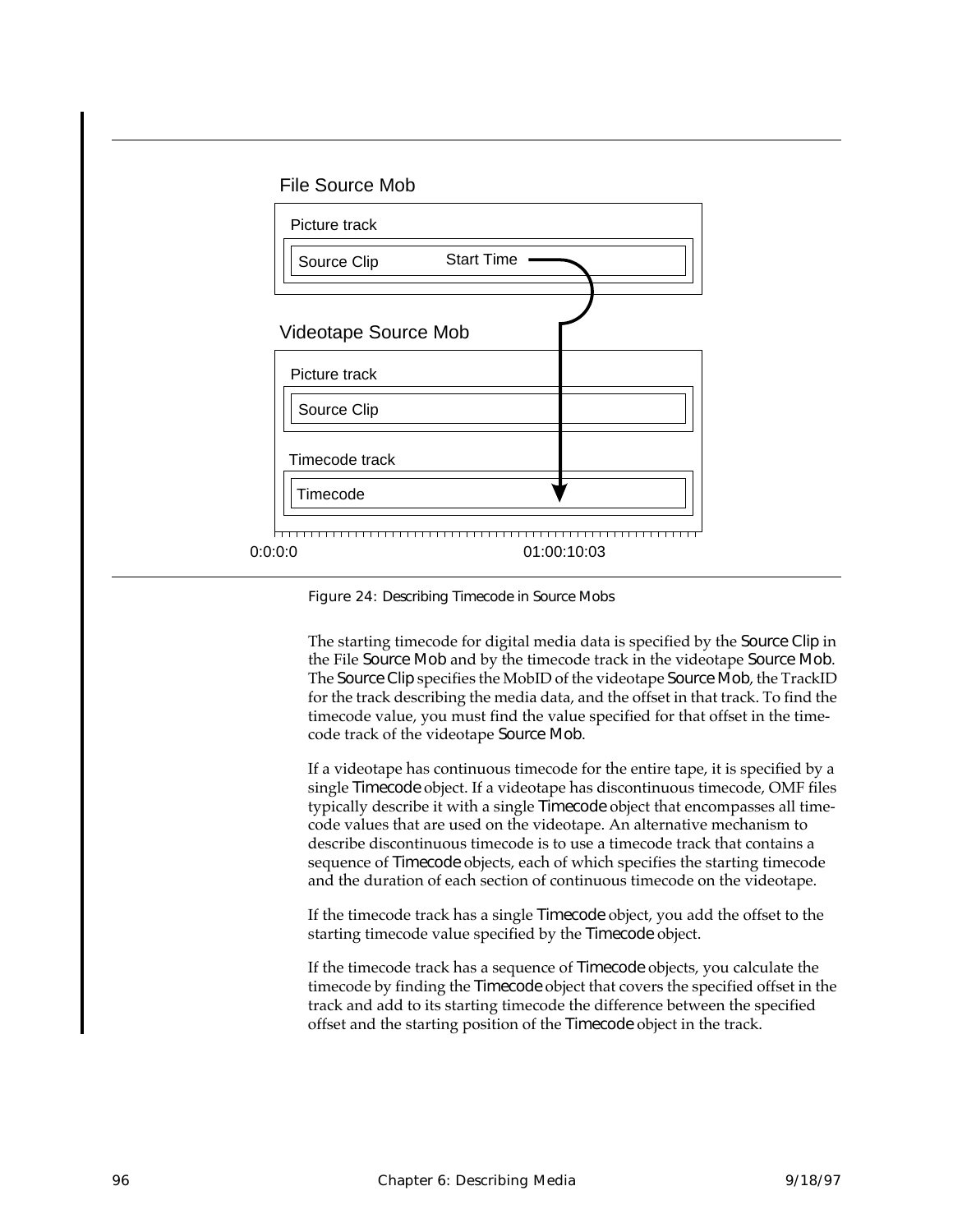### Describing Media with Pulldown Objects

Pulldown is a process to convert media with one frame rate to media with another frame rate. OMF describes how media has been converted with Pulldown objects in File Source Mobs and videotape Source Mobs.

### What is Pulldown?

Pulldown is a process to convert between media at film speed of 24 frames per second (fps) and media at a videotape speed of either 29.97 fps or 25 fps. It is important to track this conversion accurately for two reasons:

- If the final media format is film and the edits are being done in video, you must be able to accurately identify a film frame or the cut may be done at the wrong frame in the film.
- You need to be able to maintain the synchronization between picture and audio.

There are two processes that are used to generate a videotape that matches the pictures on film:

- Telecine—after the film has been processed a videotape is generated from the film negative or workprint.
- Video tap during filming—a video camera taps the images being filmed and records a videotape as the film camera shoots the take. The video camera gets the same image as the film camera either by means of a half-silvered mirror or a parallel lens.

The videotape can then be digitized to produce a digital video data that can be edited on a nonlinear editing system.

It is also possible to digitize a film image without creating a videotape. The film image can be digitized at film resolution, video resolution, or both.

The audio tracks also are transferred from the original recording media to digital audio data stored on a nonlinear editing system. The audio tracks can be transferred by the same mechanism as the video tracks or by a different mechanism.

Nonlinear editing of material that originated on film can use any of the following workflows:

- Offline film project—film to tape to digital to film cut list
- Offline video project—film to tape to digital with matchback to videotape EDL and/or film cut list
- Online video project—film to tape to digital, recording a final cut from digital to tape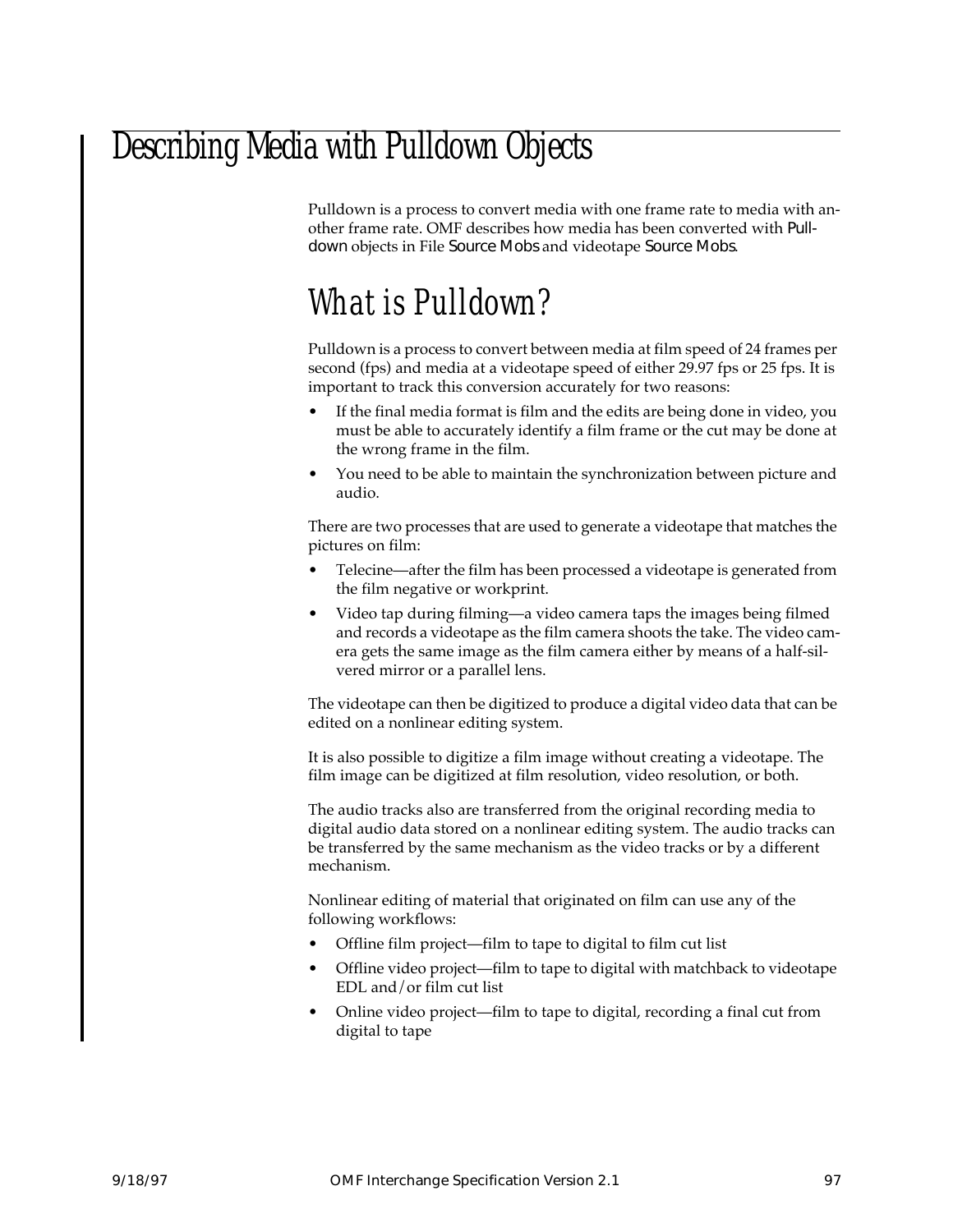Each of these workflows has a different requirement for synchronizing the digital, tape, and film media for both audio and video.

#### NTSC Three-Two Pulldown

The relation between film speed (24 fps) and NTSC (29.97) is *approximately* 4 to 5. A videotape will have five frames for each four frames of film. Three-Two pulldown accomplishes this by creating three fields from half of the frames and two fields from the other frames. The SMPTE standard specifies that the A and C frames are transferred into two fields and the B and D frames are transferred into three fields.

Since NTSC videotape has a speed of 29.97 fps, in order to get an exact ratio of 4 to 5, the film is played at 23.976 fps in the telecine machine instead of its natural speed of 24 fps.

Figure 25 illustrates how four film frames are converted to five video frames in Three-Two pulldown by converting film frames to either two or three video fields.



Figure 25: Telecine Three-Two Pulldown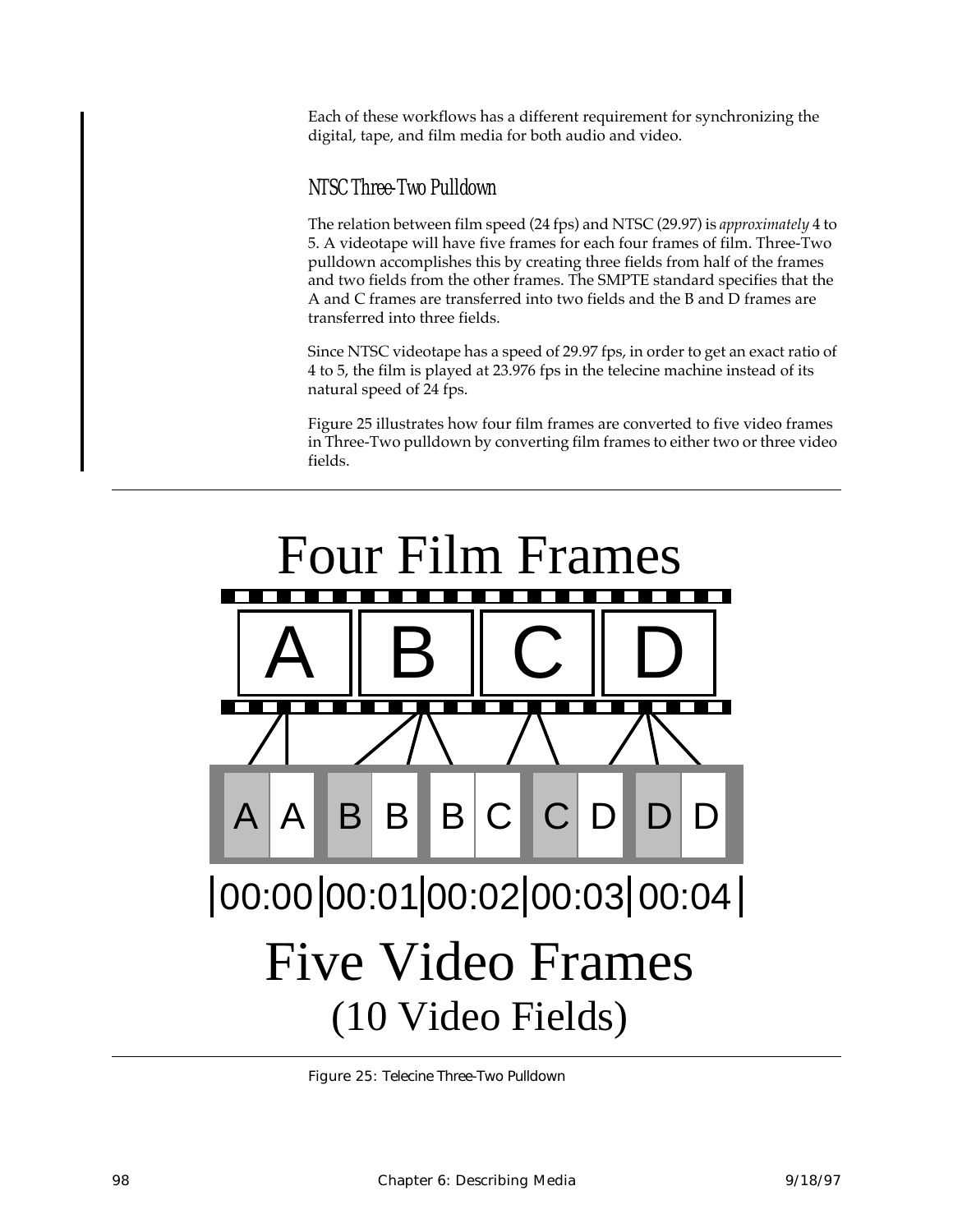During the telecine process, a white flag can be added to the vertical blanking interval of the first field of video that corresponds to a new film frame. Figure 26 illustrates the fields in Three-Two pulldown that are marked with the white flag.



Figure 26: White Flag in Three-Two Pulldown

A tape Mob describing a tape produced by telecine should have edit rates of 30 fps for its tracks. Although the videotape is always played at 29.97 fps, the content has a speed of 30 fps.

If the final distribution format is being generating from film, there are advantages to digitizing the videotape to digital video media that has a film sample rate. This is done by a reverse telecine process where only 4 digital fields are created from 5 video frames, which contain 10 video fields. Figure [27](#page-111-0) illustrates using reverse three-two pulldown to generate 24 fps digital video media from a videotape.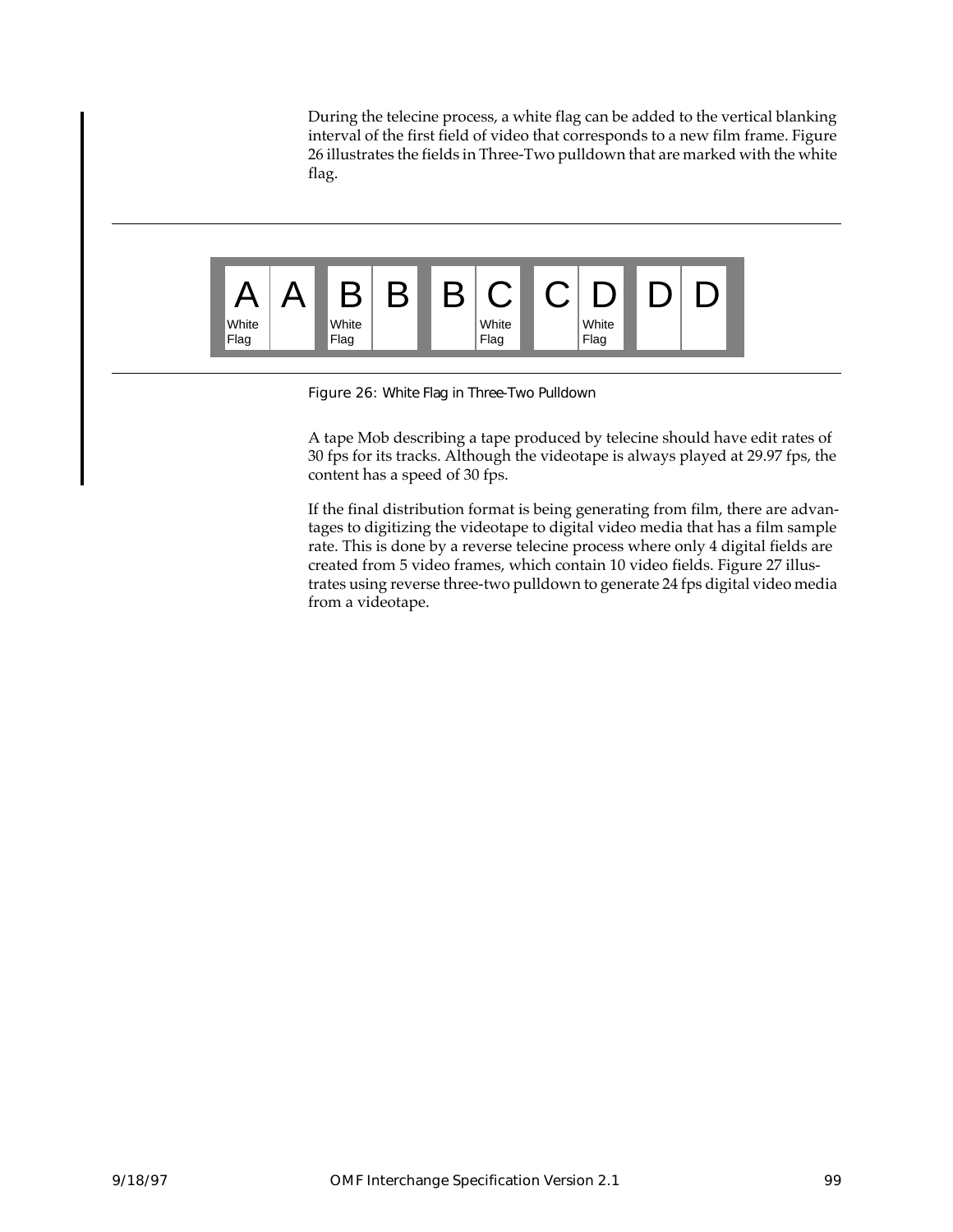# <span id="page-111-0"></span>Five Video Frames (10 Video Fields)



# Four Film-Speed Digital Frames

Figure 27: Reverse Three-Two Pulldown

Other Forms of Pulldown

If an NTSC videotape is generated by a video camera running in synchronization with the film camera, the film camera runs at 24 fps and the video runs at 29.97 fps. Four film frames do not correspond to exactly five video frames; they correspond to slightly more than five video frames. The video tap uses a white flag in the vertical blanking area to indicate when a new film frame starts. The first field that starts after the film frame starts is indicated by a white flag.

PAL video and 24 fps film can be converted by simply speeding up the film to PAL's 25 fps rate or can be converted by a pulldown process by converting all 24 frames except the twelfth and twenty-fourth into two fields of video and converting the twelfth and twenty-fourth film frames into three fields of video.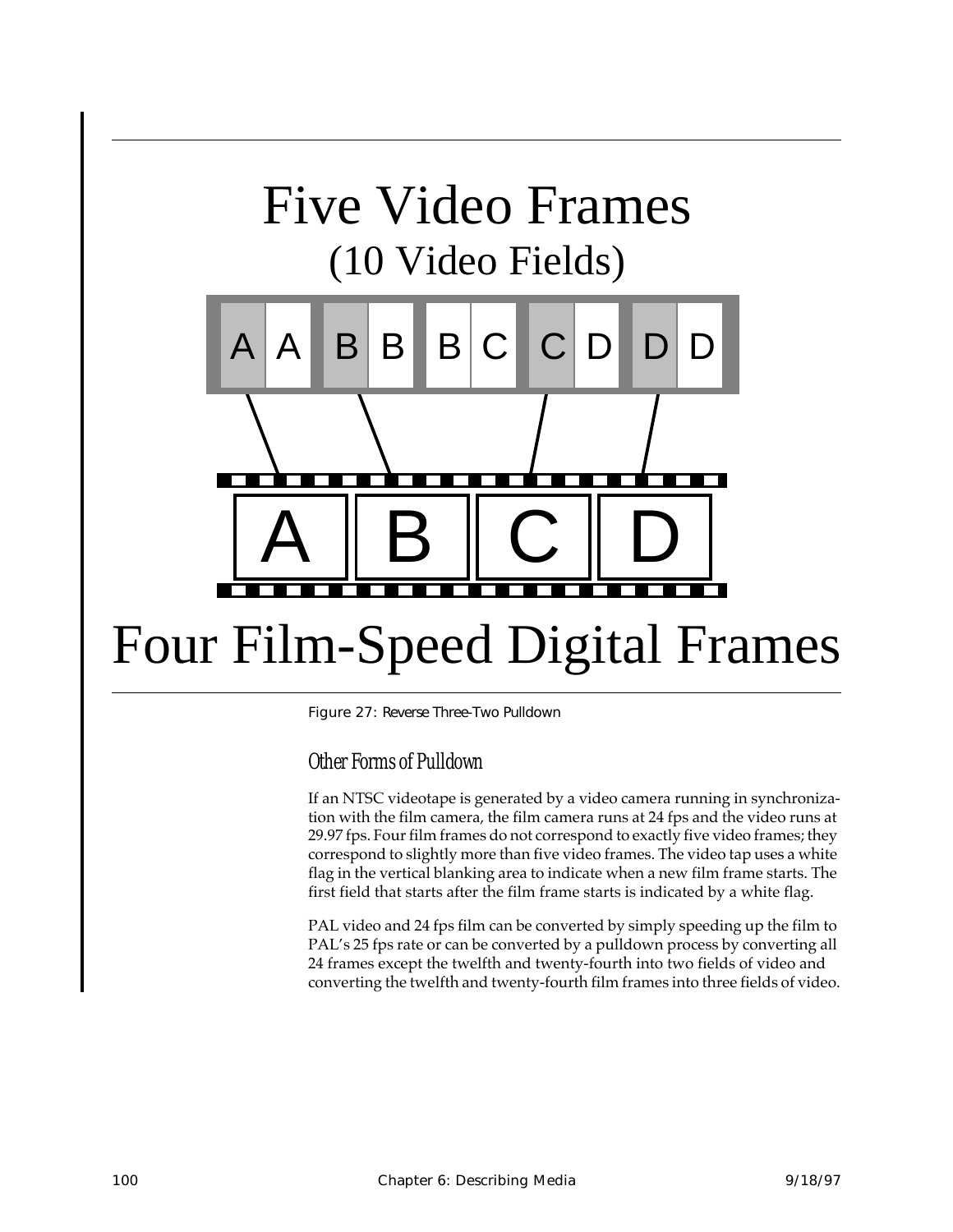## Pulldown Objects in Source Mobs

If NTSC video is digitized to a 24-fps film rate using a reverse Three-Two pulldown, both the File Source Mob and the Videotape Source Mob contain Pulldown objects. Figure 28 illustrates how Pulldown objects describe the process of converting film to video and the video to digitized video media at a film frame rate.



Figure 28: Describing Pulldown in Source Mobs

The Pulldown object in the File Source Mob describes how the videotape was digitized. The track in the File Source Mob has an edit rate of 24/1 but the Source Clip in the Pulldown object has an edit rate of 30/1. The Pulldown object specifies the phase of the first frame of the digital media data. The phase has a value in the range 0 to 3, where 0 specifies the A frame and 3 specifies the D frame.

The Pulldown object in the videotape Source Mob describes how the video was generated from film. The track in the videotape Source Mob has an edit rate of 30/1 but the Source Clip in the Pulldown object has an edit rate of 24/1. The phase specifies where the first frame of the section of videotape is in the 5 frame repeating pattern. The phase has a value in the range 0 to 4, where 0 specifies that the first frame is the AA frame.

You need to use the phase information to convert an offset in the Mob track containing the Pulldown object to an offset in the previous generation Mob. To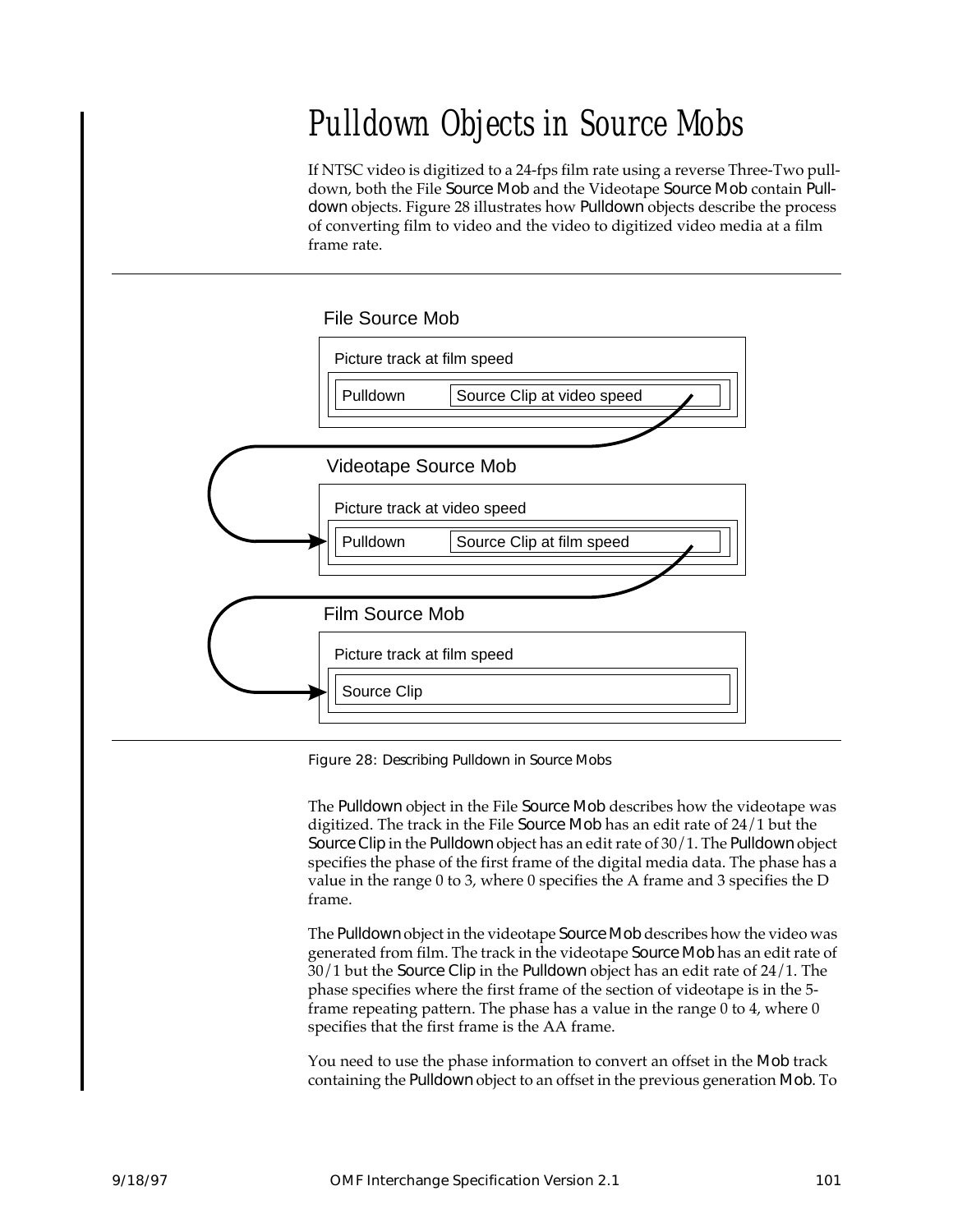convert a film-rate offset, you multiply it by 5/4 to get a video rate offset, but if the result is not an integer, you use the phase information to determine whether you round up or down to get an integer value.

Typically a videotape is generated from more than one piece of film. In this case, the picture track in the videotape Source Mob contains a Sequence object which contains a Pulldown object for each section of film that has been telecined. If the videotape has discontinuous timecode and the videotape Source Mob timecode track contains a single Timecode object, then the Pulldown objects in the Sequence are separated by Filler objects that correspond to the skipped timecodes on the videotape. Figure 29 illustrates how pulldown information can be described with discontinuous timecode which is specified by a single Timecode object.

#### Videotape Source Mob

| Picture track                                                    |
|------------------------------------------------------------------|
| Pulldown<br>Pulldown<br>Pulldown<br>Fill<br>Fill<br>Fill<br>Fill |
| Timecode track                                                   |
| Timecode                                                         |
|                                                                  |

Figure 29: Describing Discontinuous Timecode in Videotape Source Mobs

### Describing Media with Media Descriptors

Media Descriptor is an abstract class that describes the format of the media data. The media data can be digitized media data stored in a file or it can be media data on audio tape, film, videotape, or some other form of media storage.

There are two kinds of Media Descriptors:

- Media File Descriptors that describe digital media data stored in Media Data objects or in raw data files. The Media File Descriptor class is also an abstract class; its subclasses describe the various formats of digitized media. If a Media Descriptor object belongs to a subclass of Media File Descriptor, it describes digital media data. If a Media Descriptor object does not belong to a subclass of Media File Descriptor, it describes a physical media source.
- Media Descriptors that describe a physical media source. This specification defines the Media Film Descriptor and Media Tape Descriptor, but addi-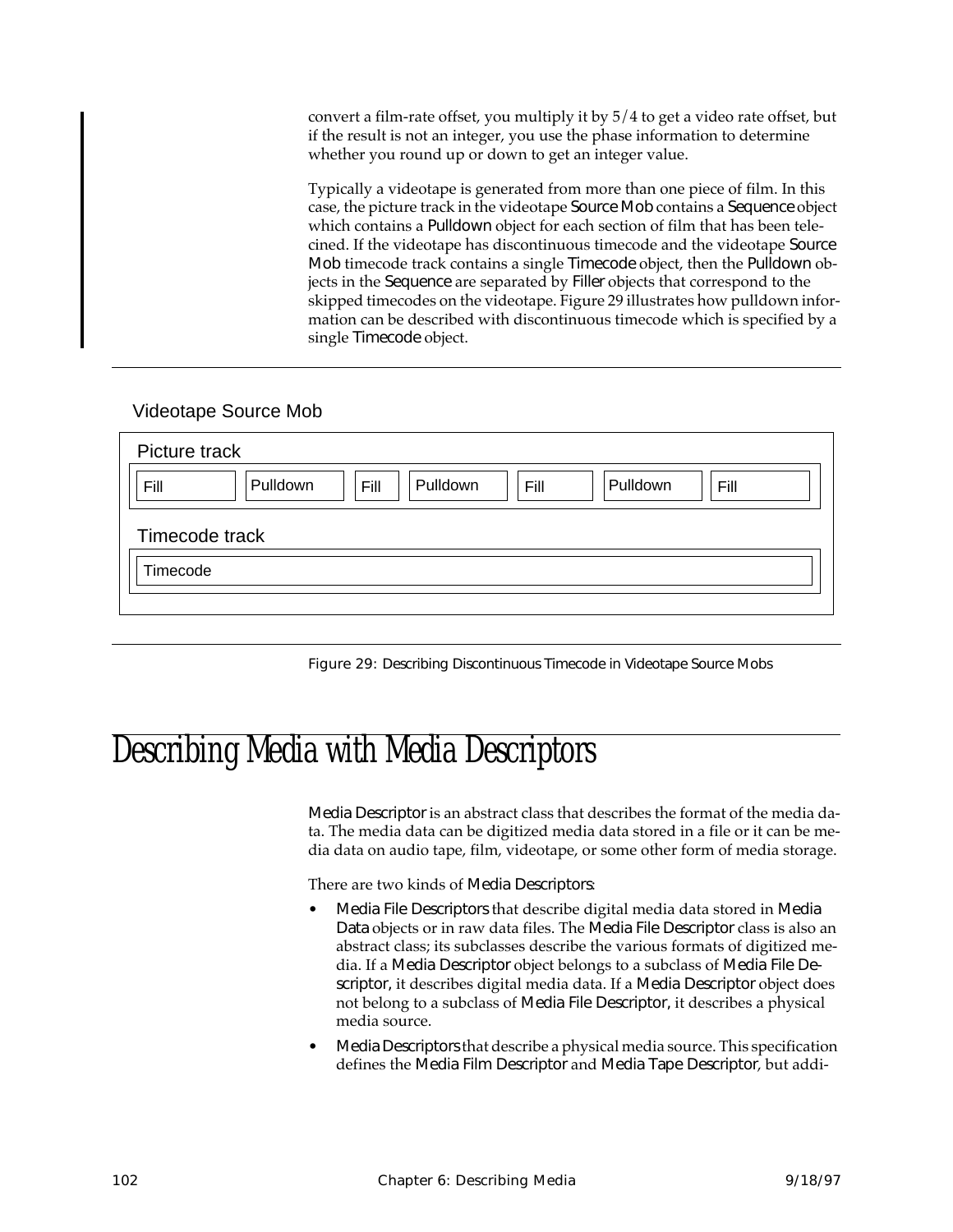tional private or registered subclasses of Media Descriptors can be defined.

The Media File Descriptor class has the following subclasses defined in this specification:

- AIFC Audio Descriptor (AIFD) class
- Digital Image Descriptor (DIDD) class, which is itself an abstract class and has the following subclasses:
	- Color Difference Component Image Descriptor (CDCI) class—images stored using one luminance and two color-difference components
	- RGBA Component Image Descriptor class—images stored using RGB component color data optionally including an alpha component
- TIFF Image Descriptor class
- WAVE Audio Descriptor class

If the digital media data is stored in an OMFI file, the value of the IsOMFI property in the Media Descriptor must be true. If the digital media data is stored in a raw data file, the value of the IsOMFI property must be false. Digital media data can be stored in a raw data file to allow an application that does not support OMFI to access it or to avoid duplicating already existing digital media data. However, since there is no MobID stored with raw media data, it is difficult to identify a raw media data file if the Locator information is no longer valid. The format of the digital media data in the raw file is the same as it would be if it were stored in an OMFI Media Data object.

The Media File Descriptor specifies the sample rate and length of the media data. The sample rate of the data can be different from the edit rate of the Source Clip object that references it.

### Describing Image Media

The goal of the OMF image format is to simplify the representation of image data and to be able to store the information required by video formats in common use. It can support compressed and uncompressed video and can store images in either a color difference component or RGBA component image format. It provides a rich description of the sampling process used to create the digital media from an analog source. This information allows applications to interpret the digital data to represent the original media.

This section explains the image media descriptions that are common to all image media descriptors that are subclasses of the Digital Image Descriptor class.

In order to correctly process or regenerate images, you need access to a complete description of the layout of the images in the file. This description allows applications to extract the relevant information from the files, or, if the images have been lost, restore images to their original digital form. At the most generic level, the description of the images is conveyed by a combination of the following properties: dimensional properties (geometries), sampling properties and colorspace properties.

These properties specify the following about the image format: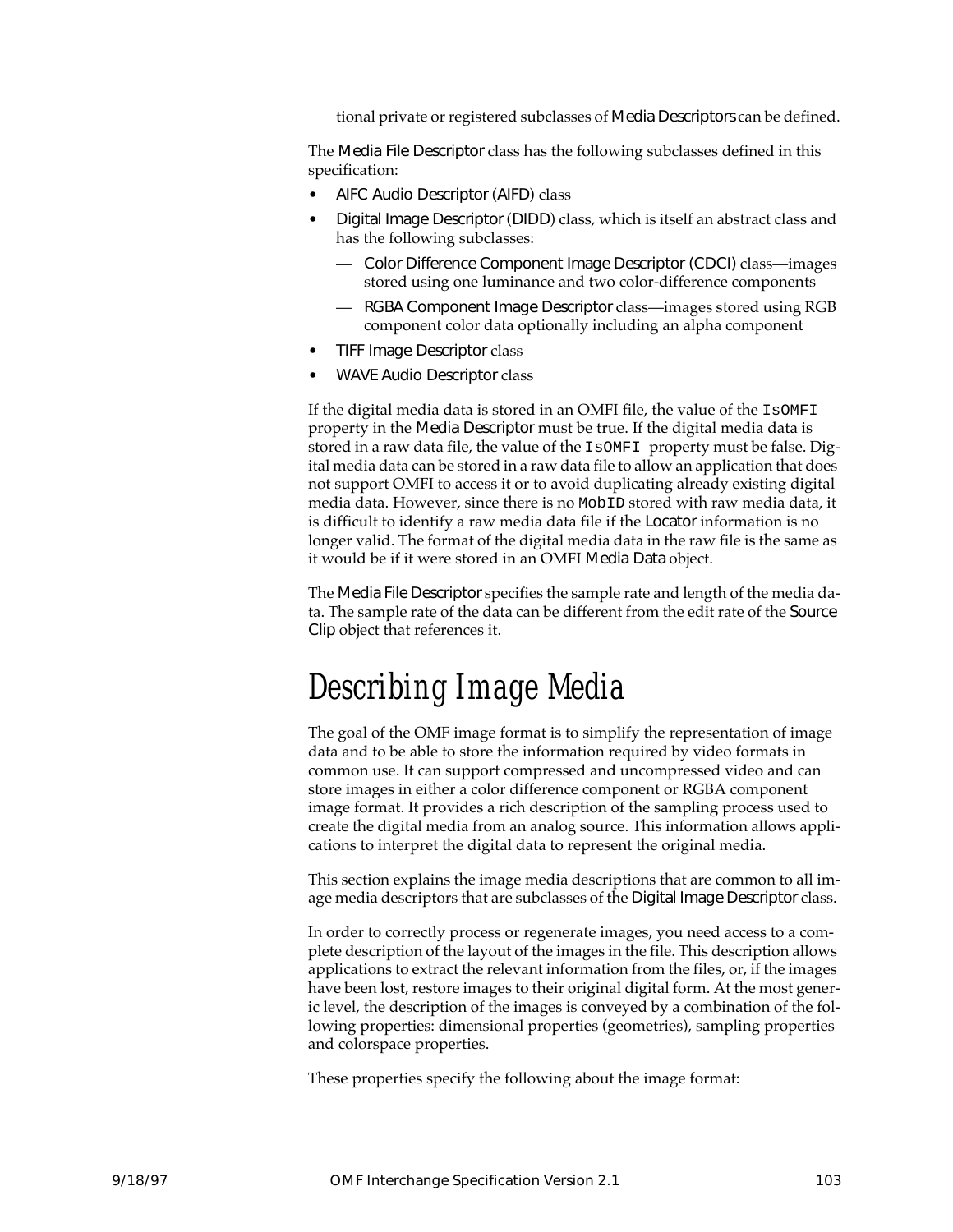- Properties describing interleaving
- Properties describing geometry
- Properties describing sampling
- Properties describing alpha transparency
- Properties describing compression

#### Properties Describing Interleaving

The major structure of the images is determined by how the images are collated. Images can be compound or atomic. Atomic images contain the entire frame in one contiguous segment. Examples of atomic images include computer graphic frames, digitized film frames, progressive-scan video, two-field interlaced video (even and odd fields mixed together), and single-field video (video where one of the fields is discarded). Compound images are, at this time, limited to two-field non-interlaced video, in which the fields are stored separately.

Since compound video images represent two sub-images, each with the same characteristics, the properties describe the individual fields, and will apply equally to both fields. This is important for applications to recognize, since compound video images have a listed height that is half of the entire frame.

Some image formats allow some form of selection between "interleaved" and "blocked" component order. Interleaved ordering has the data organized by pixels, with each pixel containing all of the components it comprises.

#### Properties Describing Geometry

The geometry properties describe the dimensions and meaning of the stored pixels in the image. The geometry describes the pixels of an uncompressed image. Consequently, the geometry properties are independent of the compression and subsampling.

Three separate geometries, stored view, sampled view, and display view, are used to define a set of different views on uncompressed digital data. All views are constrained to rectangular regions, which means that storage and sampling have to be rectangular.

The relationships among the views are described in Figure [30](#page-116-0).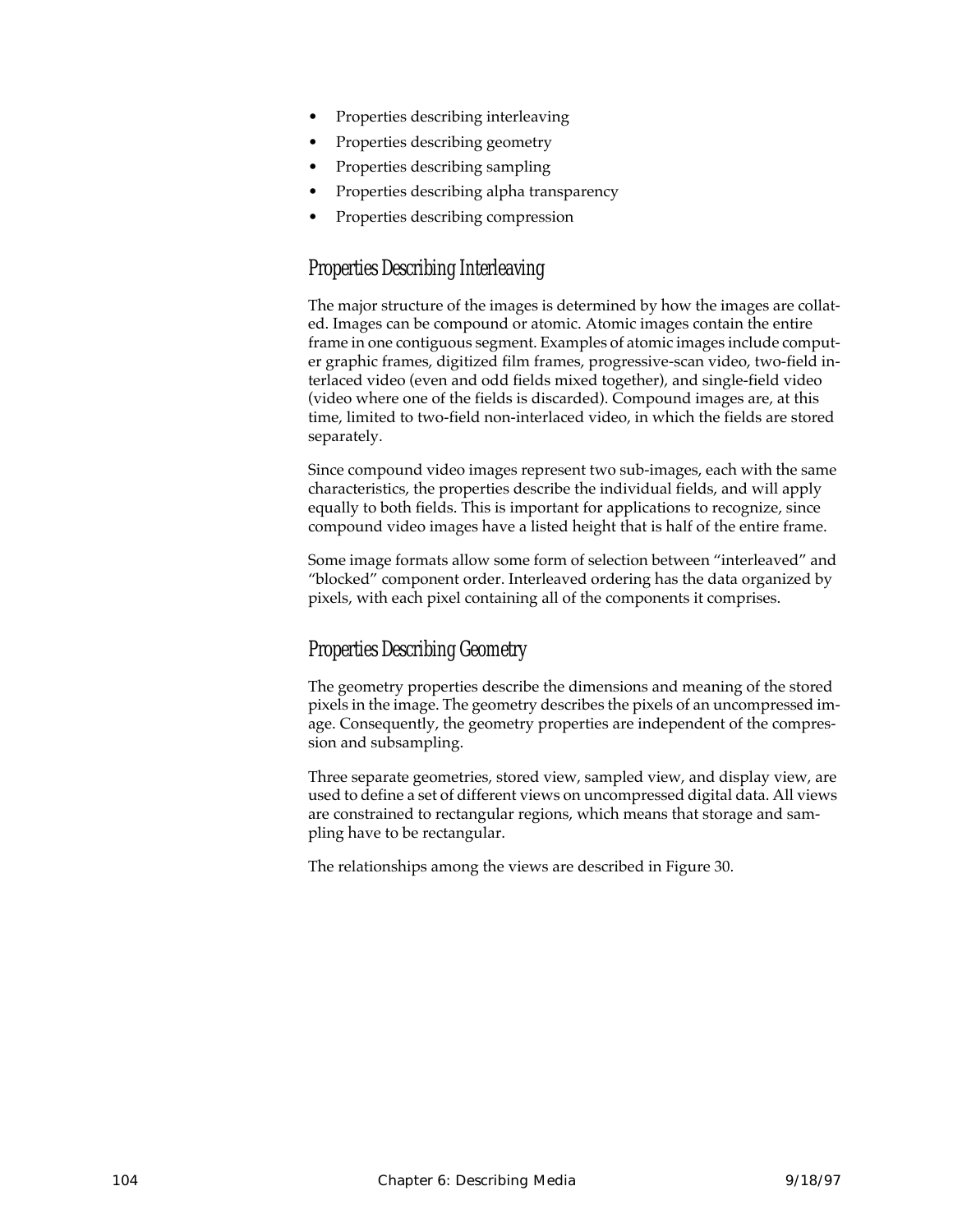<span id="page-116-0"></span>

Figure 30: Stored, Sampled, and Displayed View

The stored view is the entire data region corresponding to a single uncompressed frame or field of the image, and is defined by its horizontal and vertical dimension properties. The stored view may include data that is not derived from and would not usually be translated back to analog data.

The sampled view is defined to be the rectangular dimensions in pixels corresponding to the digital data derived from an analog or digital source. These pixels reside within the rectangle defined by the stored view. This would include the image and auxiliary information included in the analog or digital source. For the capture of video signals, the mapping of these views to the original signal is determined by the VideoLineMap property.

The display view is the rectangular size in pixels corresponding to the viewable area. These pixels contain image data suitable for scaling, display, warping, and other image processing. The display view offsets are relative to the stored view, not to the sampled view.

Although typically the display view is a subset of the sampled view, it is possible that the viewable area may not be a subset of the sampled data. It may overlap or even encapsulate the sampled data. For example, a subset of the input image might be centered in a computer-generated blue screen for use in a chroma key effect. In this case the viewable pixels on disk would contain more than the sampled image.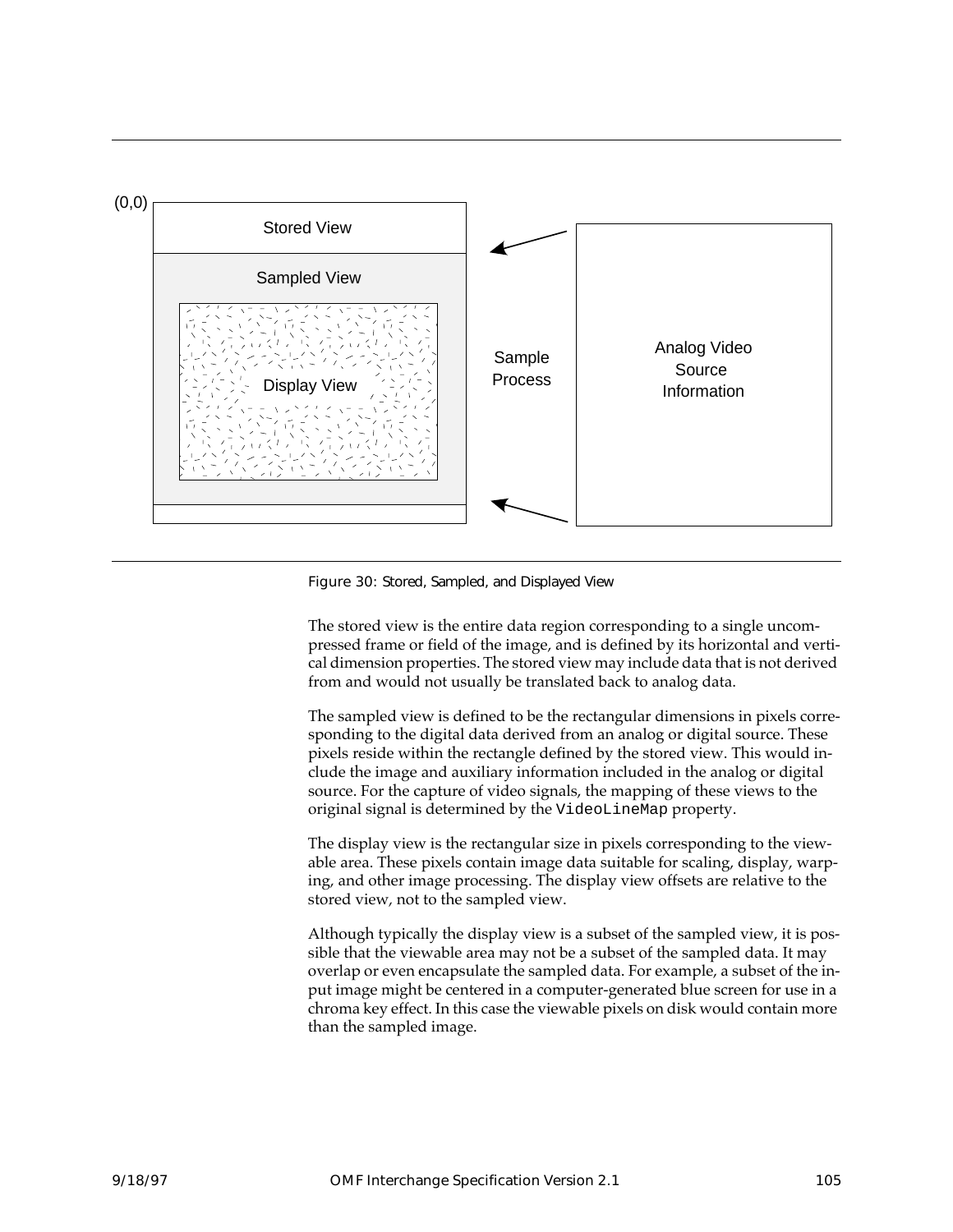Each of these data views has a width and height value. Both the sampled view and the display view also have offsets relative to the top left corner of the stored view.

#### Properties Describing Sampling

The sampling properties describe the parameters used during the analog-todigital digitization process. The properties detail the mapping between the signals as well as the format of the source analog signal. If the media originated in a digital format, these properties do not apply.

The VideoLineMap property is necessary for images that are derived from or will be converted to video (television) signals. For each field, it describes the mapping, relative to the Sampled View in the digital media, of the digital image lines to the analog signal lines.

The VideoLineMap specifies the relationship between the scan lines in the analog signal and the beginning of the digitized fields. The analog lines are expressed in scan line numbers that are appropriate for the signal format. For example, a typical PAL two-field mapping might be {20,332}, where scan line 20 corresponds to the first line of field 1, and scan line 332 corresponds to the first line of field 2. Notice that the numbers are based on the whole frame, not on offset from the top of each field, which would be {20,20}.

A value of 0 is allowed only when computer-generated media has to be treated differently. If the digital media was computer generated (RGB), the values can be either {0,1} (even field first) or {1,0} (odd field first).

#### Properties Describing Alpha Transparency

The AlphaTransparency property determines whether the maximum alpha value or the 0 value indicates that the pixel is transparent. If the property has a value of 1, then the maximum alpha value is transparent and a 0 alpha value is opaque. If the property has a value of 0, then the maximum alpha value is opaque and the 0 alpha value is transparent.

#### Properties Describing Compression

The Compression property specifies that the image is compressed and the kind of compression used. Applications are required to support JPEG and no compression. Registered and private compression kinds are described in documentation available separately from the OMF Developers' Desk. A value of JPEG specifies that the image is compressed according to the following:

- Each image frame conforms to ISO DIS 10918-1. If the frame has two fields then each field is stored as a separate image.
- Images may be preceded or followed by fill bytes.
- Quantization tables are required; they may not be omitted.
- Huffman tables are optional; if omitted, tables from the ISO standard are used.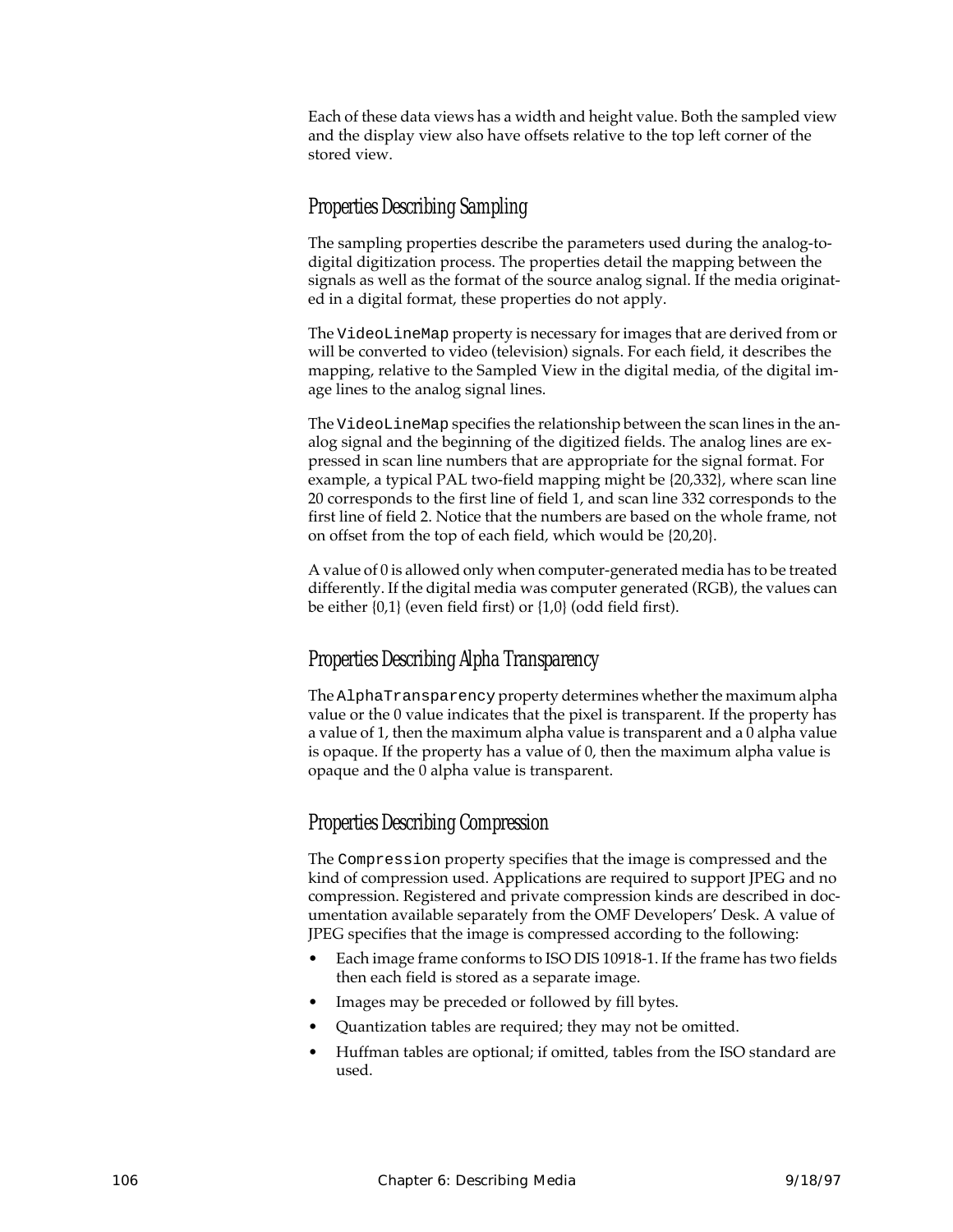JPEG image data are color difference component images that have been compressed using the JPEG compression algorithm. The JPEG descriptor specifies a general set of quantization tables for restoring images from the original media. While tables may vary per image, these tables will represent a starting point.

The JPEG Image Data object (JPEG) contains a frame index that allows you to access the frames without searching through the file sequentially. Since the size of the compressed frame is different depending on the image stored on the frame, the frame index is needed to directly access data for a frame.

#### RGBA Component Image (RGBA) Descriptors

An RGBA Component Image (RGBA) object describes media data that contains component-based images where each pixel is made up of a red, a green, and a blue value. Each pixel can be described directly with a component value or by an index into a pixel palette.

Properties in the RGBA descriptor allow you to specify the order that the color components are stored in the image, the number of bits needed to store a pixel, and the bits allocated to each component.

If a color palette is used, the descriptor allows you to specify the color palette and the structure used to store each color in the palette.

#### Color Difference Component (CDCI) Image Descriptors

Color Difference Component Image objects specify pixels with one luminance component and two color-difference components. This format is commonly known as  $YC<sub>b</sub>C<sub>r</sub>$ .

It is common to reduce the color information in luma/chroma images to gain a reasonable data reduction while preserving high quality. This is done through chrominance subsampling. Subsampling removes the color information from a fraction of the pixels, leaving the luminance information unmodified. This removal has the effect of cutting the sampling rate of the chrominance to a fraction of the luminance sampling rate. The fraction is controlled by the subsampling specification property. The subsampling factor specifies the number of pixels that will be combined down to one for chrominance components.

Since the color information is reduced across space, it is useful to be able to specify where in the space the stored pixel is sited. Understanding the siting is important because misinterpretation will cause colors to be misaligned.

For uncompressed images, subsampling is limited to horizontal, since the pixels are interleaved.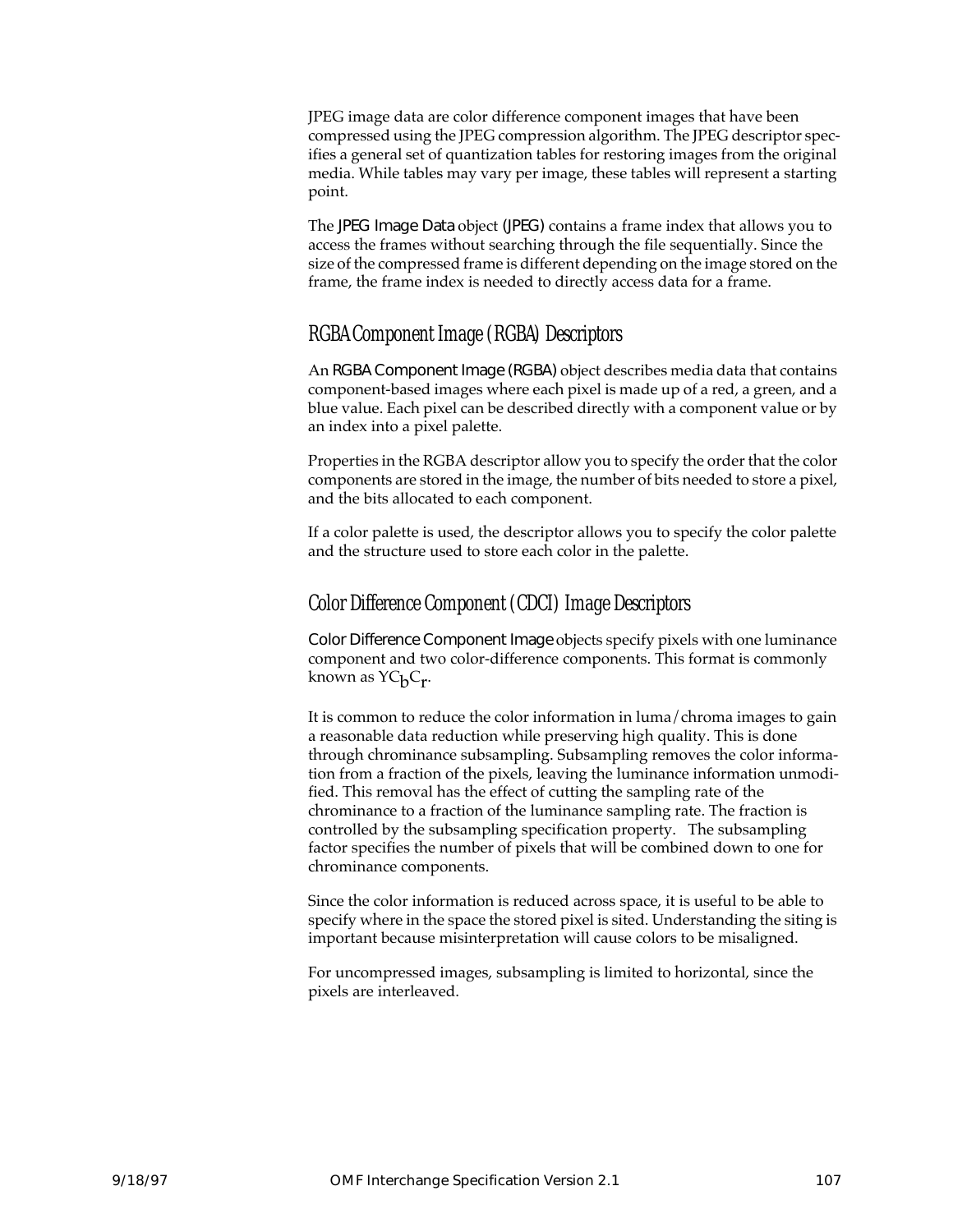## Describing Audio Media

An AIFC object contains digitized audio data in the big-endian byte ordering. It contains data formatted according to the Audio Interchange File Format (AIFF), Apple Computer, Inc., Version 1. The audio data and the AIFC descriptor data are contained in the AIFC object.

Note that, although the AIFC standard is designed to support compressed audio data, the OMF Interchange required AIFC media format does not include any compressed audio formats. The only AIFC compression form supported is NONE and the only AIFC data items that are necessary are the "COMM" and "SSND" data items. All other AIFC data items can be ignored. The descriptive information is contained directly in the OMF AIFC object. The AIFC SSND data is duplicated in the AIFC Audio Descriptor to make it more efficient to access this information.

A WAVE object contains digitized audio data in the little-endian byte ordering. It contains data formatted according to the Microsoft/IBM Multimedia Programming Interface and Data Specifications, Version 1.0, but limited to the section describing the RIFF Waveform Audio File Format audio data. The WAVE file information (without the sample data) is duplicated in the WAVE Audio Descriptor to make it more efficient to access this information.

The descriptive information is contained directly in the WAVE object. No additional data properties or objects are defined for WAVE data, because this format contains all of the information needed for playback.

If a Master Mob or Source Mob contains two audio media tracks , the TrackIDs indicate the physical input channel according to the following convention: an odd TrackID indicates the left channel and an even TrackID indicates the right channel.

### Describing TIFF Image Media

A TIFF Image Descriptor object describes the TIFF image data associated with the Source Mob. The image data is formatted according to the TIFF specification, Revision 6.0, available from Aldus Corporation. The TIFF object type supports only the subset of the full TIFF 6.0 specification defined as baseline TIFF in that document.

*Note* The TIFF image format has been superseded by the Color Difference Component Image Descriptor (CDCI) format and the RGBA Component Image Descriptor (RGBA) format in the current version of the specification. The TIFF format is included in this specification for compatibility with OMF Interchange Version 1.0.

> The JPEGTableID is an assigned type for preset JPEG tables. The table data must also appear in the TIFF object along with the sample data, but cooperating applications can save time by storing a preapproved code in this property that presents a known set of JPEG tables.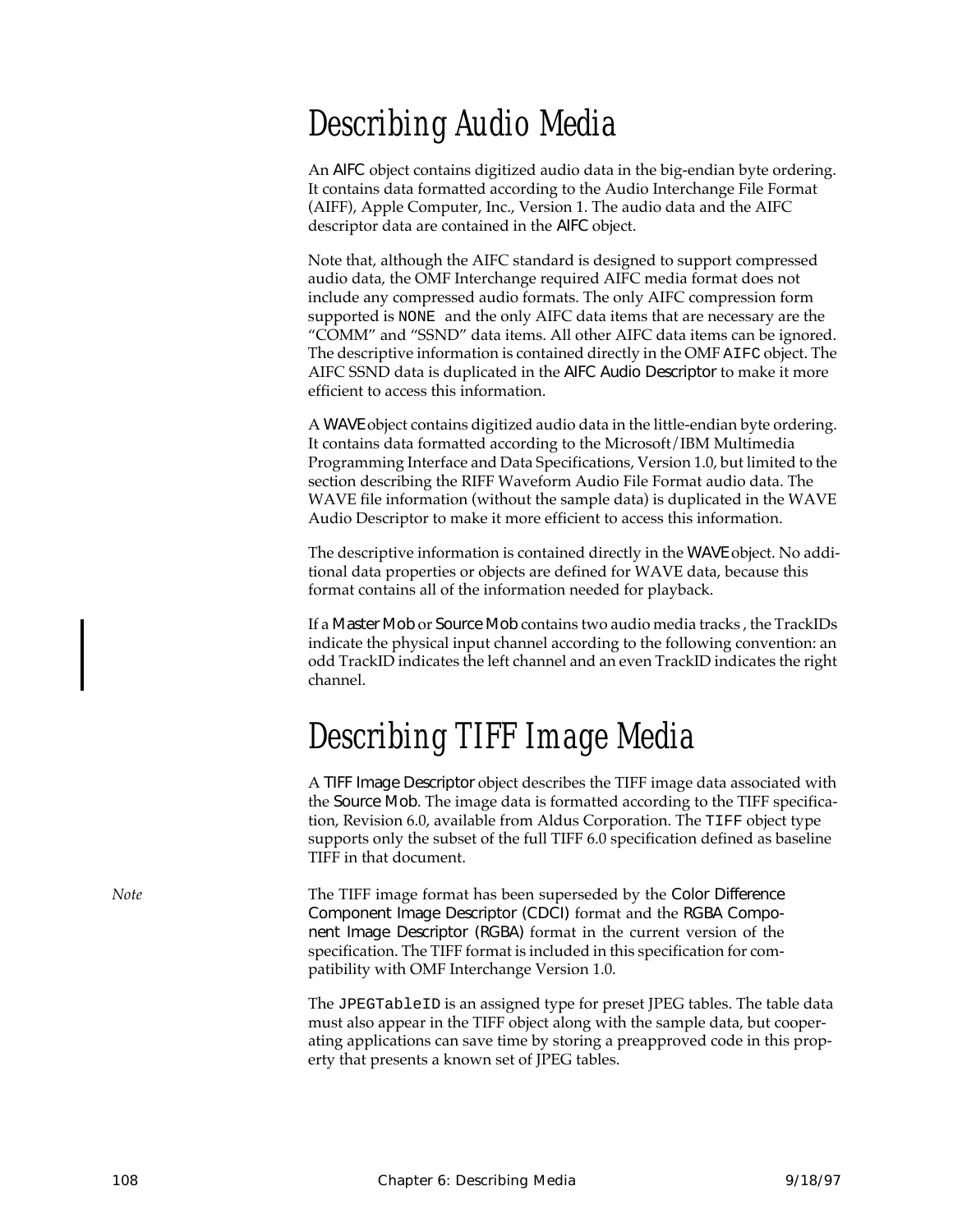See Appendix [C](#page-238-0) for the descriptive information stored in the TIFF digital media data.

### Describing Tape and Film

The Media Tape Descriptor (MDTP) describes videotape and audio tape media sources. The Media Film Descriptor (MDFM) describes film sources. Their properties describe the physical storage format used for the media. When you create a tape or film Source Mob, you can include as many of these properties as your application has access to. Since these properties are optional, they can be omitted when they are unknown.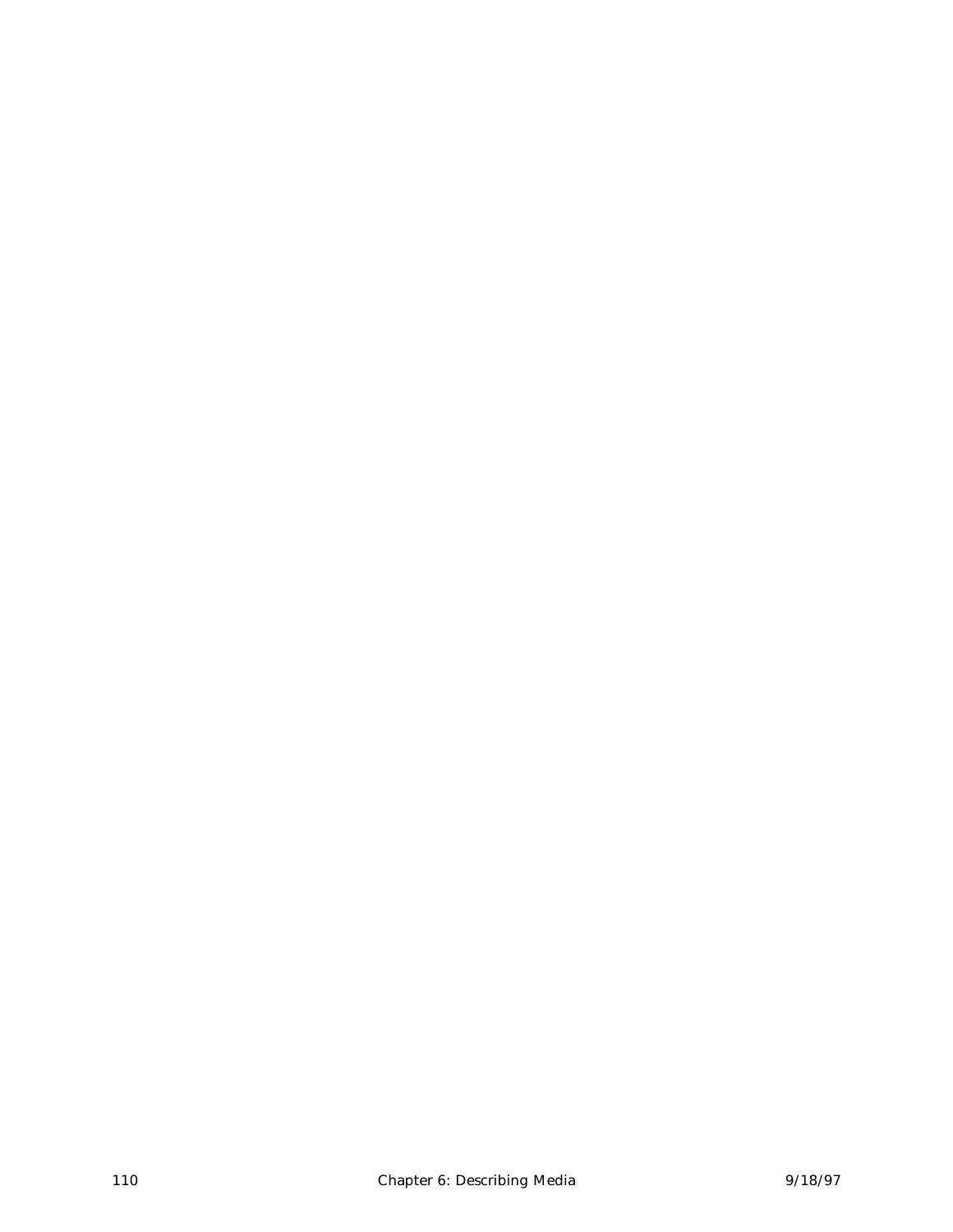

This appendix contains the reference descriptions of the OMF Interchange classes. The reference pages are arranged alphabetically by the full class name.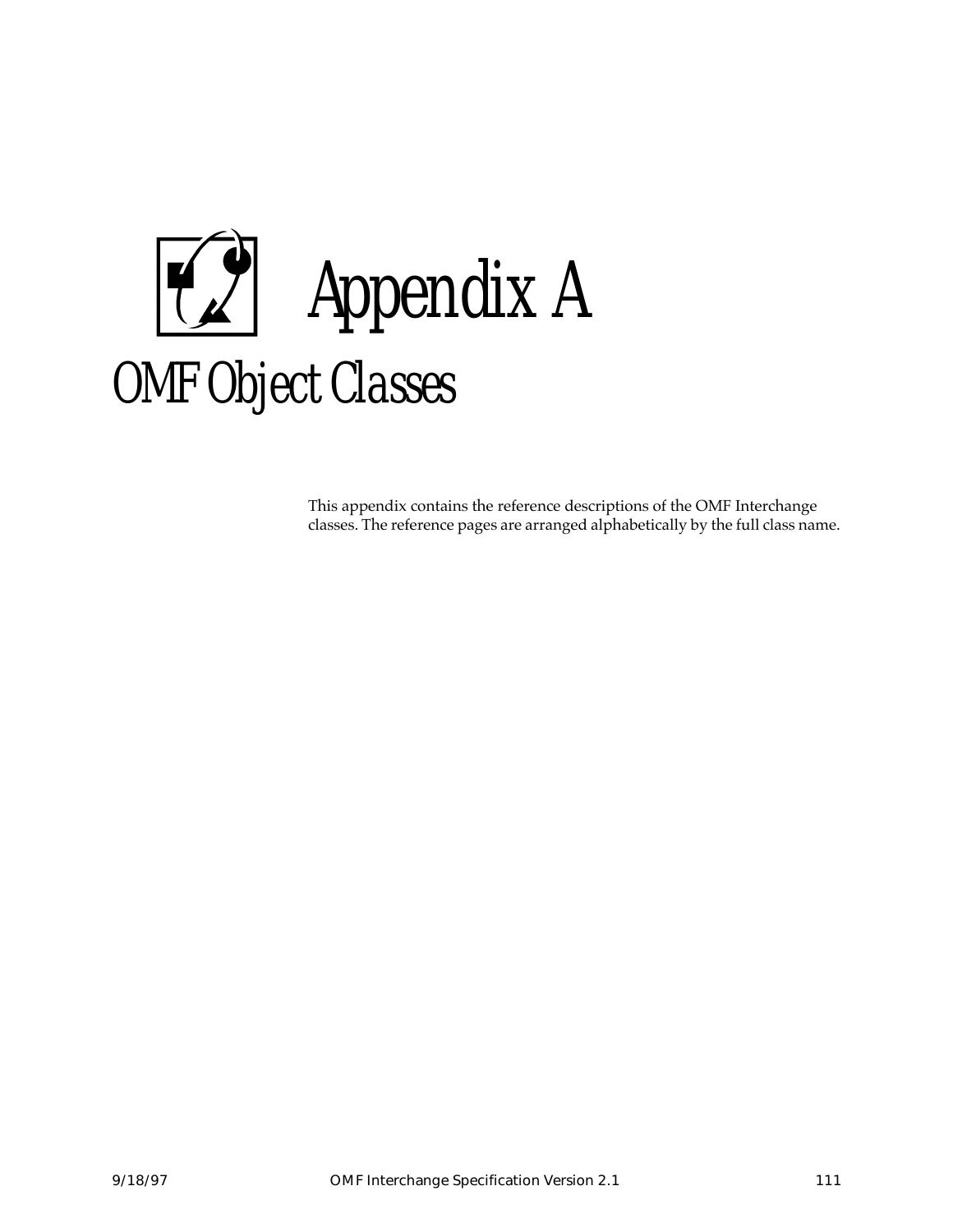## AIFC Audio Data Class (AIFC)

Contains AIFC audio data.

#### Data Model

AIFC Audio Data Class (AIFC) Is-a-Kind-of Media Data

AudioData

#### Implementation

| <b>Property Name</b> | Type           | Explanation                                                |
|----------------------|----------------|------------------------------------------------------------|
| OMFI: OOBJ: ObjClass | omfi:ClassID   | Class is AIFC.                                             |
| OMFI:MDAT:MobID      | omfi:IIID      | MobID of the file Source Mob describing the media<br>data. |
| OMFI:AIFC:AudioData  | omfi:DataValue | AIFC format audio data.                                    |

#### Description

An AIFC Audio Data object contains digitized audio data in the big-endian byte ordering (used, for example, on the Motorola 680x0 architecture). It contains data formatted according to the Audio Interchange File Format (AIFF), Apple Computer, Inc., Version 1. The audio data and the AIFC descriptor data are contained in the AIFC object.

Note that, although the AIFC standard is designed to support compressed audio data, the OMF Interchange required AIFC media format does not include any compressed audio formats. The only AIFC compression form supported is NONE, and the only properties that are necessary to specify the data are the COMM and SSND AIFC objects. All other AIFC objects can be ignored.

#### Related Classes

AIFC Audio Descriptor (AIFD), Header (HEAD), Media Data (MDAT), Source Mob (SMOB), WAVE Audio Data (WAVE), WAVE Audio Descriptor (WAVD)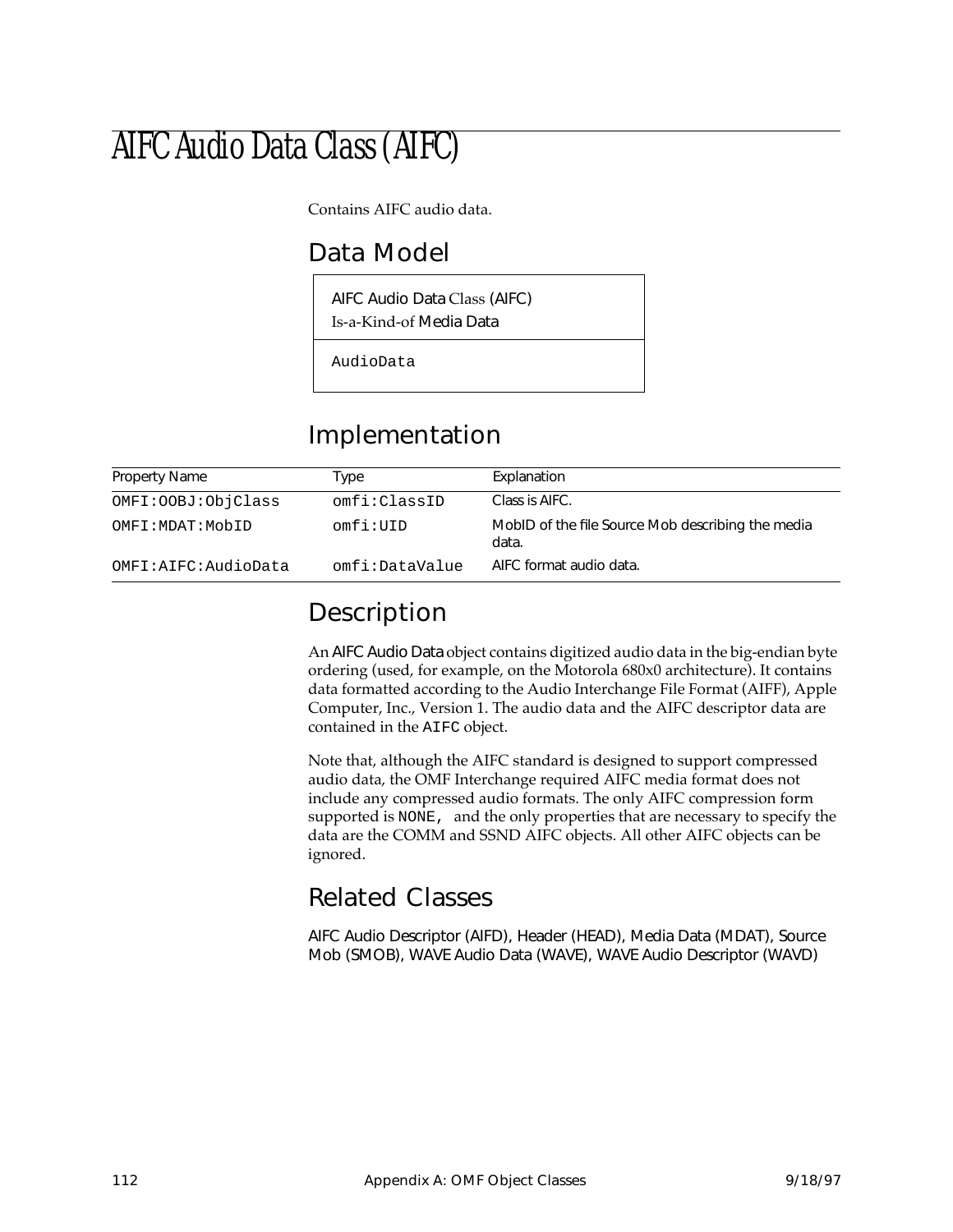## AIFC Audio Descriptor Class (AIFD)

Describes the AIFC media associated with a Source Mob.

#### Data Model

AIFC Audio Descriptor Class (AIFD) Is-a-Kind-of Media File Descriptor

Summary

#### Implementation

| <b>Property Name</b>   | Type                           | Explanation                                                                                                                                           |
|------------------------|--------------------------------|-------------------------------------------------------------------------------------------------------------------------------------------------------|
| OMFI: OOBJ: ObjClass   | omfi:ClassID                   | Class is AIFD.                                                                                                                                        |
| OMFI: MDES: Locator    | omfi:ObjRefArray               | Set of locators that provide hints to help find the OMFI<br>file or the raw data file that contains the media data.<br>Optional.                      |
| OMFI: MDFL: ISOMFI     | omfi:Boolean                   | A True value indicates that the media data is stored in an<br>OMFI file; a False value indicates that the media data is<br>stored in a raw data file. |
| OMFI: MDFL: SampleRate | omfi:Rational                  | The native sample rate of the digitized media data.                                                                                                   |
| OMFI:MDFL:Length       | omfi:Length32<br>omfi:Length64 | Duration of the media in sample units.                                                                                                                |
| OMFI:AIFD:Summary      | omfi:DataValue                 | A copy of the descriptive information in the associated<br>AIFC Audio Data value.                                                                     |

### Description

An AIFC Audio Data object contains digitized audio data in the big-endian byte ordering (used, for example, on the Motorola 68000 architecture). It contains data formatted according to the Audio Interchange File Format (AIFF), Apple Computer, Inc., Version 1. The data is contained directly in the AIFC object. The descriptive data from the AIFC object is duplicated in the AIFC Audio Descriptor to make it more efficient to access this information.

#### Related Classes

AIFC Audio Data (AIFC), Media File Descriptor (MDFL), Locator (LOCR), Source Mob (SMOB), WAVE Audio Data (WAVE), WAVE Audio Descriptor (WAVD)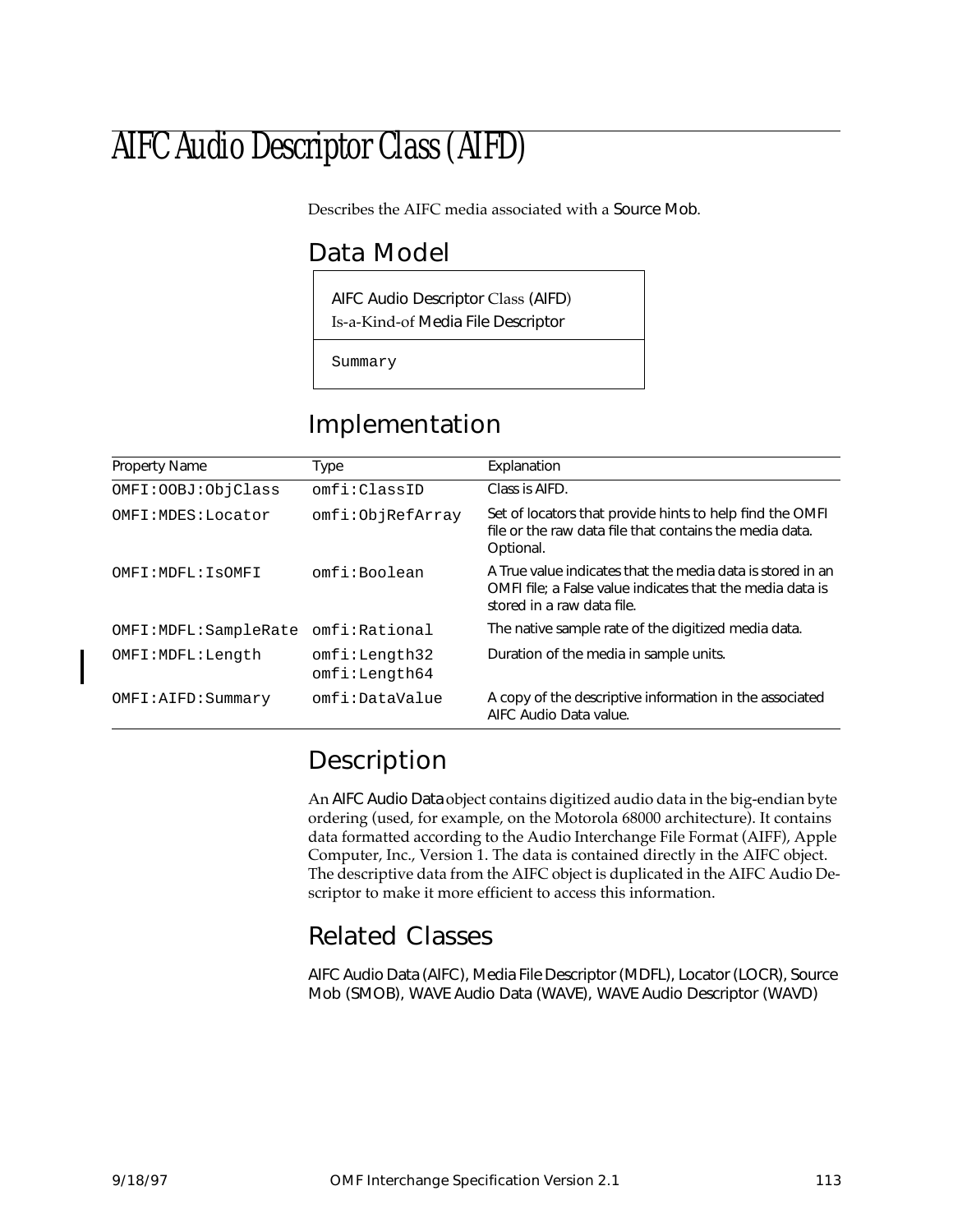## Attribute Class (ATTB)

Contains user-specified data.

#### Data Model

| Attribute Class (ATTB)<br>Is-a-Kind-of OMFI Object |
|----------------------------------------------------|
| Kind                                               |
| Name                                               |
| IntAttribute                                       |
| StringAttribute                                    |
| ObjAttribute                                       |

### Implementation

| <b>Property Name</b>      | Type          | Explanation                                                                                                                                                                        |                                                                                |
|---------------------------|---------------|------------------------------------------------------------------------------------------------------------------------------------------------------------------------------------|--------------------------------------------------------------------------------|
| OMFI: OOBJ: ObjClass      | omfi:ClassID  | Class is ATTB.                                                                                                                                                                     |                                                                                |
| OMFI:ATTB:Kind            | omfi:AttrKind | Specifies the kind of Attribute value. May have the<br>following values:<br>kOMFNullAttribute<br>0<br>kOMFIntegerAttribute<br>2<br>kOMFStringAttribute<br>3<br>kOMFObjectAttribute | Unspecified type<br>Integer value<br>String value<br>Object reference<br>value |
| OMFI:ATTB:Name            | omfi:String   | User-specified name.                                                                                                                                                               |                                                                                |
| OMFI: ATTB: IntAttribute  | omfi:Int32    | User-specified integer value. Optional, but if the Kind<br>property has a kOMFIntegerAttribute value, this prop-<br>erty is required.                                              |                                                                                |
| OMFI:ATTB:StringAttribute | omfi:String   | User-specified string value. Optional, but if the Kind<br>property has a kOMFString Attribute value, this prop-<br>erty is required.                                               |                                                                                |
| OMFI:ATTB:ObjAttribute    | omfi:ObjRef   | User-specified value contained in an OMF object.<br>Optional, but if the Kind property has a<br>kOMFObjectAttribute value, this property is required.                              |                                                                                |

### Description

An Attribute object specifies a category name and a value for the category. Each Attribute object has a category name and a value. The Mob object User-Attributes property provides a mechanism to associate user-specified data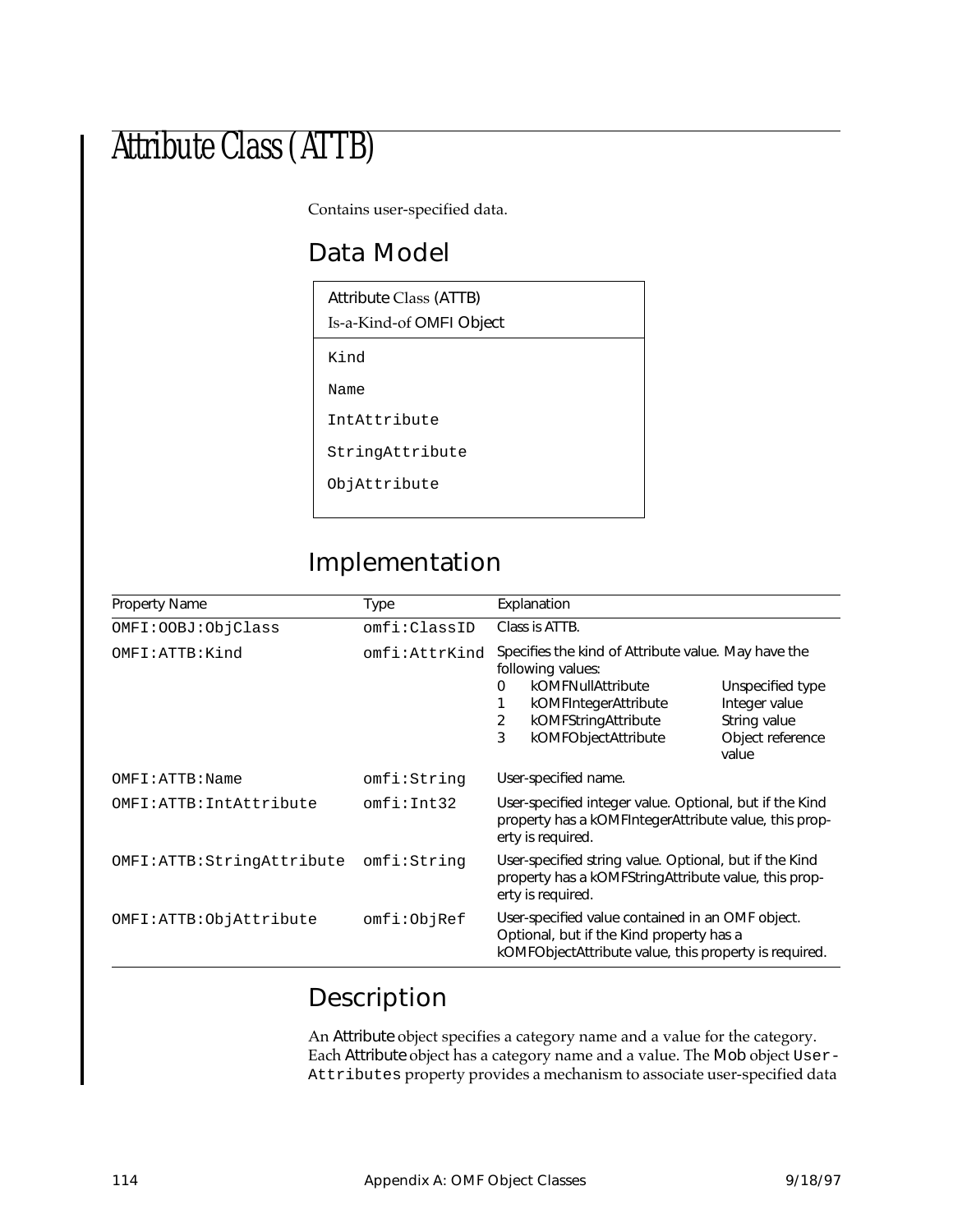with a Mob by using Attribute Arrays and Attributes.This mechanism allows the user to define categories and provide values for one or more Mobs in the OMF file. User attributes can be used to specify information such as the take number or lighting conditions of a section of media.

#### Related Classes

Attribute Array (ATTR), Mob (MOBJ)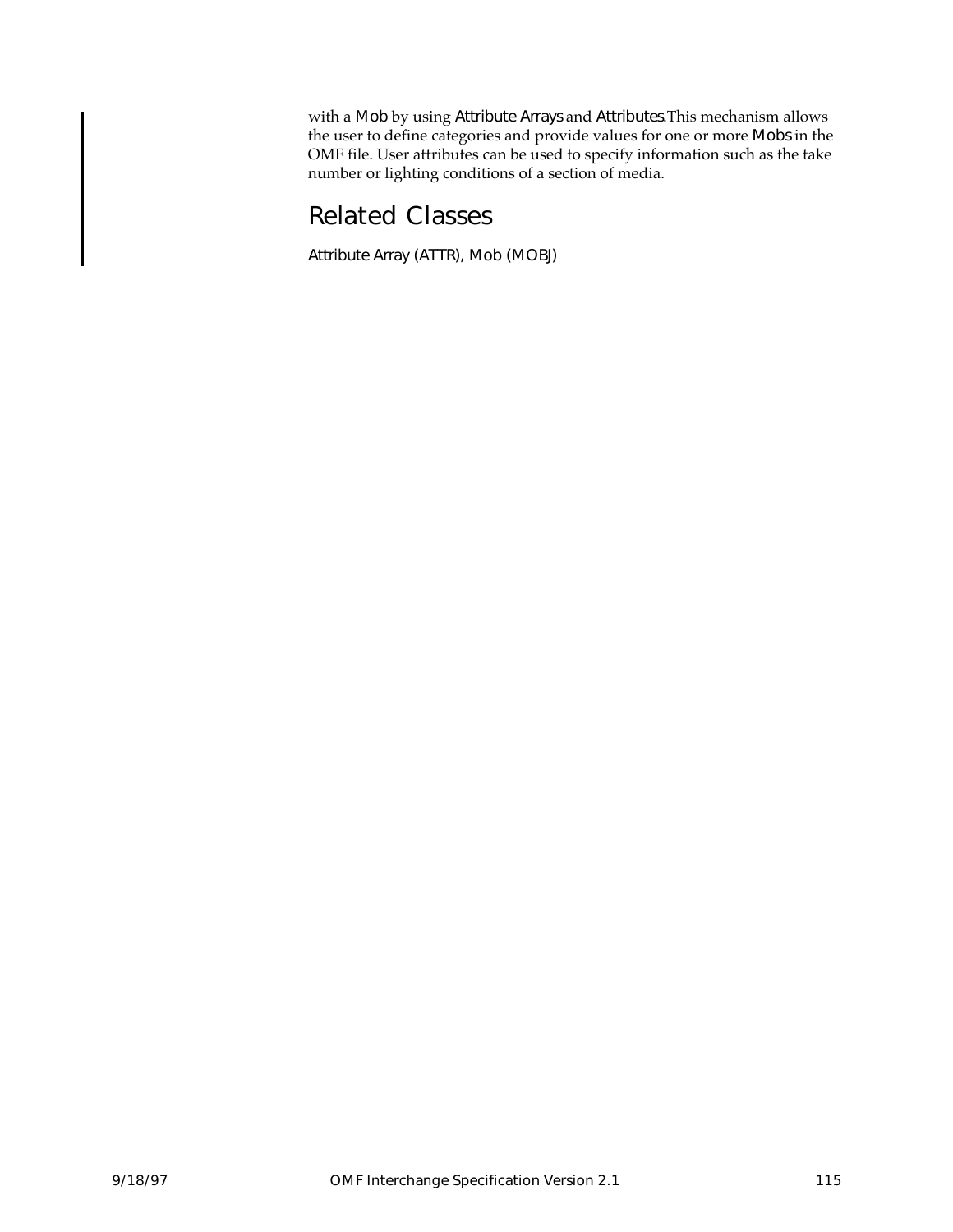## Attribute Array Class (ATTR)

Contains a set of Attribute objects.

### Data Model



### Implementation

| Property Name      | Type         | Explanation                                      |
|--------------------|--------------|--------------------------------------------------|
| OMFI:OOBJ:ObjClass | omfi:ClassID | Class is ATTR.                                   |
| OMFI:ATTR:AttrRefs |              | omfi:ObjRefArray HAS a set of Attribute objects. |

### Description

An Attribute Array object contains a set of Attribute objects. Each Attribute object has a category name and a value. Attribute Arrays are typically used to store user-specified data. The Mob object UserAttributes property provides a mechanism to associate user-specified data with a Mob.

### Related Classes

Attribute (ATTB), Mob (MOBJ)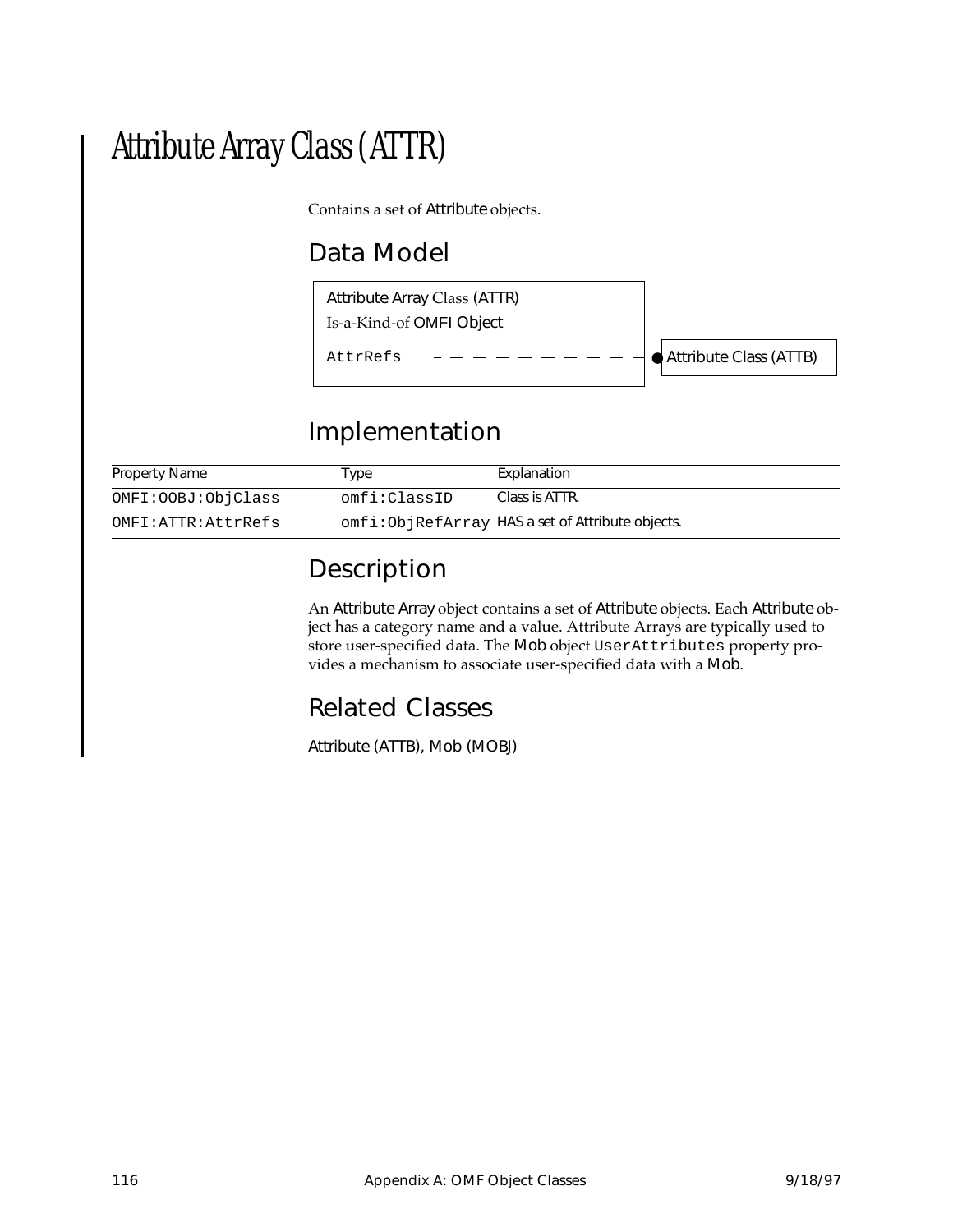## Class Dictionary Entry Class (CLSD)

Extends the OMFI class hierarchy with a new class.

### Data Model



### Implementation

| Property Name            | Type         | Explanation                                                                                                                                                                                                                  |
|--------------------------|--------------|------------------------------------------------------------------------------------------------------------------------------------------------------------------------------------------------------------------------------|
| OMFI: OOBJ: ObjClass     | omfi:ClassID | Class is CLSD.                                                                                                                                                                                                               |
| OMFI:CLSD:Class          | omfi:ClassID | Specifies the class being defined.                                                                                                                                                                                           |
| OMFI: CLSD: Parent Class | omfi:ObjRef  | HAS-REFERENCE to a Class Dictionary Entry that speci-<br>fies the parent of the class being defined. Optional; if<br>the class being defined is a class described in this spec-<br>ification, this property must be omitted. |

### Description

The Header (HEAD) object ClassDictionary property has a set of Class Dictionary Entry objects. This set describes extensions to the classes described in this specification that are used in the OMFI file. Each Class Dictionary Entry object describes a new class or a parent class of a new class.

If the class being defined by the Class Dictionary Entry object is defined in this document, the ParentClass property must be omitted. You are not allowed to define a new parent class for a class defined in this specification. Any class extension must be descended from the OMFI Object class.

For example, to define a new class called the Modulated Source Clip (MSCP) class that is a subclass of the Source Clip class, you create two Class Dictionary Entry objects:

- The first Class Dictionary Entry object Class property has a value of MSCP, and its ParentClass property has a value that references the second Class Dictionary Entry object.
- The second Class Dictionary Entry object Class property has a value of SCLP, and it does not have a ParentClass property.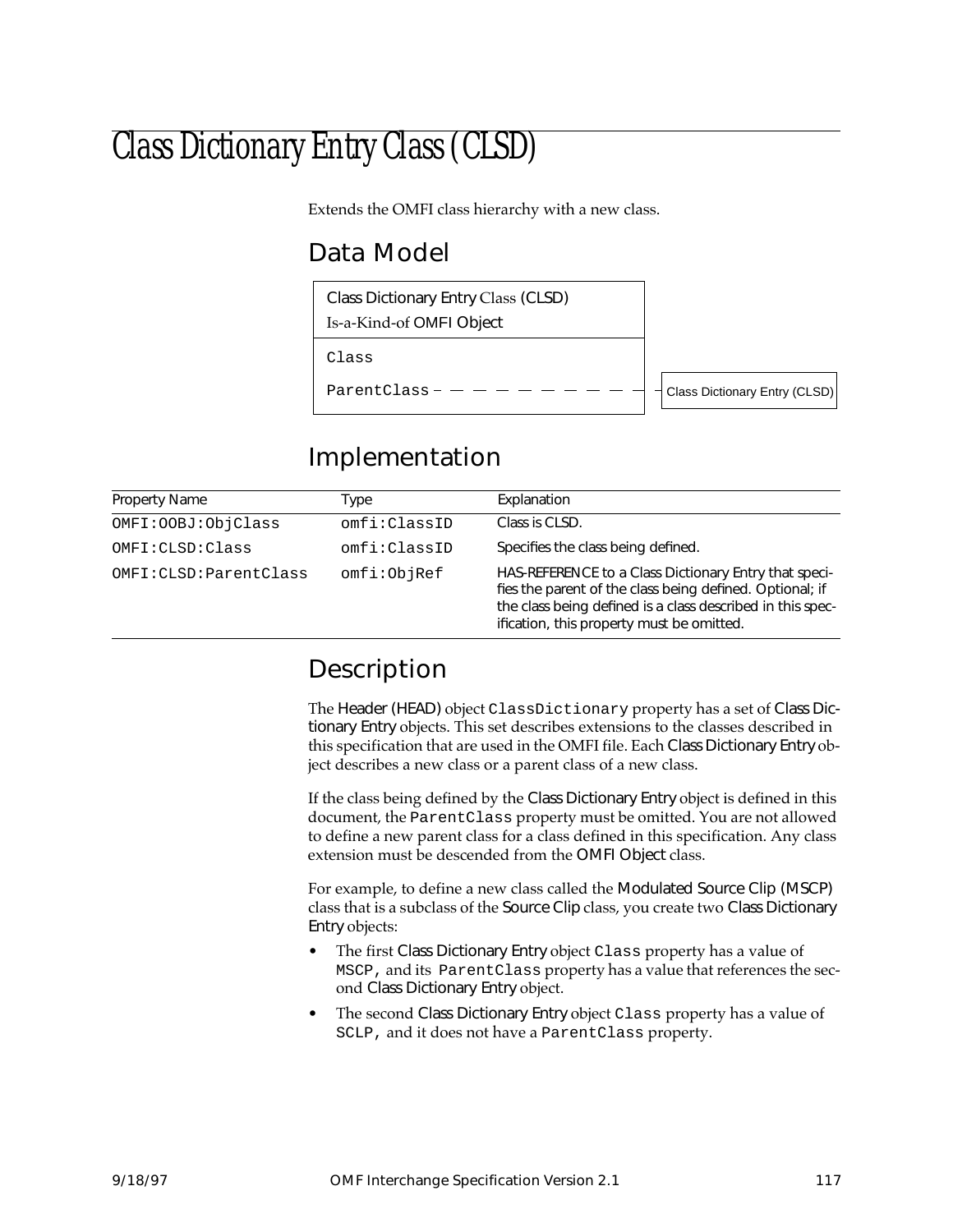This relationship defines the class identified by the Class ID MSCP as a subclass of the class identified by SCLP. Since the Source Clip class is defined in this specification, you must not specify its parent class.

An application that encounters a Modulated Source Clip object and does not recognize the new class can treat the object as a Source Clip object based on the information in the Header ClassDictionary property. This application will ignore any additional properties defined for the class.

#### Related Classes

Header (HEAD)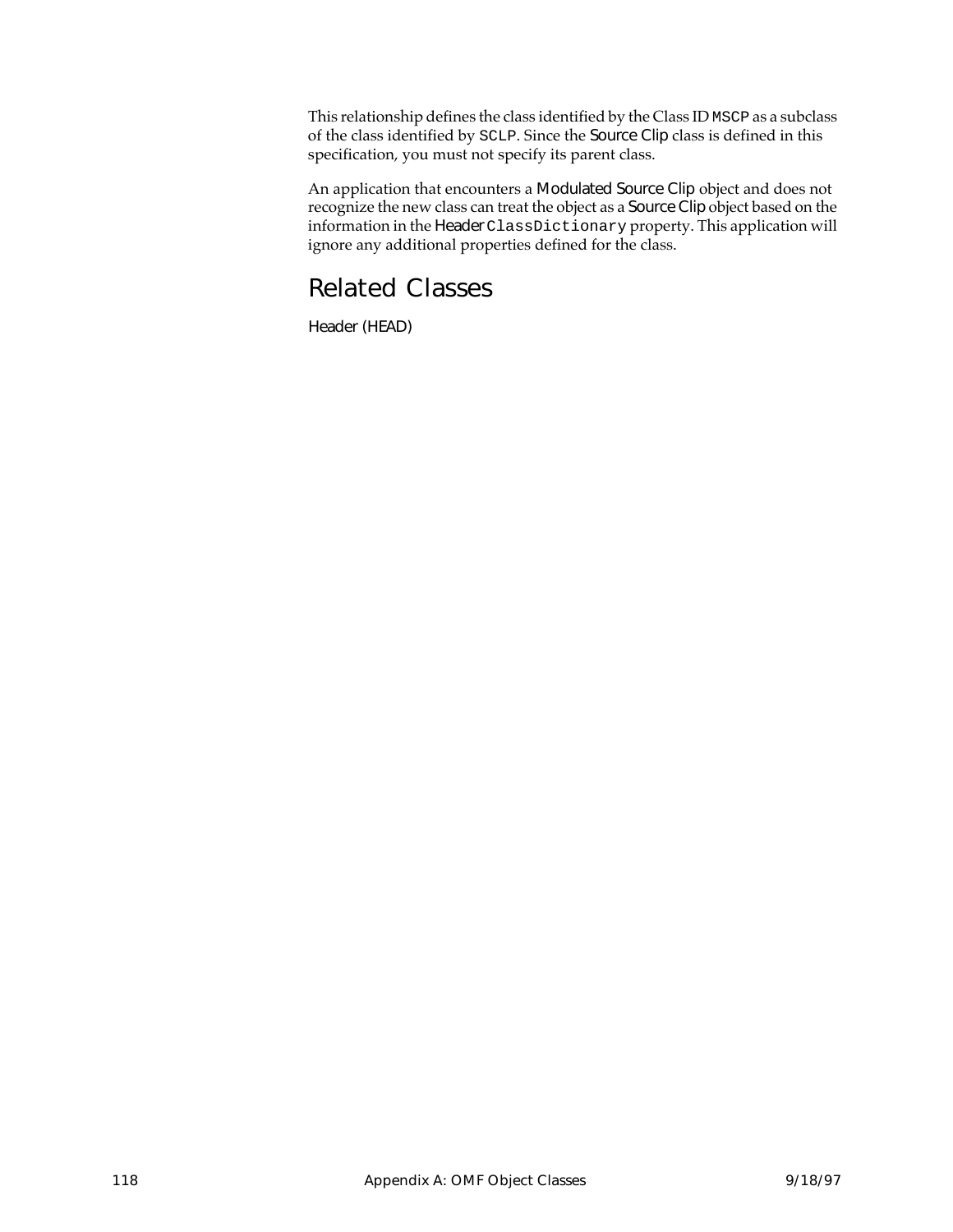## Color Difference Component Image Descriptor Class (CDCI)

Describes the media stored with one luminance component and two colordifference components that is associated with a Source Mob.

#### Data Model

| Color Difference Component Image Descriptor Class (CDCI)<br>Is-a-Kind-of Digital Image Descriptor |
|---------------------------------------------------------------------------------------------------|
| ComponentWidth                                                                                    |
| HorizontalSubsampling                                                                             |
| ColorSiting                                                                                       |
| BlackReferenceLevel                                                                               |
| WhiteReferenceLevel                                                                               |
| ColorRange                                                                                        |
| PaddingBits                                                                                       |
|                                                                                                   |

### Implementation

| Property Name          | Type                           | Explanation                                                                                                                                                                                                                                                                                                                                       |
|------------------------|--------------------------------|---------------------------------------------------------------------------------------------------------------------------------------------------------------------------------------------------------------------------------------------------------------------------------------------------------------------------------------------------|
| OMFI: OOBJ: ObjClass   | omfi:ClassID                   | Class is CDCI.                                                                                                                                                                                                                                                                                                                                    |
| OMFI: MDES: Locator    | omfi:ObjRefArray               | Set of locators that provide hints to<br>help find the OMFI file or the raw<br>data file that contains the media<br>data. Optional.                                                                                                                                                                                                               |
| OMFI: MDFL: ISOMFI     | omfi:Boolean                   | A True value indicates that the media<br>data is stored in an OMFI file; a False<br>value indicates that the media data is<br>stored in a raw data file.                                                                                                                                                                                          |
| OMFI: MDFL: SampleRate | omfi:Rational                  | The native sample rate of the digi-<br>tized media data.                                                                                                                                                                                                                                                                                          |
| OMFI: MDFL: Length     | omfi:Length32<br>omfi:Length64 | Duration of the media in sample<br>units.                                                                                                                                                                                                                                                                                                         |
| OMFI:DIDD:Compression  | omfi:String                    | Kind of compression and format of<br>compression information; a string<br>with the following values that must<br>be recognized by all OMFI-compat-<br>ible applications:<br><b>IPFG</b><br><b>ISO JPEG stream</b><br>Other registered and private strings<br>may be defined. Optional; if there is<br>no compression, the property is<br>omitted. |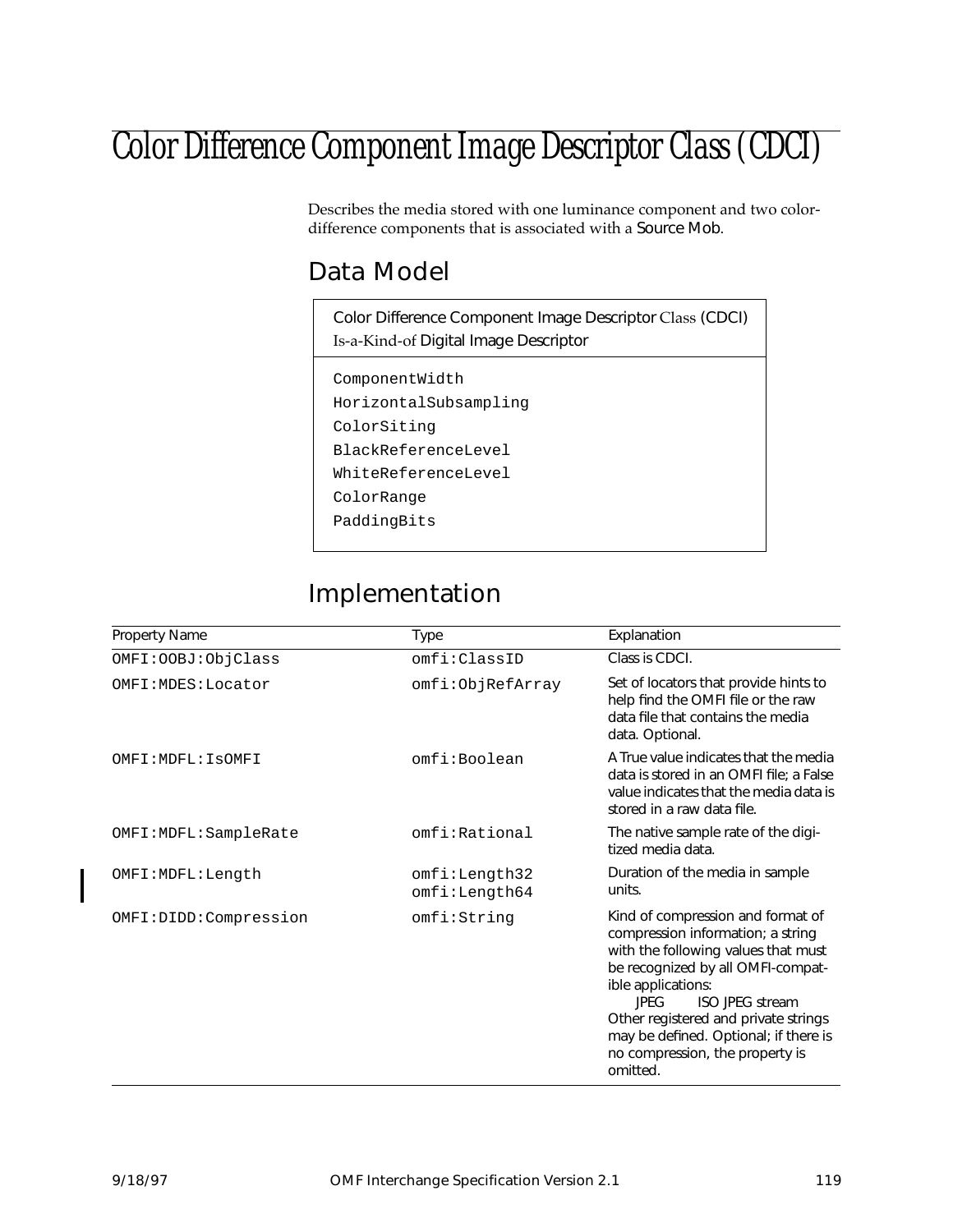| Property Name            | Type        | Explanation                                                                                                                                                                                           |
|--------------------------|-------------|-------------------------------------------------------------------------------------------------------------------------------------------------------------------------------------------------------|
| OMFI:DIDD:StoredHeight   | omfi:UInt32 | Number of pixels in vertical dimen-<br>sion of stored view. See the Descrip-<br>tion section of DIDD class for an<br>explanation of image geometry.                                                   |
| OMFI:DIDD:StoredWidth    | omfi:UInt32 | Number of pixels in horizontal<br>dimension of stored view.                                                                                                                                           |
| OMFI:DIDD:SampledHeight  | omfi:UInt32 | Number of pixels in vertical dimen-<br>sion of sampled view. Optional; the<br>default value is StoredHeight.<br>See the Description section of DIDD<br>class for an explanation of image<br>geometry. |
| OMFI:DIDD:SampledWidth   | omfi:UInt32 | Number of pixels in horizontal<br>dimension of sampled view.<br>Optional; the default value is<br>StoredWidth.                                                                                        |
| OMFI:DIDD:SampledXOffset | omfi:Int32  | X offset, in pixels, from top left cor-<br>ner of stored view. Optional; the<br>default value is 0.                                                                                                   |
| OMFI:DIDD:SampledYOffset | omfi:Int32  | Y offset, in pixels from top left corner<br>of stored view. Optional; the default<br>value is 0.                                                                                                      |
| OMFI:DIDD:DisplayHeight  | omfi:UInt32 | Number of pixels in vertical dimen-<br>sion of display view. Optional; the<br>default value is StoredHeight.<br>See the Description section of DIDD<br>class for an explanation of image<br>geometry. |
| OMFI:DIDD:DisplayWidth   | omfi:UInt32 | Number of pixels in vertical dimen-<br>sion of display view. Optional; the<br>default value is StoredWidth.                                                                                           |
| OMFI:DIDD:DisplayXOffset | omfi:Int32  | X offset, in pixels, from top left cor-<br>ner of stored view. Optional; the<br>default value is 0.                                                                                                   |
| OMFI:DIDD:DisplayYOffset | omfi:Int32  | Y offset, in pixels, from top left cor-<br>ner of stored view. Optional; the<br>default value is 0.                                                                                                   |

 $\begin{array}{c} \rule{0pt}{2.5ex} \rule{0pt}{2.5ex} \rule{0pt}{2.5ex} \rule{0pt}{2.5ex} \rule{0pt}{2.5ex} \rule{0pt}{2.5ex} \rule{0pt}{2.5ex} \rule{0pt}{2.5ex} \rule{0pt}{2.5ex} \rule{0pt}{2.5ex} \rule{0pt}{2.5ex} \rule{0pt}{2.5ex} \rule{0pt}{2.5ex} \rule{0pt}{2.5ex} \rule{0pt}{2.5ex} \rule{0pt}{2.5ex} \rule{0pt}{2.5ex} \rule{0pt}{2.5ex} \rule{0pt}{2.5ex} \rule{0$ 

 $\overline{\mathbf{I}}$ 

 $\begin{array}{c} \rule{0pt}{2.5ex} \rule{0pt}{2.5ex} \rule{0pt}{2.5ex} \rule{0pt}{2.5ex} \rule{0pt}{2.5ex} \rule{0pt}{2.5ex} \rule{0pt}{2.5ex} \rule{0pt}{2.5ex} \rule{0pt}{2.5ex} \rule{0pt}{2.5ex} \rule{0pt}{2.5ex} \rule{0pt}{2.5ex} \rule{0pt}{2.5ex} \rule{0pt}{2.5ex} \rule{0pt}{2.5ex} \rule{0pt}{2.5ex} \rule{0pt}{2.5ex} \rule{0pt}{2.5ex} \rule{0pt}{2.5ex} \rule{0$ 

 $\overline{\mathbf{I}}$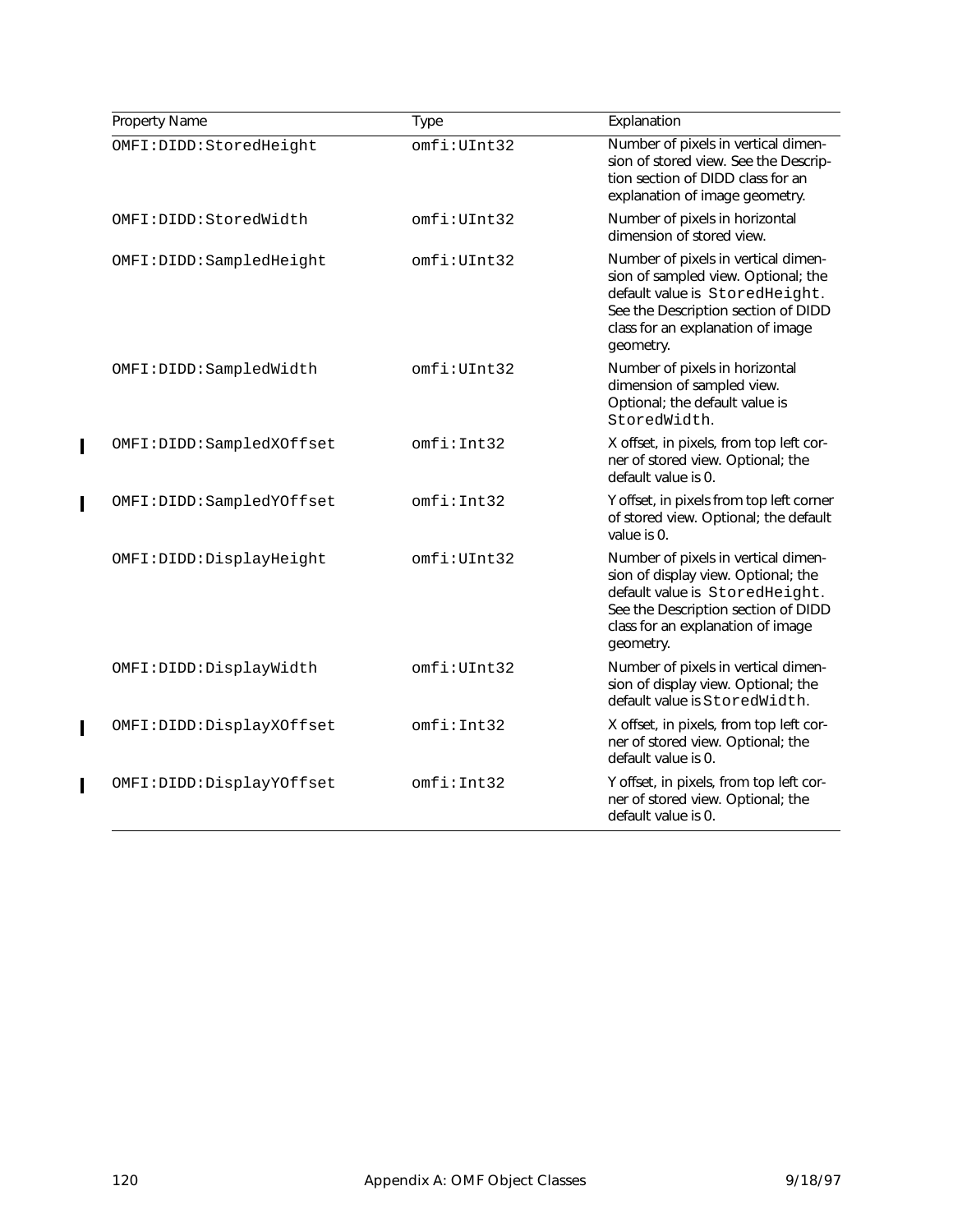| Property Name                    | <b>Type</b>     | Explanation                                                                                                                                                                                                                                                                                                                                                                                                                                                                |
|----------------------------------|-----------------|----------------------------------------------------------------------------------------------------------------------------------------------------------------------------------------------------------------------------------------------------------------------------------------------------------------------------------------------------------------------------------------------------------------------------------------------------------------------------|
| OMFI: DIDD: FrameLayout          | omfi:LayoutType | Describes whether all data for a com-<br>plete sample is in one frame or is<br>split into more than one field. Values<br>are<br>FULL_FRAME: frame contains<br>0<br>full sample in progressive<br>scan lines.<br>SEPARATE_FIELDS: sample<br>1<br>consists of two fields, which<br>when interlaced produce a<br>full sample.<br>SINGLE_FIELD: sample<br>2<br>consists of two interlaced<br>fields, but only one field is<br>stored in the data stream.<br>MIXED_FIELDS.<br>3 |
| OMFI:DIDD:VideoLineMap           | omfi:Int32Array | Specifies the scan line in the analog<br>source that corresponds to the<br>beginning of each digitized field. For<br>single field video, there is 1 value in<br>the array and for interleaved video,<br>there are 2 values in the array.                                                                                                                                                                                                                                   |
| OMFI:DIDD: ImageAspectRatio      | omfi: Rational  | Describes the ratio between the hori-<br>zontal size and the vertical size in the<br>intended final image.                                                                                                                                                                                                                                                                                                                                                                 |
| OMFI:DIDD:AlphaTransparency      | omfi:Int32      | A value of 1 means that the maxi-<br>mum Alpha value is transparent. A<br>value of 0 means that the 0 Alpha<br>value is transparent. Optional.                                                                                                                                                                                                                                                                                                                             |
| OMFI: DIDD: Gamma                | omfi:Rational   | Specifies the expected output<br>gamma setting on the video display<br>device. Optional.                                                                                                                                                                                                                                                                                                                                                                                   |
| OMFI: DIDD: ImageAlignmentFactor | omfi:Int32      | Specifies the alignment when storing<br>the digital media data. For example,<br>a value of 16 means that the image<br>is stored on 16-byte boundaries. The<br>starting point for a field will always<br>be a multiple of 16 bytes. If the field<br>does not end on a 16-byte bound-<br>ary, the remaining bytes are unused.<br>Optional.                                                                                                                                   |
| OMFI: CDCI: ComponentWidth       | omfi:Int32      | Specifies the number of bits used to<br>store each component. Can have a<br>value of 8, 10, or 16. Each compo-<br>nent in a sample is packed contigu-<br>ously; the sample is filled with the<br>number of bits specified by the<br>optional OMFI: CDCI: Padding-<br>Bits property. If the<br>OMFI:CDCI:PaddingBits prop-<br>erty is omitted, samples are packed<br>contiguously.                                                                                          |

 $\overline{\phantom{a}}$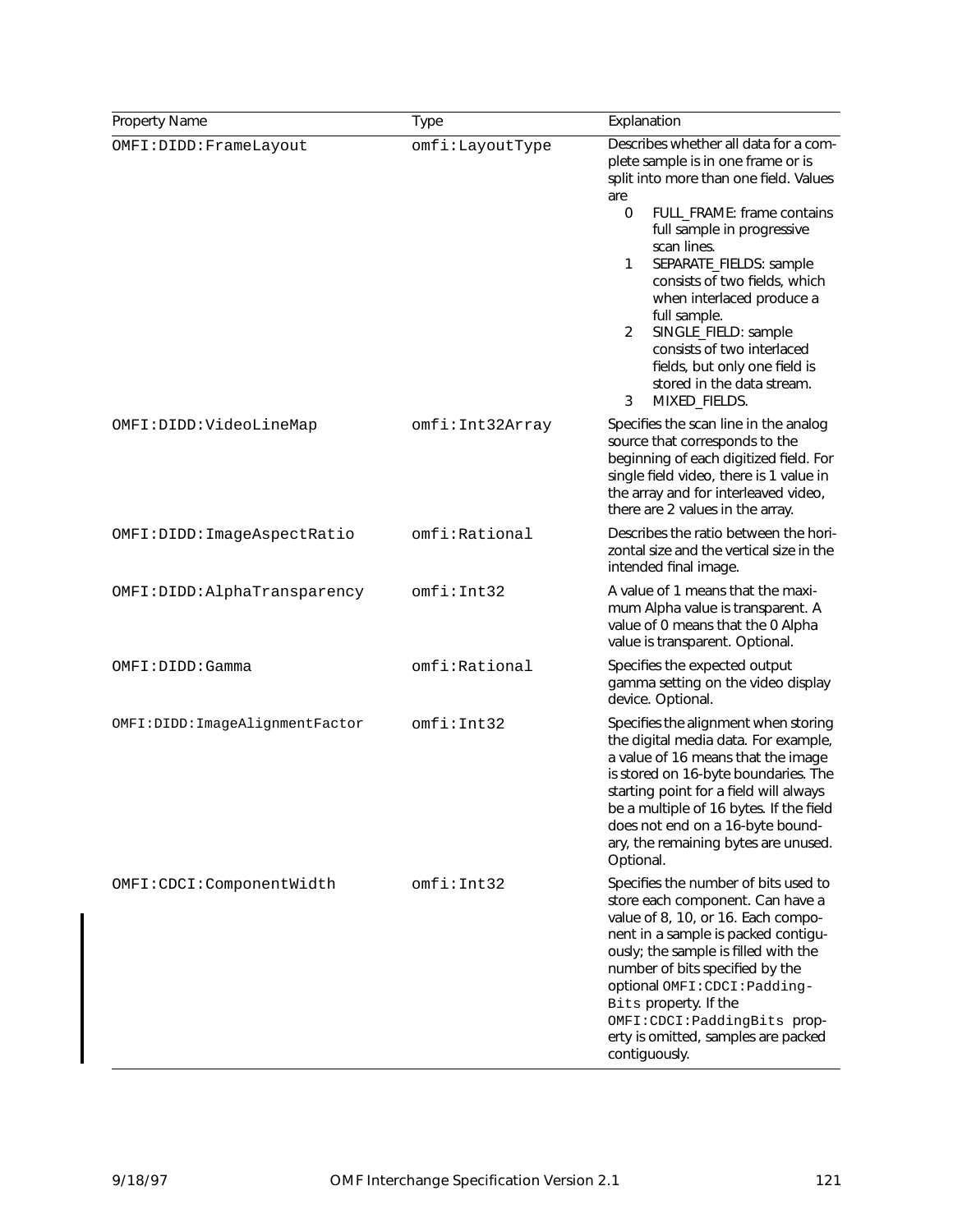| Property Name                               | <b>Type</b>          | Explanation                                                                                                                                                                                                                                                                                                                                                                                               |
|---------------------------------------------|----------------------|-----------------------------------------------------------------------------------------------------------------------------------------------------------------------------------------------------------------------------------------------------------------------------------------------------------------------------------------------------------------------------------------------------------|
| OMFI:CDCI:HorizontalSubsampling omfi:UInt32 |                      | Specifies the ratio of luminance<br>sampling to chrominance sampling<br>in the horizontal direction. For 4:2:2<br>video, the value is 2, which means<br>that there are twice as many lumi-<br>nance values as there are color-<br>difference values. The other legal<br>value is 1.                                                                                                                       |
| OMFI:CDCI:ColorSiting                       | omfi:ColorSitingType | Specifies how to compute subsam-<br>pled chrominance component<br>values. Values are:                                                                                                                                                                                                                                                                                                                     |
|                                             |                      | 0<br>coSiting<br>To calculate subsampled<br>pixels, take the preceding<br>pixel's color value, discard<br>the other color values, and<br>cosite the color with the<br>first luminance value.                                                                                                                                                                                                              |
|                                             |                      | 1<br>averaging<br>To calculate subsampled<br>pixels, take the average of<br>the two adjacent pixels'<br>color values, and site the<br>color in the center of the<br>luminance pixels.                                                                                                                                                                                                                     |
|                                             |                      | 2<br>threeTap<br>To calculate subsampled<br>pixels, take 25 percent of<br>the previous pixel's color<br>value, 50 percent of the first<br>value, and 25 percent of<br>the second value. For the<br>first value in a row, use 75<br>percent of that value since<br>there is no previous value.<br>The threeTap value is<br>only meaningful when the<br>HorizontalSubsampling<br>property has a value of 2. |
|                                             |                      | Optional; when omitted, treat as<br>coSiting.                                                                                                                                                                                                                                                                                                                                                             |
| OMFI:CDCI:BlackReferenceLevel               | omfi:UInt32          | Specifies the digital luminance<br>component value associated with<br>black. For CCIR-601/2, the value is<br>16; for YUV, the value is 0. The same<br>value is used in CDCI and RGBA<br>when the standard CCIR colorspace<br>conversion is used. Optional; if<br>omitted the default value is 0.                                                                                                          |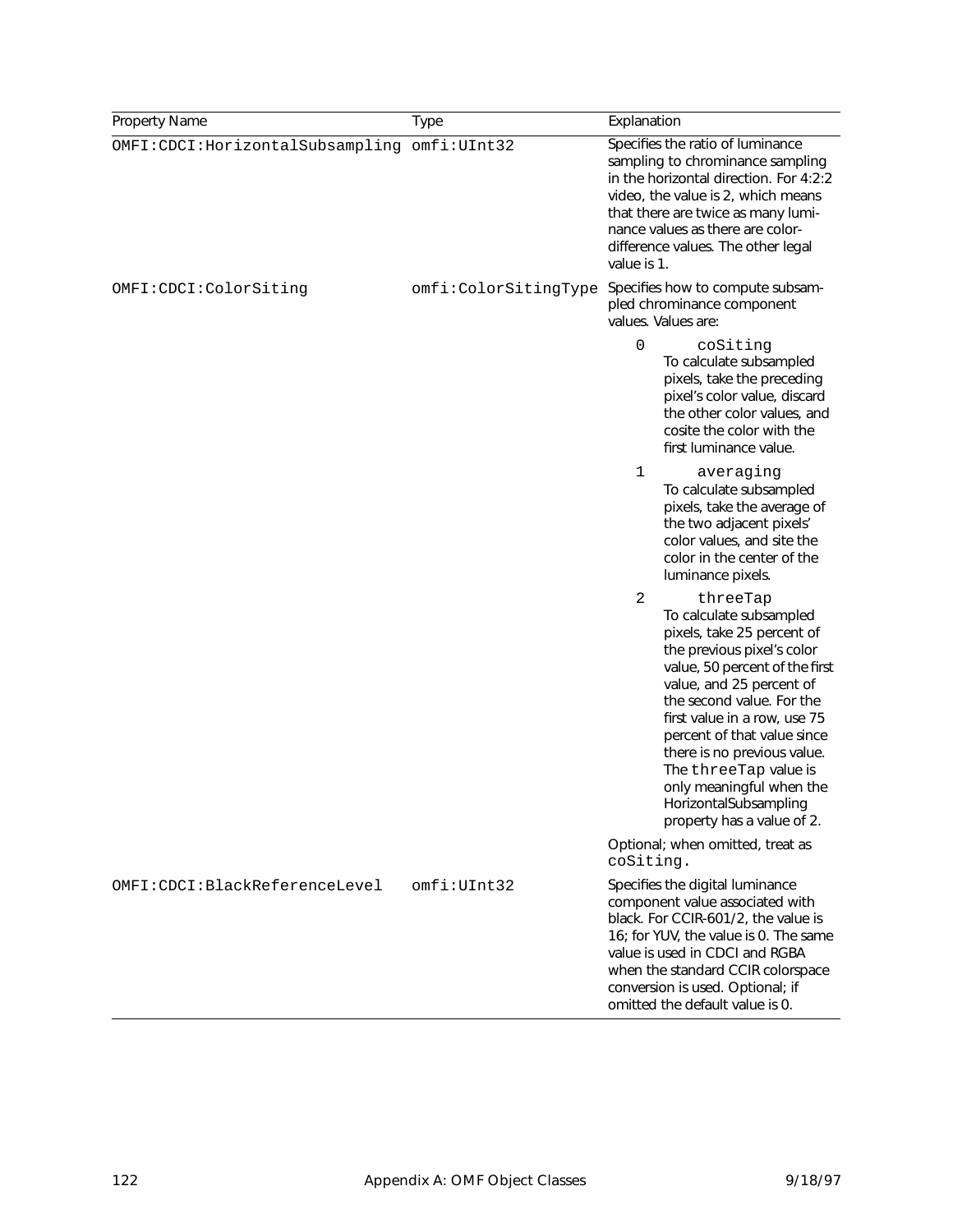| <b>Property Name</b>          | Type        | Explanation                                                                                                                                                                                                                                                                                                                                                                            |
|-------------------------------|-------------|----------------------------------------------------------------------------------------------------------------------------------------------------------------------------------------------------------------------------------------------------------------------------------------------------------------------------------------------------------------------------------------|
| OMFI:CDCI:WhiteReferenceLevel | omfi:UInt32 | Specifies the digital luminance<br>component value associated with<br>white. For CCIR-601/2, 8-bit video,<br>the value is 235; for YUV 8-bit video,<br>the value is 255. Optional; if<br>omitted, the default value is<br>maximum unsigned integer value for<br>component size.                                                                                                        |
| OMFI:CDCI:ColorRange          | omfi:UInt32 | Specifies the range of allowable<br>digital chrominance component<br>values. Chrominance values are<br>signed and the range specified is<br>centered on 0. For CCIR-601/2, the<br>value is 225; for YUV the value is<br>255. This value is used for both<br>chrominance components. Optional;<br>the default value is the maximum<br>unsigned integer value for the<br>component size. |
| OMFI: CDCI: PaddingBits       | omfi:Int16  | Specifies the number of bits padded<br>to each pixel. Optional; default is 0.                                                                                                                                                                                                                                                                                                          |

#### Description

Color Difference Component Image objects specify pixels with one luminance component and two color-difference components. This format is commonly known as  $\mathsf{YC}_{\mathsf{b}}\mathsf{C}_{\mathsf{r}}$ .

Chrominance subsampling reduces storage requirements by omitting the color difference information for some pixels. When reading the image, the color difference information for these pixels is calculated from the color difference information of the adjacent pixels. Color siting specifies how to calculate the color difference information when the two pixels have unequal color difference information.

See the description of the Digital Image Descriptor class for a description of the compression and geometry properties.

If the PaddingBits property is set to 0 or omitted, the image data contains one pixel immediately after another. If one pixel ends within a byte, the remaining bits in that byte are used for the following pixel. In all cases, the video frame is padded to a byte boundary.

#### Related Classes

Digital Image Descriptor (DIDD), Image Data (IDAT), JPEG Image Data (JPEG), RGBA Component Image Descriptor (RGBA), Source Mob (SMOB)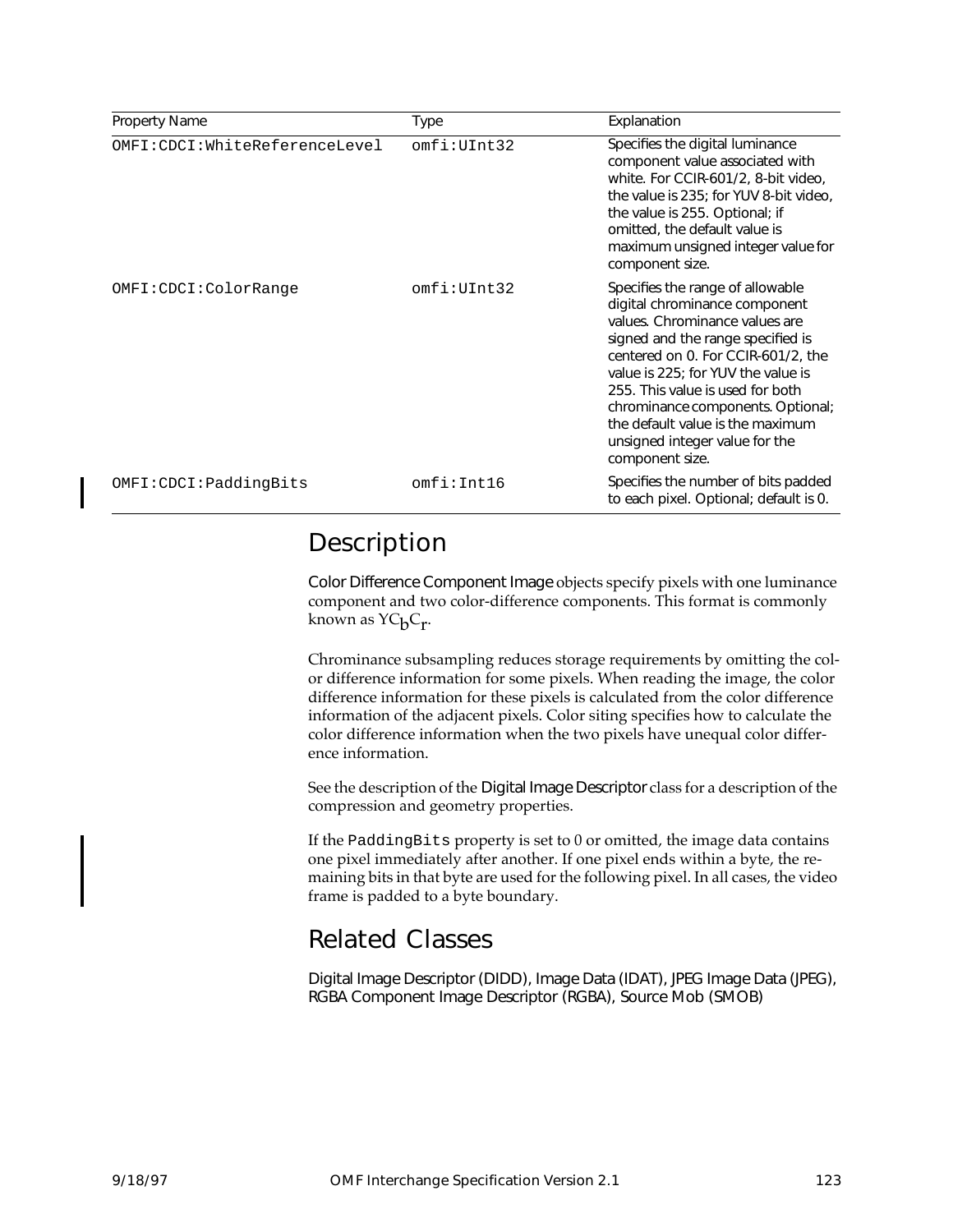## Component Class (CPNT)

Represents time-varying data and has a type and length.

### Data Model

Component Class (CPNT) Is-a-Kind-of OMFI Object Abstract Class

DataKind -

Length

Data Definition (DDEF)

#### Implementation

| <b>Property Name</b> | Type                           | Explanation                                                                                 |
|----------------------|--------------------------------|---------------------------------------------------------------------------------------------|
| OMFI: OOBJ: ObjClass | omfi:ClassID                   | Class is CPNT.                                                                              |
| OMFI:CPNT:DataKind   | omfi:ObjRef                    | HAS-REFERENCE to a Data Definition object that specifies<br>the data kind of the component. |
| OMFI: CPNT: Length   | omfi:Length32<br>omfi:Length64 | Specifies the duration in edit units of the component.                                      |

### Description

The Component class is an abstract class that represents a section of media or other time-varying data. Since it is an abstract class, there are no objects in an OMFI file that have an ObjClass value of CPNT; all objects in any OMFI file that belong to the Component class also belong to a subclass of Component. The two subclasses of Component defined in this specification are Segment (SEGM) and Transition (TRAN). A Segment is a time-varying object that has an independent meaning and does not have to be followed or preceded by another object in a Sequence. Segment is also an abstract class—it has many subclasses such as Effect Invocation, Filler, Sequence, and Source Clip. A Transition object describes the way to change from one segment to another; consequently, a Transition can only appear in a Sequence between two Segments.

The two properties of the Component class, DataKind and Length, specify the fundamental attributes of any OMFI time-varying object. DataKind identifies the format and meaning of the data values, and Length specifies the duration in edit units of the component. The duration is the time period in which the component defines data values. The component's edit rate is defined by the Mob Slot, Effect Slot, or Edit Rate Converter that contains the Component. With the information from these two properties, an application can determine its level of support for a Component. If it cannot accurately play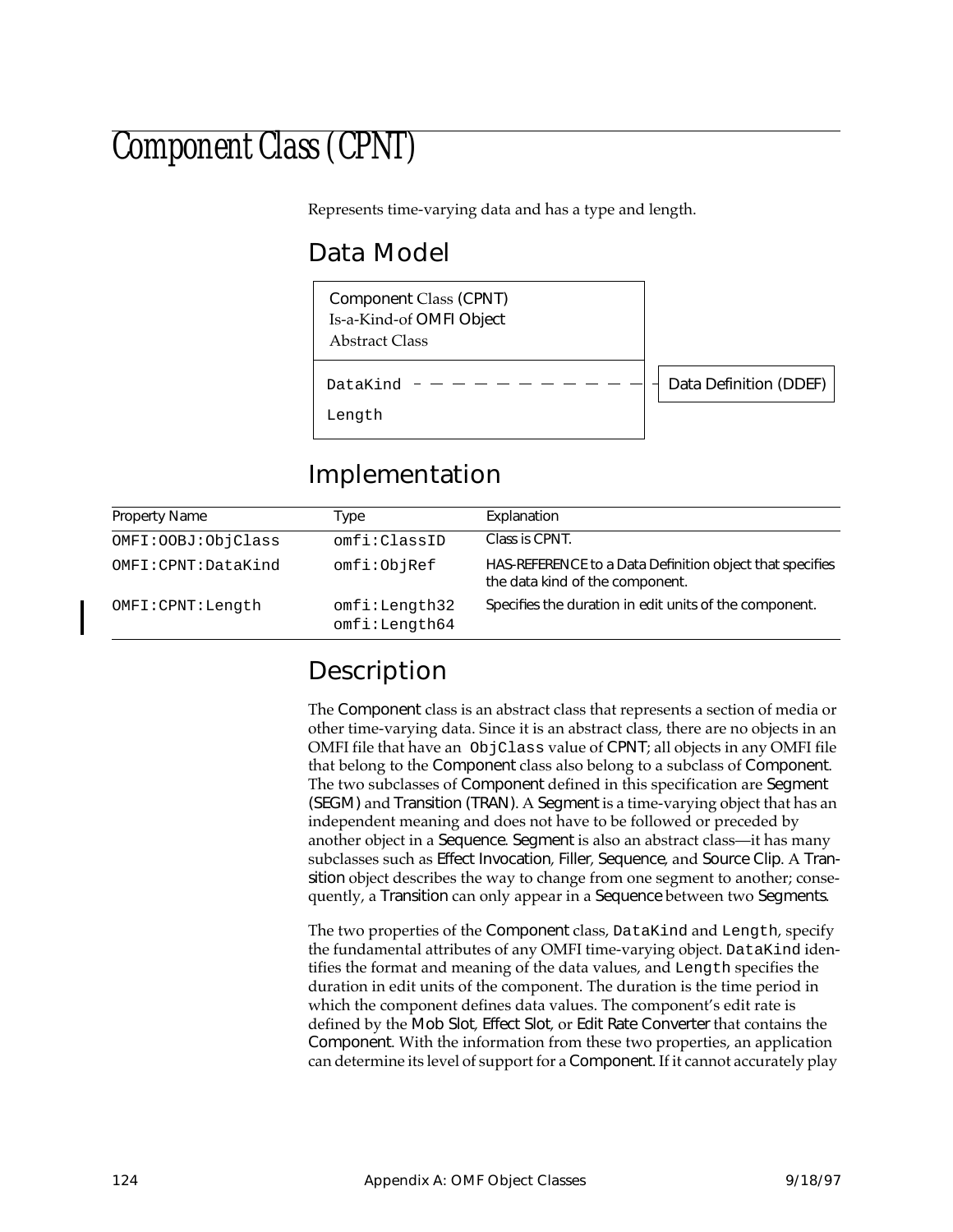the Component, at least it can use the basic information to decide how to proceed.

A typical DataKind value of a Component in a video slot would be omfi:data:Picture. The data kind for a Component must match or be convertible to the data kind required by the context of the Component. For example, a Component object in a Sequence object must have a data kind that is the same as or convertible to the data kind of the Sequence.

#### Related Classes

Data Definition (DDEF), Edit Rate Converter (ERAT), Effect Slot (ESLT), Mob Slot (MSLT), OMFI Object (OOBJ), Segment (SEGM), Transition (TRAN)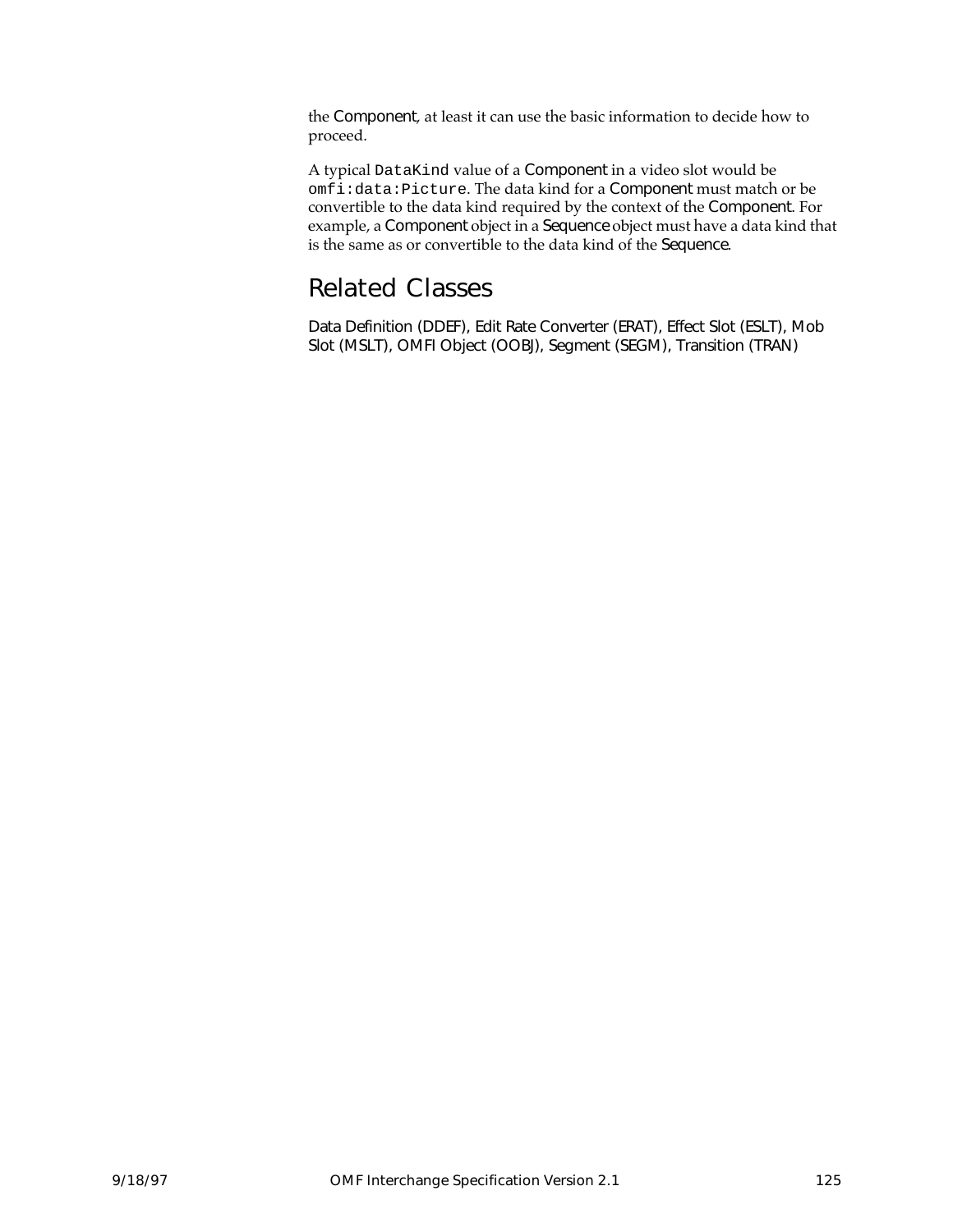## Composition Mob Class (CMOB)

Describes the editing information that combines segments of media into a presentation.

#### Data Model

Composition Mob Class (CMOB) Is-a-Kind-of Mob

DefFadeLength

DefFadeType

DefFadeEditUnit

### Implementation

| <b>Property Name</b>       | Type                           | Explanation                                                                                                                                                                                                                                                                  |
|----------------------------|--------------------------------|------------------------------------------------------------------------------------------------------------------------------------------------------------------------------------------------------------------------------------------------------------------------------|
| OMFI: OOBJ: ObjClass       | omfi:ClassID                   | Class is CMOB.                                                                                                                                                                                                                                                               |
| OMFT: MOBJ: MobID          | omfi:UID                       | Unique Mob Identification.                                                                                                                                                                                                                                                   |
| OMFI: MOBJ: Name           | omfi:String                    | Name of mob for display to end user.<br>Optional.                                                                                                                                                                                                                            |
| OMFI: MOBJ: Slots          |                                | omfi:ObjRefArray Contains the externally visible Mob Slots and the<br>internal slots containing media and other time-<br>varying information.                                                                                                                                |
| OMFI:MOBJ:LastModified     | omfi:TimeStamp                 | Date and time when mob was last modified.                                                                                                                                                                                                                                    |
| OMFI: MOBJ: CreationTime   | omfi:TimeStamp                 | Date and time when the mob was originally<br>created.                                                                                                                                                                                                                        |
| OMFI: MOBJ: UserAttributes | omfi:ObjRef                    | Specifies a set of user attributes, which provide<br>additional information about the Mob. The<br>Attribute Array contains a set of Attributes.<br>Optional.                                                                                                                 |
| OMFI: CMOB: DefFadeLength  | omfi:Length32<br>omfi:Length64 | Specifies the default length of the audio fade-in and<br>fade-out to be applied to all audio Source Clips that<br>do not specify the audio fade properties. Optional;<br>if specified, then the default fade type and the<br>default fade edit units must also be specified. |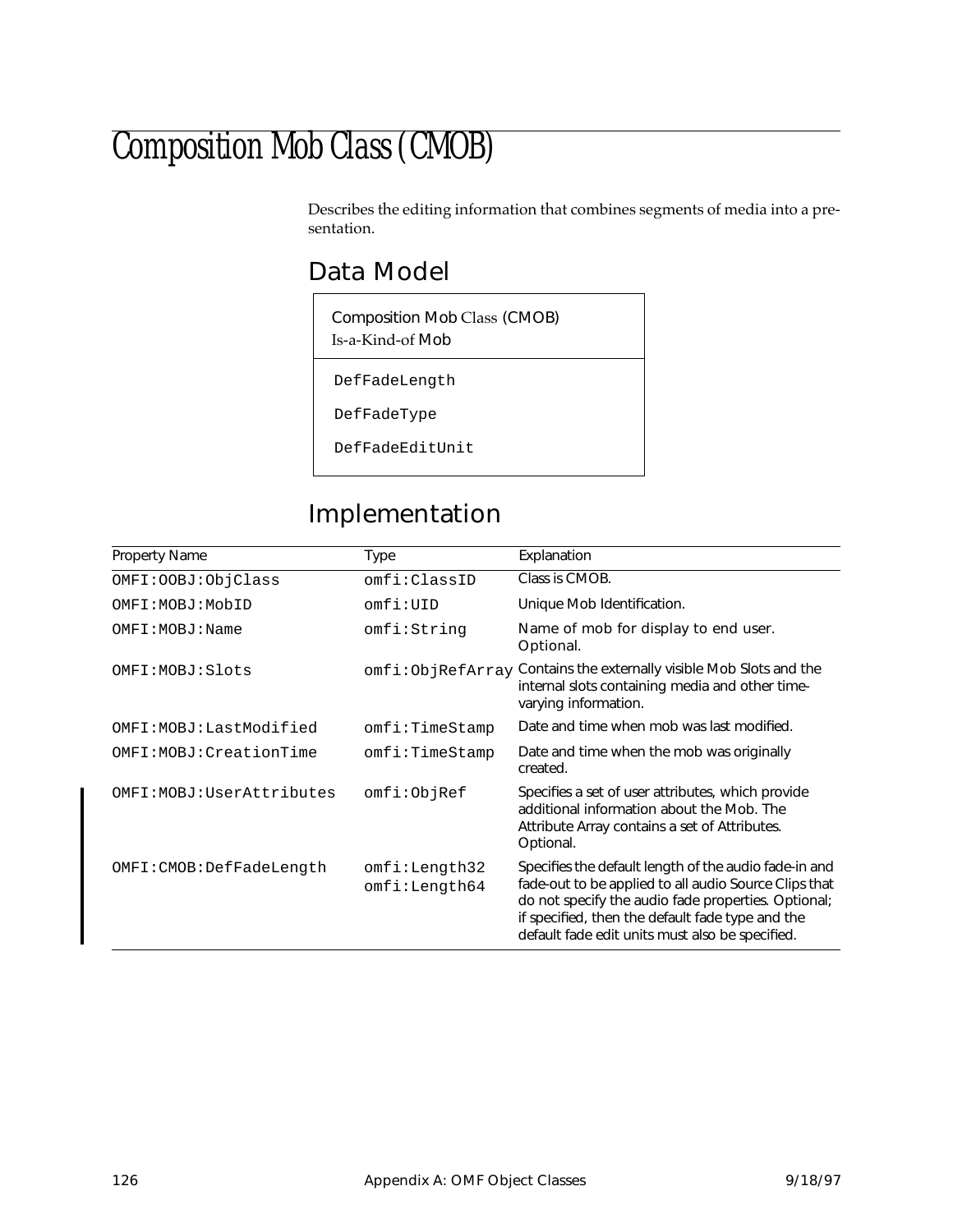| Property Name             | Type                | Explanation                                                                                                                                                                                                                                                                                                                                                                                                   |
|---------------------------|---------------------|---------------------------------------------------------------------------------------------------------------------------------------------------------------------------------------------------------------------------------------------------------------------------------------------------------------------------------------------------------------------------------------------------------------|
| OMFI: CMOB: DefFadeType   | $omfi$ : $FadeType$ | Specifies the default type of audio fade. Optional; if<br>specified, then the default length and default edit<br>units must also be specified. Specifies the type of<br>the audio fade in; may have one of the following<br>values:<br>No fade<br>0<br>Linear amplitude fade<br>2<br>Linear power fade<br>3<br>Linear dB fade<br>Additional registered and private fade in types may<br>be defined. Optional. |
| OMFI:CMOB:DefFadeEditUnit | omfi:Rational       | Specifies the edit units in which the default fade<br>length is specified. Optional; if specified, then the<br>default fade length and default fade type must also<br>be specified.                                                                                                                                                                                                                           |

#### Description

A Composition Mob object contains a complete multimedia presentation. Composition Mob objects can range from a very simple structure containing only a single Segment of media to extremely complex structures containing multiple Mob Slots representing different media kinds; each Mob Slot containing complex Sequences, Transitions, and multilayer effects.

#### Mob Slots and Track Descriptions

Mob Slots contain Segments of media or other time-varying data. A Mob Slot can be externally visible or externally hidden. Mob Slots that are externally visible by definition have a Track Description (TRKD); these Mob Slots represent outputs of the Mob. All slots can be referenced by other slots within the same Mob via Scope References (SREF).

Mob Slots are ordered to allow Scope References with the Mob.

#### Default Audio Fade Properties

Specify the default values to create audio "soft cuts," which are created by applying a fade-in effect at the start of an audio Source Clip and a fade-out effect at its end. If the edit rate specified in the DefFadeEditUnit property is different from the edit rate of the track containing the audio Source Clip, the length specified by the DefFadeLength property must be converted to the track's edit rate. The fade length and fade type specified by these properties specify both the default fade-in and fade-out.

#### Related Classes

Header (HEAD), Master Mob (MMOB), Mob (MOBJ), Mob Slot (MSLT), Source Clip (SCLP), Source Mob (SMOB), Track Description (TRKD)

I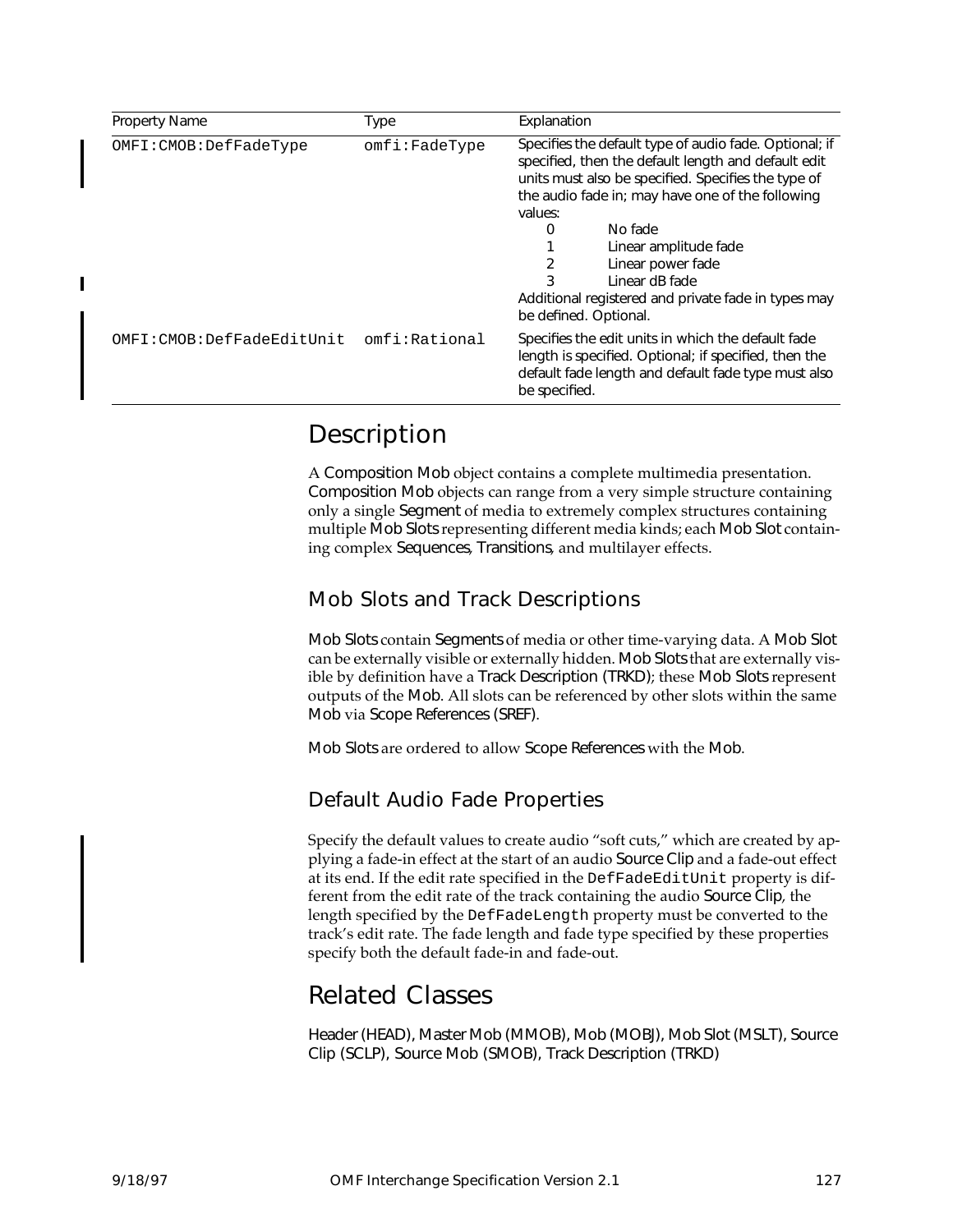## Constant Value Class (CVAL)

Specifies a constant data value for the duration of the component; typically used to specify a constant value for an effect control slot.

#### Data Model

Constant Value Class (CVAL) Is-a-Kind-of Segment

Value

#### Implementation

| <b>Property Name</b> | Type                           | Explanation                                                                               |
|----------------------|--------------------------------|-------------------------------------------------------------------------------------------|
| OMFI: OOBJ: ObjClass | omfi:ClassID                   | Class is CVAL.                                                                            |
| OMFI:CPNT:DataKind   | omfi:ObjRef                    | HAS-REFERENCE to a Data Definition object that speci-<br>fies the data kind of the value. |
| OMFI: CPNT: Length   | omfi:Length32<br>omfi:Length64 | Specifies the duration in edit units of the constant<br>value.                            |
| OMFI: CVAL: Value    | omfi:DataValue                 | Specifies the value.                                                                      |

#### Rule

A Constant Value object can only have a data kind that has a defined data constant format. A Constant Value object cannot have a data kind that specifies a media stream because these formats do not have a defined constant format. Data kinds that specify a media stream include omfi:data:EdgeCode, omfi:data:Picture, omfi:data:PictureWithMatte, omfi:data:Matte, omfi:data:Sound, omfi:data:StereoSound, and omfi:data:Timecode.

#### Description

A Constant Value object can be used to supply a constant value for a control argument in an Effect Slot object. Typically, this is done by having the Effect Slot Segment be the Constant Value object.

Although Constant Value objects are typically used as effect control arguments, they can be used in any context that a Segment object is allowed. For example, you can use a Constant Value object with an omfi: data: Color value in any place where an omfi:data:Picture Segment is allowed. This is allowed because the Color data kind is automatically converted to the Picture data kind.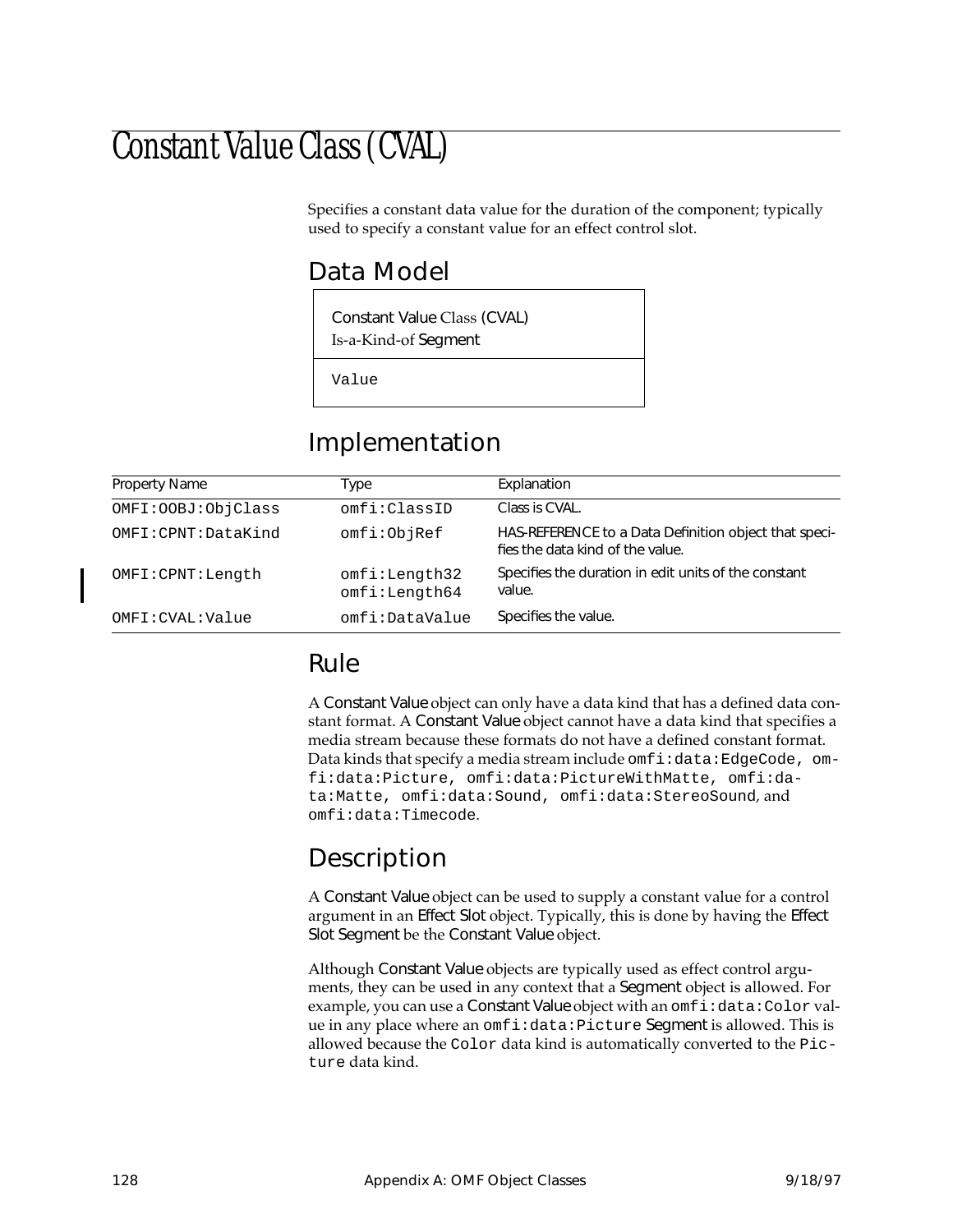#### Related Classes

Effect Invocation (EFFE), Effect Slot (ESLT), Segment (SEGM), Varying Value (VVAL)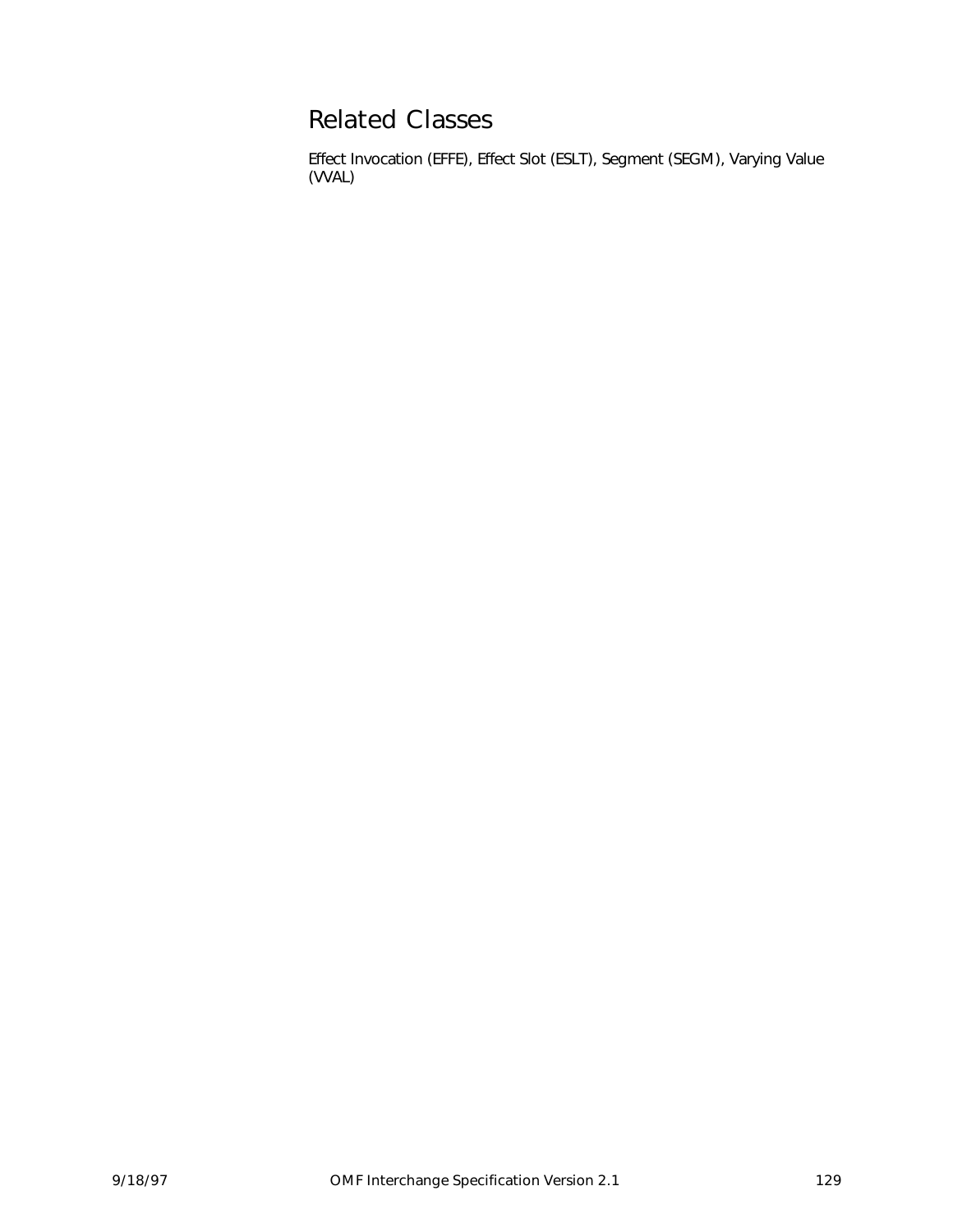## Control Point Class (CTLP)

Specifies a value for the specified time point in a Varying Value segment; typically used to specify a value in an effect control slot.

#### Data Model

| Control Point Class (CTLP)<br>Is-a-Kind-of OMFI Object |                        |
|--------------------------------------------------------|------------------------|
| Time<br>DataKind-<br>Value                             | Data Definition (DDEF) |
| EditHint                                               |                        |

#### Implementation

| Property Name        | Гуре              | Explanation                                                                                                                                                                              |
|----------------------|-------------------|------------------------------------------------------------------------------------------------------------------------------------------------------------------------------------------|
| OMFI: OOBJ: ObjClass | omfi:ClassID      | Class is CTLP.                                                                                                                                                                           |
| OMFI: CTLP: Time     | omfi:Rational     | Specifies the time within the Varying Value segment<br>for which the value is defined.                                                                                                   |
| OMFI: CTLP: DataKind | omfi:ObjRef       | HAS-REFERENCE to a Data Definition object that spec-<br>ifies the data kind of the value.                                                                                                |
| OMFI:CTLP:Value      | omfi:DataValue    | Specifies the value.                                                                                                                                                                     |
| OMFI: CTLP: EditHint | omfi:EditHintType | Specifies a hint to be used if the Effect Invocation<br>starting time or length is changed during editing. Can<br>be EH_Proportional, EH_RelativeLeft,<br>or EH_RelativeRight. Optional. |

#### Rule

A Control Point object can only have a data kind that has a defined data constant format. A Control Point object cannot have a data kind that specifies a media stream because these formats do not have a defined constant format. Data kinds that specify a media stream include omfi:data:EdgeCode, omfi:data:Picture, omfi:data:PictureWithMatte, omfi:data:Matte, omfi:data:Sound, omfi:data:StereoSound, and omfi:data:Timecode.

#### Description

A Control Point object specifies the value at a specific time in a Varying Value object. The Control Point object must have the same data kind as the Varying Value object containing it.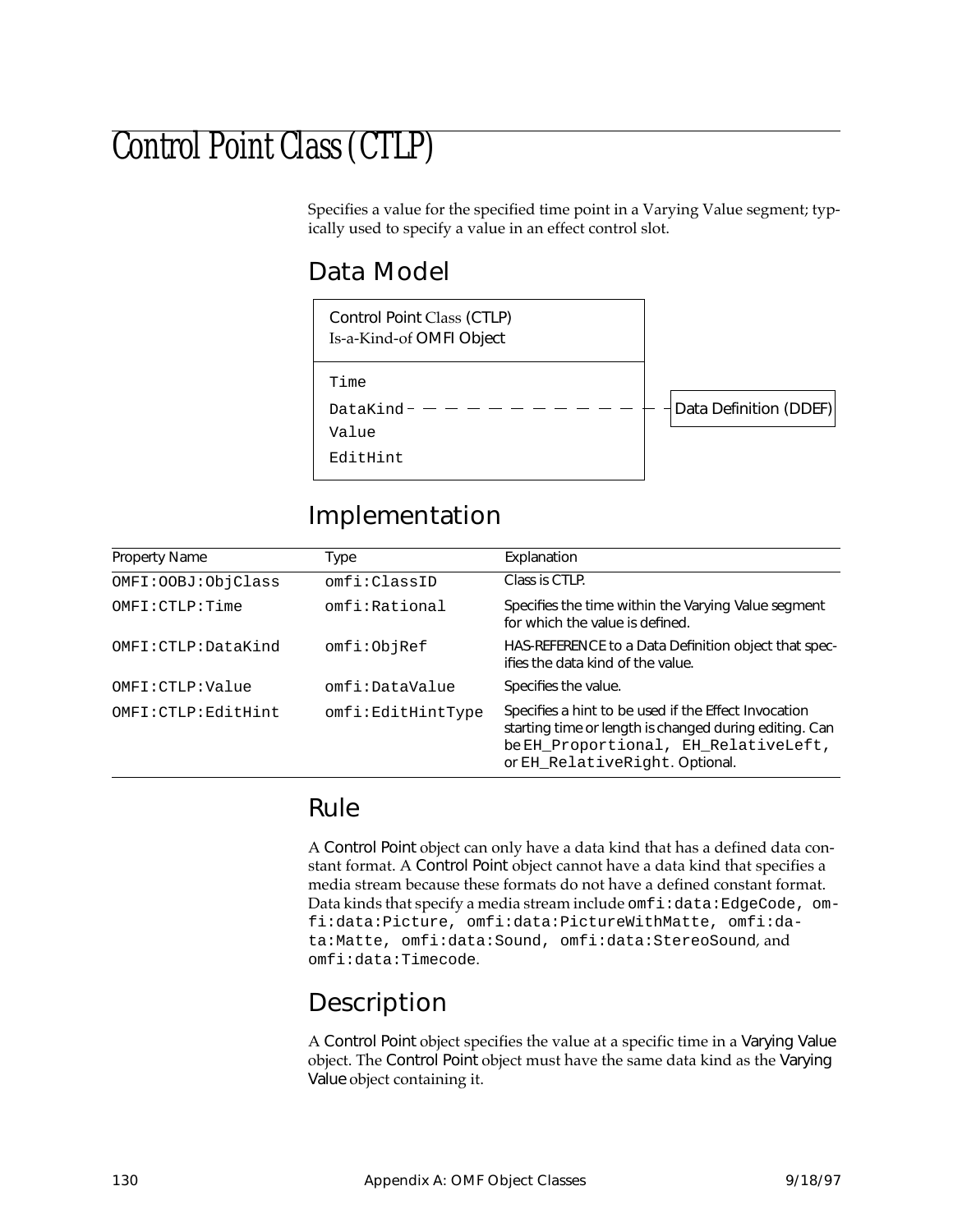A Time equal to 0.0 represents the time at the beginning of the Varying Value object; a Time equal to 1.0 represents the time at the end of the Varying Value object.

#### Related Classes

Data Definition (DDEF), Effect Invocation (EFFE), Effect Slot (ESLT), Varying Value (VVAL)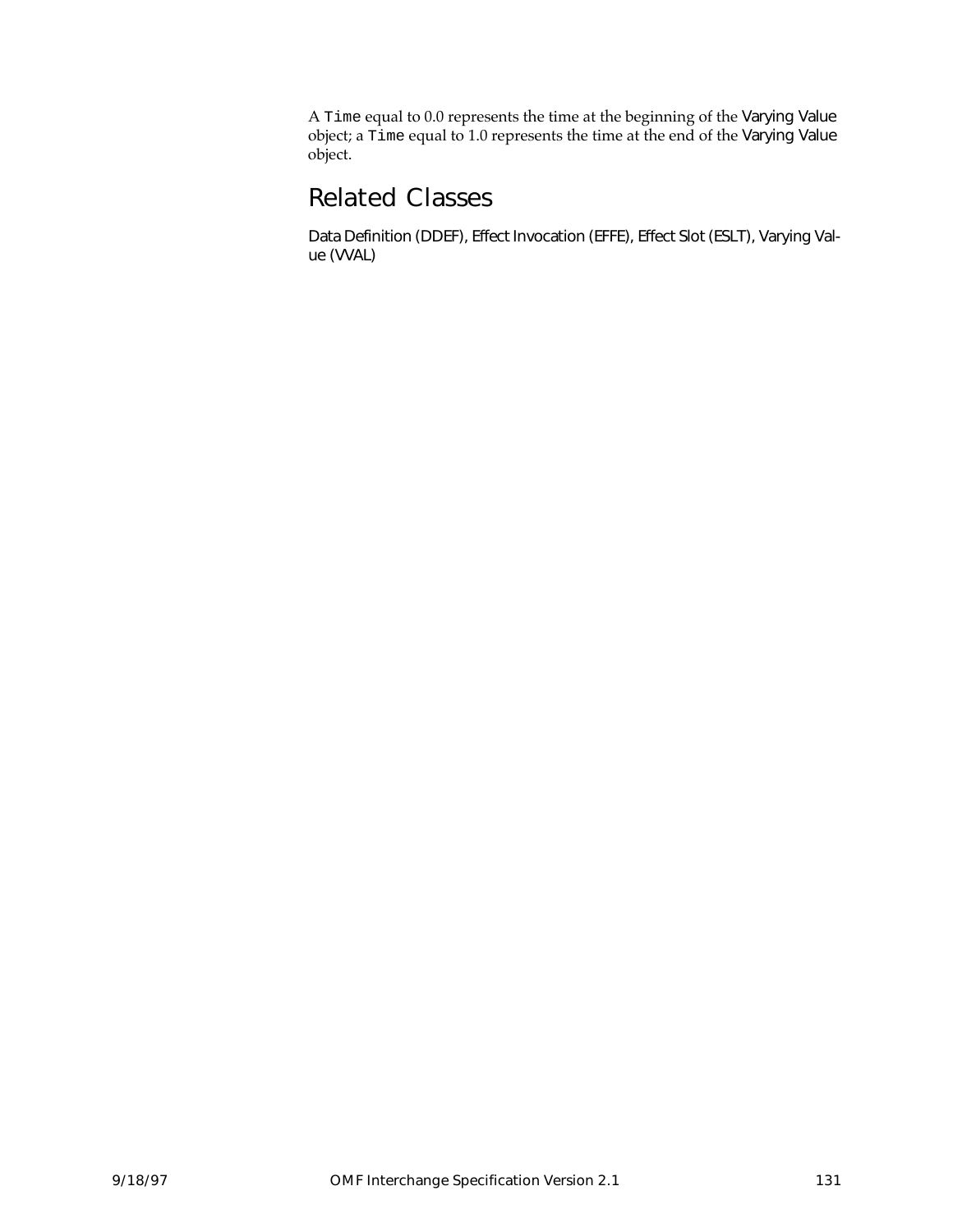### Data Definition Class (DDEF)

Identifies a globally defined data kind and makes it referenceable within an OMFI file.

#### Data Model

Data Definition Class (DDEF) Is-a-Kind-of OMFI Object

DataKindID

#### Implementation

| Property Name        | Type            | Explanation                                                                                                              |
|----------------------|-----------------|--------------------------------------------------------------------------------------------------------------------------|
| OMFI: OOBJ: ObjClass | omfi:ClassID    | Class is DDEF.                                                                                                           |
| OMFI:DDEF:DataKindID | omfi:UniqueName | A string of characters that specify a qualified name.<br>Segments of the name are separated by: (colon charac-<br>ters). |

#### Description

A Data Definition object identifies the kind of the time-varying data produced by a Component object. Each Component object in an OMFI file has a reference to a Data Definition object. Many Component objects can have a reference to a single Data Definition object.

The Data Definition object specifies the unique name of the data kind. The meaning, internal format, and size of the data kind are not described in the Data Definition object. This information is provided in this specification or in the documentation provided with registered or private formats.

A Data Definition can identify either a kind of data with a constant value format or a kind of data associated with a media stream.

#### Related Classes

Component (CPNT), Control Point (CTLP), Header (HEAD)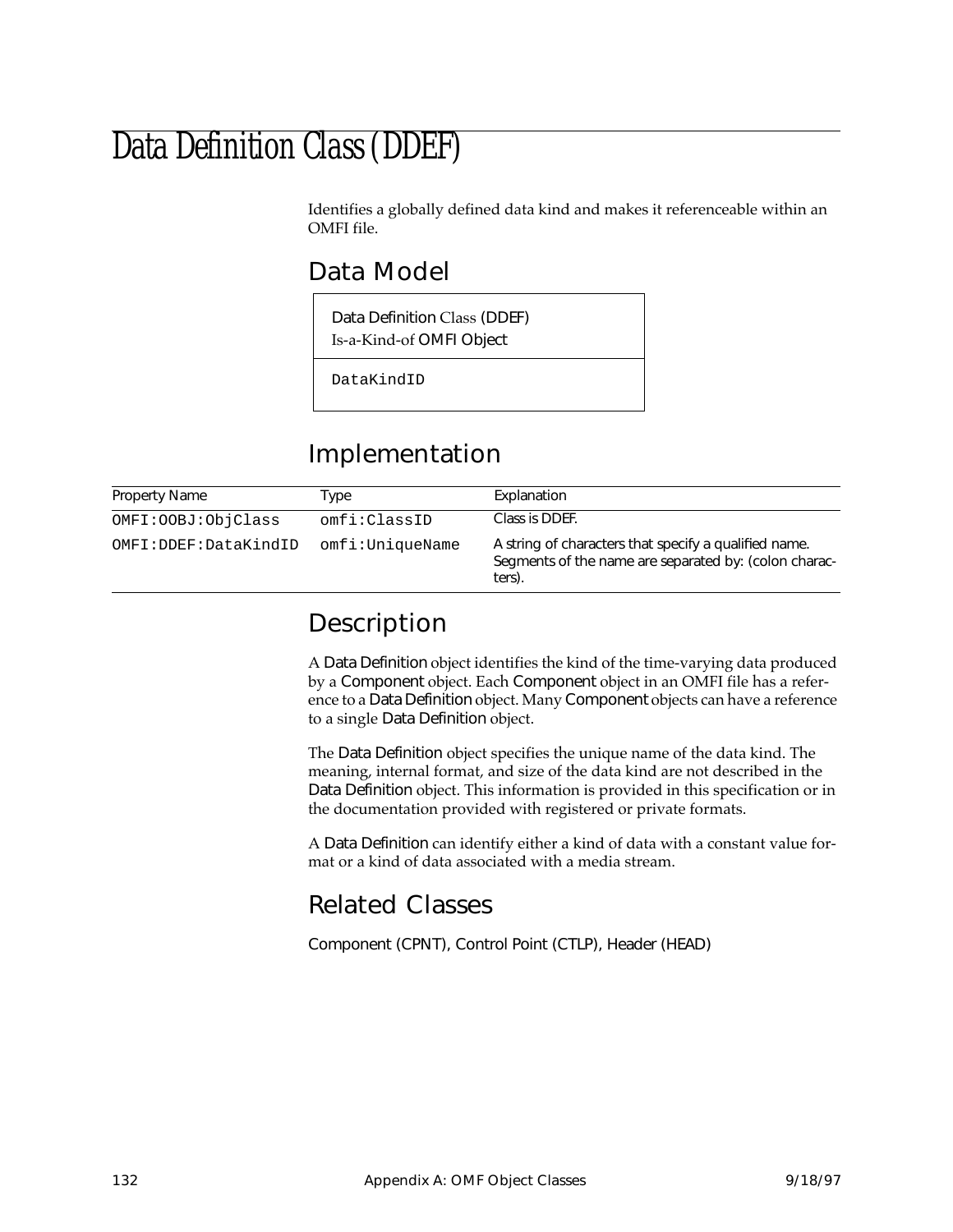# Digital Image Descriptor Class (DIDD)

Describes the image media data associated with a Source Mob.

## Data Model

| Digital Image Descriptor Class (DIDD)<br>Is-a-Kind-of Media File Descriptor<br>Abstract Class |
|-----------------------------------------------------------------------------------------------|
| Compression                                                                                   |
| StoredHeight                                                                                  |
| StoredWidth                                                                                   |
| SampledHeight                                                                                 |
| SampledWidth                                                                                  |
| SampledXOffset                                                                                |
| SampledYOffset                                                                                |
| DisplayHeight                                                                                 |
|                                                                                               |

## Implementation

| Property Name          | Type             | Explanation                                                                                                                                                                                                                                                                                                                                      |
|------------------------|------------------|--------------------------------------------------------------------------------------------------------------------------------------------------------------------------------------------------------------------------------------------------------------------------------------------------------------------------------------------------|
| OMFI: OOBJ: ObjClass   | omfi:ClassID     | Class is DIDD.                                                                                                                                                                                                                                                                                                                                   |
| OMFI: MDES: Locator    | omfi:ObjRefArray | Set of locators that provide hints to help<br>find the OMFI file or the raw data file that<br>contains the media data. Optional.                                                                                                                                                                                                                 |
| OMFI: MDFL: ISOMFI     | omfi:Boolean     | A True value indicates that the media<br>data is stored in an OMFI file; a False<br>value indicates that the media data is<br>stored in a raw data file.                                                                                                                                                                                         |
| OMFI: MDFL: SampleRate | omfi:Rational    | The native sample rate of the digitized<br>media data.                                                                                                                                                                                                                                                                                           |
| OMFI:MDFL:Length       | omfi:Int32       | Duration of the media in sample units.                                                                                                                                                                                                                                                                                                           |
| OMFI:DIDD:Compression  | omfi:String      | Kind of compression and format of<br>compression information; a string with<br>the following values that must be recog-<br>nized by all OMFI-compatible applica-<br>tions:<br><b>ISO JPEG stream</b><br><b>IPFG</b><br>Other registered and private strings may<br>be defined. Optional; if there is no<br>compression, the property is omitted. |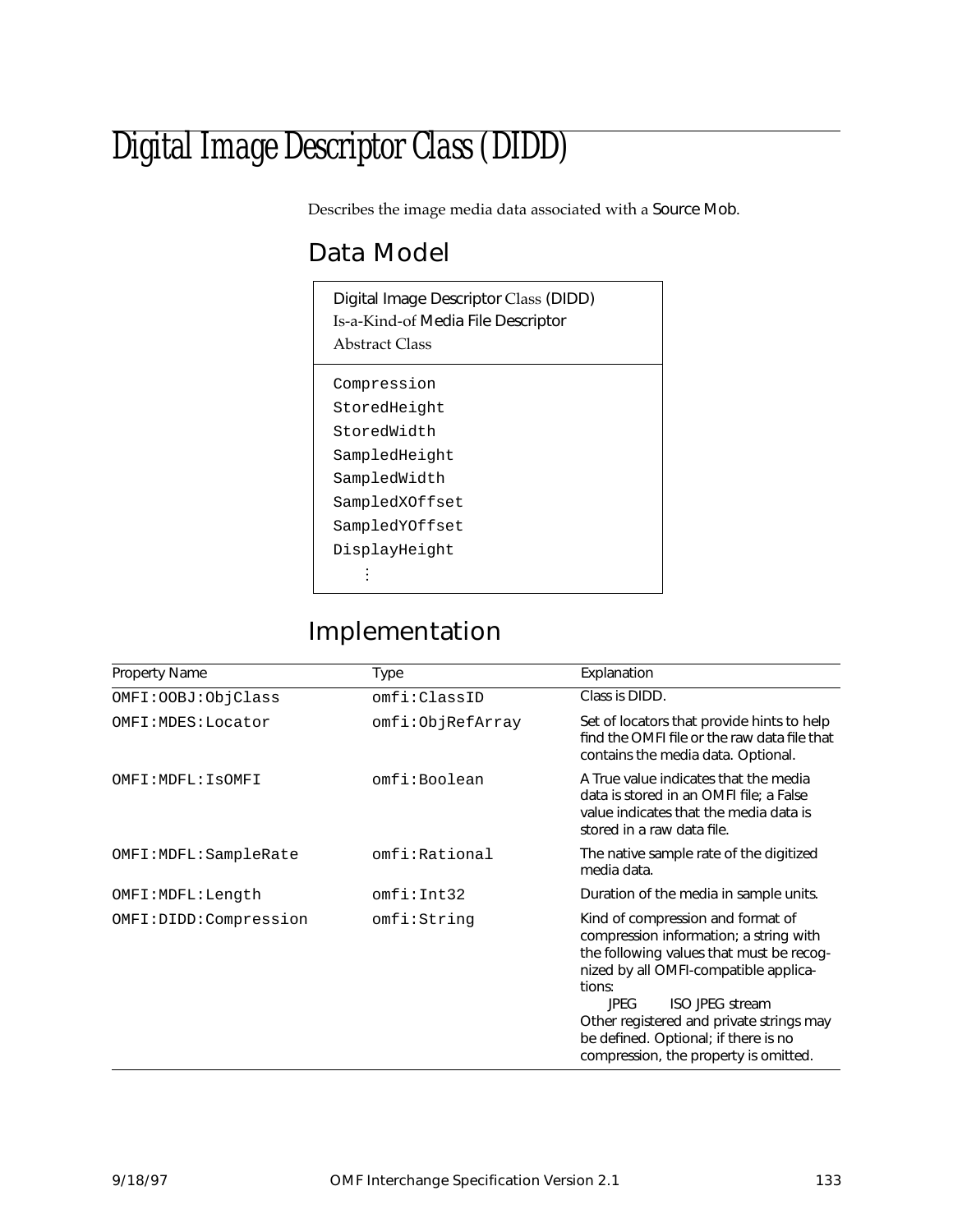| Property Name            | <b>Type</b>     | Explanation                                                                                                                                                                                                                                                                                                                                                                                                                                                    |
|--------------------------|-----------------|----------------------------------------------------------------------------------------------------------------------------------------------------------------------------------------------------------------------------------------------------------------------------------------------------------------------------------------------------------------------------------------------------------------------------------------------------------------|
| OMFI:DIDD:StoredHeight   | omfi:UInt32     | Number of pixels in vertical dimension of<br>stored view. See the Description section<br>for an explanation of image geometry.                                                                                                                                                                                                                                                                                                                                 |
| OMFI:DIDD:StoredWidth    | omfi:UInt32     | Number of pixels in horizontal dimension<br>of stored view.                                                                                                                                                                                                                                                                                                                                                                                                    |
| OMFI:DIDD:SampledHeight  | omfi:UInt32     | Number of pixels in vertical dimension of<br>sampled view. Optional; the default value<br>is StoredHeight. See the Descrip-<br>tion section for an explanation of image<br>geometry.                                                                                                                                                                                                                                                                           |
| OMFI:DIDD:SampledWidth   | omfi:UInt32     | Number of pixels in horizontal dimension<br>of sampled view. Optional; the default<br>value is StoredWidth.                                                                                                                                                                                                                                                                                                                                                    |
| OMFI:DIDD:SampledXOffset | omfi:Int32      | X offset, in pixels, from top-left corner of<br>stored view. Optional; default value is 0.                                                                                                                                                                                                                                                                                                                                                                     |
| OMFI:DIDD:SampledYOffset | omfi:Int32      | Y offset, in pixels from top-left corner of<br>stored view. Optional; default value is 0.                                                                                                                                                                                                                                                                                                                                                                      |
| OMFI:DIDD:DisplayHeight  | omfi:UInt32     | Number of pixels in vertical dimension of<br>display view. Optional; the default value<br>is StoredHeight. See the Descrip-<br>tion section for an explanation of image<br>geometry.                                                                                                                                                                                                                                                                           |
| OMFI:DIDD:DisplayWidth   | omfi:UInt32     | Number of pixels in vertical dimension of<br>display view. Optional; the default value<br>is StoredWidth.                                                                                                                                                                                                                                                                                                                                                      |
| OMFI:DIDD:DisplayXOffset | omfi:Int32      | X offset, in pixels, from top-left corner of<br>stored view. Optional; the default value is<br>0.                                                                                                                                                                                                                                                                                                                                                              |
| OMFI:DIDD:DisplayYOffset | omfi:Int32      | Y offset, in pixels, from top-left corner of<br>stored view. Optional; the default value is<br>0.                                                                                                                                                                                                                                                                                                                                                              |
| OMFI: DIDD: FrameLayout  | omfi:LayoutType | Describes whether all data for a complete<br>sample is in one frame or is split into<br>more than one field. Values are<br>0<br>FULL_FRAME: frame contains full<br>sample in progressive scan lines.<br>SEPARATE_FIELDS: sample consists<br>1<br>of two fields, which when inter-<br>laced produce a full sample.<br>SINGLE_FIELD: sample consists of<br>2<br>two interlaced fields, but only one<br>field is stored in the data stream.<br>MIXED_FIELDS.<br>3 |
| OMFI:DIDD:VideoLineMap   | omfi:Int32Array | Specifies the scan line in the analog<br>source that corresponds to the beginning<br>of each digitized field. For single-field<br>video, there is 1 value in the array; for<br>interleaved video, there are 2 values in<br>the array.                                                                                                                                                                                                                          |

 $\begin{array}{c} \rule{0pt}{2.5ex} \rule{0pt}{2.5ex} \rule{0pt}{2.5ex} \rule{0pt}{2.5ex} \rule{0pt}{2.5ex} \rule{0pt}{2.5ex} \rule{0pt}{2.5ex} \rule{0pt}{2.5ex} \rule{0pt}{2.5ex} \rule{0pt}{2.5ex} \rule{0pt}{2.5ex} \rule{0pt}{2.5ex} \rule{0pt}{2.5ex} \rule{0pt}{2.5ex} \rule{0pt}{2.5ex} \rule{0pt}{2.5ex} \rule{0pt}{2.5ex} \rule{0pt}{2.5ex} \rule{0pt}{2.5ex} \rule{0$ 

 $\overline{\mathbf{I}}$ 

 $\mathbf{I}$ 

 $\mathbf{I}$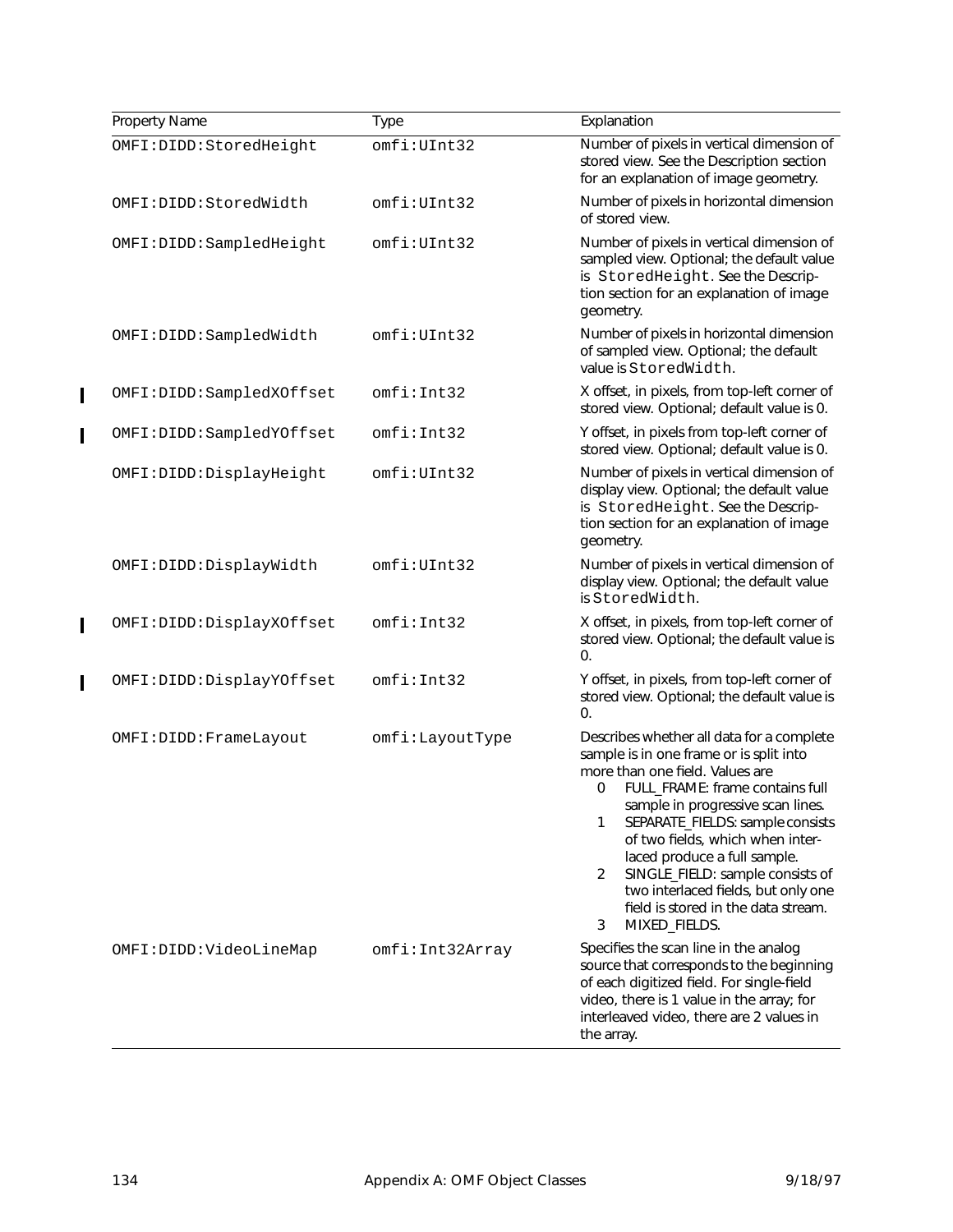| <b>Property Name</b>                      | Type          | Explanation                                                                                                                                                                                                                                                                                                                          |
|-------------------------------------------|---------------|--------------------------------------------------------------------------------------------------------------------------------------------------------------------------------------------------------------------------------------------------------------------------------------------------------------------------------------|
| OMFI:DIDD:ImageAspectRatio                | omfi:Rational | Describes the ratio between the hori-<br>zontal size and the vertical size in the<br>intended final image.                                                                                                                                                                                                                           |
| OMFI: DIDD: AlphaTransparency omfi: Int32 |               | A value of 1 means that the maximum<br>Alpha value is transparent. A value of 0<br>means that the 0 Alpha value is transpar-<br>ent. Optional.                                                                                                                                                                                       |
| OMFI:DIDD:Gamma                           | omfi:Rational | Specifies the expected output gamma<br>setting on the video display device.<br>Optional.                                                                                                                                                                                                                                             |
| OMFI:DIDD:ImageAlignmentFactor omfi:Int32 |               | Specifies the alignment when storing the<br>digital media data. For example, a value<br>of 16 means that the image is stored on<br>16-byte boundaries. The starting point<br>for a field will always be a multiple of 16<br>bytes. If the field does not end on a 16-<br>byte boundary, the remaining bytes are<br>unused. Optional. |

### Rules

- 1. If you specify any of the sampled geometry properties, Sampled-Height, SampledWidth, SampledXOffset, and SampledYOffset, you must specify all of them.
- 2. If you specify any of the display geometry properties, Display-Height, DisplayWidth, DisplayXOffset, and DisplayYOffset, you must specify all of them.

## Description

The Digital Image Descriptor (DIDD) is an abstract class. Objects of its subclasses, Color Difference Component Image Descriptor (CDCI) and RBGA Component Image Descriptor (RGBA) are used in a Source Mob and describe the format of the digital image data associated with the Source Mob. The Digital Image Descriptor specifies the properties common to these formats. These properties specify the following about the image format:

- **Compression**
- **Geometry**
- Alpha Transparency Value

#### Compression

The Compression property specifies that the image is compressed and the kind of compression used. Applications are required to support JPEG and no compression. Registered and private compression kinds are described in documentation available separately from the OMF Developers' Desk. A value of JPEG specifies that the image is compressed according to the following:

• Each image frame conforms to ISO DIS 10918-1. If the frame has two fields,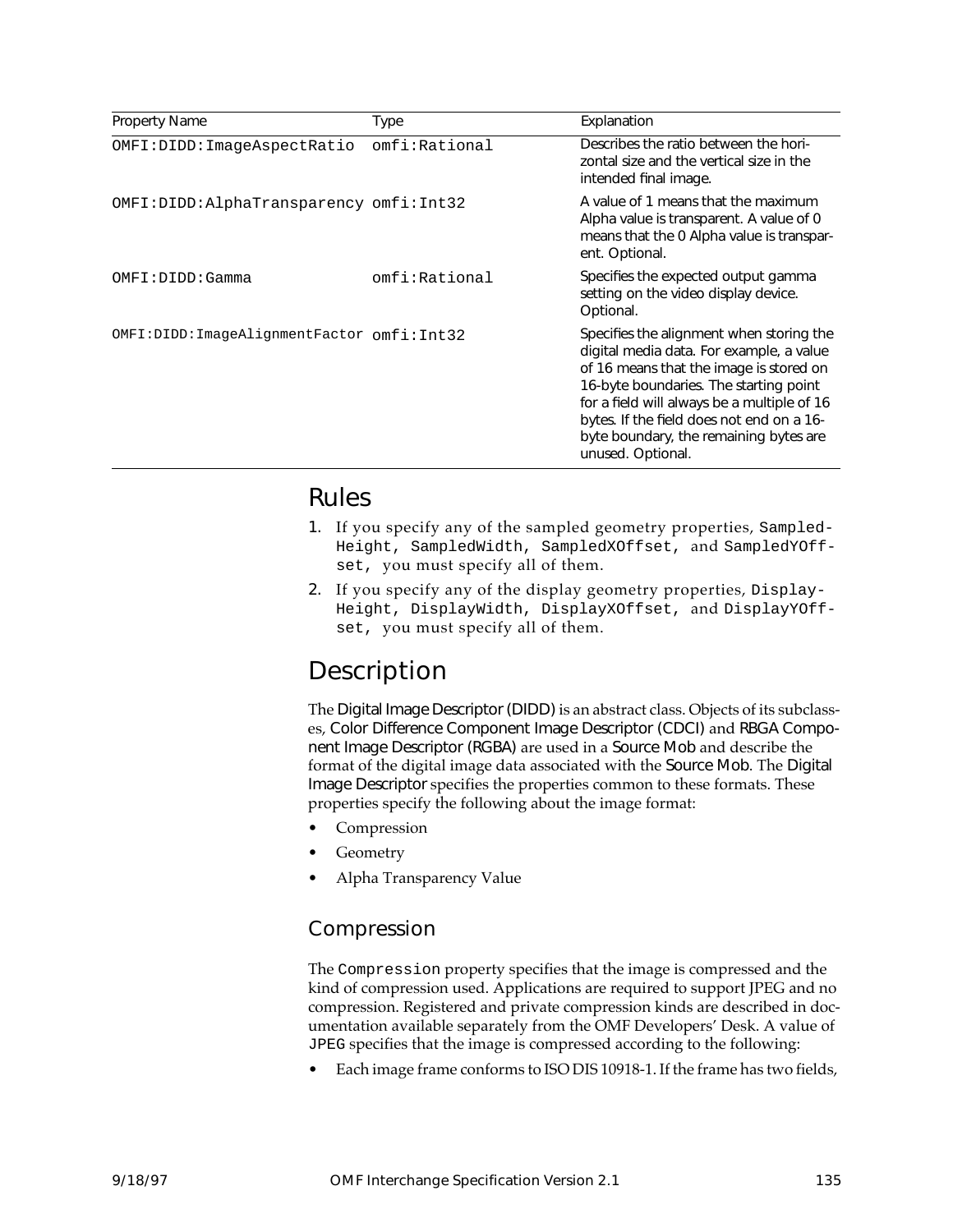then each field is stored as a separate image.

- Images may be preceded or followed by fill bytes.
- Quantization tables are required; they may not be omitted.
- Huffman tables are optional; if omitted, tables from the ISO standard are used.

#### Geometry

The geometry properties describe the dimensions and meaning of the stored pixels in the image. The geometry describes the pixels of an uncompressed image. Consequently, the geometry properties are independent of the compression and subsampling.

Three separate geometries—stored view, sampled view, and display view are used to define a set of different views on uncompressed digital data. All views are constrained to rectangular regions, which means that storage and sampling has to be rectangular.

Each of these data views will have a width and height value. Both the sampled view and the display view also have offsets relative to the top left corner of the stored view.

The FrameLayout property describes whether a complete image is contained in one full field or in two separate fields.

The ImageAspectRatio describes the ratio between the horizontal size and the vertical size in the intended final image.

The VideoLineMap specifies the relationship between the scan lines in the analog signal and the beginning of the digitized fields. The analog lines are expressed in scan line numbers that are appropriate for the signal format. For example, a typical PAL two-field mapping might be {20,332}, where scan line 20 corresponds to the first line of field 1, and scan line 332 corresponds to the first line of field 2. Notice that the numbers are based on the whole frame, not on offsets from the top of each field, which would be {20,20}

A value of 0 is allowed only when computer-generated media has to be treated differently. If the digital media was computer generated (RGB), the values may be either {0,1} (even field first) or {1,0} (odd field first).

#### Alpha Transparency

The AlphaTransparency property determines whether the maximum alpha value or the 0 value indicates that the pixel is transparent. If the property has a value of 1, then the maximum alpha value is transparent and a 0 alpha value is opaque. If the property has a value of 0, then the maximum alpha value is opaque and the 0 alpha value is transparent.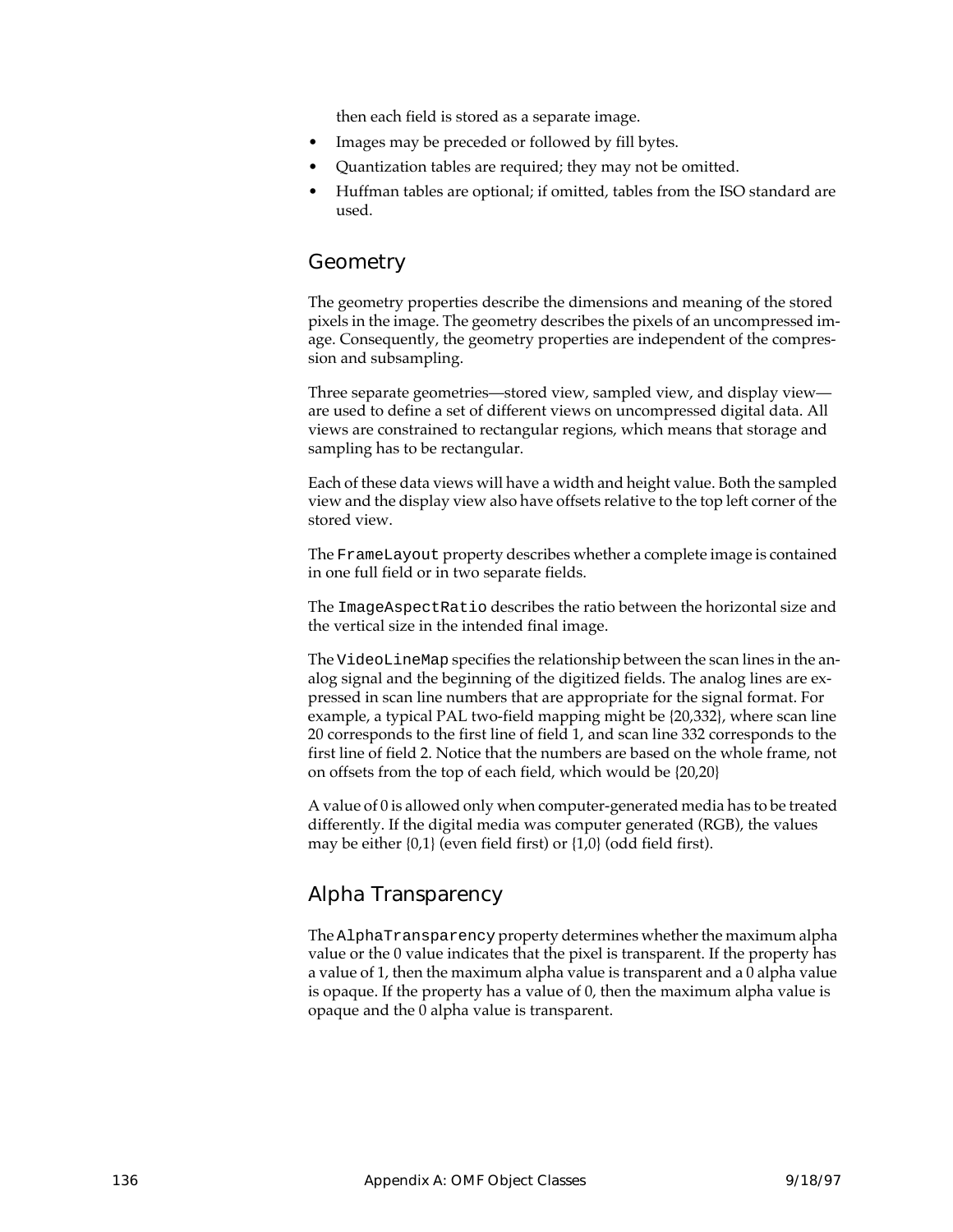## Related Classes

Color Difference Component Image Descriptor (CDCI), Image Data (IDAT), JPEG Image Data (JPEG), RGBA Component Image Descriptor (RGBA), Source Mob (SMOB)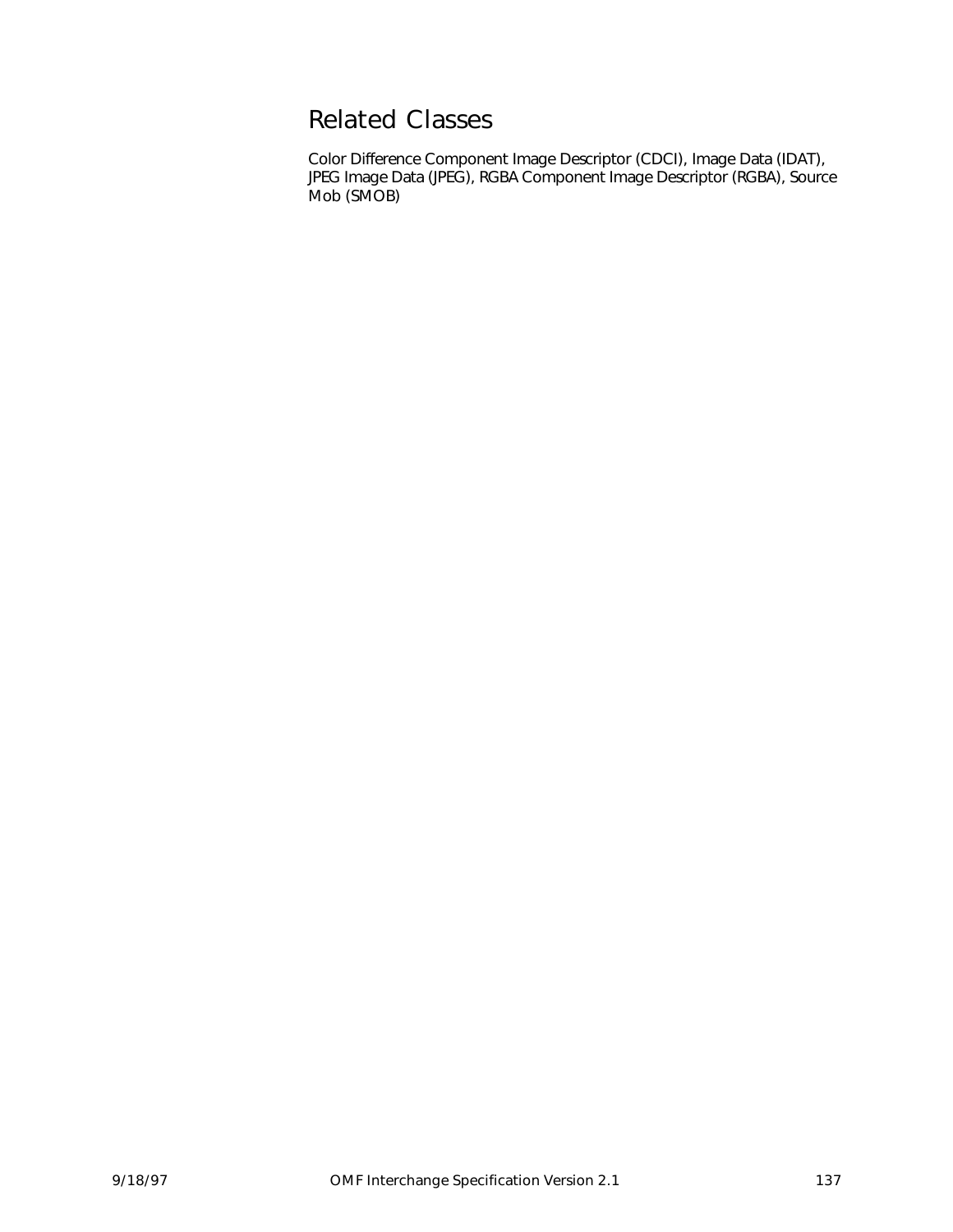# DOS Locator Class (DOSL)

Provides information to help find the DOS file containing media data.

## Data Model

DOS Locator Class (DOSL)

Is-a-Kind-of Locator

PathName

## Implementation

| Property Name        | Type         | Explanation                                                                  |
|----------------------|--------------|------------------------------------------------------------------------------|
| OMFI: OOBJ: ObjClass | omfi:ClassID | Class is DOSL.                                                               |
| OMFI:DOSL:PathName   | omfi:String  | MS DOS pathname for raw data file or OMFI file containing<br>the media data. |

## Description

The DOS Locator (DOSL) provides a DOS pathname that contains a hint to help an application find the OMFI file or raw data file containing the media data.

The Source Mob (SMOB) describing the digital media data HAS a Media Descriptor object that optionally HAS a set of Locators.

## Related Classes

Locator (LOCR), Mac Locator (MACL), Network Locator (NETL), Text Locator (TXTL), UNIX Locator (UNXL), Windows Locator (WINL)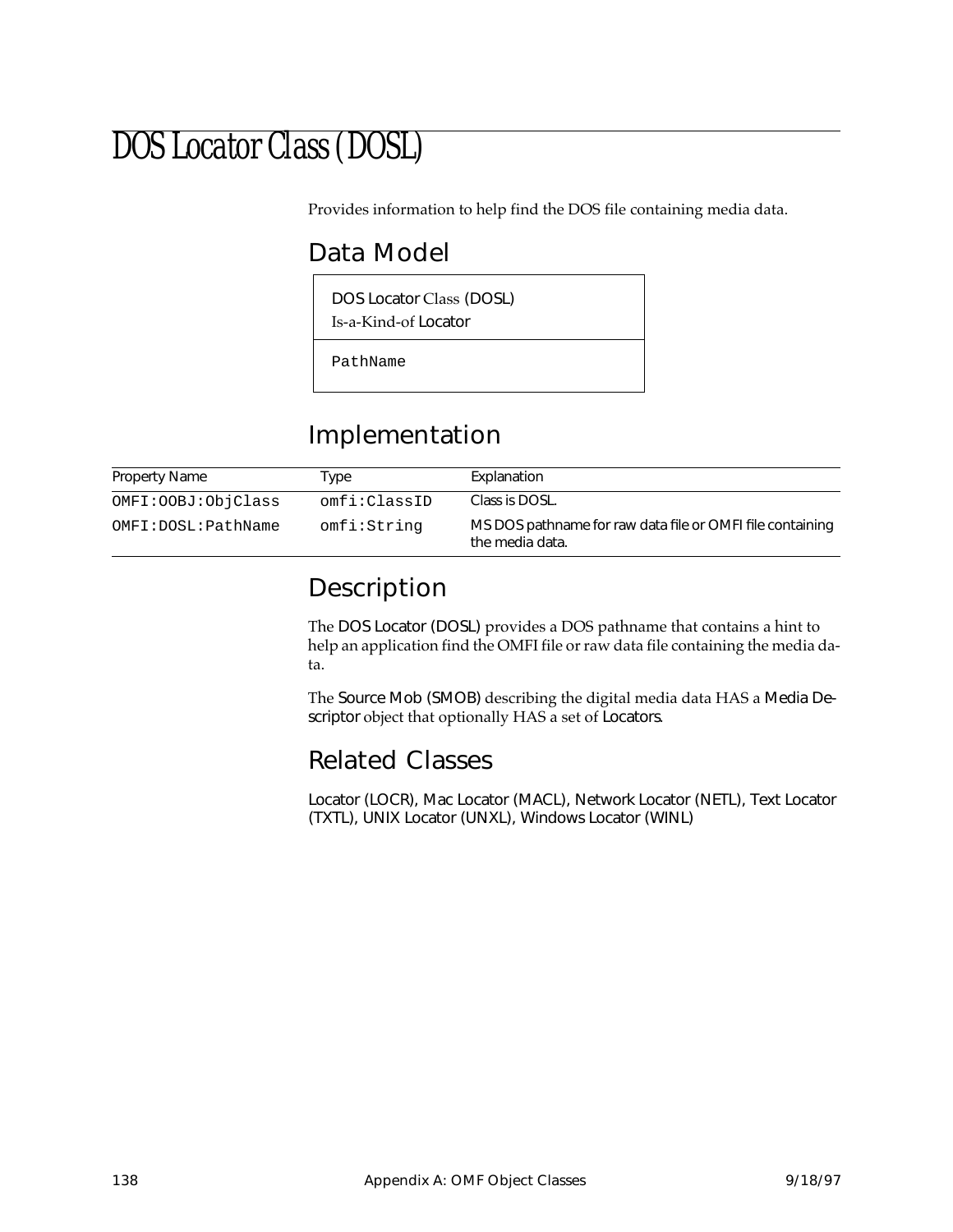# Edgecode Class (ECCP)

Stores film edge code information.

## Data Model

Edge Code Class (ECCP) Is-a-Kind-of Segment

Start

FilmKind

CodeFormat

## Implementation

| <b>Property Name</b> | Type                               | Explanation                                                                                                                           |
|----------------------|------------------------------------|---------------------------------------------------------------------------------------------------------------------------------------|
| OMFI: OOBJ: ObjClass | omfi:ClassID                       | Class is ECCP.                                                                                                                        |
| $OMFI:CPNT:}\$       | omfi:ObjRef                        | HAS-REFERENCE to a Data Definition object that speci-<br>fies the data kind omfi:data:Edgecode.                                       |
| OMFI:CPNT:Length     | omfi:Length32<br>omfi:Length64     | Duration of contiguous edge code values.                                                                                              |
| OMFI:ECCP:Start      | omfi:Position32<br>omfi:Position64 | Specifies the edge code at the beginning of the<br>segment.                                                                           |
| OMFI:ECCP:FilmKind   | omfi:FillmType                     | Specifies the type of film; one of these:<br><b>FT_NULL</b><br>$\mathbf{U}$<br>FT 35MM<br>2<br>FT_16MM<br>3<br>FT 8MM<br>FT 65MM<br>4 |
| OMFI:ECCP:CodeFormat | omfi:EdgeType                      | Specifies the edge code format; one of these:<br>ET_NULL<br>O<br>ET KEYCODE<br>2<br>ET_EDGENUM4<br>3<br>ET EDGENUM5                   |
| OMFI:ECCP:Header     | omfi:DataValue                     | Specifies the text prefix that identifies the film. Typically,<br>this is a text string with no more than 8 characters;<br>optional.  |

## Description

An Edge Code object typically appears in a Mob Slot in a Source Mob that describes a film source. For a film source where the edge codes are contiguous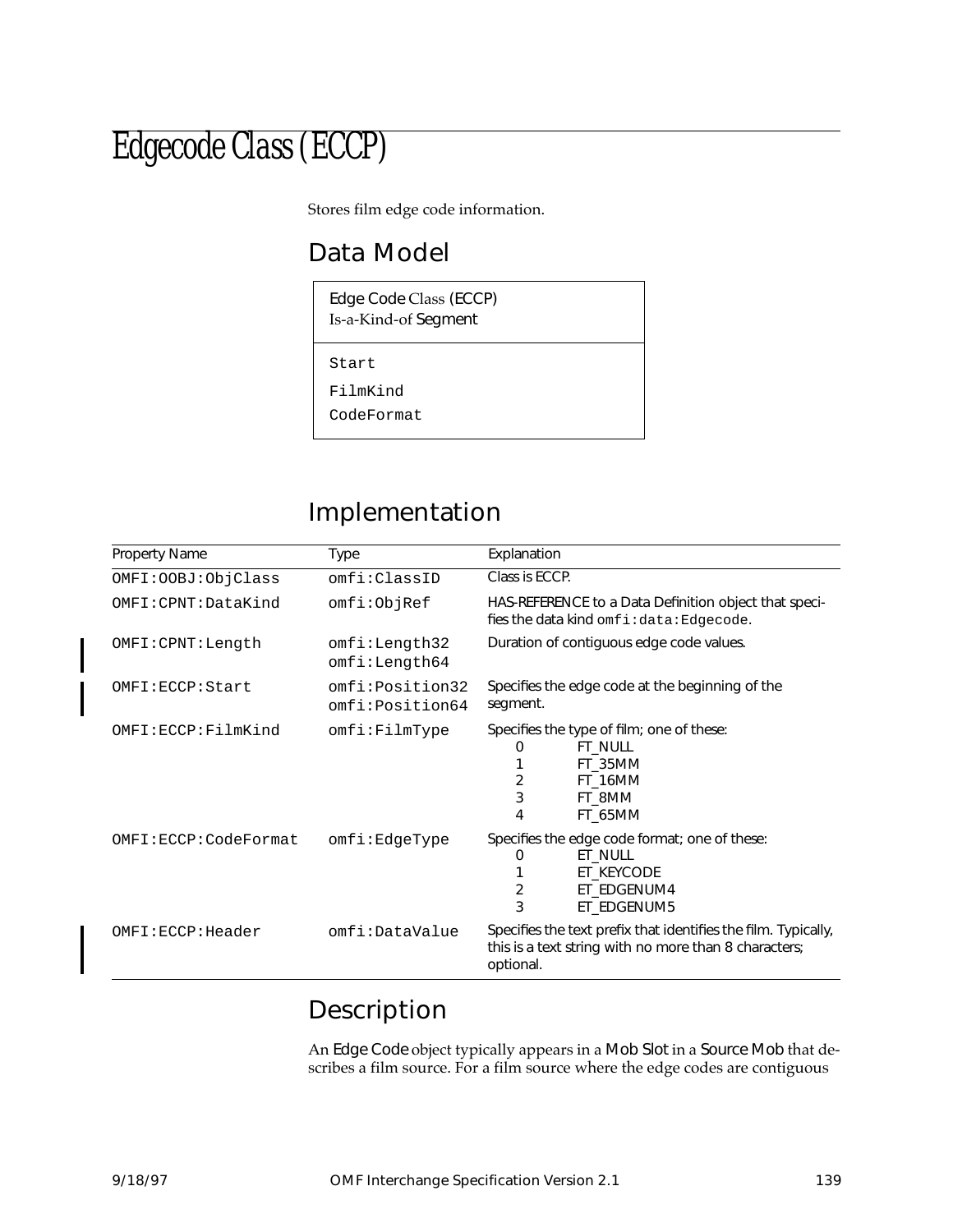for the entire source, the Mob Slot should contain a single Edge Code object with a length equal to the length of the Source Clip in the video Mob Slot. For a film source where the edge codes are not contiguous, the Mob Slot should contain a Sequence object that contains a series of Edge Code objects.

## Related Classes

Segment (SEGM), Source Mob (SMOB), Timecode (TCCP)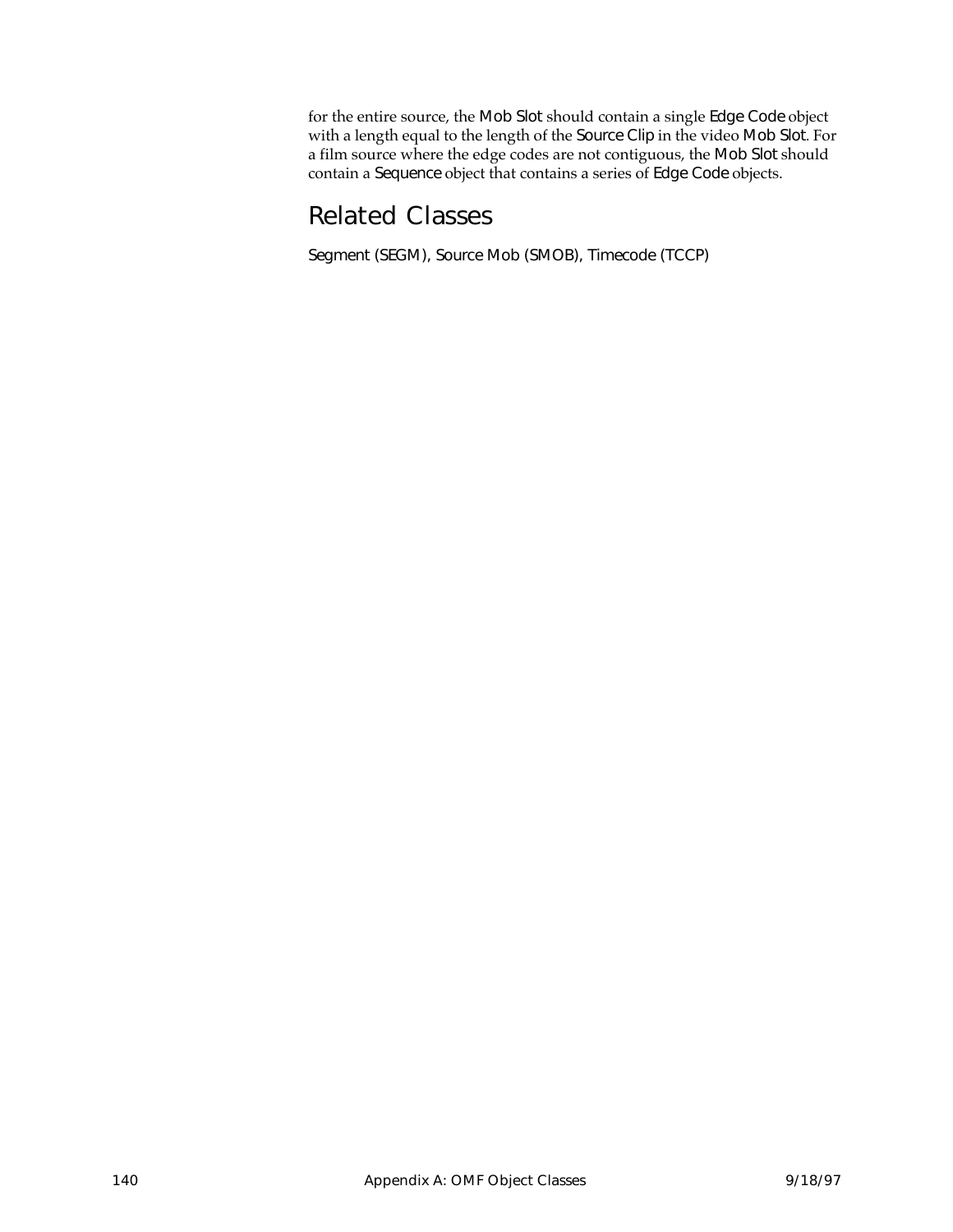# Edit Rate Converter Class (ERAT)

Converts from one edit rate to another.

## Data Model

Edit Rate Conversion Class (ERAT) Is-a-Kind-of OMFI Segment

InputSegment InputEditRate

InputOffset

ResultOffset

## Implementation

| <b>Property Name</b>      | Type                               | Explanation                                                                                                |
|---------------------------|------------------------------------|------------------------------------------------------------------------------------------------------------|
| OMFI: OOBJ: ObjClass      | omfi:ClassID                       | Class is ERAT.                                                                                             |
| OMFI:CPNT:DataKind        | omfi:ObjRef                        | HAS-REFERENCE to a Data Definition object that spec-<br>ifies the data kind of the Edit Rate Converter.    |
| OMFI: CPNT: Length        | omfi:Length32<br>omfi:Length64     | Duration of the Edit Rate Converter in output edit<br>units.                                               |
| OMFI: ERAT: InputSeqment  | omfi:ObjRef                        | HAS a Segment that is to be converted from input<br>edit rate to output edit rate.                         |
| OMFI: ERAT: InputEditRate | omfi:Rational                      | Edit rate of the Segment being converted.                                                                  |
| OMFI: ERAT: InputOffset   | omfi:Position32<br>omfi:Position64 | Offset in input edit units from an arbitrary synchroni-<br>zation point to the start of the input Segment. |
| OMFI: ERAT: ResultOffset  | omfi:Position32<br>omfi:Position64 | Offset in output edit units from the same arbitrary<br>synchronization to the start of the input Segment.  |

### Rule

The span of time represented by the input Segment must completely include the span of time represented by the Edit Rate Converter object.

## Description

An Edit Rate Converter object converts part of a Segment in one edit rate into a Segment in another edit rate. You may want to use an Edit Rate Converter when you want to make an exact copy of a Segment that is in another edit rate and it is important to avoid the rounding errors caused by edit rate conversions.

Segment (SEGM)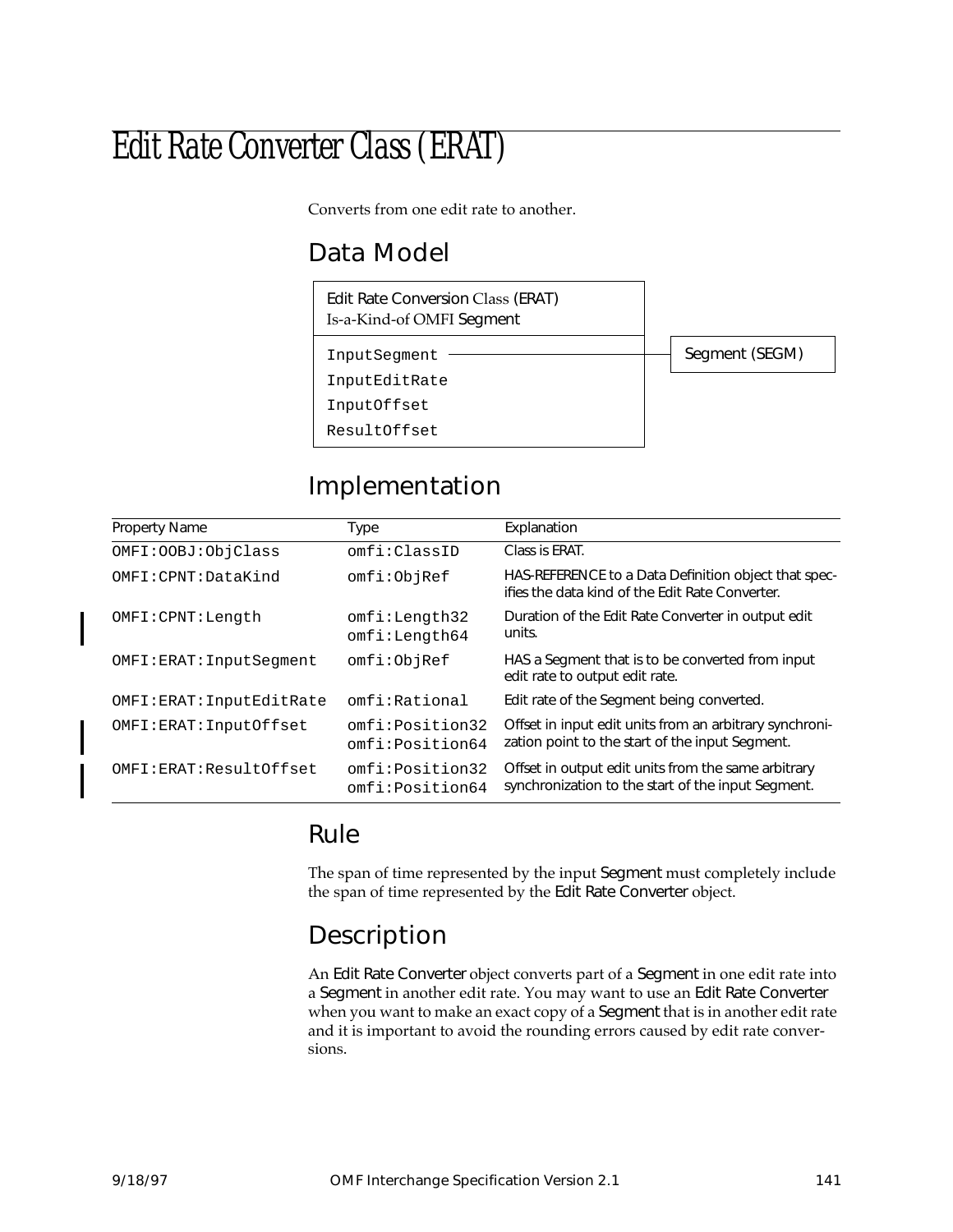Edit rate conversions can also be performed by the following mechanisms:

- Scope References to a Mob Slot with a different edit rate
- Source Clip reference to a Mob Slot with a different edit rate

## Related Classes

Scope Reference (SREF), Segment (SEGM), Source Clip (SCLP)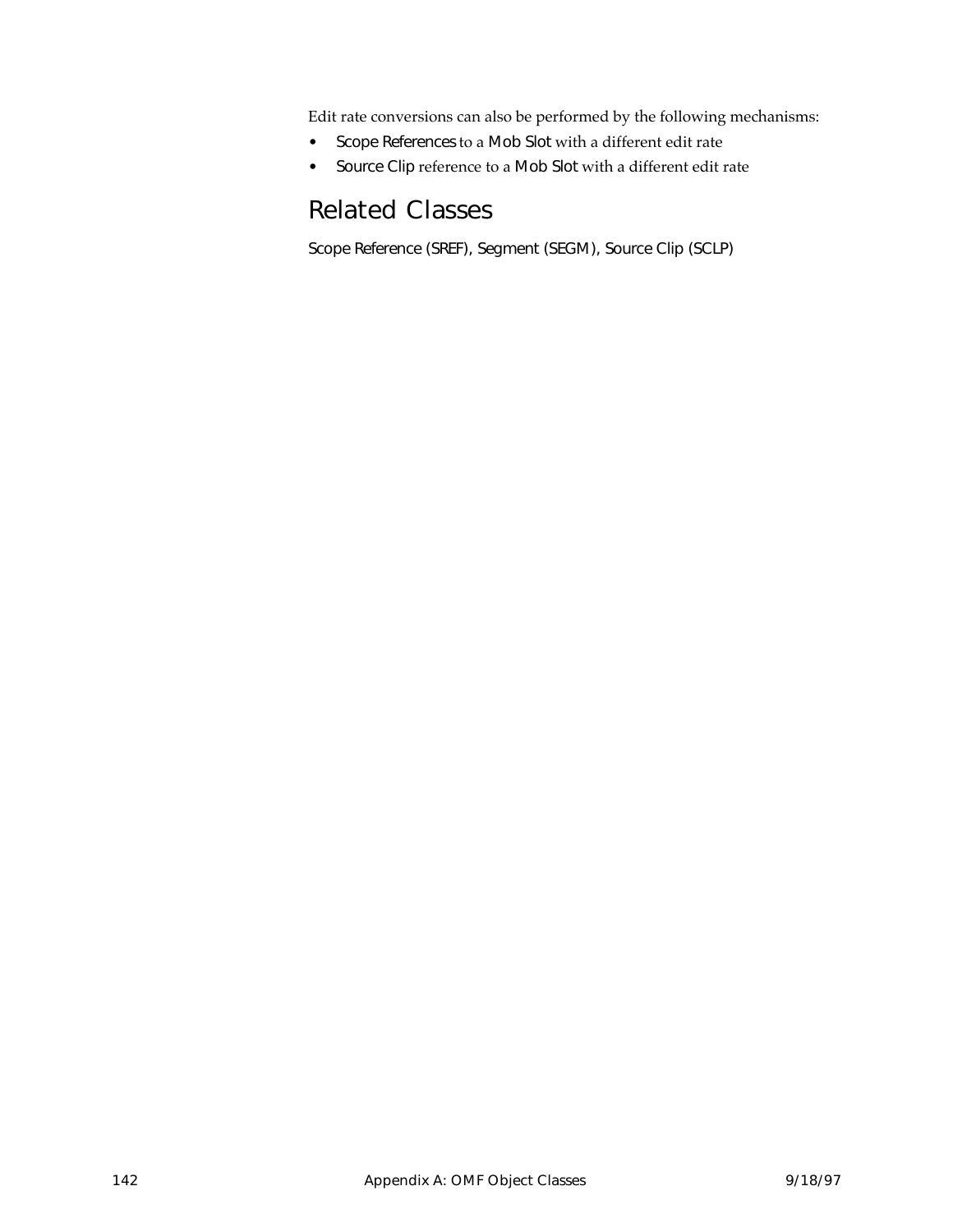# Effect Definition Class (EDEF)

Identifies an effect and allows it to be referenced within an OMFI file.

## Data Model

| <b>Effect Definition Class (EDEF)</b><br>Is-a-Kind-of OMFI Object   |  |  |
|---------------------------------------------------------------------|--|--|
| EffectID<br>EffectName<br>EffectDescription<br>Bypass<br>IsTimeWarp |  |  |

## Implementation

| <b>Property Name</b>                       | Type            | Explanation                                                                                                                   |
|--------------------------------------------|-----------------|-------------------------------------------------------------------------------------------------------------------------------|
| OMFI: OOBJ: ObjClass                       | omfi:ClassID    | Class is EDEF.                                                                                                                |
| OMFI:EDEF:EffectID                         | omfi:UniqueName | Specifies the unique name registered for the<br>effect; for example,<br>omfi:effect:VideoSpeedControl.                        |
| OMFI:EDEF:EffectName                       | omfi:String     | Name for displaying to users. Optional.                                                                                       |
| OMFI: EDEF: EffectDescription omfi: String |                 | Description for displaying to users.<br>Optional.                                                                             |
| OMFI: EDEF: Bypass                         | omfi:ArgIDType  | The Argument ID value that identifies the<br>primary input slot. Optional.                                                    |
| OMFI:EDEF:IsTimeWarp                       | omfi:Boolean    | Specifies that the duration for the Effect<br>Slots can be different from the duration of<br>the Effect Invocation. Optional. |

## Description

An Effect Definition object identifies an effect by its effect ID, a unique effect name. For registered effect IDs, you can use the effect documentation available separately from the OMF Developers' Desk. Effect documentation for private effects should be available from the organization that defined the effect.

The effect documentation provides a brief description of how the effect should modify or combine media and of the purpose of the data in the Effect Invocation slots. It lists the argument ID values allowed in an Effect Invocation and the data kind and meaning of the time-varying data in the Effect Slot. It can also specify the allowed range of values for a Effect Slot with the argument ID value. This information is *not* encoded in the Effect Definition itself.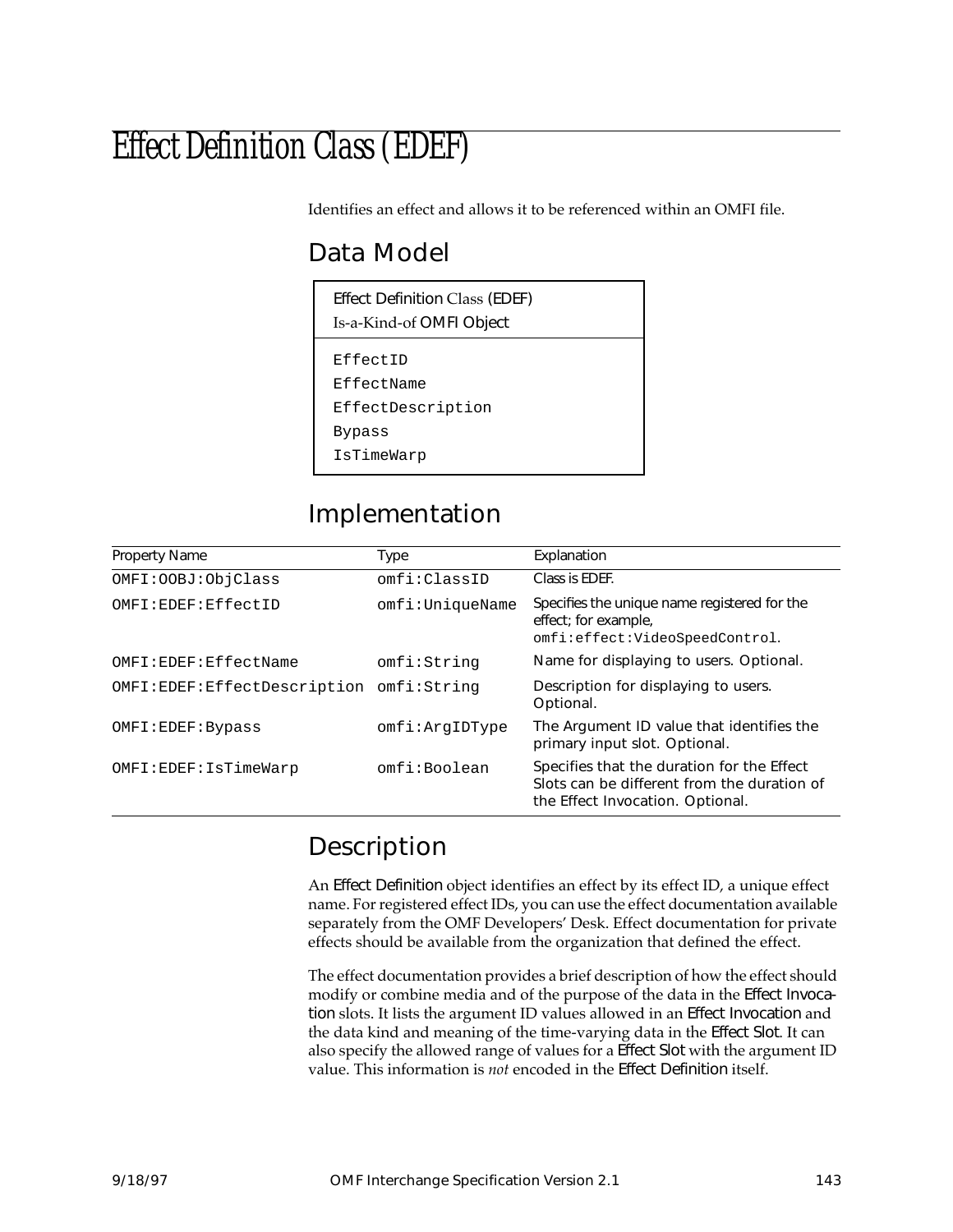The EffectName and EffectDescription properties are intended for display to end users to help them choose a substitute for unknown effects. The Bypass property is intended to provide applications a way to play effects that they do not know or cannot generate.

Each Effect Invocation object HAS-REFERENCE to an Effect Definition. If your application is processing an Effect Invocation object and has code to handle the effect specified by the effect ID unique name, it does not need to examine any of the other properties of the Effect Definition object—this information is described in the effect documentation and cannot be changed.

All Effect Definition objects in an OMFI file are part of the Header DefinitionObjects property.

## Related Classes

Effect Invocation (EFFE), Effect Slot (ESLT), Header (HEAD)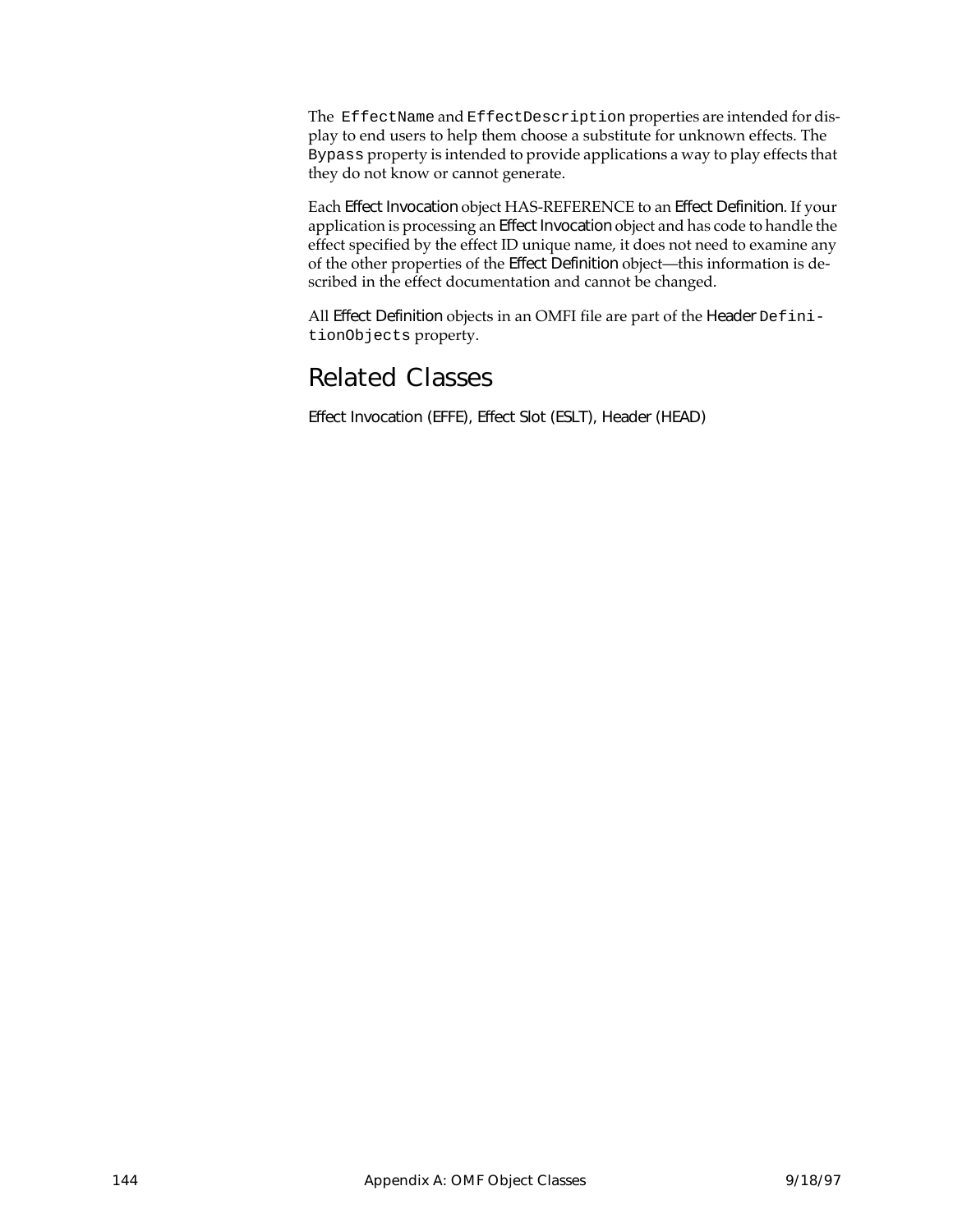# Effect Invocation Class (EFFE)

Specifies an effect in a Composition Mob.

## Data Model



## Implementation

| Property Name            | <b>Type</b>      | Explanation                                                                                                                                                                                                                           |
|--------------------------|------------------|---------------------------------------------------------------------------------------------------------------------------------------------------------------------------------------------------------------------------------------|
| OMFI: OOBJ: ObjClass     | omfi:ClasSTD     | Class is EFFE.                                                                                                                                                                                                                        |
| OMFI:CPNT: DataKind      | omfi:ObjRef      | HAS-REFERENCE to a Data Definition object<br>that specifies the data kind of the Effect Invoca-<br>tion. Media effects typically have a data kind<br>Of:                                                                              |
|                          |                  | omfi:data:Picture<br>omfi:data:PictureWithMatte<br>omfi:data:Sound<br>omfi:data:StereoSound                                                                                                                                           |
| OMFI: CPNT: Length       | omfi:Length32    | Specifies the duration of the effect in edit units.                                                                                                                                                                                   |
|                          | omfi:Length64    |                                                                                                                                                                                                                                       |
| OMFI:EFFE:EffectKind     | omfi:ObjRef      | HAS-REFERENCE to an Effect Definition that<br>identifies the kind of effect with a unique<br>name.                                                                                                                                    |
| OMFI:EFFE:EffectSlots    | omfi:ObjRefArray | HAS a set of Effect Slots containing the input<br>media Segments and the effect control argu-<br>ment Segments. Optional.                                                                                                             |
| OMFI:EFFE:BypassOverride | omfi:ArgIDType   | Specifies the ArgID value of the input<br>media Effect Slot to be substituted for the<br>Effect Invocation if the application cannot<br>generate the effect. Overrides the bypass<br>specified in the Effect Definition.<br>Optional. |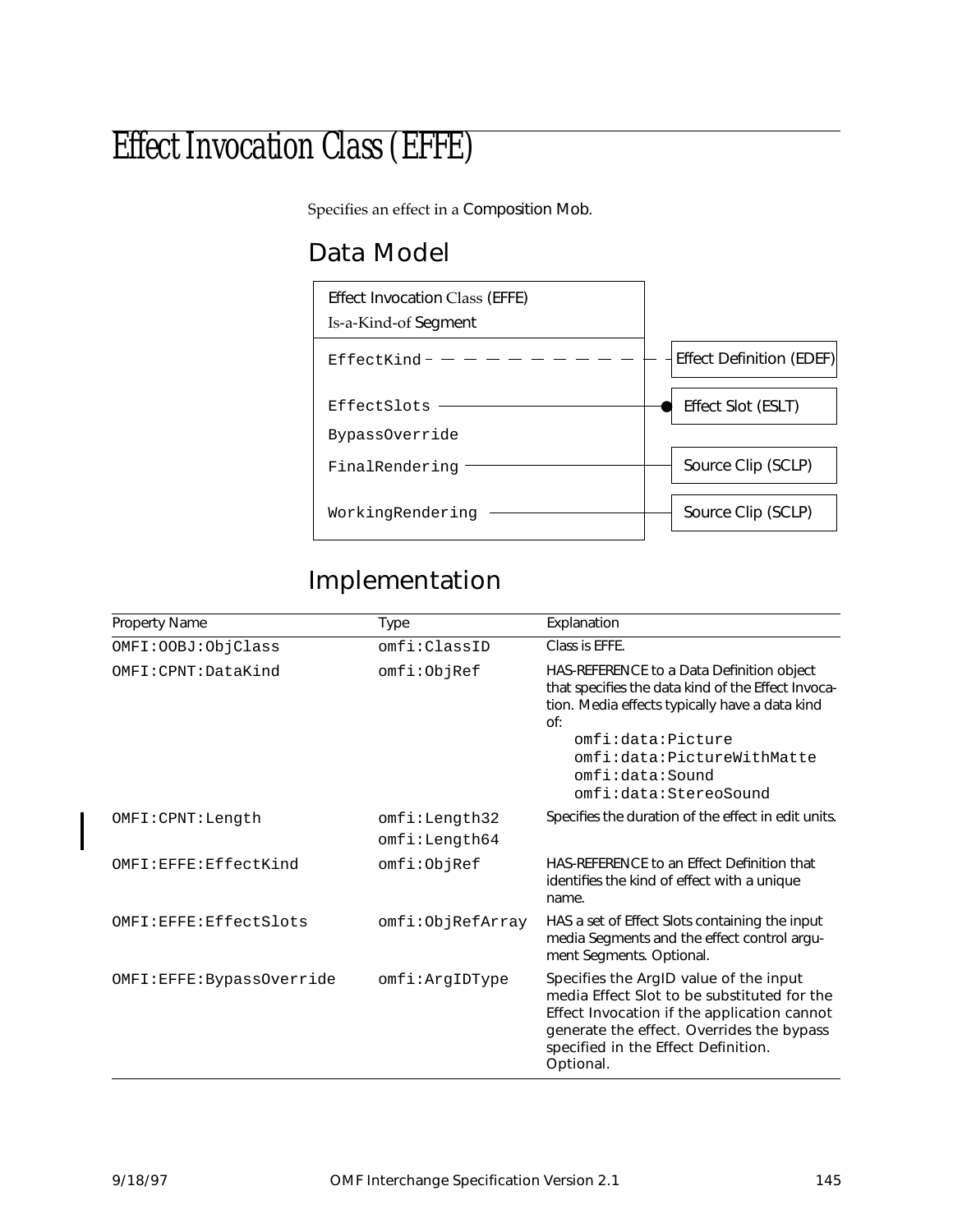| <b>Property Name</b>       | Type        | Explanation                                                                                                                                             |
|----------------------------|-------------|---------------------------------------------------------------------------------------------------------------------------------------------------------|
| OMFI:EFFE:FinalRendering   | omfi:ObjRef | HAS a Source Clip that contains a<br>rendered version of the effect intended for<br>final use. Optional.                                                |
| OMFI:EFFE:WorkingRendering | omfi:ObjRef | HAS a Source Clip that contains a<br>rendered version of the effect intended for<br>viewing during editing but not intended<br>for final use. Optional. |

### Rules

- 1. In all Effect Invocation objects, the length of the FinalRendering Source Clip and the length of the WorkingRendering Source Clip must each equal the length of the Effect Invocation.
- 2. In Effect Invocation objects whose Effect Definition object does not specify a time warp, the length of the Segment in each Effect Slot must each equal the length of the Effect Invocation.

## Description

An Effect Invocation object specifies the kind of effect, the input media Segments, and the values of control arguments that specify how the effect should be applied. The EffectSlots property contains the input media Segments and values of control arguments.

### Effect Definition

The Effect Invocation EffectKind property HAS-REFERENCE to an Effect Definition object that specifies the effect ID, the unique name of the effect. For registered effect IDs, you can use the effect documentation available separately from the OMF Developers' Desk. Effect documentation for private effects should be available from the organization that defined the effect. This effect documentation provides a brief description of how the effect should modify or combine media and of the meaning of effect control arguments in the Effect Invocation object. This information is *not* encoded in the Effect Definition object.

If your application is processing an Effect Invocation object and has code to handle the effect specified by the effect ID unique name, it does not need to examine any of the other properties of the Effect Definition object—this information is described in the effect documentation and cannot be changed.

The effect documentation provides a brief description of how the effect should modify or combine media and of the purpose of the data in the Effect Invocation slots. It lists the argument ID values allowed in an Effect Invocation and the data kind and meaning of the time-varying data in the Effect Slot. It can also specify the allowed range of values for a Effect Slot for each argument ID value.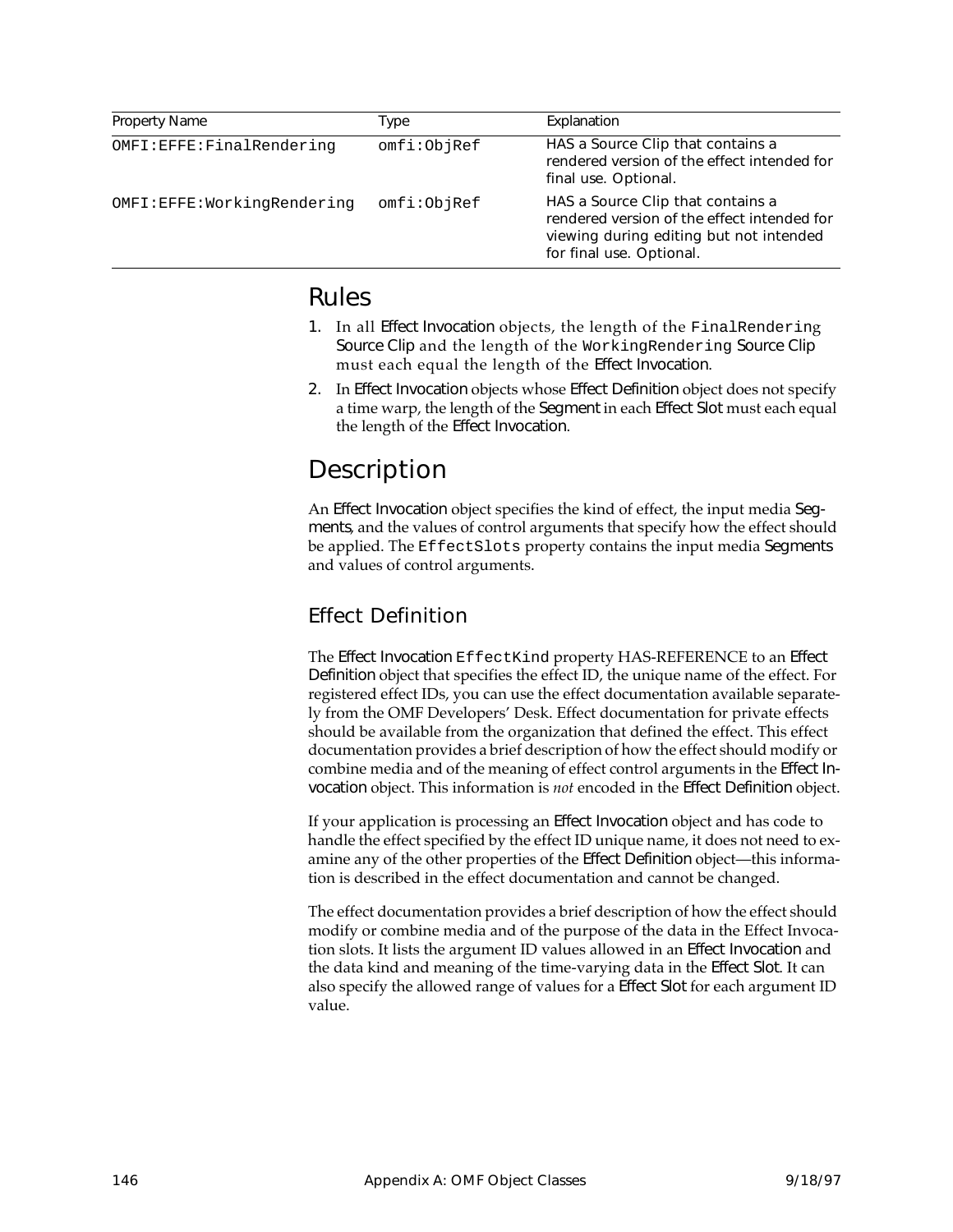#### Effect Slots

The EffectSlots property contains both input media Segments and control arguments. Input media Segments provide the media that is altered or combined to produce the intended effect. Control arguments contain values that specify parameters for adjustments in the way the effect should be performed. The Effect Slot ArgID property contains an integer that identifies the purpose of the slot. The effect documentation lists all valid argument ID integers and their meaning for an effect.

An effect can have constant control arguments or have control arguments whose values vary over time. For example, a picture-in-picture effect where the size and transparency of the inserted picture stays constant throughout the effect has constant control arguments, but a picture-in-picture effect that starts with a small inserted picture that grows larger during the effect has control arguments with time-varying values.

A constant control argument can be specified with a Constant Value (CVAL) object in an Effect Slot. A time-varying value is specified with a Varying Value (VVAL) object in an Effect Slot.

When an effect specifies time-varying control values, it can also specify how to interpolate these values. Interpolation is a mathematical method to calculate a value for a point based on the values of two surrounding points. In effects, you can use interpolation to find the value for control arguments for any point in time in an effect or transition object by using the values that are specified.

#### Rendered Effects

When an application creates an Effect Invocation object in an OMFI file, it can also include rendered versions of the effect. A rendered version is media data that can be played to produce the effect. An application can produce a working rendering, a final rendering, or both. A working rendering is intended to store a partially rendered or approximately rendered implementation of the effect but is not intended for final production. A final rendering of the effect *is* intended for final production; it can also be used to play the effect during editing.

If there are more than one implementation of a rendered effect, you should use a Media Group object in the Master Mob.

#### Dealing with Unrecognized Effects

If an application importing an OMFI file encounters an unknown effect, it can preserve the Effect Invocation and Effect Definition objects so that if the Composition Mob containing the effect is exported, the effect will be preserved. If any application cannot preserve the information, it should inform the user that some effect information is being lost.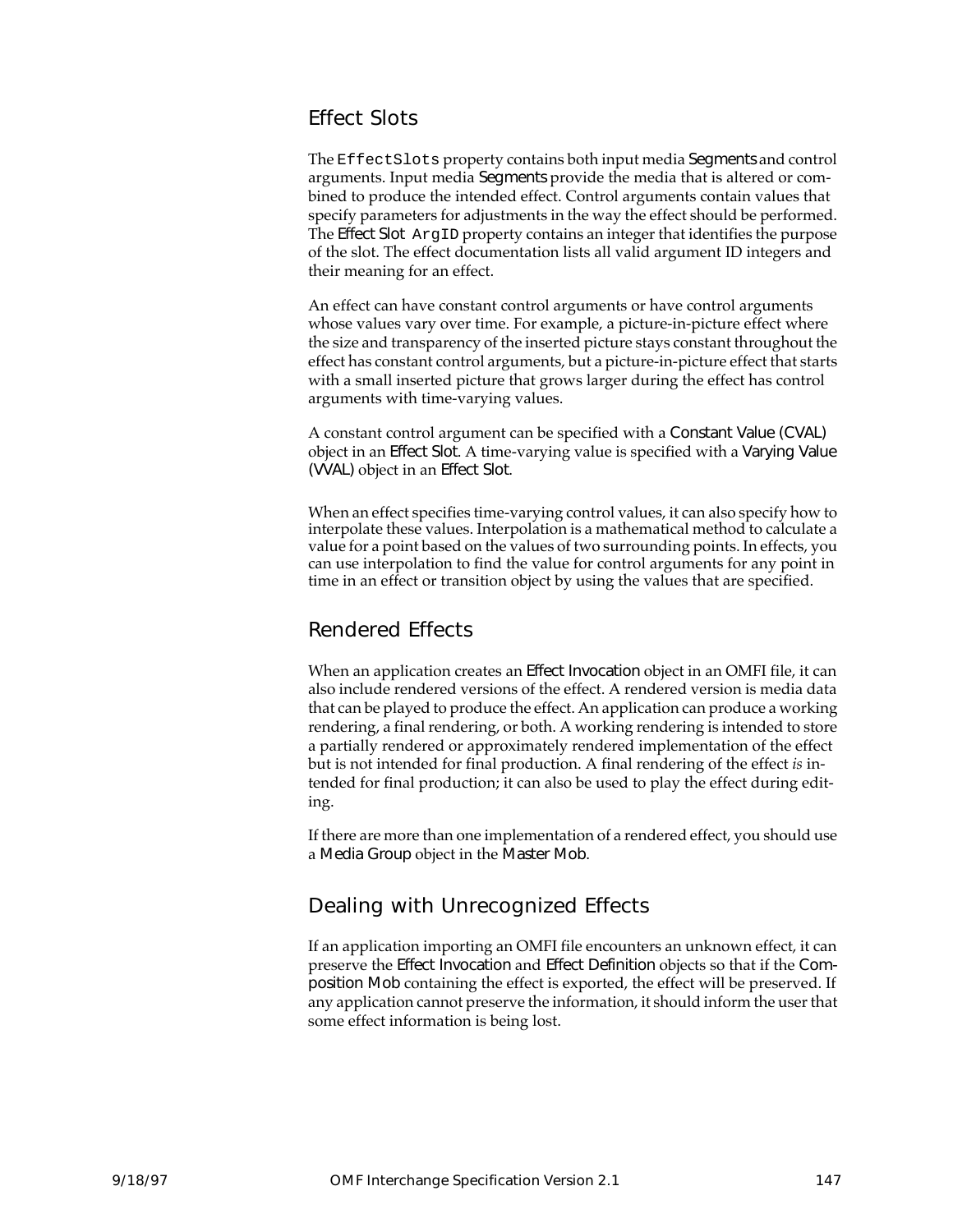If an application is trying to play an unknown effect, the OMF Developers' Desk recommends that it perform the first action in the following list that applies:

- 1. If there is a rendered version of the effect, play the rendered version.
- 2. If the Effect Invocation specifies a BypassOverride property, play the media in the Effect Slot with the specified argument ID.
- 3. If the Effect Definition specifies a Bypass property, play the media in the Effect Slot with the specified argument ID.
- 4. Play blank media for the effect.

## Related Classes

Constant Value (CVAL), Control Point (CTLP), Data Definition (DDEF), Effect Definition (EDEF), Effect Slot (ESLT), Media Group (MGRP), Segment (SEGM), Source Clip (SCLP), Varying Value (VVAL)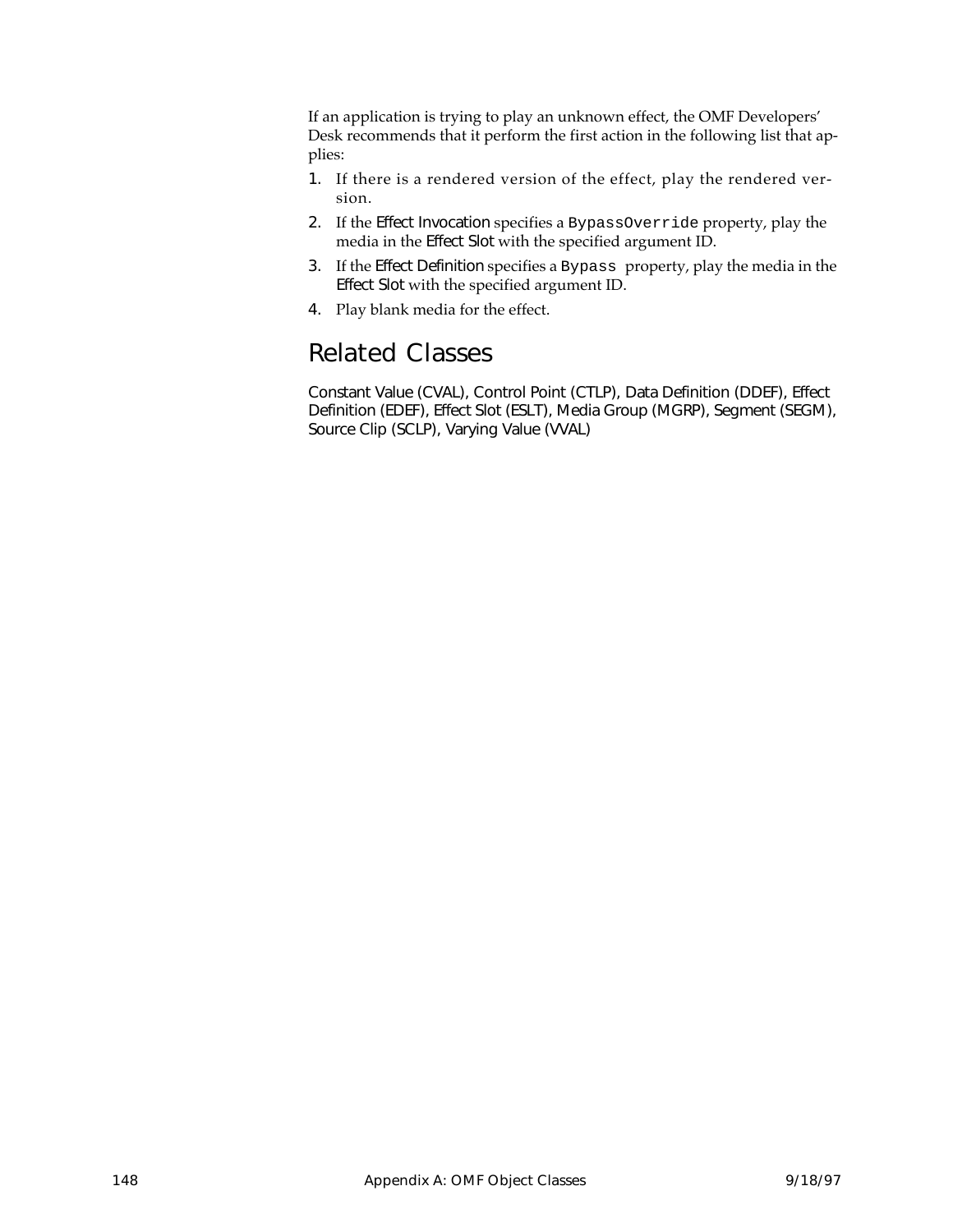# Effect Slot Class (ESLT)

Specifies an input media segment or a control argument for an effect.

## Data Model



## Implementation

| Property Name        | Type           | Explanation                                                                                                                              |
|----------------------|----------------|------------------------------------------------------------------------------------------------------------------------------------------|
| OMFI: OOBJ: ObjClass | omfi:ClassID   | Class is ESLT.                                                                                                                           |
| OMFI:ESLT:ArqID      | omfi:ArgIDType | Integer that identifies the role of the slot in the effect.<br>The meaning of the integer is described in the<br>effect's documentation. |
| OMFI:ESLT:ArqValue   | omfi:ObjRef    | HAS a Segment that contains the input media or the<br>control argument values.                                                           |

## Description

An Effect Slot object can contain either input media segments or control arguments. Input media segments provide the media that is altered or combined to produce the intended effect. Control arguments contain values that specify parameters for adjustments in the way the effect should be performed. The ArgID property has an integer value that identifies the purpose of the slot. The effect documentation lists all valid argument ID integers and their meaning for an effect.

The effect documentation provides a brief description of how the effect should modify or combine media and of the purpose of the data in the Effect Invocation slots. It lists the argument ID values allowed in an Effect Invocation and the data kind and meaning of the time-varying data in the slot. It can also specify the allowed range of values for a slot. This information is *not* encoded in the Effect Definition itself.

An effect can have constant control arguments or have control arguments whose values vary over time. For example, a picture-in-picture effect where the size and transparency of the inserted picture stays constant throughout the effect has constant control arguments, but a picture-in-picture effect that starts with a small inserted picture that grows larger during the effect has control arguments with time-varying values.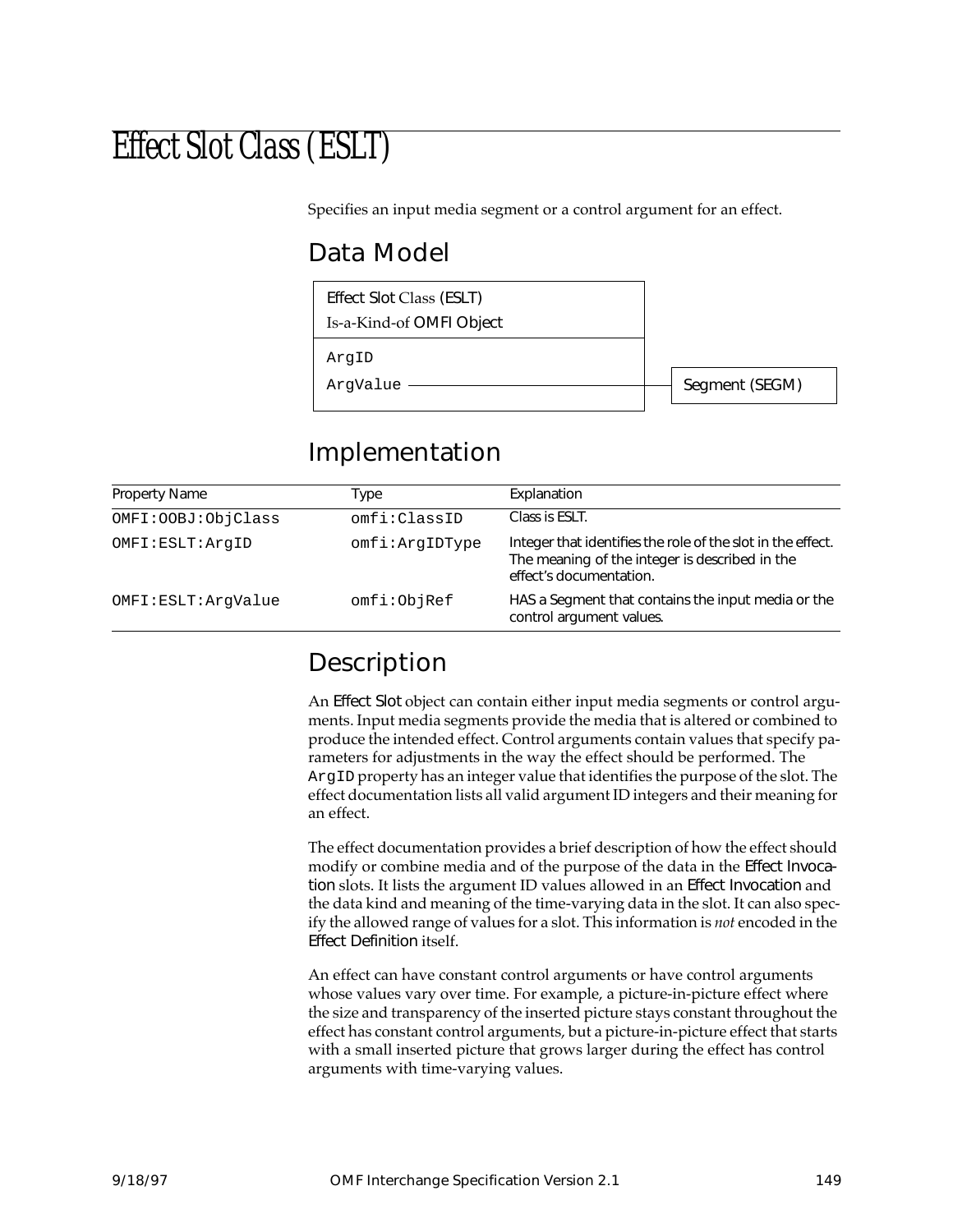A constant control argument can be specified with a Constant Value (CVAL) object in an Effect Slot. A time-varying value is specified with a Varying Value (VVAL) object in an Effect Slot.

### Related Classes

Constant Value (CVAL), Control Point (CTLP), Data Definition (DDEF), Effect Definition (EDEF), Effect Invocation (EFFE), Source Clip (SCLP), Varying Value (VVAL)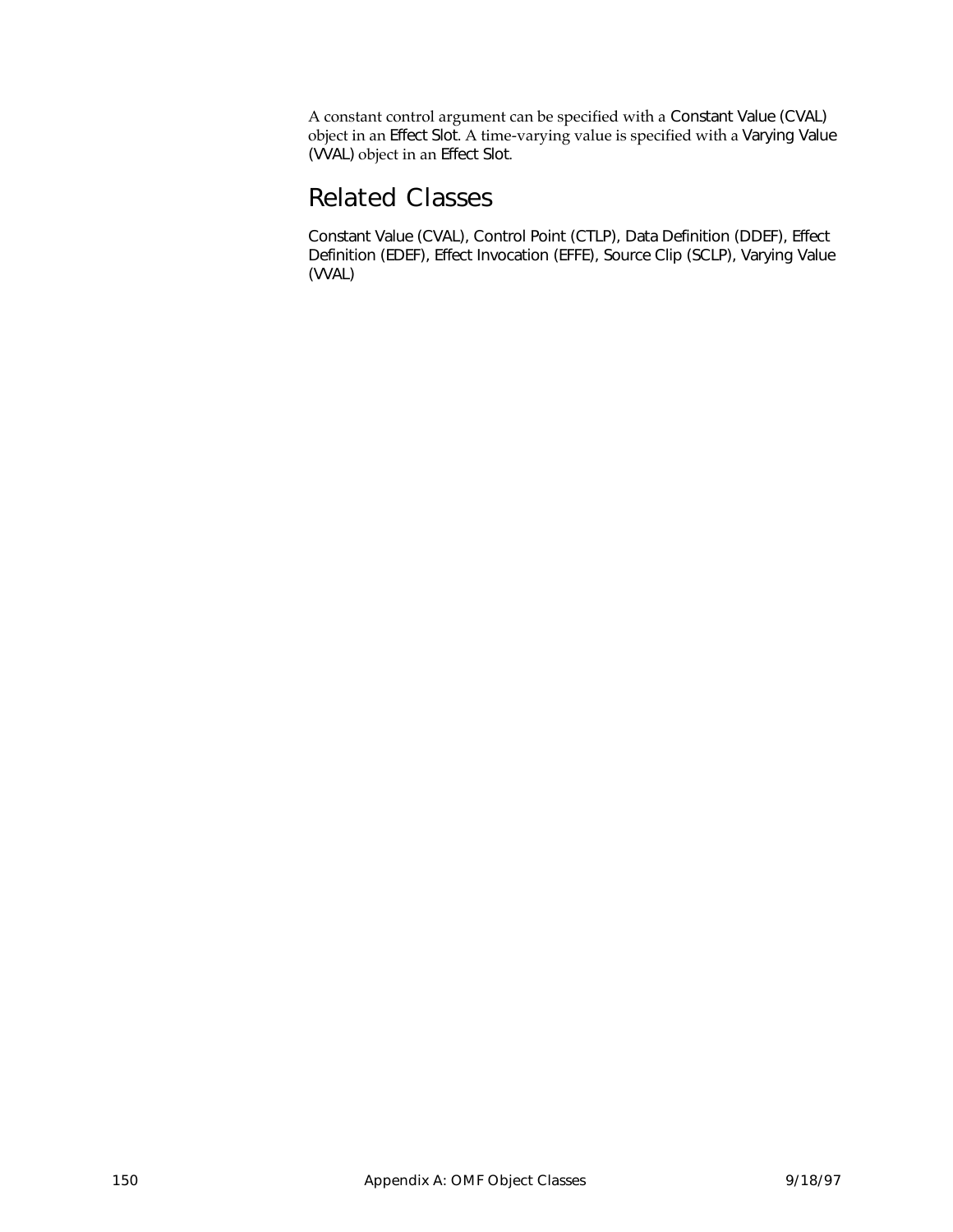# Filler Class (FILL)

Represents an unknown or unspecified value for the duration of the object.

## Data Model

Filler Class (FILL) Is-a-Kind-of Segment

*no additional properties*

## Implementation

| <b>Property Name</b> | Type                           | Explanation                                                                                                                                    |
|----------------------|--------------------------------|------------------------------------------------------------------------------------------------------------------------------------------------|
| OMFI: OOBJ: ObjClass | omfi:ClassID                   | Class is FILL.                                                                                                                                 |
| OMFI:CPNT:DataKind   | omfi:ObjRef                    | HAS-REFERENCE to a Data Definition object that specifies<br>the data kind of the unspecified value. A Filler object can<br>have any data kind. |
| OMFI: CPNT: Length   | omfi:Length32<br>omfi:Length64 | Specifies the duration of the unspecified value.                                                                                               |

## Description

A Filler object is a placeholder for an unknown value for the component's duration.

Typically, a Filler object is used in a Sequence to allow positioning of a Segment when not all of the preceding material has been specified. Another typical use of Filler objects is to fill time in Mob Slots and Nested Scope Slots that are not referenced or played.

If a Filler object is played, applications can choose any appropriate blank media to play. Typically, a video Filler object would be played as a black section, and an audio Filler object would be played as a silent section.

## Related Classes

Component (CPNT), Scope Reference (SREF), Segment (SEGM)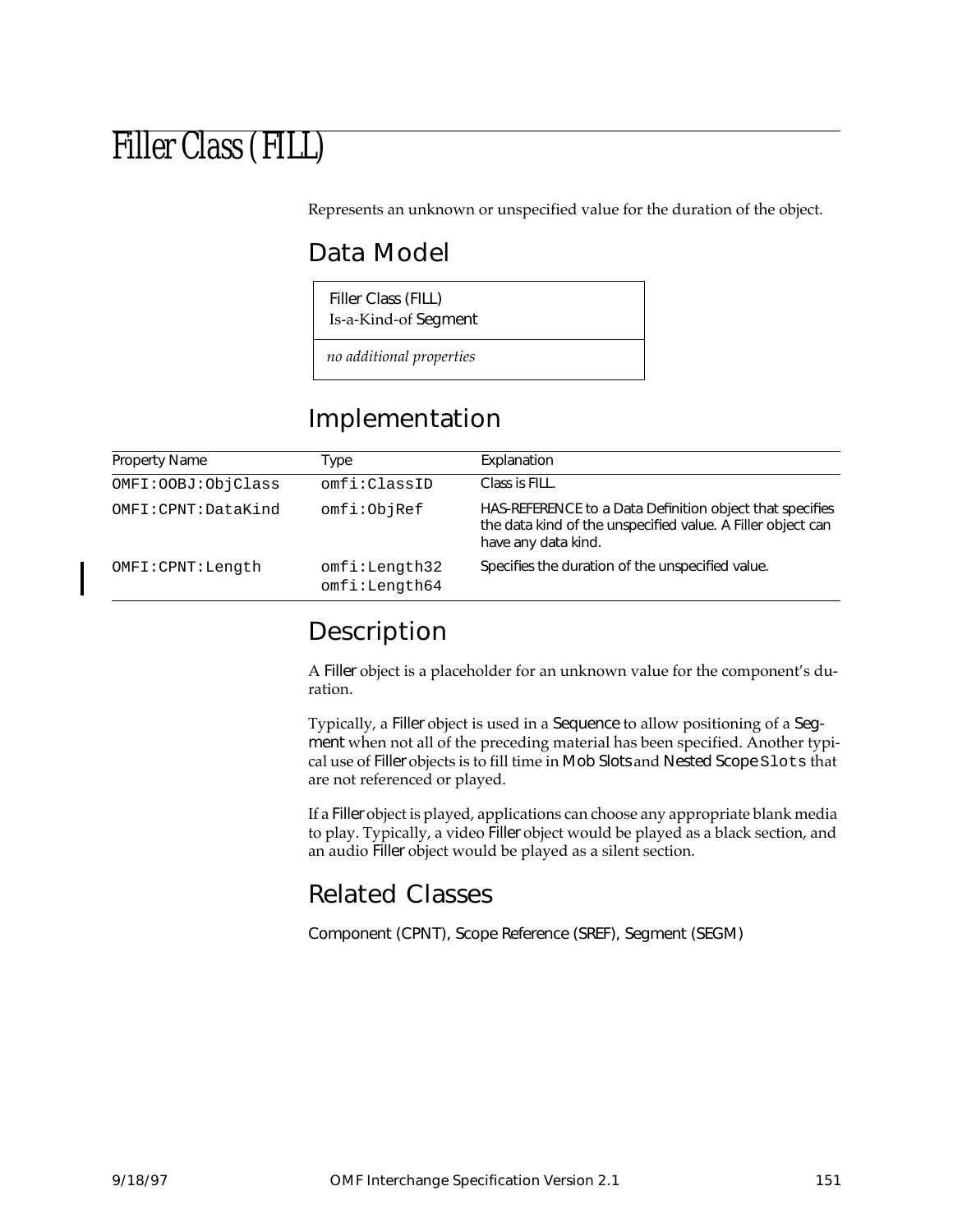## Header Class (HEAD)

Provides file-wide information and indexes to the OMF Interchange file.

## Data Model



## Implementation

| <b>Property Name</b>       | Type             | Explanation                                                                                                                                                     |
|----------------------------|------------------|-----------------------------------------------------------------------------------------------------------------------------------------------------------------|
| OMFI: OOBJ: ObjClass       | omfi:ClassID     | Class is HEAD.                                                                                                                                                  |
| OMFI:HEAD:ByteOrder        | omfi:Int16       | Specifies the byte order for the OMFI file.<br>One of the following:<br>Little-endian byte order<br>'II'<br>Big-endian byte order<br>$^{\prime}$ MM $^{\prime}$ |
| OMFI:HEAD:LastModified     | omfi:TimeStamp   | Time and Date the file was last modified.                                                                                                                       |
| OMFI:HEAD: PrimaryMobs     | omfi:ObjRefArray | HAS-REFERENCE to a set of Mobs that<br>should be examined first to determine<br>contents of OMFI file. Optional.                                                |
| OMFI:HEAD:Mobs             | omfi:ObjRefArray | HAS a set of all Mobs defined in the OMFI<br>file.                                                                                                              |
| OMFI:HEAD:MediaData        | omfi:ObjRefArray | HAS a set of all Media Data objects<br>defined in the OMFI file.                                                                                                |
| OMFI:HEAD: ClassDictionary | omfi:ObjRefArray | HAS a set of Class Dictionary Entry objects<br>that extend the OMFI class hierarchy.<br>Optional.                                                               |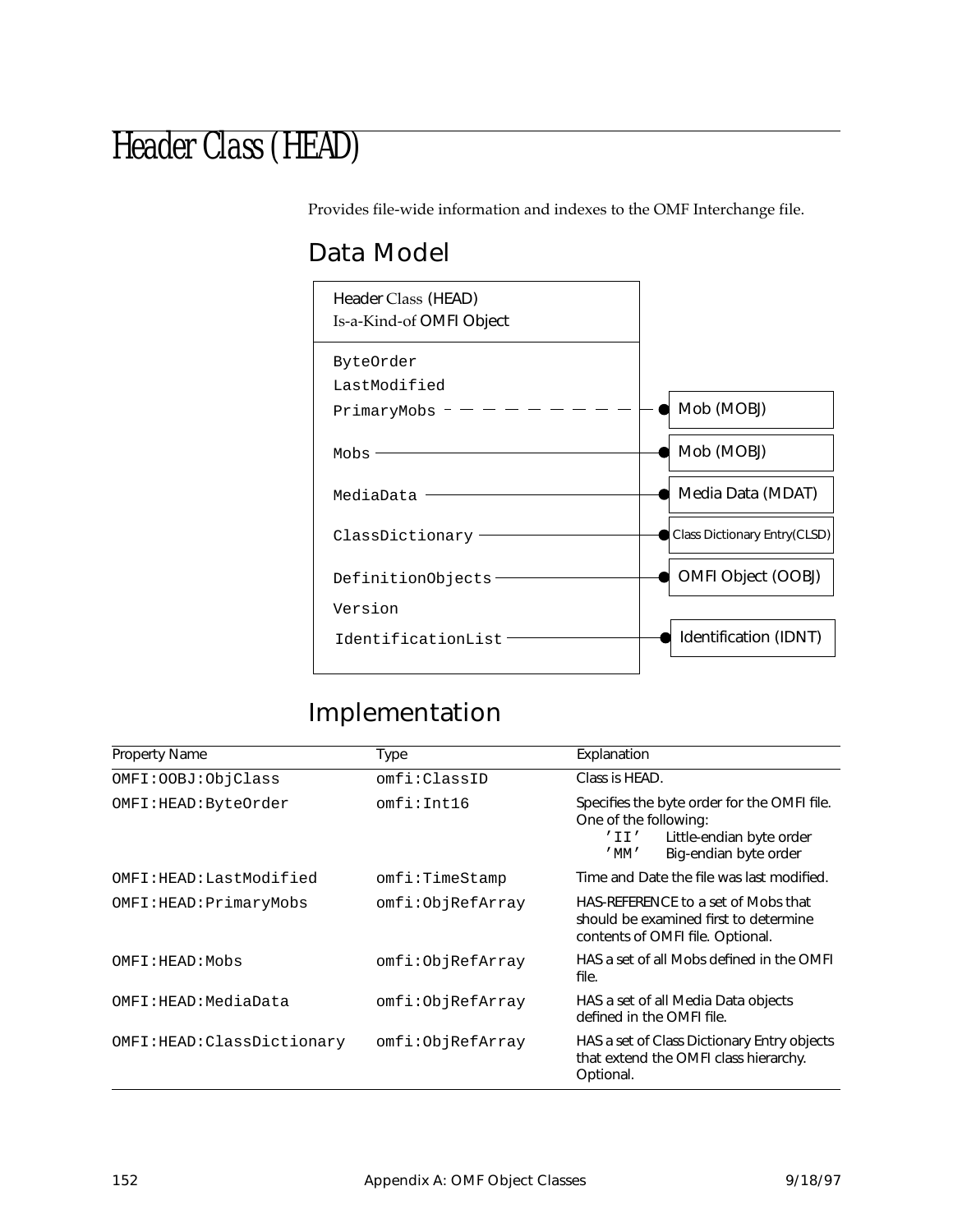| <b>Property Name</b>                             | Type             | Explanation                                                                                                                            |
|--------------------------------------------------|------------------|----------------------------------------------------------------------------------------------------------------------------------------|
| OMFI: HEAD: Definition Objects omfi: ObjRefArray |                  | HAS a set of all Data Definition and Effect<br>Definition objects defined in the OMFI<br>file.                                         |
| OMFI:HEAD:Version                                | omfi:VersionType | OMF Interchange specification version<br>number that the file conforms to; must be<br>2.0 or higher.                                   |
| OMFI: HEAD: IdentificationList                   | omfi:ObjRefArray | HAS an ordered set of Identification<br>objects, which identify the application<br>that created or modified the OMF file.<br>Optional. |

#### Rules

- 1. Each OMF Interchange file must have exactly one Header object.
- 2. All mobs defined in the OMFI file must be included in the Mobs property set of mobs.
- 3. All Media Data objects in the OMFI file must be included in the Media-Data set of Media Data objects.
- 4. Only Data Definition (DDEF) and Effect Definition (EDEF) objects can be included in the DefinitionObjects set.

## Description

The Header object stores information about the OMFI file as a whole, such as byte order, Mob indexes, Media Data index, version number, and information about the applications that created or modified the file.

### Byte Order

The value of the ByteOrder property is either 'MM' (hexadecimal 0x4d4d) for big-endian byte order, which is used in some architectures such as the Motorola 680x0 architecture, or 'II' (hexadecimal 0x4949) for little-endian byte order, which is used in some architectures such as the Intel x86 architecture.

Big-endian and little-endian refer to whether the most- or least-significant byte is stored first. In the big-endian byte order, the most-significant byte is stored first (at the address specified, which is the lowest address of the series of bytes that constitute the value). In the little-endian byte order, the least-significant byte is stored first. In both cases, bytes are stored with the most-significant bit first.

#### Modification Date

The value of LastModified represents the last time the file was modified.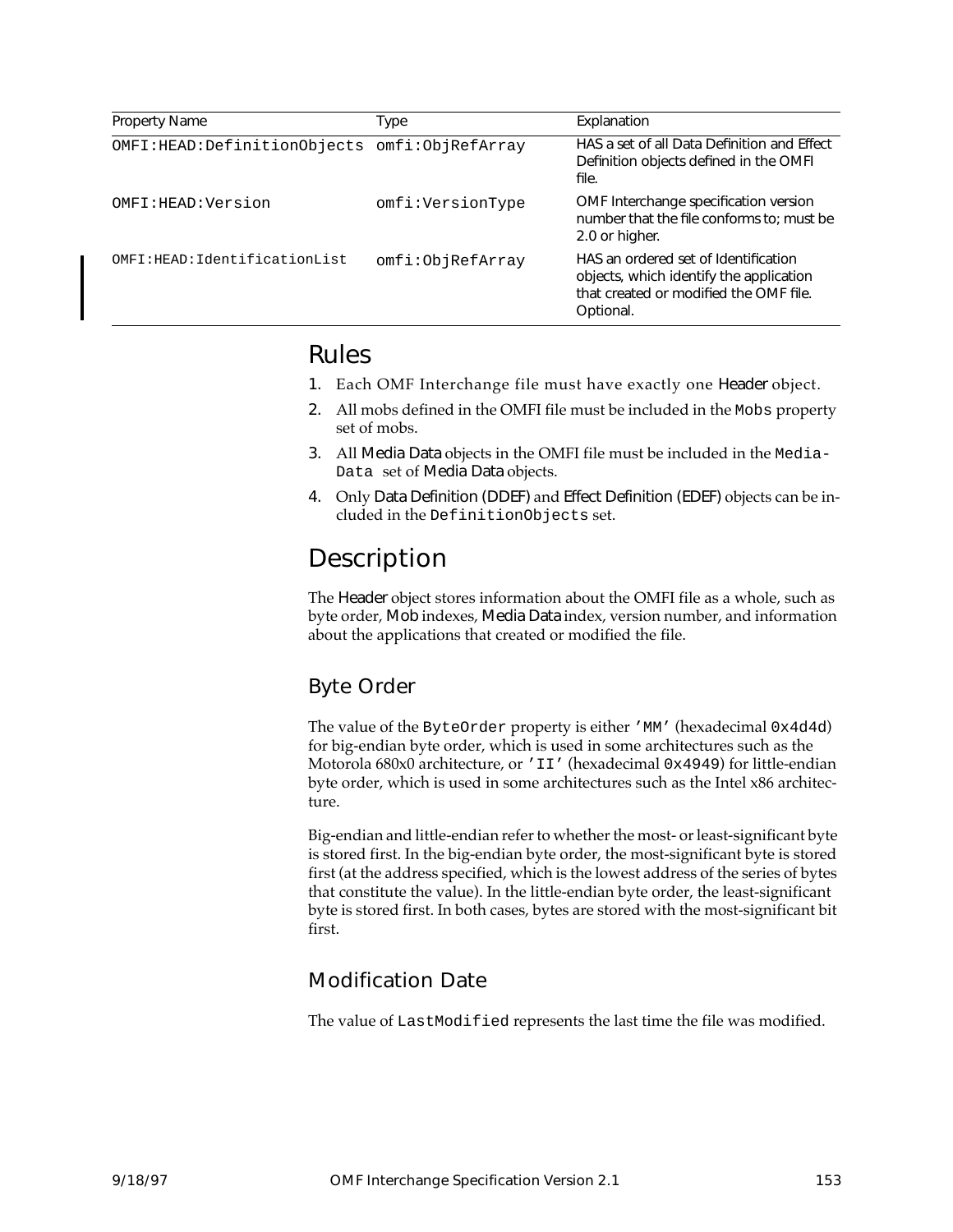#### Class Dictionary Property

The ClassDictionary property defines file-wide extensions to the OMFI class hierarchy. It HAS a set of Class Dictionary objects. These objects are not required to define the standard class dictionary; they are required only for any extensions an application is adding for public or private objects.

The ClassDictionary property of the Header object provides a mechanism for adding object classes to the standard set. Compliance with the standard objects is assumed for all applications and no ClassDictionary property is required for it. This property enables OMF Interchange readers to handle unknown objects.

#### Mob Indexes

Since references to Mobs are by Mob ID and not by object references, you need the set of all mobs in the file provided in the Mobs property. This property has the object references for all the Mobs in the OMFI file. You can examine each Mob to find its Mob ID and whether it is a Composition Mob, Master Mob, or Source Mob.

The PrimaryMobs index lists the Mobs that you should examine first. If the OMFI file represents a single composition, the Composition Mob for it should be in the PrimaryMobs index. In addition, you may wish to include any other Mobs that you intend to be referenced independently of the single composition.

The primary Mobs are the Mobs that the file is intending to communicate; all other Mobs are present because the primary Mobs reference them. If an OMFI file has no primary mobs, it is providing a repository for its Mobs but is not specifying which one should be used.

#### Media Data Index

Since Mobs are associated with media objects by matching Mob ID values and not by object references, you need the MediaData property to be able to access all of the Media Data objects in the file. You can examine each Media Data object to find its Mob ID and to determine the subclass of Media Data that it belongs to.

#### Definition Objects

This index lists all Data Definition and Effect Definition objects in the OMFI file. Although these objects are referenced by other OMFI objects, they do not belong to any tree structure. This index is provided to improve efficiency in handling these definition objects.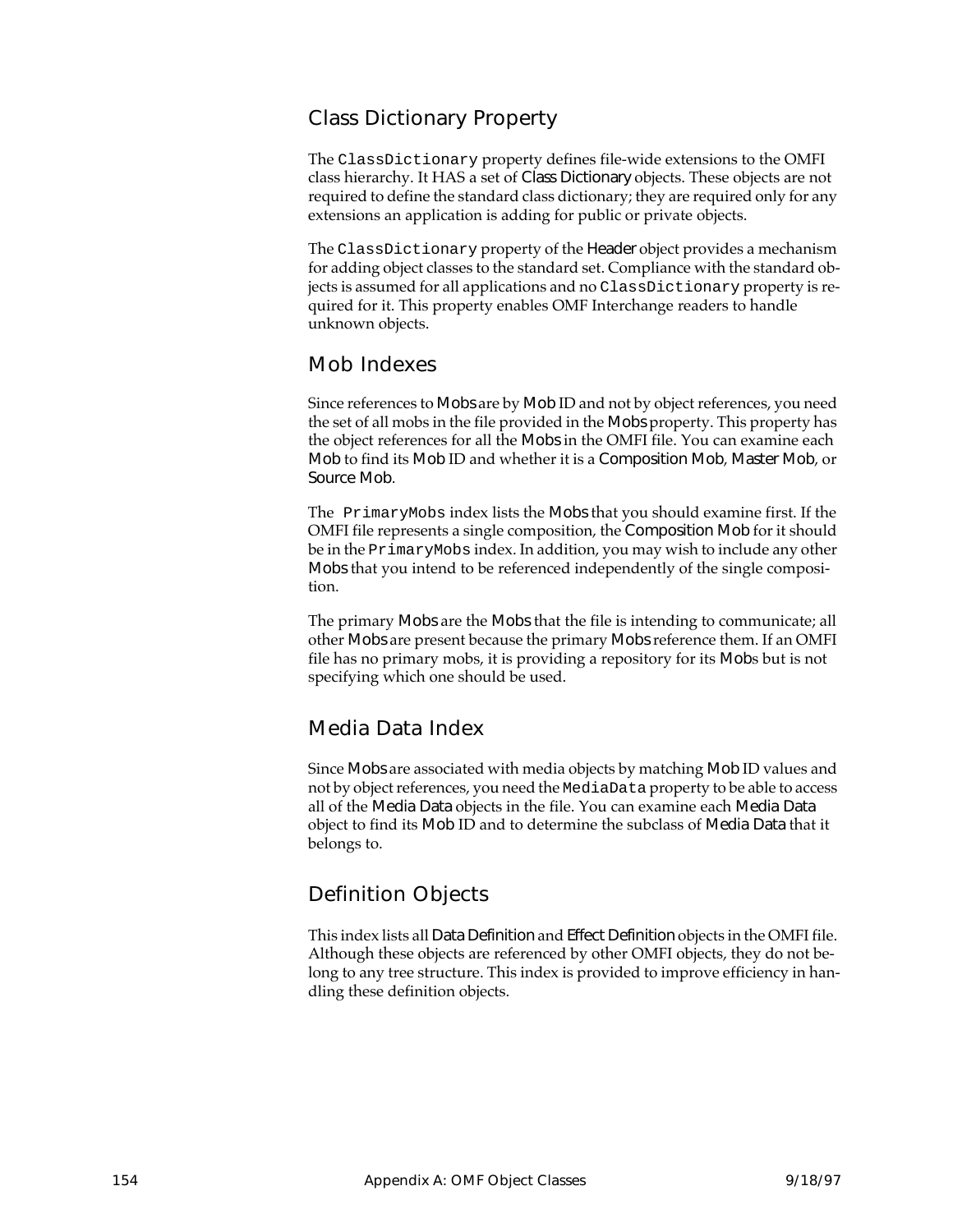#### Version Number

The Version property specifies the version of OMF Interchange used to create the file. In the data type for this property, the first byte indicates the major revision number. The second byte indicates the minor revision number. Any OMF Interchange file conforming to this version of the OMF Interchange specification must have a VersionNumber with the first byte having a value of 2.

In OMF Interchange Version 1.0, the VersionNumber property was optional. Any OMFI file that omits the Header VersionNumber must be an OMFI Version 1.0 file.

#### Identification List

The IdentificationList property identifies the application that created the OMF file and, optionally, other applications that have modified the OMF file. The identification list consists of an ordered set of Identification (IDNT) objects. The first Identification object describes the application that created the OMF file. Any following Identification objects describe applications that have modified the OMF file.

#### OMFI Tree Structure

In the same way that a mob consists of a tree structure, the entire OMFI file consists of a tree structure with the Header object being the root of the tree. The ClassDictionary, Mobs, MediaData, and DefinitionObjects properties represent the major branches of the tree. By following the branches of this tree, you can find all the required OMFI objects in the file. Note that, when following the tree, you should not follow any property that has a reference to another object (indicated by dashed lines in the Data Model syntax). It is possible that there are private objects in the OMFI file that are not included in this tree.

## Related Classes

Class Dictionary Entry (CLSD), Composition Mob (CMOB), Data Definition (DDEF), Effect Definition (EDEF), Master Mob (MMOB), Media Data (MDAT), Mob (MOBJ), Source Mob (SMOB)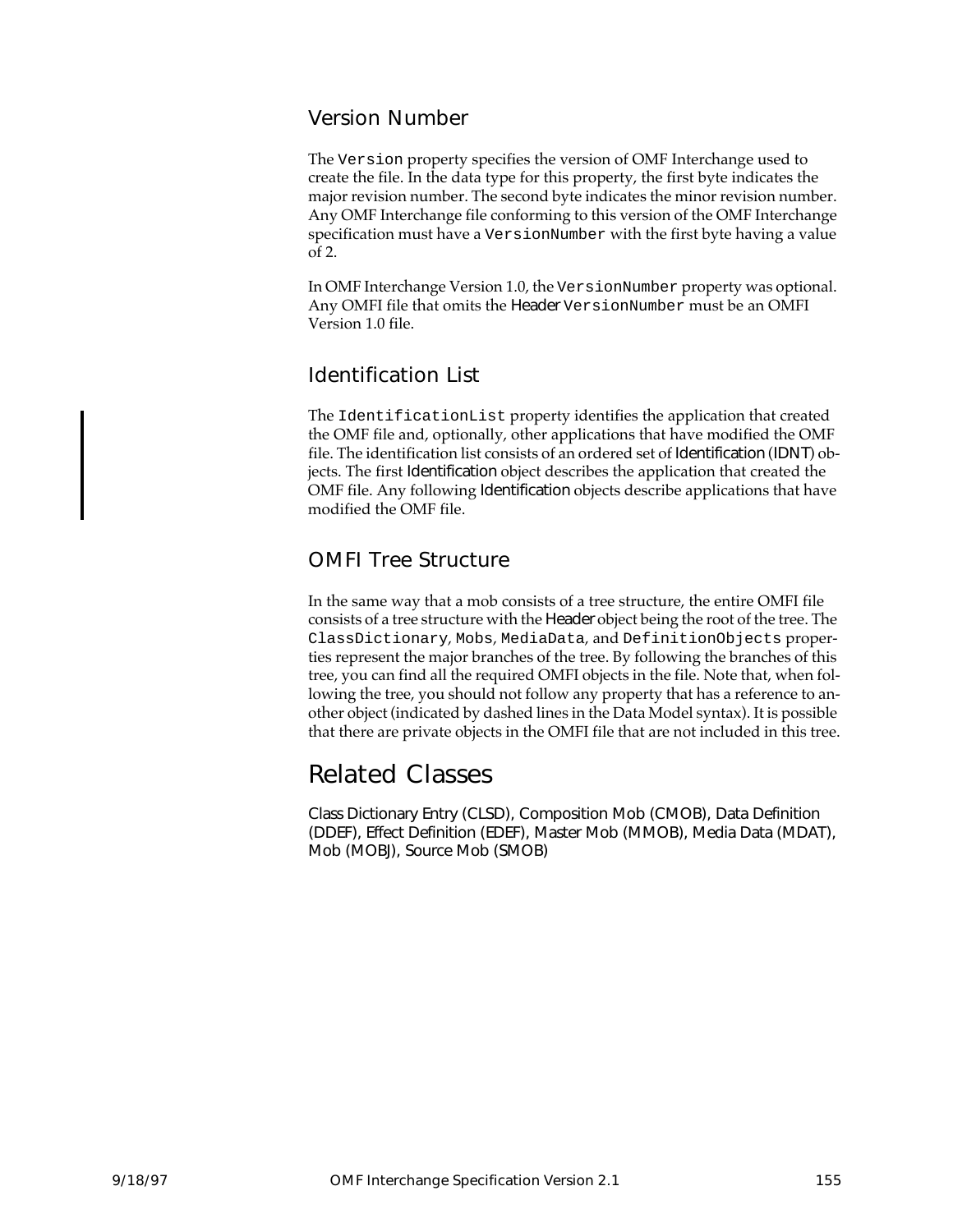# Identification Class (IDNT)

Provides information about the application that created or modified the OMF file.

## Data Model

| Identification Class (IDNT)<br>Is-a-Kind-of OMFI Object |
|---------------------------------------------------------|
| CompanyName                                             |
| ProductName                                             |
|                                                         |
| ProductVersion                                          |
| ProductVersionString                                    |
| ProductID                                               |
| Date                                                    |
| ToolkitVersion                                          |
| Platform                                                |

## Implementation

| <b>Property Name</b>                               | Type                | Explanation                                                                                                                                                                                                                                                                                                                                                                                                                                                                                                                                                                                             |
|----------------------------------------------------|---------------------|---------------------------------------------------------------------------------------------------------------------------------------------------------------------------------------------------------------------------------------------------------------------------------------------------------------------------------------------------------------------------------------------------------------------------------------------------------------------------------------------------------------------------------------------------------------------------------------------------------|
| OMFI: OOBJ: ObjClass                               | omfi:ClassID        | Class is IDNT.                                                                                                                                                                                                                                                                                                                                                                                                                                                                                                                                                                                          |
| OMFI: IDNT: CompanyName                            | omfi:String         | Specifies the name of the company or organi-<br>zation that created the application. Optional.                                                                                                                                                                                                                                                                                                                                                                                                                                                                                                          |
| OMFI: IDNT: ProductName                            | omfi:String         | Specifies the name of the application.<br>Optional.                                                                                                                                                                                                                                                                                                                                                                                                                                                                                                                                                     |
| OMFI: IDNT: ProductVersion                         | omfi:ProductVersion | Specifies the version number of the applica-<br>tion. Consists of 5 16-bit integer values that<br>specify the version of an application. The first<br>four integers specify the major, minor, tertiary,<br>and patch version numbers. The fifth integer<br>has the following values:<br>kVersionUnknown: No additional version<br>$\Omega$<br>information<br>kVersionReleased: Released product<br>1<br>kVersionDebug: Development version<br>2<br>3<br>kVersionPatched: Released product with<br>patches<br>kVersionBeta: Prerelease beta test version<br>4<br>5<br>kVersionPrivateBuild:<br>Optional. |
| OMFI: IDNT: ProductVersion- omfi: String<br>String |                     | Specifies the version number of the applica-<br>tion in string form. Optional.                                                                                                                                                                                                                                                                                                                                                                                                                                                                                                                          |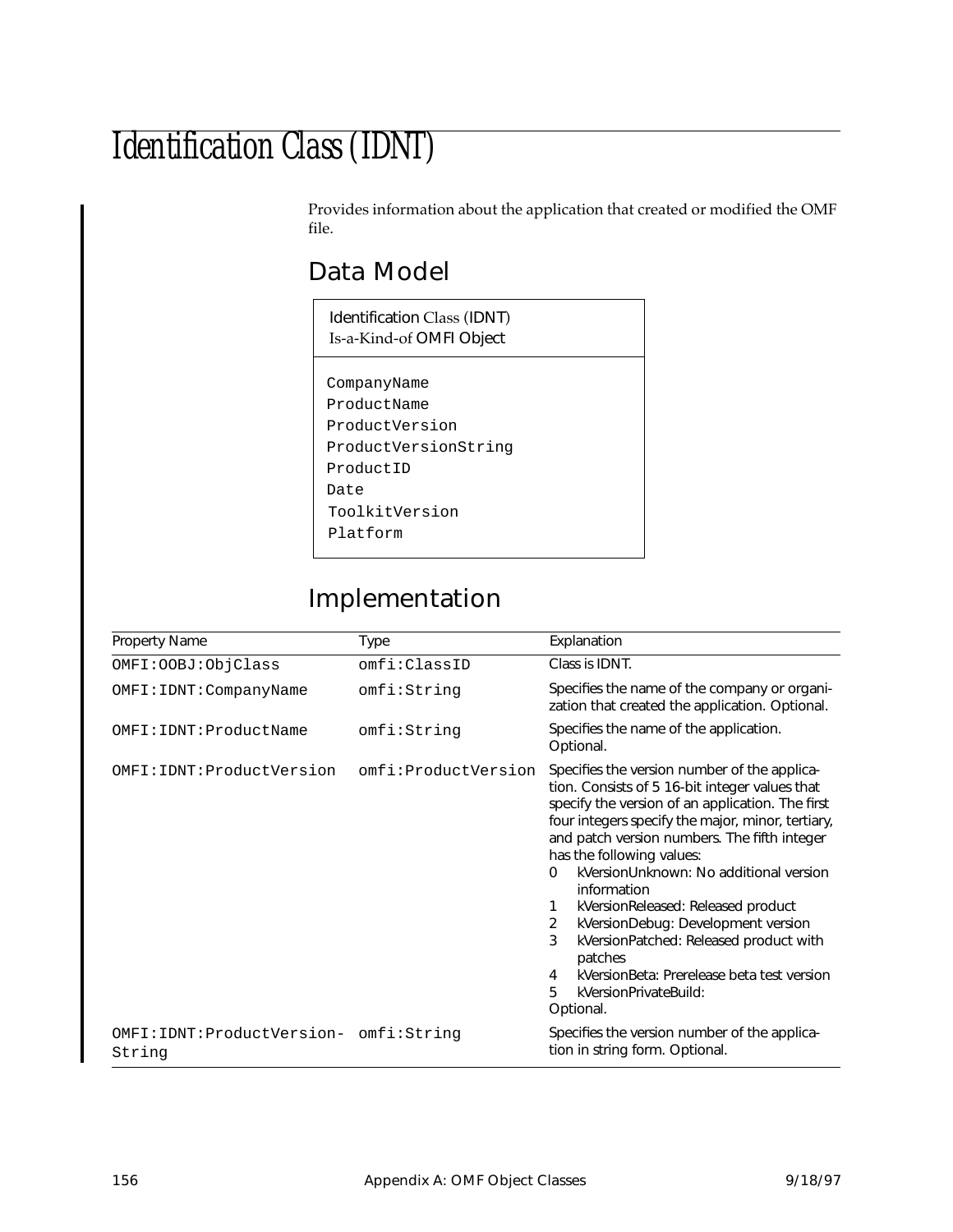| Property Name              | Type                | Explanation                                                                                                                                                                         |
|----------------------------|---------------------|-------------------------------------------------------------------------------------------------------------------------------------------------------------------------------------|
| OMFI: IDNT: ProductID      | omfi:Int.32         | Specifies the identification number assigned to<br>the application and vendor. This number spec-<br>ifies the first integer field in MobIDs for Mobs<br>created by the application. |
| OMFI:IDNT: Date            | omfi:TimeStamp      | Time and date the application created or<br>modified the OMF file.                                                                                                                  |
| OMFI: IDNT: ToolkitVersion | omfi:ProductVersion | Specifies the version number of the OMF<br>Toolkit library. Optional.                                                                                                               |
| OMFI: IDNT: Platform       | omfi:String         | Specifies the platform on which the applica-<br>tion is running. Optional.                                                                                                          |

## Description

The Identification (IDNT) class identifies the application that created or modified the OMF file.

### Related Classes

Header (HEAD)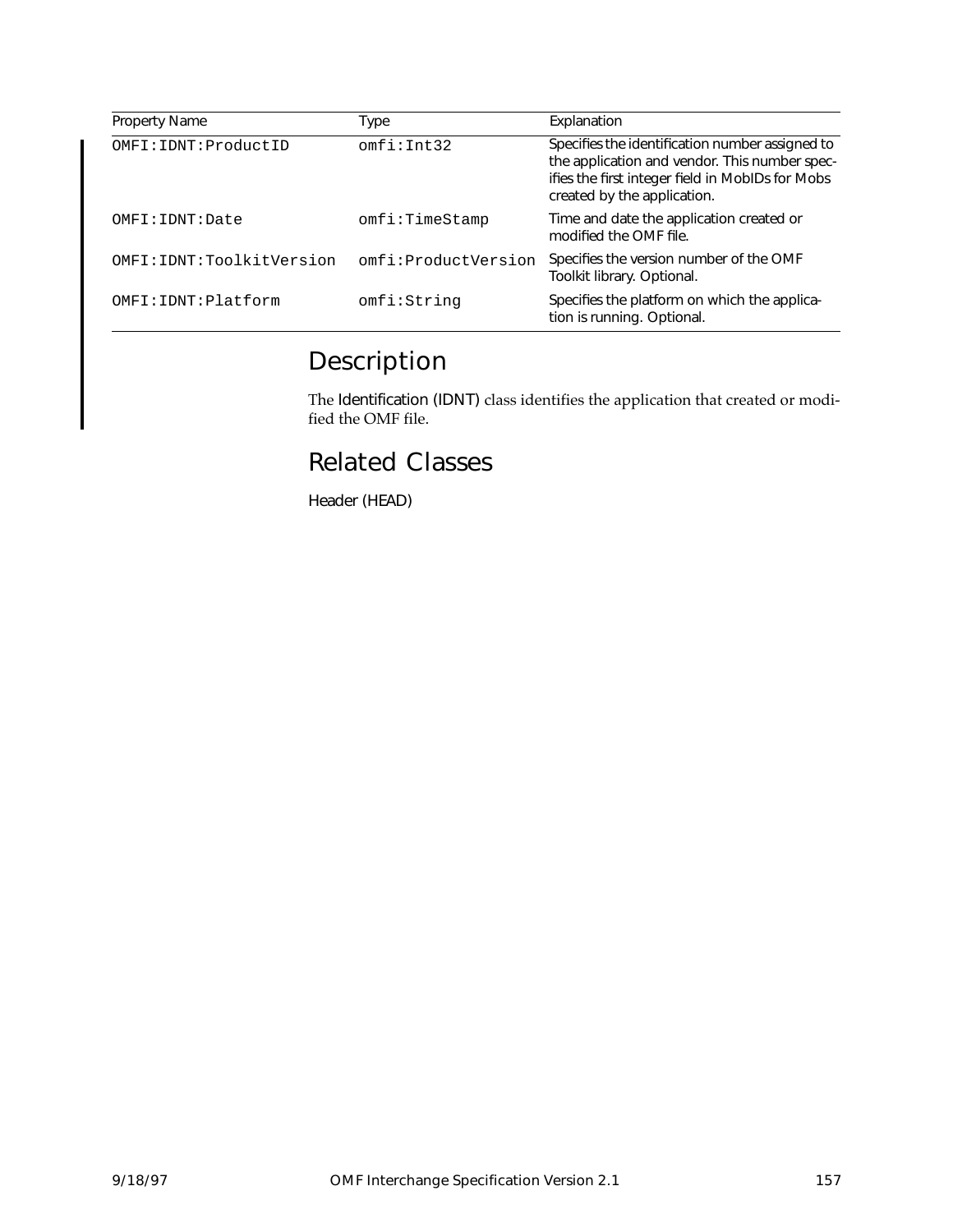# Image Data Class (IDAT)

Contains image media data.

## Data Model

Image Data Class (IDAT) Is-a-Kind-of Media Data

ImageData

## Implementation

| Property Name                         | Type         | Explanation                                    |
|---------------------------------------|--------------|------------------------------------------------|
| OMFI:OOBJ:ObjClass                    | omfi:ClassID | Class is IDAT.                                 |
| OMFI:MDAT:MobID                       | omfi:UID     | MobID of source mob that describes media data. |
| OMFI: IDAT: ImageData omfi: DataValue |              | Media data stream.                             |

## Description

An Image Data object contains a stream of image media data. It has the same MobID as a Source Mob object in the OMFI file. This Source Mob describes the format of the image media. The required OMFI formats for image media stored in Image Data objects are Color Difference Component Image Descriptor and RGBA Component Image Descriptor.

TIFF image media data is not stored in an Image Data object but is stored instead in a TIFF Image Data object. The TIFF format is included for compatibility with OMF Interchange Version 1.0.

### Related Classes

Color Difference Component Image Descriptor (CDCI), JPEG Image Media Data (JPEG), Media Data (MDAT), RGBA Component Image Descriptor (RG-BA), Source Mob (SMOB), TIFF Image Data (TIFF)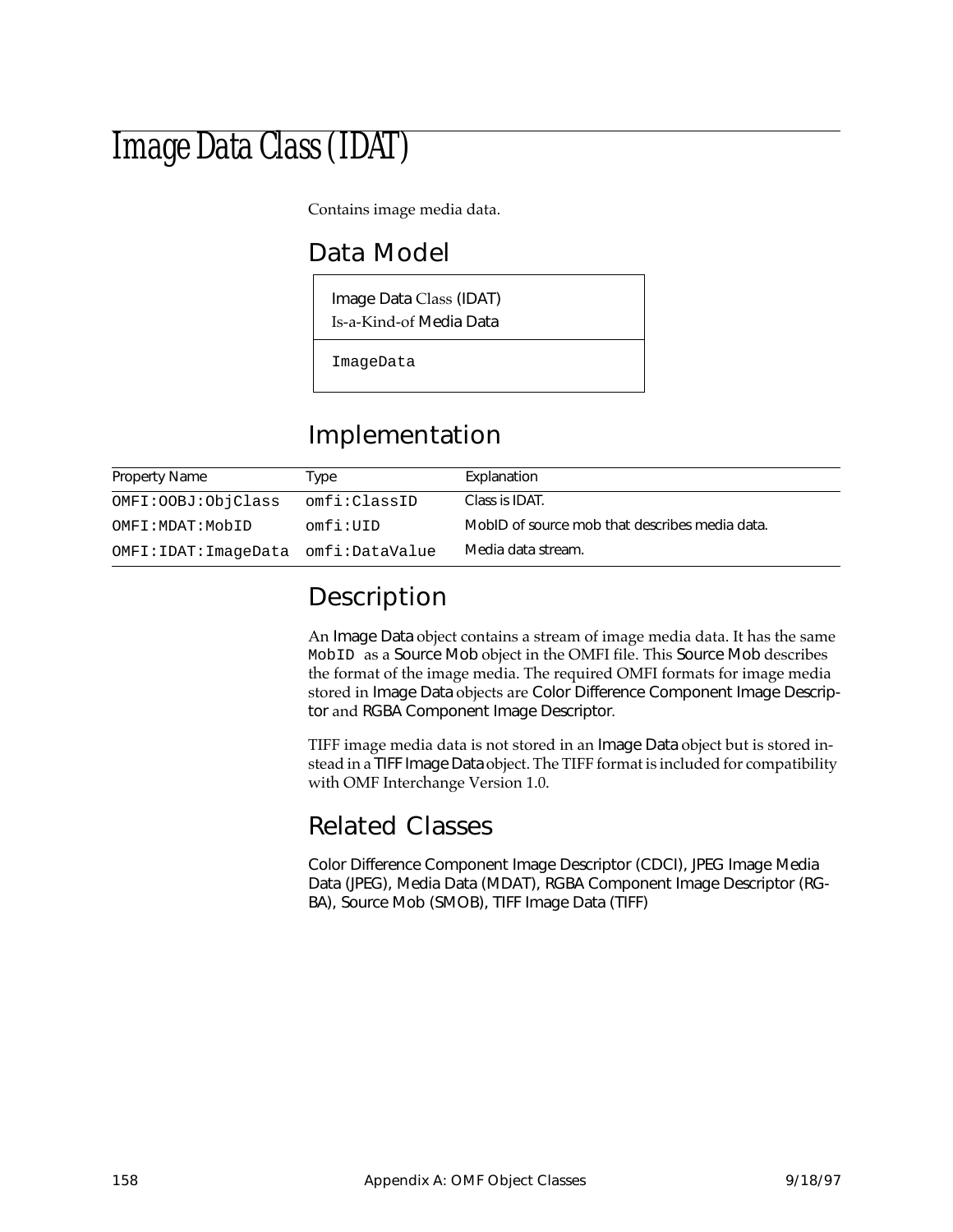# JPEG Image Data Class (JPEG)

Contains image media that has been compressed with the JPEG algorithm.

## Data Model

JPEG Image Data Class (JPEG) Is-a-Kind-of Image Data

FrameIndex

## Implementation

| <b>Property Name</b>                         | Type                 | Explanation                                                                       |
|----------------------------------------------|----------------------|-----------------------------------------------------------------------------------|
| OMFI: OOBJ: ObjClass                         | omfi:ClassID         | Class is JPEG.                                                                    |
| OMFI: MDAT: MobID                            | omfi:UID             | Mob ID of Source Mob that describes media data.                                   |
| OMFI: IDAT: ImageData                        | omfi:DataValue       | Media data stream.                                                                |
| OMFI: JPEG: FrameIndex omfi: Position32Array | omfi:Position64Array | Array containing an offset into the media stream for<br>each frame in the stream. |

## Description

A JPEG Image Data object contains digital images stored in variable-length frames; consequently, the JPEG Image Data object includes the Frame Index property that provides the offset for each frame in the stream.

Every JPEG Image Data object in the OMF Interchange file must have a corresponding Source Mob object in the file that has the same value for the MobID property. The Source Mob object describes the media in the JPEG Image Data object and allows Composition Mobs to reference it.

The Media Descriptor that describes media stored in a JPEG Image Data object is the Color Difference Component Image Descriptor (CDCI).

TIFF image media data that has been compressed by using the JPEG algorithm is not stored in a JPEG Image Data object but is stored instead in a TIFF Image Media Data object. The TIFF format is included for compatibility with OMF Interchange Version 1.0.

## Related Classes

Color Difference Component Image Descriptor (CDCI), Image Data (IDAT), Media Data (MDAT), RGBA Component Image Descriptor (RGBA), Source Mob (SMOB), TIFF Image Data (TIFF)

ı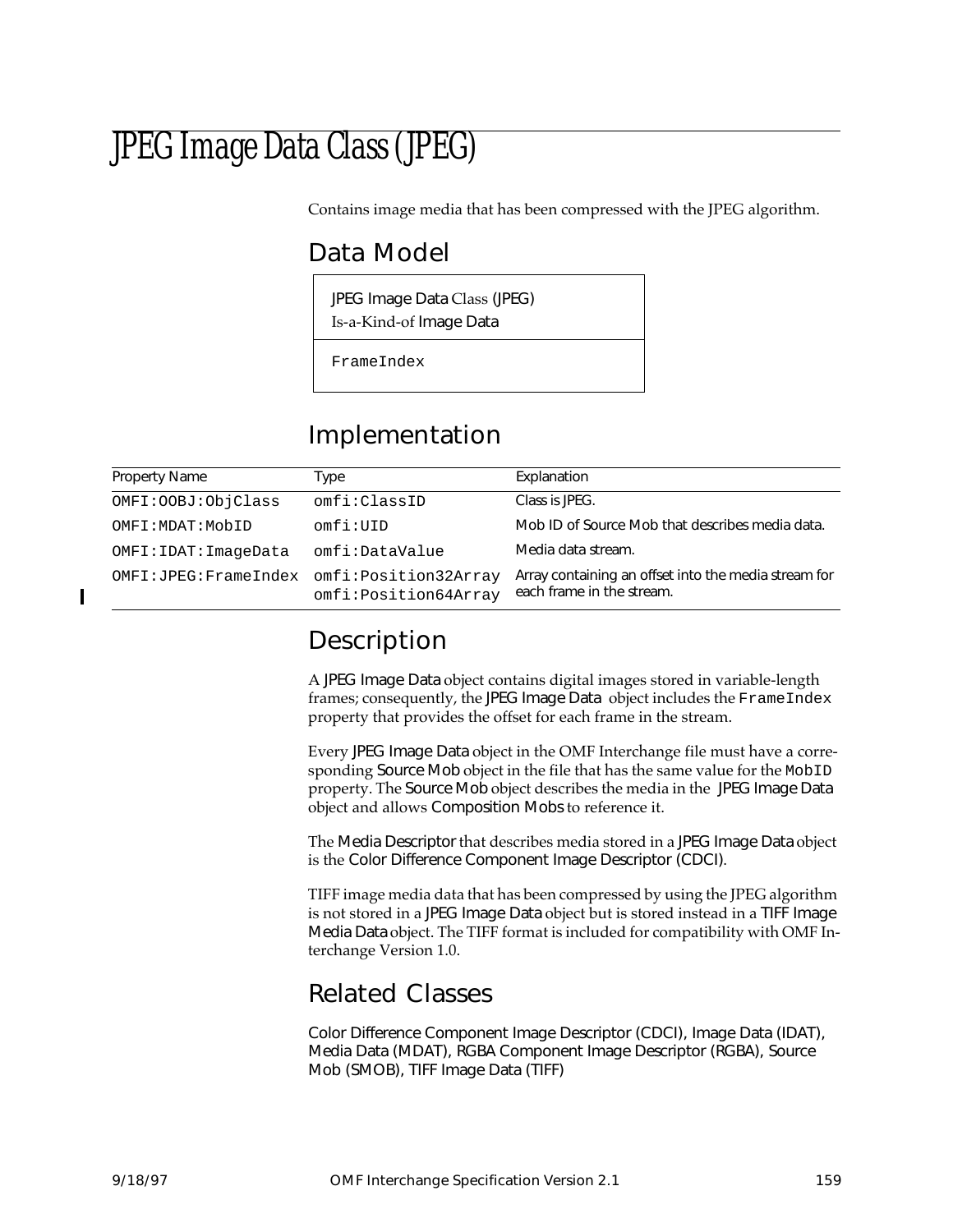## Locator Class (LOCR)

Provides information to help find a file that contains the media data.

## Data Model

Locator Class (LOCR) Is-a-Kind-of OMFI Object Abstract Class

*no additional properties*

## Implementation

| <b>Property Name</b> | 'ype         | Explanation    |
|----------------------|--------------|----------------|
| OMFI:OOBJ:ObjClass   | omfi:ClassID | Class is LOCR. |

## Description

The Locator (LOCR) class is an abstract class that provides information on finding an OMFI file or a raw data file that contains the media data associated with a source mob. The Locator provides hints to help an application find the file containing the media data.

The Source Mob (SMOB) describing the digital media data HAS a Media Descriptor object that optionally HAS a set of Locators.

## Related Classes

DOS Locator (DOSL), Mac Locator (MACL), Network Locator (NETL),Text Locator (TXTL), UNIX Locator (UNXL), Windows Locator (WINL)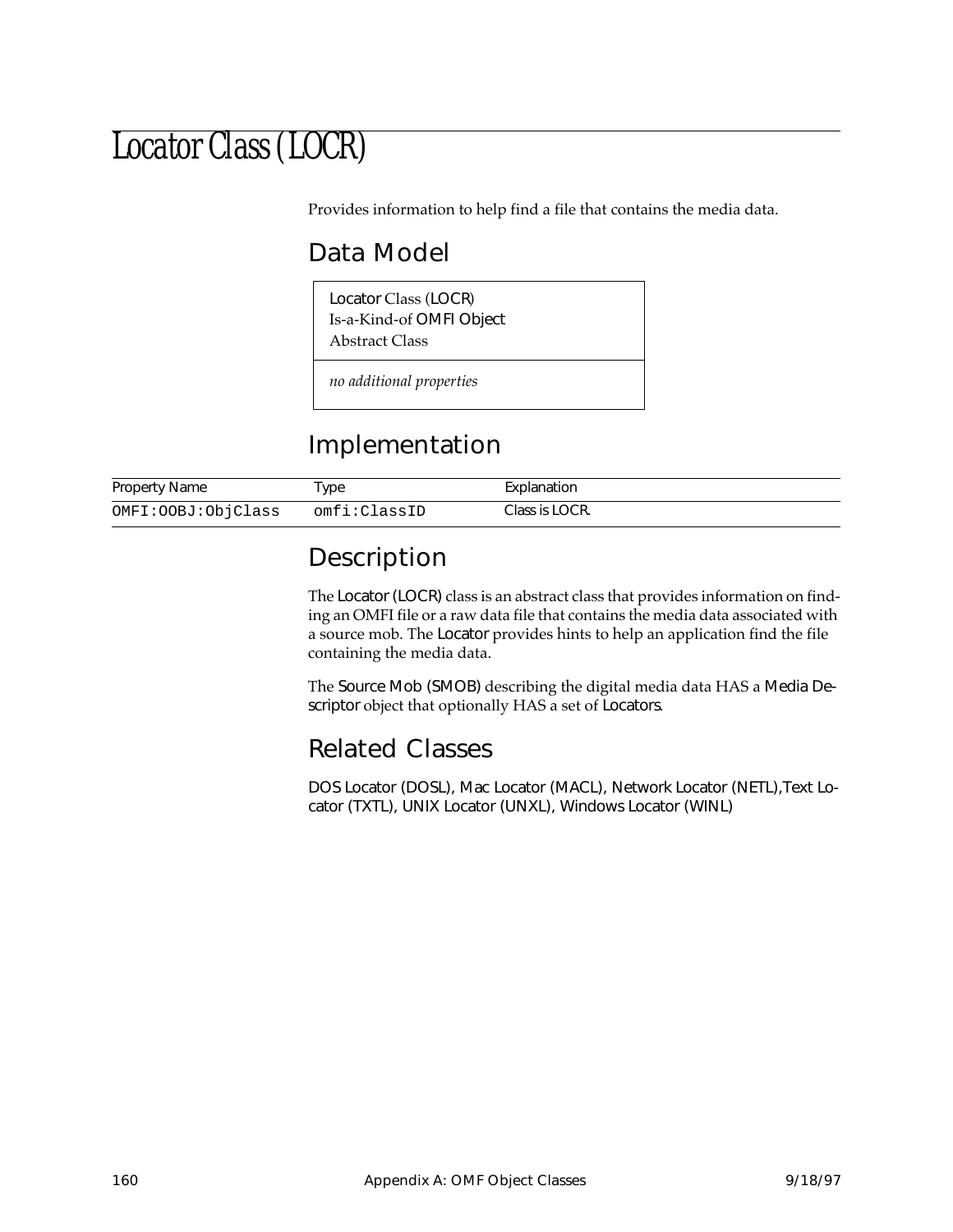# Mac Locator Class (MACL)

Provides information to help find a Mac file containing media data.

## Data Model

| MAC Locator Class (MACL)<br>Is-a-Kind-of Locator |  |  |
|--------------------------------------------------|--|--|
| VName                                            |  |  |
| DirTD                                            |  |  |
| FileName                                         |  |  |
| PathName                                         |  |  |

## Implementation

| <b>Property Name</b> | Type         | Explanation                                                       |
|----------------------|--------------|-------------------------------------------------------------------|
| OMFI: OOBJ: ObjClass | omfi:ClassID | Class is MACL.                                                    |
| OMFI: MACL: VName    | omfi:String  | Identifies the volume name. Optional.                             |
| OMFI: MACL: DirID    | omfi:Int32   | Identifies the Mac directory. Optional.                           |
| OMFI: MACL: FileName | omfi:String  | Identifies the filename. Optional.                                |
| OMFI: MACL: PathName | omfi:String  | Identifies the pathname of the file containing the media<br>data. |

## Description

The MAC Locator (MACL) provides a Macintosh® volume name, directory, and file name that contain hints to help an application find the OMFI file or raw data file containing the media data.

The Source Mob (SMOB) describing the digital media data HAS a Media Descriptor object that optionally HAS a set of Locators.

## Related Classes

DOS Locator (DOSL), Locator (LOCR), Network Locator (NETL), Text Locator (TXTL), UNIX Locator (UNXL), Windows Locator (WINL)

 $\blacksquare$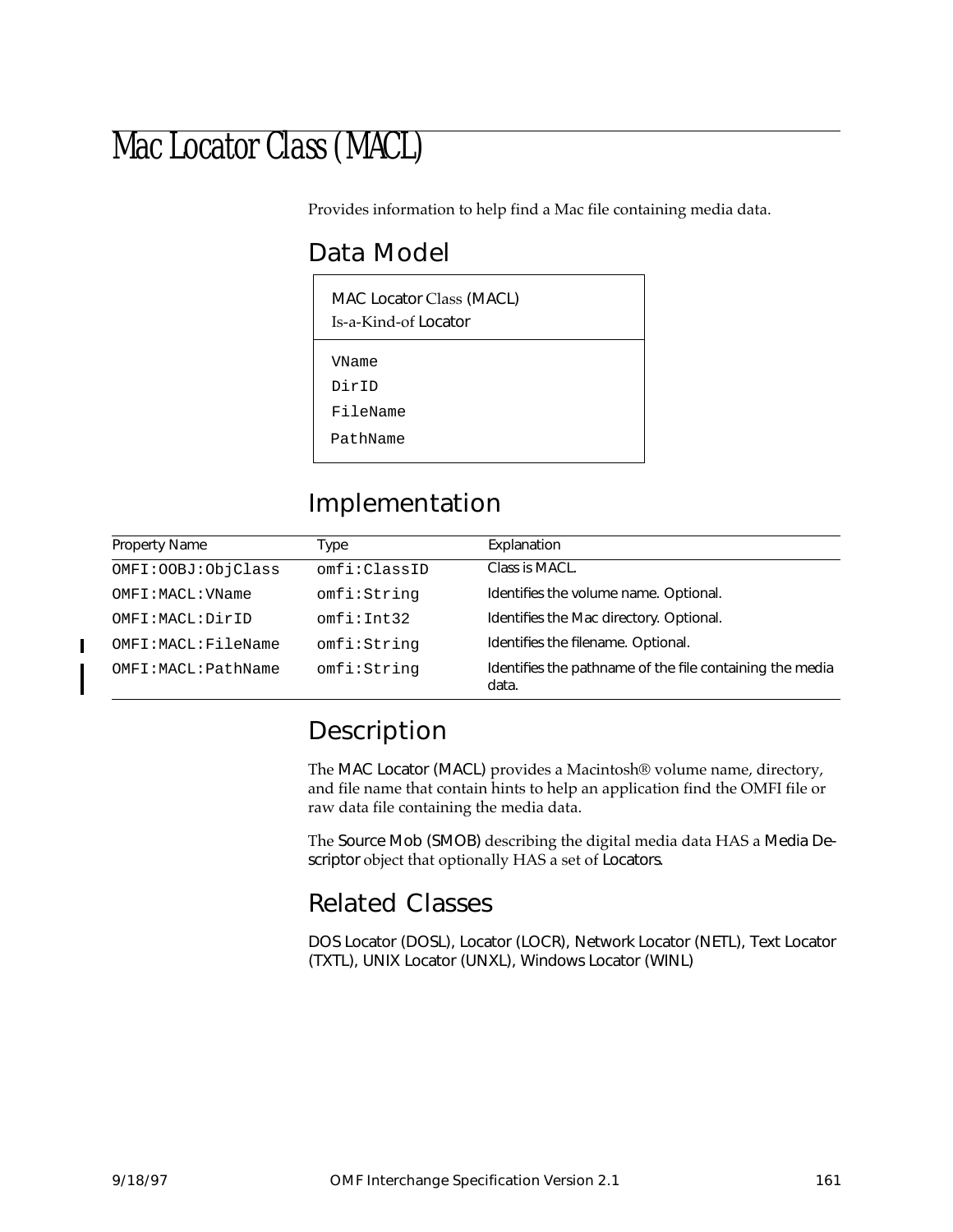## Master Mob Class (MMOB)

Provides an indirect way for a Composition Mob to reference a Source Mob and synchronizes data in multiple Source Mobs.

### Data Model

Master Mob Class (MMOB) Is-a-Kind-of Mob

*no additional properties*

## Implementation

| <b>Property Name</b>       | Type           | Explanation                                                                                                                                                  |
|----------------------------|----------------|--------------------------------------------------------------------------------------------------------------------------------------------------------------|
| OMFI: OOBJ: ObjClass       | omfi:ClassID   | Class is MMOB.                                                                                                                                               |
| OMFI:MOBJ:MobID            | omfi:IIID      | Unique Mob identification.                                                                                                                                   |
| OMFI: MOBJ: Name           | omfi:String    | Name of the mob for display to end user.<br>Optional.                                                                                                        |
| OMFI: MOBJ: Slots          |                | omfi:ObjRefArray Contains the externally visible Mob Slots and the<br>internal Mob Slots containing media and other<br>time-varying information.             |
| OMFI: MOBJ: Last Modified  | omfi:TimeStamp | Date and time when the Mob was last modified.                                                                                                                |
| OMFI: MOBJ: CreationTime   | omfi:TimeStamp | Date and time when the Mob was originally<br>created.                                                                                                        |
| OMFI: MOBJ: UserAttributes | omfi:ObjRef    | Specifies a set of user attributes, which provide<br>additional information about the Mob. The<br>Attribute Array contains a set of Attributes.<br>Optional. |

### Description

A Master Mob object provides a level of indirection for accessing Source Mobs from Composition Mobs. The media associated with a Source Mob is immutable; consequently, if you must make any changes to the media data, you must create a new Source Mob with a new unique Mob ID. Typical reasons to change the media data include redigitizing to extend the section of the media included in the file, redigitizing to change the compression used to create the digital media data, and redigitizing to change the format used to store the media data, such as from AIFF audio data to WAVE audio data. A Composition Mob may have many Source Clip objects that reference media data—updating every Source Clip in the Composition Mob each time the media was redigitized would be inefficient. By having the Composition Mob only access a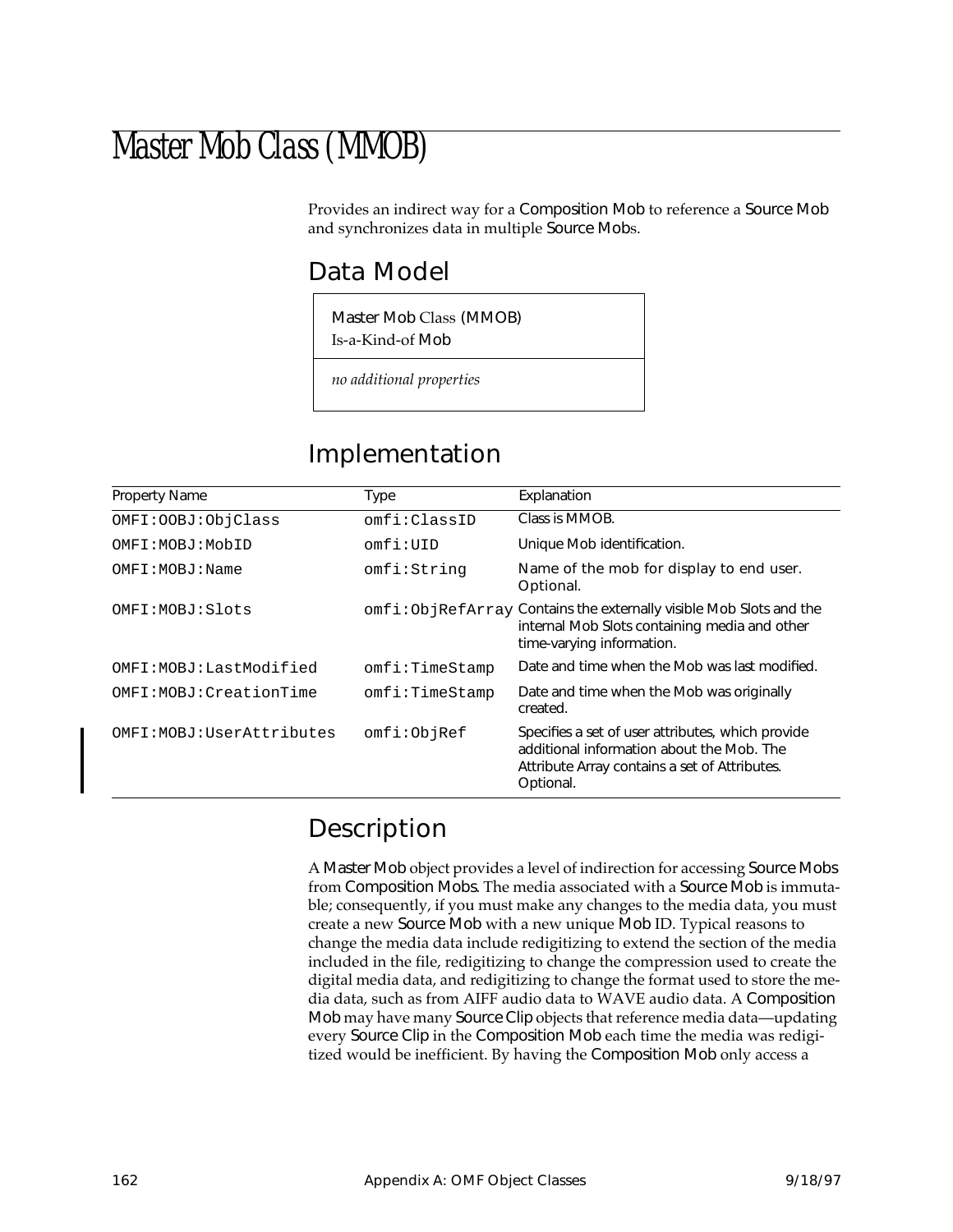Source Mob through a Master Mob, OMF ensures that you only have to change a single Master Mob when you make changes to the media data.

In addition, a Master Mob can synchronize media data in different Source Mobs. For example, when an application digitizes a videotape, it creates separate Source Mobs for the video and audio data. By having a single Master Mob with one Mob Slot for each Source Mob, the Composition Mob avoids having to synchronize the audio and video tracks each time it references media from different tracks of the videotape.

If there are multiple implementations of digitized media, the Master Mob can contain a Media Group (MGRP) object. The Media Group object contains a set of Source Clip objects, each of which identifies a Source Mob containing a different implementation of the media data. An application can examine these implementations to find the one that it is able to play or that it can play most efficiently. Media Groups may be needed if you have systems with different architectures or compression hardware accessing a single OMFI file.

If when a media data file is redigitized and it has to be broken into multiple files, this can be represented by a Sequence object in the Master Mob that contains a series of Source Clip objects, each identifying the Source Mob associated with one of the files.

Typically, Master Mobs have a very simple structure. They have a Mob Slot with a Track Description for each track of media and do not have any other slots. Typically, each Mob Slot contains a single Source Clip object that identifies the Source Mob. Master Mobs cannot have Effect Invocation objects, Nested Scope objects, Selector objects, Edit Rate Converter objects, or Transition objects.

The following lists the reasons for having a Master Mob slot contain an object other than a Source Clip:

- If there are multiple implementations of the same media, the Mob Slot can contain a Media Group instead of a Source Clip object.
- If the media source has been broken into several source mobs, the Mob Slot can contain a Sequence object. The Sequence object cannot contain any Component other than a Source Clip object or a Media Group object.

### Related Classes

Composition Mob (CMOB), Header (HEAD), Master Mob (MMOB), Media Group (MGRP), Mob (MOBJ), Mob Slot (MSLT), Source Clip (SCLP), Source Mob (SMOB), Track Description (TRKD)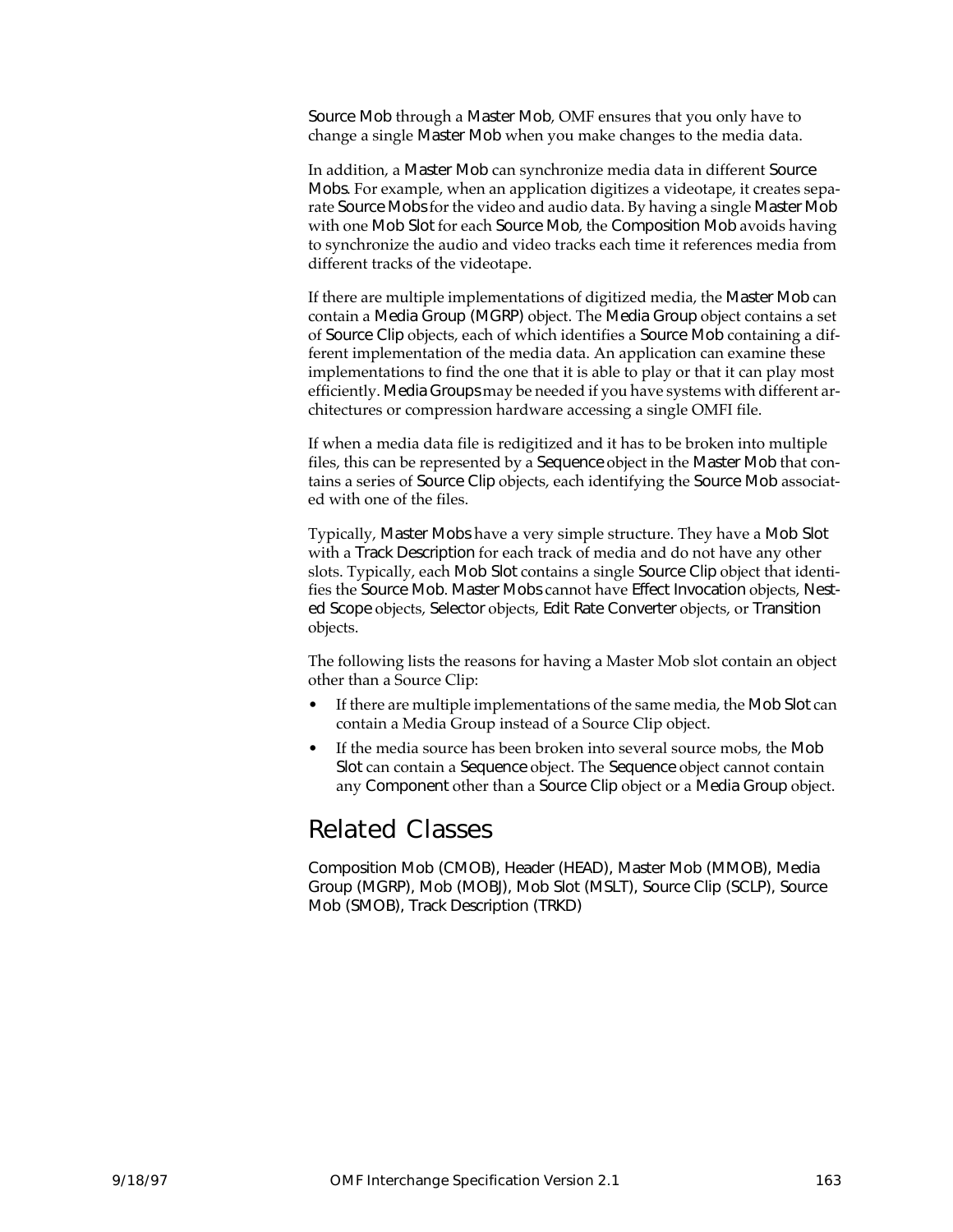# Media Data Class (MDAT)

Contains digital media data.

## Data Model

| Media Data Class (MDAT)<br>Is-a-Kind-of OMFI Object<br>Abstract class |
|-----------------------------------------------------------------------|
| MobID                                                                 |

## Implementation

| <b>Property Name</b> | ™уре         | Explanation                                            |
|----------------------|--------------|--------------------------------------------------------|
| OMFI: OOBJ: ObjClass | omfi:ClassID | Class is MDAT.                                         |
| OMFI:MDAT:MobID      | omfi:UID     | MobID of the source mob that describes the media data. |

## Description

The Media Data class is an abstract class that has digital media data. Any private class that contains digital media data and has a Source Mob associated with it should be a subclass of Media Data.

The Header (HEAD) object contains an index to all Media Data objects in the OMFI file. For each Media Data object in the OMFI file, there is a corresponding Source Mob that specifies the same MobID value.

## Related Classes

AIFC Audio Data (AIFC), Image Data (IDAT), Media Descriptor (MDES), Source Mob (SMOB), TIFF Image Data (TIFF), WAVE Audio Data (WAVE)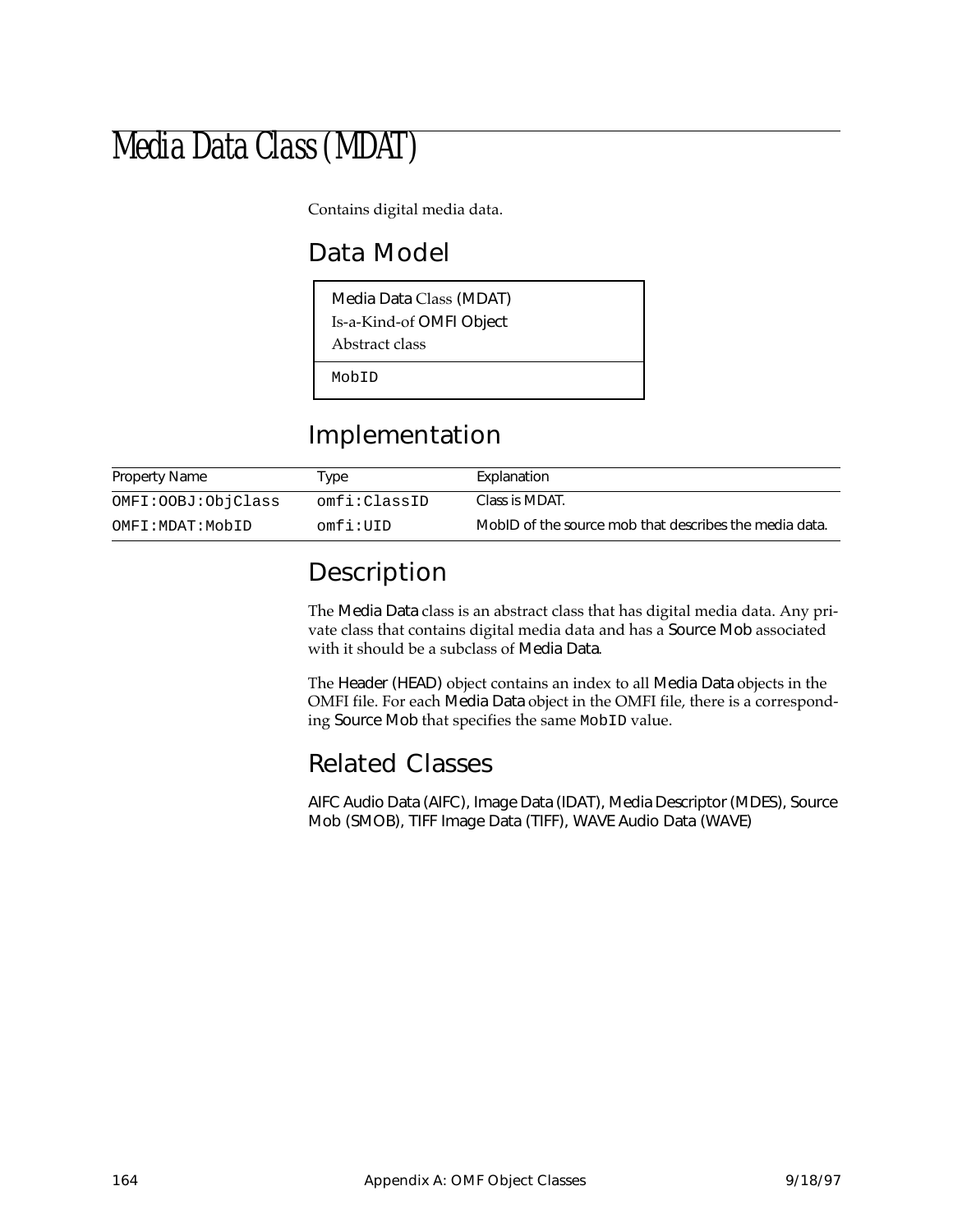# Media Descriptor Class (MDES)

Describes the media associated with a Source Mob.

## Data Model



## Implementation

| <b>Property Name</b> | Type             | Explanation                                                                                                                                                                                                |
|----------------------|------------------|------------------------------------------------------------------------------------------------------------------------------------------------------------------------------------------------------------|
| OMFI: OOBJ: ObjClass | omfi:ClassID     | Class is MDES.                                                                                                                                                                                             |
| OMFI: MDES: Locator  | omfi:ObjRefArray | HAS a set of Locator objects that contain operating-<br>system-dependent data or text information that provide<br>hints for finding raw data files or OMFI files that contain<br>the media data. Optional. |

## Description

Media Descriptor is an abstract class that describes the format of the media data. The media data can be digital media data stored in a file, or it can be media data on audio tape, film, videotape, or some other form of media storage.

The Source Mob MediaDescription property has the Media Descriptor that describes the media data. There are two kinds of Media Descriptors:

- Media File Descriptors that describe digitized media stored in raw data files or in OMFI files. The Media File Descriptor class is also an abstract class; its subclasses describe the various formats of digitized media.
- Physical Media Descriptors that describe a physical media source. This specification defines two physical Media Descriptors: Media Film Descriptor and Media Tape Descriptor, but additional private or registered subclasses can be defined.

The Locator objects provide hints to help find media data files associated with the Source Mob, but they are only hints because their correctness cannot be guaranteed, since users may rename or delete files. Typically, this can happen if the OMFI file is renamed after being created. If your application cannot find an OMFI file by using the hint, it can search through all accessible OMFI files to find the media data object with the MobID value.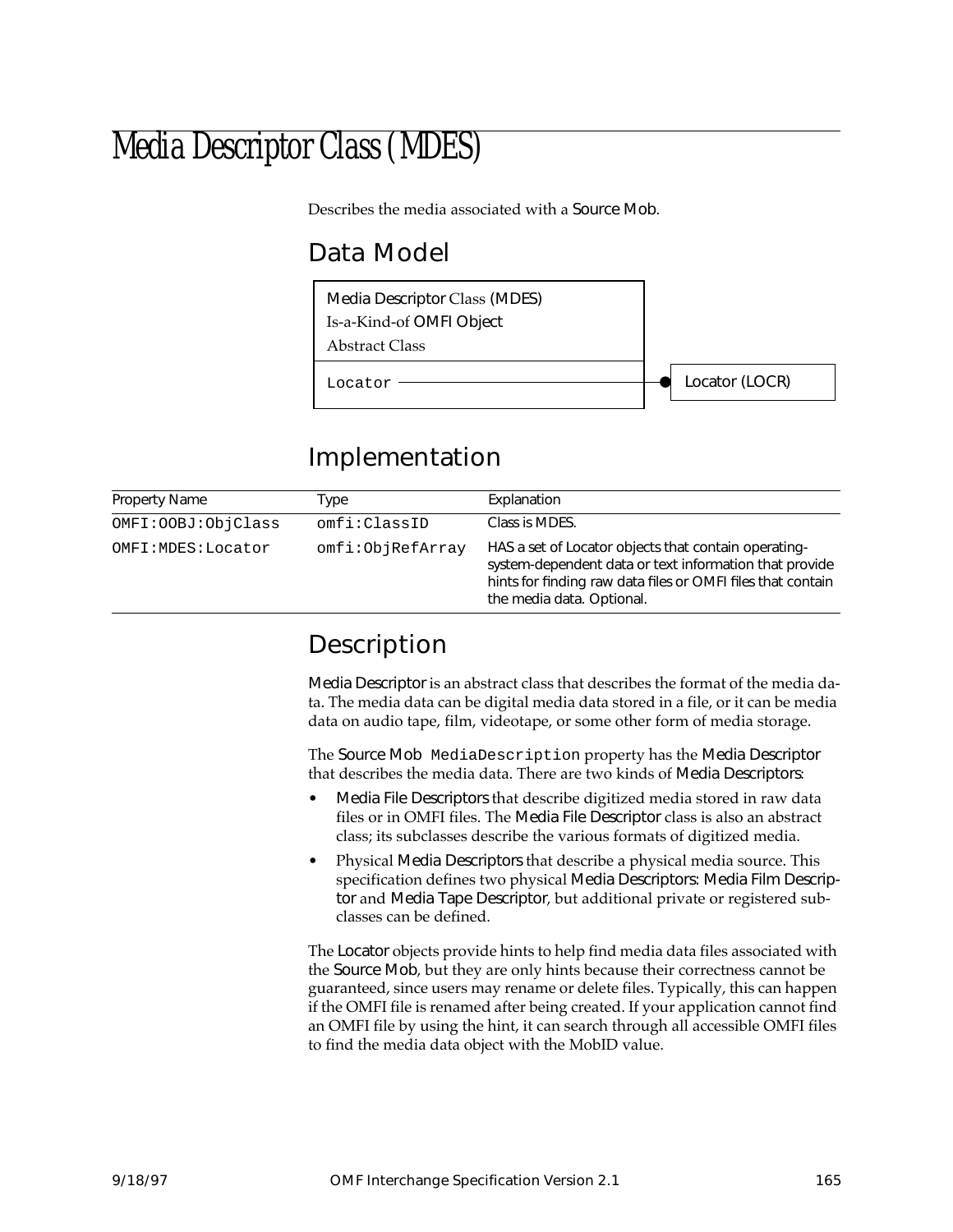A Media Descriptor may have more than one Locator object if the file may be accessed from more than one operating system or for any reason that multiple Locators may make it more likely that the application can find the file.

### Related Classes

Locator (LOCR), Media File Descriptor (MDFL), Media Film Descriptor (MDFM), Media Tape Descriptor (MDTP), Source Mob (SMOB)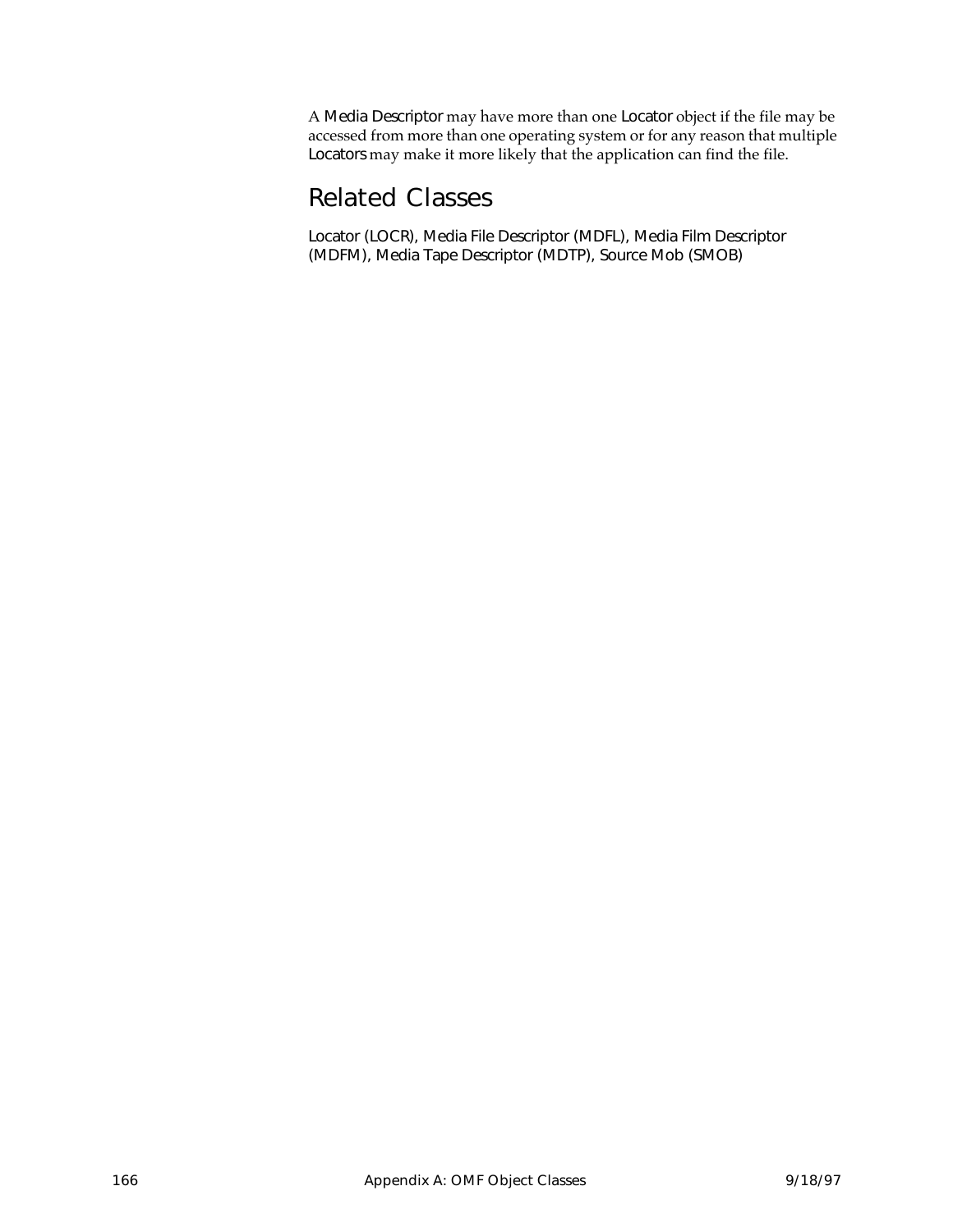# Media File Descriptor Class (MDFL)

Describes digital media data associated with a Source Mob.

## Data Model

| Media File Descriptor Class (MDFL)<br>Is-a-Kind-of Media Descriptor<br>Abstract Class |  |  |  |  |
|---------------------------------------------------------------------------------------|--|--|--|--|
| IsOMFI                                                                                |  |  |  |  |
| SampleRate                                                                            |  |  |  |  |
| Length                                                                                |  |  |  |  |

## Implementation

| <b>Property Name</b>   | Type                           | Explanation                                                                                                                                                                                                |
|------------------------|--------------------------------|------------------------------------------------------------------------------------------------------------------------------------------------------------------------------------------------------------|
| OMFI: OOBJ: ObjClass   | omfi:ClassID                   | Class is MDFL.                                                                                                                                                                                             |
| OMFI: MDES: Locator    | omfi:ObjRefArray               | HAS a set of Locator objects that contain operating-<br>system-dependent data or text information that<br>provide hints for finding raw data files or OMFI files that<br>contain the media data. Optional. |
| OMFI: MDFL: ISOMFI     | omfi:Boolean                   | A True value indicates that the media data is stored in<br>an OMFI file; a False value indicates that the media data<br>is stored in a raw data file.                                                      |
| OMFI: MDFL: SampleRate | omfi:Rational                  | The native sample rate of the digitized media data.                                                                                                                                                        |
| OMFI:MDFL:Length       | omfi:Length32<br>omfi:Length64 | Duration of the media in sample units.                                                                                                                                                                     |

## Description

The Media File Descriptor class is an abstract class that describes the format of digital media data; its subclasses describe the various formats of digitized media. The Media File Descriptor class has the following subclasses defined in this specification:

- AIFC Audio Descriptor class
- Digital Image Descriptor class, which is itself an abstract class and has the following subclasses:
	- ❑ Color Difference Component Image Descriptor class
	- ❑ RGBA Component Image Descriptor class
- TIFF Image Descriptor class
- WAVE Audio Descriptor class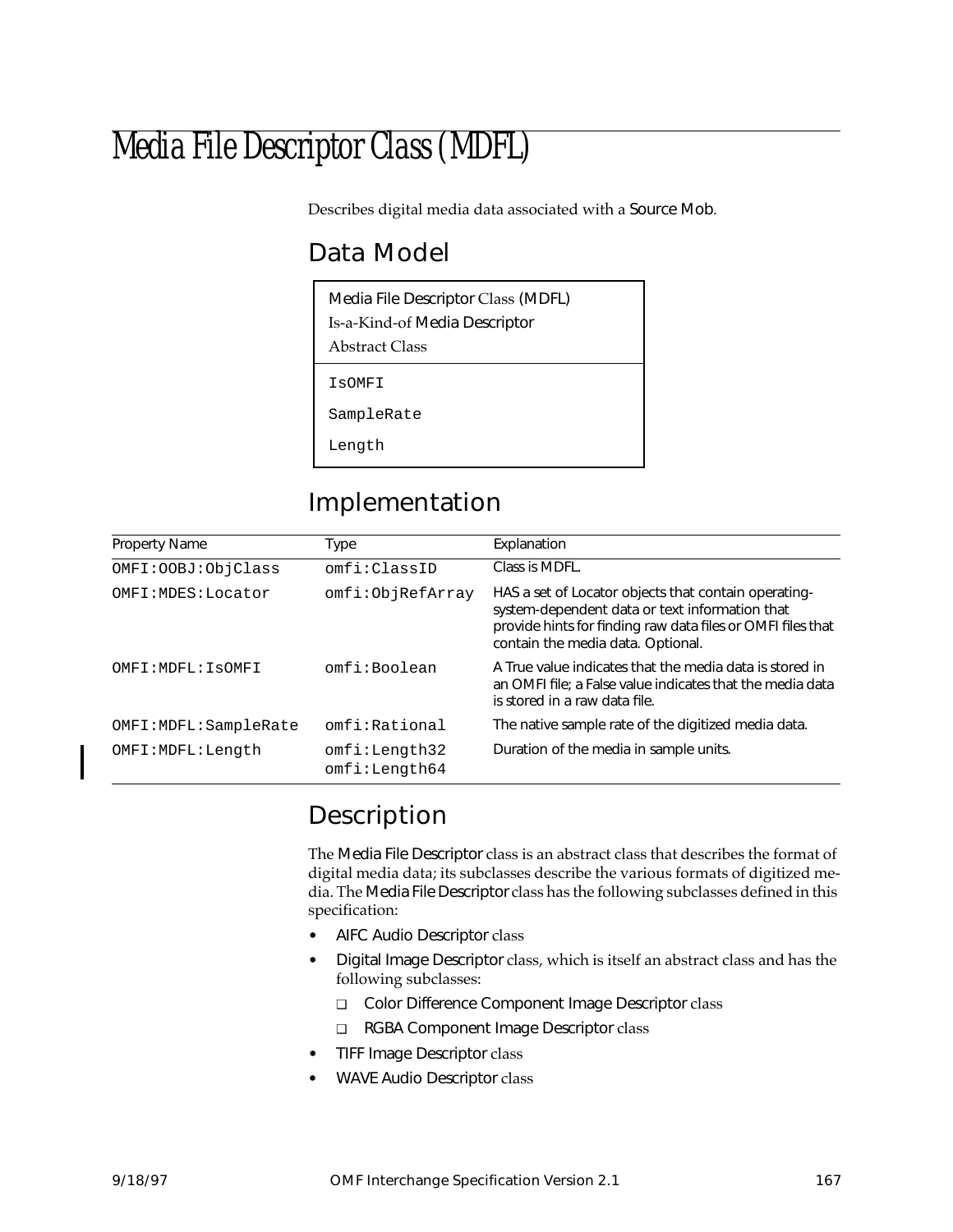If the media data is stored in an OMFI file, the value of the IsOMFI property must be true. If the media data is stored in a raw data file, the value of the IsOMFI property must be false. Media data can be stored in a raw data file to allow an application that does not support OMFI to access it or to avoid duplicating already existing digital media data. However, since there is no Mob ID stored with raw media data, it is difficult to identify a raw media data file if the Locator information is no longer valid. The format of the media data in the raw file is the same as it would be if it were stored in an OMFI Media Data object.

The Media File Descriptor specifies the sample rate and the length in the sample rate of the media data. The sample rate of the data can be different from the edit rate of the Source Clip object that references it.

### Related Classes

AIFC Audio Descriptor (AIFD), Color Difference Component Image Descriptor (CDCI), Digital Image Descriptor (DIDD), Locator (LOCR), Media Descriptor (MDES), RGBA Component Image Descriptor (RGBA), Source Mob (SMOB), TIFF Image Descriptor (TIFD), WAVE Audio Descriptor (WAVD)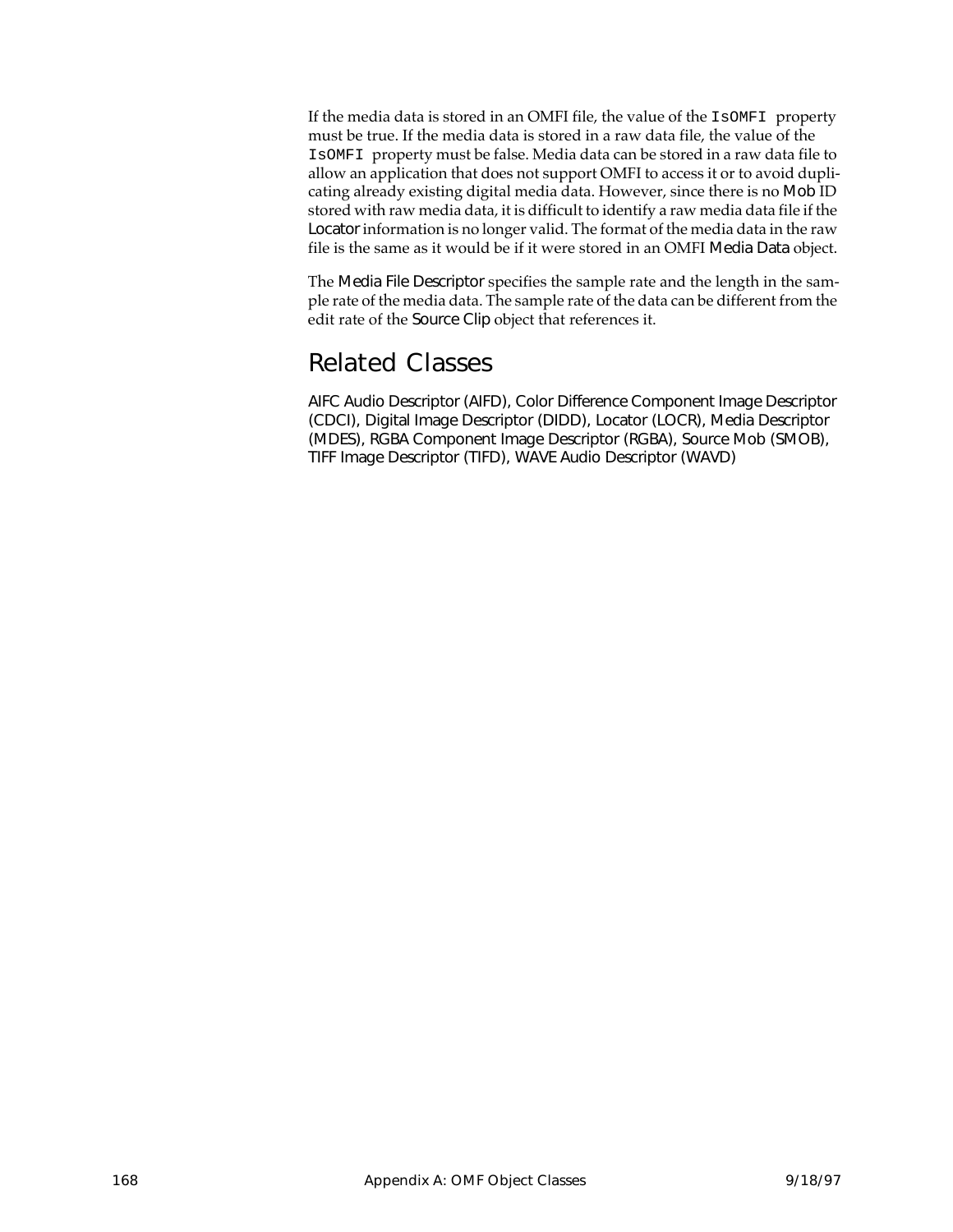# Media Film Descriptor Class (MDFM)

Describes film media.

# Data Model

| Media Film Descriptor Class (MDFM)<br>Is-a-Kind-of Media Descriptor |
|---------------------------------------------------------------------|
| FilmFormat                                                          |
| FrameRate                                                           |
| PerforationsPerFrame                                                |
| FilmAspectRatio                                                     |
| Manufacturer                                                        |
| Model                                                               |
|                                                                     |

# Implementation

| <b>Property Name</b>           | Type             | Explanation                                                                                                                                                            |
|--------------------------------|------------------|------------------------------------------------------------------------------------------------------------------------------------------------------------------------|
| OMFI: OOBJ: ObjClass           | omfi:ClassID     | Class is MDFM.                                                                                                                                                         |
| OMFI: MDES: Locator            | omfi:ObjRefArray | Text locators contain hints to indicate<br>where the film is stored. Optional.                                                                                         |
| OMFI: MDFM: FilmFormat         | omfi:FillmType   | Identifies the format of the film; one of<br>the following:<br><b>FT_NULL</b><br>0<br>FT 35MM<br>$\overline{2}$<br>FT 16MM<br>3<br>FT_8MM<br>4<br>FT_65MM<br>Optional. |
| OMFI: MDFM: FrameRate          | omfi:UInt.32     | Specifies the frame rate in frames per<br>second. Optional.                                                                                                            |
| OMFI:MDFM:PerforationsPerFrame | omfi:UInt8       | Specifies the number of perforations per<br>frame on the film stock. Optional.                                                                                         |
| OMFI: MDFM: FilmAspectRatio    | omfi:Rational    | Ratio between the horizontal size of the<br>frame image and the vertical size of the<br>frame image. Optional.                                                         |
| OMFI: MDFM: Manufacturer       | omfi:String      | A string to display to end users, indicating<br>the manufacturer of the film. Optional.                                                                                |
| OMFI:MDFM:Model                | omfi:String      | A string to display to end users, indicating<br>the manufacturer's brand designation for<br>the film. Optional.                                                        |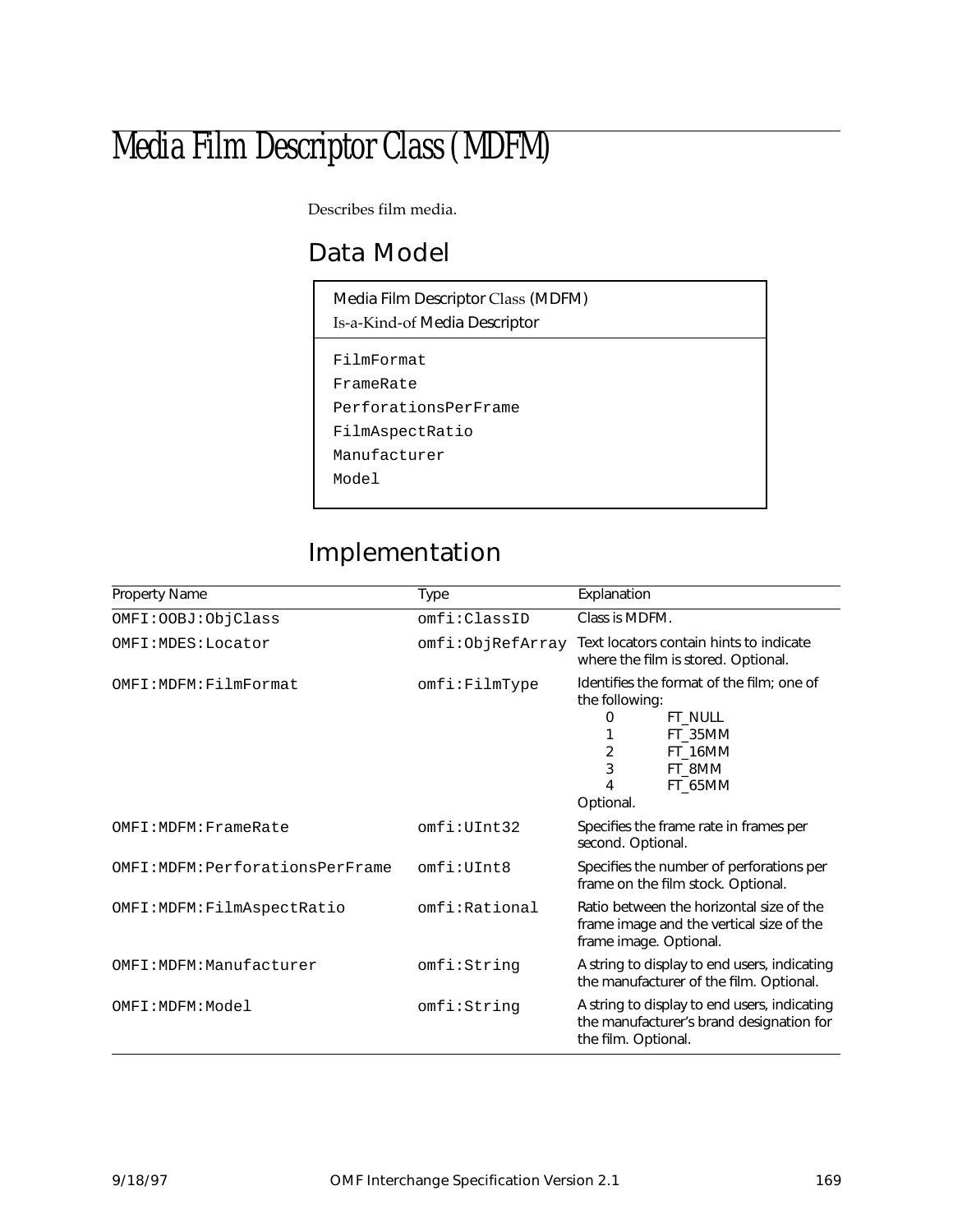# Related Classes

Locator (LOCR), Media Descriptor (MDES), Source Mob (SMOB)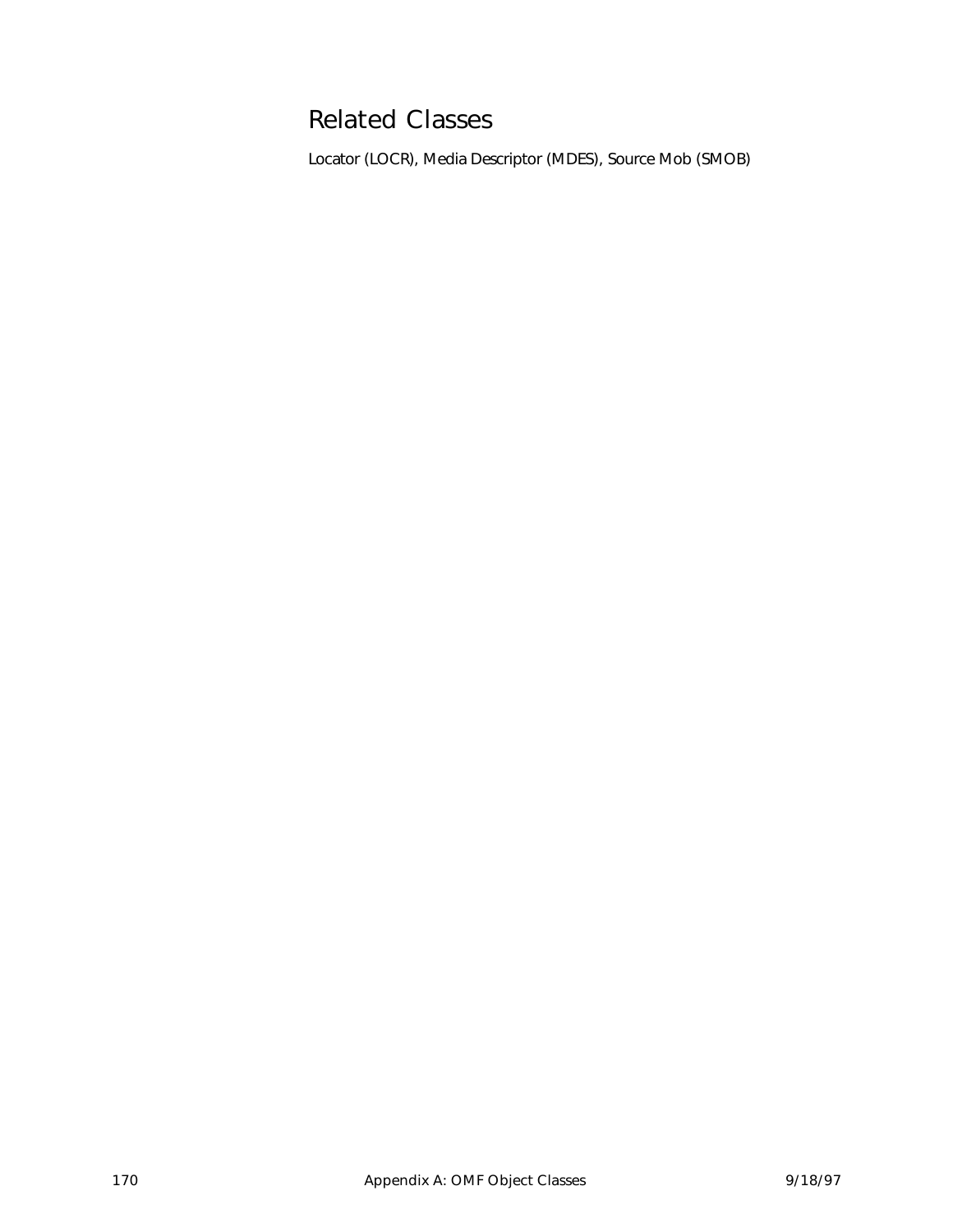# Media Group Class (MGRP)

Provides alternative digital media representations in a Master Mob.

# Data Model



# Implementation

| <b>Property Name</b>   | Type                           | Explanation                                                                                                       |
|------------------------|--------------------------------|-------------------------------------------------------------------------------------------------------------------|
| OMFI: OOBJ: ObjClass   | omfi:ClassID                   | Class is MGRP.                                                                                                    |
| OMFI: CPNT: DataKind   | omfi:ObjRef                    | HAS-REFERENCE to Data Defintion object that speci-<br>fies the data kind of the media.                            |
| OMFI: CPNT: Length     | omfi:Length32<br>omfi:Length64 | Duration of the media in edit units.                                                                              |
| OMFI:MGRP:Choices      | omfi:ObjRefArray               | HAS a set of Source Clips that identify the alternate<br>representations that may be chosen.                      |
| OMFI: MGRP: StillFrame | omfi:ObjRef                    | HAS a Source Clip that identifies the media for a<br>single-frame image representation of the media.<br>Optional. |

### Rules

- 1. A Media Group object can only be used in a Mob Slot in a Master Mob.
- 2. The length of each Source Clip in the Choices set must be the same as the length of the Media Group object.
- 3. The length of the StillFrame Source Clip must be 1.

# Description

A Media Group object provides a way to access different implementations of the same media. A Media Group can only occur in a Mob Slot of a Master Mob. Typically the different implementations vary in media format, compression, or frame size. The application is responsible for choosing the appropriate implementation of the media.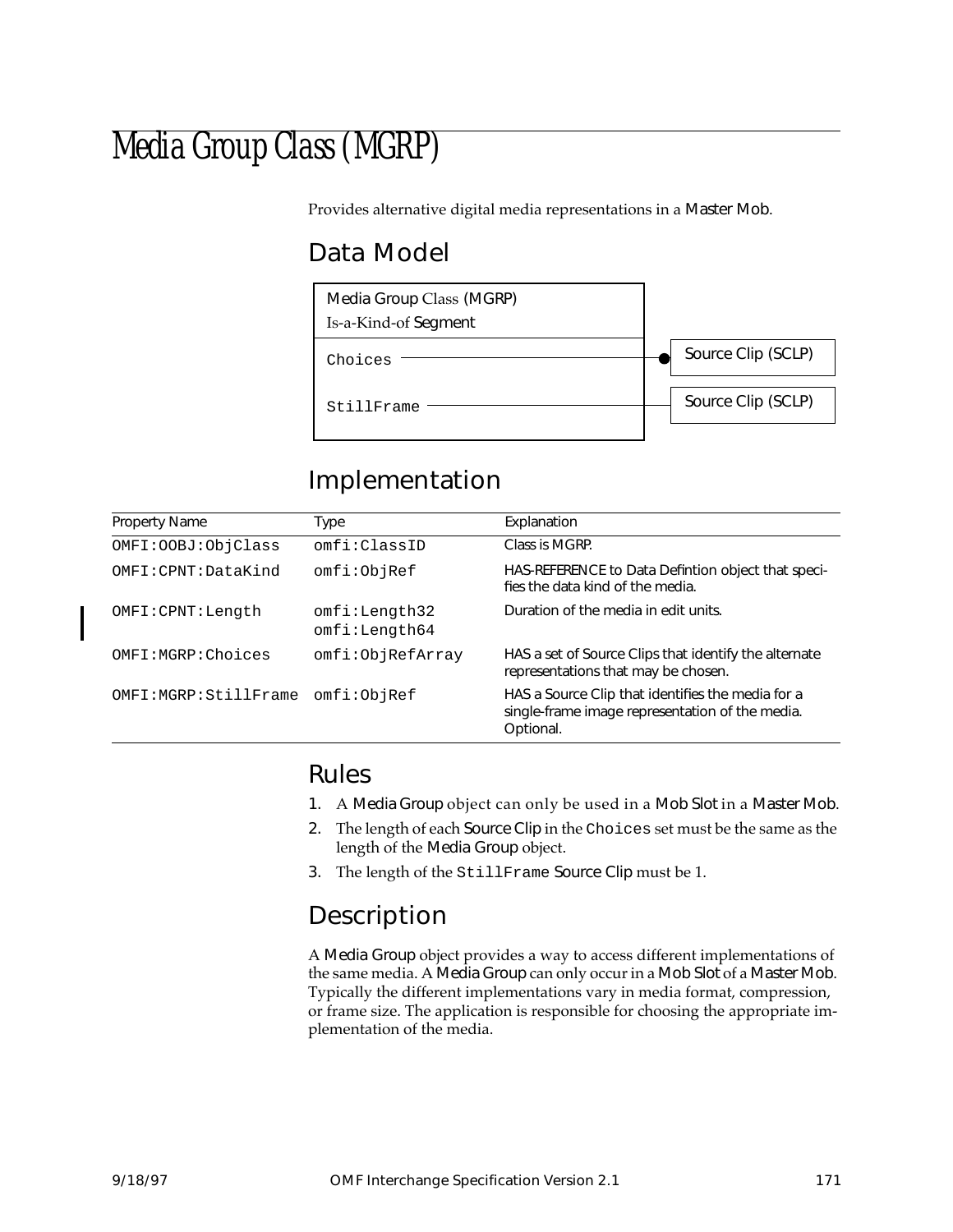## Related Classes

Master Mob (MMOB), Segment (SEGM), Source Clip (SCLP), Source Mob (SMOB)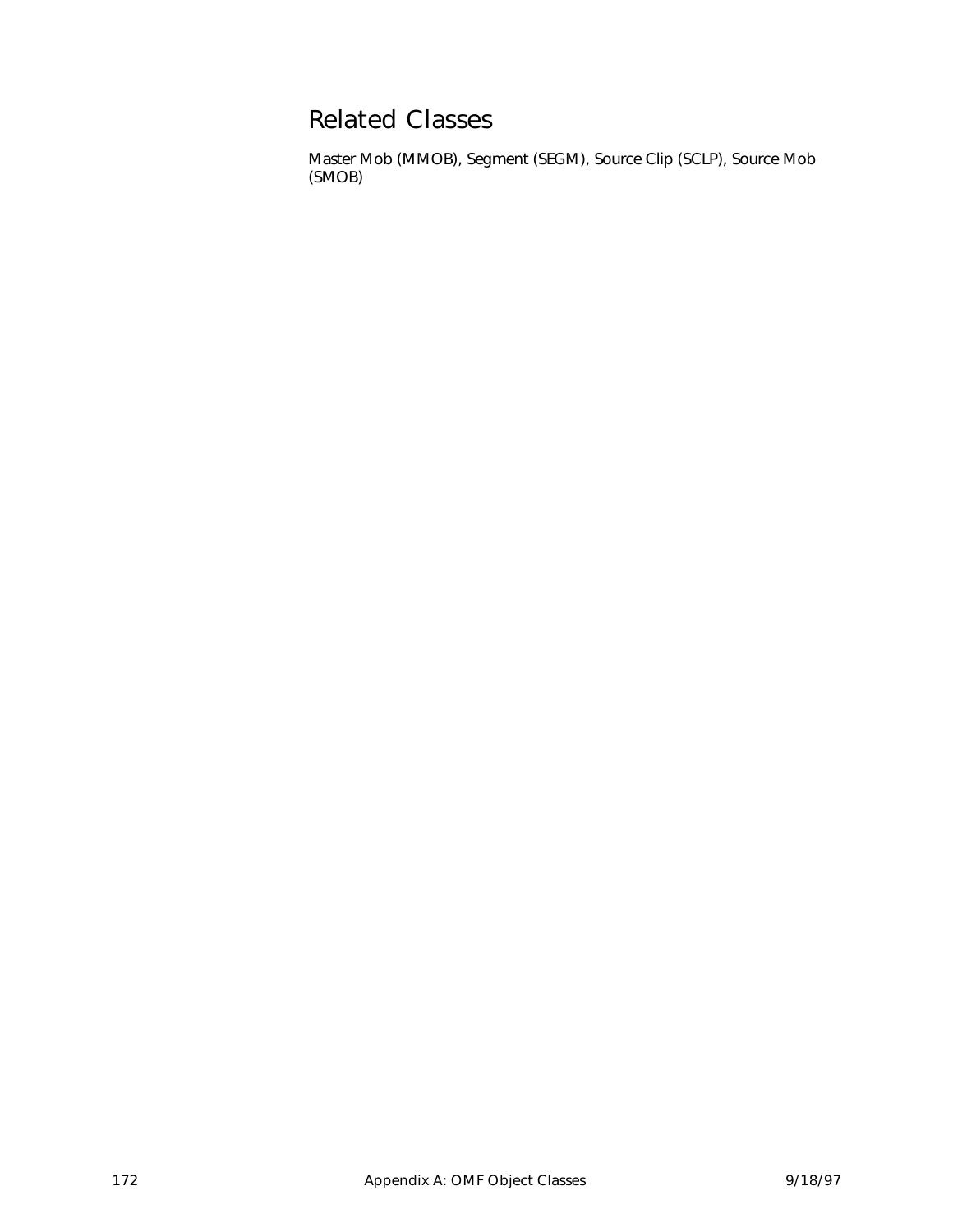# Media Tape Descriptor Class (MDTP)

Describes audio tape or videotape media.

# Data Model

| Media Tape Descriptor Class (MDTP)<br>Is-a-Kind-of Media Descriptor |  |  |
|---------------------------------------------------------------------|--|--|
| FormFactor<br>VideoSignal                                           |  |  |
| TapeFormat                                                          |  |  |
| Length                                                              |  |  |
| Manufacturer                                                        |  |  |
| Model                                                               |  |  |
|                                                                     |  |  |

# Implementation

| <b>Property Name</b>   | Type                 | Explanation                                                                                                                                                                                                                                                         |  |
|------------------------|----------------------|---------------------------------------------------------------------------------------------------------------------------------------------------------------------------------------------------------------------------------------------------------------------|--|
| OMFI: OOBJ: ObjClass   | omfi:ClassID         | Class is MDTP.                                                                                                                                                                                                                                                      |  |
| OMFI: MDES: Locator    | omfi:ObjRefArray     | Text Locators provide hints to help find the<br>physical location of the master videotape.<br>Optional.                                                                                                                                                             |  |
| OMFI: MDTP: FormFactor | omfi:TapeCaseType    | Describes the physical size of the tape; may have<br>one of the following values:<br>3/4 inch videotape<br>0<br>VHS video tape<br>2<br>8mm videotape<br>3<br>Betacam videotape<br>Compact cassette<br>4<br>5<br>DAT cartridge<br>Nagra audio tape<br>6<br>Optional. |  |
| OMFI:MDTP:VideoSignal  | omfi:VideoSignalType | Describes the video signal type; may have one<br>of the following values:<br><b>NTSC</b><br>0<br>PAL<br>2<br><b>SECAM</b><br>Optional.                                                                                                                              |  |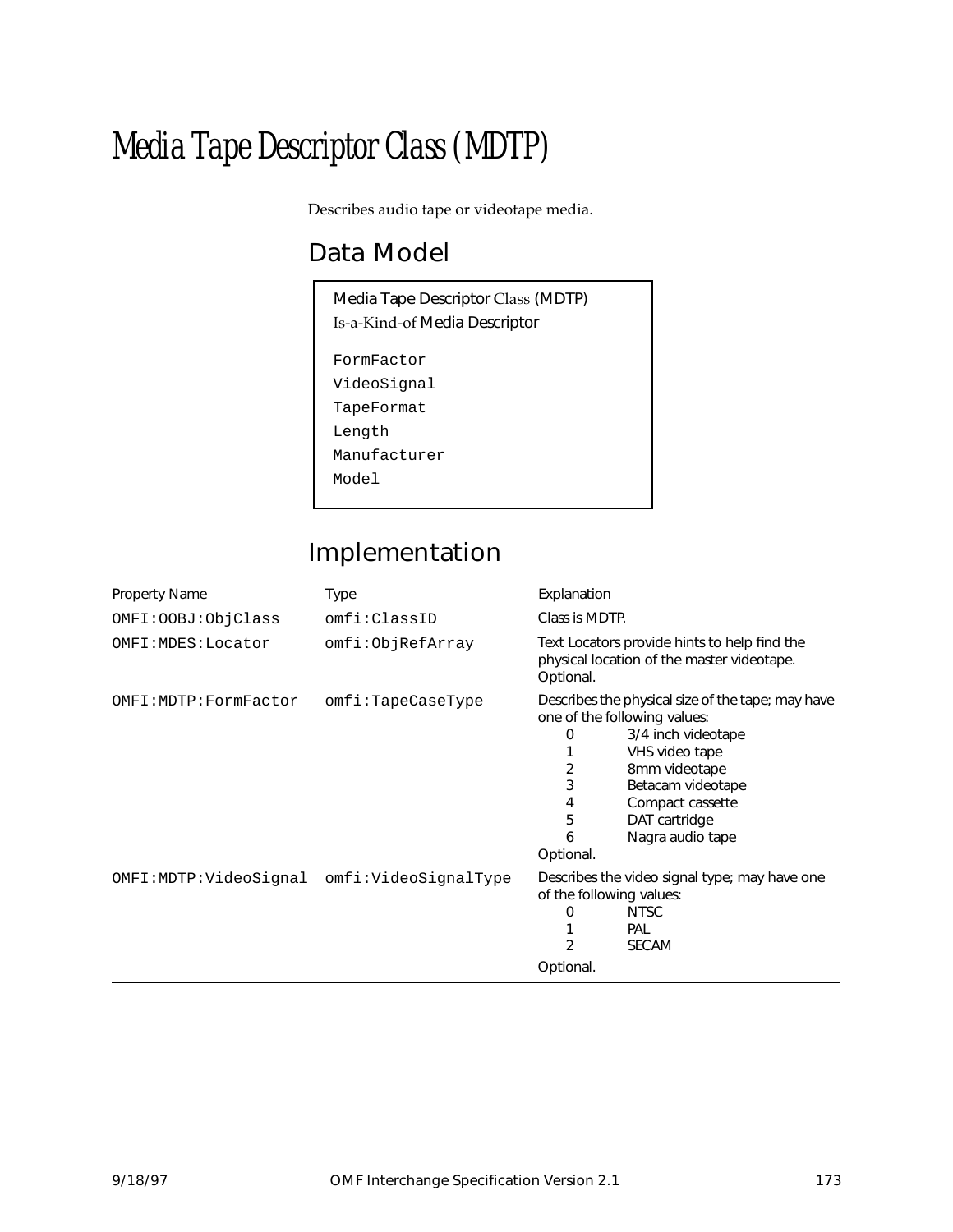| <b>Property Name</b>                  | Type                | Explanation                                               |                                                                                                                                 |
|---------------------------------------|---------------------|-----------------------------------------------------------|---------------------------------------------------------------------------------------------------------------------------------|
| OMFI: MDTP: TapeFormat                | omfi:TapeFormatType | of the following values:<br>0<br>3<br>4<br>5<br>Optional. | Describes the format of the tape; may have one<br><b>Betacam</b><br><b>BetacamSP</b><br>VHS.<br>S-VHS<br>8 <sub>mm</sub><br>Hi8 |
| OMFI:MDTP:Length                      | omfi:UInt.32        |                                                           | Tape capacity in minutes. Optional.                                                                                             |
| OMFI: MDTP: Manufacturer omfi: String |                     |                                                           | Text string to display to end users, identifying<br>the manufacturer of the tape. Optional.                                     |
| OMFI:MDTP:Model                       | omfi:String         | tape. Optional.                                           | Text string to display to end users, identifying<br>the manufacturer's brand designation of the                                 |

# Related Classes

Locator (LOCR), Media Descriptor (MDES), Source Mob (SMOB)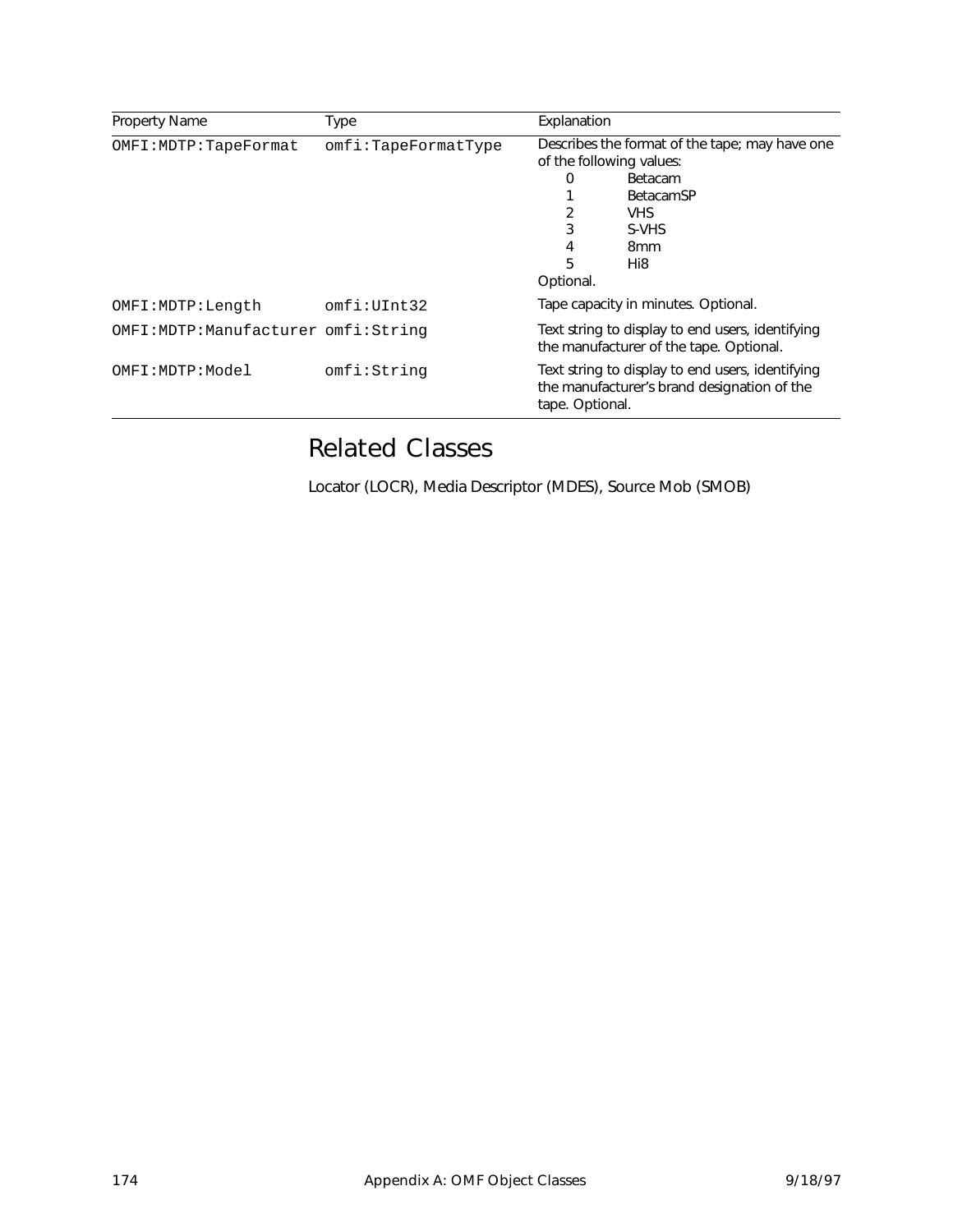# Mob Class (MOBJ)

Describes editing information or media.

### Data Model



#### Implementation

| <b>Property Name</b>       | Type           | Explanation                                                                                                                                                  |
|----------------------------|----------------|--------------------------------------------------------------------------------------------------------------------------------------------------------------|
| OMFI: OOBJ: ObjClass       | omfi:ClassID   | Class is MOBJ.                                                                                                                                               |
| OMFI:MOBJ:MobID            | omfi:UID       | Unique Mob Identification.                                                                                                                                   |
| OMFI: MOBJ: Name           | omfi:String    | Name of mob for display to end user.<br>Optional.                                                                                                            |
| OMFI:MOBJ:Slots            |                | omfi:ObjRefArray HAS a set of Mob Slots containing media and other<br>time-varying information.                                                              |
| OMFI: MOBJ: Last Modified  | omfi:TimeStamp | Date and time when the Mob was last modified.                                                                                                                |
| OMFI: MOBJ: CreationTime   | omfi:TimeStamp | Date and time when the Mob was originally<br>created.                                                                                                        |
| OMFI: MOBJ: UserAttributes | omfi:ObjRef    | Specifies a set of user attributes, which provide<br>additional information about the Mob. The<br>Attribute Array contains a set of Attributes.<br>Optional. |

# Description

The Mob class is an abstract class that describes editing information or media. There are several different kinds of Mobs used in OMF Interchange files, but all Mobs describe time-varying media information.

Mobs have a globally unique ID, and they are the only elements of an OMF file that can be referenced from outside the file. It is possible to copy Mobs from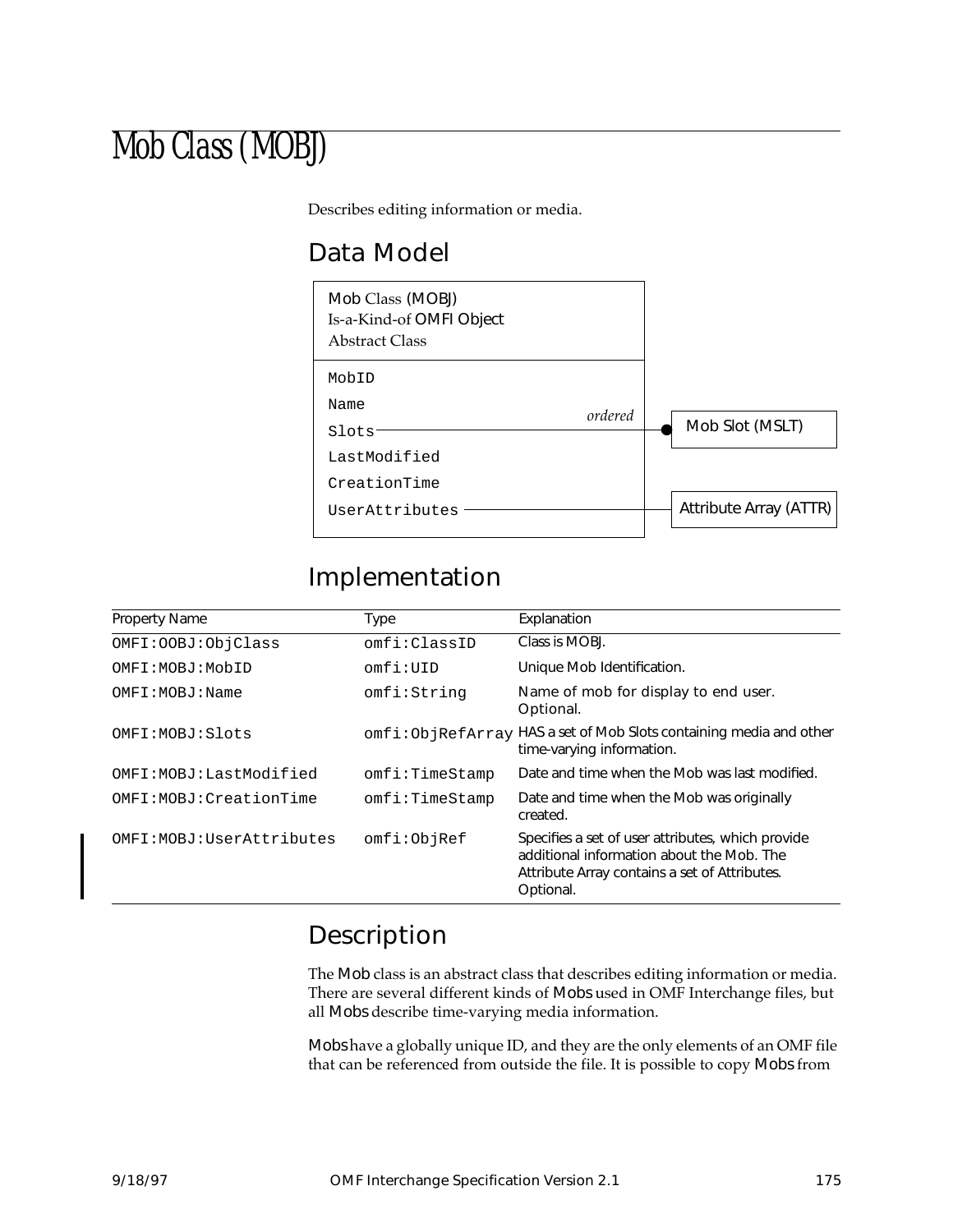one file to another file, but they must be copied in their entirety. It is not possible for a single Mob to contain OMF objects that are in different files.

The Mob class has the following subclasses:

- Composition Mobs, which describe editing information
- Master Mobs, which synchronize Source Mobs and provide a layer of indirection to make it easy to change Source Mobs without changing Composition Mobs that reference them
- Source Mobs, which describe media
	- ❑ File Source Mobs, which describe digital media stored in files
	- ❑ Physical Source Mobs, which describe physical media such as videotape, audio tape, and film

#### Mob Slots and Scope

Mob Slots contain segments of media or other time-varying data. A Mob Slot can contain an externally visible segment or an externally hidden segment. Mob Slots that are externally visible by definition have a Track Description; these Mob Slots represent outputs of the Mob. All Mob Slots can be referenced by other Mob Slots by using Scope References.

Mob Slots are ordered to allow Scope References within one slot to reference another slot. The Mob defines a scope consisting of the ordered set of Mob Slots. A Scope Reference object in a Mob Slot can refer to any Mob Slot that precedes it. A Scope Reference returns the same time-varying values as the section in the specified Mob Slot that corresponds to the starting point of the Scope Reference in the Mob Slot and the duration of the Scope Reference. In addition to Mobs, Nested Scope objects define scopes; however, their scope is limited to the Components contained within the Nested Scope object's slots.

#### User Information

The user can specify a name and additional information to identify and provide information about the Mob. The Name property contains the name specified by the user and the UserAttributes property contains additional descriptive information. For each attribute, the user can specify the category name and the value for the category. This mechanism allows the user to define categories and provide values for one or more Mobs in the OMF file. User attributes can be used to specify information such as the take number or lighting conditions of a section of media.

#### Related Classes

Composition Mob (CMOB), Header (HEAD), Master Mob (MMOB), Mob Slot (MSLT), Scope Reference (SREF), Source Clip (SCLP), Source Mob (SMOB), Track Description (TRKD)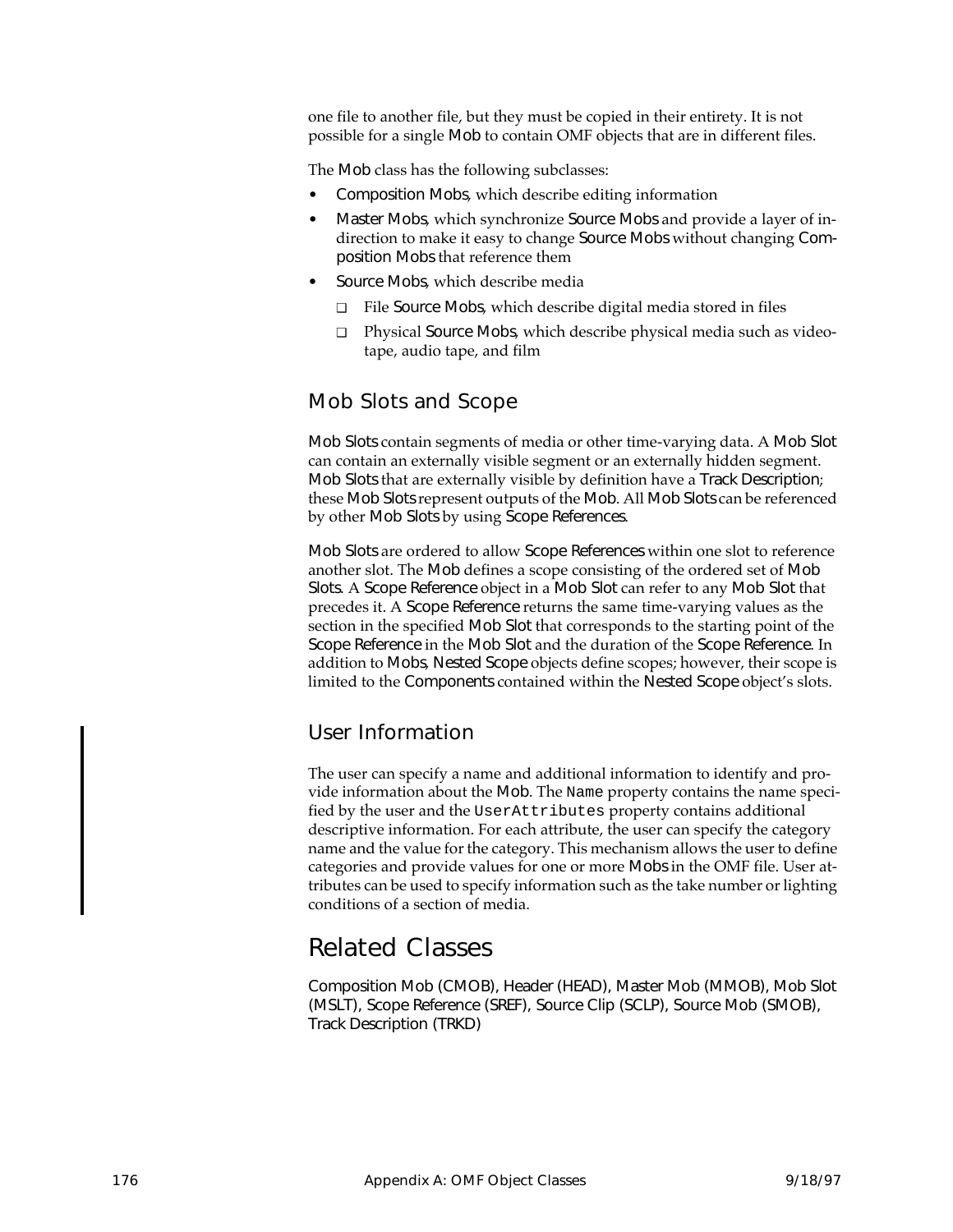# Mob Slot Class (MSLT)

Represents a stream of media in a Mob.

# Data Model



# Implementation

| <b>Property Name</b>  | Type          | Explanation                                                                                                       |
|-----------------------|---------------|-------------------------------------------------------------------------------------------------------------------|
| OMFI: OOBJ: ObjClass  | omfi:ClassID  | Class is MSLT.                                                                                                    |
| OMFI: MSLT: Seqment   | omfi:ObjRef   | HAS a Segment that specifies the media or other time-<br>varying data contained in the Mob Slot.                  |
| OMFI: MSLT: EditRate  | omfi:Rational | Specifies the edit rate for the segment.                                                                          |
| OMFI: MSLT: TrackDesc | omfi:ObjRef   | HAS a Track Description that specifies that the Mob Slot is<br>externally accessible and identifies it. Optional. |

# Description

A Mob Slot object contains a Segment; the Mob Slot binds the Segment to real time. The Segment by itself has a virtual duration, expressed in edit units. The Mob Slot defines the edit rate and thus maps the virtual edit units to real time. If the Mob Slot has a Track Description object, it specifies a track ID and external origin to allow Source Clips in other Mobs to reference the Mob Slot .

The Mob Slot specifies the edit rate for the Segment it contains. The Segment specifies its length in the edit rate set by the Mob Slot . The Segment also specifies its own data kind.

A Mob Slot may be externally accessible or may be limited to access from within the same Mob The Track Description specifies that the Mob Slot is externally accessible and specifies the TrackID, TrackLabel, and Origin. These Track Description properties allow the Mob Slot to be referenced from outside the Mob.

Mob Slots that are not externally referenceable are typically included in a Mob to allow more than one other slot to reference the Segment in it. If the referenc-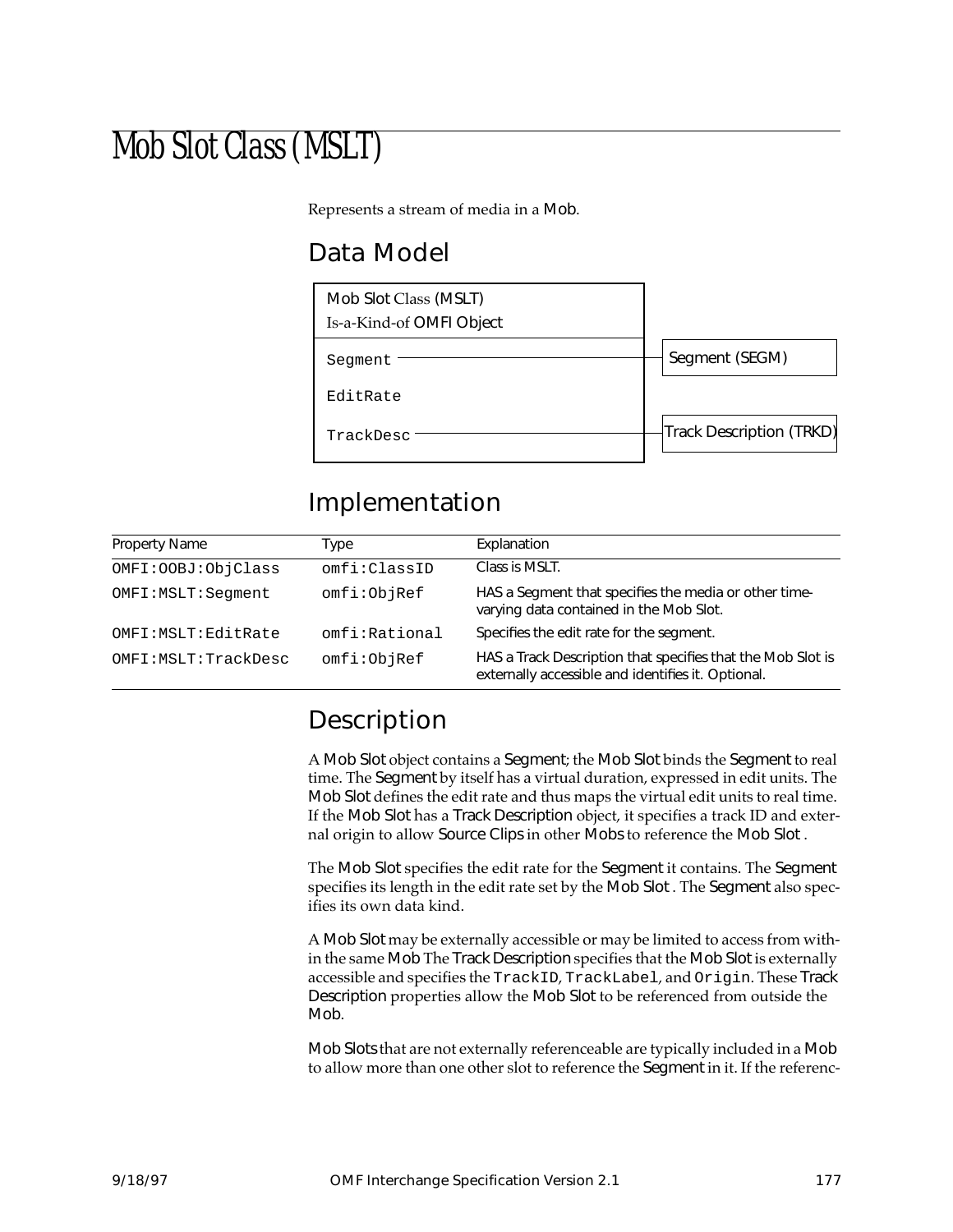es to a Component are in more than one Mob Slot, then you must use a Mob Slot to share access. If all of the references to a Component are in the same Mob Slot, then you can use either a Mob Slot or a Nested Scope slot to share access.

### Related Classes

Mob (MOBJ), Nested Scope (NEST), Scope Reference (SREF), Segment (SEGM), Source Clip (SCLP), Track Description (TRKD)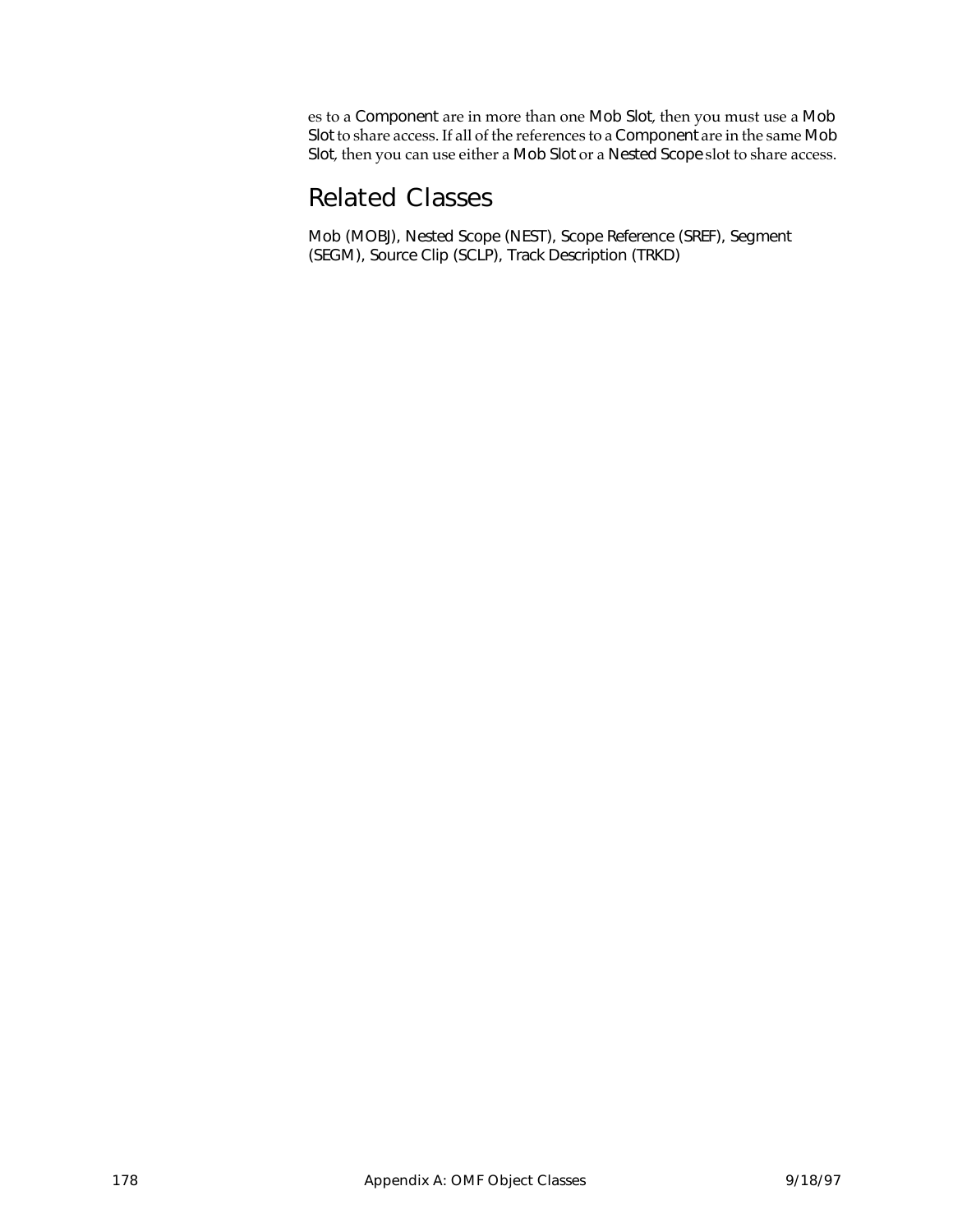# Nested Scope Class (NEST)

Defines a scope that contains an ordered set of Segments that can be referenced from within the scope but that cannot be referenced from outside of the scope.

### Data Model



# Implementation

| Property Name        | Type                           | Explanation                                                                                           |
|----------------------|--------------------------------|-------------------------------------------------------------------------------------------------------|
| OMFI: OOBJ: ObjClass | omfi:ClassID                   | Class is NEST.                                                                                        |
| OMFI:CPNT:DataKind   | omfi:ObjRef                    | HAS-REFERENCE to a Data Definition object that specifies<br>the data kind of the Nested Scope object. |
| OMFI: CPNT: Length   | omfi:Length32<br>omfi:Length64 | Specifies the length of the segment produced by the<br>Nested Scope object.                           |
| OMFI:NEST:Slots      | omfi:ObjRefArray               | HAS an ordered set of Segments; the last segment<br>provides the value for the Nested Scope object.   |

### Rules

- 1. The length of each Segment object in the set must be equal to the length of the Nested Scope object.
- 2. The data kind of the last Segment in the set must be the same as or convertible to the data kind of the Nested Scope object.

### Description

A Nested Scope object defines a scope that contains an ordered set of Segments and produces the value specified by the last Segment in the ordered set. Nested Scopes are typically included in Composition Mobs to allow more than one Component to share access to a Segment. You can allow this sharing by using a Nested Scope object or by using the scope defined by a Mob.

#### Scopes and Scope References

The Mob defines a scope consisting of the ordered set of Mob Slots. A Scope Reference object in a Mob Slot can specify any Mob Slot that precedes it. Nest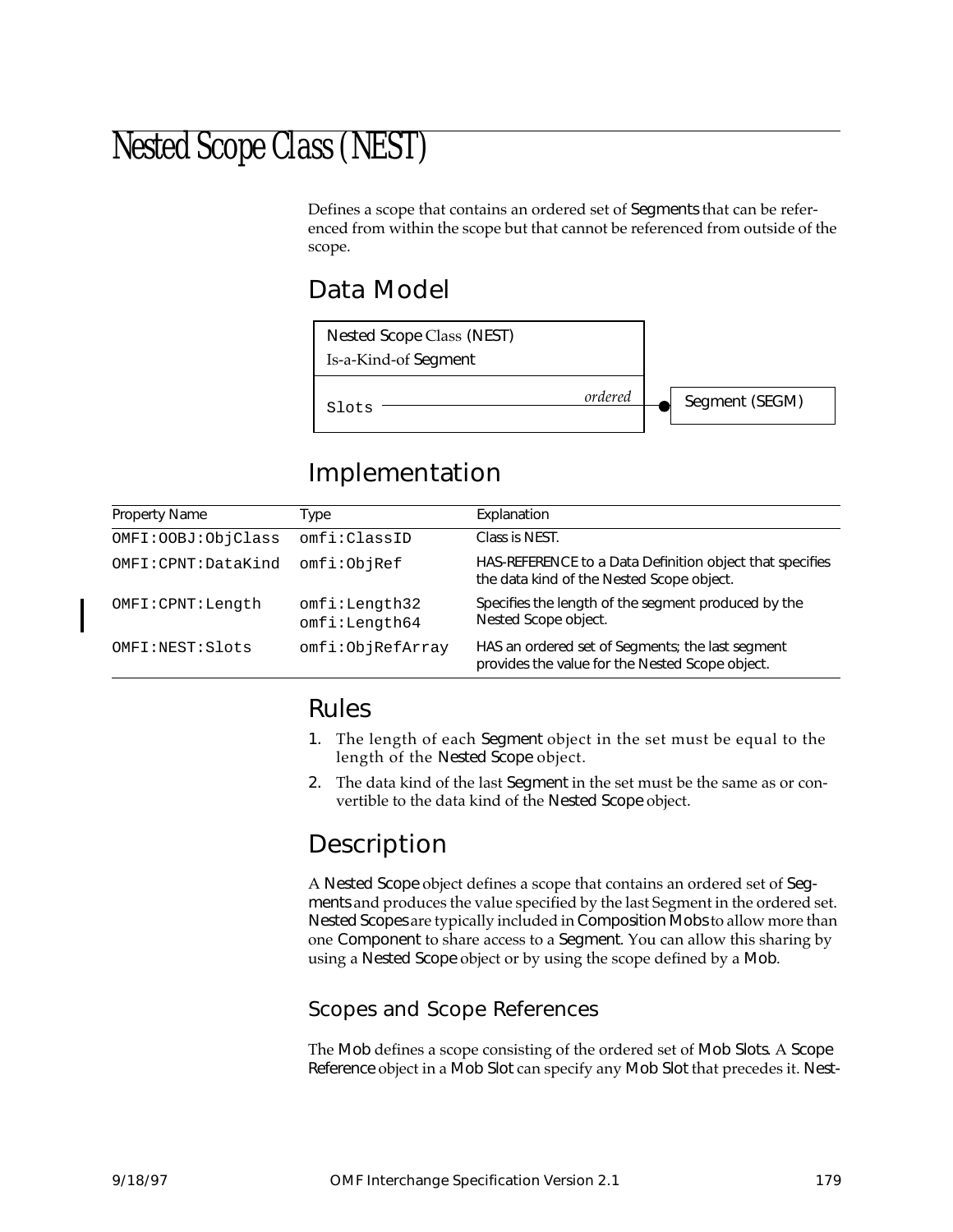ed Scope objects define scopes that are limited to the Components contained within the Nested Scope object's slots.

A Scope Reference object returns the same time-varying values as the corresponding section of the slot that it references. The time-varying values of a section of a slot can be shared by having more than one Scope Reference specify it. A Scope Reference object specifies the slot by specifying relative scope and relative slot. The relative scope specifies whether the slot is in the current scope that contains the Scope Reference, a preceding Nested Scope, or the Mob scope which is the outermost scope. The relative slot specifies one of the slots that precedes the slot containing the Scope Reference within the scope specified by the relative scope.

If a Scope Reference specifies a Mob Slot, the corresponding section of the slot is the time span that has the equivalent starting position from the beginning of the Mob Slot and the equivalent length as the Scope Reference object has within its Mob Slot. If the specified Mob Slot has a different edit rate than the Mob Slot containing the Scope Reference, the starting position and duration are converted to the specified Mob Slot's edit units to find the corresponding section.

If a Scope Reference specifies a Nested Scope slot, the corresponding section of the slot is the one that has the same starting position offset from the beginning of the Segments in the Nested Scope and the same duration as the Scope Reference object.

### Related Classes

Mob Slot (MSLT), Scope Reference (SREF), Segment (SEGM)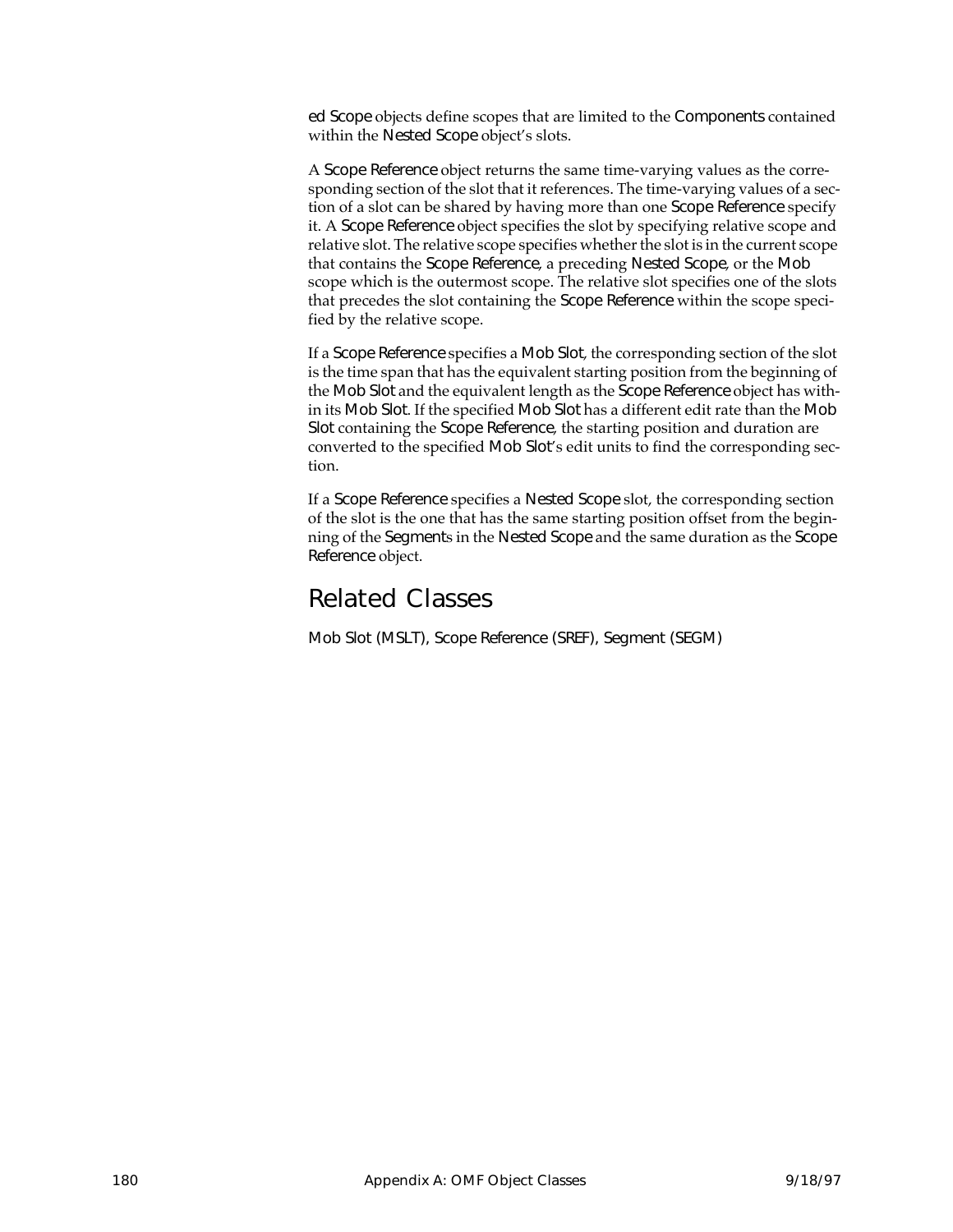# Network Locator Class (NETL)

Provides information to help find the file containing media data.

# Data Model

Network Locator Class (NETL) Is-a-Kind-of Locator

URLString

# Implementation

| Property Name       | Type         | Explanation                                                             |
|---------------------|--------------|-------------------------------------------------------------------------|
| OMFI:OOBJ:ObjClass  | omfi:ClassID | Class is NETL.                                                          |
| OMFI:NETL:URLString | omfi:String  | Universal Resource Locator (URL) for file containing the<br>media data. |

# Description

The Network Locator (NETL) provides a URL that contains a hint to help an application find the file containing the media data.

The Source Mob (SMOB) describing the digital media data HAS a Media Descriptor object that optionally HAS a set of Locators.

### Related Classes

DOS Locator (DOSL), Locator (LOCR), Mac Locator (MACL), Text Locator (TXTL), UNIX Locator (UNXL), Windows Locator (WINL)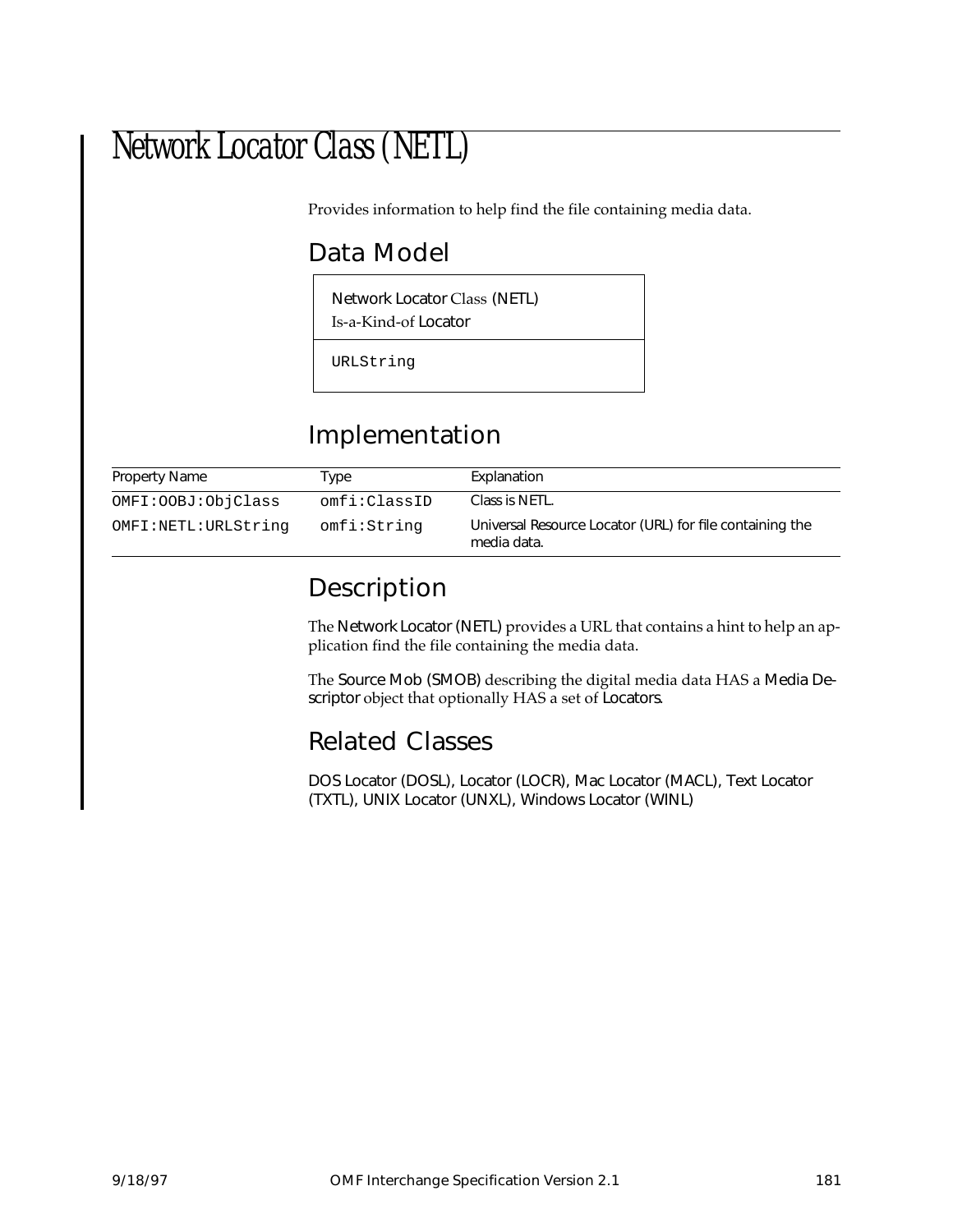# OMFI Object Class (OOBJ)

Is the root of the OMF class hierarchy.

# Data Model

OMFI Object Class (OOBJ)

Abstract Class

ObjClass

# Implementation

| Property Name      | Туре         | Explanation    |
|--------------------|--------------|----------------|
| OMFI:OOBJ:ObjClass | omfi:ClassID | Class is OOBJ. |

# Description

OMFI Object (OOBJ) is an abstract class, which defines the ObjClass property. The ObjClass property specifies the class of an object. An object's class is the most specialized class that it belongs to; you can determine the ancestor classes that the object belongs to by examining the class hierarchy.

If you are defining private classes, you should make the private classes descendents of the OMFI Object class.

### Related Classes

Class Dictionary Entry (CLSD), Header (HEAD)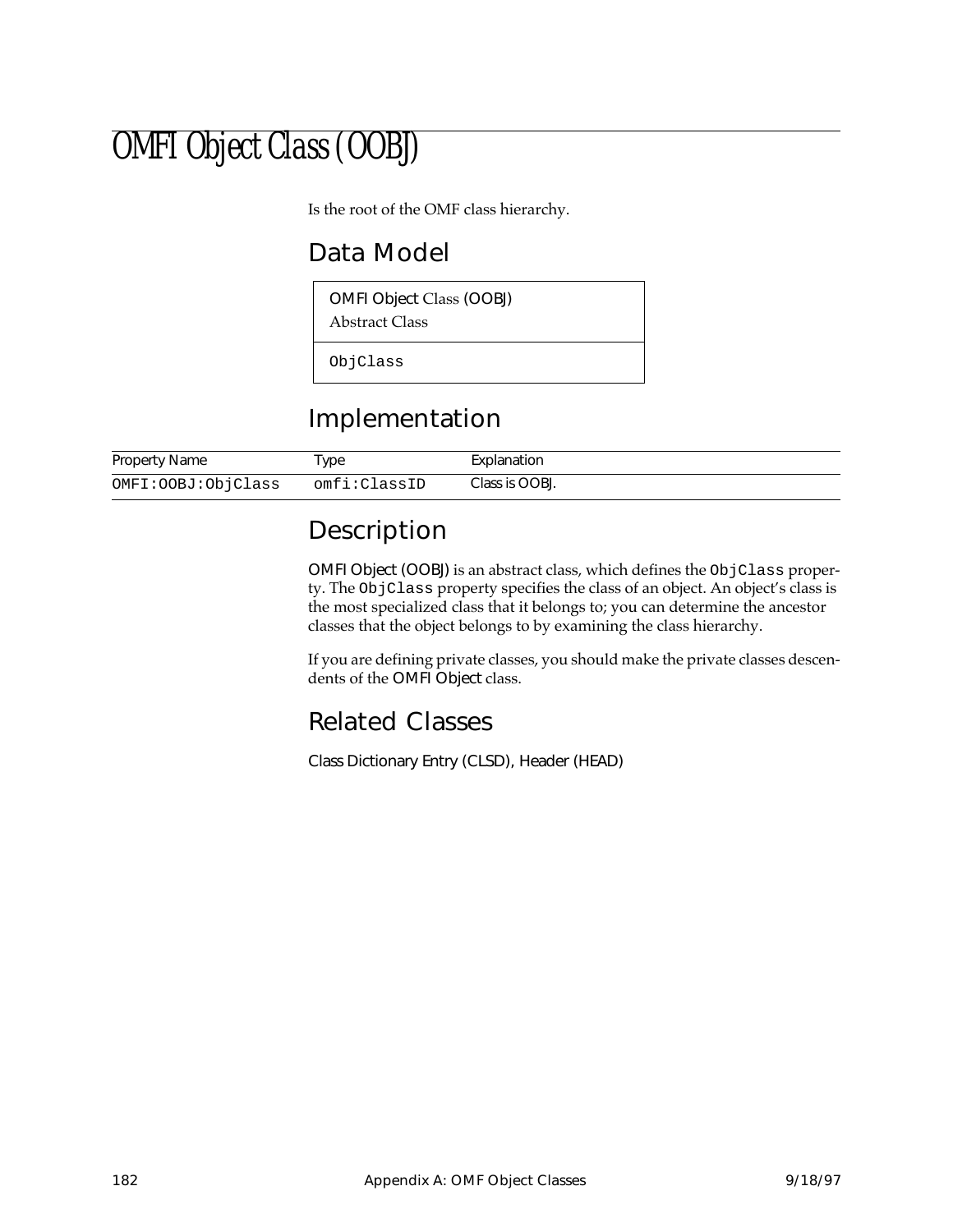# Pulldown Class (PDWN)

Converts between film-speed and tape-speed.

# Data Model



# Implementation

| Property Name            | Type                           | Explanation                                                                                                                                                                           |
|--------------------------|--------------------------------|---------------------------------------------------------------------------------------------------------------------------------------------------------------------------------------|
| OMFI: OOBJ: ObjClass     | omfi:ClassID                   | Class is PDWN.                                                                                                                                                                        |
| OMFI: CPNT: DataKind     | omfi:ObjRef                    | HAS-REFERENCE to Data Defintion object<br>that specifies the data kind of the media.                                                                                                  |
| OMFI: CPNT: Length       | omfi:Length32<br>omfi:Length64 | Duration of the media in edit units.                                                                                                                                                  |
| OMFI: PDWN: InputSegment | omfi:ObjRef                    | HAS a Segment that is either a Source Clip or<br>Timecode. The length of the Source Clip or<br>Timecode is in the edit units determined by<br>the PulldownKind and PulldownDirection. |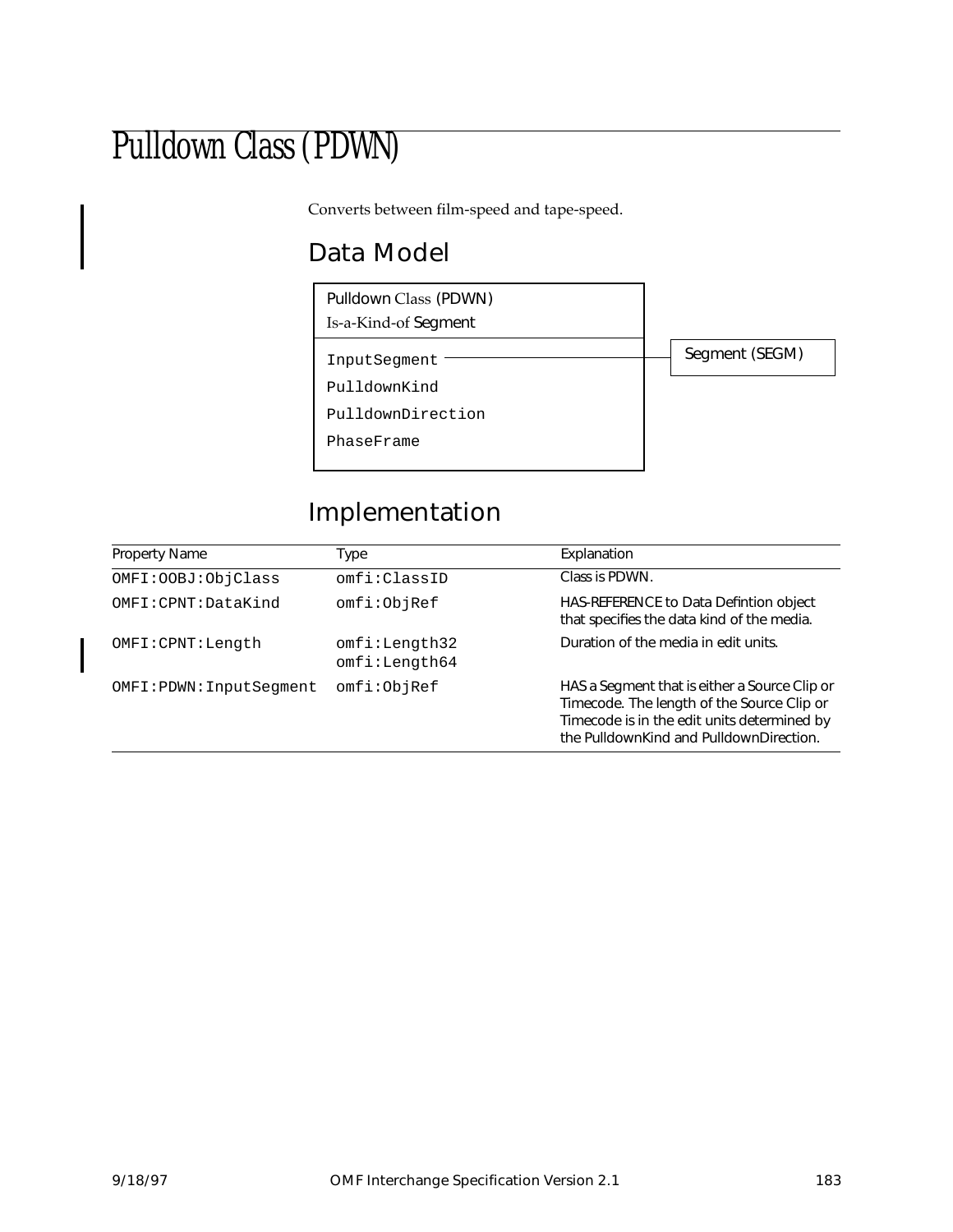| Property Name                 | <b>Type</b>           | Explanation                                                                                                                                                                                                                                                                                                                                                                                                                                                                                                                                                                                                                                                                                                                                                                   |
|-------------------------------|-----------------------|-------------------------------------------------------------------------------------------------------------------------------------------------------------------------------------------------------------------------------------------------------------------------------------------------------------------------------------------------------------------------------------------------------------------------------------------------------------------------------------------------------------------------------------------------------------------------------------------------------------------------------------------------------------------------------------------------------------------------------------------------------------------------------|
| OMFI: PDWN: PulldownKind      | omfi:PulldownKindType | Specifies whether the Pulldown object is<br>converting from NTSC or PAL video and<br>whether frames are dropped or the video is<br>played at another speed. Values are:<br>0<br>kOMFTwoThreePD<br>Converting between NTSC video<br>and film by dropping or adding<br>frames<br>kOMFPalPD<br>$\mathbf{1}$<br>Converting between PAL video<br>and film by dropping or adding<br>frames<br>2<br>kOMFOneToOneNTSC<br>Converting between NTSC video<br>and film by speeding up or<br>slowing down the frame rate.<br>3<br>kOMFOneToOnePAL<br>Converting between PAL video<br>and film by speeding up or<br>slowing down the frame rate.<br>kOMFVideoTapNTSC<br>4<br>Converting between NTSC video<br>and film by recording original<br>film and video sources simulta-<br>neously. |
| OMFI: PDWN: PulldownDirection |                       | omfi: PulldownDirectionType Specifies whether the Pulldown object is<br>converting from tape to film speed or from<br>film to tape speed. Values are:<br>kVideoToFilmSpeed<br>0<br>The InputSegment is at video<br>speed and the Mob track<br>containing the PDWN object is at<br>film speed.<br>kFilmToVideoSpeed<br>1<br>The InputSegment is at film<br>speed and the Mob track<br>containing the PDWN object is at<br>video speed.                                                                                                                                                                                                                                                                                                                                         |
| OMFI:PDWN:PhaseFrame          | omfi:PhaseFrameType   | Specifies the phase within the repeating pull-<br>down pattern of the first frame after the pull-<br>down conversion. A value of 0 specifies that<br>the Pulldown object starts at the beginning<br>of the pulldown pattern.                                                                                                                                                                                                                                                                                                                                                                                                                                                                                                                                                  |

# Description

A Pulldown object provides a mechanism to convert from media between video and film rates and describe the mechanism that was used to convert the media. Pulldown objects are typically used in three ways:

- In a tape Source Mob to describe how the videotape was created from film
- In a file Source Mob that has digital media at film speed to describe how the digital media was created from the videotape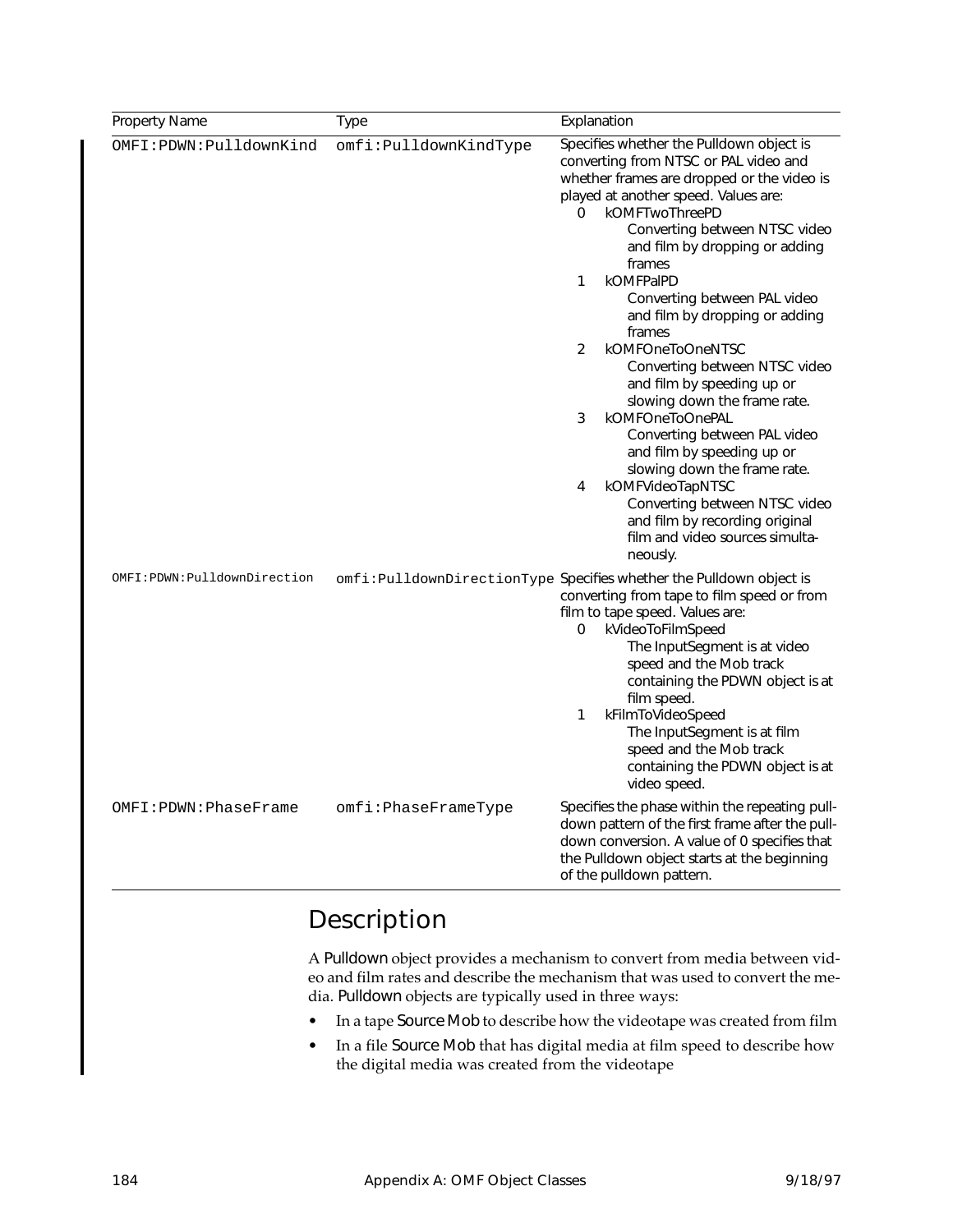• In a Mob to create Timecodes tracks at different edit rates

A Pulldown object that contains a Source Clip defines a relationship between two Source Mobs, a derived Source Mob and a previous generation Source Mob. The derived Source Mob describes the media that was generated from the media described by the previous generation Source Mob using a pulldown mechanism. The derived Source Mob contains a track (Mob Slot) that contains a Pulldown object. The Pulldown object describes the pulldown mechanism and has a Source Clip that identifies the previous generation Source Mob. The Source Clip is specified using the edit rate of the previous generation Source Mob and does not use the edit rate of the track that contains the Pulldown object.

Each kind of pulldown identifies the speed of the tape. If two Source Mobs have a pulldown relationship, the edit rates of the video tracks should correspond to the frame rate of the media.

## Related Classes

Mob Slot (MSLT), Source Clip (SCLP), Source Mob (SMOB)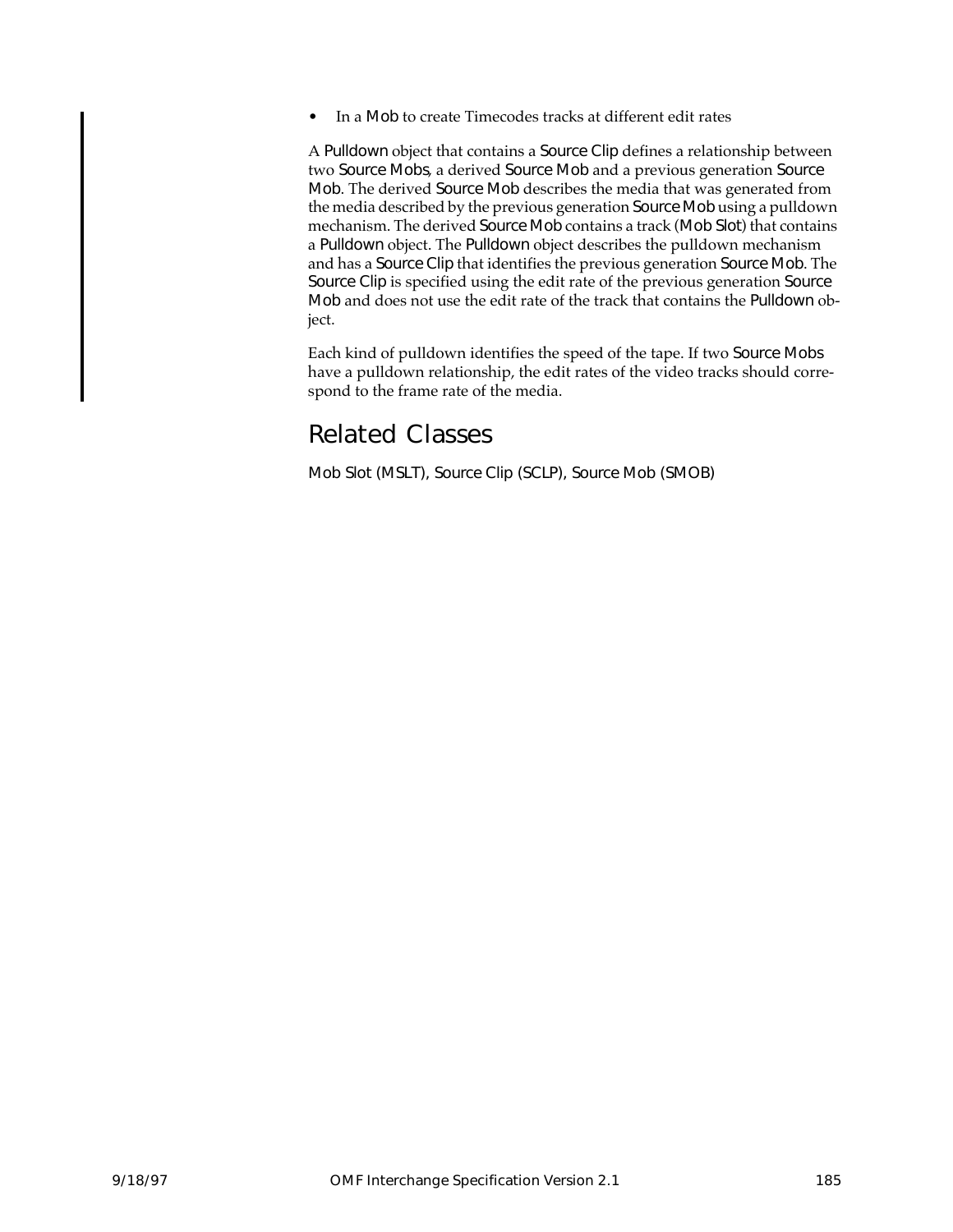# RGBA Component Image Descriptor Class (RGBA)

Describes the media stored with separate color components and a separate alpha component associated with the Source Mob.

## Data Model

| RGBA Component Image Descriptor Class (RGBA)<br>Is-a-Kind-of Digital Image Descriptor |  |
|---------------------------------------------------------------------------------------|--|
| PixelLayout                                                                           |  |
| PixelStructure                                                                        |  |
| Palette                                                                               |  |
| PaletteLayout                                                                         |  |
| PaletteStructure                                                                      |  |
|                                                                                       |  |

# Implementation

| <b>Property Name</b>   | Type                           | Explanation                                                                                                                                                          |
|------------------------|--------------------------------|----------------------------------------------------------------------------------------------------------------------------------------------------------------------|
| OMFI: OOBJ: ObjClass   | omfi:ClassID                   | Class is RGBA.                                                                                                                                                       |
| OMFI: MDES: Locator    | omfi:ObjRefArray               | Set of locators that provide hints to help<br>find the OMEI file or the raw data file that<br>contains the media data. Optional.                                     |
| OMFI: MDFL: ISOMFI     | omfi:Boolean                   | A True value indicates that the media data<br>is stored in an OMFI file; a False value indi-<br>cates that the media data is stored in a raw<br>data file.           |
| OMFI: MDFL: SampleRate | omfi:Rational                  | The native sample rate of the digitized<br>media data.                                                                                                               |
| OMFI: MDFL: Length     | omfi:Length32<br>omfi:Length64 | Duration of the media in sample units.                                                                                                                               |
| OMFI:DIDD:Compression  | omfi:String                    | Kind of compression and format of<br>compression information; no compresssion<br>is allowed for RGBA data; this property<br>should not be present in an RGBA object. |
| OMFI:DIDD:StoredHeight | omfi:UInt32                    | Number of pixels in vertical dimension of<br>stored view. See the Description section of<br>DIDD class for an explanation of image<br>geometry.                      |
| OMFI:DIDD:StoredWidth  | omfi:UInt32                    | Number of pixels in horizontal dimension<br>of stored view.                                                                                                          |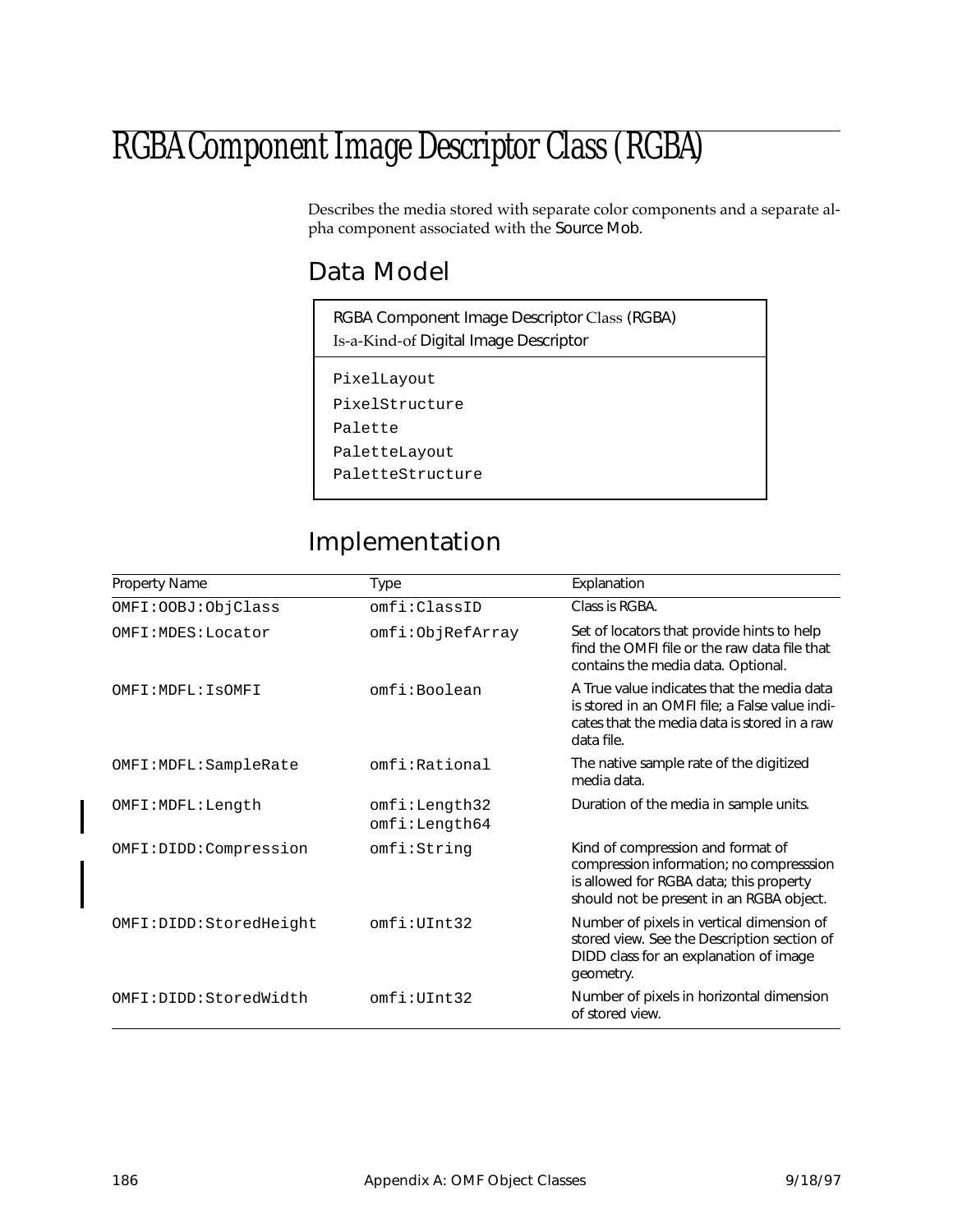| Property Name                            | Type            | Explanation                                                                                                                                                                                                                                                                                                                                                                                                                                                    |
|------------------------------------------|-----------------|----------------------------------------------------------------------------------------------------------------------------------------------------------------------------------------------------------------------------------------------------------------------------------------------------------------------------------------------------------------------------------------------------------------------------------------------------------------|
| OMFI:DIDD:SampledHeight                  | omfi:UInt32     | Number of pixels in vertical dimension of<br>sampled view. Optional; the default value<br>is StoredHeight. See the Description<br>section of DIDD class for an explanation of<br>image geometry.                                                                                                                                                                                                                                                               |
| OMFI:DIDD:SampledWidth                   | omfi:UInt32     | Number of pixels in horizontal dimension<br>of sampled view. Optional; the default<br>value is StoredWidth.                                                                                                                                                                                                                                                                                                                                                    |
| OMFI:DIDD:SampledXOffset                 | omfi:Int32      | X offset, in pixels, from top left corner of<br>stored view. Optional; the default value is<br>0.                                                                                                                                                                                                                                                                                                                                                              |
| OMFI:DIDD:SampledYOffset                 | omfi:Int32      | Y offset, in pixels from top left corner of<br>stored view. Optional; the default value is<br>0.                                                                                                                                                                                                                                                                                                                                                               |
| OMFI:DIDD:DisplayHeight                  | omfi:UInt32     | Number of pixels in vertical dimension of<br>display view. Optional; the default value<br>is StoredHeight. See the Description<br>section of DIDD class for an explanation of<br>image geometry.                                                                                                                                                                                                                                                               |
| OMFI:DIDD:DisplayWidth                   | omfi:UInt32     | Number of pixels in vertical dimension of<br>display view. Optional; the default value is<br>StoredWidth.                                                                                                                                                                                                                                                                                                                                                      |
| OMFI:DIDD:DisplayXOffset                 | omfi:Int32      | X offset, in pixels, from top left corner of<br>stored view. Optional; the default value is<br>0.                                                                                                                                                                                                                                                                                                                                                              |
| OMFI:DIDD:DisplayYOffset                 | omfi:Int32      | Y offset, in pixels, from top left corner of<br>stored view. Optional; the default value is<br>0.                                                                                                                                                                                                                                                                                                                                                              |
| OMFI: DIDD: FrameLayout                  | omfi:LayoutType | Describes whether all data for a complete<br>sample is in one frame or is split into more<br>than one field. Values are<br>FULL_FRAME: frame contains full<br>0<br>sample in progressive scan lines.<br>1<br>SEPARATE_FIELDS: sample consists<br>of two fields, which when inter-<br>laced produce a full sample.<br>2<br>SINGLE_FIELD: sample consists of<br>two interlaced fields, but only one<br>field is stored in the data stream.<br>3<br>MIXED_FIELDS. |
| OMFI:DIDD:VideoLineMap                   | omfi:Int32Array | Specifies the scan line in the analog source<br>that corresponds to the beginning of each<br>digitized field. For single-field video, there<br>is 1 value in the array and for interleaved<br>video, there are 2 values in the array.                                                                                                                                                                                                                          |
| OMFI:DIDD:ImageAspectRatio omfi:Rational |                 | Describes the ratio between the horizontal<br>size and the vertical size in the intended<br>final image.                                                                                                                                                                                                                                                                                                                                                       |

 $\mathbf{I}$ 

 $\overline{1}$ 

 $\overline{\mathbf{I}}$ 

 $\mathbf I$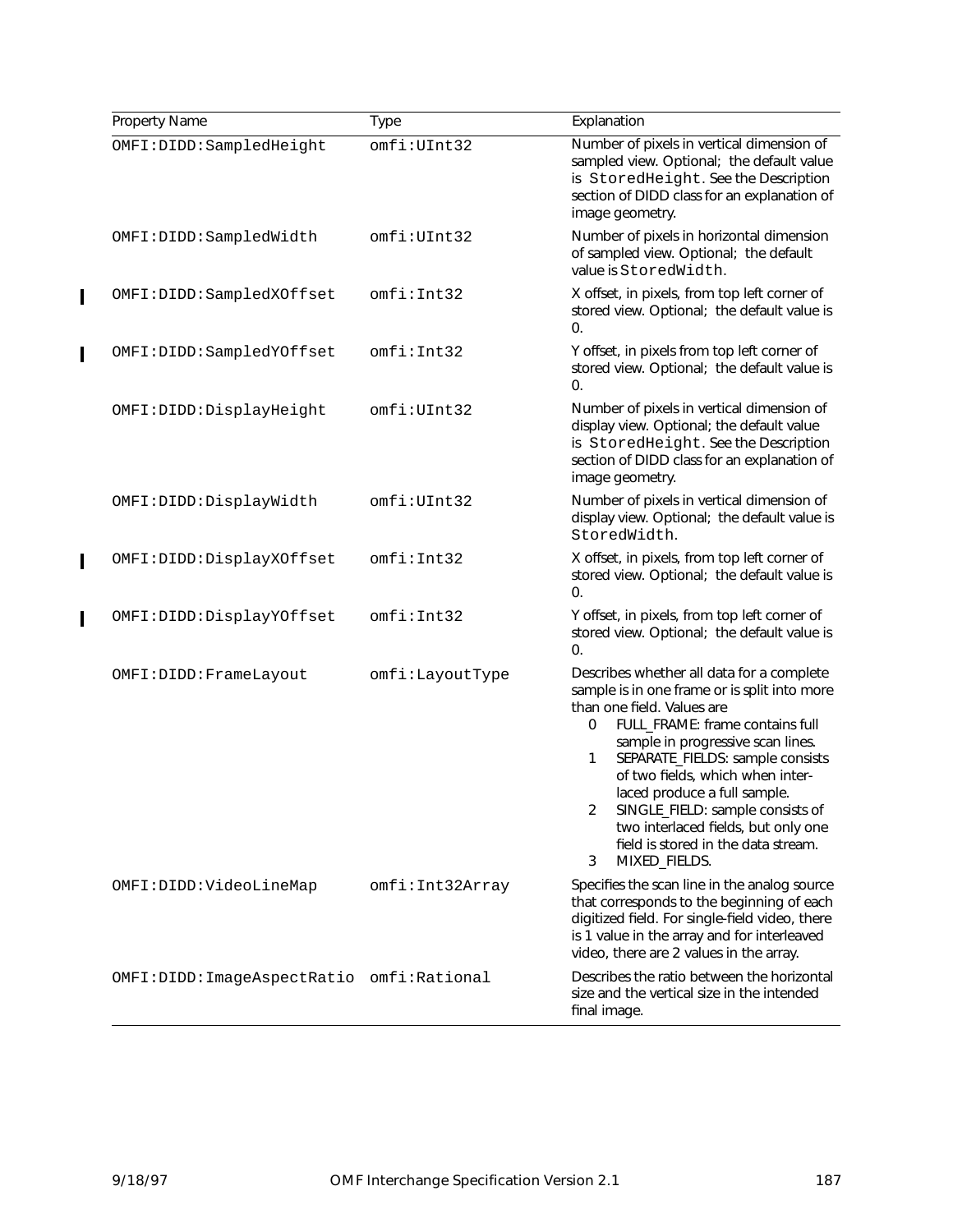| Property Name                             | <b>Type</b>        | Explanation                                                                                                                                                                                                                                                                                                                                                                                                                                                                                                                                                                                                                                                                                                                                               |
|-------------------------------------------|--------------------|-----------------------------------------------------------------------------------------------------------------------------------------------------------------------------------------------------------------------------------------------------------------------------------------------------------------------------------------------------------------------------------------------------------------------------------------------------------------------------------------------------------------------------------------------------------------------------------------------------------------------------------------------------------------------------------------------------------------------------------------------------------|
| OMFI:DIDD:AlphaTransparency omfi:Int32    |                    | A value of 1 means that the maximum<br>Alpha value is transparent. A value of 0<br>means that the 0 Alpha value is transpar-<br>ent. Optional.                                                                                                                                                                                                                                                                                                                                                                                                                                                                                                                                                                                                            |
| OMFI: DIDD: Gamma                         | omfi:Rational      | Specifies the expected output gamma set-<br>ting on the video display device. Optional.                                                                                                                                                                                                                                                                                                                                                                                                                                                                                                                                                                                                                                                                   |
| OMFI:DIDD:ImageAlignmentFactor omfi:Int32 |                    | Specifies the alignment when storing the<br>digital media data. For example, a value of<br>16 means that the image is stored on 16-<br>byte boundaries. The starting point for a<br>field will always be a multiple of 16 bytes.<br>If the field does not end on a 16-byte<br>boundary, the remaining bytes are unused.<br>Optional.                                                                                                                                                                                                                                                                                                                                                                                                                      |
| OMFI:RGBA:PixelLayout                     | omfi:CompCodeArray | An array of characters that specifies the<br>order that the color components of a pixel<br>are stored in the image. Each element in<br>the array represents a different color com-<br>ponent. The array can contain the follow-<br>ing characters:<br>'A'<br>Alpha component<br>'B'<br>Blue component<br>'F'<br>Fill component<br>'G'<br>Green component<br>'P'<br>Palette code<br>'R'<br>Red component<br>'0'<br>no component<br>Each character except '0' can appear no<br>more than one time in the array. The array<br>is terminated by a 0 byte and has a<br>maximum of 8 elements (including the<br>terminating byte). Note that a byte with<br>the ASCII '0' indicates no component, and<br>a byte with a 0 (ASCII NULL) terminates<br>the string. |
| OMFI:RGBA:PixelStructure                  | omfi:CompSizeArray | An array of UInt8 that specifies the number<br>of bits allocated to store each component<br>in the order specified in the PixelLay-<br>out property. The array is terminated by a<br>0 byte and has a maximum of 8 elements<br>(including the terminating byte). Optional.                                                                                                                                                                                                                                                                                                                                                                                                                                                                                |
| OMFI:RGBA:Palette                         | omfi:DataValue     | An array of color values that are used to<br>specify an image. Optional.                                                                                                                                                                                                                                                                                                                                                                                                                                                                                                                                                                                                                                                                                  |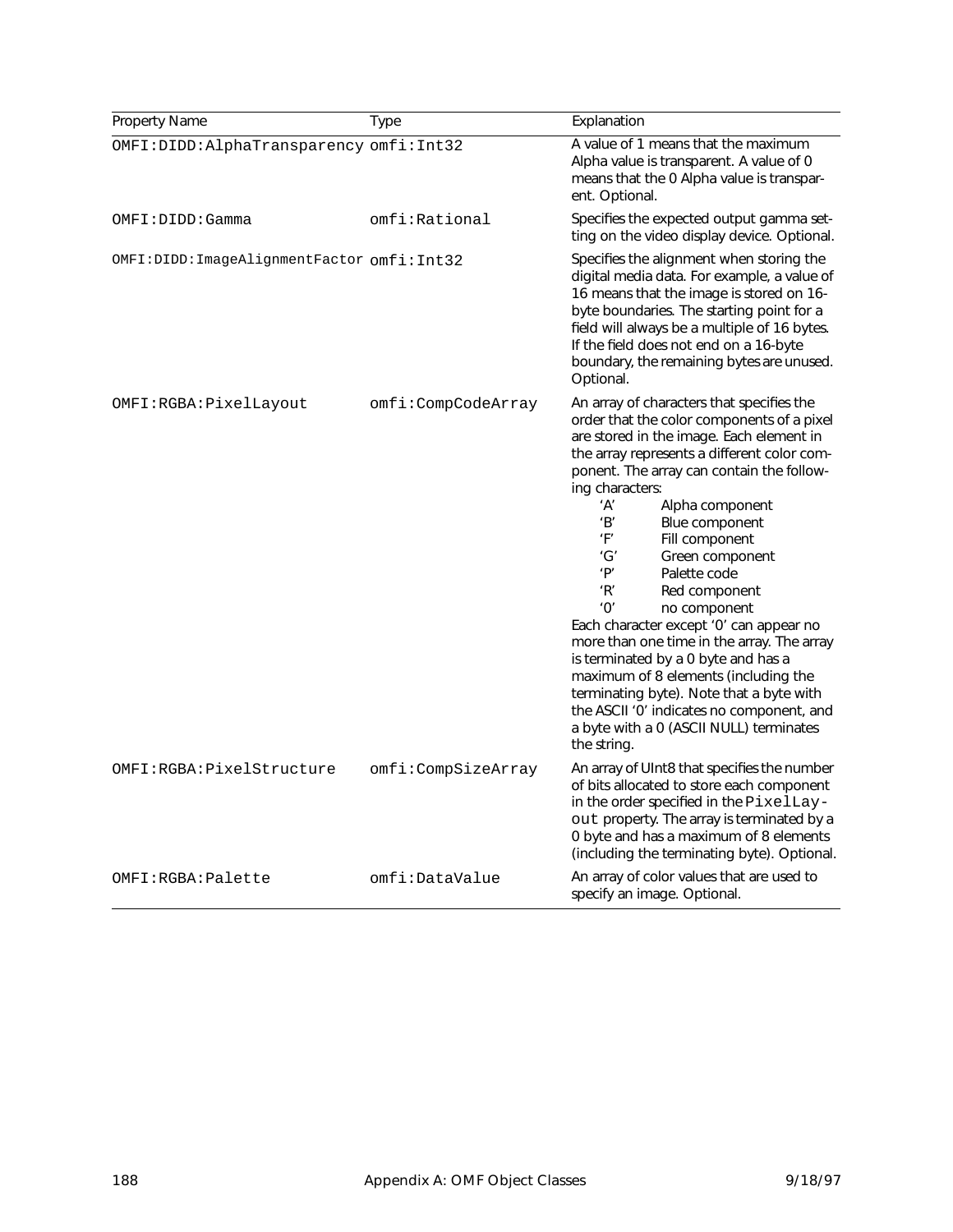| Property Name              | Type               | Explanation                                                                                                                                                                                                                                                                                                                                                                                                                                                                                                                                                                                                                                                                                                                       |
|----------------------------|--------------------|-----------------------------------------------------------------------------------------------------------------------------------------------------------------------------------------------------------------------------------------------------------------------------------------------------------------------------------------------------------------------------------------------------------------------------------------------------------------------------------------------------------------------------------------------------------------------------------------------------------------------------------------------------------------------------------------------------------------------------------|
| OMFI:RGBA: PaletteLayout   | omfi:CompCodeArray | An array of characters that specifies the<br>order that the color components are<br>stored in the palette. Each element in the<br>array represents a different color compo-<br>nent. The array can contain the following<br>characters:<br>Alpha component<br>ʻA'<br>'B'<br>Blue component<br>Fill component<br>'F'<br>'G'<br>Green component<br>'R'<br>Red component<br>'0'<br>no component<br>Each character except '0' can appear no<br>more than one time in the array. The array<br>is terminated by a 0 byte and has a<br>maximum of 8 elements (including the<br>terminating byte). Note that a byte with<br>the ASCII '0' indicates no component, and<br>a byte with a 0 (ASCII NULL) terminates<br>the string. Optional. |
| OMFI:RGBA:PaletteStructure | omfi:CompSizeArray | An array of UInt8 that specifies the number<br>of bits allocated to store each component<br>in the order specified in the Palette-<br>Layout property. The array is terminated<br>by a 0 byte and has a maximum of 8 ele-<br>ments (including the terminating byte).<br>Optional.                                                                                                                                                                                                                                                                                                                                                                                                                                                 |

### Description

An RGBA Component Image Descriptor (RGBA) object describes media data that contains component-based images where each pixel is made up of a red, a green and a blue value. Each pixel can be described directly with a component value or a by an index into a pixel palette.

Properties in the RGBA Component Image Descriptor allow you to specify the order that the color components are stored in the image, the number of bits needed to store a pixel, and the bits allocated to each component.

To describe pixels with a pixel palette, the RGBA object should:

- Have a 'P' character in the PixelLayout property value and not have a 'B', 'G', or 'R' character in the PixelLayout property value
- Include the Palette, PaletteLayout, and PaletteStructure properties

## Related Classes

Color Difference Component Image Descriptor (CDCI), Digital Image Descriptor (DIDD), Image Data (IDAT), JPEG Image Data (JPEG), Source Mob (SMOB)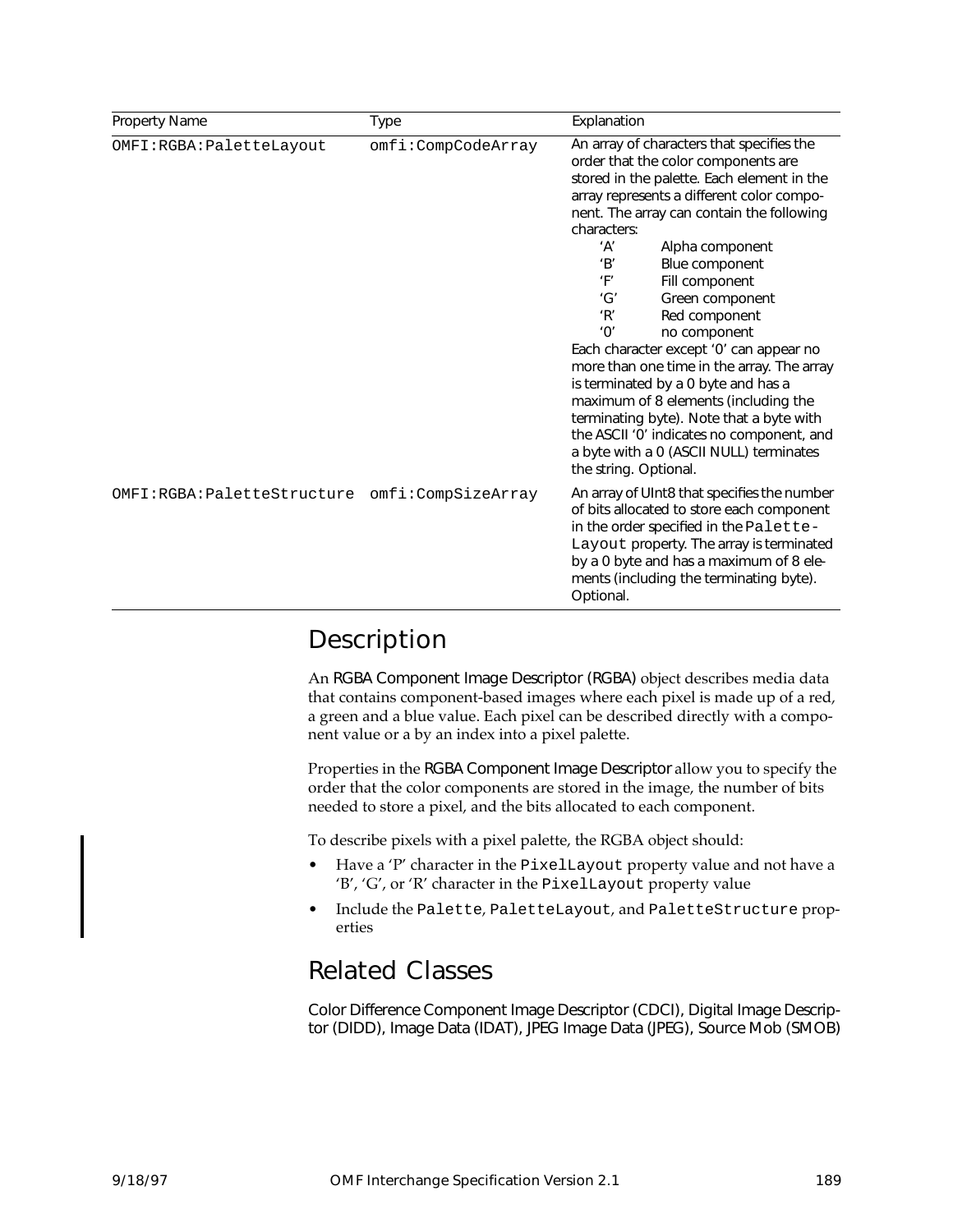# Scope Reference Class (SREF)

Refers to a section in the specified Mob Slot or Nested Scope slot.

# Data Model



# Implementation

| Property Name                          | Type                           | Explanation                                                                                                                   |
|----------------------------------------|--------------------------------|-------------------------------------------------------------------------------------------------------------------------------|
| OMFI: OOBJ: ObjClass                   | omfi:ClassID                   | Class is SREF.                                                                                                                |
| OMFI: CPNT: DataKind                   | omfi:ObjRef                    | HAS-REFERENCE to a Data Definition object that speci-<br>fies the data kind of the Scope Reference object.                    |
| OMFI: CPNT: Length                     | omfi:Length32<br>omfi:Length64 | Specifies the duration of the Scope Reference in the edit<br>units defined by its context.                                    |
| OMFI: SREF: RelativeScope omfi: UInt32 |                                | Specifies the number of Nested Scopes to pass to find<br>the Nested Scope or Mob containing the slot.                         |
| OMFI: SREF: RelativeSlot               | omfi:UInt32                    | Specifies the number of slots that precede the slot<br>containing the Scope Reference to pass to find the slot<br>referenced. |

## Rules

- 1. The data kind of the Segment in the referenced slot must be the same as or convertible to the data kind of the Scope Reference object.
- 2. The value of RelativeScope must be less than or equal to the number of Nested Scope objects that contain the Scope Reference. If the Scope Reference is not contained in any Nested Scope object, then the Relative-Scope must have a value of 0.
- 3. The value of RelativeSlot must be greater than 0 and less than or equal to the number of slots that precede it within the scope specified by RelativeScope.

# Description

A Scope Reference object has the same time-varying values as the section of the Nested Scope slot or Mob Slot that it references. Scope Reference objects allow one or more objects to share the values produced by a section of a slot.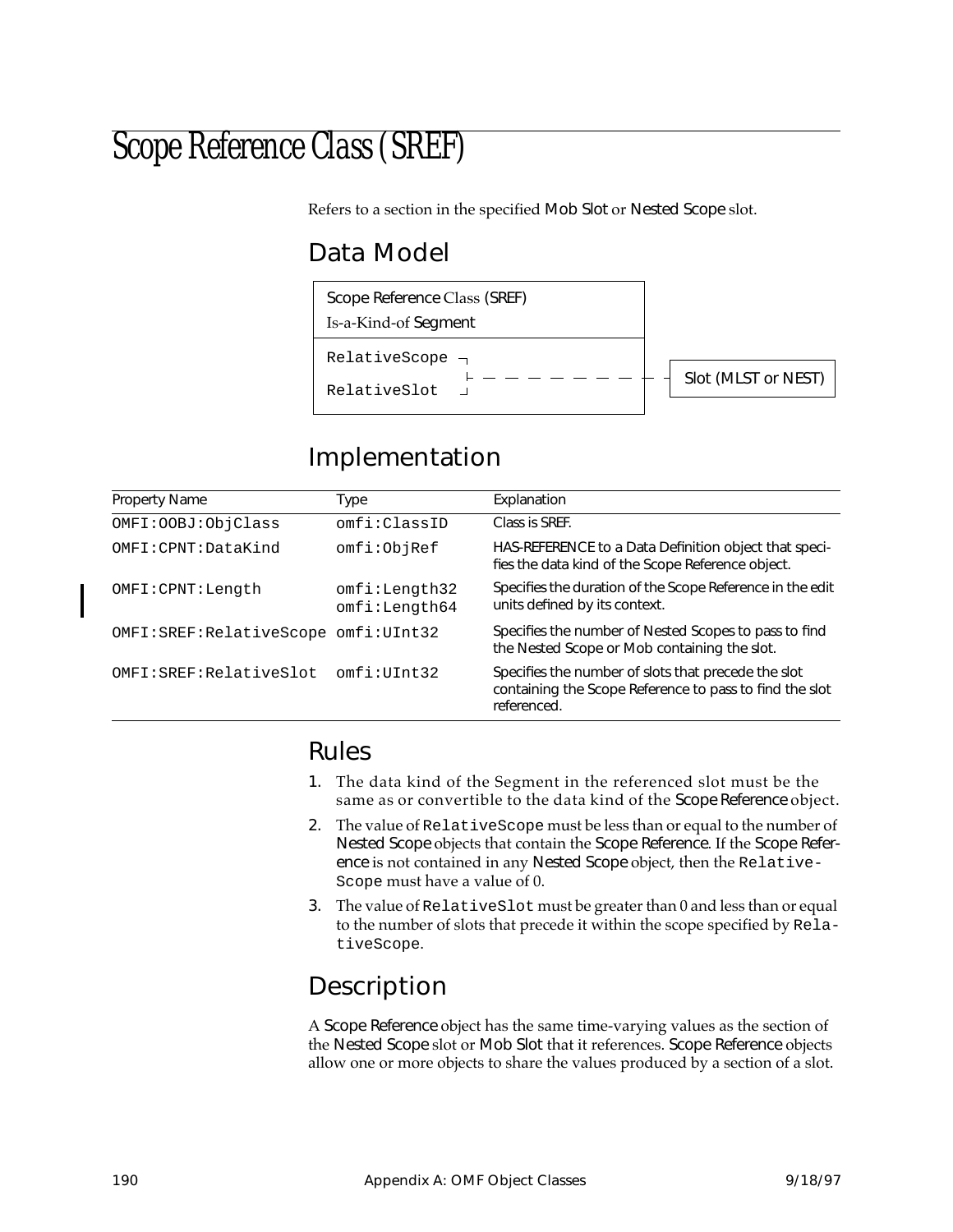#### Scopes and Scope References

The Mob defines a scope consisting of the ordered set of Mob Slots. A Scope Reference object in a Mob Slot can specify any Mob Slot that precedes it. Nested Scope objects define scopes that are limited to the Components contained within the Nested Scope.

A Scope Reference object returns the same time-varying values as the corresponding section of the slot that it references. The time-varying values of a section of a slot can be shared by having more than one Scope Reference specify it. A Scope Reference object specifies the slot by specifying relative scope and relative slot. The relative scope specifies whether the slot is in the current scope that contains the Scope Reference, a preceding Nested Scope, or the Mob scope which is the outermost scope. The relative slot specifies one of the slots that precedes the slot containing the Scope Reference within the scope specified by the relative scope.

If a Scope Reference specifies a mob slot, the corresponding section of the slot is the one that has the equivalent starting position from the beginning of the mob slot and the equivalent length as the Scope Reference object has within its mob slot. If the specified Mob Slot has a different edit rate than the Mob Slot containing the Scope Reference, the starting position and duration are converted to the specified Mob Slots edit units to find the corresponding section.

If a Scope Reference specifies a Nested Scope slot, the corresponding section of the slot is the one that has the same starting position offset from the beginning of the Nested Scope segments and the same duration as the Scope Reference object has in the specified scope.

#### Specifying Relative Scope and Relative Slot

Relative scope is specified as an unsigned integer. It specifies the number of nested scopes that you must pass through to find the referenced scope. A value of 0 specifies the current scope, that is the innermost Nested Scope object that contains the Scope Reference or the Mob scope if no Nested Scope object contains it. A value of 1 specifies the scope level that contains the Nested Scope object that contains the Scope Reference.

Relative slot is specified as a positive integer. It specifies the number of preceding slots that you must pass to find the referenced slot within the specified relative scope. A value of 1 specifies the immediately preceding slot.

# Related Classes

Mob (MOBJ), Mob Slot (MSLT), Nested Scope (NEST), Segment (SEGM)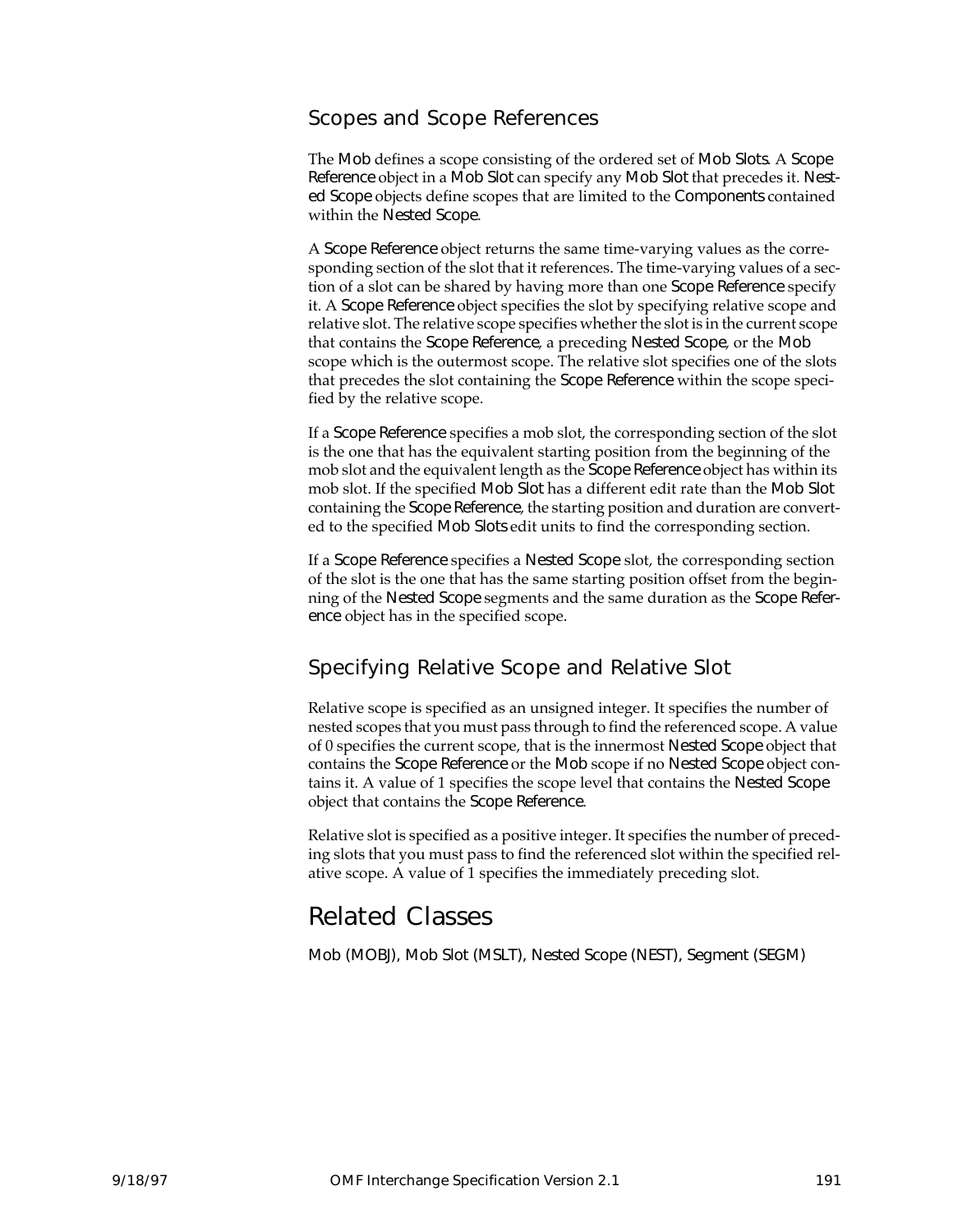# Segment Class (SEGM)

Represents a Component that is independent of any surrounding object.

# Data Model

Segment Class (SEGM) Is-a-Kind-of Component Abstract Class

*no additional properties*

# Implementation

| Property Name        | Type                           | Explanation                                                                               |
|----------------------|--------------------------------|-------------------------------------------------------------------------------------------|
| OMFI: OOBJ: ObjClass | omfi:ClassID                   | Class is SEGM.                                                                            |
| OMFI:CPNT:DataKind   | omfi:ObjRef                    | HAS-REFERENCE to a Data Definition object that specifies<br>the data kind of the Segment. |
| OMFI: CPNT: Length   | omfi:Length32<br>omfi:Length64 | Specifies the duration of the Segment in edit units.                                      |

# Description

Segment is an abstract class; its subclasses include all Components with welldefined boundaries, that is, those that have well-defined values within their boundary without needing to be surrounded by other Components in a Sequence. This is in contrast with the other subclass of the Component class, the Transition class. Transition objects may only be used within a Sequence object and must be preceded and followed by a Segment object. The value produced by a Transition object is dependent on the values produced by the preceding and following Segments.

# Related Classes

Component (CPNT), Transition (TRAN)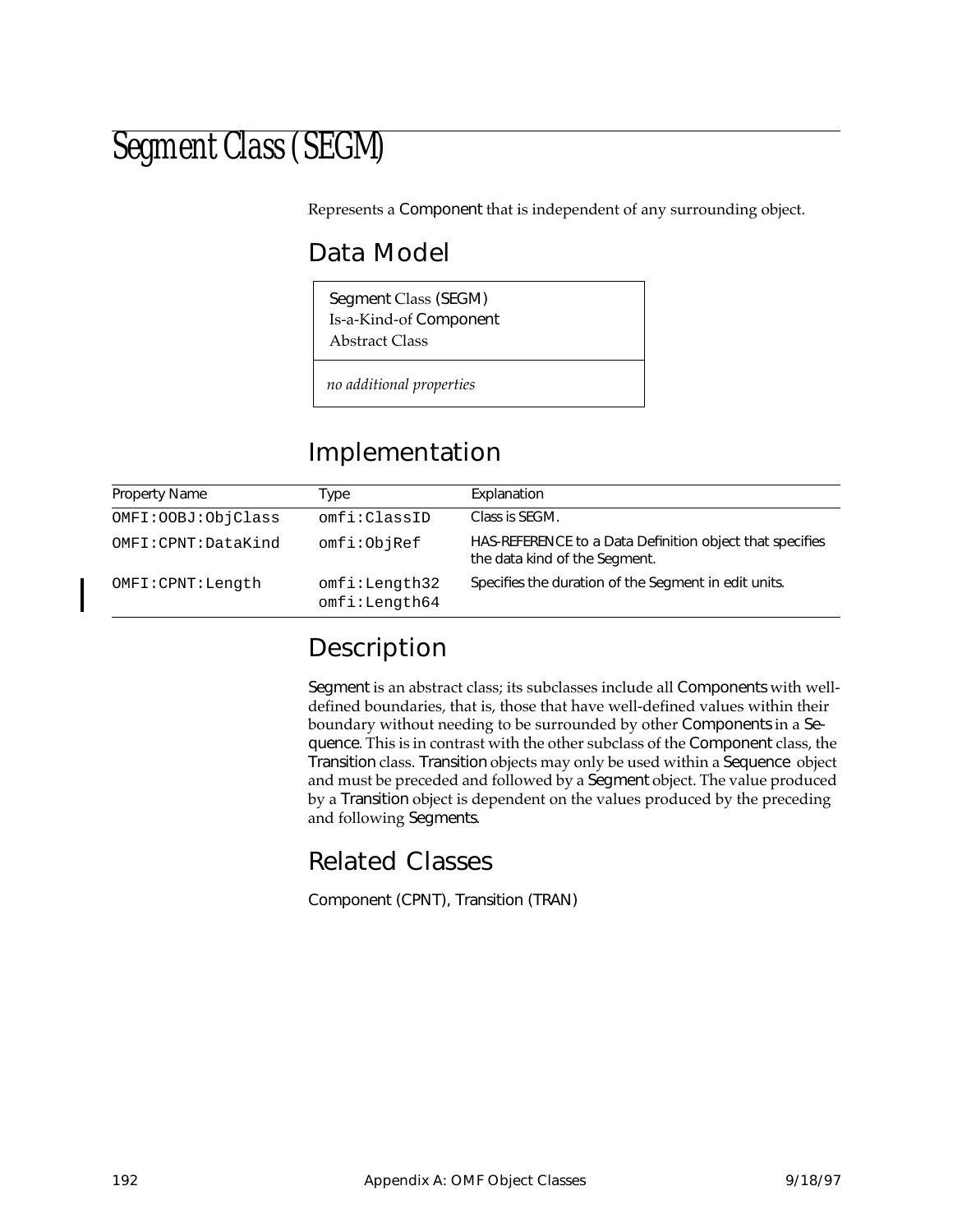# Selector Class (SLCT)

Provides the value of a single Segment while preserving references to unused alternatives.

## Data Model



# Implementation

| Property Name          | Type                           | Explanation                                                                                       |
|------------------------|--------------------------------|---------------------------------------------------------------------------------------------------|
| OMFI: OOBJ: ObjClass   | omfi:ClassID                   | Class is SLCT.                                                                                    |
| OMFI:CPNT:DataKind     | omfi:ObjRef                    | HAS-REFERENCE to a Data Definition object that specifies<br>the data kind of the Selector object. |
| OMFI: CPNT: Length     | omfi:Length32<br>omfi:Length64 | Specifies the duration of the Selector object.                                                    |
| OMFI:SLCT:Selected     | omfi:ObjRef                    | HAS the selected Segment.                                                                         |
| OMFI: SLCT: Alternates |                                | omfi:ObjRefArray HAS a set of unused alternative Segments. Optional.                              |

#### Rules

- 1. The duration of the selected Segment and of each alternative Segment must equal the duration of the Selector object.
- 2. The data kind of the selected Segment and of each alternative Segment must be the same as or convertible to the data kind of the Selector object.

# Description

A Selector object provides the value of the selected Segment and preserves references to some alternative Segments that were available during the editing session. The alternative Segments can be ignored while playing a Composition Mob because they do not affect the value of the Selector object and cannot be referenced from outside of it. The alternative Segments can be presented to the user when the Composition Mob is being edited. Typically, a Selector object is used to present alternative presentations of the same content, such as alternate camera angles of the same scene.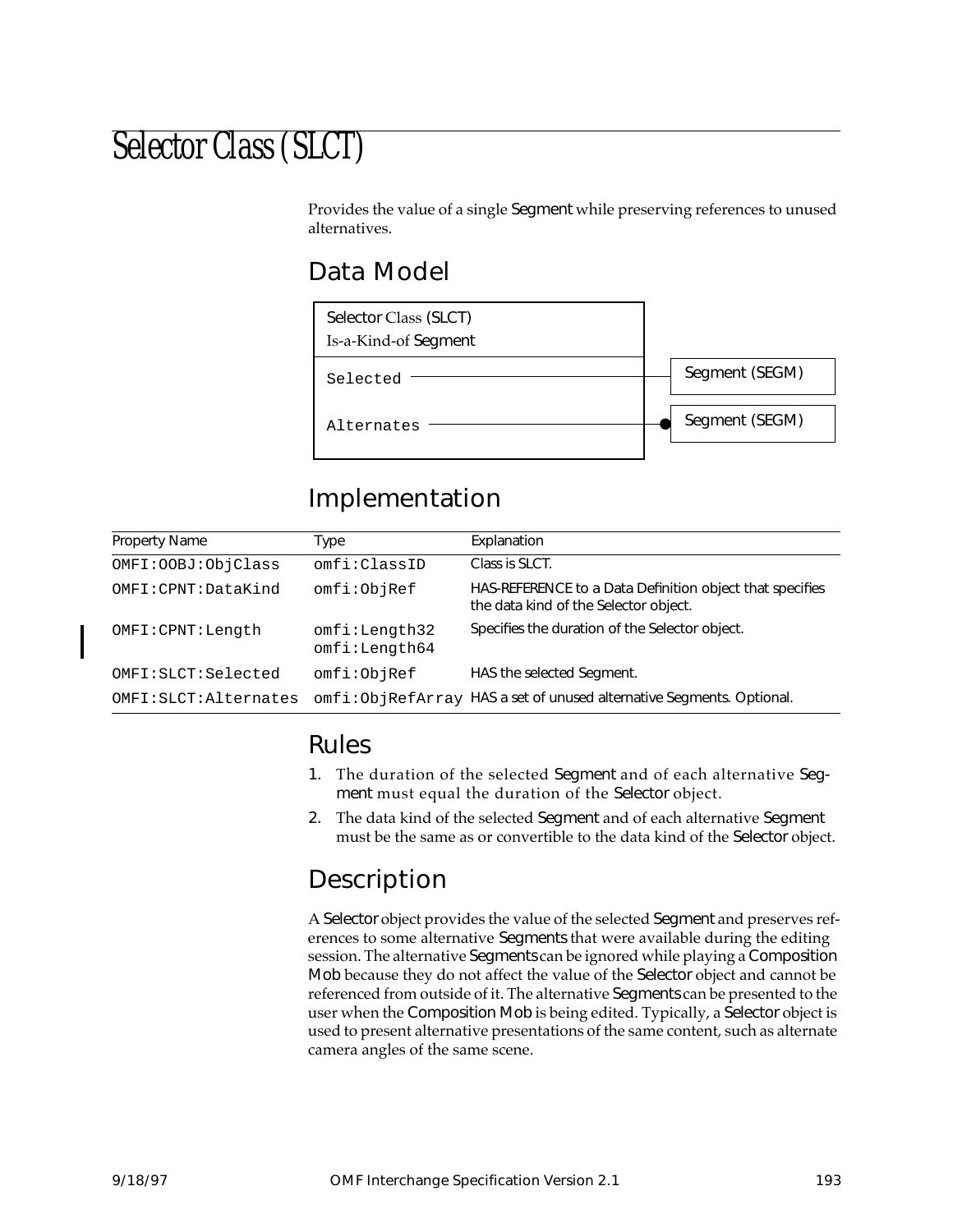A Selector object represents an editing decision. This is in contrast with a Media Group object which presents a group of alternative implementations of the same media that the application can choose from based on the most appropriate or efficient media format among the alternatives.

# Related Classes

Media Group (MGRP), Segment (SEGM)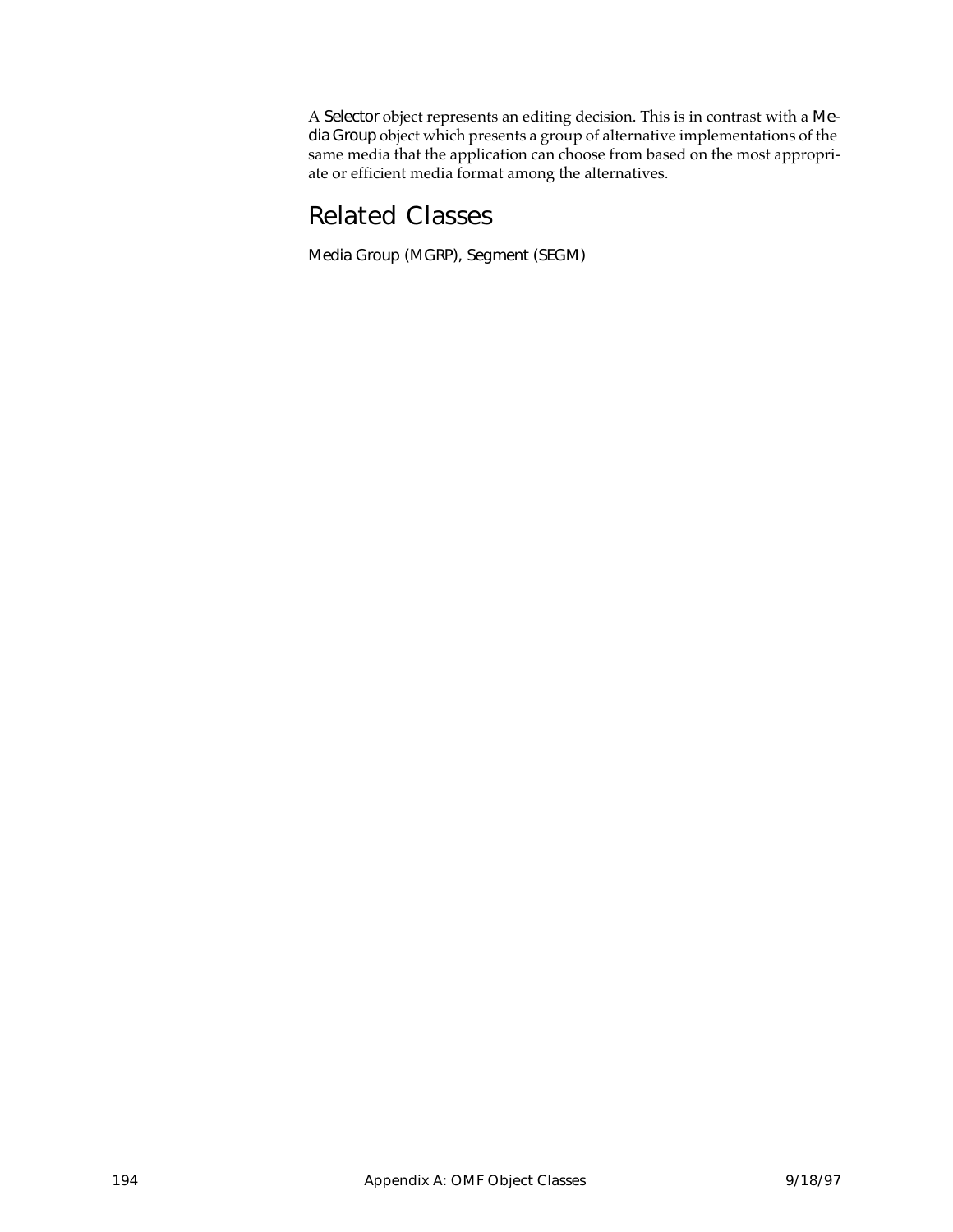# Sequence Class (SEQU)

Combines a series of Segments into a single longer Segment, optionally with Transitions between the Segments.

## Data Model



# Implementation

| <b>Property Name</b>   | Type                           | Explanation                                                                                       |
|------------------------|--------------------------------|---------------------------------------------------------------------------------------------------|
| OMFI: OOBJ: ObjClass   | omfi:ClassID                   | Class is SEOU.                                                                                    |
| OMFI: CPNT: DataKind   | omfi:ObjRef                    | HAS-REFERENCE to a Data Definition object that specifies<br>the data kind of the Sequence object. |
| OMFI: CPNT: Length     | omfi:Length32<br>omfi:Length64 | Specifies the duration in edit units of the Sequence<br>object.                                   |
| OMFI: SEQU: Components | omfi:ObjRefArray               | HAS an ordered set of Segment objects; optionally sepa-<br>rated by Transition objects.           |

#### Rules

- 1. The first and last Component in the ordered set must both be Segment objects. (Neither can be a Transition object.)
- 2. A Transition object can only appear in a Sequence between two Segment objects. The length of each of these Segments must be greater than or equal to the length of the Transition.
- 3. If a Segment object has a Transition before it and after it, the sum of the lengths of the surrounding Transitions must be less than or equal to the length of the Segment that they surround.
- 4. The length of the Sequence must equal the sum of the length of all Segments contained in the Sequence minus the sum of the lengths of all Transitions contained in the Sequence.
- 5. The data kind of each Component in the Sequence object must be the same as or convertible to the data kind of the Sequence.

# Description

A Sequence object allows you to specify an ordered set of Components in any context that you can specify a single Segment. The Sequence object is the basic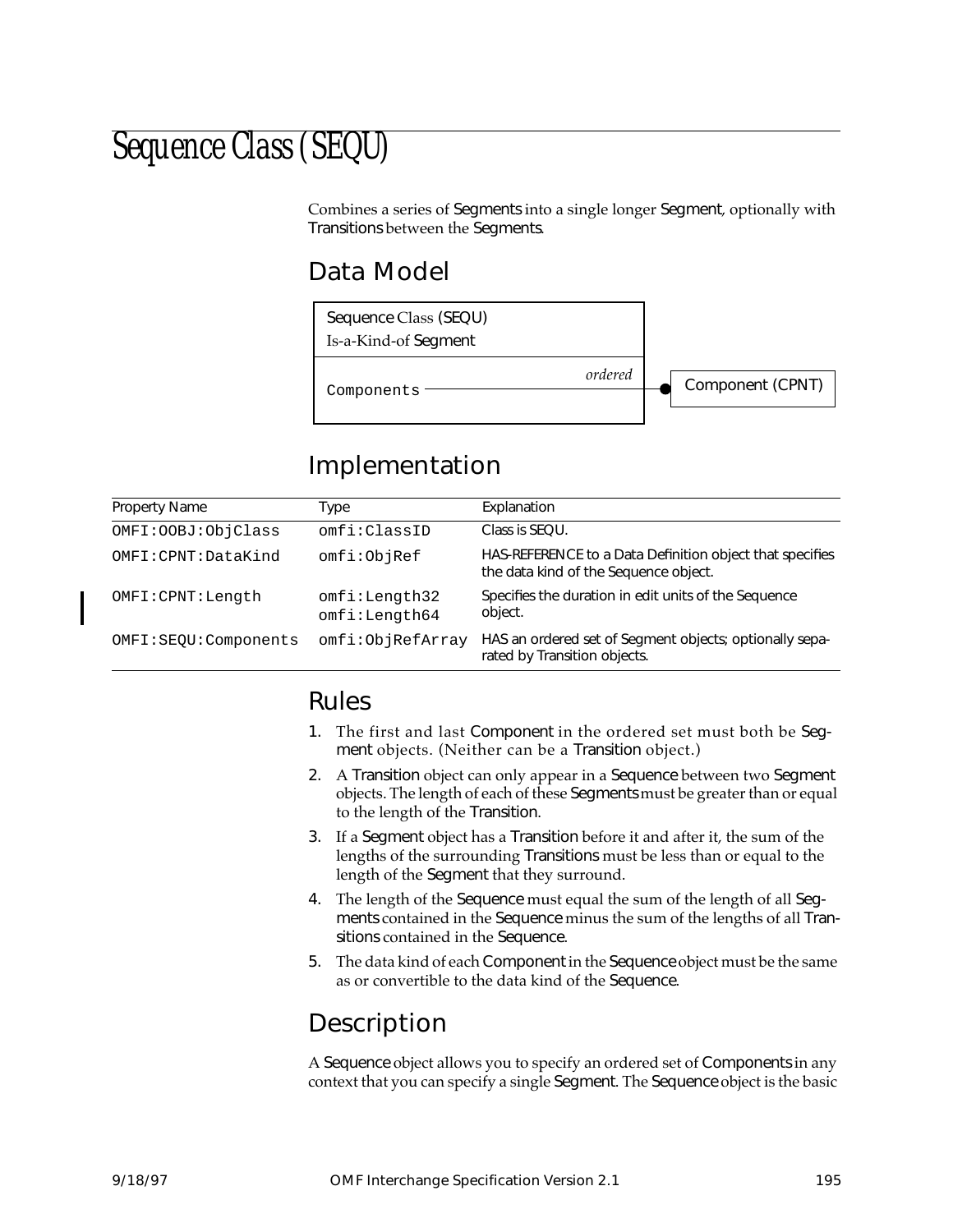mechanism for combining sections of media to be played in a sequential manner in a Mob Slot in an OMFI file.

If a Sequence object contains a Segment followed by another Segment, after the first Segment is played, the following one begins immediately. If a Sequence object contains Segment objects only with no Transition objects, the duration of the Sequence is equal to the sum of the duration of each Segment that it contains.

If a Sequence object contains a Transition object, the last section of the Segment that precedes the Transition, the Transition, and the first section of the Segment that follows the Transition are overlapped. The duration of the Transition determines the duration of the section of the preceding and following Segments that are overlapped.

## Related Classes

Component (CPNT), Segment (SEGM), Transition (TRAN)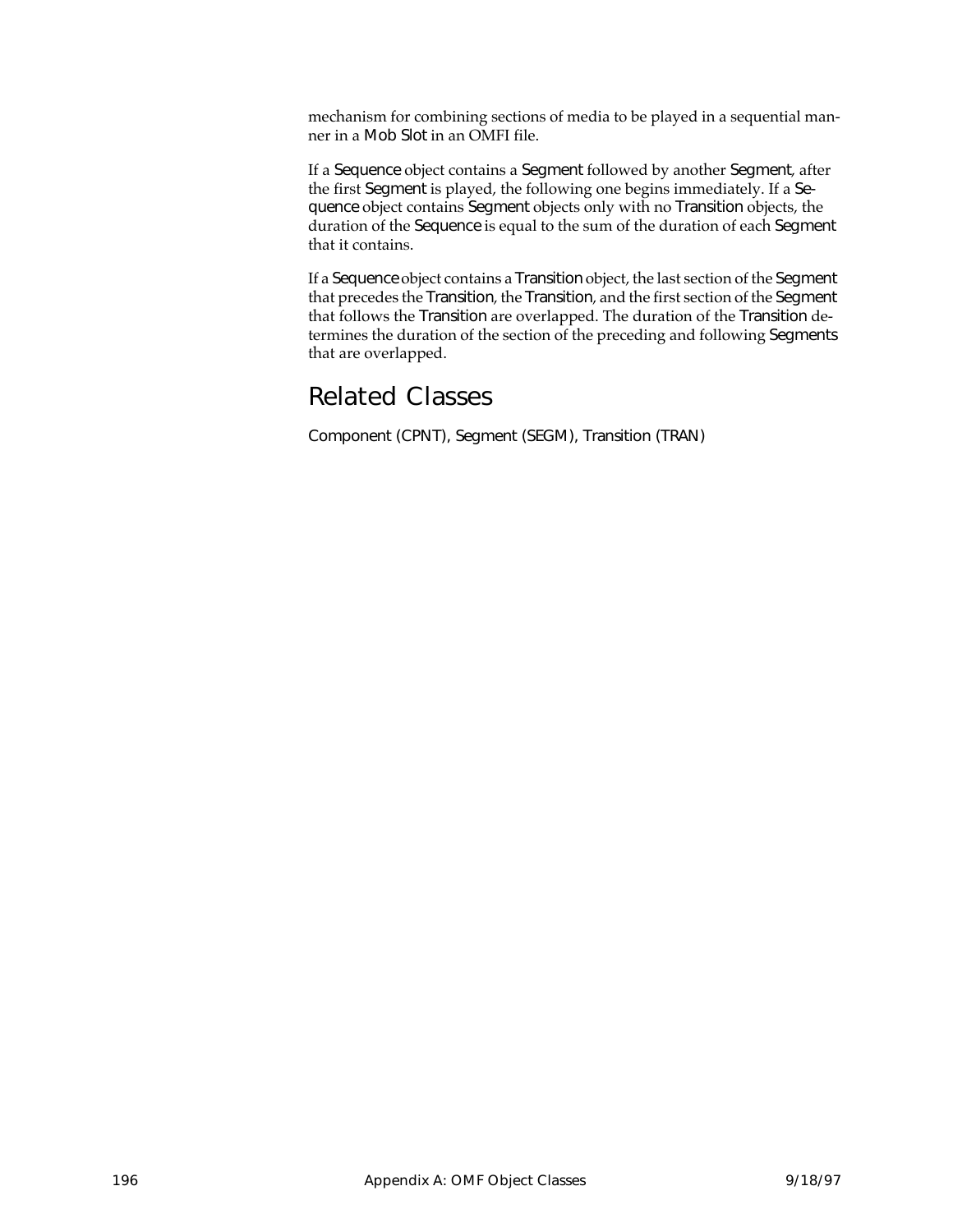# Source Clip Class (SCLP)

Represents the media or other time-varying data described by a section of a Mob Slot in another Mob.

## Data Model



# Implementation

| <b>Property Name</b>    | Type                               | Explanation                                                                                                                                                                                                                                             |
|-------------------------|------------------------------------|---------------------------------------------------------------------------------------------------------------------------------------------------------------------------------------------------------------------------------------------------------|
| OMFI: OOBJ: ObjClass    | omfi:ClassID                       | Class is SCLP.                                                                                                                                                                                                                                          |
| OMFI:CPNT:DataKind      | omfi:ObjRef                        | HAS-REFERENCE to a Data Definition object that spec-<br>ifies the data kind of the Source Clip object.                                                                                                                                                  |
| OMFI:CPNT:Length        | omfi:Length32<br>omfi:Length64     | Specifies the duration of the Source Clip object and of<br>the referenced section in edit units determined by the<br>Source Clip object's context.                                                                                                      |
| OMFI:SCLP:SourceID      | omfi:UID                           | In conjunction with the SourceTrackID and StartTime<br>properties, HAS-REFERENCE to a section of a Mob Slot<br>within another Mob. The SourcelD specifies the<br>MobID. If the value is 0-0-0, it means that this Mob<br>describes the original source. |
| OMFI:SCLP:SourceTrackID | omfi:UInt32                        | Specifies the TrackID of the referenced Mob Slot<br>within the other mob. If the SourceID has a value 0-0-<br>0, then Source TrackID must have a 0 value.                                                                                               |
| OMFI:SCLP:StartTime     | omfi:Position32<br>omfi:Position64 | Specifies the offset from the origin of the referenced<br>Mob Slot in edit units determined by the Source Clip<br>object's context. If the SourceID has a value 0-0-0,<br>then StartTime must have a 0 value.                                           |
| OMFI:SCLP:FadeInLength  | omfi:Length32                      | Specifies the length of an audio fade-in to be applied<br>to the Source Clip. Optional.                                                                                                                                                                 |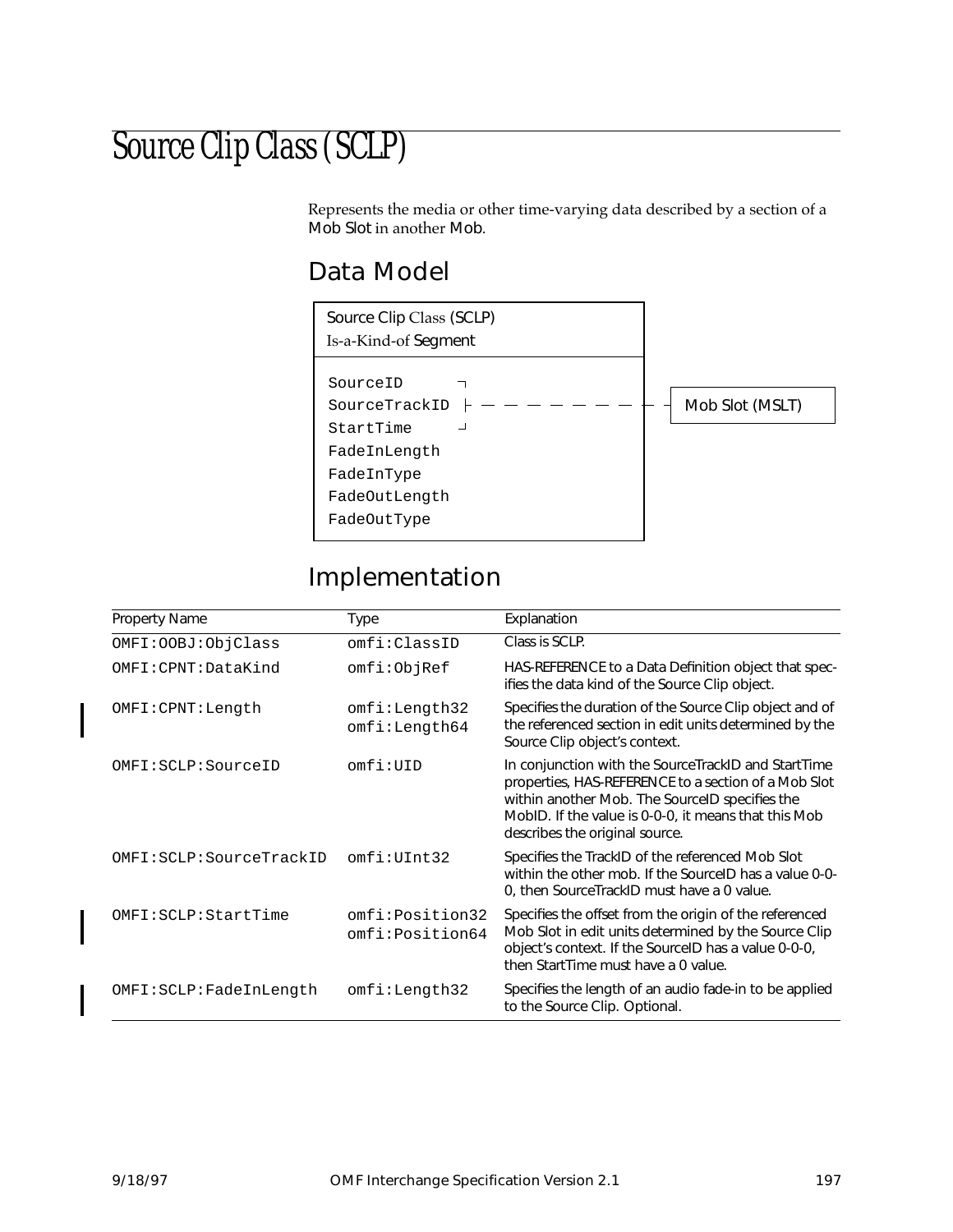| Property Name           | Type                | Explanation                                                                                                                                                                                                                                                        |
|-------------------------|---------------------|--------------------------------------------------------------------------------------------------------------------------------------------------------------------------------------------------------------------------------------------------------------------|
| OMFI:SCLP: FadeInType   | $omfi$ : FadeType   | Specifies the type of the audio fade; may have one of<br>the following values:<br>No fade<br>0<br>Linear amplitude fade<br>Linear power fade<br>2<br>Linear dB fade<br>Additional registered and private fade in types may be<br>defined. Optional.                |
| OMFI:SCLP:FadeOutLength | omfi:Length32       | Specifies the length of an audio fade-out to be<br>applied to the Source Clip. Optional.                                                                                                                                                                           |
| OMFI:SCLP:FadeOutType   | $omfi$ : $FadeType$ | Specifies the type of the audio fade; may have one of<br>the following values:<br>No fade<br>$\Omega$<br>Linear amplitude fade<br>Linear power fade<br>2<br>3<br>Linear dB fade<br>Additional registered and private audio fade types<br>may be defined. Optional. |

#### Rules

- 1. The data kind of the Segment contained in the referenced Mob Slot must be the same as or convertible to the data kind of the Source Clip object.
- 2. The fade properties are only allowed when the data kind is  $\text{omfi} : da$ ta:Sound or omfi:data:StereoSound.

## Description

A Source Clip object represents a section of media or other time-varying data described by a Mob Slot in another Mob. In a Composition Mob, Source Clip objects are used to reference the digitized media data to be played or manipulated.

Although the Source Clip class data model shows that it has a reference to the Mob Slot object, the implementation does not use an object reference to accomplish this. The implementation uses two properties, SourceID and Source-TrackID, to identify the external Mob and the Mob Slot within it. The application must find the Mob with the specified ID and find the Mob Slot object that has the specified track ID in its Track Description.

The Source Clip represents a section of the media in the Mob Slot. The section is determined by the Source Clip StartTime and Length properties and the Track Description Origin property in the referenced Mob Slot. The Track Description Origin represents an offset from the beginning of the Segment contained in the Mob Slot and is expressed in the edit rate of the Mob Slot. The time specified by this offset is the external reference point. The Source Clip StartTime property represents an offset from this external reference point and is expressed in the Source Clip's edit rate. The Source Clip Length property represents the duration of the referenced section and is expressed in the Source Clip's edit rate.

 $\blacksquare$ 

Π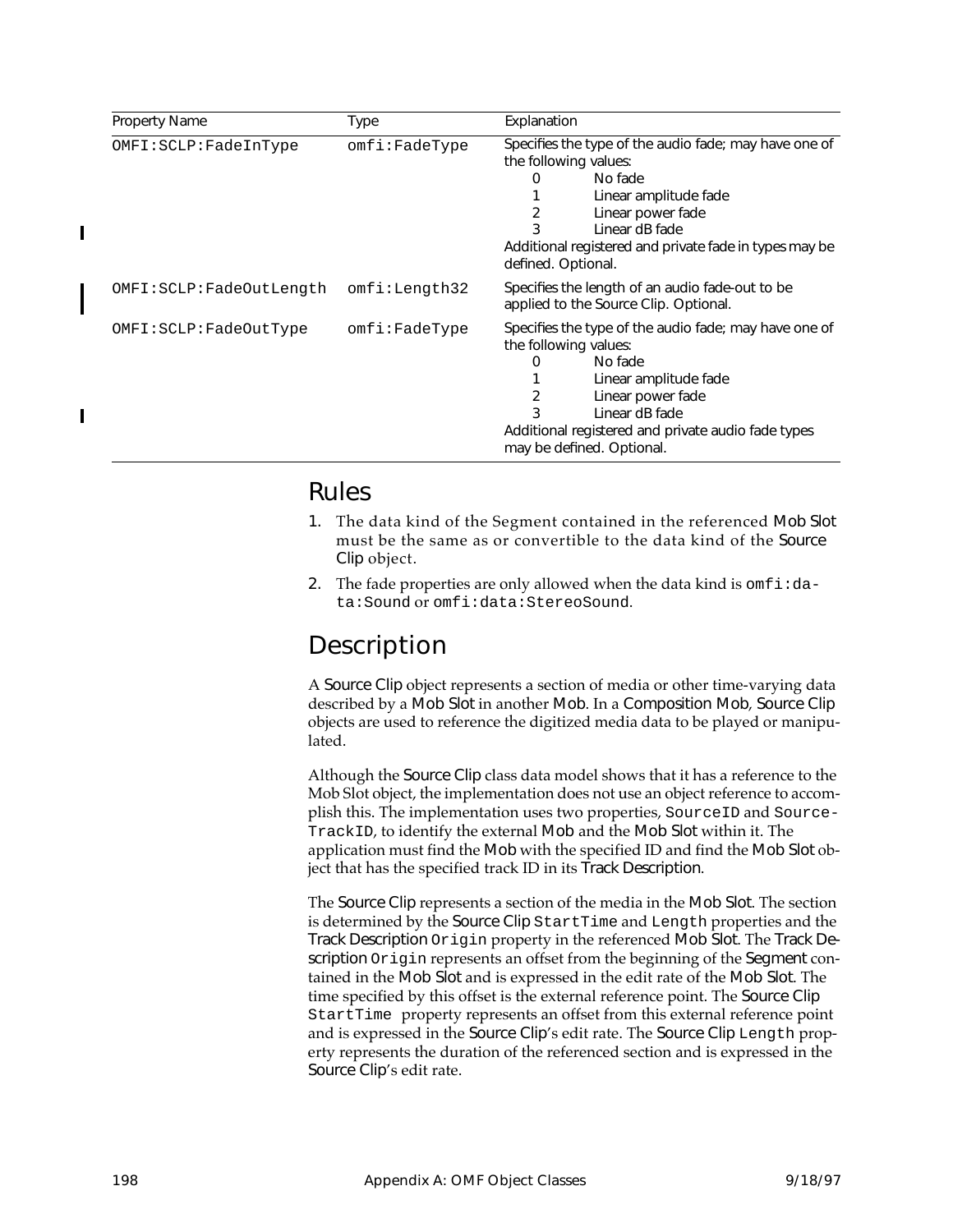Source Clip objects are leaf objects in the Mob structure. Although they have a reference to a Mob Slot in another Mob, that Mob Slot object is not part of the Mob containing the Source Clip object.

#### Mob References and Chains

One Source Clip object in a Mob refers to a Mob Slot in another Mob by specifying the second mob's Mob ID and the track ID of the Mob Slot in it.

These Mob references, from a Source Clip in one Mob to a Mob Slot in another Mob form Mob chains that enable one to go from a Source Clip in a Composition Mob to the digitized media and then to the physical sources that make up the previous media generation. Mob chains allow you to go

- From a Source Clip in a Composition Mob to the Master Mobs that describe the media; in addition a Source Clip in a Composition Mob can reference another Composition Mob
- From a Source Clip in a Master Mob to the file Source Mob that describes and locates the digital media
- From a Source Clip in the file Source Mob to the physical Source Mob that describes the previous generation of media
- From a Source Clip in the physical Source Mob to another physical Source Mob that describes a preceding generation media, such as from a videotape Source Mob to a film Source Mob

If a Source Mob represents the original media source and there is no previous generation, then its Source Clips must specify a value 0-0-0 for its SourceID and 0 values for SourceTrackID and StartTime.

In summary, Source Clips allow you to find the digitized media and the original sources used to create the digitized media.

## Related Classes

Mob (MOBJ), Mob Slot (MSLT), Track Description (TRKD)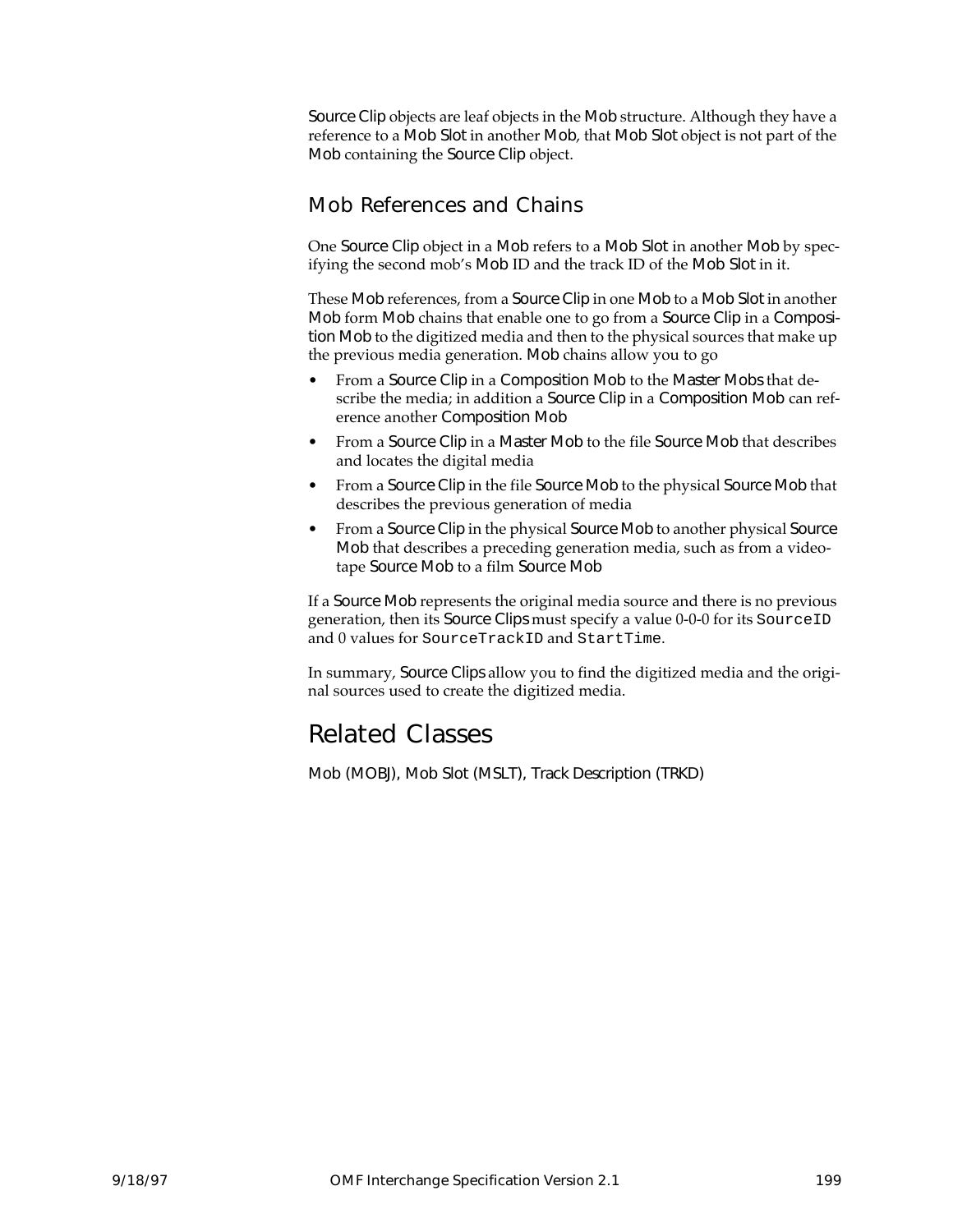# Source Mob Class (SMOB)

Represents and describes media data that is either contained in a physical source, such as tape or film, or contained as digitized media data stored in a file.

## Data Model

Source Mob Class (SMOB) Is-a-Kind-of Mob

MediaDescription ———————————————————— Media Descriptor (MDES)

### Implementation

| <b>Property Name</b>                      | Type           | Explanation                                                                                                                                                  |
|-------------------------------------------|----------------|--------------------------------------------------------------------------------------------------------------------------------------------------------------|
| OMFI: OOBJ: ObjClass                      | omfi:ClassID   | Class is SMOB.                                                                                                                                               |
| OMFI:MOBJ:MobID                           | omfi:UID       | Unique Mob identification.                                                                                                                                   |
| OMFI: MOBJ: Name                          | omfi:String    | Name of the Mob for display to end user.<br>Optional.                                                                                                        |
| OMFI:MOBJ:Slots                           |                | omfi:ObjRefArray HAS an ordered set of Mob Slots that contain<br>media and other time-varying information.                                                   |
| OMFI:MOBJ:LastModified                    | omfi:TimeStamp | Date and time when the Mob was last modified.                                                                                                                |
| OMFI:MOBJ:CreationTime                    | omfi:TimeStamp | Date and time when the Mob was originally<br>created.                                                                                                        |
| OMFI: MOBJ: UserAttributes                | omfi:ObjRef    | Specifies a set of user attributes, which provide<br>additional information about the Mob. The<br>Attribute Array contains a set of Attributes.<br>Optional. |
| OMFI: SMOB: MediaDescription omfi: ObjRef |                | Describes the format of the media associated with<br>the Source Mob.                                                                                         |

# Description

A Source Mob represents a file containing digitized media or a physical media source, such as an audio tape, film, or videotape.

If the media described by the Source Mob has been derived from a previous generation of media, the Mob Slots should contain Source Clips that identify the Mob that describes the previous generation. The Source Clip SourceID, SourceTrackID, and StartTime properties identify the Mob. If the Source Mob describes media that is not derived from a previous generation, the Mob Slots should contain Source Clips that specify the special MobID 0-0-0.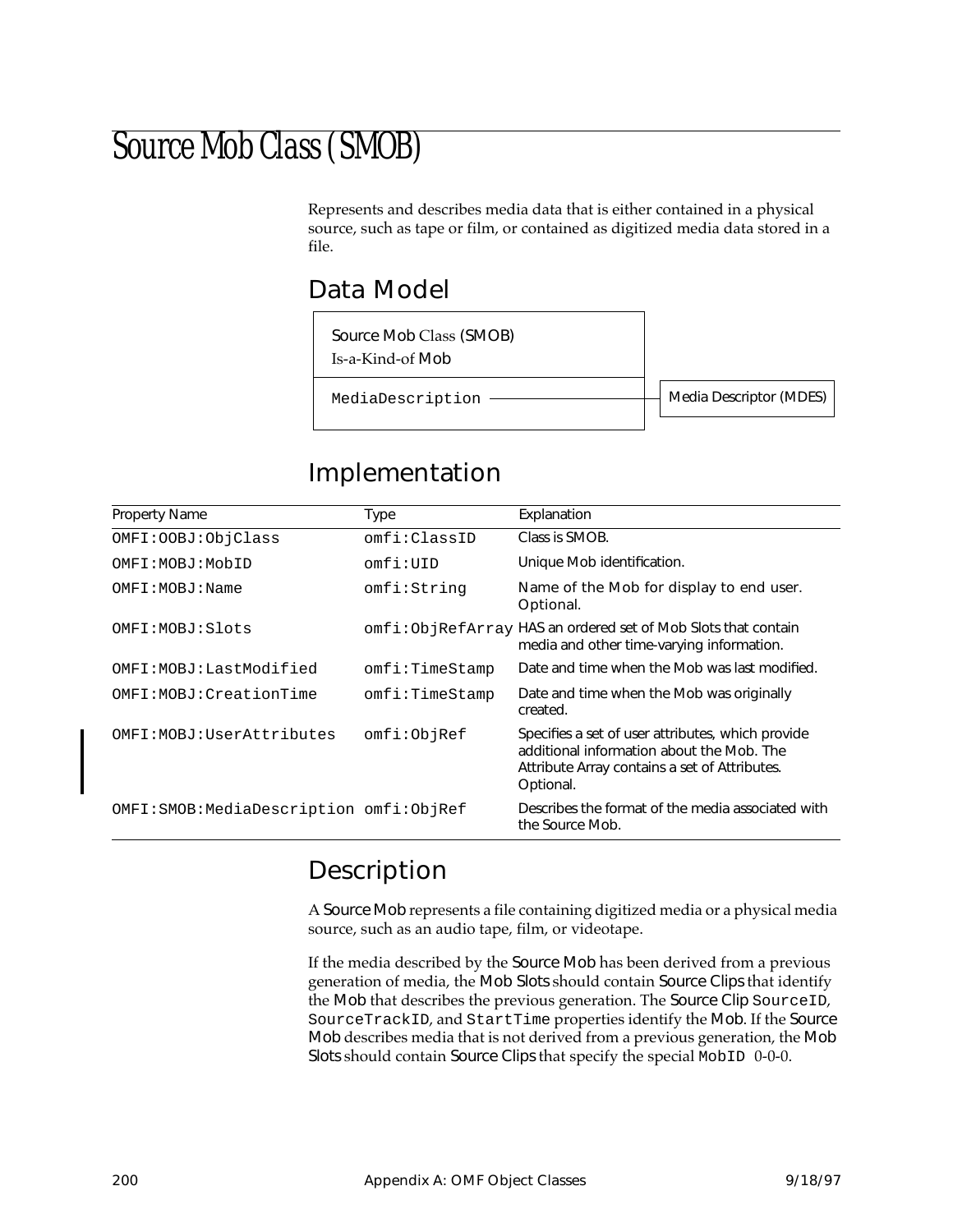The length of the Segment in the Mob Slot indicates the duration of the media. If you create a Source Mob for a physical media source and you do not know the duration of the media, specify a length of 24 hours.

If the Source Mob describes media that was derived from a Composition Mob, the Source Clips should identify the Composition Mob as the source. For example, if you create a Source Mob to describe a videotape that was written from a Composition Mob, the Composition Mob is the previous generation.

#### Source Media Is Immutable

The media data represented by a Source Mob is immutable. If the media changes, such as if a videotape is redigitized, you must create a new Source Mob with a new Mob ID.

#### Related Classes

Composition Mob (CMOB), Header (HEAD), Master Mob (MMOB), Mob (MOBJ), Mob Slot (MSLT), Source Clip (SCLP), Track Description (TRKD)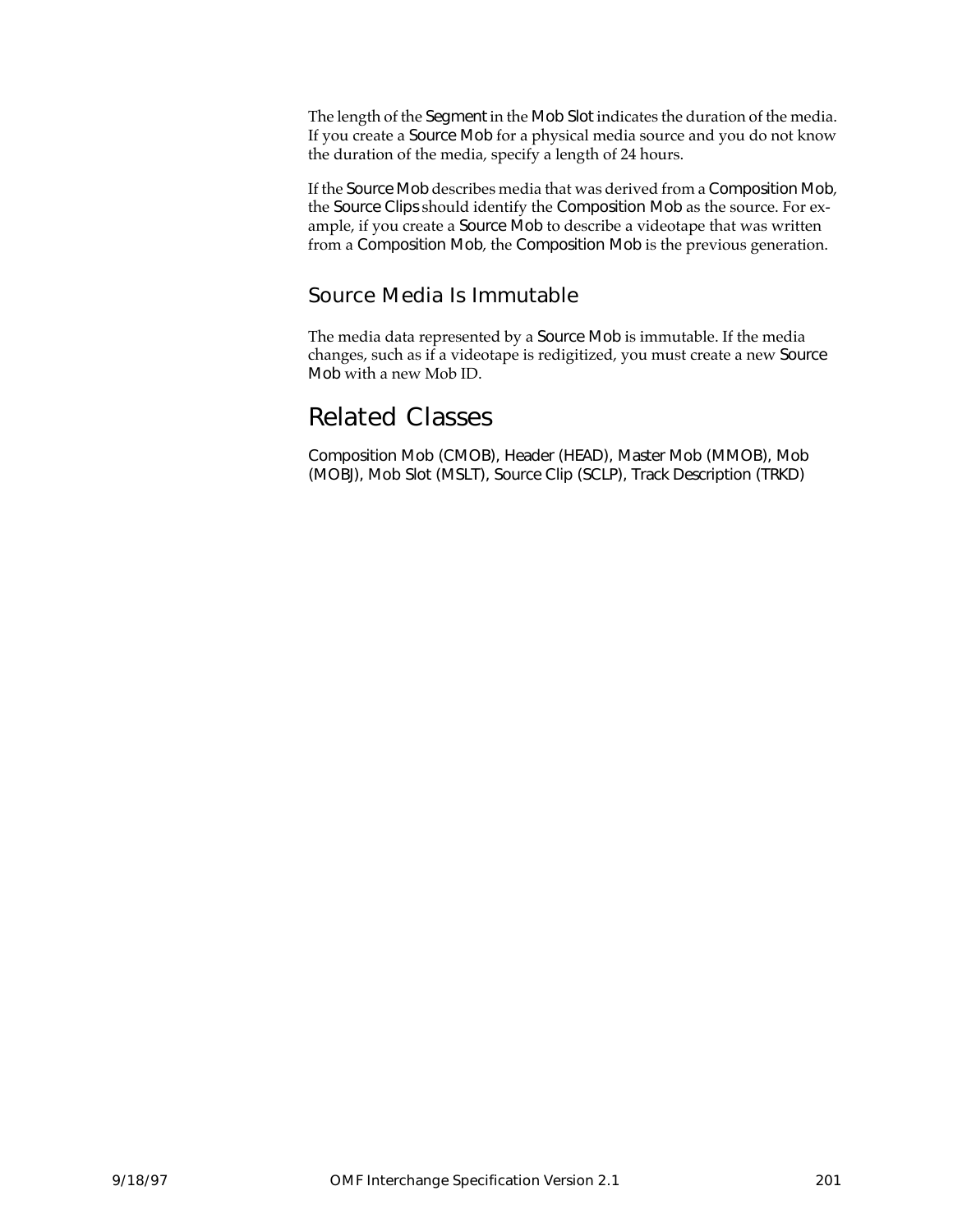# Text Locator Class (TXTL)

Provides information to help find a file containing the media data.

# Data Model

Text Locator Class (TXTL)

Is-a-Kind-of Locator

Name

# Implementation

| <b>Property Name</b> | Type         | Explanation                                                                                                  |
|----------------------|--------------|--------------------------------------------------------------------------------------------------------------|
| OMFI: OOBJ: ObjClass | omfi:ClassID | Class is TXTL.                                                                                               |
| OMFI:TXTL:Name       | omfi:String  | Text string containing information to help find the raw data<br>file or OMFI file containing the media data. |

## Description

A Text Locator (TXTL) object provides information to the user to help locate the OMFI file or raw data file containing the digital media data; it is not handled by applications automatically because the meaning or format of the Name property value is not defined.

The Source Mob (SMOB) describing the digital media data HAS a Media Descriptor object that optionally HAS a set of Locators.

# Related Classes

DOS Locator (DOSL), Locator (LOCR), Mac Locator (MACL), Media Descriptor (MDES), UNIX Locator (UNXL), Windows Locator (WINL)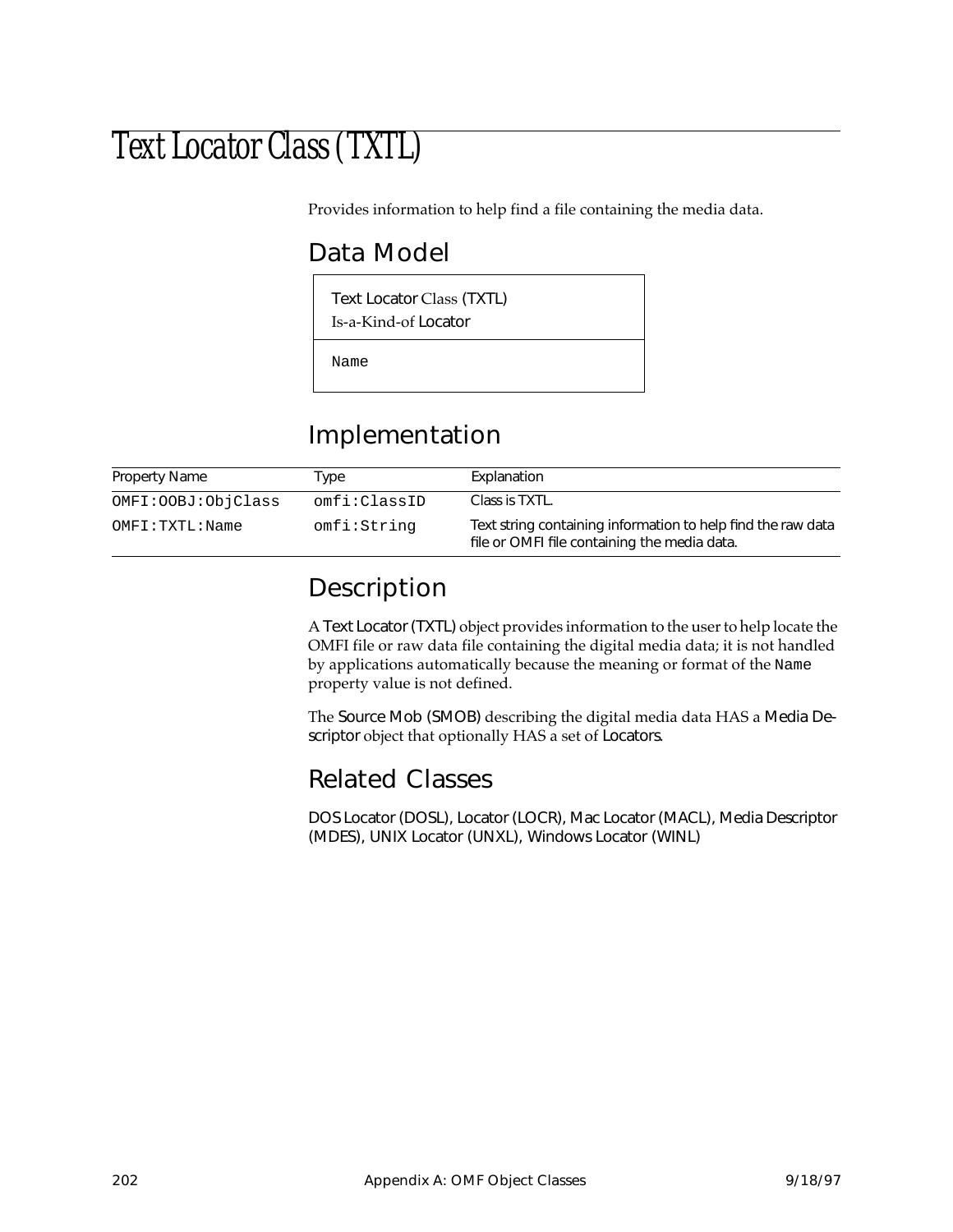# TIFF Image Data Class (TIFF)

Contains TIFF image data.

## Data Model

TIFF Image Data Class (TIFF) Is-a-Kind-of Media Data

ImageData

# Implementation

| <b>Property Name</b> | Type           | Explanation                                        |
|----------------------|----------------|----------------------------------------------------|
| OMFI: OOBJ: ObjClass | omfi:ClassID   | Class is TIFF.                                     |
| OMFI:MDAT:MobID      | omfi:UID       | MobID of the Source Mob describing the media data. |
| OMFI:TIFF:ImageData  | omfi:DataValue | TIFF format image data.                            |

# Description

A TIFF Image Data object contains a stream of image media data. It has the same Mob ID as a Source Mob object in the OMFI file. This Source Mob describes the format of the image media in its MediaDescription property. The TIFF format is included for compatibility with OMF Interchange Version 1.0.

The image data is formatted according to the TIFF specification, Revision 6.0, available from Aldus Corporation. The TIFF object type supports only the subset of the full TIFF 6.0 specification defined as baseline TIFF in that document.

See Appendix [C](#page-238-0) for more information on the TIFF format.

### Related Classes

Color Difference Component Image Descriptor (CDCI), Image Data (IDAT), JPEG Image Data (JPEG), Media Data (MDAT), RGBA Component Image Data (RGBA), Source Mob (SMOB), TIFF Image Descriptor (TIFD)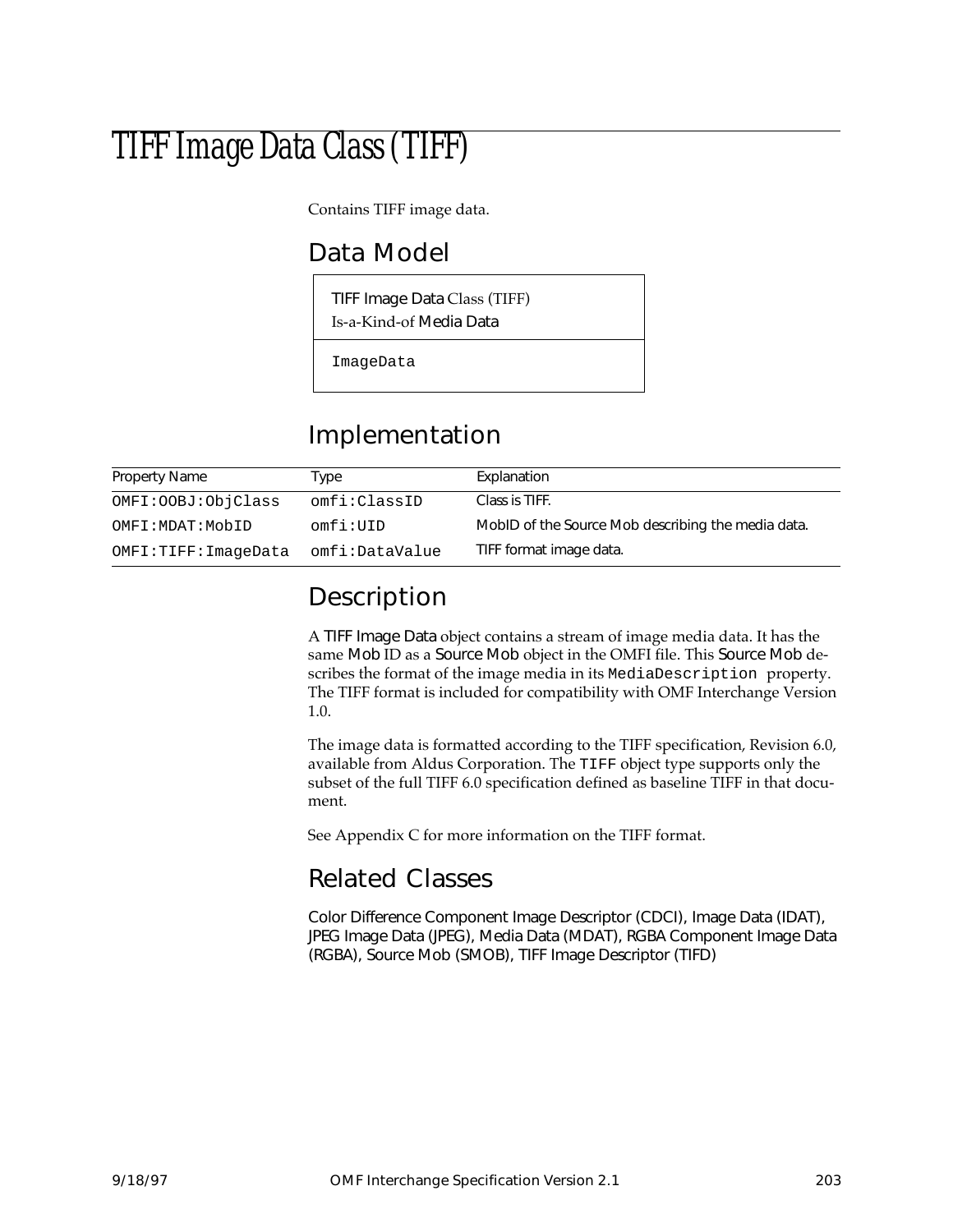# TIFF Image Descriptor Class (TIFD)

Describes the TIFF media associated with a Source Mob.

# Data Model

TIFF Image Descriptor Class (TIFD) Is-a-Kind-of Media File Descriptor

IsUniform

- IsContiguous
- LeadingLines
- TrailingLines

JPEGTableID

Summary

# Implementation

| Property Name           | <b>Type</b>                    | Explanation                                                                                                                                              |
|-------------------------|--------------------------------|----------------------------------------------------------------------------------------------------------------------------------------------------------|
| OMFI: OOBJ: ObjClass    | omfi:ClassID                   | Class is TIFD.                                                                                                                                           |
| OMFI: MDES: Locator     | omfi:ObjRefArray               | HAS a set of Locators that provide hints to<br>help find the OMFI file or the raw data file<br>that contains the media data. Optional.                   |
| OMFI: MDFL: ISOMFI      | omfi:Boolean                   | A True value indicates that the media data is<br>stored in an OMFI file; a False value indicates<br>that the media data is stored in a raw data<br>file. |
| OMFI: MDFL: SampleRate  | omfi:Rational                  | The native sample rate of the digitized media<br>data.                                                                                                   |
| OMFI: MDFL: Length      | omfi:Length32<br>omfi:Length64 | Duration of the media in sample units.                                                                                                                   |
| OMFI:TIFD:IsUniform     | omfi:Boolean                   | True for data having the same number of<br>rows per strip throughout.                                                                                    |
| OMFI:TIFD: IsContiguous | omfi:Boolean                   | True for data stored in contiguous bytes.                                                                                                                |
| OMFI:TIFD:LeadingLines  | omfi:Int32                     | Number of leading lines to be thrown away.<br>Optional.                                                                                                  |
| OMFI:TIFD:TrailingLines | omfi:Int32                     | Number of trailing lines to be thrown away.<br>Optional.                                                                                                 |
| OMFI:TIFD:JPEGTableID   | omfi:JPEGTableIDType           | Registered JPEG table code or JT_NULL.<br>Optional.                                                                                                      |
| OMFI:TIFD:Summary       | omfi:DataValue                 | A copy of the TIFF IFD (without the sample<br>data).                                                                                                     |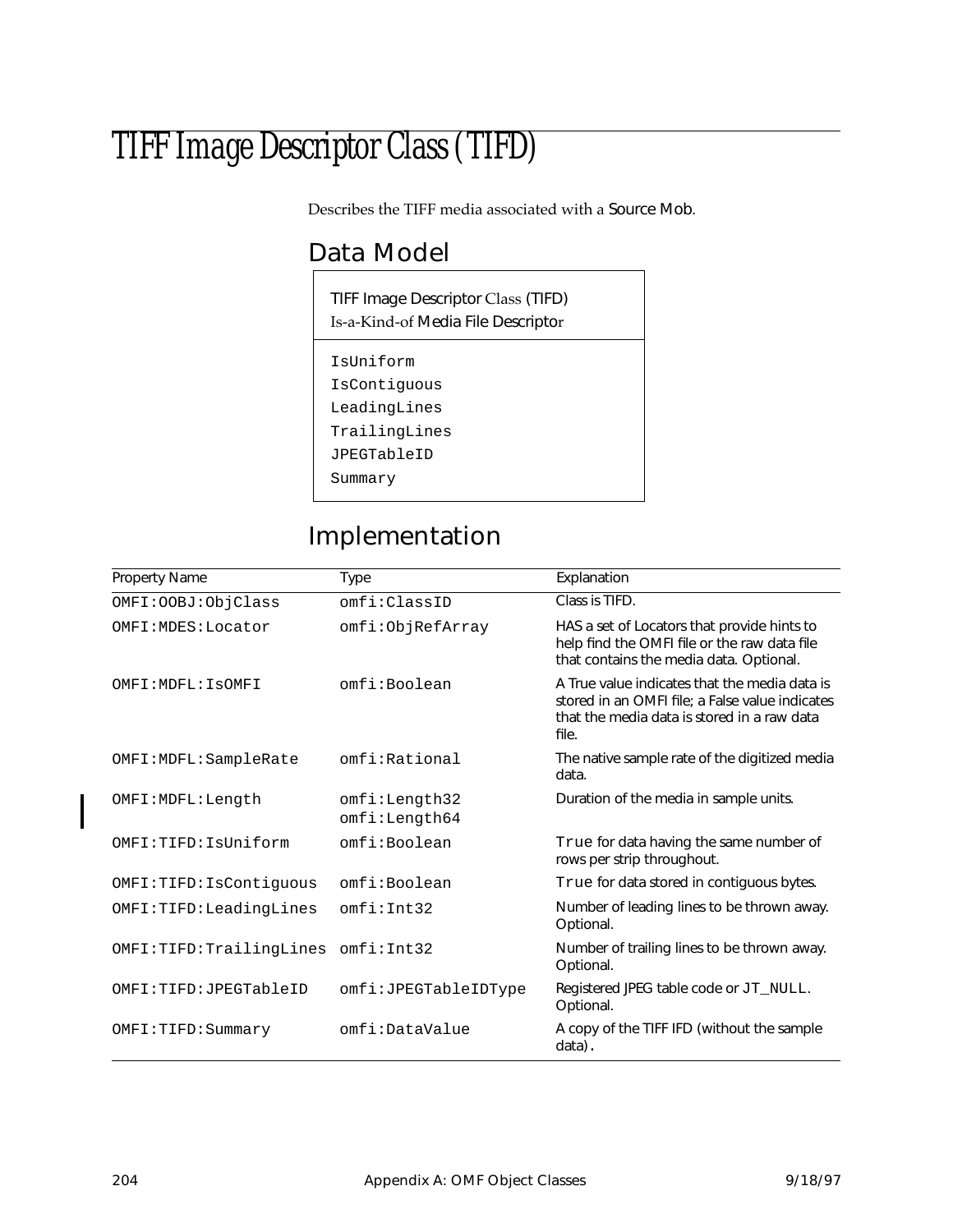### Description

A TIFF Image Descriptor object describes the TIFF image data associated with the Source Mob. The image data is formatted according to the TIFF specification, Revision 6.0, available from Aldus Corporation. The TIFF object type supports only the subset of the full TIFF 6.0 specification defined as baseline TIFF in that document.

*Note* The TIFF image format has been replaced by the Color Difference Component Image Descriptor (CDCI) format and the RGBA Component Image Descriptor (RGBA) format in the current version of the specification. The TIFF format is included in this specification for compatibility with OMF Interchange Version 1.0.

> The JPEGTableID is an assigned type for preset JPEG tables. The table data must also appear in the TIFF object along with the sample data, but cooperating applications can save time by storing a preapproved code in this property that presents a known set of JPEG tables.

### Related Classes

Color Difference Component Image Descriptor (CDCI), Image Data (IDAT), JPEG Image Data (JPEG), RGBA Image Descriptor (RGBA), Source Mob (SMOB), TIFF Image Data (TIFF)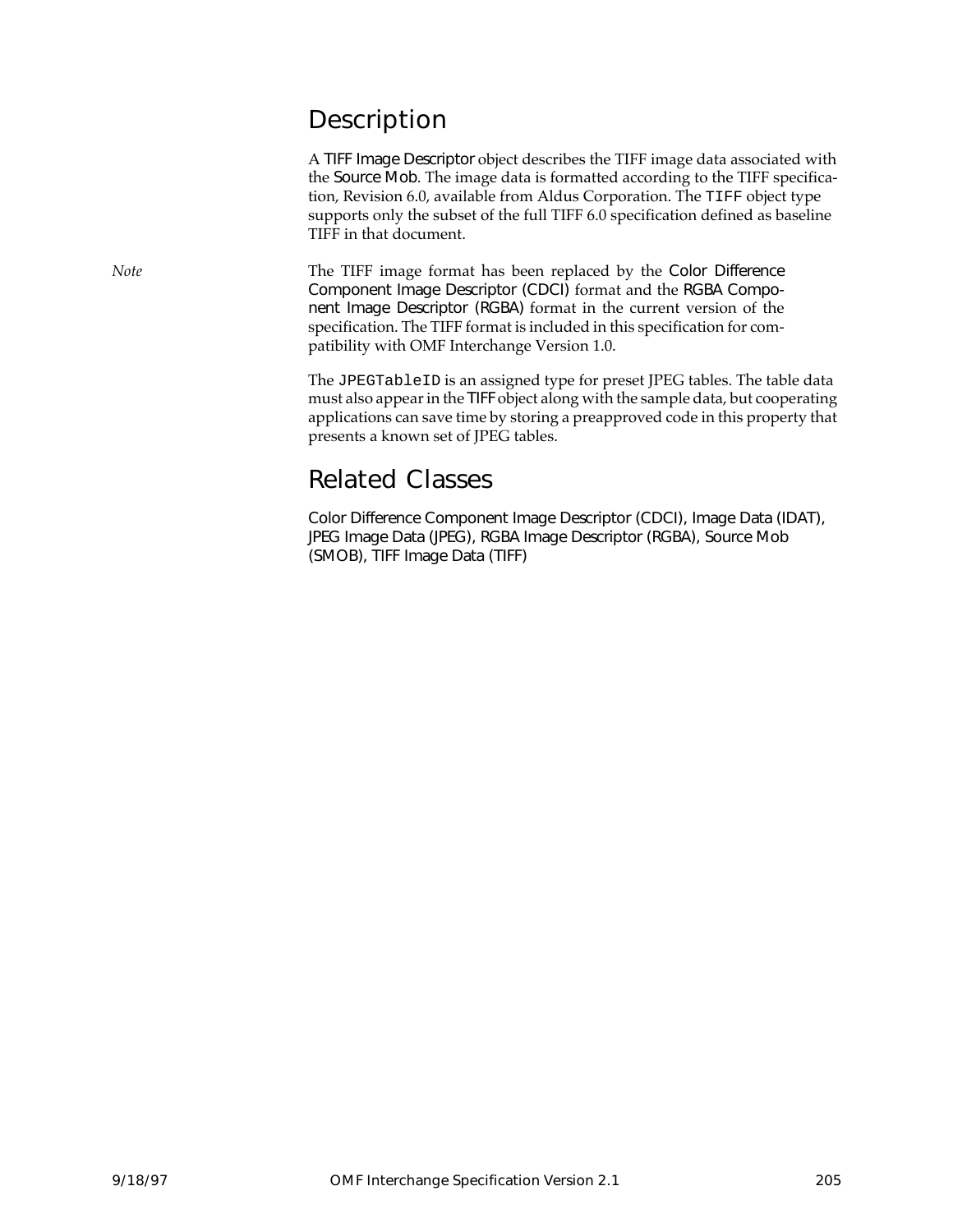# Timecode Class (TCCP)

Stores videotape or audio tape timecode information.

# Data Model

| Timecode Class (TCCP)<br>Is-a-Kind-of Segment |
|-----------------------------------------------|
| Start                                         |
| FPS                                           |
| Flaqs                                         |

### Implementation

| Property Name        | Type                               | Explanation                                                                                          |
|----------------------|------------------------------------|------------------------------------------------------------------------------------------------------|
| OMFI: OOBJ: ObjClass | omfi:ClassID                       | Class is TCCP.                                                                                       |
| OMFI:CPNT:DataKind   | omfi:ObjRef                        | HAS-REFERENCE to a Data Definition object that specifies the<br>$data$ kind $omfi$ : data: Timecode. |
| OMFI: CPNT: Length   | omfi:Length32<br>omfi:Length64     | Duration of contiguous timecode values.                                                              |
| OMFI:TCCP:Start      | omfi:Position32<br>omfi:Position64 | Specifies the timecode at the beginning of the segment.                                              |
| OMFI:TCCP:FPS        | omfi:IIInt16                       | Frames per second of the videotape or audio tape.                                                    |
| OMFI:TCCP:Drop       | omfi:Boolean                       | Indicates whether the timecode is drop (True value) or<br>nondrop (False value).                     |

# Description

A Timecode object can typically appear in either a Source Mob or in a Composition Mob. In a Source Mob, it typically appears in a Mob Slot in a Source Mob that describes a videotape or audio tape. In this context, it describes the timecode that exists on the tape. In a Composition Mob, it represents the timecode associated with the virtual media represented by the Composition Mob. If the Composition Mob is rendered to a videotape, the Timecode should be used to generate the timecode on the videotape.

### Related Classes

Composition Mob (CMOB), Edge Code (ECCP), Segment (SEGM), Source Mob (SMOB)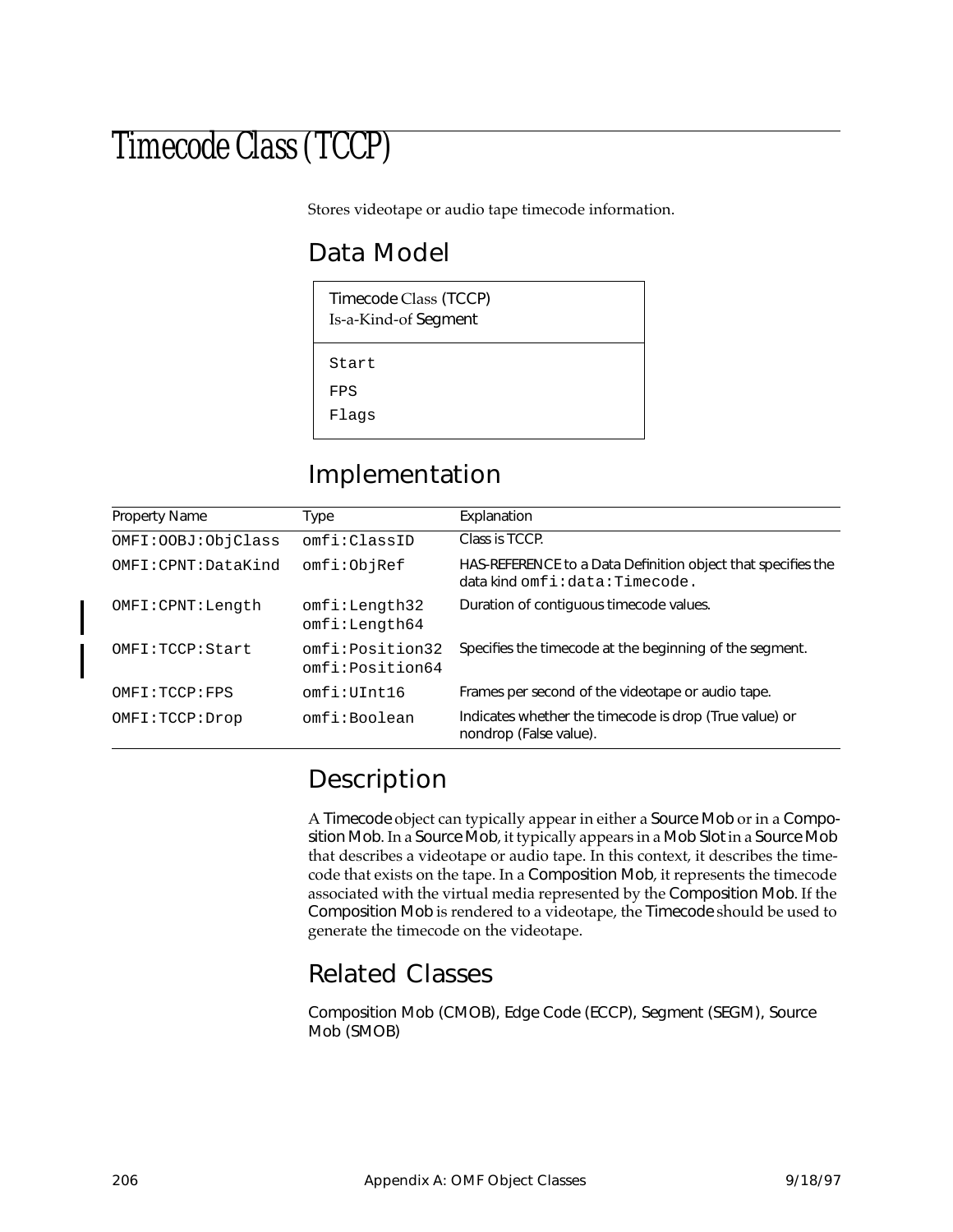# Track Description Class (TRKD)

Specifies that the Mob Slot is externally accessible and the TrackID value needed to reference it.

### Data Model

| Track Description Class (TRKD)<br>Is-a-Kind-of OMFI Object |
|------------------------------------------------------------|
| Origin                                                     |
| TrackID                                                    |
| TrackName                                                  |

# PhysicalTrack

### Implementation

| Property Name                       | Type                               | Explanation                                                                                                                              |
|-------------------------------------|------------------------------------|------------------------------------------------------------------------------------------------------------------------------------------|
| OMFI: OOBJ: ObjClass                | omfi:ClassID                       | Class is TRKD.                                                                                                                           |
| OMFI:TRKD:Origin                    | omfi:Position32<br>omfi:Position64 | Specifies the offset in the Mob Slot segment expressed in<br>the Mob Slot's edit rate that all external references are rela-<br>tive to. |
| OMFI:TRKD:TrackID                   | omfi:UInt32                        | Specifies a positive integer that is unique for all Mob Slots<br>in the same Mob.                                                        |
| OMFI:TRKD:TrackName                 | omfi:String                        | Specifies a label that can be used to identify the track when<br>displaying it to the user. Optional.                                    |
| OMFI:TRKD:PhysicalTrack omfi:UInt32 |                                    | Specifies the physical output channel for tracks in Source<br>Mobs.                                                                      |

# Description

The Track Description specifies that the Mob Slot is externally visible and specifies the TrackID, TrackLabel, and Origin for the Mob Slot. These Track Description properties allow the Mob Slot to be referenced from outside the Mob.

The Origin property specifies an offset in the Segment contained in the Mob Slot that is the reference point for all Source Clip references to this Mob Slot. The Origin typically has a value of 0 except in Master Mob objects that refer to media that has changed. If you are redigitizing data and changing the starting point, you should set the Origin property in the Mob Slot in the Master Mob so that Source Clips reference the equivalent media in the new Source Mob as they did in the Source Mob describing the previous version of the digitized data.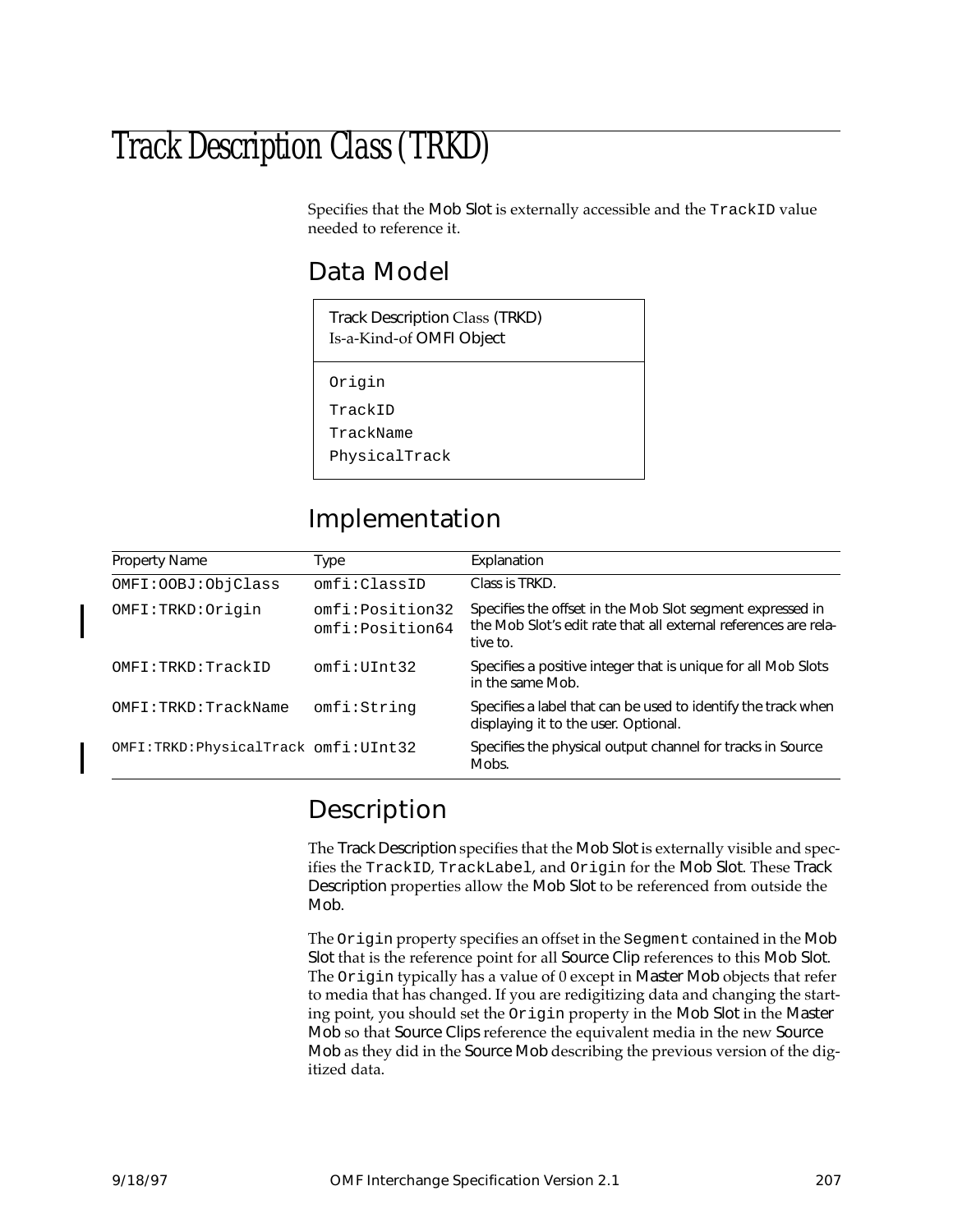The PhysicalTrack property identifies the physical track associated with the media. For File Source Mobs that describe stereo audio media, the left channel should have a PhysicalTrack of 1 and the right channel should have a PhysicalTrack of 2.

# Related Classes

Mob (MOBJ), Mob Slot (MSLT), Source Clip (SCLP)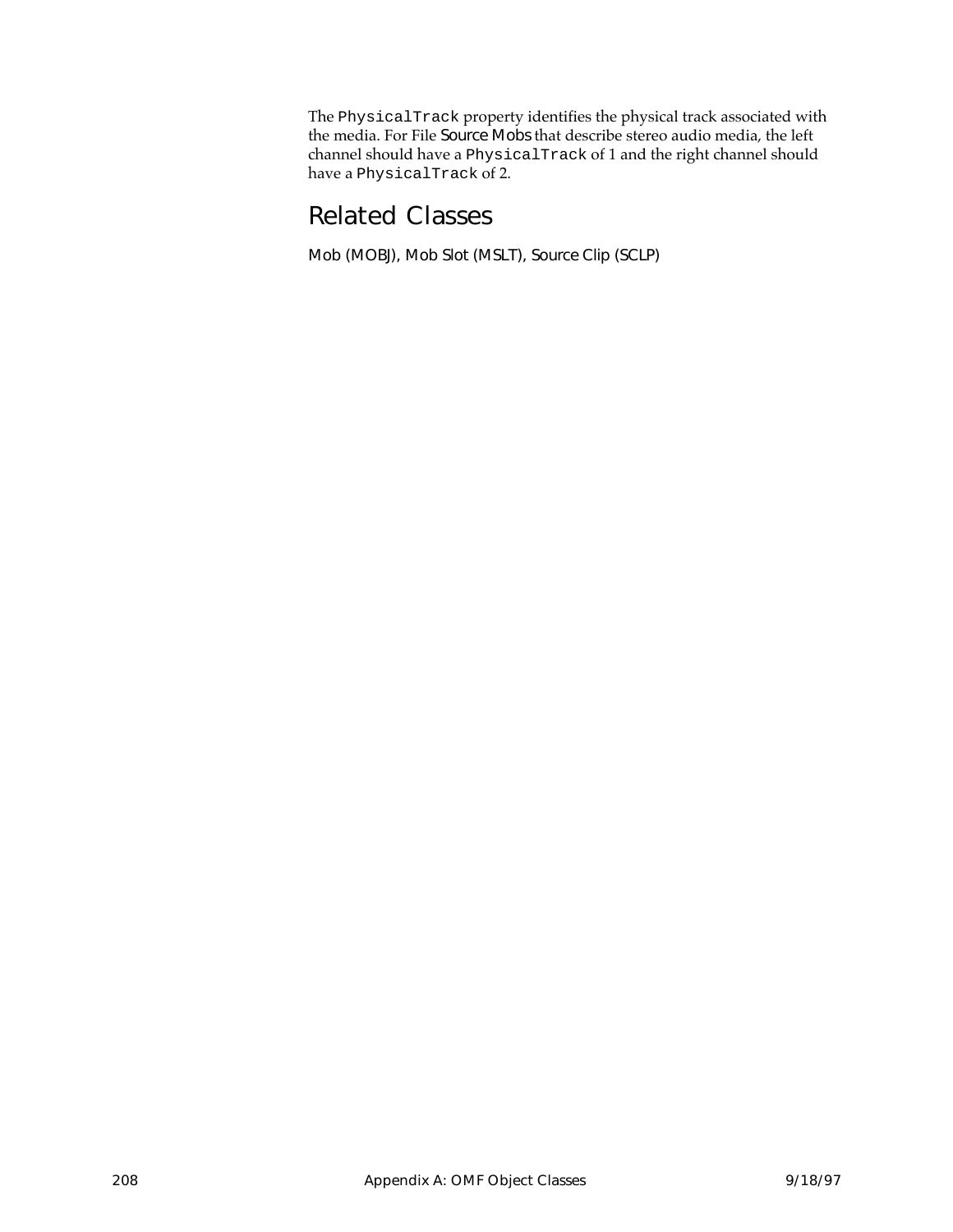# Transition Class (TRAN)

Specifies the way to change from one Segment to another in a Sequence.

# Data Model

Transition Class (TRAN) Is-a-Kind-of Component

Effect Invocation(EFFE)

Effect CutPoint

# Implementation

| <b>Property Name</b> | Type                           | Explanation                                                                                  |
|----------------------|--------------------------------|----------------------------------------------------------------------------------------------|
|                      |                                |                                                                                              |
| OMFI: OOBJ: ObjClass | omfi:ClassID                   | Class is TRAN.                                                                               |
| OMFI:CPNT:DataKind   | omfi:ObjRef                    | HAS-REFERENCE to a Data Definition object that specifies the<br>data kind of the Transition. |
| OMFI: CPNT: Length   | omfi:Length32<br>omfi:Length64 | Specifies the duration of the Transition.                                                    |
| OMFI:TRAN:Effect     | omfi:ObjRef                    | HAS an Effect Invocation that is to be performed during the<br>Transition.                   |
| OMFI:TRAN:CutPoint   |                                | omfi: Position32 Specifies a cut point to use if replacing the Transition with a<br>cut.     |

### Description

A Transition object specifies the way to change from one Segment to another when playing the Sequence in which they occur. A Transition object specifies the effect to use during the Transition. A Transition object occurs in a Sequence and must be preceded and followed by a Segment object.

A Transition object specifies that sections of the preceding and following segments overlap for the duration of the Transition. The effect combines the media from the overlapping sections in some way.

#### Transition and Effect Control Arguments

The effect documentation specifies whether an effect is allowed in a Transition and how the Effect Slots should be treated. Typically, an effect that is allowed in a Transition will specify that the Effect Slot with the argument ID values -1 and -2 should correspond to the overlapping sections from the preceding and following Segments. Typically, the default value for the Effect Slot with the ar-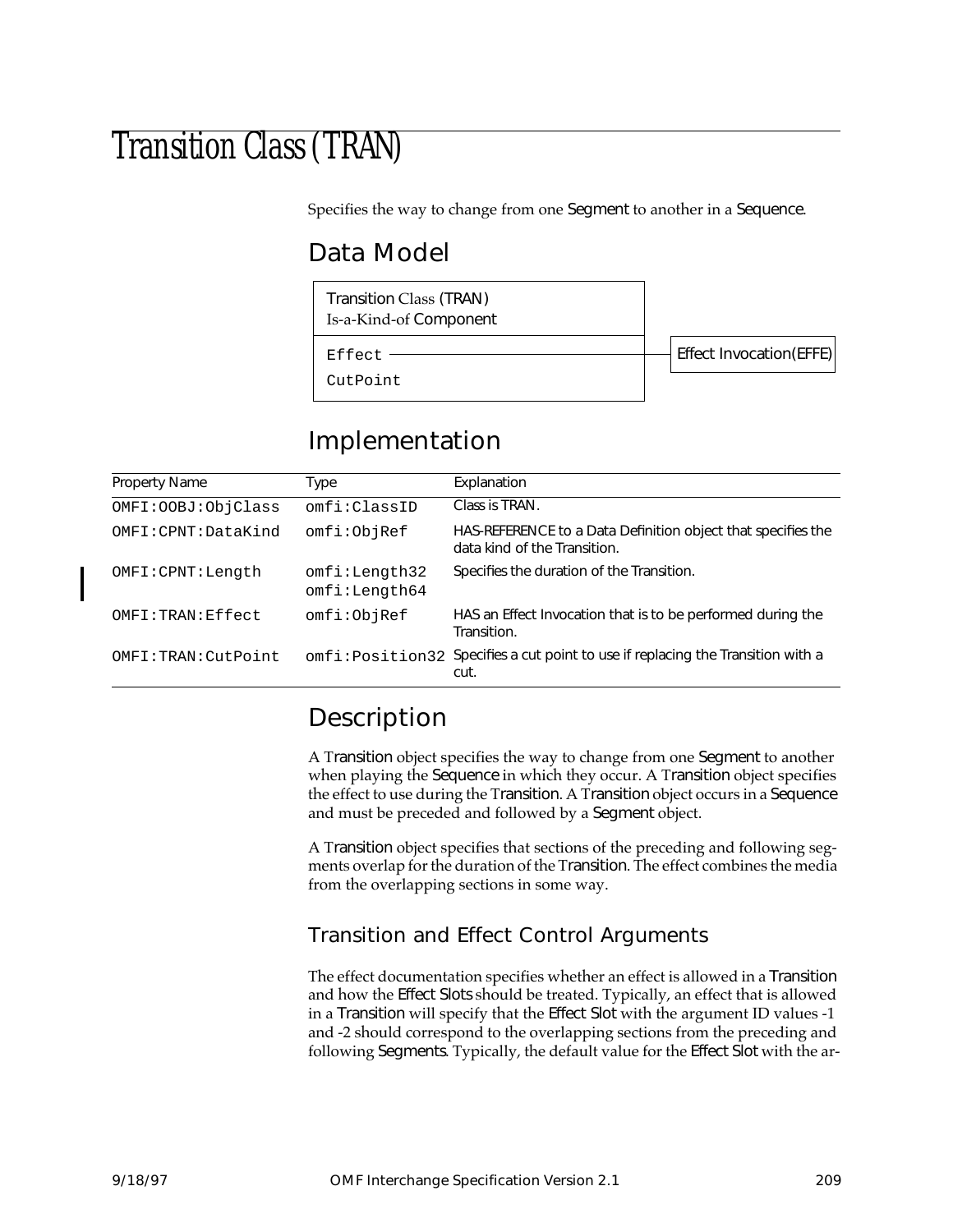gument ID value -3 varies from 0.0 to 1.0, but this Effect Slot can be explicitly overriden by specifying it in the Effect Invocation.

#### Cut Point

The Transition CutPoint has no direct effect on the results produced by a Transition. However, the cut point provides information that is useful if an application wishes to remove the Transition or substitute a cut when playing the Transition. The cut point is represented as an offset from the beginning of the Transition. When removing the Transition, an application would change the Composition Mob so that the preceding Segment ends where the cut point is located, and the succeeding Segment starts at that location. This can be done by trimming the end of the preceding Segment by an amount equal to the Transition length minus the cut point offset, and trimming the beginning of the succeeding Segment by an amount equal to the cut point offset.

# Related Classes

Component (CPNT), Effect Invocation (EFFE), Segment (SEGM)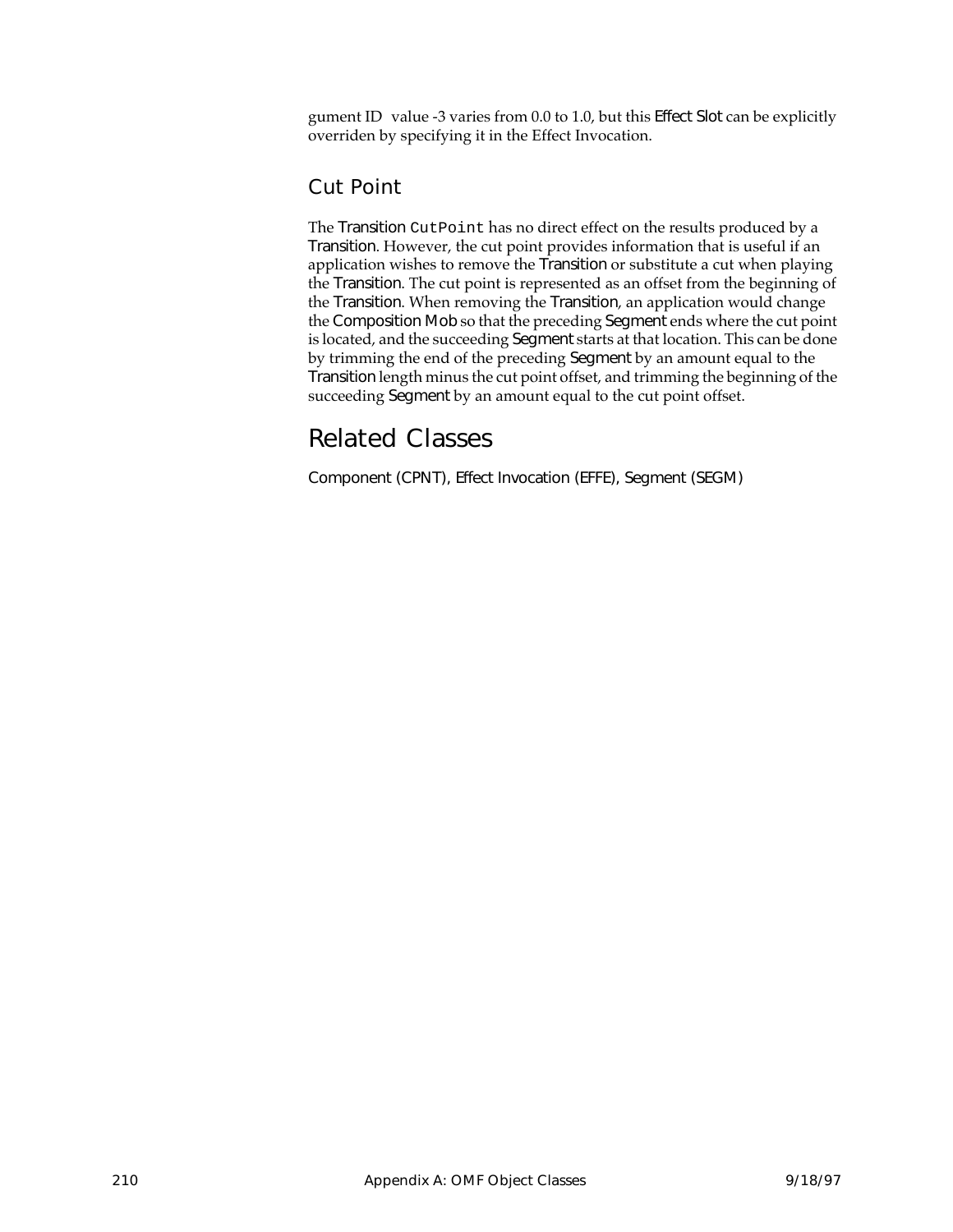# UNIX Locator Class (UNXL)

Provides information to help find a UNIX file containing media data.

### Data Model

UNIX Locator Class (UNXL)

Is-a-Kind-of Locator

PathName

### Implementation

| Property Name      | Type         | Explanation                                                                |
|--------------------|--------------|----------------------------------------------------------------------------|
| OMFI:OOBJ:ObjClass | omfi:ClassID | Class is UNXL.                                                             |
| OMFI:UNXL:PathName | omfi:String  | UNIX pathname for raw data file or OMFI file containing<br>the media data. |

### Description

The UNIX Locator (UNXL) provides a UNIX pathname that contains a hint to help an application find the OMFI file or raw data file containing the media data.

The Source Mob (SMOB) describing the digital media data HAS a Media Descriptor object that optionally HAS a set of Locators.

### Related Classes

DOS Locator (DOSL), Locator (LOCR), Mac Locator (MACL), Media Descriptor (MDES), Text Locator (TXTL), Windows Locator (WINL)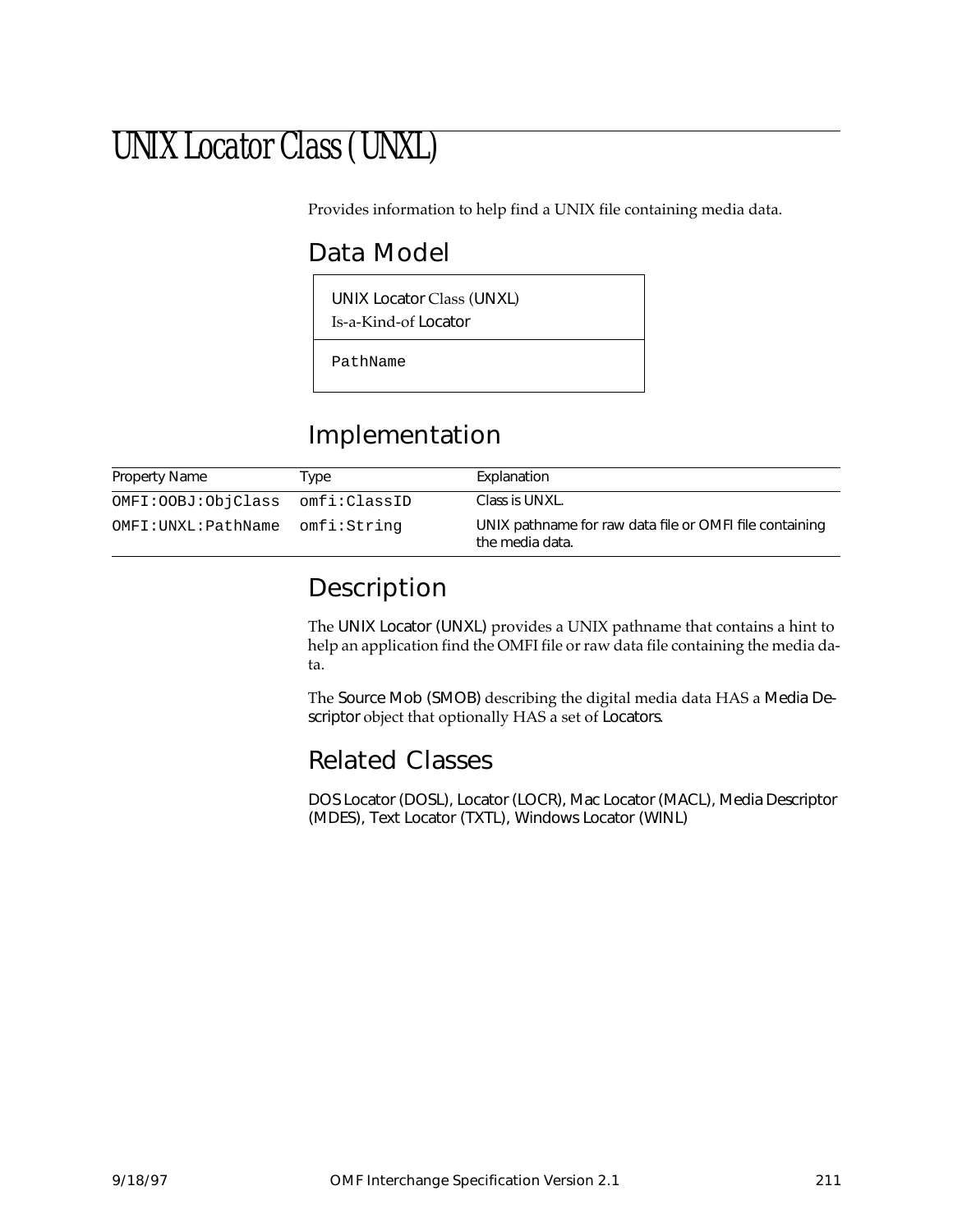# Varying Value Class (VVAL)

Specifies a changing data value for the duration of the Component; typically used to specify values for an effect control slot.

### Data Model



### Implementation

| <b>Property Name</b>      | Type                           | Explanation                                                                                                                                                                                    |
|---------------------------|--------------------------------|------------------------------------------------------------------------------------------------------------------------------------------------------------------------------------------------|
| OMFI: OOBJ: ObjClass      | omfi:ClassID                   | Class is VVAL.                                                                                                                                                                                 |
| OMFI:CPNT:DataKind        | omfi:ObjRef                    | HAS-REFERENCE to a Data Definition<br>object that specifies the data kind of the<br>Varying Value object.                                                                                      |
| OMFI:CPNT:Length          | omfi:Length32<br>omfi:Length64 | Specifies the duration of the Varying Value<br>object in edit units.                                                                                                                           |
| OMFI: VVAL: Interpolation | omfi:InterpKind                | Specifies the kind of interpolation to be<br>used to find the value between Control<br>Points; may have one of the following<br>values:<br>Constant interpolation<br>2<br>Linear interpolation |
| OMFI: VVAL: PointList     | omfi:ObjRefArray               | HAS a set of Control Points, each of which<br>specifies a value and a time point at which<br>the value is defined.                                                                             |

#### Rules

- 1. Control Points must be ordered by their time value.
- 2. A Varying Value object can only have a data kind that has a defined data constant format. A Varying Value object cannot have a data kind that specifies a media stream because these formats do not have a defined constant format. Data kinds that specify a media stream include: omfi:data:EdgeCode, omfi:data:Picture, omfi:data:PictureWith-Matte, omfi:data:Matte, omfi:data:Sound, omfi:data:StereoSound, and omfi:data:Timecode.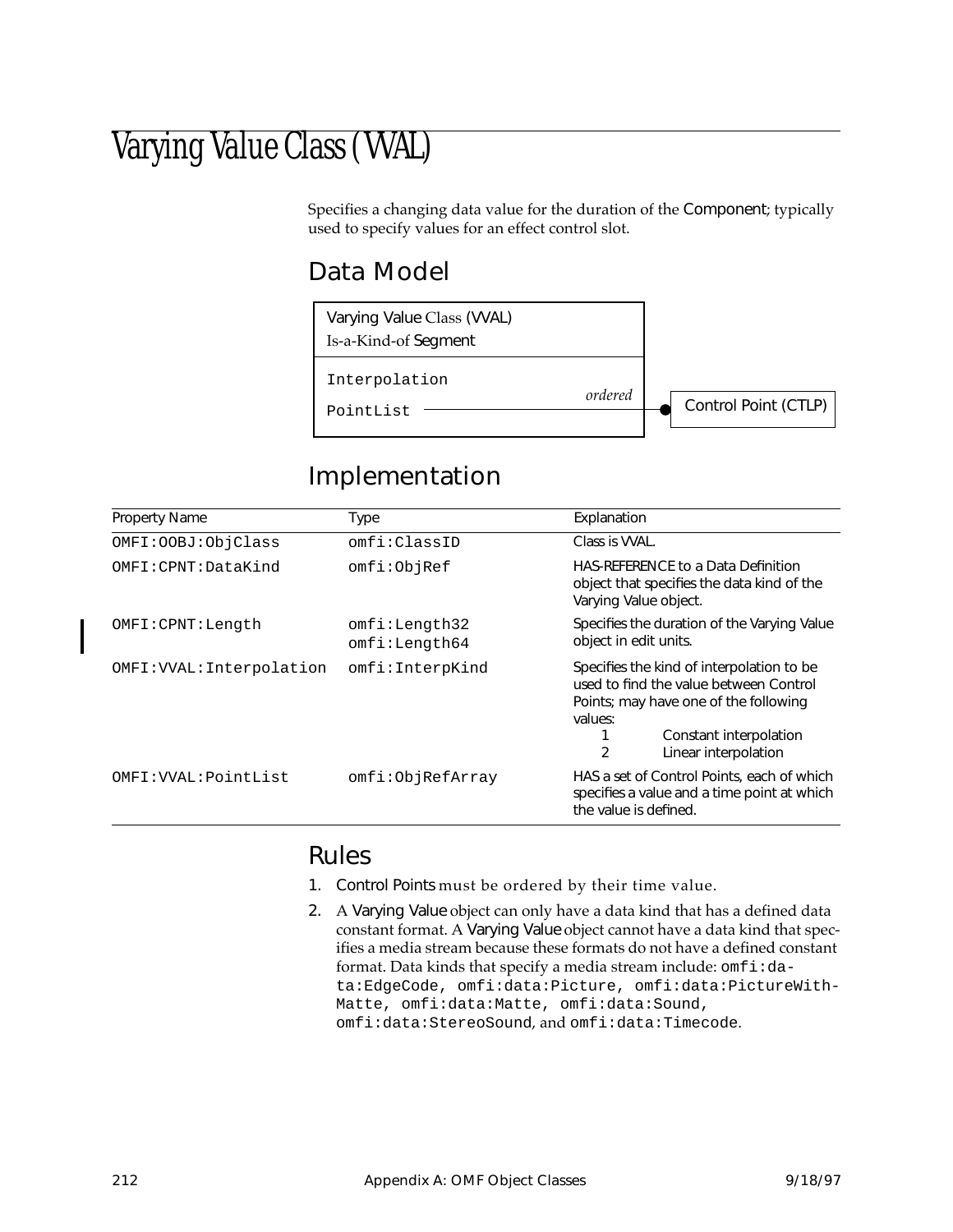### Description

A Varying Value object is a segment that returns time-varying values that are determined by an ordered set of Control Points. Each Control Point specifies the value for a specific time point within the Segment. The values for time points between two Control Points are calculated by interpolating between the two values.

Typically, Varying Value objects are used in Effect Slots to specify the value of a control argument for the effect, but Varying Value objects can be used in any context where a Segment is allowed.

#### Control Points

A Control Point that has a Time value equal to 0.0 represents the time at the beginning of the Varying Value object; one with a time equal to 1.0 represents the time at the end of the Varying Value object. Control Points with Time values less than 0.0 and greater than 1.0 are meaningful but are only used to establish the interpolated values within the Varying Value object—they do not affect values outside of the duration of the Varying Value object.

Since time is expressed as a rational value, any arbitrary time can be specified—the specified time point does not need to correspond to the starting point of an edit unit of the Segment.

If more than two Control Point objects specify the same value, the last Control Point determines the value for the time point specified and is used to interpolate values after this time point.

#### Interpolation of Control Values

The following equation specifies the value at time X, by using a linear interpolation and the values specified for time A and time B.

$$
Value_{X} = \frac{(Time_{X} - Time_{A})}{(Time_{B} - Time_{A})} \times (Value_{B} - Value_{A}) + Value_{A}
$$

#### Extrapolation of Control Values

If the first Control Point in a Varying Value object specifies a time value greater than 0, this value is extrapolated to the 0 time point by holding the value constant. If the last Control Point in a Varying Value object specifies a time value less than 1.0, this value is extrapolated to the 1.0 time point by holding the value constant. This extrapolation method of holding values is used if the interpolation method specified for the Varying Value object is constant or linear interpolation.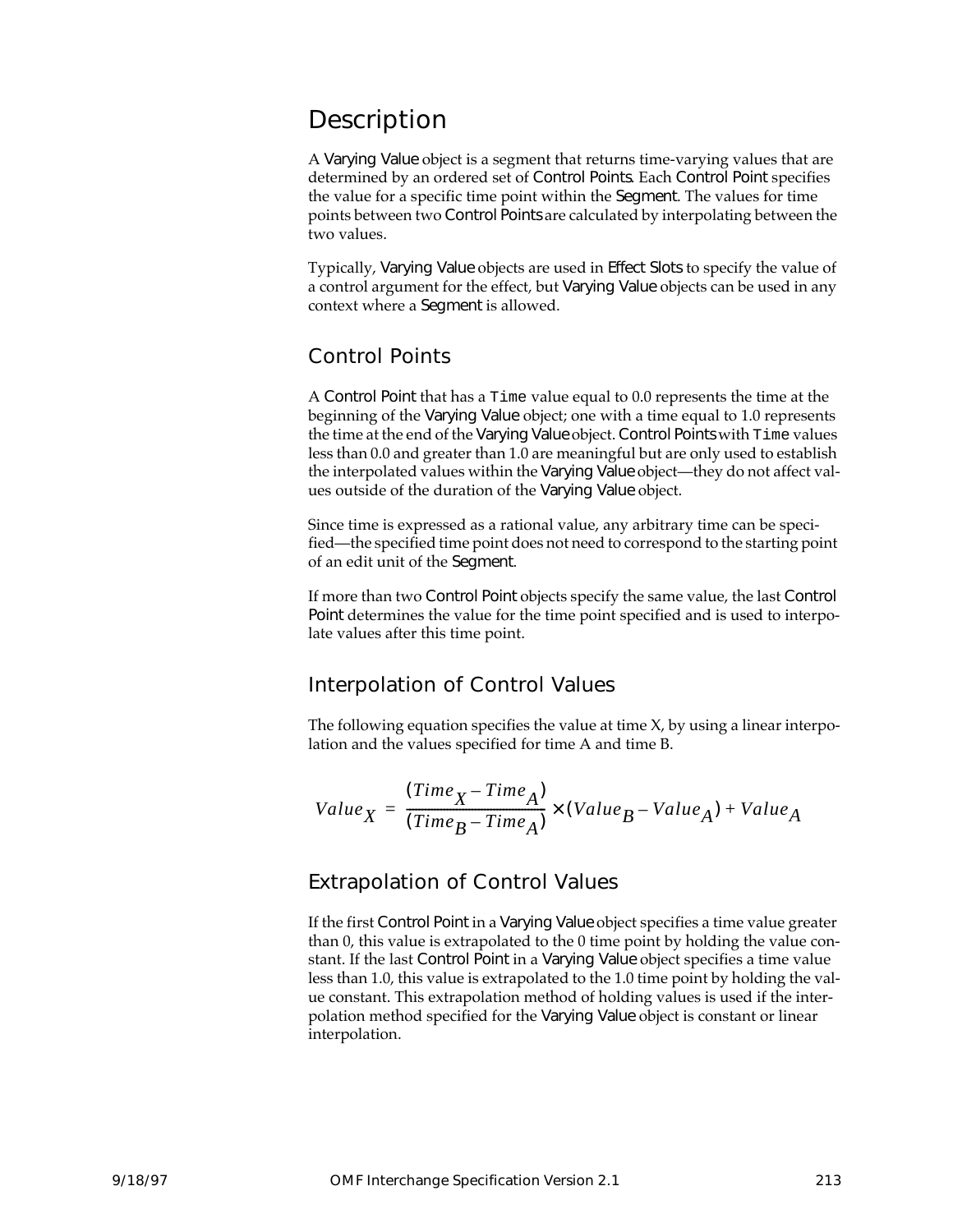#### Sequence of Varying Value Objects

If you need to specify values for an Effect Slot by using more than one kind of interpolation, you must use a Sequence object that contains a series of Varying Value objects in the Effect Slot. Each Varying Value object can have its own interpolation method. Each Varying Value object defines the control argument values for its section of the Sequence. A time value of 0 specifies the beginning of the Varying Value object, which, if it is in a Sequence, may not correspond to the beginning of the Effect Slot . A time value of 1 specifies the end of the Varying Value object, which, if it occurs in a Sequence, may not correspond to the end of the Effect Slot .

#### Quantization Adjustments

The Varying Value object specifies a value for each time point within the Varying Value object; however, if you are generating a stream of media from the Composition Mob containing the Varying Value object, it can be important to adjust values produced by the Varying Value object based on sample-rate quantization. Within a media sample unit, there can only be a single value of the Varying Value object when generating that sample.

When the number of samples is large (when quantization error is not noticeable) it is usually sufficient to express a curve in a sample-rate independent form, which is converted to the appropriate sampled values when needed. However, there are often times when the desired sample rate is low enough that some precise control over how the curve gets sampled is needed for the right result. In particular, this occurs at video sample rates.

An example using a dissolve can illustrate the quantization problem. It is natural to think of a dissolve as a mixture between video stream A and video stream B, where the mix is controlled by a level parameter that goes from 0 to 1 over the duration of the dissolve. However, since the frame at any particular time freezes the value of the level that was specified at the beginning of the frame, the first frame of the dissolve will have a value of 0, and the last frame of the dissolve will be slightly less than 1. This result is incorrect, because the resulting frame sequence has a value of level which is asymmetrical. Changing the definition so that the middle of a frame is sampled instead of the beginning does not solve the problem; instead, it just transforms it into a case where the level change on the first and last frame of the dissolve is half of that for all the other frames. This is not correct because it is not uniform.

This error is due to quantization and becomes vanishingly small as the sample rate increases. But because it is sample-rate dependent, it is not something that can be accounted for in a sample-rate independent way simply by adjusting the Time values of the Control Points. Instead, it is up to the software that implements a particular effect to adjust the Control Point mapping for the actual sample rate at the time of rendering. This mapping adjustment is done by scaling the curve represented by the Varying Value so that the 0 point is moved back by one sample time before interpolation and quantization is performed.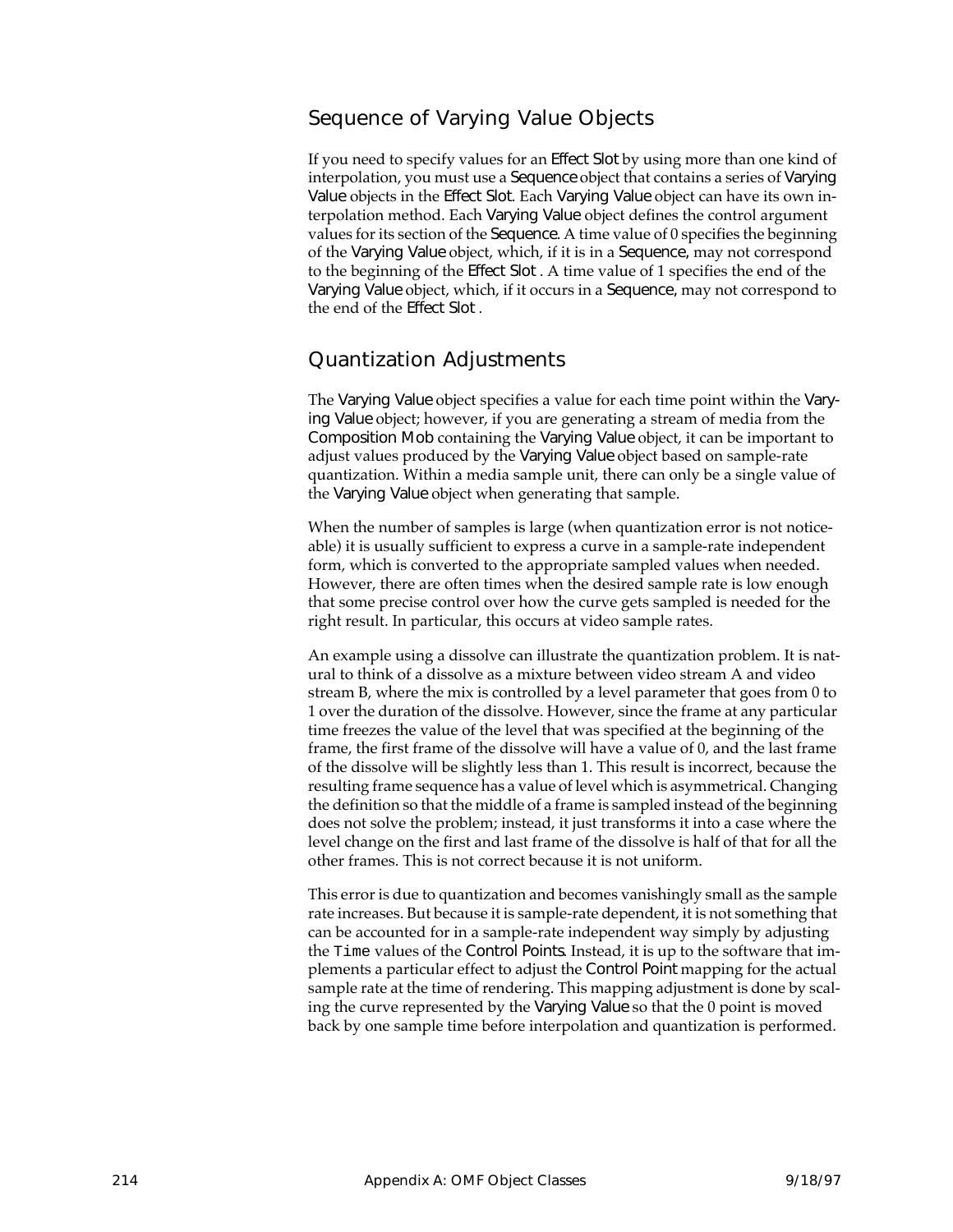The following formula scales a Control Point's Time value from its stored number in edit units to its actual number in sample units, relative to the beginning of the Varying Value component.

$$
SampleTime = \left(\left(\left(\frac{Length \times SampleRate}{EditRate}\right) + 1\right) \times ControlPointTime\right) - 1\right)
$$

This algorithm makes the level 0 sample be the sample before the Effect Invocation starts and the level 1 sample be the sample after the Effect Invocation ends. For most effects, this is the desired result. However, some effects, such as fade-to-black or fade-from-color may need to modify the algorithm so that the level 0 or level 1 sample is included within the Effect Invocation. The effect documentation must specify a modified scaling algorithm if it should be used for the effect.

#### Related Classes

Constant Value (CVAL), Control Point (CTLP), Data Definition (DDEF), Effect Definition (EDEF), Effect Invocation (EFFE), Effect Slot (ESLT), Source Clip (SCLP)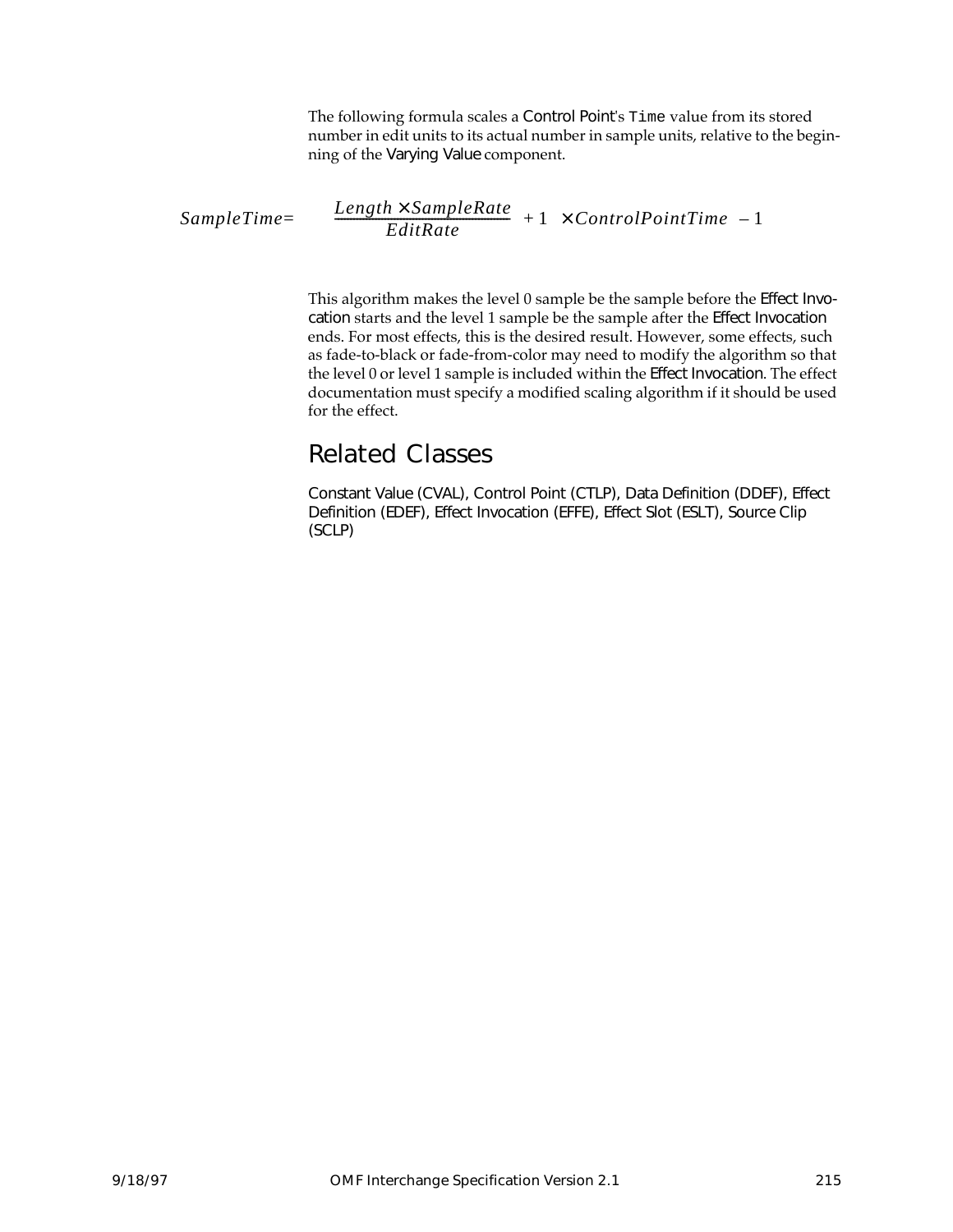# WAVE Audio Data Class (WAVE)

Contains WAVE audio data.

### Data Model

WAVE Audio Data Class (WAVE) Is-a-Kind-of Media Data

AudioData

### Implementation

| Property Name         | Type           | Explanation                                        |
|-----------------------|----------------|----------------------------------------------------|
| OMFI: OOBJ: ObjClass  | omfi:ClassID   | Class is WAVE.                                     |
| OMFI:MDAT:MobID       | omfi:IIID      | MobID of the Source Mob describing the media data. |
| OMFI: WAVE: AudioData | omfi:DataValue | WAVE format data.                                  |

### Description

A WAVE Audio Data object contains digitized audio data in the little-endian byte ordering (used on the Intel architecture). It contains data formatted according to the Microsoft/IBM Multimedia Programming Interface and Data Specifications, Version 1.0, but limited to the section describing the RIFF Waveform Audio File Format audio data.

The data is contained directly in the WAVE object. No additional data properties or objects are defined for WAVE data because this format contains all of the information needed for playback.

#### Related Classes

AIFC Audio Data (AIFC), AIFC Audio Descriptor (AIFD), Header (HEAD), Media Data (MDAT), Source Mob (SMOB), WAVE Audio Descriptor (WAVD)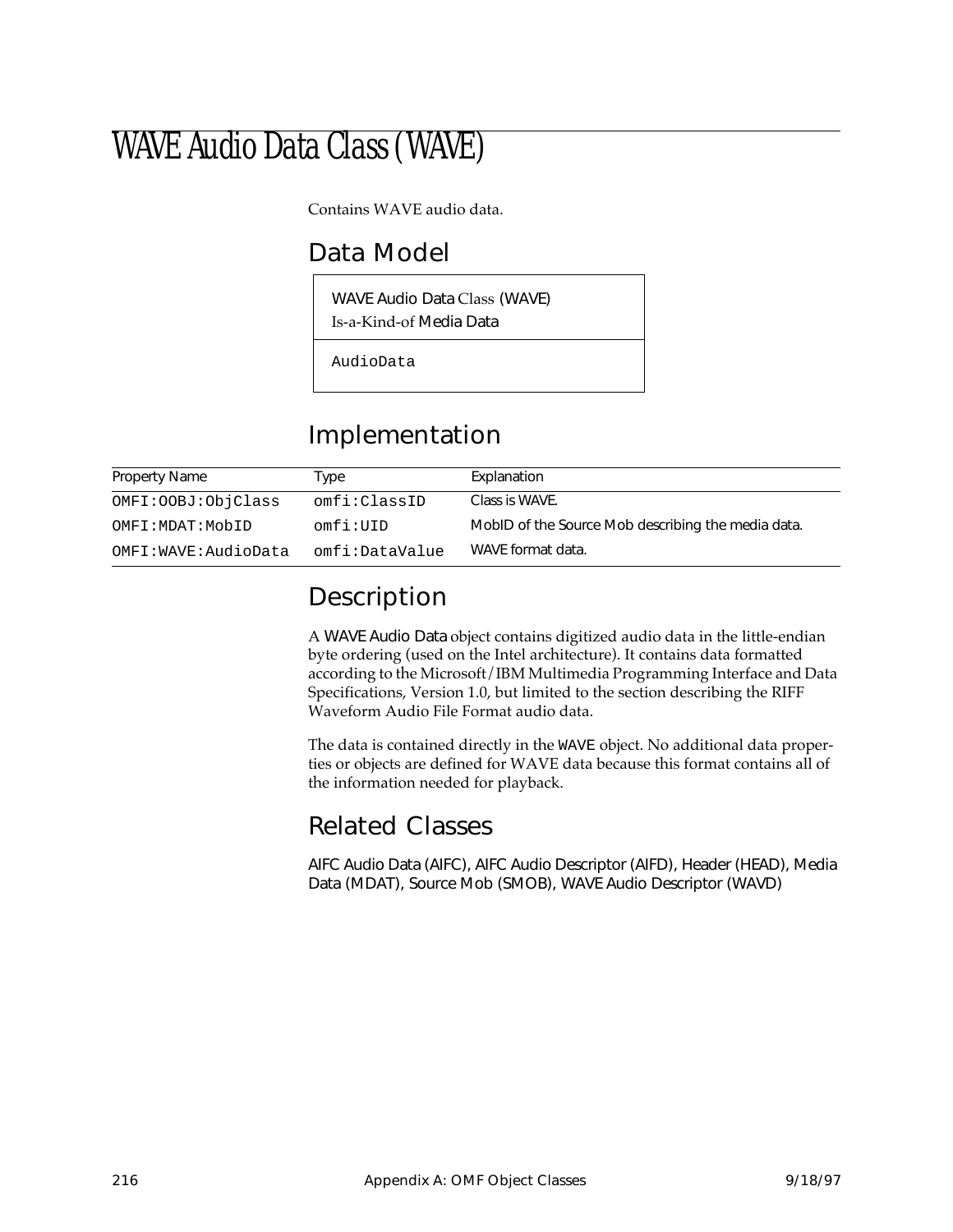# WAVE Audio Descriptor Class (WAVD)

Describes the WAVE audio media associated with a Source Mob.

### Data Model

WAVE Audio Descriptor Class (WAVD) Is-a-Kind-of Media File Descriptor

Summary

# Implementation

| <b>Property Name</b>   | Type                           | Explanation                                                                                                                                           |
|------------------------|--------------------------------|-------------------------------------------------------------------------------------------------------------------------------------------------------|
| OMFI: OOBJ: ObjClass   | omfi:ClassID                   | Class is WAVD.                                                                                                                                        |
| OMFI: MDES: Locator    | omfi:ObjRefArray               | Set of Locators that provide hints to help find the<br>OMFI file or the raw data file that contains the media<br>data. Optional.                      |
| OMFI: MDFL: ISOMFI     | omfi:Boolean                   | A True value indicates that the media data is stored<br>in an OMFI file; a False value indicates that the media<br>data is stored in a raw data file. |
| OMFI: MDFL: SampleRate | omfi:Rational                  | The native sample rate of the digitized media data.                                                                                                   |
| OMFI: MDFL: Length     | omfi:Length32<br>omfi:Length64 | Duration of the media in sample units.                                                                                                                |
| OMFI: WAVD: Summary    | omfi:DataValue                 | A copy of the WAVE file information without the<br>sample data.                                                                                       |

# Description

A WAVE Audio Descriptor describes a WAVE object that contains digitized audio data in the little-endian byte ordering (used on the Intel architecture). It contains data formatted according to the Microsoft/IBM Multimedia Programming Interface and Data Specifications, Version 1.0, but limited to the section describing the RIFF Waveform Audio File Format audio data. The WAVE file information (without the sample data) is duplicated in the WAVE Audio Descriptor Summary property to make it more efficient to access this information.

# Related Classes

AIFC Audio Data (AIFC), AIFC Audio Descriptor (AIFD), Locator (LOCR), Media File Descriptor (MDFL), Source Mob (SMOB), WAVE Audio Data (WAVE)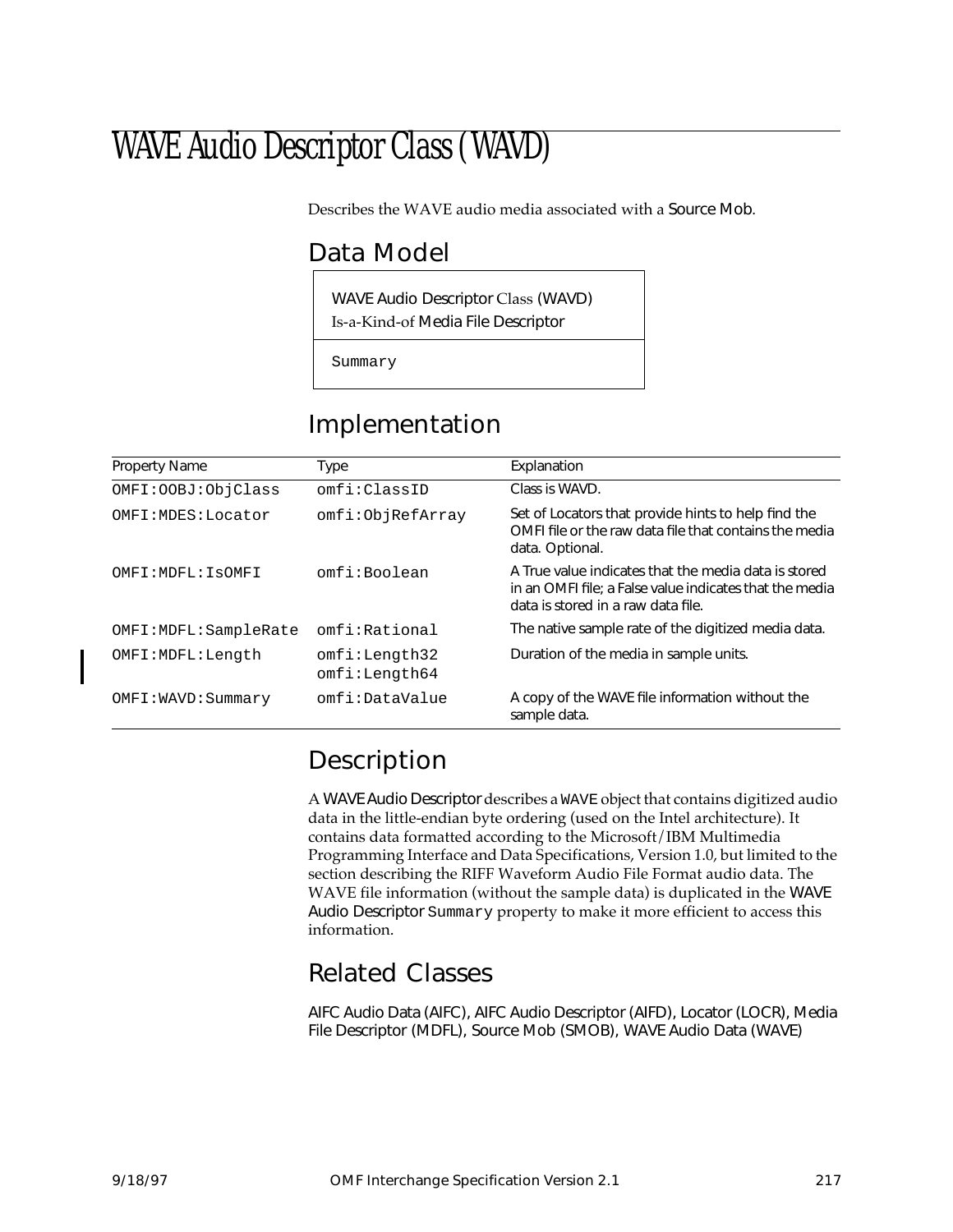# Windows Locator Class (WINL)

Provides a Windows shortcut object to help find the file containing the media data.

### Data Model

Windows Locator Class (WINL) Is-a-Kind-of Locator

Shortcut

PathName

# Implementation

| Property Name                      | Type | Explanation                                              |
|------------------------------------|------|----------------------------------------------------------|
| OMFI: OOBJ: ObjClass omfi: ClassID |      | Class is WINL.                                           |
| OMFI:WINL:Shortcut omfi:DataValue  |      | Contains a Windows shortcut to finding a file. Optional. |
| OMFI:WINL:PathName omfi:String     |      | Windows pathname for file containing the media data.     |

### Description

The Windows Locator (WINL) provides data that contains a hint to help an application find the OMFI file or raw data file containing the media data.

The Source Mob (SMOB) describing the digital media data HAS a Media Descriptor object that optionally HAS a set of Locators.

#### Related Classes

DOS Locator (DOSL), Locator (LOCR), Mac Locator (MACL), Media Descriptor (MDES), Text Locator (TXTL), UNIX Locator (UNXL)

Γ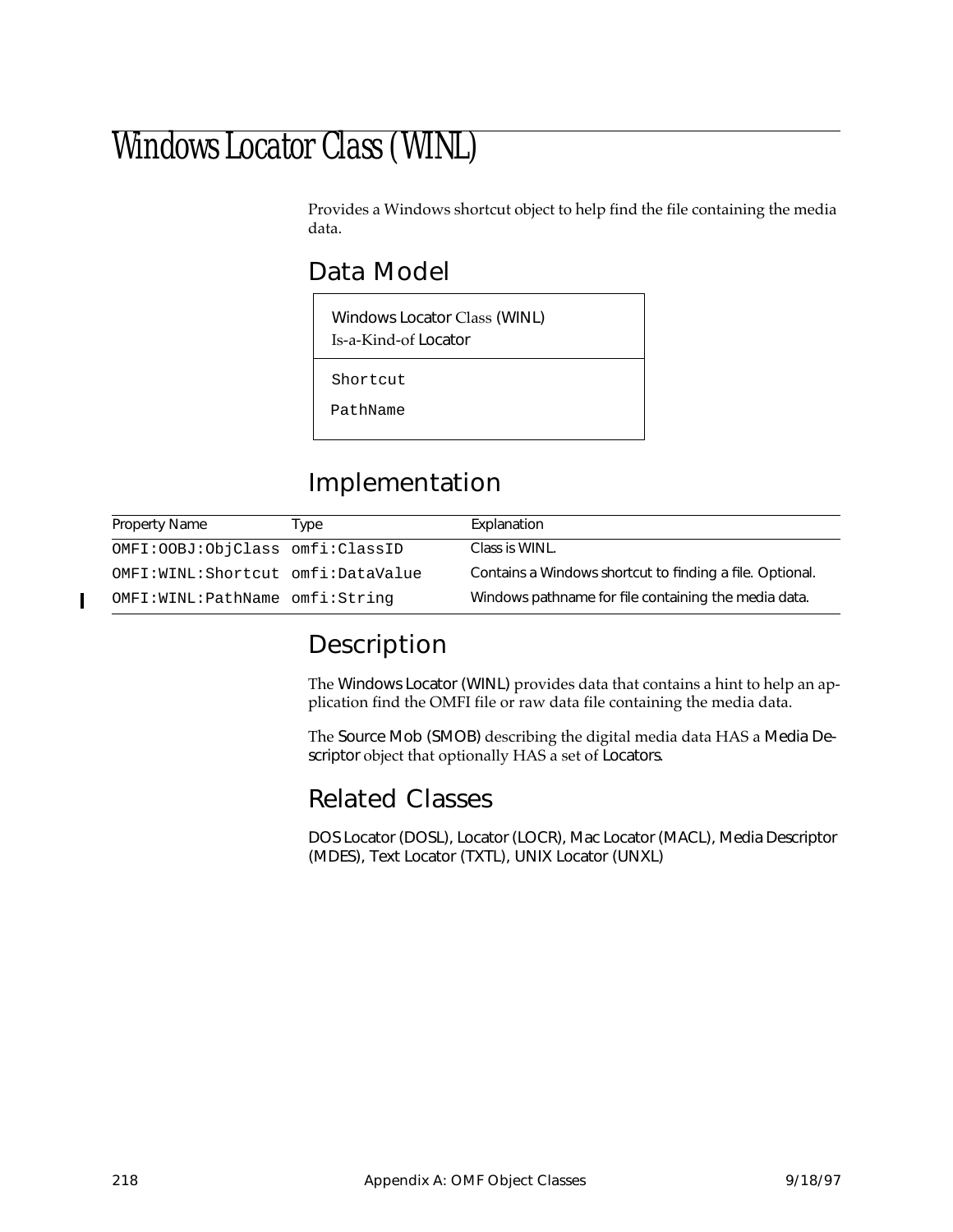

OMF has two sets of types: the data type, which specifies the type of property values and the data kind, which specifies the type for objects in the Component class. The implementation section describing a class lists the data type of each property that the class includes. Objects that belong either to the class Component or Control Point have a property that identifies the data kind of the object. Data kind is used to describe time-varying values produced by Components that describe media and Components that supply control arguments to Effect Invocations.

The data type is identified by a globally unique text string that starts with the prefix omfi: and identifies the type. Table [9](#page-231-0) lists the data types.

The data kind is specified by a Data Definition object, which contains the globally unique text string of the data kind. The data kinds defined in this document start with the prefix omfi:data: The meaning, internal format, and size of the data kind are not described in the Data Definition object. This information is provided in this document or in the documentation provided with registered or private media formats and Effect Definitions. Table [10](#page-235-0) lists the data kinds.

Table [11](#page-236-0) describes the data kind conversions that are allowed in an OMFI file.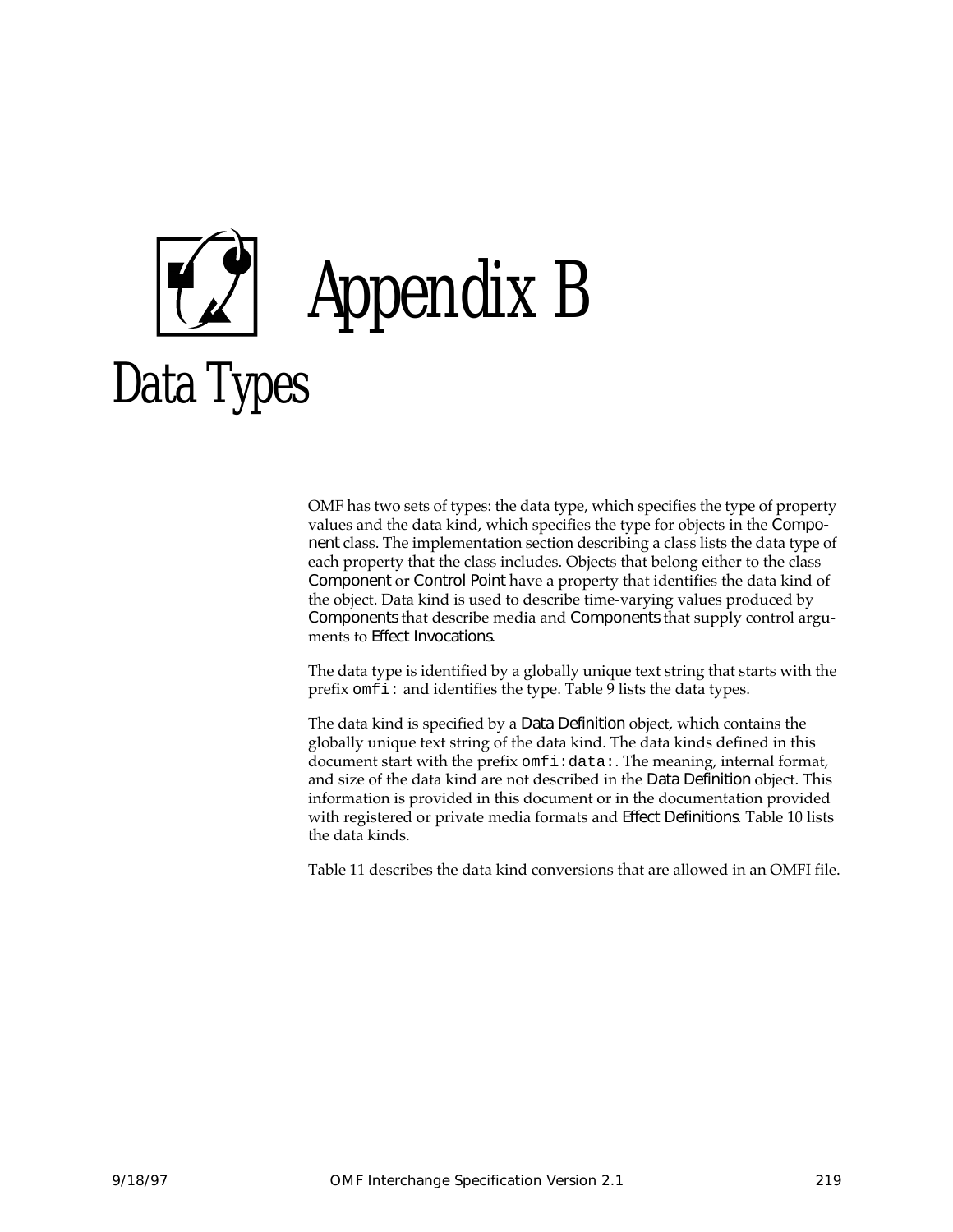<span id="page-231-0"></span>

| Data Type            | Explanation                                                                                                                                                                                                                 |                                                                                                                                                                                                                                                                                                                                                                                                                                                                            |
|----------------------|-----------------------------------------------------------------------------------------------------------------------------------------------------------------------------------------------------------------------------|----------------------------------------------------------------------------------------------------------------------------------------------------------------------------------------------------------------------------------------------------------------------------------------------------------------------------------------------------------------------------------------------------------------------------------------------------------------------------|
| omfi:ArgIDType       | Specifies an integer that identifies an Effect Slot.                                                                                                                                                                        |                                                                                                                                                                                                                                                                                                                                                                                                                                                                            |
| omfi:AttrKind        | A 16-bit integer. Values are<br>kOMFNullAttribute<br>0<br>kOMFIntegerAttribute<br>1<br>$\overline{a}$<br>kOMFStringAttribute<br>3<br>kOMFObjectAttribute                                                                    | Unspecified type<br>Integer value<br>String value<br>Object reference value                                                                                                                                                                                                                                                                                                                                                                                                |
| omfi:Boolean         | Specifies either True or False.                                                                                                                                                                                             |                                                                                                                                                                                                                                                                                                                                                                                                                                                                            |
| omfi:Char            | Specifies a single character value.                                                                                                                                                                                         |                                                                                                                                                                                                                                                                                                                                                                                                                                                                            |
| omfi:ClassID         | Specifies the 4-character class identification.                                                                                                                                                                             |                                                                                                                                                                                                                                                                                                                                                                                                                                                                            |
| omfi:ColorSitingType | Values are                                                                                                                                                                                                                  | Specifies how to compute subsampled values as a 16-bit enumerated type.                                                                                                                                                                                                                                                                                                                                                                                                    |
|                      | 0<br>coSiting                                                                                                                                                                                                               | To calculate subsampled pixels, take the preceding<br>pixel's color value, discard the other color values,<br>and cosite the color with the first luminance value.                                                                                                                                                                                                                                                                                                         |
|                      | 1<br>averaging                                                                                                                                                                                                              | To calculate subsampled pixels, take the average<br>of the two adjacent pixel's color values, and site<br>the color in the center of the luminance pixels.                                                                                                                                                                                                                                                                                                                 |
|                      | 2<br>threeTap                                                                                                                                                                                                               | To calculate subsampled pixels, take 25 percent of<br>the previous pixel's color value, 50 percent of the<br>first value, and 25 percent of the second value. For<br>the first value in a row, use 75 percent of that<br>value since there is no previous value. The<br>threeTap value is only meaningful when the<br>HorizontalSubsampling property has a value of 2.                                                                                                     |
| omfi:CompCodeArray   | The array can contain the following characters:<br>'A'<br>Alpha component<br>'B'<br>Blue component<br>'F'<br>Fill component<br>'G'<br>Green component<br>'P'<br>Palette code<br>'R'<br>Red component<br>'Ο'<br>no component | Specifies the order in which the RGBA components are stored as an array of<br>character. Each element in the array represents a different color component.<br>Each character except 'O' can appear no more than one time in the array. The<br>array is terminated by a 0 byte and has a maximum of 8 elements (including<br>the terminating byte). Note that a byte with the ASCII '0' indicates no compo-<br>nent and a byte with a 0 (ASCII NULL) terminates the string. |
| omfi:CompSizeArray   |                                                                                                                                                                                                                             | Specifies the number of bits reserved for each component as an array of UInt8<br>in the order specified in the CompCodeArray. The array is terminated by a 0<br>byte and has a maximum of 8 elements (including the terminating byte).                                                                                                                                                                                                                                     |
| omfi:DataValue       |                                                                                                                                                                                                                             | Specifies media data or a block of data whose type is specified by a data kind.                                                                                                                                                                                                                                                                                                                                                                                            |

#### Table 9: Data Types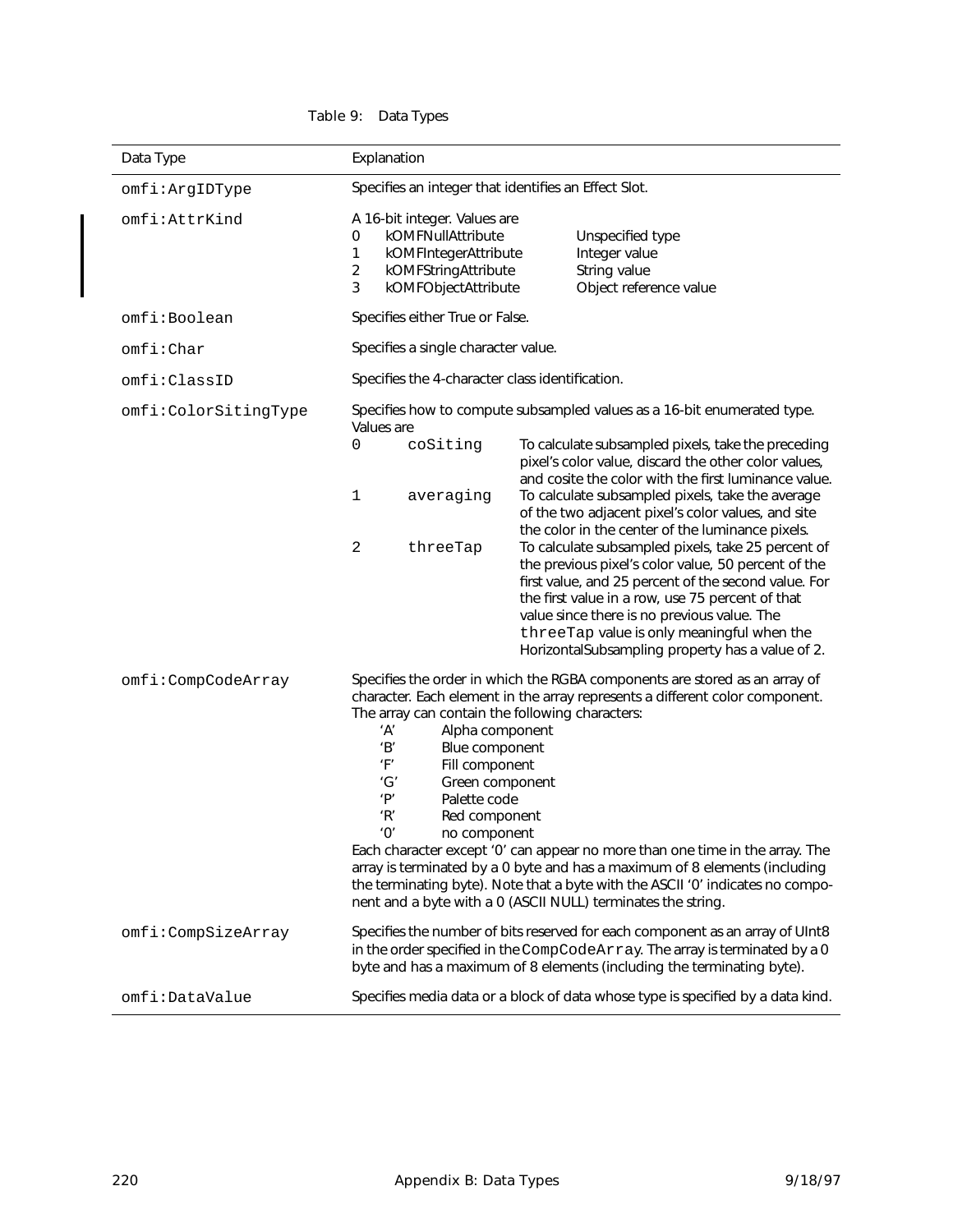| Data Type               | Explanation                                                                                                                                                                                                                                                                                                                                                                                                                                                            |
|-------------------------|------------------------------------------------------------------------------------------------------------------------------------------------------------------------------------------------------------------------------------------------------------------------------------------------------------------------------------------------------------------------------------------------------------------------------------------------------------------------|
| omfi:EdgeType           | Specifies the kind of film edge code as an enumerated Int16. Values are:<br>ET_NULL<br>Invalid edge code<br>0<br>1<br>ET_KEYCODE<br>Eastman Kodak KEYKODE ™ format.<br>$\overline{c}$<br>edge code format: nnnn+nn.<br>ET EDGENUM4<br>3<br>ET_EDGENUM5<br>edge code format: nnnnn+nn.                                                                                                                                                                                  |
| omfi:EditHintType       | Specifies hints to be used when editing Control Points. Values are:<br>EH_Proportional<br>0<br>1<br>EH_RelativeLeft<br>EH_RelativeRight<br>2                                                                                                                                                                                                                                                                                                                           |
| $omfi$ : $Fad$ e $Type$ | Specifies the type of the audio fade; may have one of the following values:<br>No fade<br>0<br>1<br>Linear amplitude fade<br>$\overline{c}$<br>Linear power fade<br>3<br>Linear dB fade<br>Additional registered and private fade types may be defined.                                                                                                                                                                                                                |
| omfi:FilmType           | Specifies the format of the film as an Int16 enumerated value. Values are:<br>0<br>FT_NULL<br>invalid film type<br>35 millimeter film<br>1<br>$FT_35MM$<br>$\overline{c}$<br>$FT_16MM$<br>16 millimeter film<br>3<br>8 millimeter film<br>FT_8MM<br>$\overline{4}$<br>65 millimeter film<br>$FT_65$ MM                                                                                                                                                                 |
| omfi:InterpKind         | Specifies the method to use when interpolating between Control Points.<br>Values are:<br>1<br>Constant interpolation<br>2<br>Linear interpolation                                                                                                                                                                                                                                                                                                                      |
| omfi:Int8               | Specifies an 8-bit integer value.                                                                                                                                                                                                                                                                                                                                                                                                                                      |
| omfi:Int16              | Specifies a 16-bit integer value.                                                                                                                                                                                                                                                                                                                                                                                                                                      |
| omfi:Int32              | Specifies a 32-bit integer value.                                                                                                                                                                                                                                                                                                                                                                                                                                      |
| omfi:Int32Array         | Specifies an array of 32-bit integer values.                                                                                                                                                                                                                                                                                                                                                                                                                           |
| omfi:JPEGTableIDType    | Specifies the JPEG tables used in compressing TIFF data.                                                                                                                                                                                                                                                                                                                                                                                                               |
| omfi:LayoutType         | Describes whether all data for a complete sample is in one frame or is split<br>into more than one field as an inumerated Int16. Values are:<br>FULL_FRAME: frame contains full sample in progressive scan lines<br>0<br>SEPARATE_FIELDS: sample consists of two fields, which when inter-<br>1<br>laced produce a full sample<br>SINGLE_FIELD: sample consists of two interlaced fields, but only one<br>2<br>field is stored in the data stream<br>MIXED_FIELDS<br>3 |
| omfi:Length32           | Specifies the length of a Component with a 32-bit integer.                                                                                                                                                                                                                                                                                                                                                                                                             |
| omfi:Length64           | Specifies the length of a Component with a 64-bit integer.                                                                                                                                                                                                                                                                                                                                                                                                             |
| omfi:ObjRef             | Specifies another object.                                                                                                                                                                                                                                                                                                                                                                                                                                              |
| omfi:ObjRefArray        | Specifies a set of other objects.                                                                                                                                                                                                                                                                                                                                                                                                                                      |

#### Table 9: Data Types (Continued)

 $\blacksquare$ 

 $\mathbf I$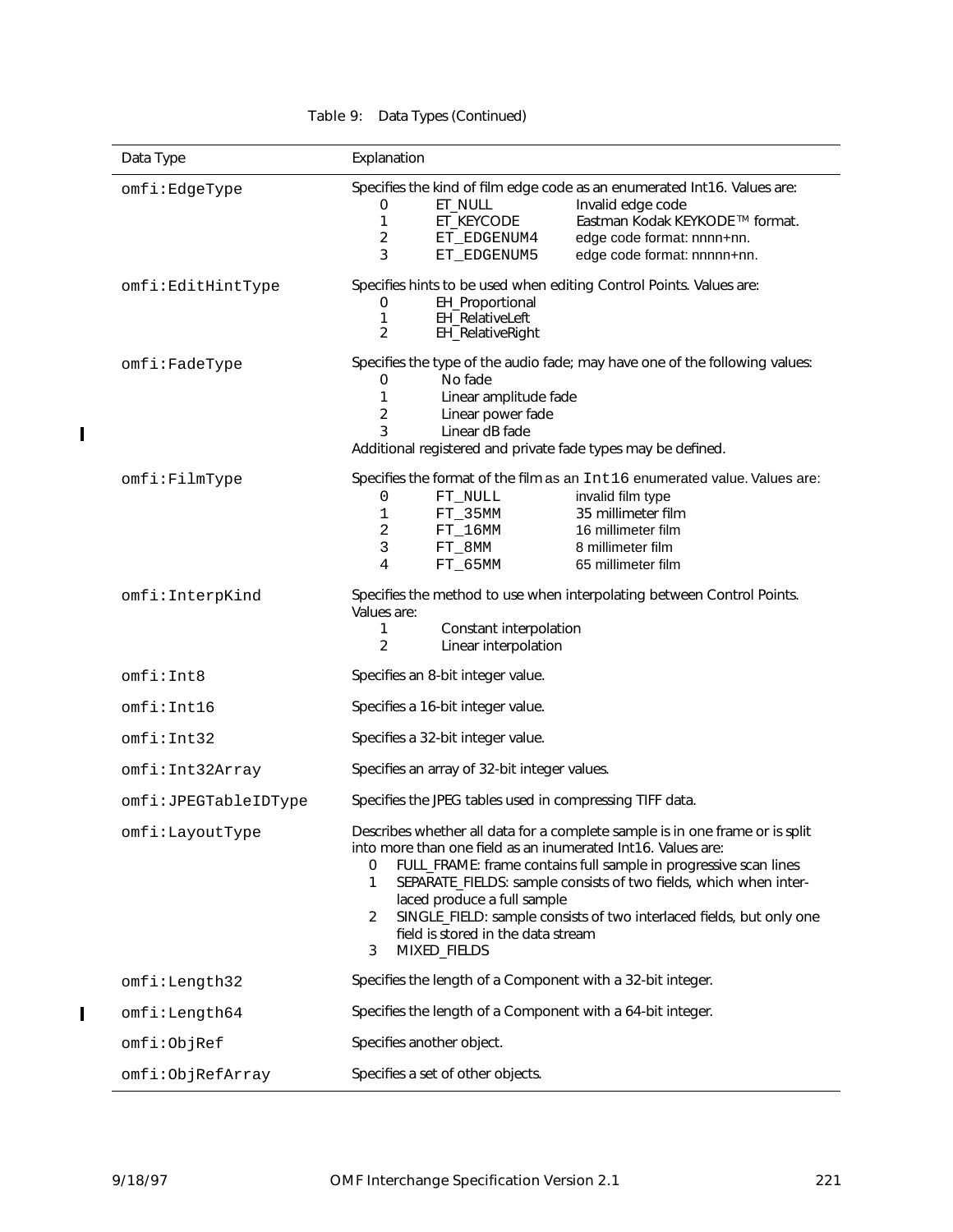#### Table 9: Data Types (Continued)

| Data Type            | Explanation                                                                                                                                                                                                                                                                                                                                                                                                                                                                                                                                                                                                         |  |
|----------------------|---------------------------------------------------------------------------------------------------------------------------------------------------------------------------------------------------------------------------------------------------------------------------------------------------------------------------------------------------------------------------------------------------------------------------------------------------------------------------------------------------------------------------------------------------------------------------------------------------------------------|--|
| omfi:Position32      | Specifies an offset into a Component with a 32-bit integer.                                                                                                                                                                                                                                                                                                                                                                                                                                                                                                                                                         |  |
| omfi:Position32Array | Specifies an array of 32-bit offsets.                                                                                                                                                                                                                                                                                                                                                                                                                                                                                                                                                                               |  |
| omfi:Position64      | Specifies an offset into a Component with a 64-bit integer.                                                                                                                                                                                                                                                                                                                                                                                                                                                                                                                                                         |  |
| omfi:Position64Array | Specifies an array of 64-bit offsets.                                                                                                                                                                                                                                                                                                                                                                                                                                                                                                                                                                               |  |
| omfi:ProductVersion  | Specifies the version number of the application. Consists of 5 16-bit integer<br>values that specify the version of an application. The first four integers specify<br>the major, minor, tertiary, and patch version numbers. The fifth integer has<br>the following values:<br>kVersionUnknown<br>No additional version information<br>0<br>$\mathbf{1}$<br>kVersionReleased<br>Released product<br>$\overline{a}$<br>Development version<br>kVersionDebug<br>3<br>kVersionPatched<br>Released product with patches<br>Prerelease beta test version<br>$\overline{4}$<br>kVersionBeta<br>5<br>kVersionPrivateBuild |  |
| omfi: Rational       | Specifies a rational number by means of an Int32 numerator and an Int32<br>denominator.                                                                                                                                                                                                                                                                                                                                                                                                                                                                                                                             |  |
| omfi:String          | Specifies a string of characters.                                                                                                                                                                                                                                                                                                                                                                                                                                                                                                                                                                                   |  |
| $omfi$ :TapeCaseType | Describes the physical size of the tape; may have one of the following values:<br>3/4 inch videotape<br>0<br>1<br>VHS video tape<br>2<br>8mm videotape<br>3<br>Betacam videotape<br>4<br>Compact cassette<br>5<br>DAT cartridge<br>6<br>Nagra audio tape                                                                                                                                                                                                                                                                                                                                                            |  |
| omfi:TapeFormatType  | Describes the format of the tape; may have one of the following values:<br>0<br>Betacam<br>1<br>BetacamSP<br>2<br><b>VHS</b><br>3<br>S-VHS<br>4<br>8 <sub>mm</sub><br>5<br>Hi <sub>8</sub>                                                                                                                                                                                                                                                                                                                                                                                                                          |  |
| omfi:TimeStamp       | Specifies a date and time. The timestamp is a four-byte unsigned integer,<br>followed by a one-byte Boolean value. The integer represents the number of<br>seconds since January 1, 1970. The Boolean value indicates whether or not<br>the value is based on Greenwich Mean Time (GMT) time.                                                                                                                                                                                                                                                                                                                       |  |
| omfi:UID             | Specifies a Mob ID value; a 96-bit value to be interpreted as 3 long values.<br>The value of the first 32 bits must be a registered application or organization<br>code. The remainder of the value is assigned by an application.                                                                                                                                                                                                                                                                                                                                                                                  |  |
| omfi:UInt8           | Specifies an unsigned 8-bit integer.                                                                                                                                                                                                                                                                                                                                                                                                                                                                                                                                                                                |  |
| omfi:UInt16          | Specifies an unsigned 16-bit integer.                                                                                                                                                                                                                                                                                                                                                                                                                                                                                                                                                                               |  |
| omfi:UInt32          | Specifies an unsigned 32-bit integer.                                                                                                                                                                                                                                                                                                                                                                                                                                                                                                                                                                               |  |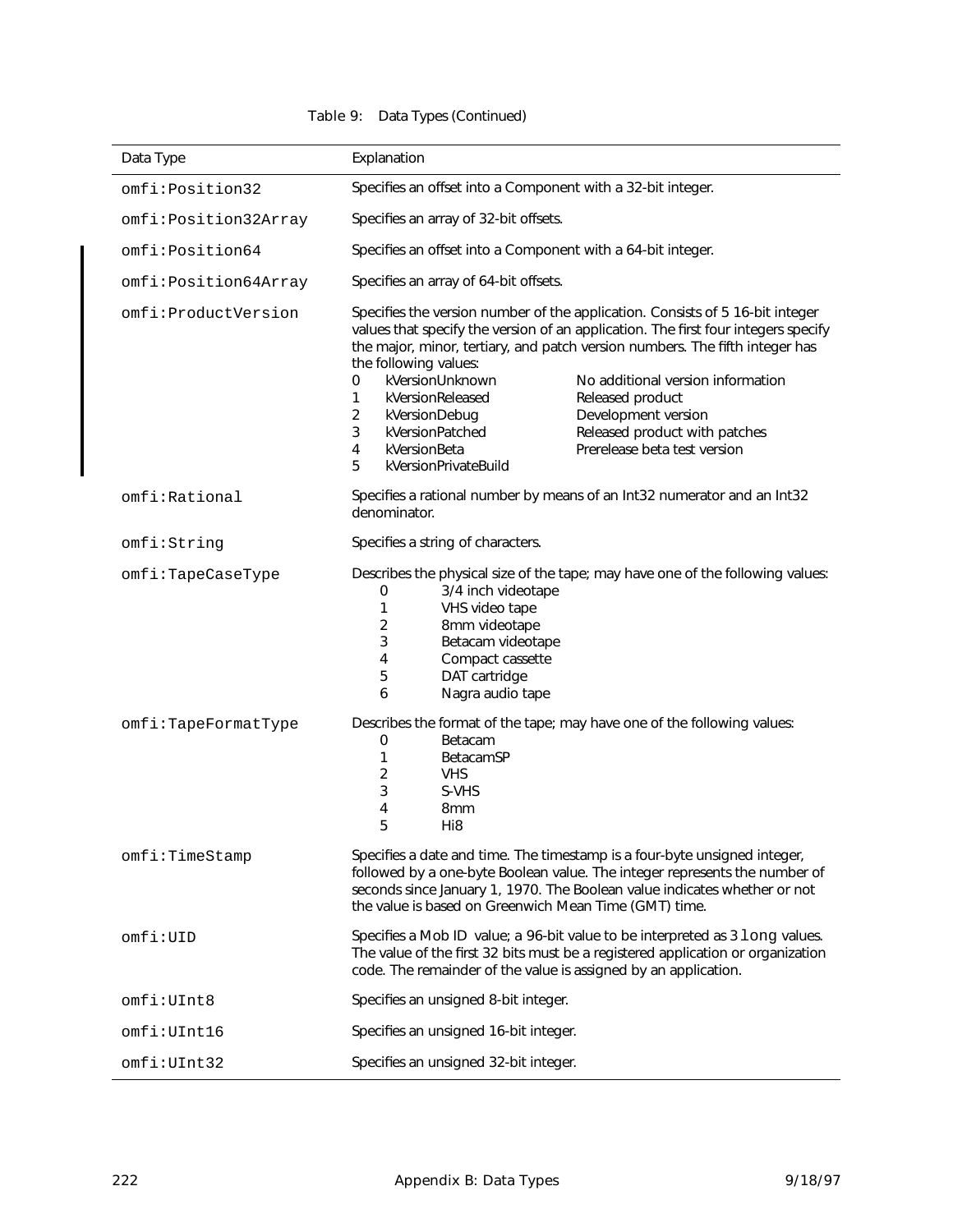#### Table 9: Data Types (Continued)

| Data Type            | Explanation                                                                                               |
|----------------------|-----------------------------------------------------------------------------------------------------------|
| omfi:UniqueName      | Specifies a qualified name which conforms to the OMFI naming conventions.                                 |
| omfi:VersionType     | Specifies a 2-byte unsigned OMFI version number.                                                          |
| omfi:VideoSignalType | Specifies the type of video signal on the videotape. Values are:<br>NTSC<br>0<br>PAL<br><b>SECAM</b><br>2 |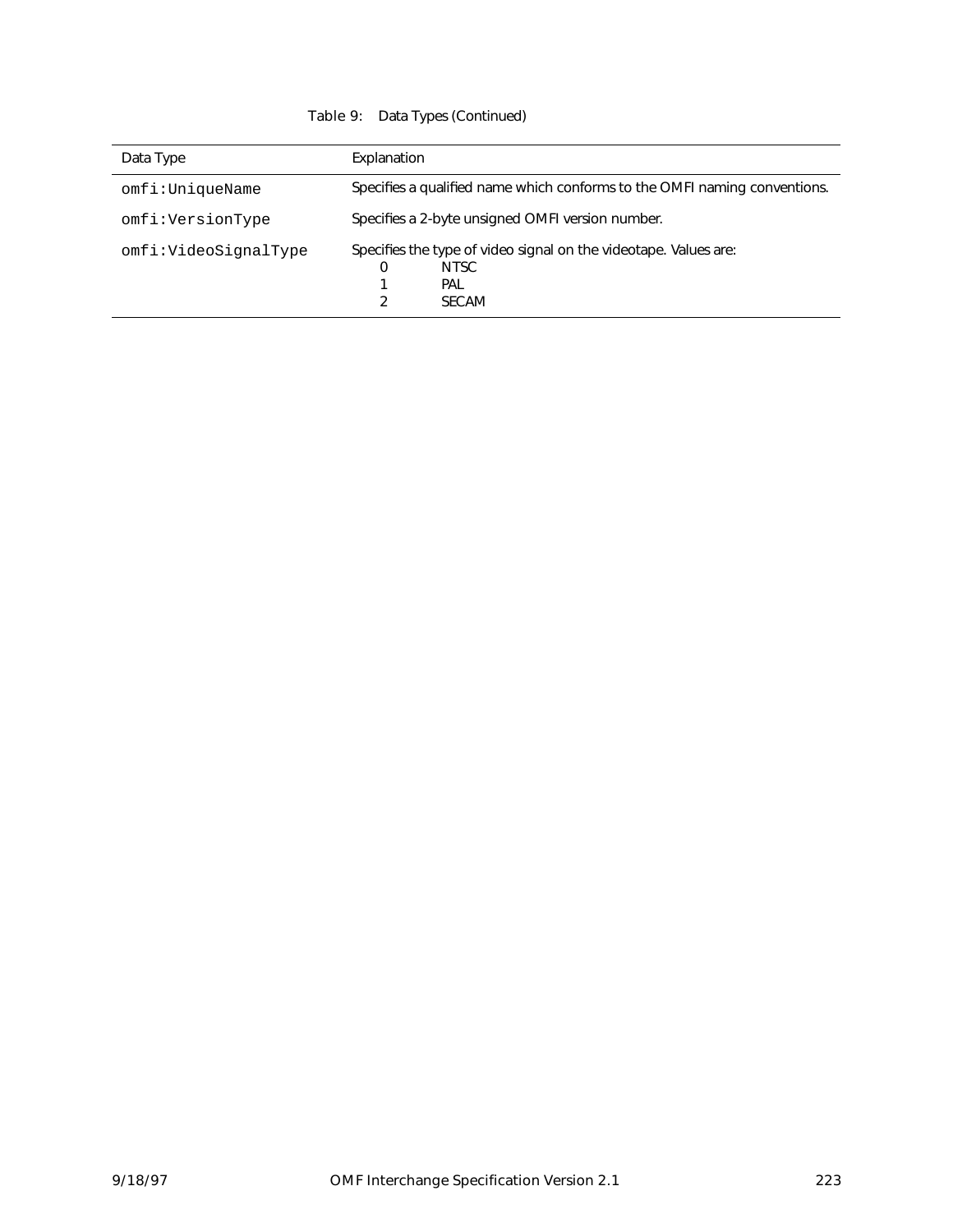<span id="page-235-0"></span>

| Data Kind                  | Explanation                                                                                                                                                                                                                                                                                                                            |
|----------------------------|----------------------------------------------------------------------------------------------------------------------------------------------------------------------------------------------------------------------------------------------------------------------------------------------------------------------------------------|
| omfi:data:Boolean          | Specifies either True or False.                                                                                                                                                                                                                                                                                                        |
| omfi:data:Char             | Specifies a single character value.                                                                                                                                                                                                                                                                                                    |
| omfi:data:Color            | Specifies a ColorSpace followed by a series of Rational, with one Ratio-<br>nal for each color component in the color space. The size of this data<br>type depends on the color space. If the color space is a 3-component<br>color space, the size will be 25 bytes (1 byte for the color space, fol-<br>lowed by 3 8-byte rationals. |
| omfi:data:ColorSpace       | Specifies the color space used to describe color as an Int16 enumerated<br>type. Values are:<br>0<br><b>RGB</b><br>1<br><b>YUV</b><br>2<br><b>YIQ</b><br>3<br><b>HSI</b><br>4<br><b>HSV</b><br>5<br>YCrCb<br>6<br>YDrDb<br>7<br><b>CMYK</b>                                                                                            |
| omfi:data:DirectionCode    | Specifies one of 8 directions in a 2-dimensional plane as an Int16<br>enumerated type. Values are:<br>$\Omega$<br>Right<br>1<br>UpperRight<br>$\overline{2}$<br>Up<br>3<br>UpperLeft<br>4<br>Left<br>5<br>LowerLeft<br>6<br>Down<br>7<br>LowerRight                                                                                    |
| omfi:data:Distance         | Specifies a distance which is relative to the display dimensions of the<br>image as an omfi: Rational value. A value of 1.0 represents 1/6<br>the vertical dimension of the image. For the common 4x3 aspect ration,<br>the horizontal distance equals 8 units and the vertical distance equals 6<br>units.                            |
| omfi:data:Edgecode         | Specifies a stream of film edge code values.                                                                                                                                                                                                                                                                                           |
| omfi:data:Int32            | Specifies a signed 32-bit integer.                                                                                                                                                                                                                                                                                                     |
| omfi:data:Matte            | Specifies a stream of media that contains an image of alpha values.                                                                                                                                                                                                                                                                    |
| omfi:data:Picture          | Specifies a stream of media that contains image data.                                                                                                                                                                                                                                                                                  |
| omfi:data:PictureWithMatte | Specifies a stream of media that contains image data and a matte.                                                                                                                                                                                                                                                                      |

#### Table 10: Data Kinds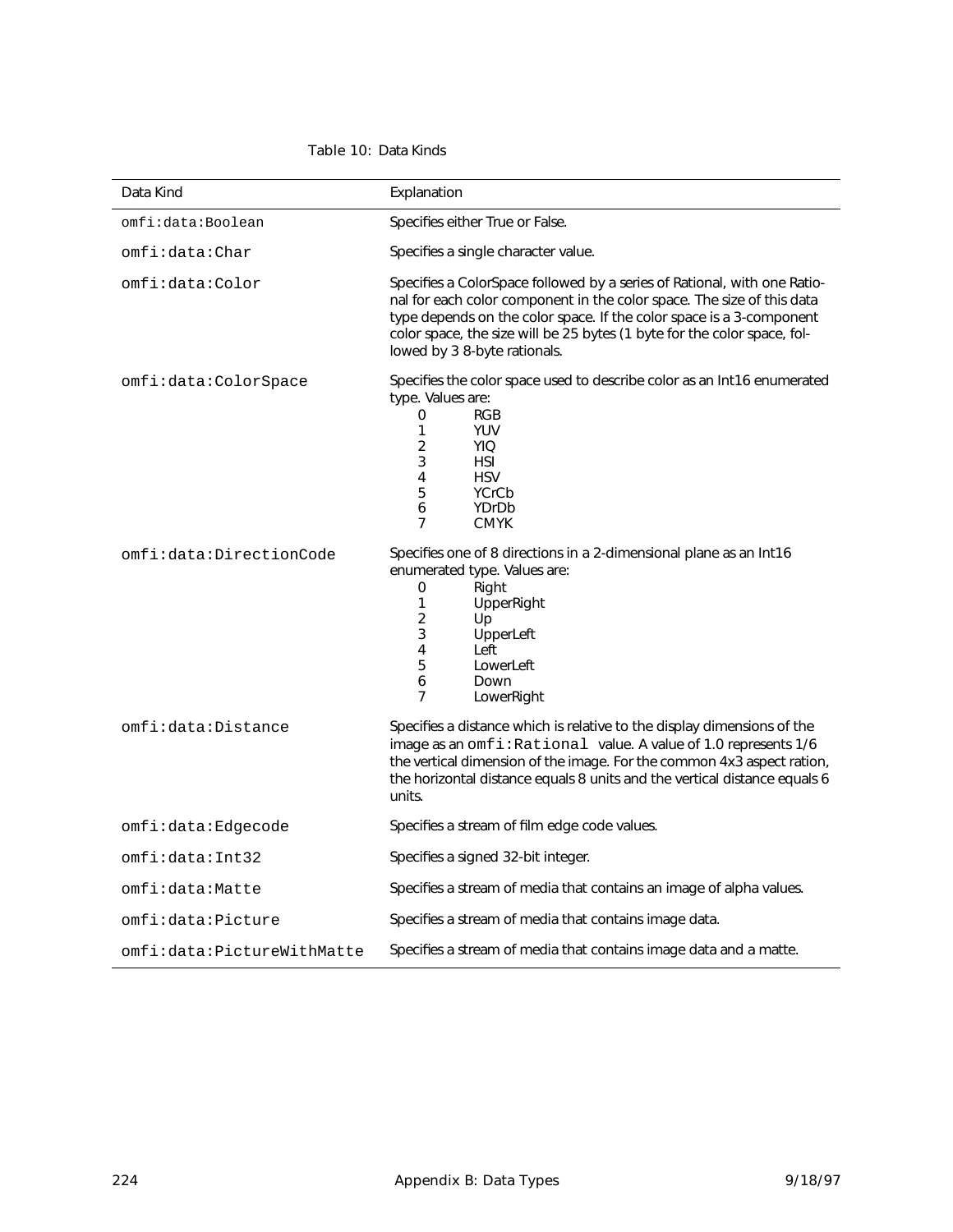<span id="page-236-0"></span>

| Data Kind             | Explanation                                                                                                                                                                                                                                                                                                                                                                                                                                                                                  |
|-----------------------|----------------------------------------------------------------------------------------------------------------------------------------------------------------------------------------------------------------------------------------------------------------------------------------------------------------------------------------------------------------------------------------------------------------------------------------------------------------------------------------------|
| omfi:data:Point       | Specifies a point relative to the display dimensions of the image as two<br>omfi: Distance values. The origin is the center of the image; the<br>first distance represents the horizontal distance (positive values increase<br>to the right); and the second distance represents the vertical distance<br>(positive values increase up). For example, for an aspect ration of 4x3,<br>the upper right corner has a value (4.0,3.0) and the lower left corner<br>has a value $(-4.0,-3.0)$ . |
| omfi:data:Polynomial  | Specifies a polynomial value.                                                                                                                                                                                                                                                                                                                                                                                                                                                                |
| omfi:data:Rational    | Specifies a rational number by means of an Int32 numerator and an<br>Int32 denominator.                                                                                                                                                                                                                                                                                                                                                                                                      |
| omfi:data:Sound       | Specifies a stream of media that contains a single channel of sound.                                                                                                                                                                                                                                                                                                                                                                                                                         |
| omfi:data:StereoSound | Specifies a stream of media that contains two stereo channels of sound.                                                                                                                                                                                                                                                                                                                                                                                                                      |
| omfi:data:String      | Specifies a string of characters.                                                                                                                                                                                                                                                                                                                                                                                                                                                            |
| omfi:data:Timecode    | Specifies a stream of tape timecode values.                                                                                                                                                                                                                                                                                                                                                                                                                                                  |
| omfi:data:UInt8       | Specifies an unsigned 8-bit integer.                                                                                                                                                                                                                                                                                                                                                                                                                                                         |

#### Table 10: Data Kinds (Continued)

Table 11: Data Kind Conversions

| Convert from Data Kind | Convert to Data Kind | Explanation                                                                                                                                                                                                   |
|------------------------|----------------------|---------------------------------------------------------------------------------------------------------------------------------------------------------------------------------------------------------------|
| PictureWithMatte       | Picture              | If a Picture With Matte is used where a Picture is specified, the<br>matte part is ignored and the picture part is used.                                                                                      |
| PictureWithMatte       | Matte                | If a Picture With Matte is used where a Matte is specified, the<br>picture part is ignored and the matte is used.                                                                                             |
| Picture                | PictureWithMatte     | If a Picture is used where a Picture With Matte is specified, the<br>picture is used and the matte is assumed to be all fore-<br>ground.                                                                      |
| Matte                  | PictureWithMatte     | If a Matte is used where a Picture With Matte is specified, the<br>Matte is used and the Picture is assumed to be a grayscale<br>image equivalent to the matte with white as background,<br>black foreground. |
| Matte                  | Picture              | If a Matte is used where a Picture is specified, the Picture is<br>assumed to be a greyscale image equivalent to the matte<br>with white as background, black as foreground.                                  |
| Picture                | Matte                | If a Picture is used where a Matte is specified, the matte is<br>assumed to be the equivalent of using only the luminance<br>component of the Picture.                                                        |
| Color                  | Picture              | If a Color is used where a Picture is specified, the Picture is<br>assumed to have all pixels of the specified color.                                                                                         |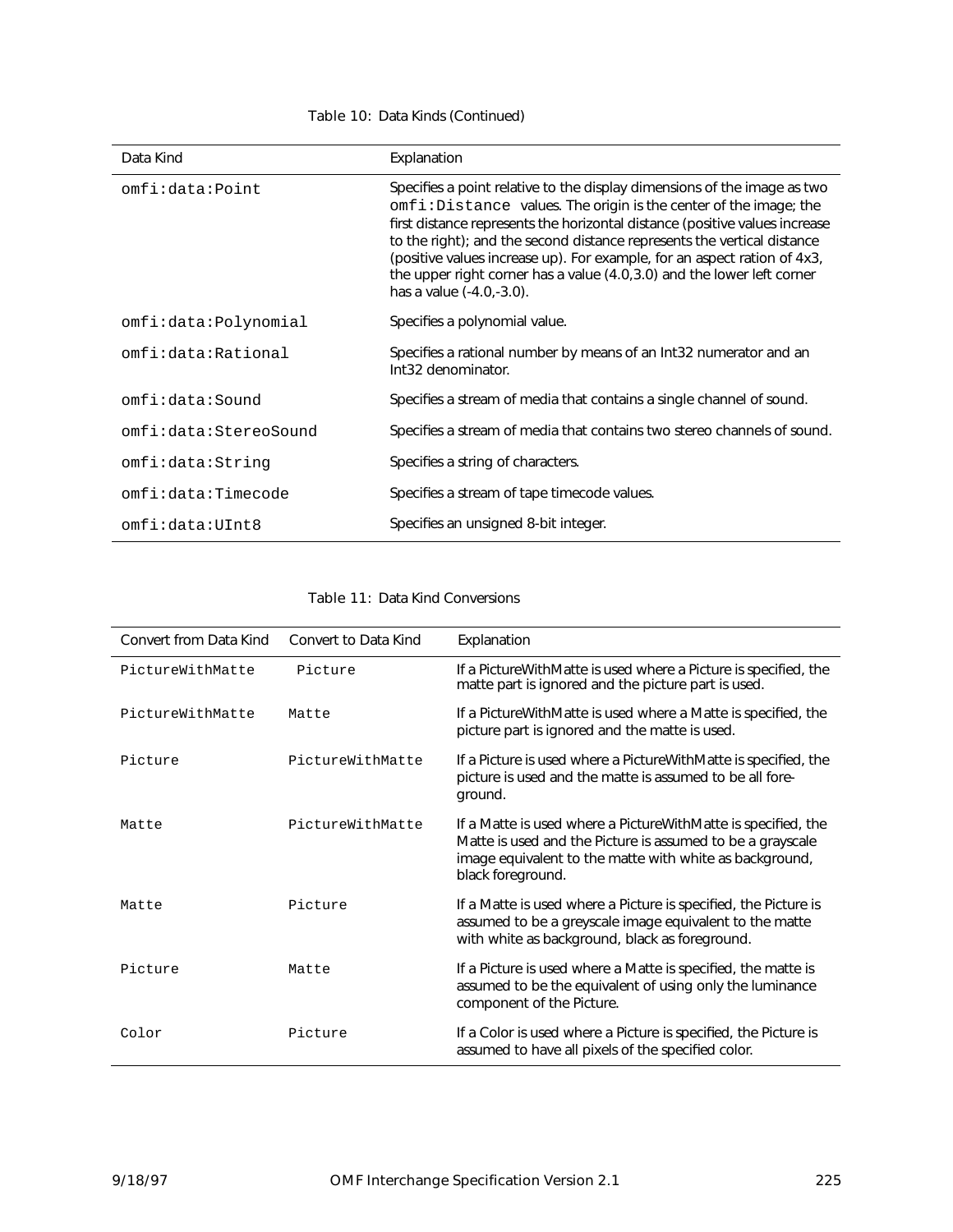| Convert from Data Kind                          | Convert to Data Kind | Explanation                                                                                                                                                                                                                                                               |
|-------------------------------------------------|----------------------|---------------------------------------------------------------------------------------------------------------------------------------------------------------------------------------------------------------------------------------------------------------------------|
| Color                                           | Matte                | If a Color is used where a Matte is specified, the Matte is<br>assumed to have all pixels be the luminance component of<br>the specified color.                                                                                                                           |
| Color                                           | PictureWithMatte     | If a Color is used where a Picture With Matte is specified, the<br>Picture is assumed to have all pixels of the specified color,<br>and the matte is assumed to be all foreground. A Picture,<br>Matte, or PictureWithMatte cannot be implicitly converted<br>to a Color. |
| Color                                           | Rational             | A color is converted to a Rational by using only the lumi-<br>nance component                                                                                                                                                                                             |
| Rational                                        | Color                | A Rational is converted to a color by making a color whose<br>luminance component is the Rational and whose chromi-<br>nance components are 0.                                                                                                                            |
| Sound                                           | StereoSound          | A Sound is converted to a StereoSound by using half the<br>original sound on each of the Left and Right parts.                                                                                                                                                            |
| StereoSound                                     | Sound                | A StereoSound is converted to a Sound by adding the Left<br>and Right parts.                                                                                                                                                                                              |
| Int32, Int16,<br>Int8, Uint32,<br>Uint16, UInt8 | Rational             | Any of the integer types is converted to a Rational by first<br>converting it to an Int32, and then using the result as the<br>numerator and setting the denominator to 1.                                                                                                |
| Rational                                        | Int32                | A Rational is converted to a Int32 by dividing numerator by<br>denominator and rounding any fractional part toward nega-<br>tive infinity.                                                                                                                                |

#### Table 11: Data Kind Conversions (Continued)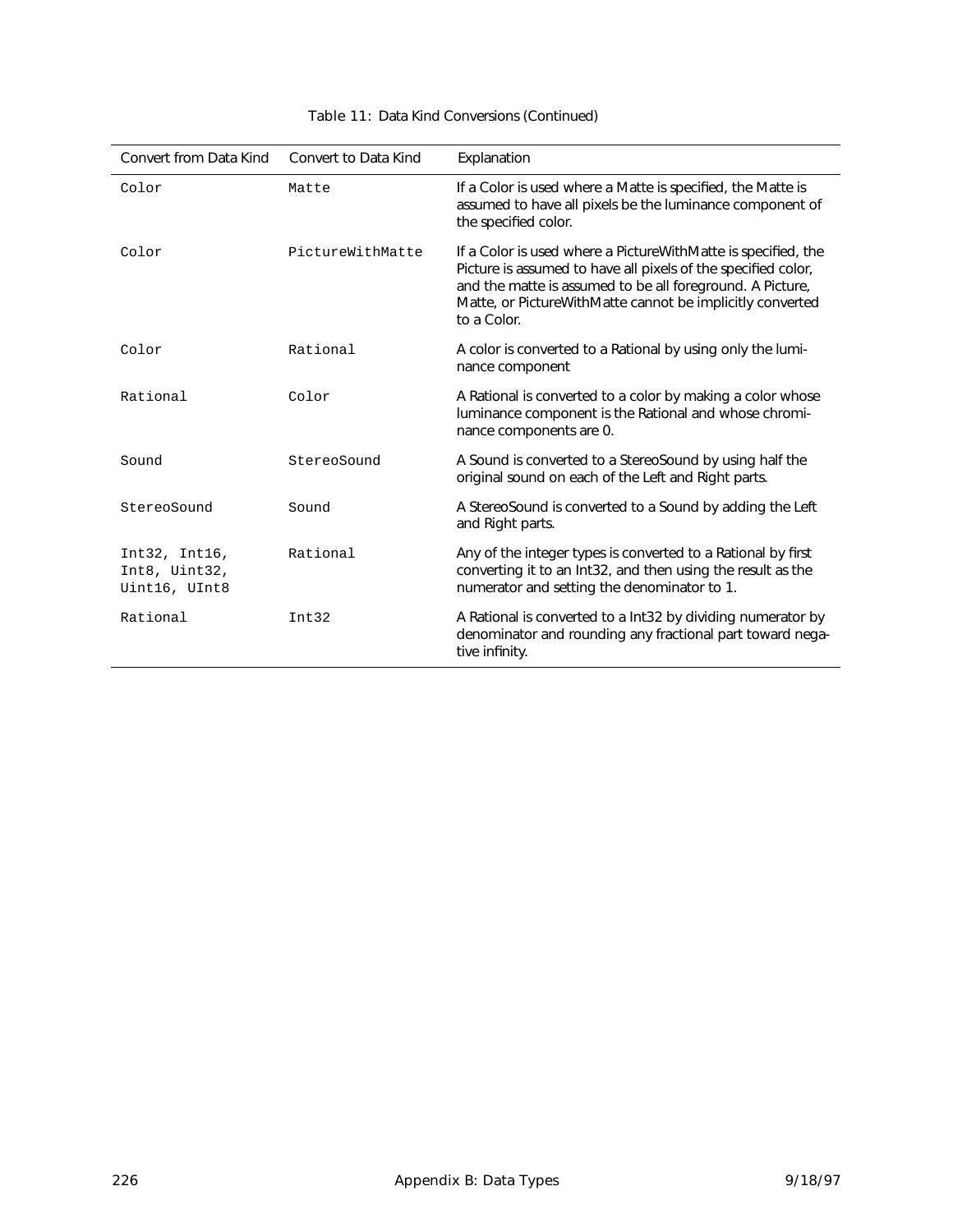

This appendix lists references to specifications and standards documents and describes the formats used to store media data in disk files.

# **References**

 $\blacksquare$ 

# Bento®

*Bento Specification, Revision 1.0d5* by Jed Harris and Ira Ruben. Apple Computer, Inc.

For a copy of the Bento Specification and the Bento software, you can contact the OMF Developers' Desk.

# TIFF

*TIFF, Revision 6.0*, *Final - June 3*, 1992. Aldus Developers Desk.

OMF Interchange supports the use of TIFF as a media data format for interchange of graphic data and video frame data. The TIFF specification, sample TIFF files, and other TIFF developer information are available on CompuServe ("Go ALDSVC", Library 10) and on AppleLink® (Aldus Developers Icon). For a copy of the TIFF 6.0 specification, call (206) 628-6593. For other information about the TIFF format, contact:

Aldus Developers Desk 411 First Avenue South Seattle, WA 98104-2871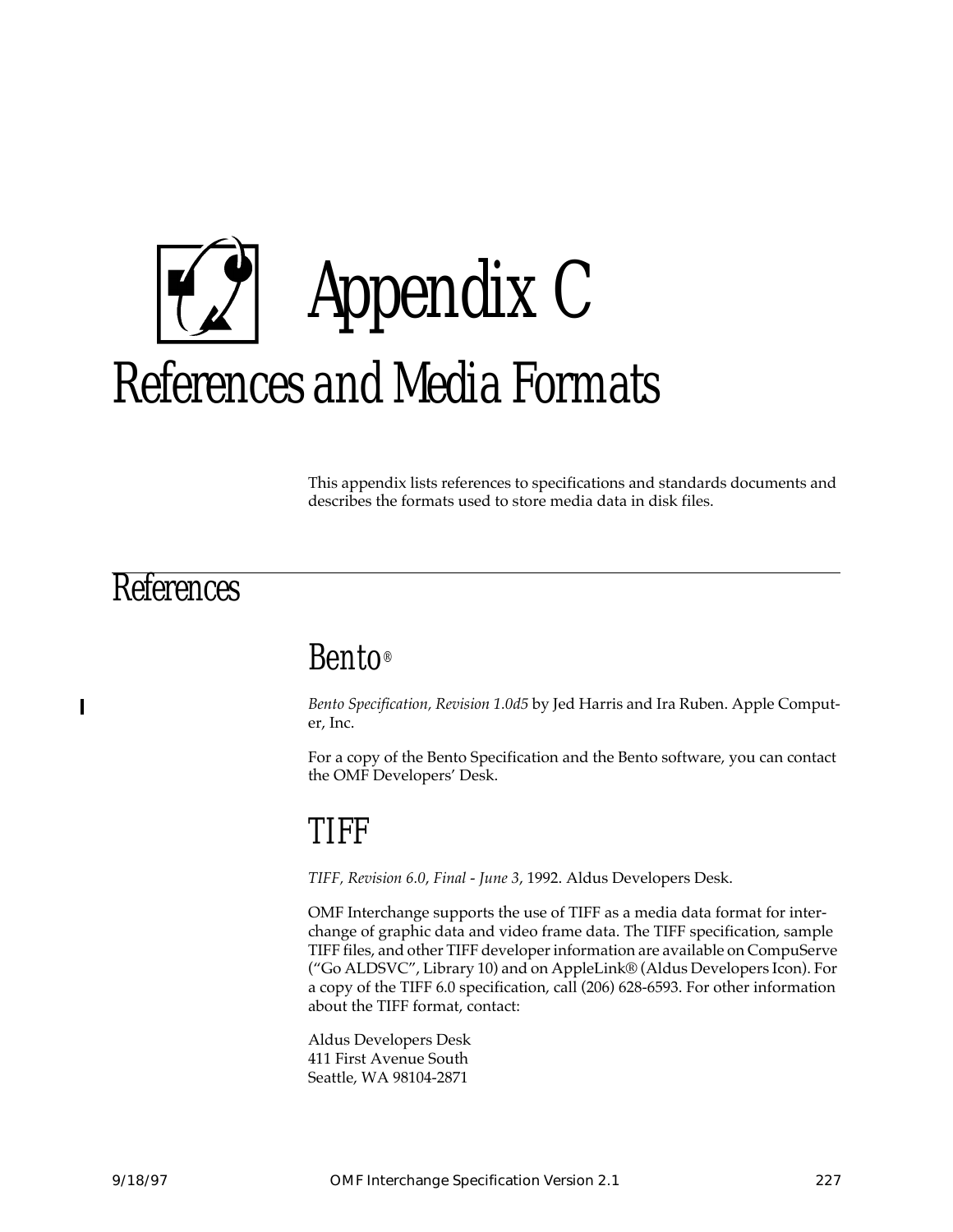# AIFF

*Audio Interchange File Format*, Apple Computer, Inc., Version 1.

For information on how to get the Audio Interchange File Format (AIFC) specification, call Apple Computer Customer Assistance at (800) 776-2333.

# WAVE Audio File Format

For information or a copy of the WAVE audio file format specification, contact Microsoft Developer's Services at (800) 227-4679.

# Other References

*Joint Photographic Experts Group Standard JPEG-8-R8*.

*Microsoft/IBM Multimedia Programming Interface and Data Specifications, Version 1.0*.

*SMPTE Recommended Practice, RP 146-1987*, "Transfer of Edit Decision Lists," Society of Motion Picture and Television Engineers.

# Media Formats

# TIFF File Format

OMF Interchange extends baseline TIFF 6.0 in order to efficiently store video frame sequences. OMF Interchange includes a version of the TIFF object type for TIFF format video data that includes JPEG full motion video media data and frame information.

The object contains the TIFF image file Header (IFH), followed by a series of frames, the TIFF image file directory (IFD), reference data including the JPEG tables, and a frame index.

The IFD can contain baseline TIFF fields, plus JPEG and YCbCr fields, along with some private tags that OMF Interchange adds to extend TIFF to represent video. There are restrictions on some of the standard TIFF fields, but these restrictions limit only the kinds of data that can be written. They do not modify the meanings of the tags in any way.

Additional IFD Fields

OMF Interchange defines the following additional IFD fields.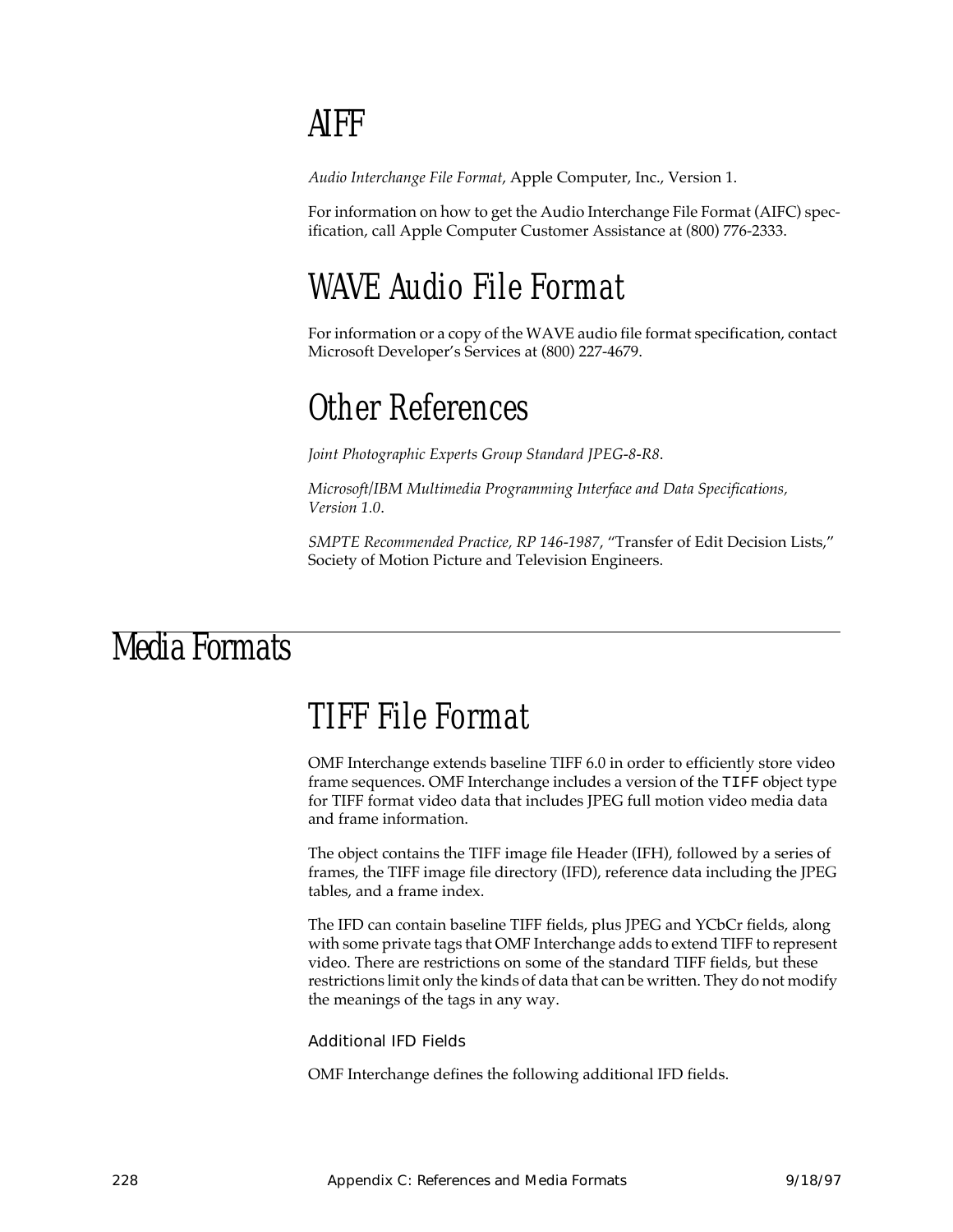• VideoFrameOffsets

Tag = 34432 (8680.H)

 $Type = LONG$ 

 $N =$  number of frames

This field contains an array of byte offsets to the video frames. The order of frames in time corresponds to the order of the offsets.

If this field is not present, the file cannot be interpreted as video.

• VideoFrameByteCounts

 $Tag = 34433 (8681.H)$ 

 $Type = LONG$ 

 $N =$  number of frames

This field contains an array of byte lengths for the video frames. The order of frames in time corresponds to the order of the lengths.

If this field is not present, the lengths have to be computed by interpreting the video data.

• VideoFrameLayout

Tag = 34434 (8682.H)

Type = SHORT

 $N = 1$ 

This field contains the layout of the pixels with respect to a broadcast video image.

- 1= Full Frame picture. The image is not separated into fields, and represents the entire picture.
- 2= Single Field, Odd.

The image corresponds to the odd broadcast field, and must be doubled to be displayed on a monitor.

- 3= Single Field, Even. The image corresponds to the even broadcast field, and must be doubled to be displayed on a monitor.
- 4= Mixed fields.

The image contains two fields, the odd field first, followed by the even field. Together, the two images make up a complete broadcast image.

• VideoFrameRate

Tag = 34435 (8683.H)

Type = RATIONAL

 $N = 1$ 

This field contains the sample rate of the video data. Typical values would be 2997/100 for NTSC, or 25/1 for PAL.

• JPEGQTables16

Tag = 34436 (8684.H)

 $Type = LOG$ 

 $N =$  number of components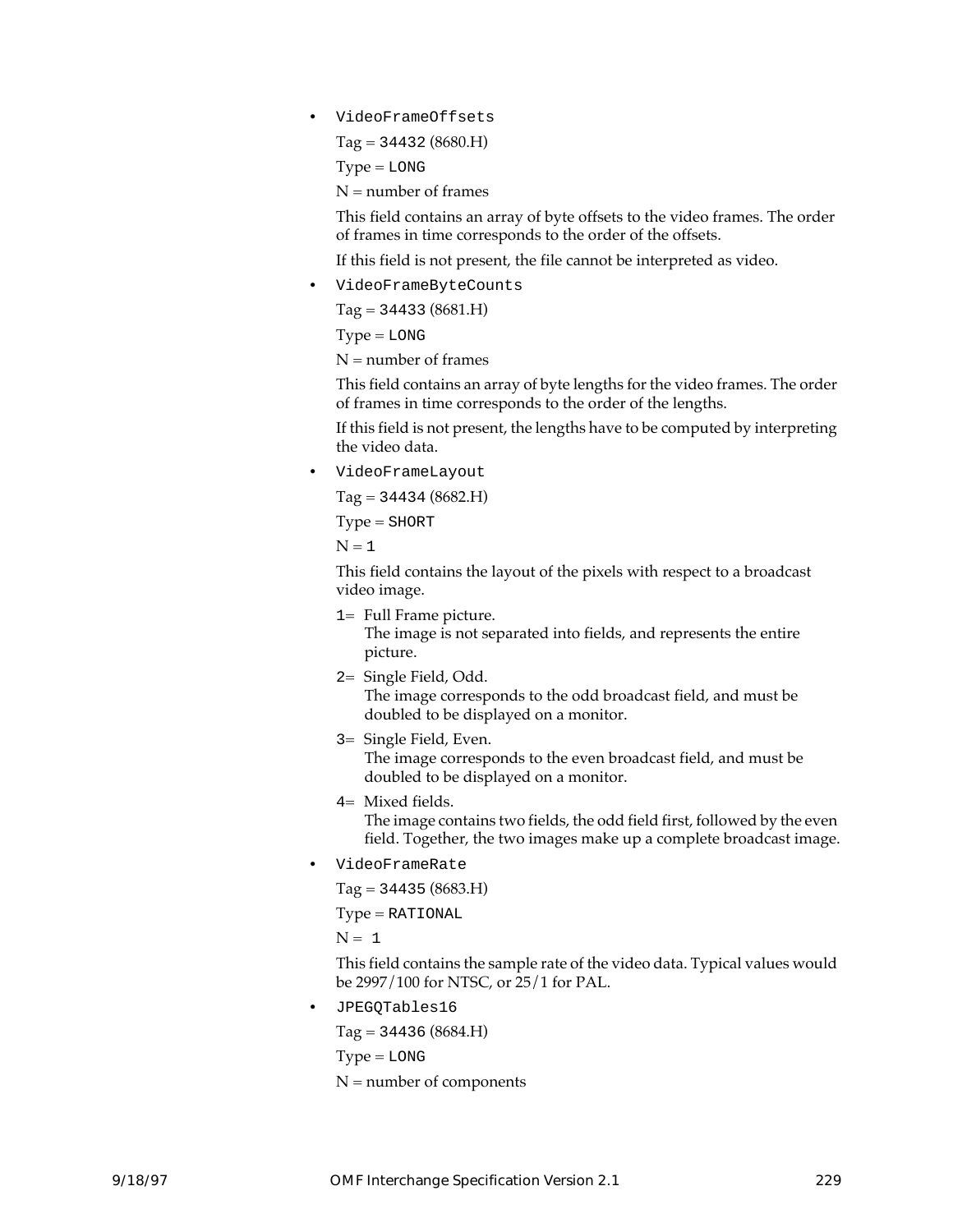This field points to a list of offsets to high-precision quantization tables, one per component. Each table consists of 128 BYTES (one 16-bit value for each DCT coefficient in the 8x8 block). The quantization tables are stored in zig-zag order.

The JPEGQTables field is still required, as they are mandatory with the JPEG extension. Applications that recognize the 16-bit tables can use them if they choose to.

OMF Interchange imposes the following restrictions on the representation of video TIFF/JPEG data. These restrictions limit what kinds of data can be written, but they do not modify the meanings of the tags in any way.

- Lossless JPEC (JPECProc = 14) is not supported; JPECProc must equal 1.
- JPEGInterchangeFormat and JPEGInterchangeFormatLength are not supported.
- PlanarConfiguration must be 1; only interleaved components are supported.
- Only one strip per image is allowed; RowsPerStrip must equal the length of the images.
- Tiles are not supported.
- Compression must be 1 or 6 (none or JPEG).
- If Compression is 6 (JPEG), then PhotometricInterpretation must be 6  $(YC_bC_r)$ .
- $\text{YC}_{\text{b}}\text{C}_{\text{r}}$  Subsampling must be (2, 1); this correspond to the industrystandard format YUV422.
- JPEGRestartInterval is not allowed; there must be explicit markers in the frame data to prevent wrong interpretation of the data.
- All frames must conform to the values specified in the IFD, such as height and length.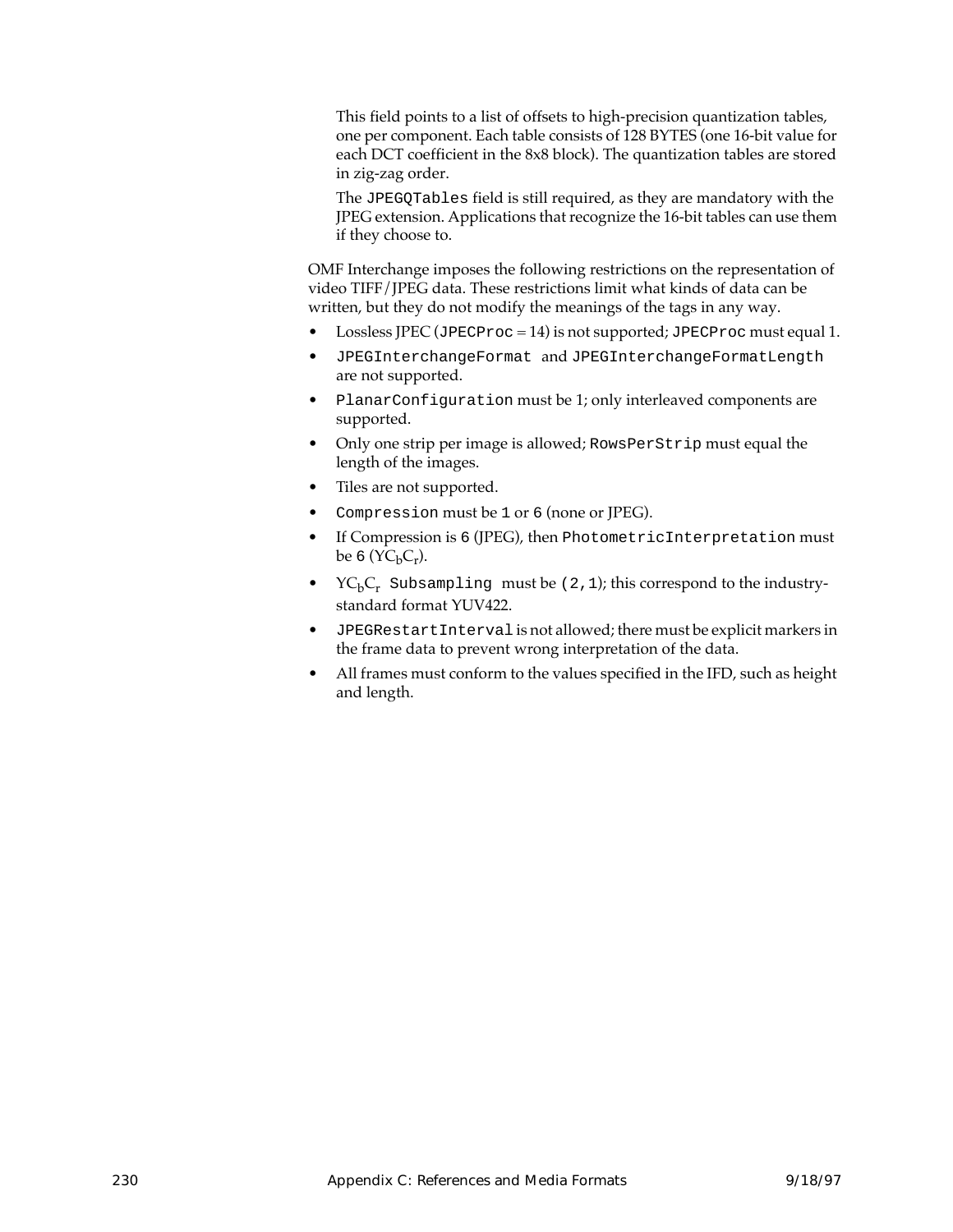# Appendix D Changes in Version 2.1

# List of Changes

The following sections summarize the technical changes in OMF class hierarchy in this version of the specifications.

# File Version Number

The changes introduced the OMF Interchange Specification Version 2.1 are minor enhancements to Version 2.0. Consequently, the file version number stored in the Header object remains 2.0 and is not changed. Any application that is built using the OMF Interchange Developers' Toolkit Version 2.0 should be able to read a file that conforms to the OMF Interchange Specification Version 2.1 with a few specific exceptions. The exceptions are that it may ignore the identification information in the Header object, that it cannot handle any data item or frame index that requires a 64-bit integer, and that it will treat Pulldown objects as unknown objects.

# What's New?

The following are new features:

- Identification information in the Header object
	- New OMFI:HEAD:IdentificationList property
	- New Identification (IDNT) class
	- New omfi:ProductVersion data type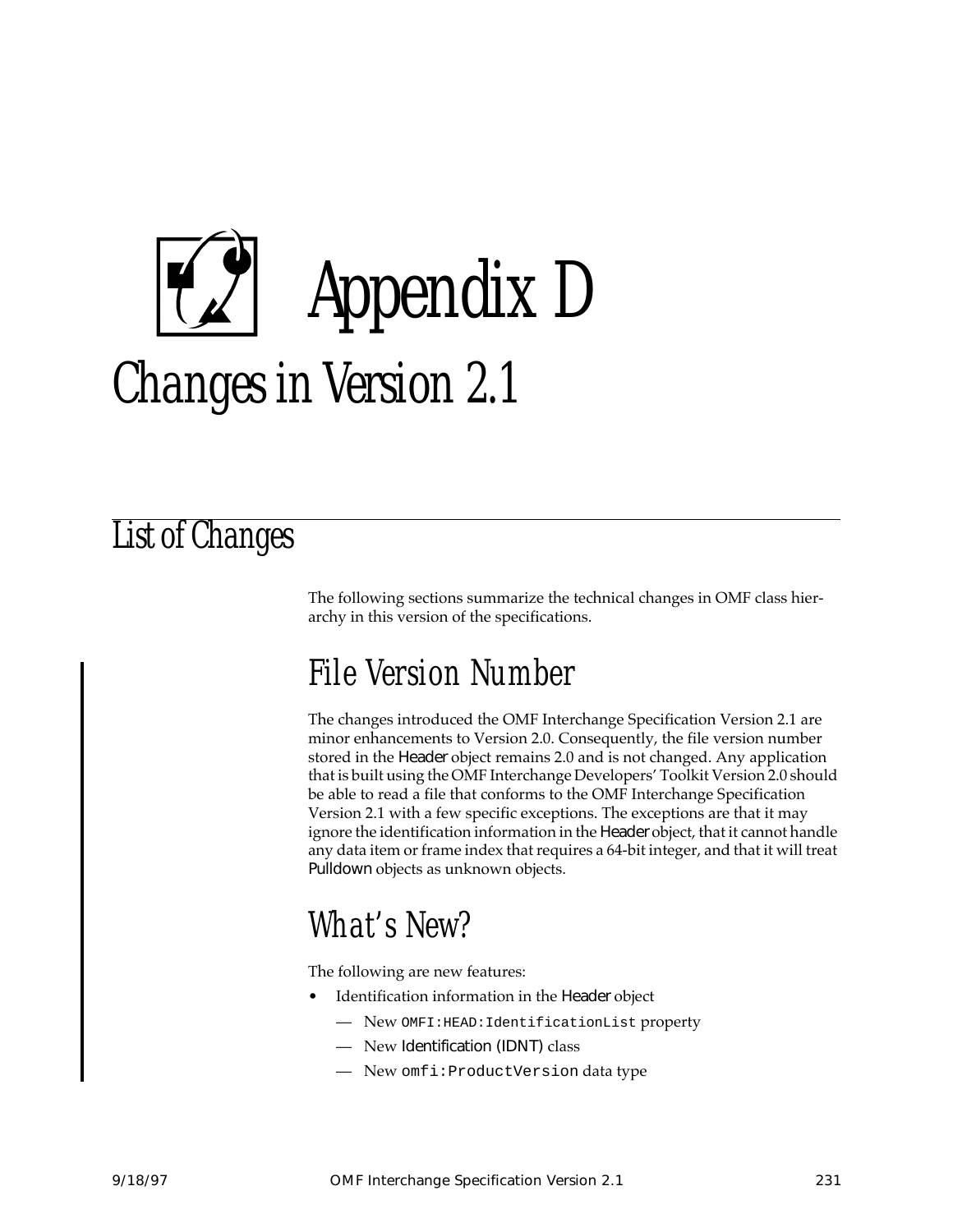- Support for large media files (greater than 2 gigabytes)
	- The following properties can have either an omfi:Length32 or an omfi:Length64 data type: OMFI:CPNT:Length, OMFI:MDFL:Length, OMFI:CMOB:DefFadeLength, OMFI:SCLP:FadeInLength, and OMFI:SCLP:FadeOutLength
	- The following properties can have either an omfi:Position32 or an omfi:Position64 data type: OMFI:ECCP:Start, OMFI:ERAT:InputOffset, OMFI:ERAT:ResultOffset, OMFI:SCLP:StartTime, OMFI:TCCP:Start, and OMFI:TRKD:Origin
	- The OMFI:JPEG:FrameIndex property can have either an omfi:Position32Array or an omfi:Position64Array data type
- Support for user comments on Mobs and tagged user-defined information
	- New OMFI:MOBJ:UserAttribute property
	- New Attribute (ATTB) class
	- New Attribute Array (ATTR) class
	- New omfi:AttrKind data type
- Improved support for film pulldown conversions
	- New Pulldown (PDWN) class
	- New omf:PulldownKindType, omfi:PulldownDirection-Type, and omfi:PhaseFrameType data types
- Minor improvements for media handling and storage
	- Default audio fades in Composition Mobs; new OMFI:CMOB:Def-FadeLength, OMFI:CMOB:DefFadeType, and OMFI:CMOB:Def-FadeEditUnits properties
	- Ability to store the film edgecode header; new OMFI:ECCP:Header property
	- Ability to specify CDCI padding bits; new OMFI:CDCI:Padding-Bits properties
	- Ability to specify physical track; new OMFI:TRKD:PhysicalTrack property
	- Ability to specify image geometry using signed offsets; changed data type for OMFI:DIDD:SampledXOffset, OMFI:DIDD:SampledY-Offset, OMFI:DIDD:DisplayXOffset, and OMFI:DIDD:DisplayYOffset
	- Improved set of Locators; new Network (NETL) locator, new OMFI:MACL:PathName, and OMFI:WINL:PathName properties

# What's Removed?

A few effect definitions have been removed from the Effect Dictionary. The omfi:effect:VideoFrameMask effect has been replaced by the Pulldown object. The stereo audio effects have been removed.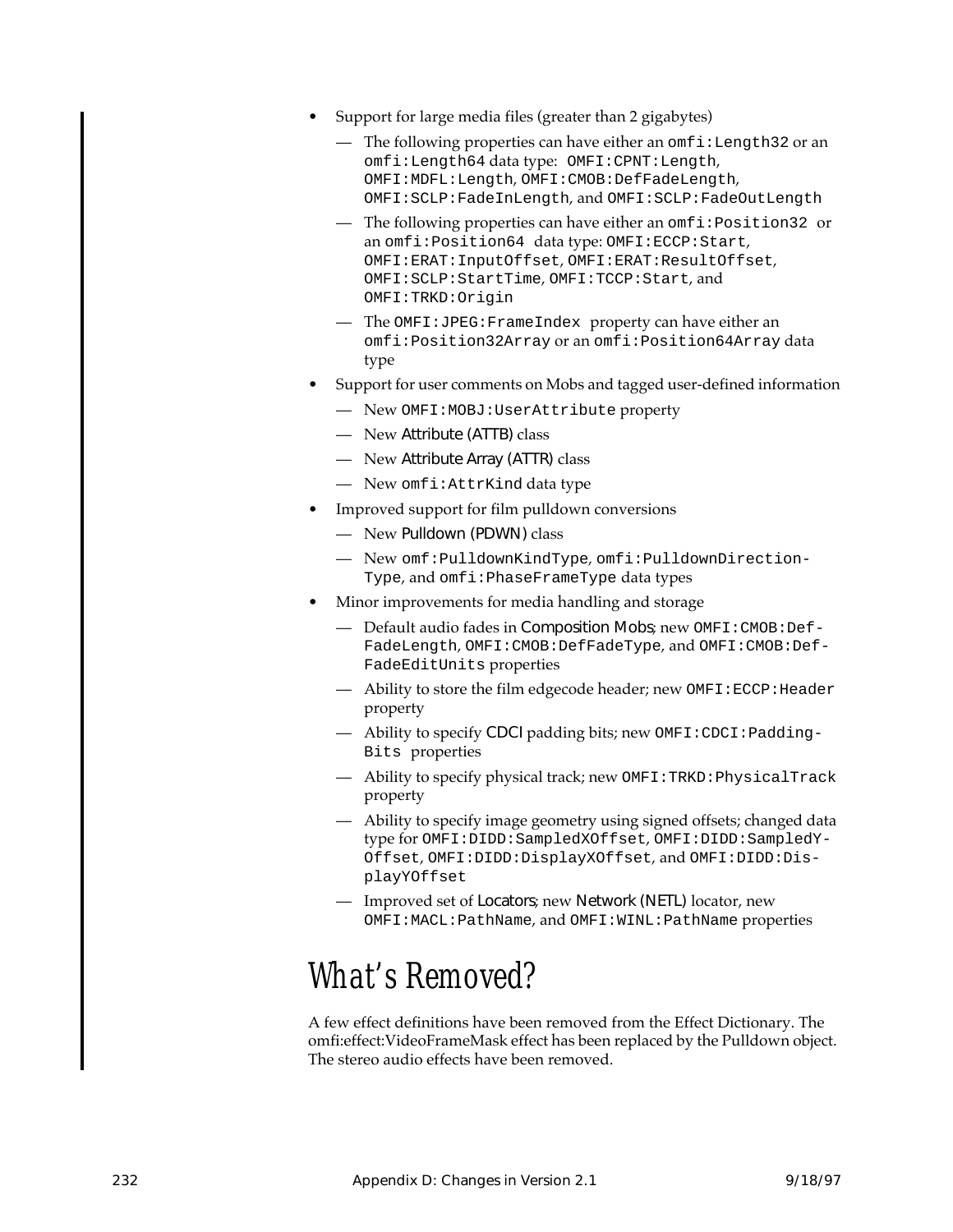# Changes in Version 2.0

This section describes the changes between Version 1.0 and Version 2.0.

The major goals for Version 2.0 of the OMF Interchange specification are to increase the capabilities available to the end user and to reduce the roadblocks to digital media data interchange. This version of the specification helps achieve these goals in the following ways:

- Version 2.0 allows more kinds of information to be interchanged between applications. The most important new kinds of information in this version are
	- Effects
	- More comprehensive descriptions of image and video media
- Version 2.0 makes it easier for an application to include OMF support, which subsequently increases the number of applications available to the end user. The major changes in this version that make it easier to include OMF support are
	- Better class model
	- Better description of Mobs and compositions
- Version 2.0 enhances existing OMF capabilities and remedies problems found in earlier versions.

# Interchanging Effects

OMF Version 2.0 allows interchange of effects, where as the previous version allowed interchange for only a very limited number of transition effects. Effects represent a major part of the value added to the media during the postproduction process. Effects are used as transitions, to layer segments of media, and to alter segments of media. By allowing effects that are defined in one application to be generated or altered in another, OMF reduces the amount of work that must be duplicated when going from one application to another.

The OMF Interchange file has a new model for interchanging effects. The new effect model allows an effect generated by one application to be understood, viewed and edited by a second application, significantly simplifying media production in a multi-vendor environment. Editors will be able to describe and preview effects on a nonlinear editing system, render and alter them on a high-end system and then send them back to the editing system for finishing. Because the OMF specification represents all effects in a common way, details are retained throughout the transfer process, ultimately saving editors time and money. Developed in close cooperation with OMF Champions and Partners, the new effect model offers post professionals quicker, more collaborative effects generation.

OMF 2.0's effect representation is sample rate and resolution independent, and therefore portable to media formats like NTSC, PAL or film, and to different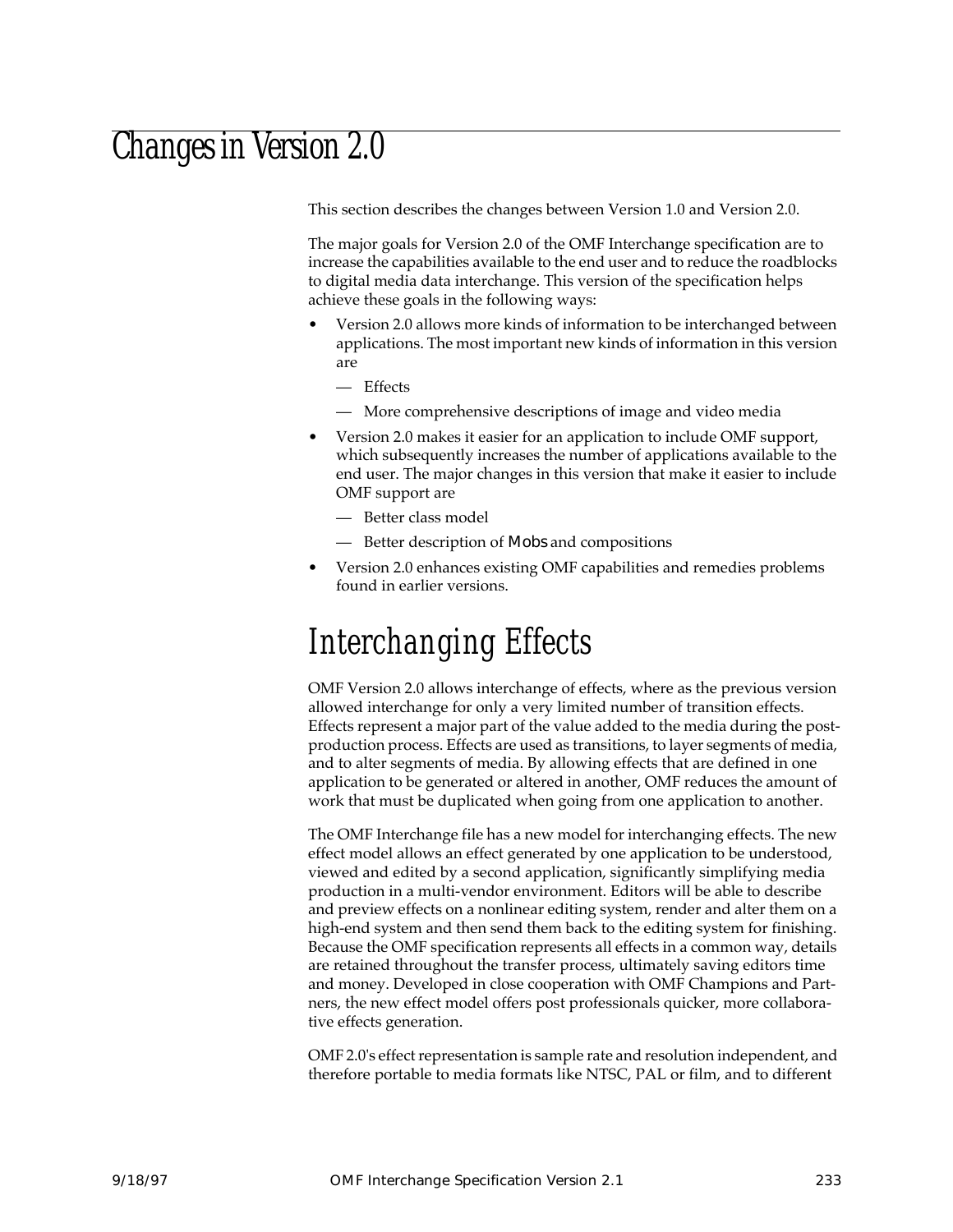play rates. Because effects are represented descriptively rather than rendered as video, the importing applications can alter parameters to modify the effect, such as make a page turn faster or alter the curve of the page.

There are also well-defined mechanisms to include rendered versions of effects. This allows applications that cannot generate an effect to play a prerendered version of the effect.

# Enhancing Media Support

Certain areas of the 1.0 version of the specification have been significantly improved as part of OMF 2.0. These areas include: describing video image media, handling origins of media with different sampling rates, describing media with interleaved channels, and describing different representations of the same media.

#### New Image Format

This version includes a new image format (for moving and still images) that supersedes and enhances the functionality provided with the TIFF image format used in the 1.0 version of the OMF specification. The TIFF format is still supported in OMF 2.0 for compatibility with version 1.0 OMF images.

The goal of the new image format is to simplify the representation of image data and to be able to store the information required by video formats in common use. The Version 2.0 image format supports component video, which is not supported by the previous version's TIFF format. It also eliminates redundancy and is an efficient storage format for both single and moving images. It can easily support compressed and uncompressed video, store images in either a color difference or component video format, and provide additional information about the sampling process used to create the digital media from an analog source.

Applications that support OMF must support the TIFF format as well as the new image format during the 1.0 to 2.0 transition period (this functionality will be provided in the OMF 2.0 Toolkit). This will allow complete compatibility with applications that are still using the 1.0 format. After the transition period ends, which is a year after the publication of the version 2.0 specification, applications will not be required to continue to support the TIFF format.

#### Better Support for Media

This version of OMF Interchange has better support for media with different native sampling rates, media with interleaved channels, and media with more than one digital representation. The starting time for each track of media can now be specified independently. This allows sample-accurate starting times to be specified for each kind of media.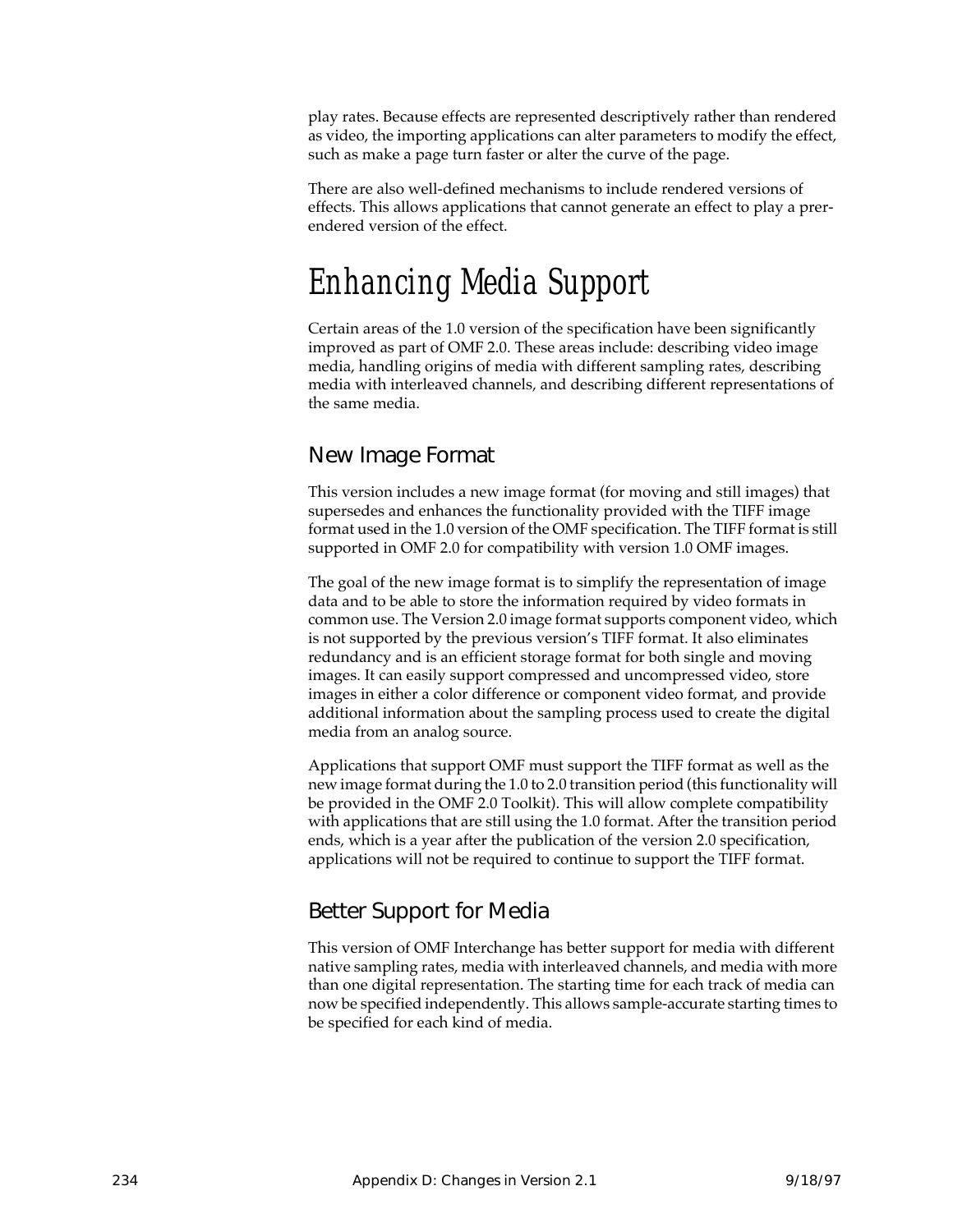New structures allow you to include media data that interleaves multiple channels. For example, media data that has interleaved stereo audio contains the information required to play two channels of audio.

Sometimes it is desirable to have more than one digital representation for media. For example, media may need to be stored differently on different systems for playing efficiency, or media may be stored with different compressions depending on the storage available and the stage of production.

# Making It Easier to Add OMF Support

Version 2.0 of the OMF specification (along with the OMF 2.0 Toolkit) is designed to make it easier to add OMF support to applications by providing more thorough descriptions and information. The improvements added to this version were chosen based on the feedback from the OMF Champions who have already added OMF support to their applications. This version of the OMF Interchange Specification:

- Provides a new class model that makes it possible for a more rigorous definition of the legal structure of OMFI files.
- Provides more information on defining compositions
- Provides better explanations and examples
- Eliminates some object classes

# List of Changes

The following sections summarize the technical changes in OMF class hierarchy in this version of the specifications.

#### What's New?

The following new classes are used to describe effects:

- **Effect Definition (EDEF) class**
- Effect Invocation (EFFE) class
- Effect Slot (ESLT) class
- Varying Value (VVAL) class
- Constant Value (CVAL) class
- Control Point (CTLP) class
- Data Definition (DDEF) class

The following new features also help provide effect interchange:

- Extended set of data types and data kinds
- **Effects Dictionary**

The following new classes are used for the new image format: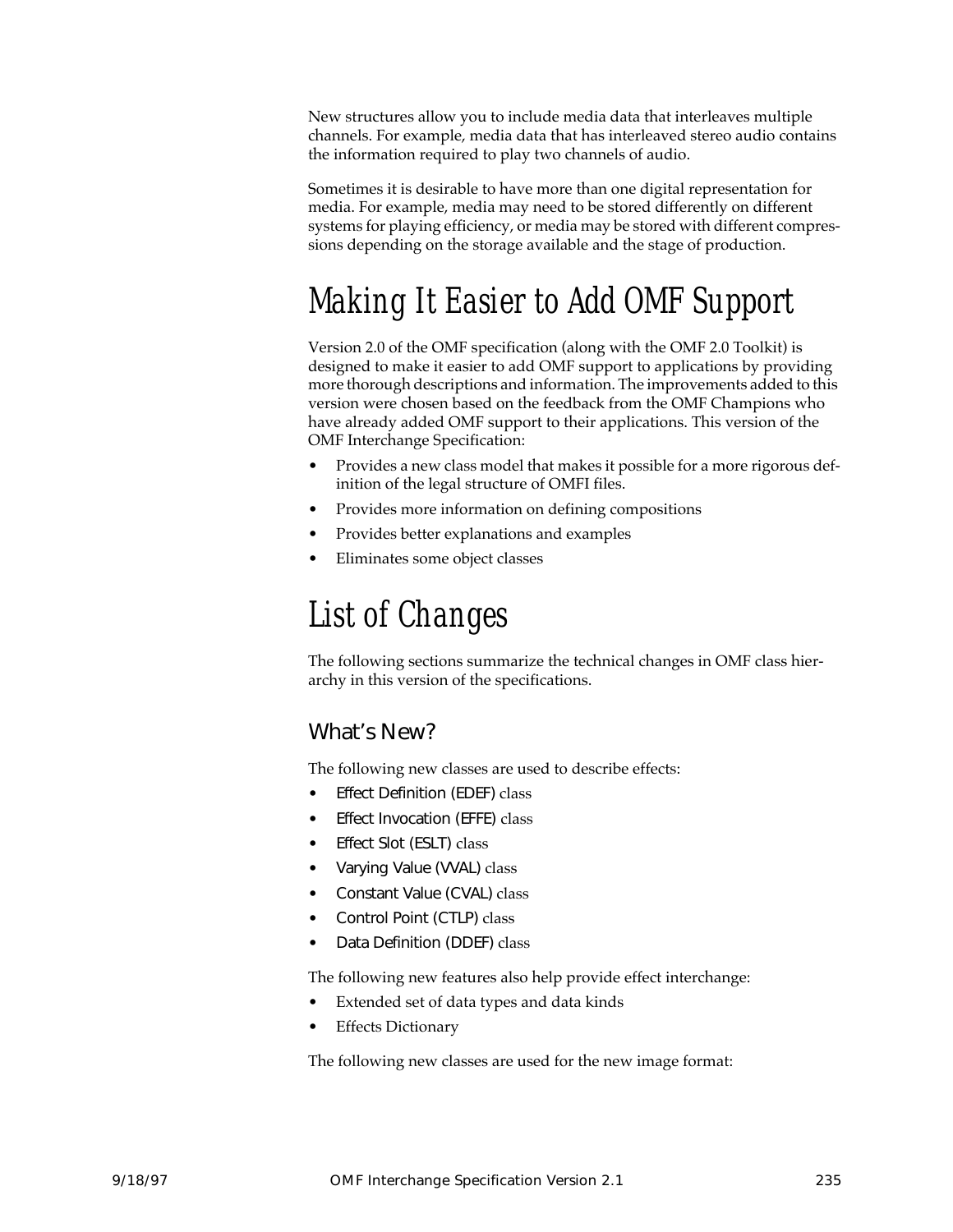- Media Data (MDAT) class
- Image Data (IDAT) class
- JPEG Image Data (JPEG) class
- Digital Image Descriptor(DIDD) class
- RGBA Component Image Descriptor (RGBA) class
- Color Difference Component Image Descriptor (CDCI) class

The following new classes are used to improve references from one section of a Composition Mob to another:

- Scope Reference (SREF) class
- Nested Scope (NEST) class
- Mob Slot (MSLT) class
- Edit Rate Converter (ERAT) class
- Track Description (TRKD) class

The following new class allows a Master Mob to provide access to multiple implementations of the same media:

• Media Group (MGRP) class

The following new classes allow you to specify more descriptive information about physical sources and include Windows format locator information:

- Media Film Descriptor (MDFM) class
- Media Tape Descriptor (MDTP) class
- Windows Locator (WINL) class

The following classes help provide a better class hierarchy, which makes OMF easier to understand and use:

- Composition Mob (CMOB) class
- Master Mob (MMOB) class
- Source Mob (SMOB) class
- OMFI Object (OOBJ) class
- Segment (SEGM) class

#### Changed Properties

This section highlights property changes for classes that are in both 1.0 and 2.0.

The OMFI:ObjID property has been renamed the OMFI:OOBJ:ObjClass property, which eliminates the concept of generic properties and makes the class model easier to understand. The name ObjClass is more descriptive because the property identifies the class of the object rather than containing an ID number for the object.

The OMFI:Version property has been removed from all objects except the HEAD object. All objects in a single OMFI file must conform to the same version of the specification.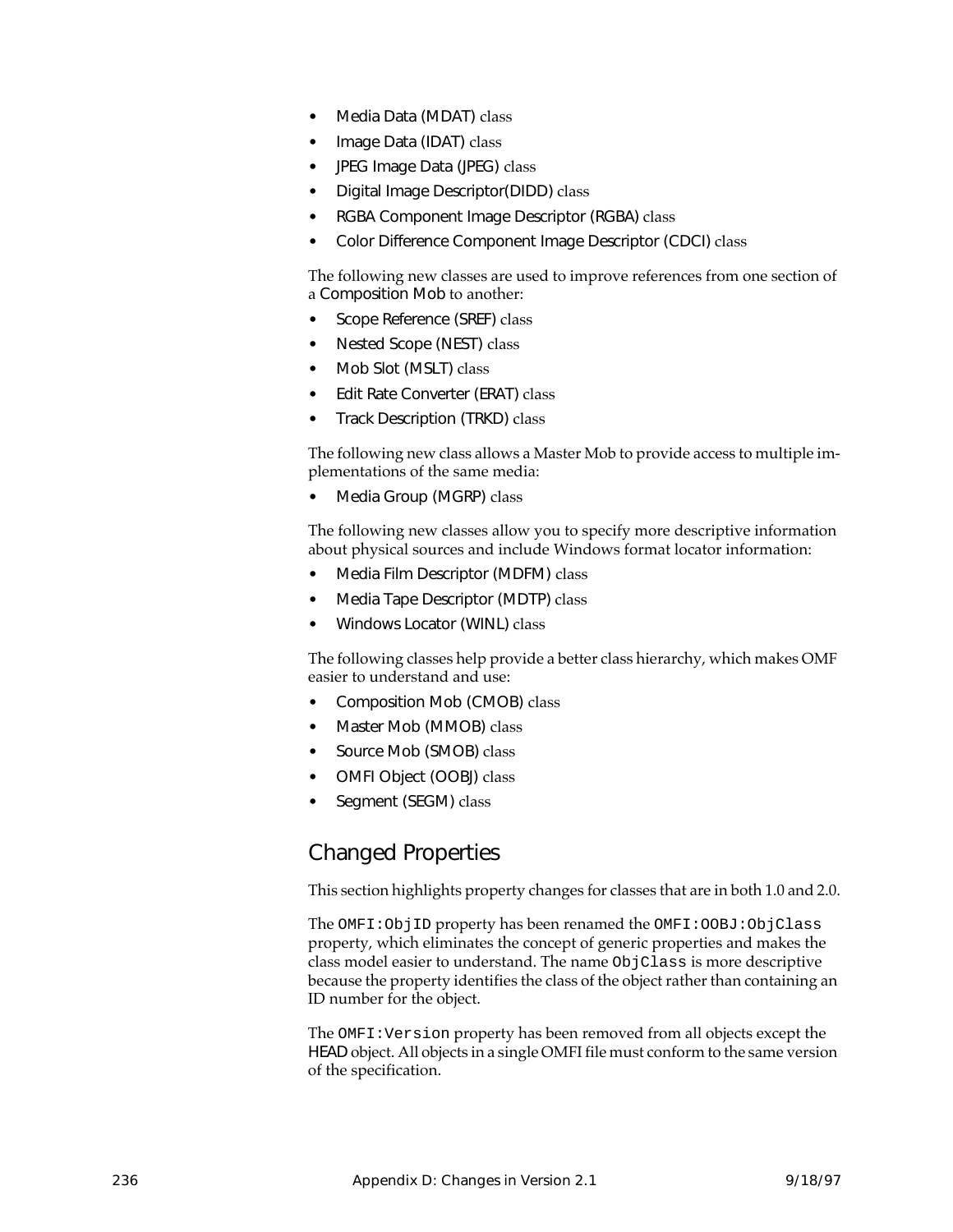The OMFI:ObjectSpine and OMFI:ExternalFiles properties have been removed from the HEAD object. Instead of using the object spine to find objects, you use the mob and media data indexes in the HEAD object. The external files index provided information that is easily accessible through the mob indexes. The Mobs index and the MediaData are now arrays of object references rather than also containing the MobID values. This reduces the redundancy in the OMFI file, which minimizes the possibility of creating inconsistent OMFI files.

The  $omfi:TrackType$  data type is no longer an enumerated data type. It is now an object reference to a Data Definition object.

The OMFI:TRAK:FillerProxy property has been replaced with Nested Scope and Scope References. The Filler class is not used for implicit references.

#### What's Removed?

The following object classes are not included in OMF Interchange Specification Version 2.0:

- The TRKG track group class is replaced by Effect Invocation (EFFE), Nested Scope (NEST), and Media Group (MGRP) classes. In addition, the following subclasses of TRKG are also replaced by EFFE: WARP time warp class, SPED speed class, MASK mask class, REPT repeat class.
- The ATTR attribute array class, the ATTB attribute class, and the ATCP clip attribute class have been removed. These were intended to store private information. Effects interchange in Version 2.0 eliminates the need for some of this private data. The remaining private data can be stored using private properties or new private classes.
- The TRAK class has been replaced by the Mob Slot (MSLT) and the Track Description (TRKD) classes.
- The TRKR class has been replaced by the Scope Reference (SREF) class.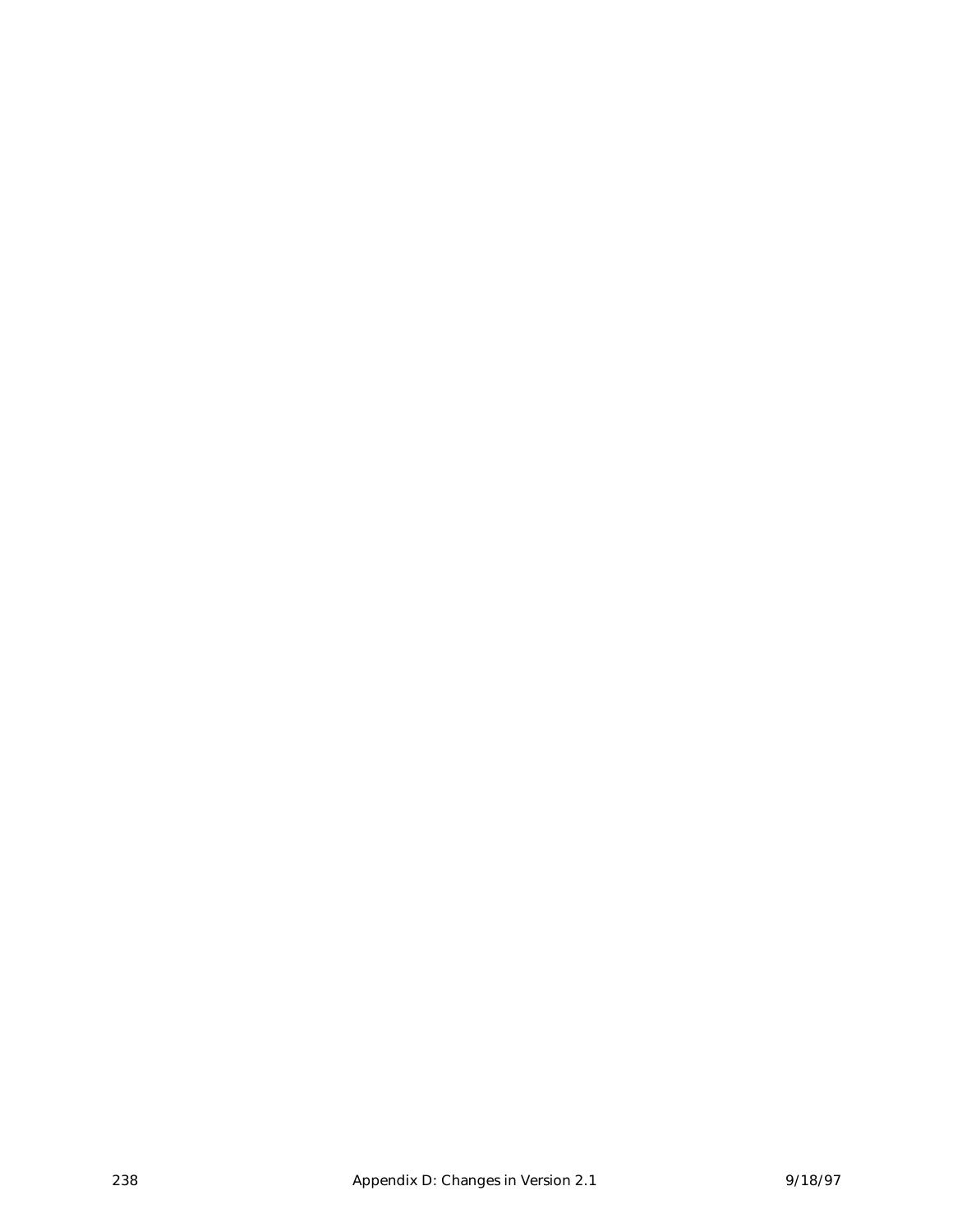

This appendix describes the registered effects that were specified at the time this document was published. Contact the OMF Developers' Desk for documentation on additional registered effects.

This section provides documentation on the following audio effects:

- Mono Audio Dissolve
- Mono Audio Gain
- Mono Audio Mixdown
- Mono Audio Pan

This section provides documentation on the following video effects:

- SMPTE Video Wipe
- Video Dissolve
- Video Fade To Black
- Video Frame Mask
- Video Repeat
- Video Speed Control

The Effect Definition section in each dictionary page lists the values of the Effect Definition (EDEF) properties. It also lists the result data kind of the effect. Effects dictionary pages are arranged alphabetically by the effect name.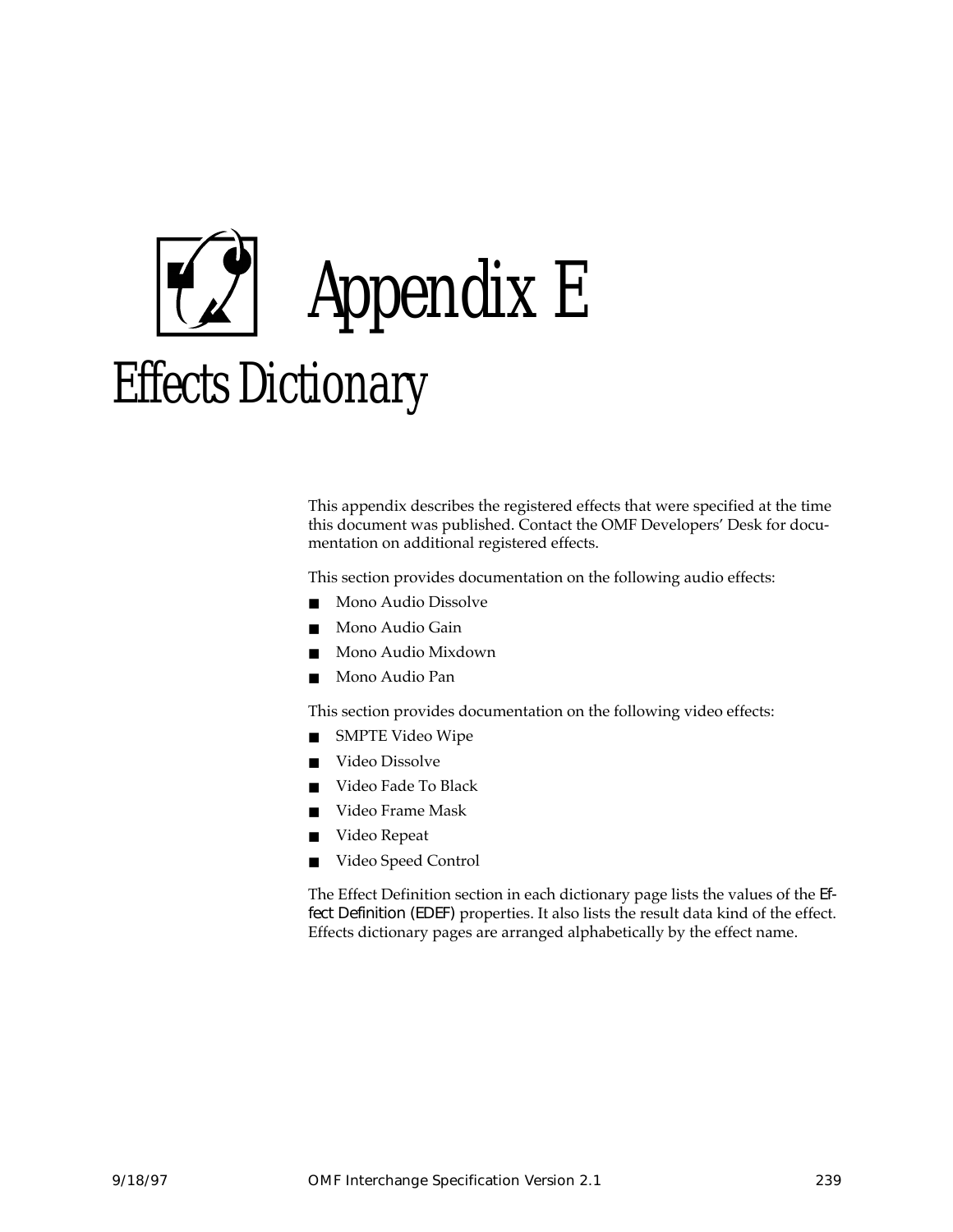# Mono Audio Dissolve Effect

Combines two mono audio streams.

# Effect Definition

| EffectID          | omfi:effect:SimpleMonoAudioDissolve                                |
|-------------------|--------------------------------------------------------------------|
| EffectName        | Simple Mono Audio Dissolve                                         |
| EffectDescription | Combines two mono audio streams by using a simple linear equation. |
| <b>Bypass</b>     | -1 (in Transitions, substitute a cut)                              |
| IsTimeWarp        | False                                                              |
| Result Data Kind  | omfi:data:Sound                                                    |

# Control Arguments

| ArgID | Data Kind          | <b>Description</b>                                                                                                                                                                                                                                                                                                                                                 |
|-------|--------------------|--------------------------------------------------------------------------------------------------------------------------------------------------------------------------------------------------------------------------------------------------------------------------------------------------------------------------------------------------------------------|
| $-1$  | omfi:data:Sound    | Input audio Segment "A", may also be known as "outgo-<br>ing" for Transitions. This control is required. If it is not<br>present, then the effect must be a transition effect, so derive<br>the control from the preceding Segment in the containing<br>sequence. If the control is not present, and the effect is not<br>in a transition, the effect is in error. |
| $-2$  | omfi:data:Sound    | Input audio segment "B", may also be known as "incom-<br>ing" for transitions. This control is required. If it is not<br>present, then the effect must be a Transition effect, so derive<br>the control from the preceding segment in the containing<br>sequence. If the control is not present, and the effect is not<br>in a transition, the effect is in error. |
| $-3$  | omfi:data:Rational | Level, equal to mix ratio of B/A. Range is 0 to 1. The for-<br>mula:<br>$P = (Level*B) + ((1-level)*A)$<br>This control is optional. The default for Effect Invocations<br>that are not in Transitions is a constant 1/2. The default for<br>Effect Invocations in Transition is a VVAL with two control<br>points: Value 0 at time 0, and value 1 at time 1.      |

#### Notes

This effect is intended primarily for audio Transitions, but it can be used outside of Transitions also.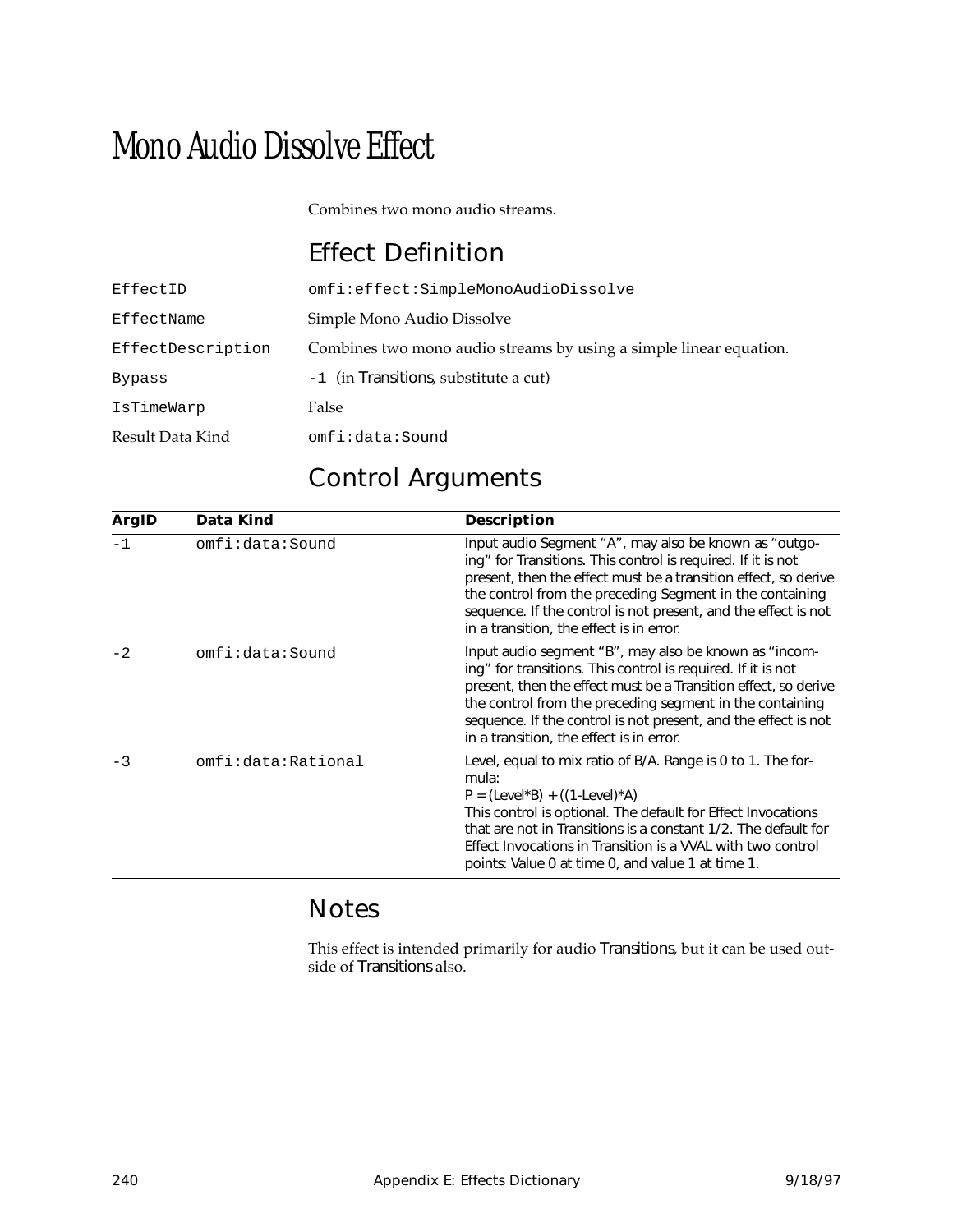## Mono Audio Gain Effect

Adjusts volume of mono audio Segment.

#### Effect Definition

| EffectID          | omfi:effect:MonoAudioGain               |
|-------------------|-----------------------------------------|
| EffectName        | Mono Audio Gain                         |
| EffectDescription | Adjusts the volume of an audio Segment. |
| Bypass            | -1                                      |
| IsTimeWarp        | False                                   |
| Result Data Kind  | omfi:data:Sound                         |

#### Control Arguments

| ArgID | Data Kind          | <b>Description</b>                                                  |
|-------|--------------------|---------------------------------------------------------------------|
| $-1$  | omfi:data:Sound    | Input audio segment.                                                |
|       | omfi:data:Rational | Amplitude multiplier. Range is from 0 to $2^{32}$ -1. Unity gain is |

#### Notes

This effect is not allowed in Transitions.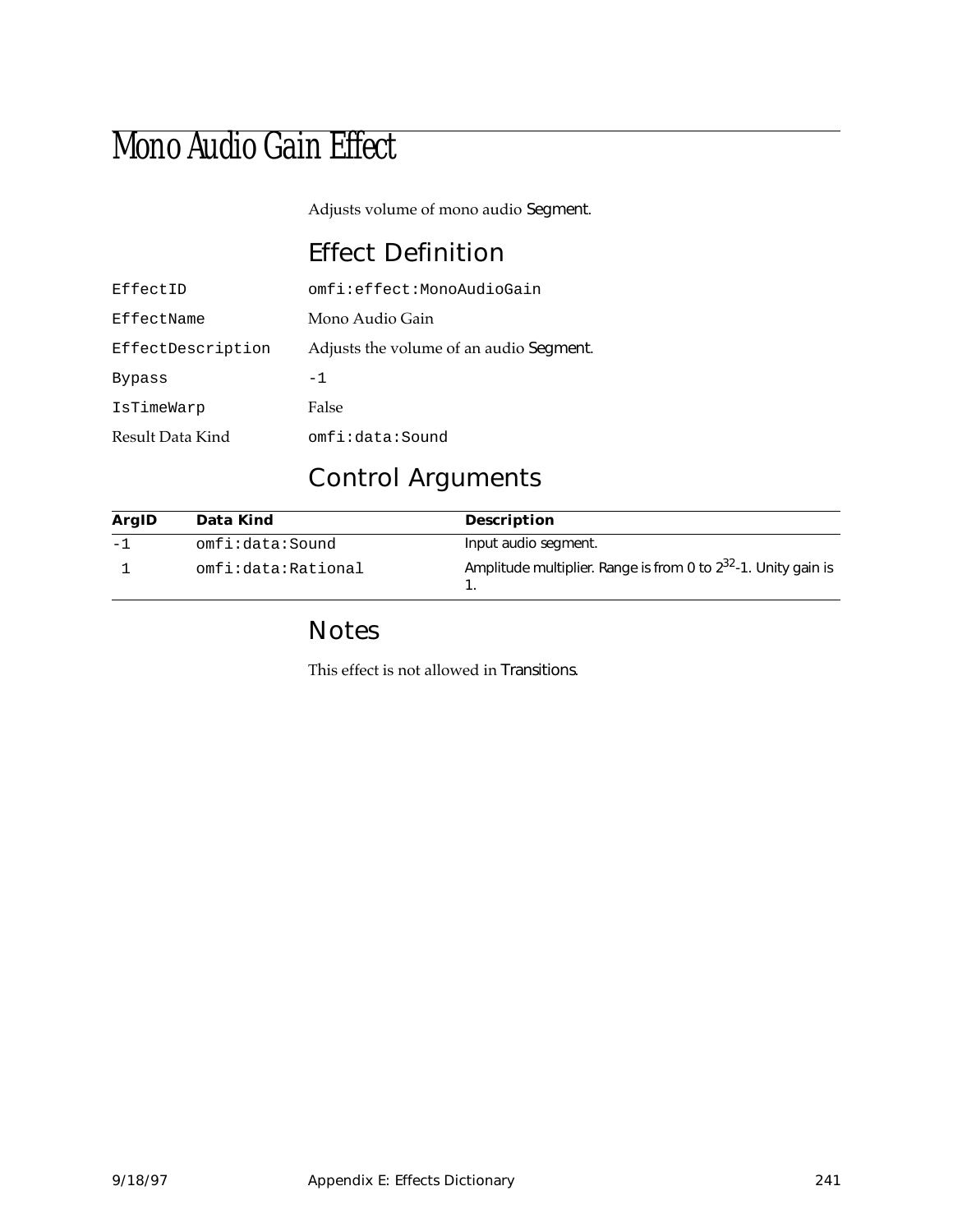## Mono Audio Mixdown Effect

Mixes any number of mono audio Segments into a single mono audio output Segment.

#### Effect Definition

| EffectID          | omfi:effect:MonoAudioMixdown                                                     |
|-------------------|----------------------------------------------------------------------------------|
| EffectName        | Mono Audio Mixdown                                                               |
| EffectDescription | Combines any number of mono audio Segments into a single mono audio out-<br>put. |
| Bypass            |                                                                                  |
| IsTimeWarp        | False                                                                            |
| Result Data Kind  | omfi:data:Sound                                                                  |

#### Control Arguments

| ArgID | Data Kind       | <b>Description</b>                                                                      |
|-------|-----------------|-----------------------------------------------------------------------------------------|
|       | omfi:data:Sound | First input mono audio Segment. Required except when<br>effect is used in a Transition. |
| 2     | omfi:data:Sound | Second input mono audio Segment. Optional.                                              |
| n     | omfi:data:Sound | Nth input mono audio Segment. Optional.                                                 |

#### Notes

- 1. All Effect Slots must have the data kind omfi:data:Sound or a data kind that can be converted to omfi:data:Sound.
- 2. The audio Segments are added together.
- 3. In a Transition, no Effect Slots may be specified. The effect mixes the overlapping sections of the adjacent Segments.
- 4. Except when the effect is used in a Transition, there must be at least one Effect Slot.
- 5. The ArgID values specified in all Effect Slots must form a set of sequential integers starting at 1 (no duplicates are allowed). Since the Effect Invocation has an unordered set of Effect Slots, they can appear in any order.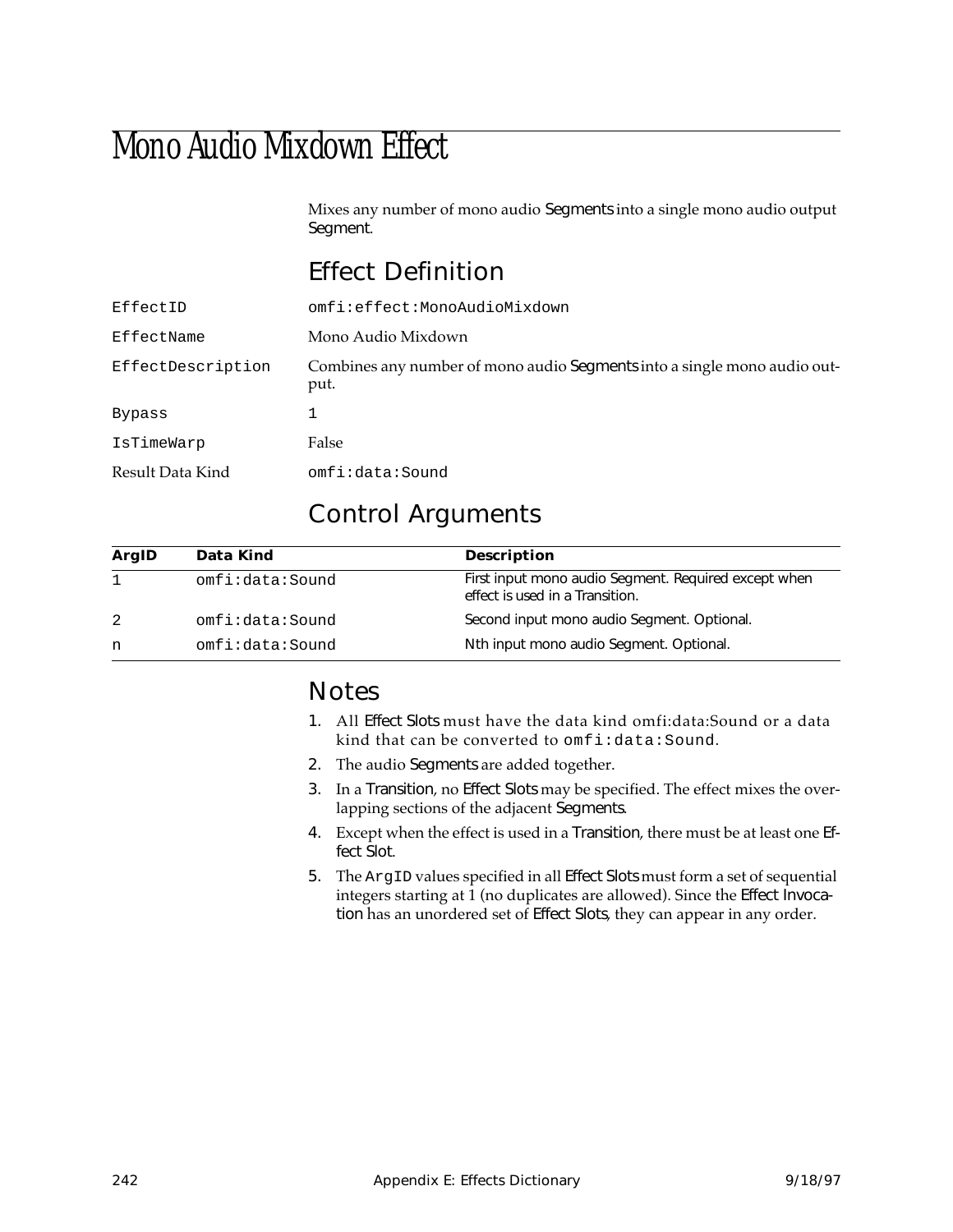## Mono Audio Pan Effect

Converts a mono audio Segment into stereo audio. The amount of data sent to each channel is determined by the pan control.

#### Effect Definition

| EffectID          | omfi:effect:MonoAudioPan                              |
|-------------------|-------------------------------------------------------|
| EffectName        | Mono Audio Pan                                        |
| EffectDescription | Splits a mono audio Segment into a $L/R$ stereo pair. |
| Bypass            | $-1$                                                  |
| IsTimeWarp        | False                                                 |
| Result Data Kind  | omfi:data:StereoSound                                 |

#### Control Arguments

| ArgID | Data Kind          | <b>Description</b>                                                                                                                                                                                                                             |
|-------|--------------------|------------------------------------------------------------------------------------------------------------------------------------------------------------------------------------------------------------------------------------------------|
| $-1$  | omfi:data:Sound    | Specifies the input audio Segment.                                                                                                                                                                                                             |
|       | omfi:data:Rational | Specifies the pan value; it has a range from 0.0 to 1.0. This<br>value represents the ratio of left/right apportionment of<br>sound. A value of 0 is full left; a value of 1 is full right, and a<br>value of 1/2 is half left and half right. |

#### Notes

This effect is not allowed in Transitions.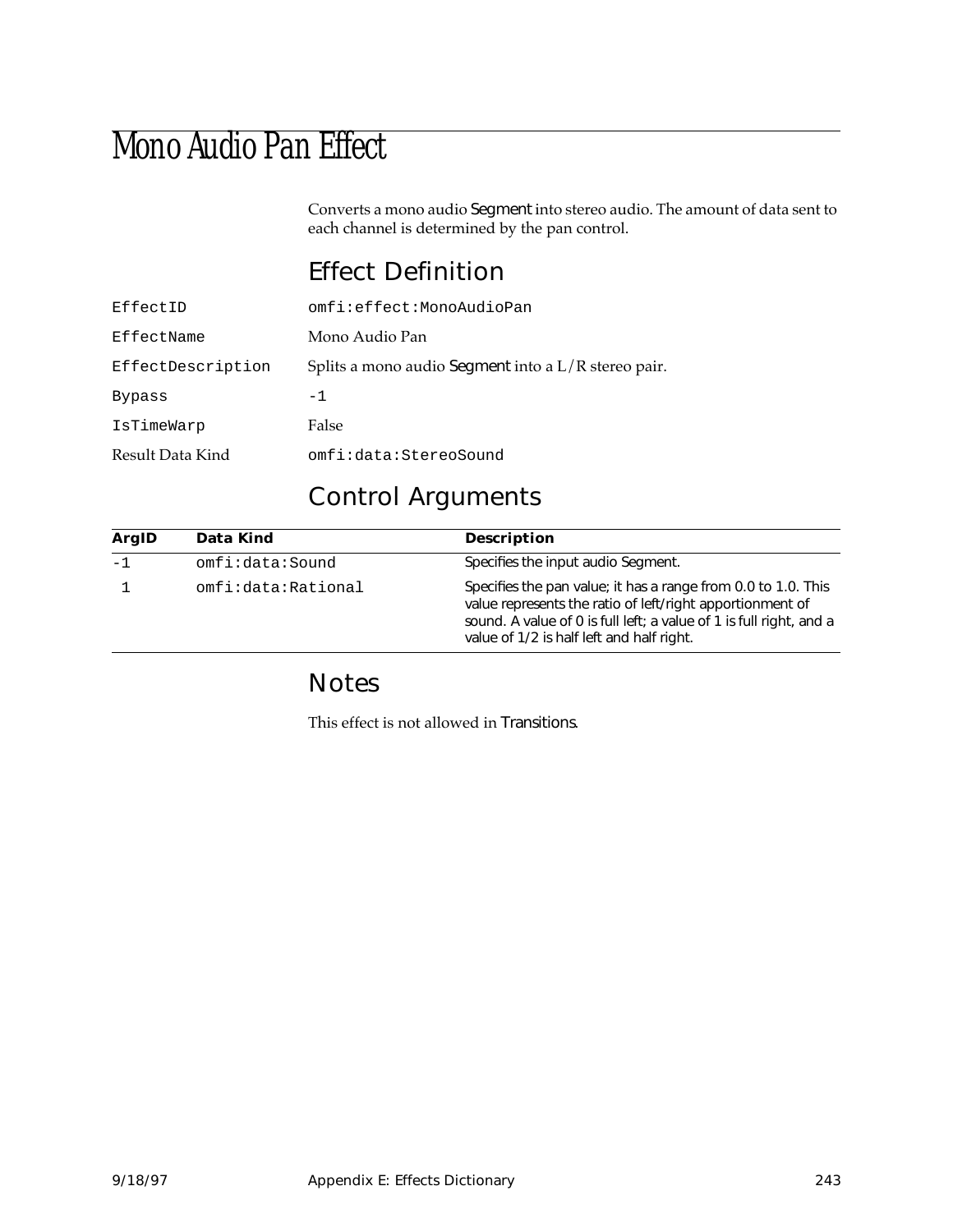## SMPTE Video Wipe Effect

Combines two video streams by using a SMPTE video wipe.

#### Effect Definition

| EffectID          | omfi:effect:SMPTEVideoWipe                                                                                     |
|-------------------|----------------------------------------------------------------------------------------------------------------|
| EffectName        | <b>SMPTE Video Wipe</b>                                                                                        |
| EffectDescription | Combines two video streams according to the SMPTE Recommended Practice<br>for Transfer of Edit Decision Lists. |
| <b>Bypass</b>     | $-1$                                                                                                           |
| IsTimeWarp        | False                                                                                                          |
| Result Data Kind  | omfi:data:Picture                                                                                              |

#### Control Arguments

| ArgID | Data Kind                  | <b>Description</b>                                                                                                                                                                                                                                                                                                                                                 |
|-------|----------------------------|--------------------------------------------------------------------------------------------------------------------------------------------------------------------------------------------------------------------------------------------------------------------------------------------------------------------------------------------------------------------|
| $-1$  | omfi:data:PictureWithMatte | Input video segment "A", may also be known as "outgoing"<br>for transitions. This control is required. If it is not present,<br>then the effect must be a transition effect, so derive the con-<br>trol from the preceding segment in the containing<br>sequence. If the control is not present, and the effect is not<br>in a transition, the effect is in error. |
| $-2$  | omfi:data:PictureWithMatte | Input video segment "B", may also be known as "incoming"<br>for transitions. This control is required. If it is not present,<br>then the effect must be a transition effect, so derive the con-<br>trol from the preceding segment in the containing<br>sequence. If the control is not present, and the effect is not<br>in a transition, the effect is in error. |
| $-3$  | omfi:data:Rational         | Level, equal to "percentage done." Range 0 to 1.                                                                                                                                                                                                                                                                                                                   |
| 1     | omfi:data:Int32Boolean     | SMPTE Wipe Number. No default, must be specified.                                                                                                                                                                                                                                                                                                                  |
| 2     | omfi:data:Boolean          | Reverse, default FALSE.                                                                                                                                                                                                                                                                                                                                            |
| 3     | omfi:data:Boolean          | Soft, default FALSE.                                                                                                                                                                                                                                                                                                                                               |
| 4     | omfi:data:Boolean          | Border, default FALSE.                                                                                                                                                                                                                                                                                                                                             |
| 5     | omfi:data:Boolean          | Position, default FALSE.                                                                                                                                                                                                                                                                                                                                           |
| 6     | omfi:data:Boolean          | Modulator, default FALSE.                                                                                                                                                                                                                                                                                                                                          |
| 7     | omfi:data:Boolean          | Shadow, default FALSE.                                                                                                                                                                                                                                                                                                                                             |
| 8     | omfi:data:Boolean          | Tumble, default FALSE.                                                                                                                                                                                                                                                                                                                                             |
| 9     | omfi:data:Boolean          | Spotlight, default FALSE.                                                                                                                                                                                                                                                                                                                                          |
| 10    | omfi:data:Int32            | ReplicationH.                                                                                                                                                                                                                                                                                                                                                      |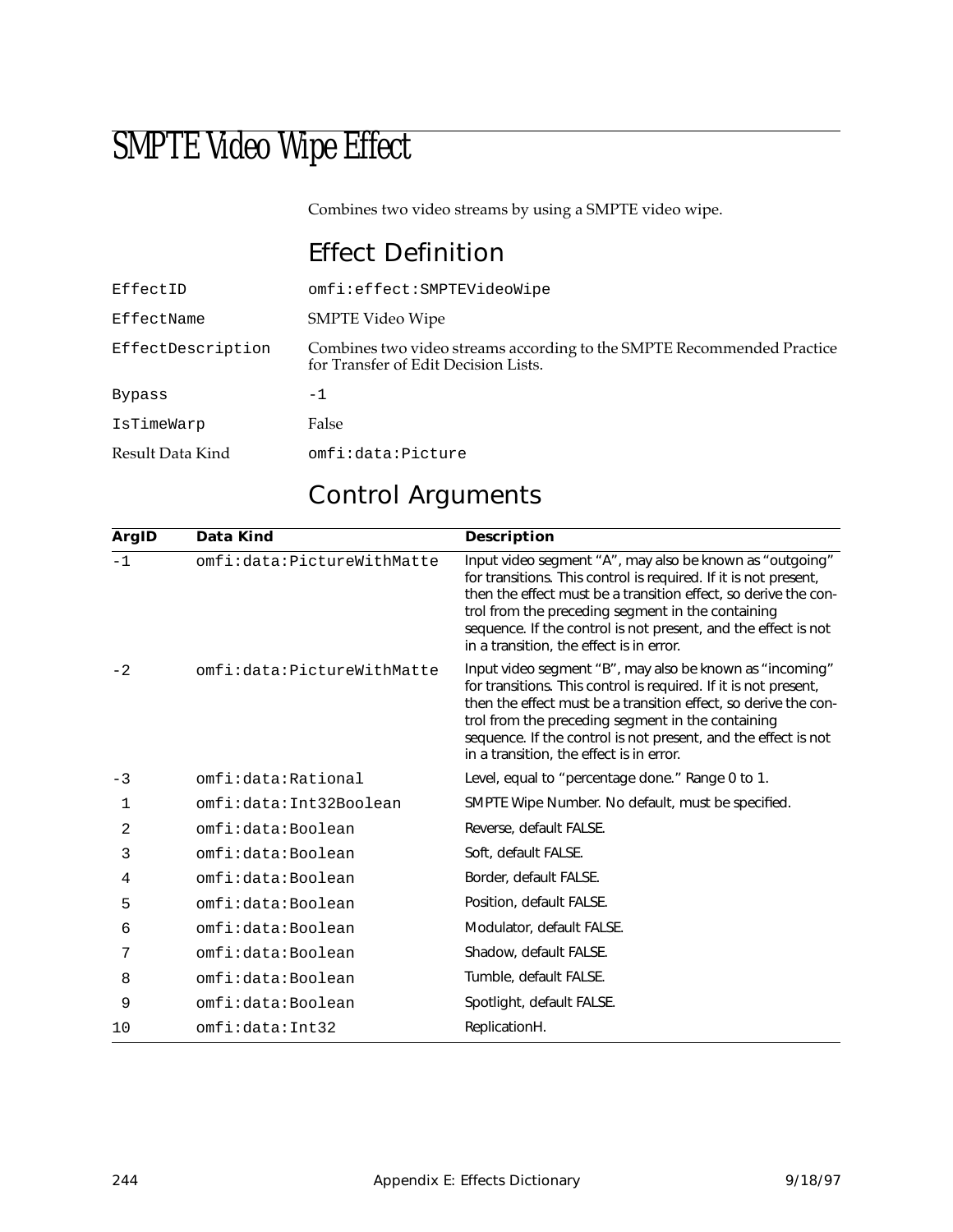| <b>ArgID</b> | Data Kind         | <b>Description</b> |
|--------------|-------------------|--------------------|
|              | omfi:data:Int32   | ReplicationV       |
| 12           | omfi:data Boolean | Checkerboard       |

#### Notes

See the SMPTE Recommended Practice, Transfer of Edit Decision Lists, RP-146- 1987 more for information on SMPTE wipes.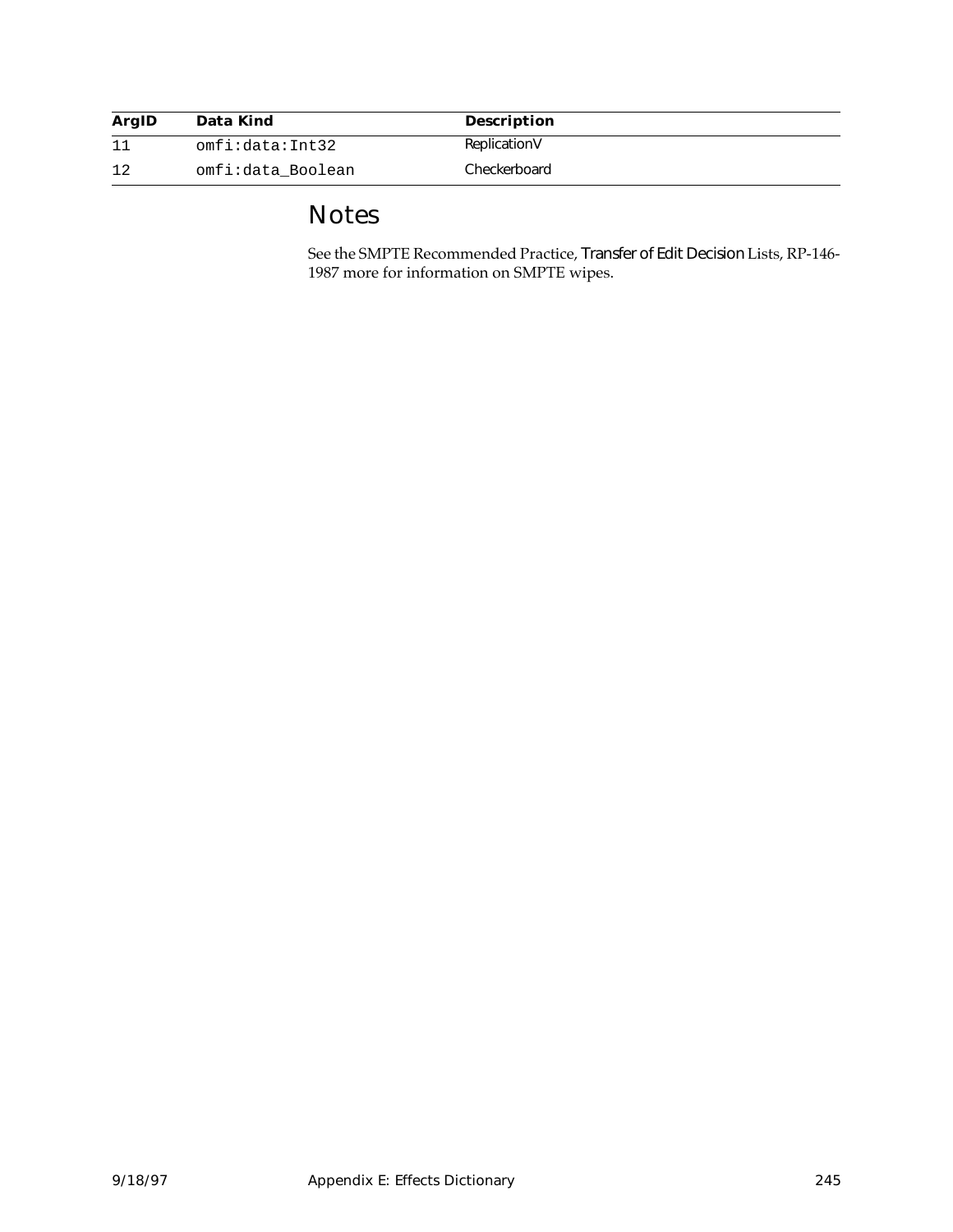## Video Dissolve Effect

Combines two video streams by using a simple linear equation.

#### Effect Definition

| EffectID          | omfi:effect:SimpleVideoDissolve                               |
|-------------------|---------------------------------------------------------------|
| EffectName        | Simple Video Dissolve                                         |
| EffectDescription | Combines two video streams by using a simple linear equation. |
| Bypass            | -1 (in Transitions, substitute a cut)                         |
| IsTimeWarp        | False                                                         |
| Result Data Kind  | omfi:data:PictureWithMatte                                    |

#### Control Arguments

| ArgID | Data Kind                  | <b>Description</b>                                                                                                                                                                                                                                                                                                                                                                                                           |
|-------|----------------------------|------------------------------------------------------------------------------------------------------------------------------------------------------------------------------------------------------------------------------------------------------------------------------------------------------------------------------------------------------------------------------------------------------------------------------|
| $-1$  | omfi:data:PictureWithMatte | Input video Segment "A", may also be known as "outgoing"<br>for Transitions. This control is required. If it is not present,<br>then the effect must be a transition effect, so derive the con-<br>trol from the preceding segment in the containing sequence.<br>If the control is not present, and the effect is not in a transi-<br>tion, the effect is in error.                                                         |
| $-2$  | omfi:data:PictureWithMatte | Input video Segment "B", may also be known as "incom-<br>ing" for Transitions. This control is required. If it is not<br>present, then the effect must be a Transition effect, so derive<br>the control from the preceding segment in the containing<br>sequence. If the control is not present, and the effect is not<br>in a transition, the effect is in error.                                                           |
| $-3$  | omfi:data:Rational         | Level, equal to mix ratio of B/A. Range is 0 to 1. For each<br>pixel in the result, the output pixel value P is computed by<br>combining the input pixels A and B with the formula:<br>$P = (Level*B) + ((1-level)*A)$<br>This control is optional. The default for segment effects is a<br>constant 1/2. The default for transition effects is a VVAL with<br>two control points: Value 0 at time 0, and value 1 at time 1. |

#### Notes

This effect is intended primarily for video Transitions, but can also be used outside of Transitions.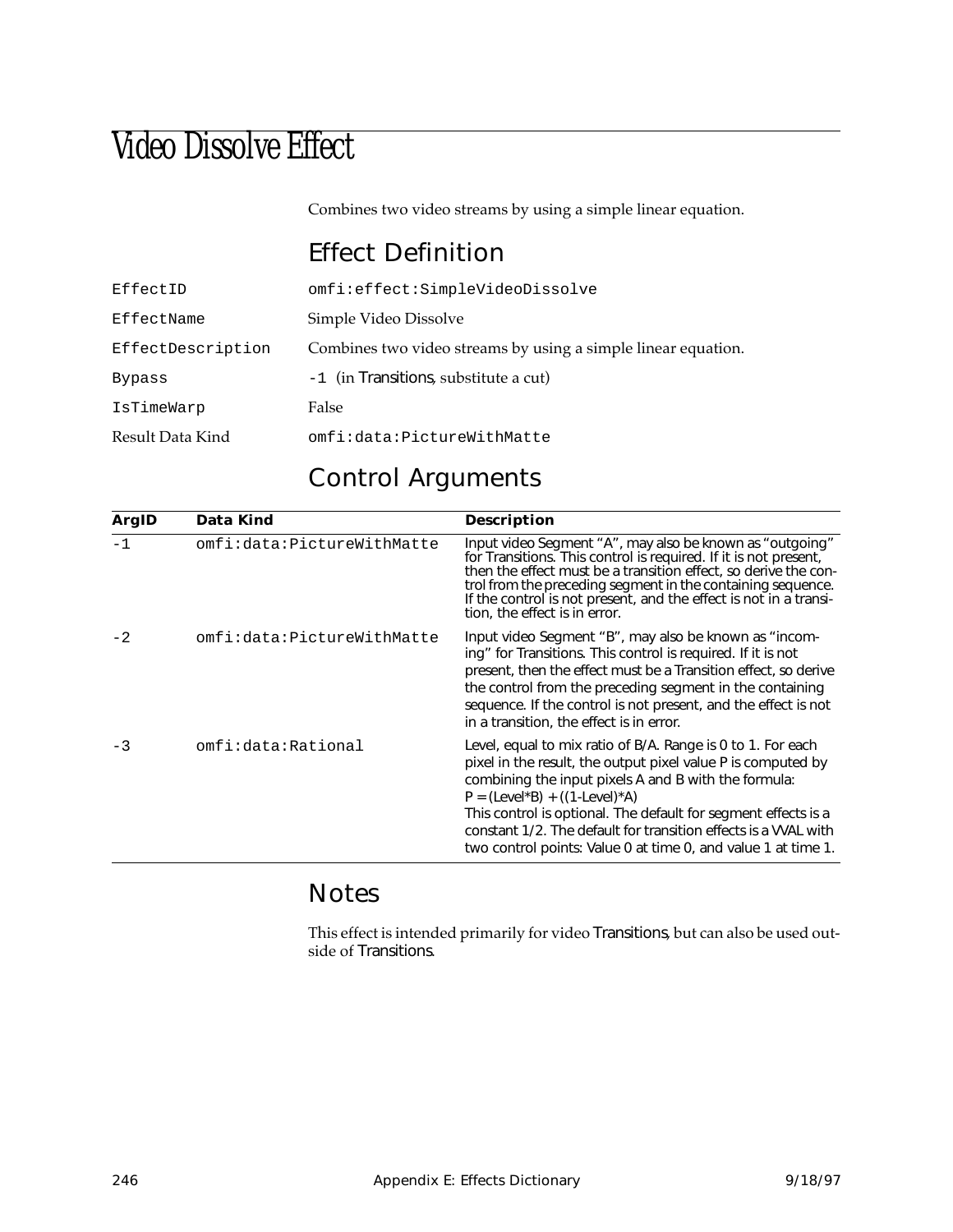## Video Fade To Black Effect

Combines a video stream with black by using a simple linear equation.

#### Effect Definition

| EffectID          | omfi:effect:VideoFadeToBlack                                         |
|-------------------|----------------------------------------------------------------------|
| EffectName        | Video Fade to Black                                                  |
| EffectDescription | Combines a video stream with black by using a simple linear equation |
| Bypass            | $-1$                                                                 |
| IsTimeWarp        | False                                                                |
| Result Data Kind  | omfi:data:PictureWithMatte                                           |

#### Control Arguments

| ArgID        | Data Kind                  | <b>Description</b>                                                                                                                                                                                                                                                                                                                                                                                                                                                                                                                     |
|--------------|----------------------------|----------------------------------------------------------------------------------------------------------------------------------------------------------------------------------------------------------------------------------------------------------------------------------------------------------------------------------------------------------------------------------------------------------------------------------------------------------------------------------------------------------------------------------------|
| $-1$         | omfi:data:PictureWithMatte | Input video Segment A.                                                                                                                                                                                                                                                                                                                                                                                                                                                                                                                 |
| $\mathbf{1}$ | omfi:data:Rational         | Level, equals mix ratio of Black/A. For each pixel in the<br>result, the output pixel value P is computed by combining<br>the input pixel A and black pixel Black with the formula:<br>$P = (Level*Black) + ((1-level)*A)$<br>This control is optional. If Reverse is FALSE, the default for<br>segment effects is a VVAL with two control points: Value 0 at<br>time 0, and value 1 at time 1. If Reverse is TRUE, the default<br>for segment effects is a VVAL with two control points: Value<br>1 at time 0, and value 0 at time 1. |
| 2            | omfi:data:Boolean          | Reverse (fade from black). If FALSE, then start with the input<br>video, finish with black. If TRUE, start with black, end with<br>the input video. This control must be constant (CVAL). This<br>control is optional. The default is FALSE.                                                                                                                                                                                                                                                                                           |

#### Notes

1. This effect must map control time 0 to the start of the first frame, and control time 1 to the start of the last frame.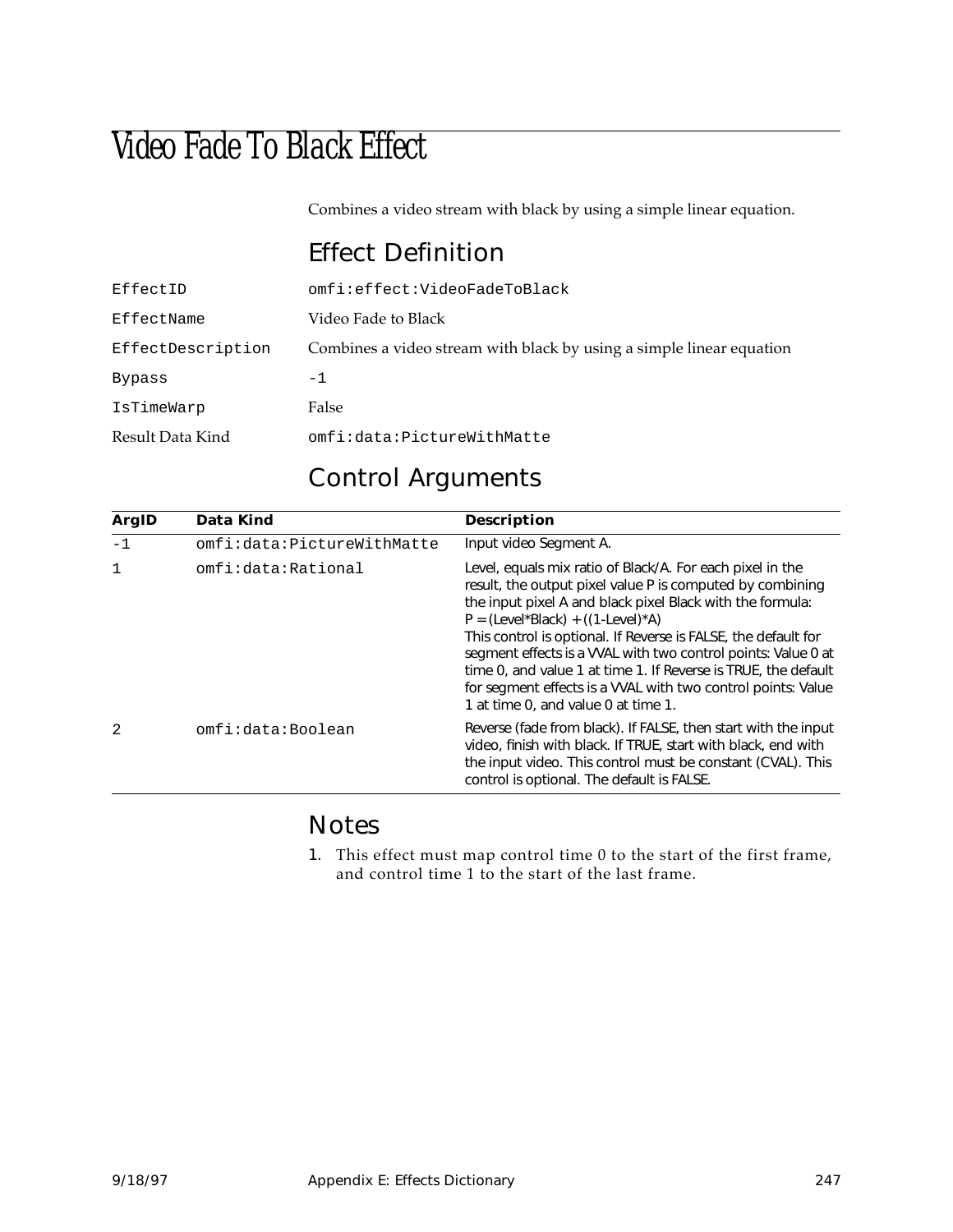## Video Pull-Down Frame Mask Effect

Maps an input video Segment to an output video Segment according to a cyclical pattern.

Pulldown objects should be used to describe film to video and video to film conversions. Existing applications will continue to use the Video Frame Mask effect to describe pulldown, but future releases should use the Pulldown object.

#### Effect Definition

| EffectID          | omfi:effect:VideoFrameMask                                                                                            |
|-------------------|-----------------------------------------------------------------------------------------------------------------------|
| EffectName        | Video Frame Mask                                                                                                      |
| EffectDescription | Changes a Segment of video by duplicating or subtracting frames according<br>to the repeating bits in a control mask. |
| <b>Bypass</b>     | None, use Filler                                                                                                      |
| IsTimeWarp        | True                                                                                                                  |
| Result Data Kind  | omfi:data:PictureWithMatte                                                                                            |
|                   |                                                                                                                       |

#### Control Arguments

| ArgID | Data Kind                  | <b>Description</b>                                                                                                                                                                                                                                                                                                                                  |
|-------|----------------------------|-----------------------------------------------------------------------------------------------------------------------------------------------------------------------------------------------------------------------------------------------------------------------------------------------------------------------------------------------------|
| $-1$  | omfi:data:PictureWithMatte | Input video Segment. This control is required.                                                                                                                                                                                                                                                                                                      |
|       | omfi:data:UInt32           | Pull-down mask bits. The bits are processed in order, from<br>the most-significant bit down toward the least-significant bit<br>as follows: If at any time all of the remaining bits in the mask<br>are 0, then processing resets to the first bit in the mask.                                                                                     |
|       |                            | This value must be constant (CVAL). This control is required,<br>and must not equal 0.                                                                                                                                                                                                                                                              |
| 2     | omfi:data:UInt8            | Phase offset. Indicates where (as an offset in bits from the<br>most-significant bit) to start reading the mask on the first<br>cycle. Range is 0 to 31.                                                                                                                                                                                            |
|       |                            | This value must be constant (CVAL). This control is optional,<br>the default value is constant 0.                                                                                                                                                                                                                                                   |
| 3     | omfi:data:Boolean          | Add/Drop indicator. TRUE means when a 1-bit is reached in<br>the mask, hold the previous frame. FALSE means when a 1-<br>bit is reached in the mask, skip to the next frame. In both<br>cases, a 0-bit indicates that the input frame should be cop-<br>ied to the output segment.<br>This value must be constant (CVAL). This control is required. |

 $\blacksquare$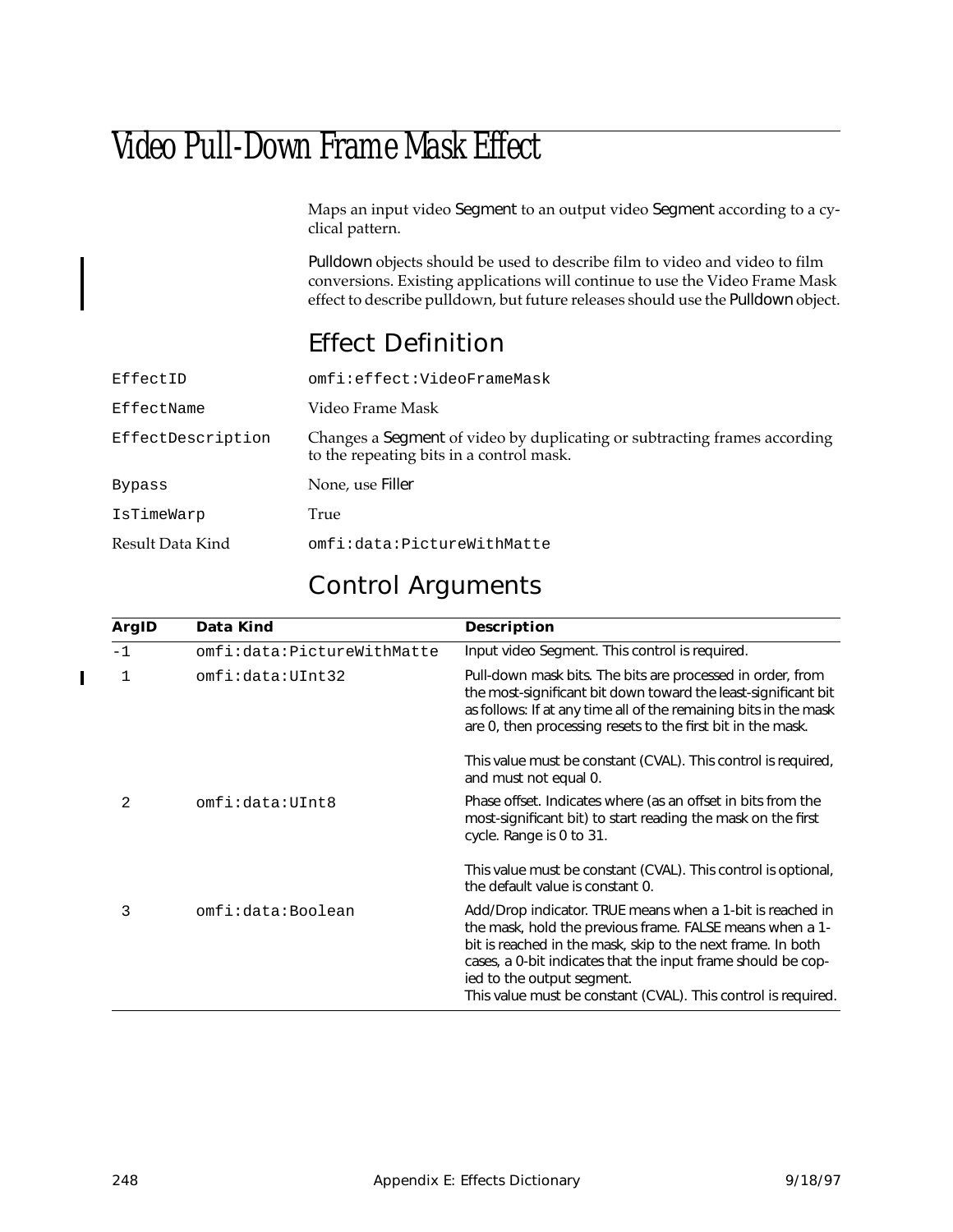#### Notes

- 1. Control 2 (Add/Drop) is the general indicator of the ratio. If the value is TRUE, the output will have more edit units than the input. If the value is FALSE, the output will have fewer edit units than the input.
- 2. This is a single-video-input effect, and is not legal as a transition effect.
- 3. In Version 2.1 this effect has been replaced by the Pulldown object.

 $\blacksquare$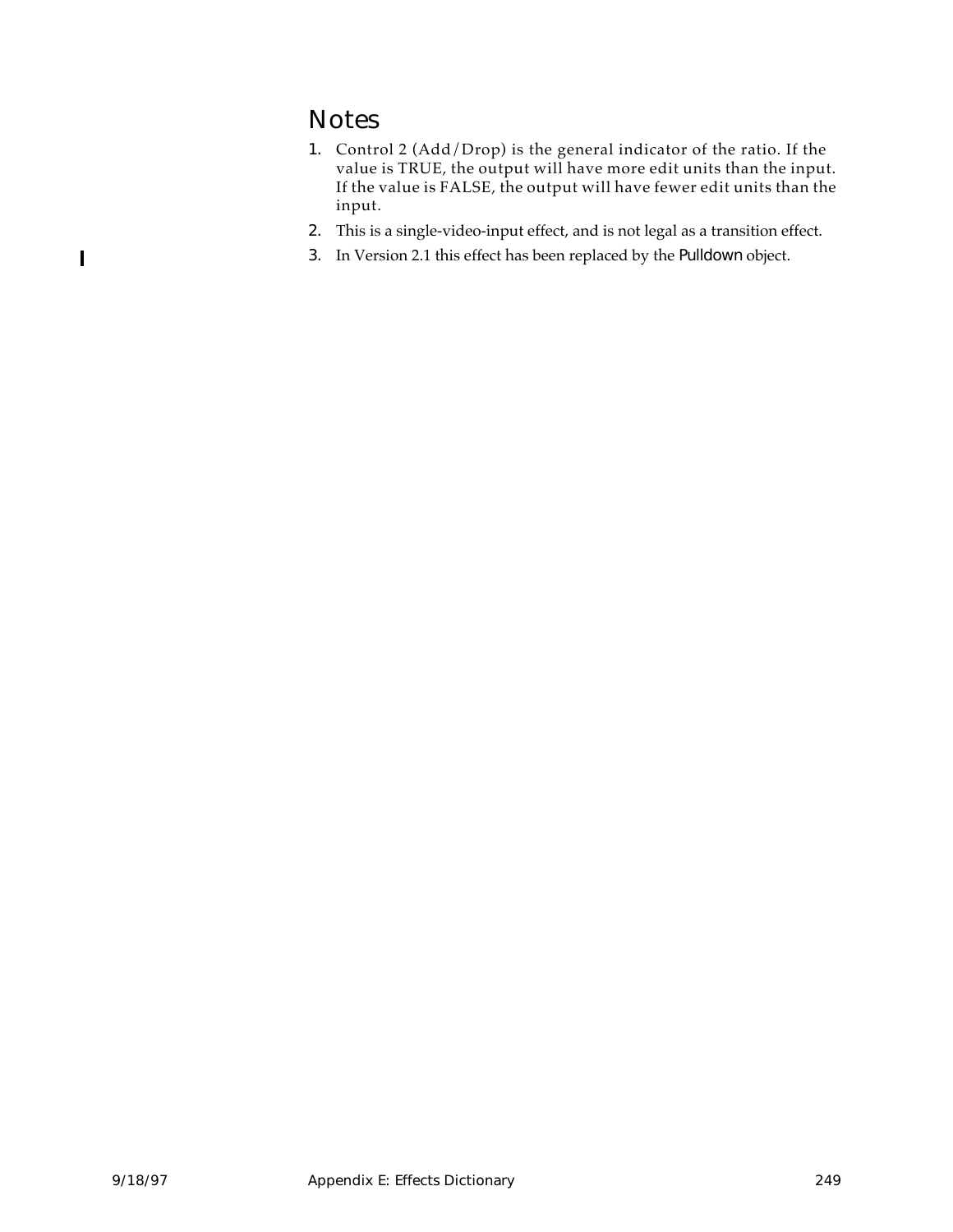## Video Repeat Effect

Repeats a segment of video for a given amount of time.

#### Effect Definition

| EffectID          | omfi:effect:VideoRepeat                                                 |
|-------------------|-------------------------------------------------------------------------|
| EffectName        | Video Repeat                                                            |
| EffectDescription | Loops a segment of video as long as needed to fill the output duration. |
| Bypass            | None, use Filler                                                        |
| IsTimeWarp        | True                                                                    |
| Result Data Kind  | omfi:data:PictureWithMatte                                              |

#### Control Arguments

| ArgID | Data Kind                  | <b>Description</b>                                                                                                                                      |
|-------|----------------------------|---------------------------------------------------------------------------------------------------------------------------------------------------------|
| $-1$  | omfi:data:PictureWithMatte | Input video segment. This control is required.                                                                                                          |
|       | omfi:data:UInt32           | Phase Offset. Indicates where (as an offset) to start reading<br>the input segment on the first loop. Range is 0 to the length<br>of the input segment. |
|       |                            | This control must be constant (CVAL). This control is<br>optional, the default value is constant 0.                                                     |

#### Notes

This is a single-video-input effect, and is not legal as a transition effect.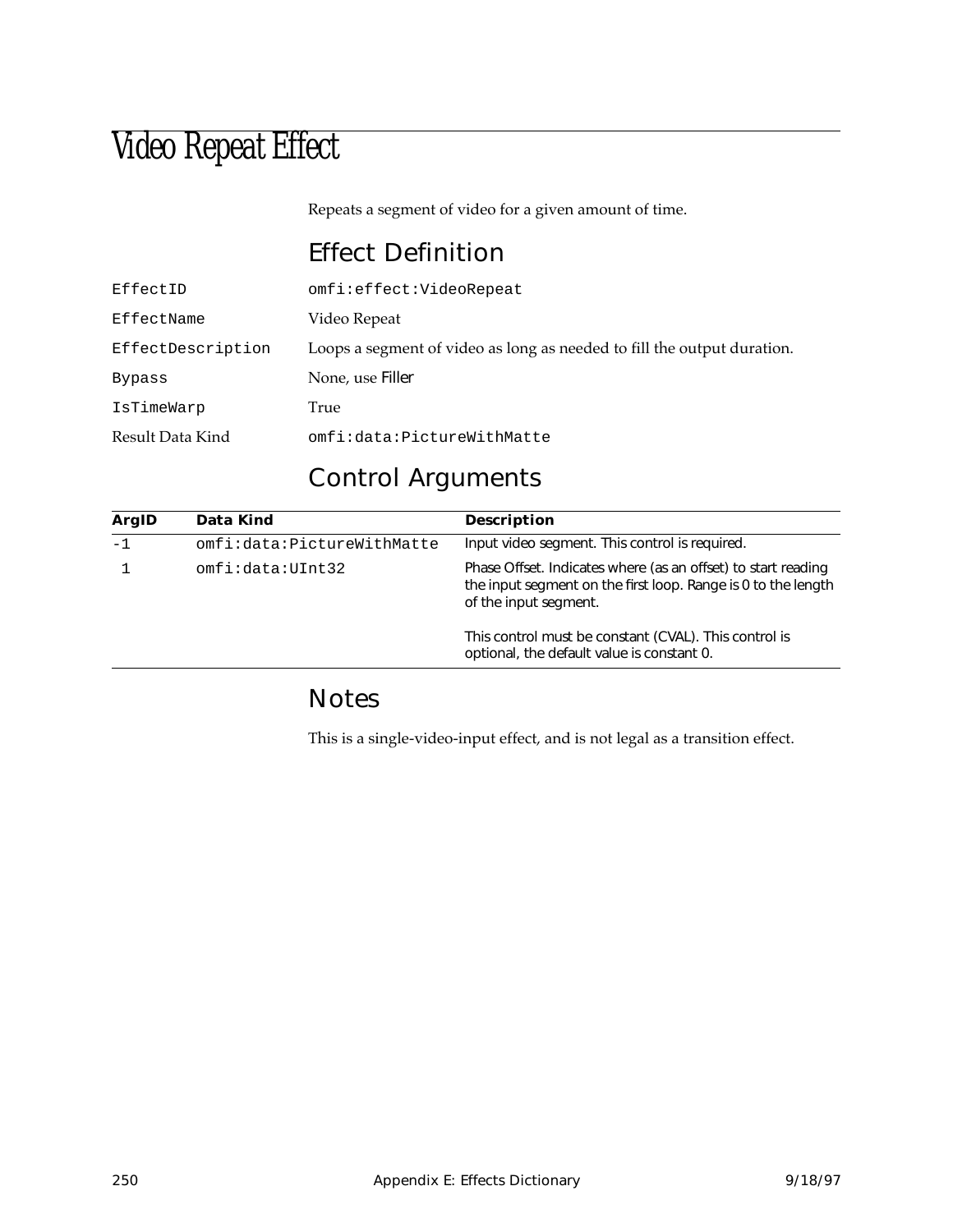## Video Speed Control Effect

Changes the speed at which the media is to be played by duplicating or eliminating edit units by using a constant ratio.

#### Effect Definition

| EffectID          | omfi:effect:VideoSpeedControl                                                                                         |
|-------------------|-----------------------------------------------------------------------------------------------------------------------|
| EffectName        | Video Speed Control                                                                                                   |
| EffectDescription | Changes a Segment of video by duplicating or subtracting frames according to<br>the repeating bits in a control mask. |
| Bypass            | None, use Filler                                                                                                      |
| IsTimeWarp        | True                                                                                                                  |
| Result Data Kind  | omfi:data:PictureWithMatte                                                                                            |

#### Control Arguments

| ArgID | Data Kind                  | <b>Description</b>                                                                                                                                                                                                                                                                                                                                                                                                                                                                                                                                          |
|-------|----------------------------|-------------------------------------------------------------------------------------------------------------------------------------------------------------------------------------------------------------------------------------------------------------------------------------------------------------------------------------------------------------------------------------------------------------------------------------------------------------------------------------------------------------------------------------------------------------|
| $-1$  | omfi:data:PictureWithMatte | Input video segment. This control is required.                                                                                                                                                                                                                                                                                                                                                                                                                                                                                                              |
| 1     | omfi:data:Rational         | Edit ratio. Defines the ratio of output length to input length.<br>Range is -infinity to +infinity. For example, a ratio of $2/1$<br>means that the output is twice as long as the input,<br>appearing as a slow motion effect. A ratio of 1/2 would<br>appear as fast motion since the input segment would be<br>reduced to half its time. A negative value means that the<br>frames are played in reverse order. A ratio of -1/1 would<br>appear as backwards but at the normal frame rate. A ratio of<br>-1/2 would appear as backwards and fast motion. |
|       |                            | This value must be constant (CVAL). This control is required.                                                                                                                                                                                                                                                                                                                                                                                                                                                                                               |
| 2     | omfi:data:UInt32           | Phase Offset. Specifies that the first edit unit of the output is<br>actually offset from the theoretical output. For example, if<br>an input ABCD gets converted with a 2/1 ratio to<br>AABBCCDD, a phase offset of 1 would make the output<br>ABBCCDD.                                                                                                                                                                                                                                                                                                    |
|       |                            | This control must be constant (CVAL). This control is<br>optional, the default value is constant 0.                                                                                                                                                                                                                                                                                                                                                                                                                                                         |

#### Notes

This is a single-video-input effect, and is not legal as a Transition effect.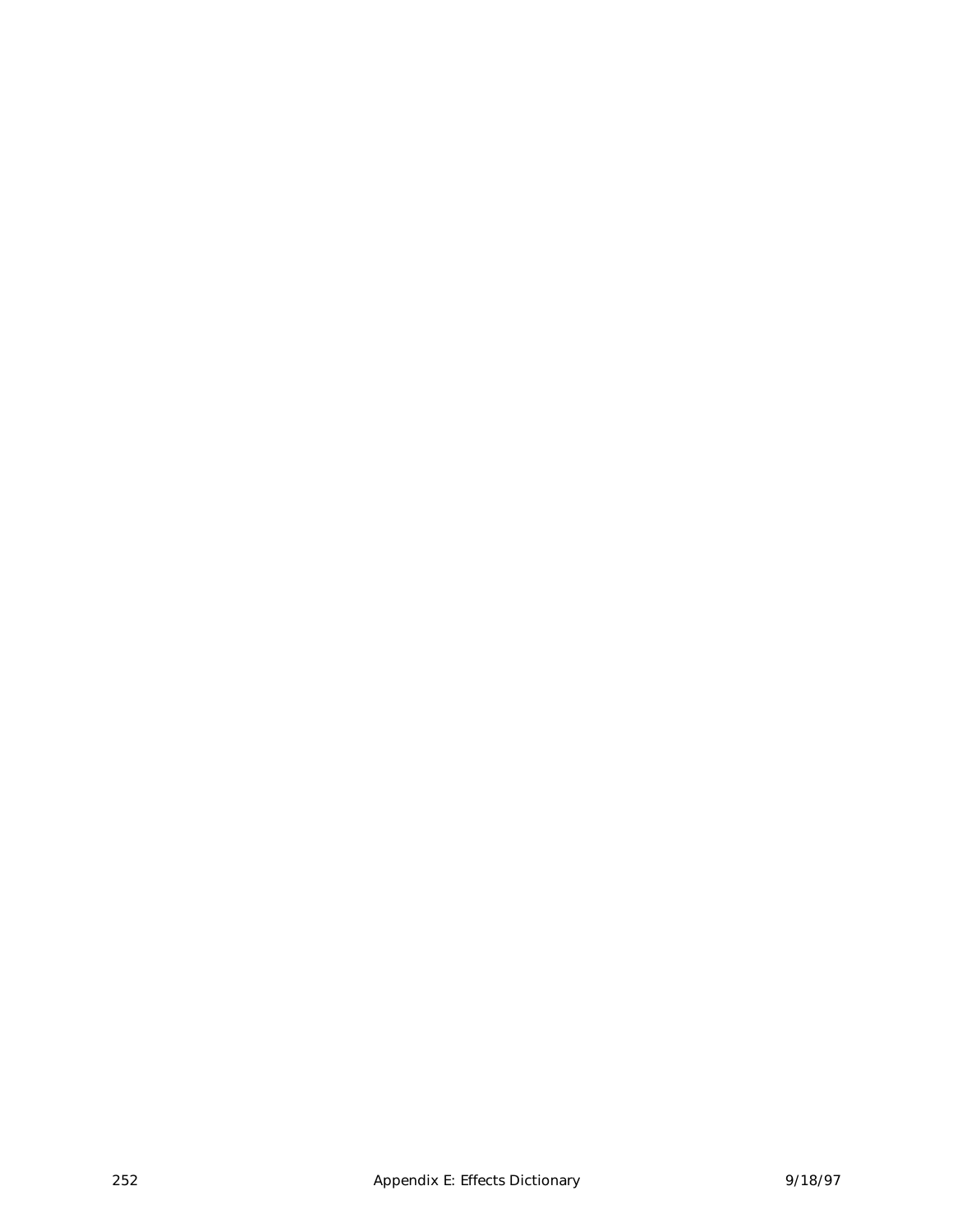<span id="page-264-0"></span>



|             | <b>Class ID Class Name</b>                  |             | <b>Class ID Class Name</b>       |                  | <b>Class ID Class Name</b>      |             | <b>Class ID Class Name</b>   |
|-------------|---------------------------------------------|-------------|----------------------------------|------------------|---------------------------------|-------------|------------------------------|
| ATTB        | Attribute                                   | <b>EDEF</b> | <b>Effect Definition</b>         | <b>MDFM</b>      | Media Film Descriptor           | <b>SLCT</b> | Selector                     |
| ATTR        | Attribute Array                             | EFFE        | <b>Effect Invocation</b>         | <b>MDTP</b>      | Media Tape Descriptor           | <b>SMOB</b> | Source Mob                   |
| <b>AIFC</b> | AIFC Audio Data                             | <b>ERAT</b> | <b>Edit Rate Converter</b>       | <b>MGRP</b>      | Media Group                     | <b>SREF</b> | Scope Reference              |
| <b>AIFD</b> | AIFC Audio Descriptor                       | <b>ESL1</b> | <b>Effect Slot</b>               | <b>MMOB</b>      | Master Mob                      | <b>TCCF</b> | Timecode                     |
| <b>CDCI</b> | Color Difference Component Image Descriptor | <b>FILL</b> | Filler                           | <b>MOBJ</b>      | Mob (abstract)                  | <b>TIFD</b> | <b>TIFF Image Descriptor</b> |
| <b>CLSD</b> | <b>Class Dictionary</b>                     | <b>HEAD</b> | Header                           | MSL <sub>1</sub> | Mob Slot                        | <b>TIFF</b> | TIFF Image Data              |
| <b>CMOB</b> | <b>Composition Mob</b>                      | <b>IDN</b>  | Identification                   | <b>NEST</b>      | Nested Scope                    | TRAN        | Transition                   |
| <b>CPNT</b> | Component (abstract)                        | <b>IDAT</b> | Image Data                       | <b>NETL</b>      | Network Locator                 | TRKD        | <b>Track Description</b>     |
| <b>CTLP</b> | <b>Control Point</b>                        | <b>JPEG</b> | JPEG Image Data                  | <b>OOBJ</b>      | OMFI Object (abstract)          | <b>TXTL</b> | <b>Text Locator</b>          |
| <b>CVAL</b> | <b>Constant Value</b>                       | <b>LOCR</b> | Locator (abstract)               | <b>PDWN</b>      | Pulldown                        | <b>UNXL</b> | <b>UNIX Locator</b>          |
| <b>DDEF</b> | Data Definition                             | <b>MACL</b> | <b>MAC Locator</b>               | <b>RGBA</b>      | RBGA Component Image Descriptor | <b>VVAL</b> | Varying Value                |
| <b>DIDD</b> | Digital Image Descriptor (abstract)         | <b>MDAT</b> | Media Data (abstract)            | <b>SCLP</b>      | Source Clip                     | <b>WAVD</b> | <b>WAVE Audio Descriptor</b> |
| <b>DOSL</b> | <b>DOS Locator</b>                          | <b>MDES</b> | Media Descriptor (abstract)      | <b>SEGM</b>      | Segment (abstract)              | <b>WAVE</b> | <b>WAVE Audio Data</b>       |
| <b>ECCP</b> | Edge Code                                   | <b>MDFI</b> | Media File Descriptor (abstract) | SEQU             | Sequence                        | <b>WINI</b> | <b>Windows Locator</b>       |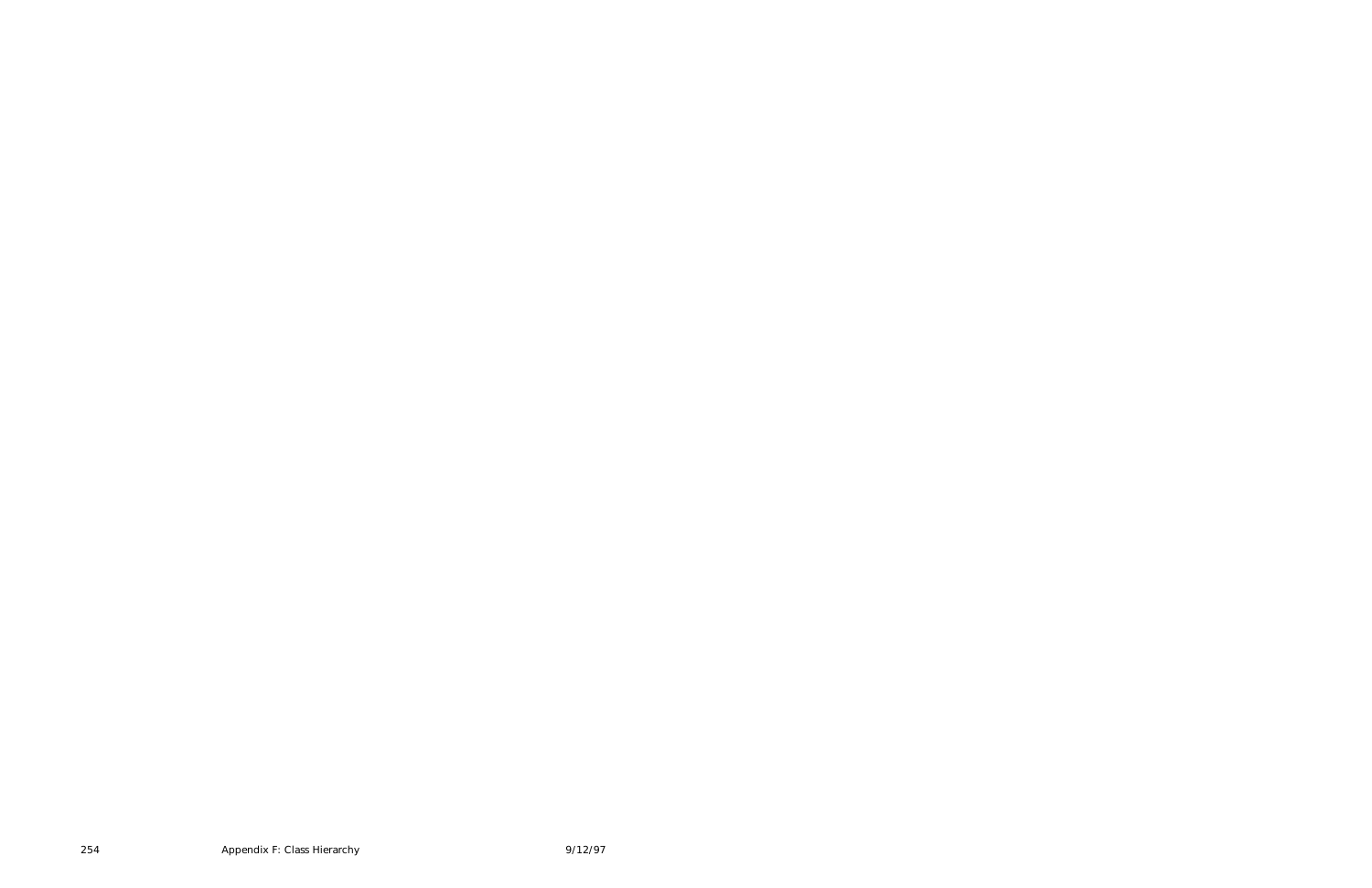

# Glossary

| abstract class         | An abstract class provides a way to refer to a group of classes. An object belong-<br>ing to an abstract class must also belong to a nonabstract class that is a subclass<br>of the abstract class.                                                                                                                                                                                                                          |
|------------------------|------------------------------------------------------------------------------------------------------------------------------------------------------------------------------------------------------------------------------------------------------------------------------------------------------------------------------------------------------------------------------------------------------------------------------|
| AIFC                   | The version of the Audio Interchange File Format (AIFF) for both compressed<br>and uncompressed audio data in big endian byte order. OMF Interchange in-<br>cludes AIFC as a common interchange format for uncompressed audio data.                                                                                                                                                                                          |
| Bento                  | A general container format and software API developed by Apple Computer,<br>Inc. OMF Interchange uses Bento as a storage and access system for the infor-<br>mation in an OMF Interchange file.                                                                                                                                                                                                                              |
| class                  | A class is a category of <i>objects</i> . The objects have common properties, relation-<br>ships, and semantics. OMF objects do not have behavior because methods<br>(code to perform actions on objects) are not stored in the object. Applications<br>using OMF objects must supply the behavior based on the OMF Interface<br>Specification.                                                                              |
| class dictionary       | A property in an OMF Interchange file header for extending the class hierar-<br>chy. Applications can add a private class dictionary object that extends the<br>common hierarchy of classes and subclasses.                                                                                                                                                                                                                  |
| class hierarchy        | The hierarchical list of object classes and subclasses in OMF Interchange that<br>determines the inherited properties of each class.                                                                                                                                                                                                                                                                                         |
| Component              | An abstract class of objects in the OMF Interchange class hierarchy represent-<br>ing the basic time-varying building block of a composition.                                                                                                                                                                                                                                                                                |
| composition            | An OMF Interchange data structure that logically represents the organization<br>of all of the components in a time-based media presentation. It contains all the<br>information necessary for playing or editing a media presentation. A compo-<br>sition does not contain digital media data. Instead, it includes references to<br>physical sources, including both sources of digital data and the original sourc-<br>es. |
| <b>Composition Mob</b> | A mob that describes a composition.                                                                                                                                                                                                                                                                                                                                                                                          |
| data model             | The data model is the high-level description that specifies the logical and se-<br>mantic meaning. In contrast, the <i>implementation</i> is the lower-level description<br>of a class that specifies the storage details.                                                                                                                                                                                                   |
| digital media data     | Digital data stored in a file. It can be either data that was digitized, such as vid-<br>eo frame data and audio samples, or data created in digital form, such as title<br>graphics or animation frames. It can be stored in either a Media Data object or a<br>raw data file.                                                                                                                                              |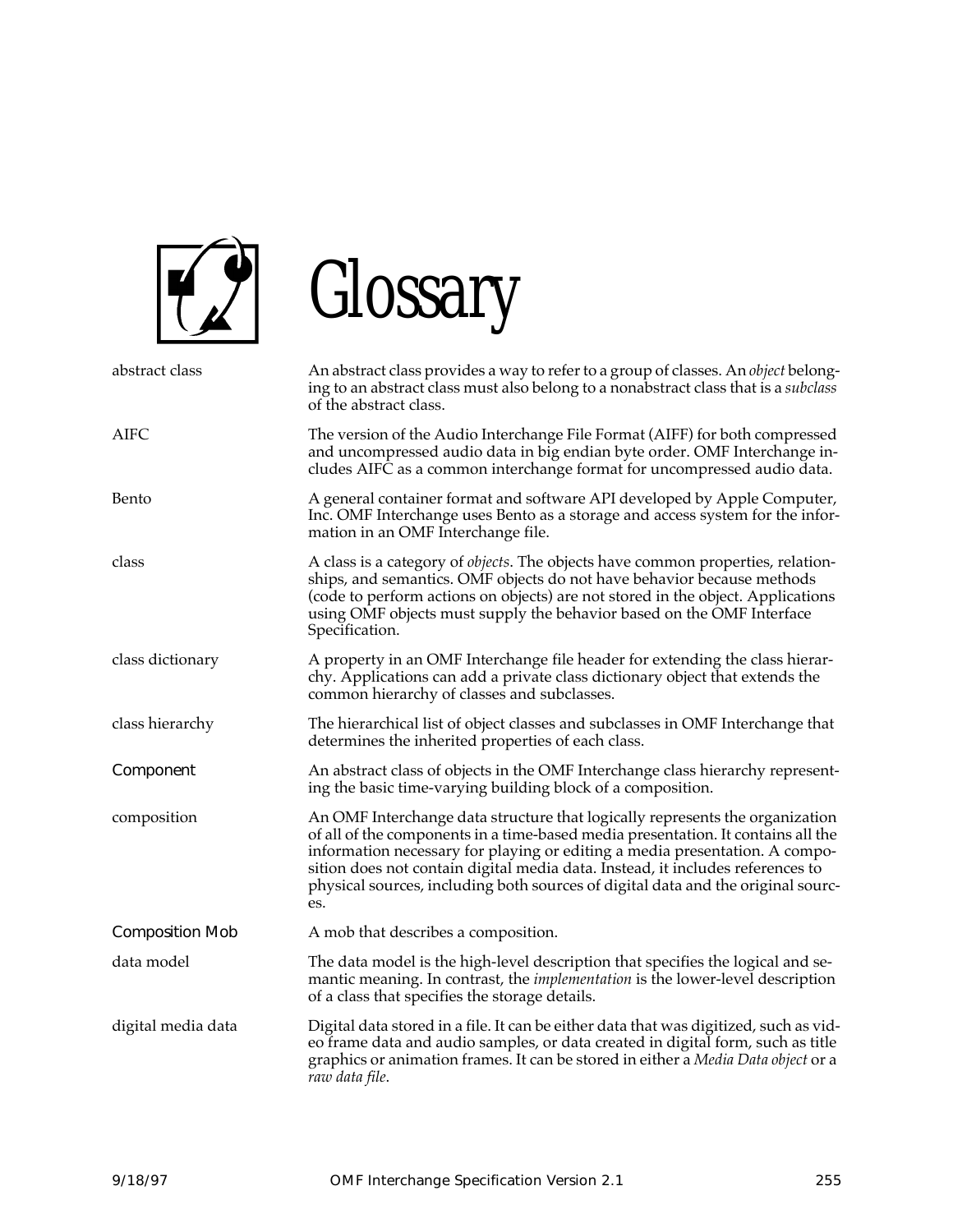| dissolve                 | A transition video effect in which the pixel-by-pixel display of one segment is<br>gradually interspersed with and then replaced by the display of another seg-<br>ment.                                                                                                                                                                                                                                                                                                 |
|--------------------------|--------------------------------------------------------------------------------------------------------------------------------------------------------------------------------------------------------------------------------------------------------------------------------------------------------------------------------------------------------------------------------------------------------------------------------------------------------------------------|
| <b>DVE</b>               | Digital video effect.                                                                                                                                                                                                                                                                                                                                                                                                                                                    |
| <b>EDL</b>               | See edit decision list.                                                                                                                                                                                                                                                                                                                                                                                                                                                  |
| edge code                | Also called edge number and key number. An alphanumeric identifier that a<br>film manufacturer places along the edge of film at regular intervals to identify<br>the frames. One edge number identifies a series of frames. See also <i>frame offset</i> .                                                                                                                                                                                                               |
| edit decision list (EDL) | A list of edits made during offline editing and used to direct the online editing<br>of the master.                                                                                                                                                                                                                                                                                                                                                                      |
| edit rate                | In compositions, a measure of the number of editable units per second in a<br>piece of media data. See also <i>edit unit</i> ; compare with <i>sample rate</i> .                                                                                                                                                                                                                                                                                                         |
| edit unit (EU)           | A unit of duration representing the smallest interval of time that is recognized<br>by a composition. A composition's content determines the edit unit. For exam-<br>ple, a composition describing an NTSC presentation would represent both<br>video data and audio data in units corresponding to the length of a video<br>frame display rate of 29.97 frames per second.                                                                                              |
| effects                  | Composition information for combining media tracks and altering the play-<br>back of media tracks, such as wipes, dissolves, or volume control data. A com-<br>position can include transition effects and track effects.                                                                                                                                                                                                                                                |
| file header              | An object in each OMF Interchange file containing file-wide information. It can<br>have properties that provide efficient access to all the mobs in the file and to<br>all the top-level objects in the file.                                                                                                                                                                                                                                                            |
| file Source Mob          | A mob for digital media data. A file Source Mob can appear in an OMF Inter-<br>change file along with the sample data it identifies. If the file Source Mob and<br>sample data are in an external file, any file containing a composition that uses<br>the data must include a copy of the file Source Mob. Applications cannot up-<br>date or change the data associated with file Source Mobs; they must create a<br>new file Source Mob when the information changes. |
| Filler                   | A component in a composition that represents an empty portion of a track.                                                                                                                                                                                                                                                                                                                                                                                                |
| fps                      | Frames per second; a measure of the video display rate.                                                                                                                                                                                                                                                                                                                                                                                                                  |
| frame offset             | A way of indicating a particular frame within the group of frames identified<br>by the edge number on a piece of film. For example, a frame offset of +12 indi-<br>cates the twelfth frame from the frame marked by the edge code.                                                                                                                                                                                                                                       |
| freeze frame             | A name sometimes used for a video effect that appears to stop the action. Com-<br>positions can create this effect using a track repeat object, which can specify the<br>display of a single frame for a period of time.                                                                                                                                                                                                                                                 |
| <b>HAS</b>               | The HAS relationship is between an <i>object</i> and a property <i>value</i> . A value can be<br>simple, such as a number or a string, or can be another object. If the value is<br>another object, then that object is owned by the object that HAS it. In the data<br>model diagrams, the HAS relationship is indicated by a solid line from a prop-<br>erty to an object. The HAS relationship is also called CONTAINS or OWNS.                                       |
| <b>HAS-REFERENCE</b>     | The HAS-REFERENCE relationship is between an <i>object</i> and a property <i>value</i><br>that is another object. An object does not own the other object that it has a ref-<br>erence to, and more than one object can have a reference to a single object. In<br>the data model diagrams, the HAS-REFERENCE relationship is indicated by a                                                                                                                             |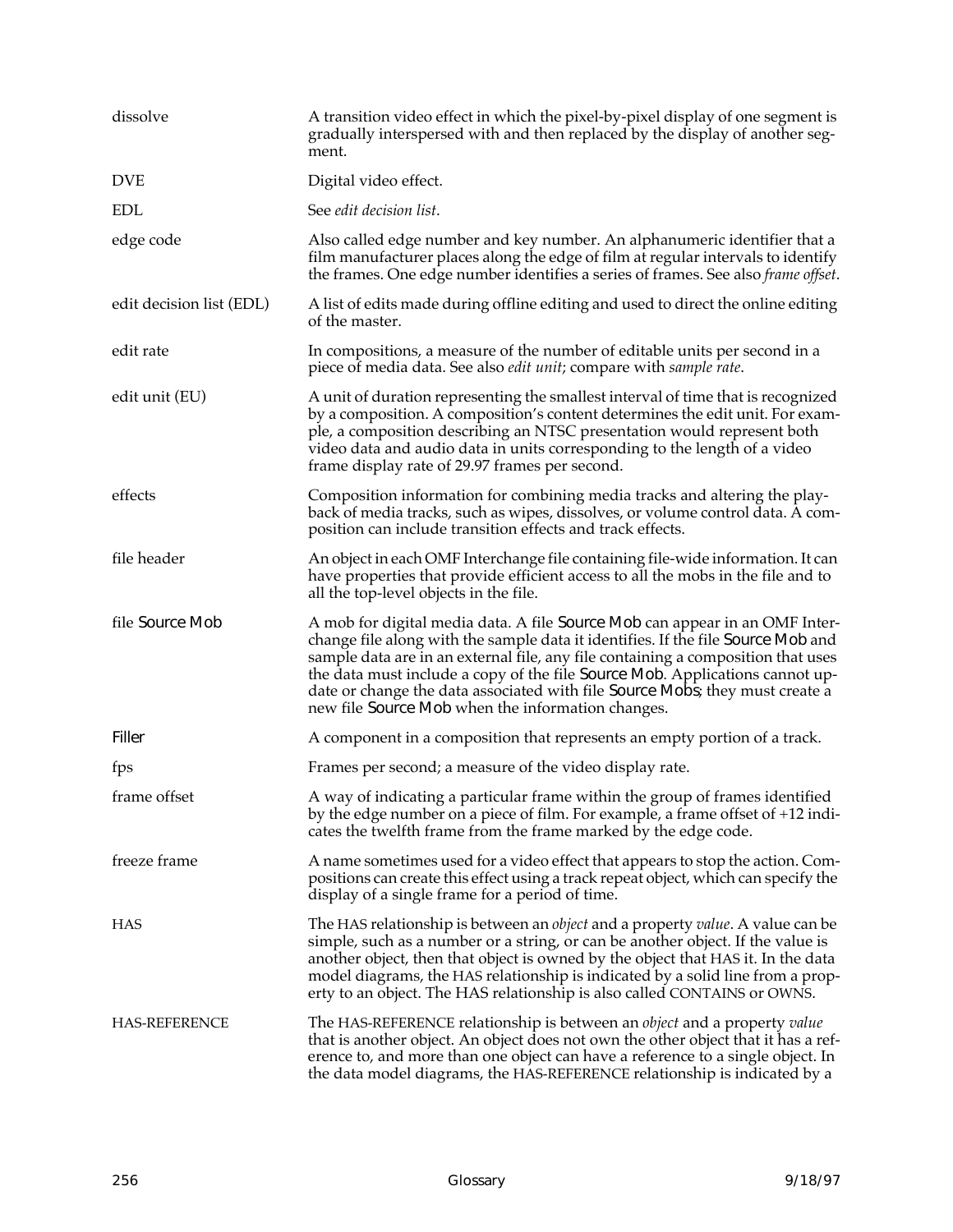|                   | dashed line from a property to an object. The HAS-REFERENCE relationship is<br>also called DEPENDS-ON or USES.                                                                                                                                                                                                                                                                                                                                                                                                       |
|-------------------|----------------------------------------------------------------------------------------------------------------------------------------------------------------------------------------------------------------------------------------------------------------------------------------------------------------------------------------------------------------------------------------------------------------------------------------------------------------------------------------------------------------------|
| implementation    | The implementation is the lower-level description of a class that specifies the<br>storage details. In contrast, the <i>data model</i> is the high-level description of a class<br>that specifies meaning.                                                                                                                                                                                                                                                                                                           |
| inheritance       | Inheritance is the mechanism that defines a relationship between <i>classes</i> where<br>a subclass inherits the <i>properties</i> , relationships, and semantics of its superclass.                                                                                                                                                                                                                                                                                                                                 |
| is-an-instance-of | The is-an-instance-of relationship is a relationship between an <i>object</i> and a<br>class. An object Is-an-instance-of a class if the object is in the set defined by the<br>class.                                                                                                                                                                                                                                                                                                                               |
| is-a-kind-of      | The is-a-kind-of relationship is a relationship between two <i>classes</i> . If a class has<br>the properties, relationships, and semantics of a second class, then the first<br>class is-a-kind-of the second class. The first class is called the subclass and the<br>second class is the <i>superclass</i> .                                                                                                                                                                                                      |
| JFIF              | JPEG File Interchange Format, a compressed image file format.                                                                                                                                                                                                                                                                                                                                                                                                                                                        |
| <b>JPEG</b>       | Joint Photographic Experts Group.                                                                                                                                                                                                                                                                                                                                                                                                                                                                                    |
| layered media     | A method of creating an effect by combining two Segments of media in a spec-<br>ified way. For example an application can use this method to superimpose a<br>chroma key video Segment over another video Segment.                                                                                                                                                                                                                                                                                                   |
| Locator           | An object that contains information an application or its user could use to help<br>locate and identify a source of media data.                                                                                                                                                                                                                                                                                                                                                                                      |
| media             | The video, audio, graphics, computed effects that combine to form a presenta-<br>tion.                                                                                                                                                                                                                                                                                                                                                                                                                               |
| media data        | Data from a media source. It can be analog data, such as film frames, tape au-<br>dio, or videotape video and audio. It can be digital data; either data that was<br>digitized, such as video frame data and audio samples, or data created in dig-<br>ital form, such as title graphics or animation frames. See also digital media data.                                                                                                                                                                           |
| Media Data object | An OMFI object that contains digital media data.                                                                                                                                                                                                                                                                                                                                                                                                                                                                     |
| Media Descriptor  | The element in Source Mob that describes the data from the source. For exam-<br>ple, a Media Descriptor for video data describes the format of the data and the<br>compression type. A Media Descriptor for digital data in a file can have loca-<br>tion hints.                                                                                                                                                                                                                                                     |
| media source      | See physical source.                                                                                                                                                                                                                                                                                                                                                                                                                                                                                                 |
| media sample data | See sample data.                                                                                                                                                                                                                                                                                                                                                                                                                                                                                                     |
| media data index  | An property in the file header; it is an index to the objects in the file that con-<br>tain digital media data.                                                                                                                                                                                                                                                                                                                                                                                                      |
| Mob               | A primary OMF Interchange data structure that includes a unique ID and can<br>identify a composition or a physical source of media data. The use of mobs<br>makes it possible to create compositions separately from the digital media data<br>and to store source information applications can use to recreate media. Com-<br>position mobs store persistent references to their physical source mobs. A dig-<br>ital file mob can store a reference to the videotape mob describing its original<br>analog source. |
| mob ID            | The unique ID associated with an OMF Interchange file Mob, having OMF In-<br>terchange data type omfi:UID.                                                                                                                                                                                                                                                                                                                                                                                                           |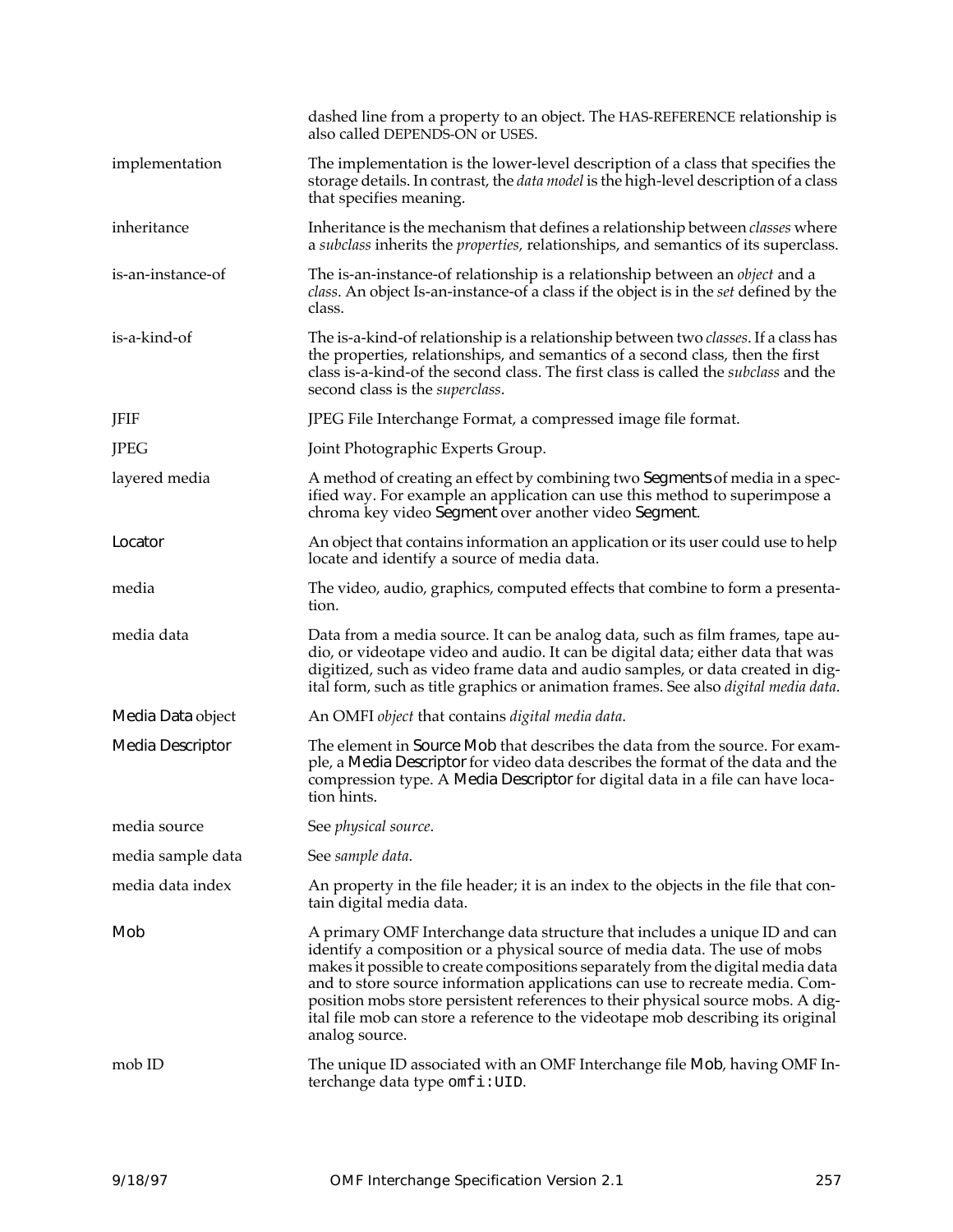| motion effect       | An effect that speeds up or slows down the presentation of media in a track.                                                                                                                                                                                                                                                                                   |
|---------------------|----------------------------------------------------------------------------------------------------------------------------------------------------------------------------------------------------------------------------------------------------------------------------------------------------------------------------------------------------------------|
| <b>NAB</b>          | National Association of Broadcasters.                                                                                                                                                                                                                                                                                                                          |
| <b>NTSC</b>         | National Television Standards Committee, which established the color TV<br>transmission system used in the U.S.                                                                                                                                                                                                                                                |
| NTSC video          | The color video standard established by the National Television Standards<br>Committee. This standard calls for 525 lines of information, scanned at a rate<br>of approximately 29.97 frames per second.                                                                                                                                                       |
| object              | An object is a member of a <i>class</i> . It has a collection of <i>properties</i> , each of which<br>has a name and a value. An object is-an-instance-of of a class.                                                                                                                                                                                          |
| object reference    | The file-specific, unique, persistent ID value an application uses to access an<br>object in an OMF Interchange file. During processing, an application can con-<br>vert an object reference into a pointer to the object, such as a Source Clip.                                                                                                              |
| ordered set         | An ordered set is an ordered collection of unique values. This is sometimes<br>used in <i>class</i> definitions to store multivalued properties when ordering is im-<br>portant.                                                                                                                                                                               |
| origin              | A reference point for measuring sections of digitized sample data. A file mob<br>value for the start position in the media is expressed in relation to the origin.<br>Although the same sample data can be redigitized and more sample data<br>might be added, the origin remains the same so that composition source clips<br>that reference it remain valid. |
| PAL                 | Phase Alternating Line, a color TV standard used in many countries. PAL calls<br>for 625 lines, scanned at a rate of 25 frames per second.                                                                                                                                                                                                                     |
| physical Source Mob | A mob that represents a physical source, such as a videotape or an audio tape.                                                                                                                                                                                                                                                                                 |
| physical source     | The physical source of digital media data. A physical source can be an analog<br>source from which media data is digitized, such as a videotape, an audio tape,<br>or a film reel. It can also be a source that is digital in its original form, such as<br>animation frames or a graphics file.                                                               |
| property            | Identifies an object's value and the data type of the value. Objects have their<br>own set of required or optional properties. Many objects have properties that<br>are inherited from a another class that is higher up in the class hierarchy.                                                                                                               |
| raw media file      | A file containing <i>digital media data</i> that does not contain any OMFI objects.                                                                                                                                                                                                                                                                            |
| repeat effect       | A type of effect for repeating a frame, so that it appears to "freeze" or stop the<br>frame, or for repeating a series of frames, such as a series of animation frames.                                                                                                                                                                                        |
| rendered media      | A computed effect stored in a file and referenced by a composition. Applica-<br>tions can render effects that they cannot create in during playback.                                                                                                                                                                                                           |
| RGB                 | RGB pixel arrays, a widely used file format for representing the primary colors<br>red, green, and blue image data for digital use.                                                                                                                                                                                                                            |
| <b>RIFF WAVE</b>    | See WAVE.                                                                                                                                                                                                                                                                                                                                                      |
| sample data         | Media data created by digitizing from a physical source. A sample is a unit of<br>data that the digitizing device can measure. Applications can play digital sam-                                                                                                                                                                                              |
|                     | ple data from files on disk.                                                                                                                                                                                                                                                                                                                                   |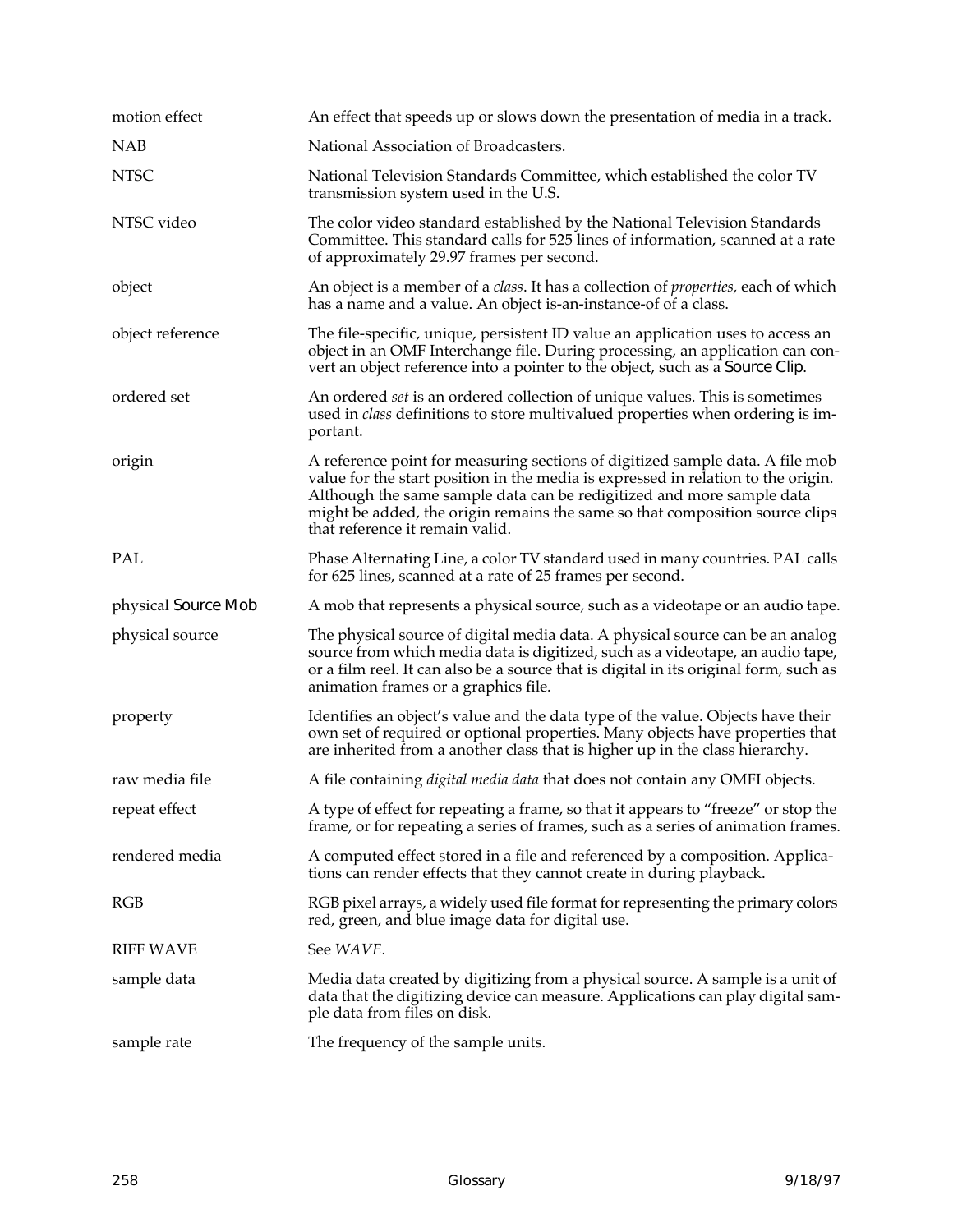| sample units          | A unit of measure used in digitizing media data from a physical source, such<br>as a videotape. Media data contains its own sample rate and the size of each<br>sample in bytes.                                                                                                                      |  |  |
|-----------------------|-------------------------------------------------------------------------------------------------------------------------------------------------------------------------------------------------------------------------------------------------------------------------------------------------------|--|--|
| <b>SECAM</b>          | Séquential Couleur á Memoire, a color TV standard developed in France and<br>used there and in other countries.                                                                                                                                                                                       |  |  |
| Segment               | Within a composition, a Segment is specifies time-varying media or other in-<br>formation. A Segment can be used alone in contrast with a Transition, which<br>can only be used when surrounded by Segments in a Sequence. A typical Seg-<br>ment is a Source Clip.                                   |  |  |
| Sequence              | An ordered list of Segments that are optionally connected by Transitions.                                                                                                                                                                                                                             |  |  |
| set                   | A set is an unordered collection of unique values. This is sometimes used in<br>class definitions to store multivalued <i>properties</i> .                                                                                                                                                            |  |  |
| <b>SMPTE</b>          | The Society of Motion Picture and Television Engineers.                                                                                                                                                                                                                                               |  |  |
| <b>SMPTE</b> timecode | A frame numbering system developed by SMPTE and used primarily for elec-<br>tronic editing and timing of video programs. It assigns a number to each frame<br>of video, telling the number of hours, minutes, seconds, and frames; for exam-<br>ple, 01:42:13:26.                                     |  |  |
| Source Clip           | One of the lowest level building blocks of a composition. It identifies the mob<br>ID of a physical source and describes a section of the source.                                                                                                                                                     |  |  |
| subclass              | A subclass is a class that is defined as having the properties, relationships, and<br>semantics as another class, which is called its <i>superclass</i> . The subclass can have<br>additional properties, relationships, and semantics that are not in the super-<br>class.                           |  |  |
| substitutability      | The rule of substitutability specifies that an <i>object</i> can be used in place of an ob-<br>ject of any <i>class</i> that is a <i>superclass</i> of its class.                                                                                                                                     |  |  |
| superclass            | A superclass is a class that has another class, its <i>subclass</i> , that is defined as hav-<br>ing the properties, relationships, and semantics as the superclass.                                                                                                                                  |  |  |
| TIFF                  | A tag-based file format for storing and interchanging raster images developed<br>by Aldus Corporation. The OMF Interchange standard includes TIFF as a com-<br>mon format for graphic interchange, and it includes TIFF with extensions as a<br>common format for video frame data.                   |  |  |
| time code             | Usually SMPTE timecode, but media data can have any time code associated<br>with it. During editing, applications can display many types of time code, such<br>as the time code of a physical source you are editing or the time code for the<br>point at which an editor is inserting a new segment. |  |  |
| time warp effect      | A class of effects, where the duration of the input media segments does not<br>equal the duration of the effect. See also, motion effect, capture mask effect, and<br>repeat track effect.                                                                                                            |  |  |
| track                 | A externally referencable channel in a composition, such as a video track or au-<br>dio track.                                                                                                                                                                                                        |  |  |
| Transition            | A Transition represents what is to take place as one segment ends and the next<br>one begins. The simplest transition is a cut, which, in video, is when the first<br>frame of the starting segment directly follows the last frame of the segment<br>that is ending.                                 |  |  |
| UID                   | See mob ID.                                                                                                                                                                                                                                                                                           |  |  |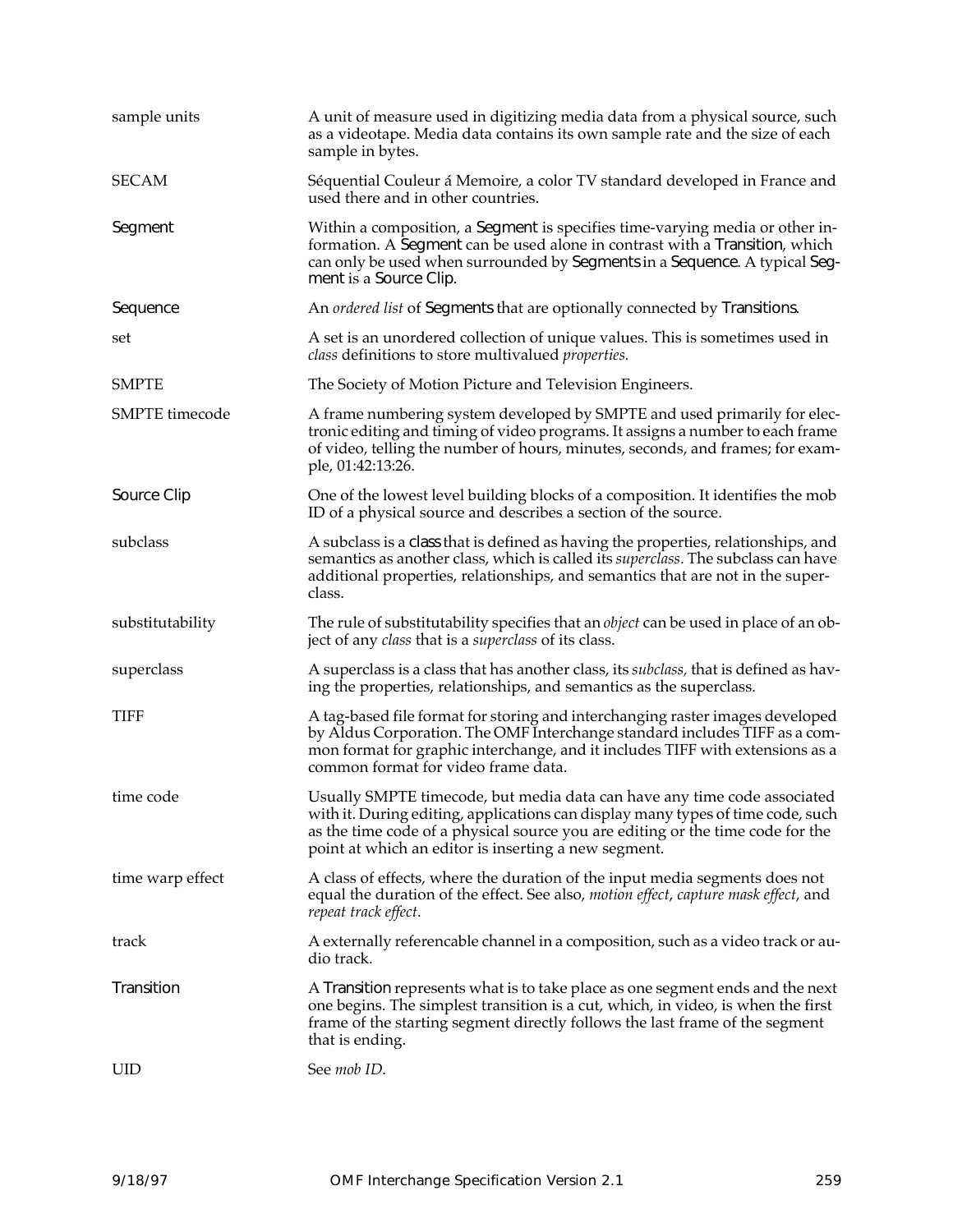| value       | The actual data associated with a particular property in an OMF Interchange<br>object.                                                                                                |
|-------------|---------------------------------------------------------------------------------------------------------------------------------------------------------------------------------------|
| videotape   | Oxide-coated, plastic-based magnetic tape used for recording video and audio<br>signals.                                                                                              |
| <b>VTR</b>  | Videotape recorder.                                                                                                                                                                   |
| <b>WAVE</b> | RIFF Waveform Audio File Format. A widely used format for audio data using<br>little endian byte order. OMF Interchange includes it as a common interchange<br>format for audio data. |
| wipe        | A transition in which a margin or border moves across the screen, wiping out<br>the image of one segment and replacing it with the image of the next one.                             |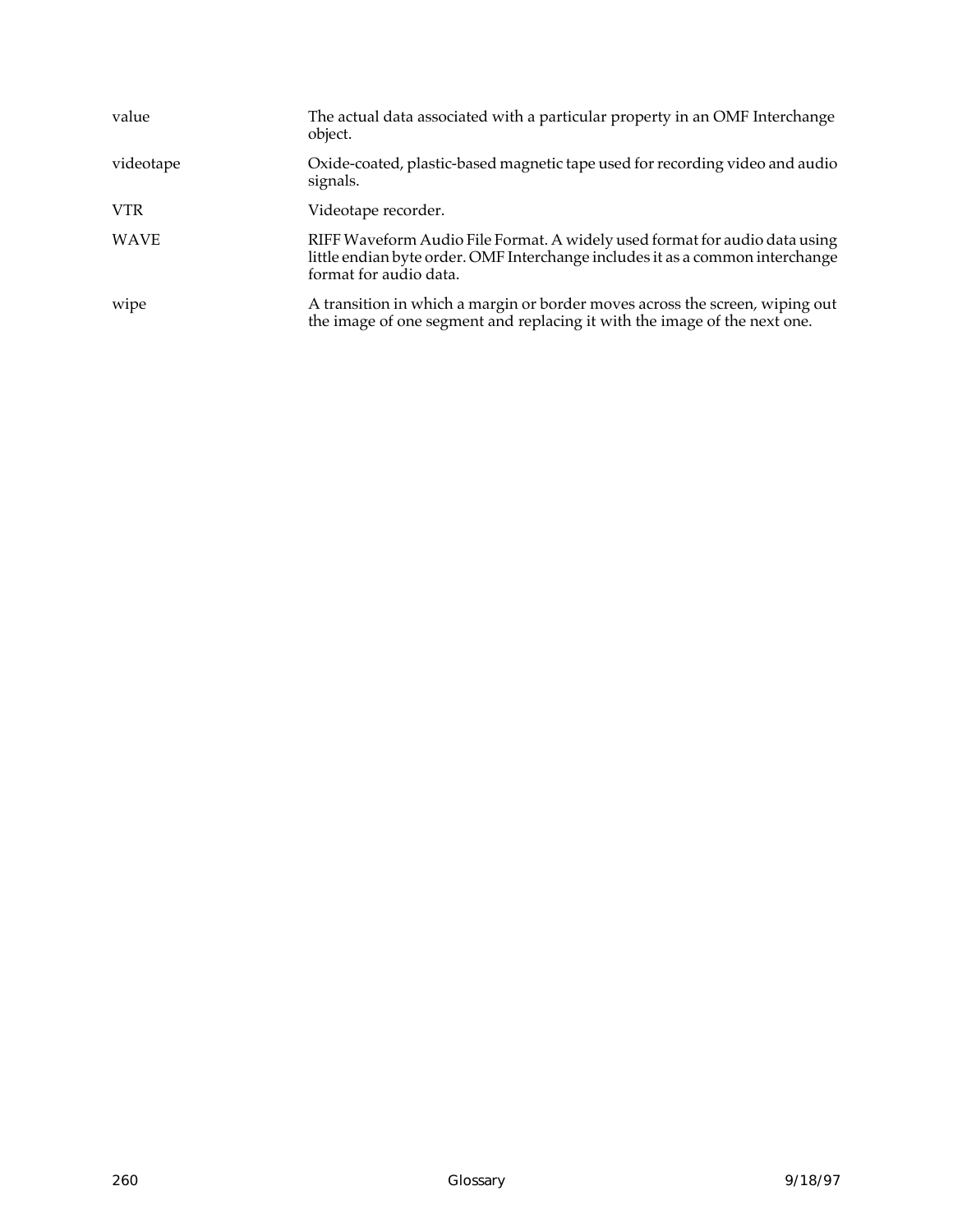

## Index

#### A

abstract class [29](#page-40-0) AIFC Audio Data class [112](#page-123-0) AIFC Audio Descriptor class [113](#page-124-0) AIFC class [112](#page-123-0) class hierarchy position [33](#page-44-0), [253](#page-264-0) AIFC descriptor [24](#page-35-0) AIFC format [14](#page-25-0) AIFD class [113](#page-124-0) class hierarchy position [33](#page-44-0), [253](#page-264-0) applications using OMFI [7](#page-18-0) application-specific data [3](#page-14-0) ATTB class [114](#page-125-0) ATTR class [116](#page-127-0) Attribute Array class [116](#page-127-0) Attribute class [114](#page-125-0) attributes [176](#page-187-0) audio AIFF or AIFC data [108](#page-119-0), [112](#page-123-0), [113](#page-124-0) tracks for channels [18](#page-29-0) audio data required interchange formats [14](#page-25-0) audio fade [90](#page-101-0) audio fades, default [127](#page-138-0)

#### B

Bento [227](#page-238-0) Boolean data kind [39](#page-50-0) Boolean type [37](#page-48-0)

#### C

CDCI class [119](#page-130-0) class hierarchy position [33](#page-44-0), [253](#page-264-0) chains of mobs [46](#page-57-0) Char data kind [39](#page-50-0) Char data type type [37](#page-48-0) class abstract [29](#page-40-0) definition [28](#page-39-0) class dictionary property [49,](#page-60-0) [154](#page-165-0) Class Dictionary Entry class [117](#page-128-0) class hierarchy [32](#page-43-0) property for extending [49,](#page-60-0) [154](#page-165-0) class model [27](#page-38-0) benefits [27](#page-38-0) terminology [28](#page-39-0) ClassID type [37](#page-48-0) CLSD class [117](#page-128-0) class hierarchy position [33](#page-44-0), [253](#page-264-0) CMOB class [126](#page-137-0) class hierarchy position [33](#page-44-0), [253](#page-264-0) Color data kind [39](#page-50-0) Color Difference Component Image Descriptor class [119](#page-130-0) ColorSitingType type [37](#page-48-0) ColorSpace data kind [39](#page-50-0) COMM property [108](#page-119-0), [112](#page-123-0) CompCodeArray type [37](#page-48-0) Component class [124](#page-135-0) composition building blocks [17](#page-28-0) definition [5](#page-16-0) overview example [22](#page-33-0) time managment [26](#page-37-0) Composition Mob class [63](#page-74-0), [126](#page-137-0) composition mobs [43](#page-54-0), [63](#page-74-0)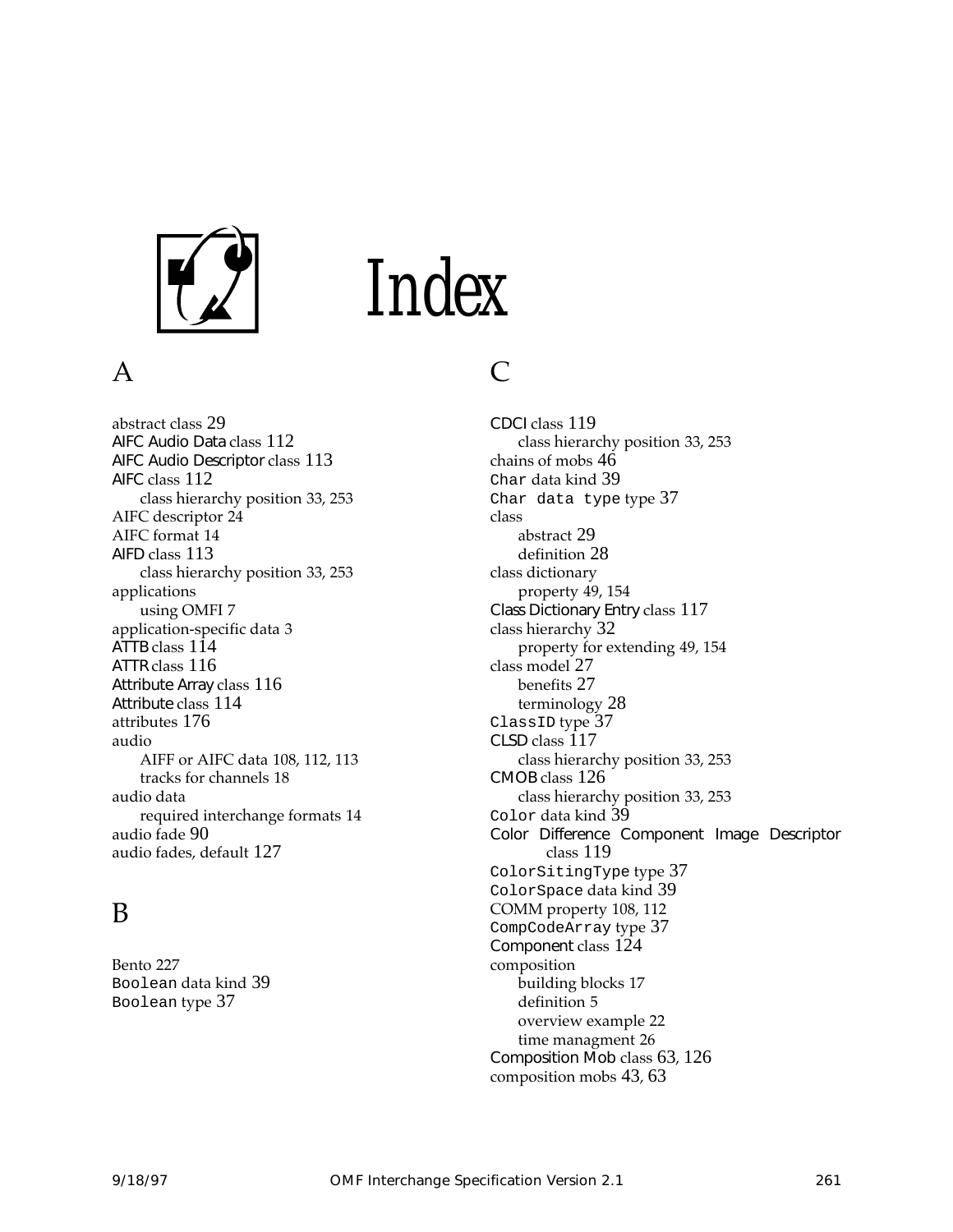compositions [1](#page-12-0) compression [230](#page-241-0) CompSizeArray type [37](#page-48-0) constant interpolation [83](#page-94-0) Constant Value class [128](#page-139-0) Constant Values in effects [75](#page-86-0) control arguments varying [81](#page-92-0) control arguments in effects [75](#page-86-0) Control Point class [130](#page-141-0) control points extrapolation [83](#page-94-0) Control Points in effects [81](#page-92-0) controls time-varying in effects [76](#page-87-0) converting edit rates [90](#page-101-0) converting edit rates to sample rates [93](#page-104-0) CPNT class [124](#page-135-0) class hierarchy position [33](#page-44-0), [253](#page-264-0) CTLP class [130](#page-141-0) class hierarchy position [33](#page-44-0), [253](#page-264-0) cut [22](#page-33-0) CutPoint in transitions [73](#page-84-0) CVAL class [128](#page-139-0) class hierarchy position [33](#page-44-0), [253](#page-264-0)

#### D

data digital media [47](#page-58-0) Data Definition class [132](#page-143-0) data file raw [47](#page-58-0) data kind [37](#page-48-0), [39](#page-50-0) data model [29](#page-40-0) data type [37](#page-48-0) identification [37](#page-48-0) DataValue type [37](#page-48-0) DDEF class [132](#page-143-0) class hierarchy position [33](#page-44-0), [253](#page-264-0) defaults [49](#page-60-0) definition objects [50](#page-61-0) DIDD class [133](#page-144-0) class hierarchy position [33](#page-44-0), [253](#page-264-0) digital data external [25](#page-36-0) internal [25](#page-36-0) raw [25](#page-36-0) Digital Image Descriptor class [133](#page-144-0) digital media data [47](#page-58-0)

in AIFF format [108,](#page-119-0) [112,](#page-123-0) [113](#page-124-0) DirectionCode data kind [39](#page-50-0) Distance data kind [39](#page-50-0) DOS Locator class [138](#page-149-0) DOSL class [138](#page-149-0) class hierarchy position [33](#page-44-0), [253](#page-264-0)

#### E

ECCP class [139](#page-150-0) class hierarchy position [33](#page-44-0), [253](#page-264-0) EDEF class [143](#page-154-0) class hierarchy position [33](#page-44-0), [253](#page-264-0) edge code [21](#page-32-0) Edge Code class [139](#page-150-0) Edgecode data kind [40](#page-51-0) EdgeType type [37](#page-48-0) edit rate [26](#page-37-0) relation to sample rate [93](#page-104-0) edit rate converter [90](#page-101-0) Edit Rate Converter class [141](#page-152-0) EditHintType type [37](#page-48-0) editing hints for control points [85](#page-96-0) editing information [63](#page-74-0) EFFE class [145](#page-156-0) class hierarchy position [33](#page-44-0), [253](#page-264-0) Effect Definition class [143](#page-154-0) Effect Invocation used as segment [21](#page-32-0) Effect Invocation class [145](#page-156-0) Effect Invocation> class [74](#page-85-0) Effect Slot class [149](#page-160-0) effects [74](#page-85-0) in transitions [78](#page-89-0) layered [22](#page-33-0) rendered [80](#page-91-0) unrecognized [81](#page-92-0) ERAT class [141](#page-152-0) class hierarchy position [33](#page-44-0), [253](#page-264-0) ESLT class [149](#page-160-0) class hierarchy position [33](#page-44-0), [253](#page-264-0) EU, see edit unit [26](#page-37-0) extensibility of OMF Interchange [3](#page-14-0) external file references overview [3](#page-14-0) extrapolation of control points [83](#page-94-0)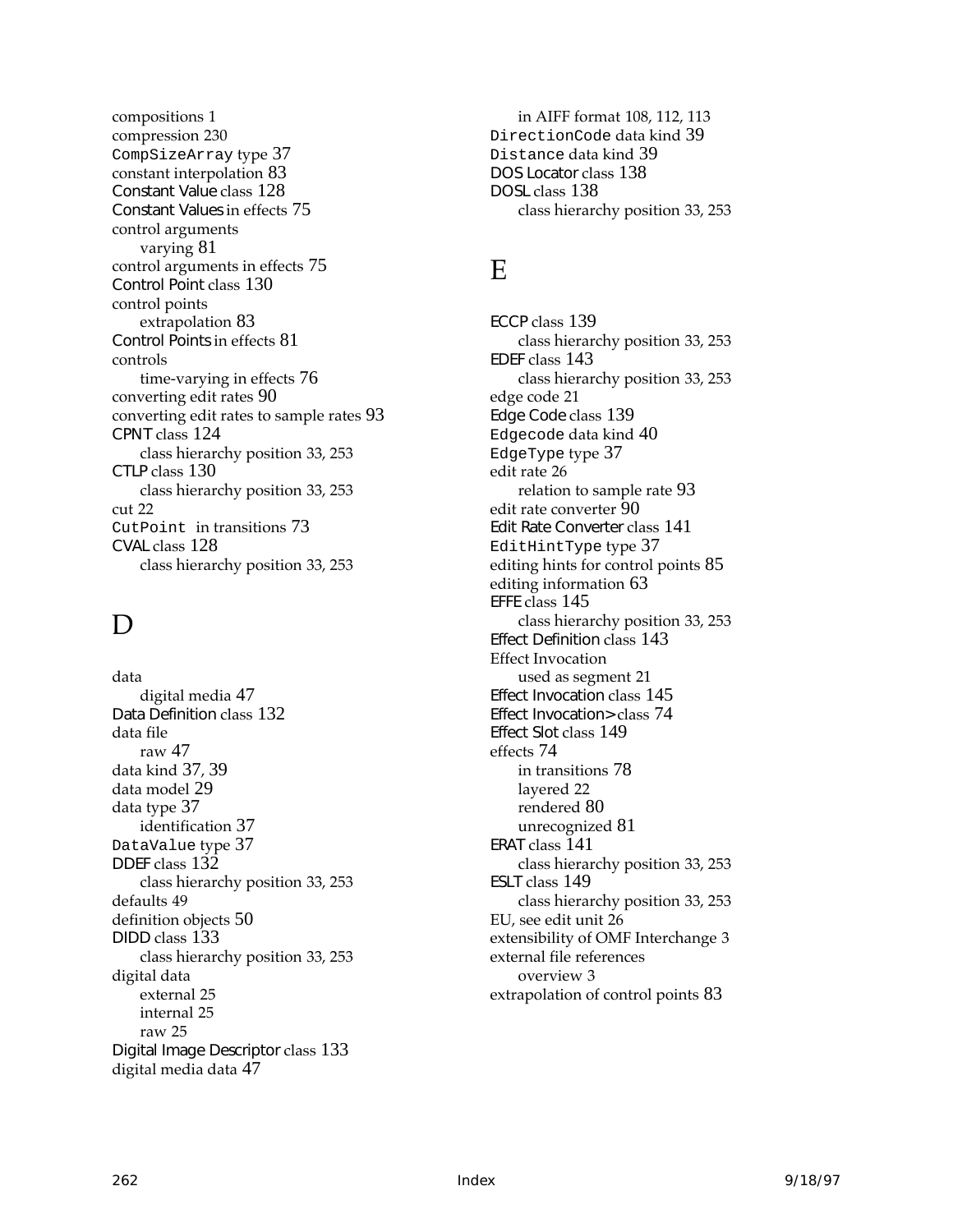#### F

fade in audio [90](#page-101-0) fade out audio [90](#page-101-0) fades, default audio [127](#page-138-0) FadeType type [37](#page-48-0) file byte order [49,](#page-60-0) [153](#page-164-0) index of digital data objects [50,](#page-61-0) [154](#page-165-0) raw data [47](#page-58-0) requirements for interchange [51](#page-62-0) timestamp [49](#page-60-0), [153](#page-164-0) version number property [50,](#page-61-0) [155](#page-166-0) file header [49](#page-60-0), [152](#page-163-0) file Source Mob [44,](#page-55-0) [47](#page-58-0) FILL class [151](#page-162-0) class hierarchy position [33](#page-44-0), [253](#page-264-0) Filler [21](#page-32-0) Filler class [151](#page-162-0) Film to video conversion [97](#page-108-0) FilmType type [37](#page-48-0) format description [27](#page-38-0), [43](#page-54-0), [63](#page-74-0)

#### G

graphic required interchange format [12](#page-23-0)

#### $H$

HAS relationship [29](#page-40-0) HAS-REFERENCE relationship [29](#page-40-0) HEAD class [152](#page-163-0) class hierarchy position [33](#page-44-0), [253](#page-264-0) Header class [152](#page-163-0) Header object [49](#page-60-0) hints editing of control points [85](#page-96-0)

#### I

IDAT class [158](#page-169-0) class hierarchy position [33](#page-44-0), [253](#page-264-0) Identification class [156](#page-167-0) Identification List [50](#page-61-0), [155](#page-166-0) IDNT class [156](#page-167-0) image required interchange format [12](#page-23-0) Image Data class [158](#page-169-0) implementation [29](#page-40-0) incremental update [3](#page-14-0) index of mobs [50](#page-61-0) inheritance definition [28](#page-39-0) Int16 type [38](#page-49-0) Int32 data kind [40](#page-51-0) Int32 type [38](#page-49-0) Int32Array type [38](#page-49-0) Integer type [38](#page-49-0) Intel byte order [216,](#page-227-0) [217](#page-228-0) InterpKind type [37](#page-48-0) interpolation methods [83](#page-94-0) is-a-kind-of [28](#page-39-0) is-an-instance-of [28](#page-39-0)

#### J

JPECProc [230](#page-241-0) JPEG class [159](#page-170-0) class hierarchy position [33](#page-44-0), [253](#page-264-0) JPEG Image Data class [159](#page-170-0) JPEG table code [204](#page-215-0) JPEGInterchangeFormat [230](#page-241-0) JPEGInterchangeFormatLength [230](#page-241-0) JPEGRestartInterval [230](#page-241-0) JPEGTableIDType type [38](#page-49-0)

#### K

kind data [37](#page-48-0)

#### L

layered effects [22](#page-33-0) layering media with scope references [86](#page-97-0) LayoutType type [38](#page-49-0) leading lines in video data [204](#page-215-0) Length32 type [38](#page-49-0)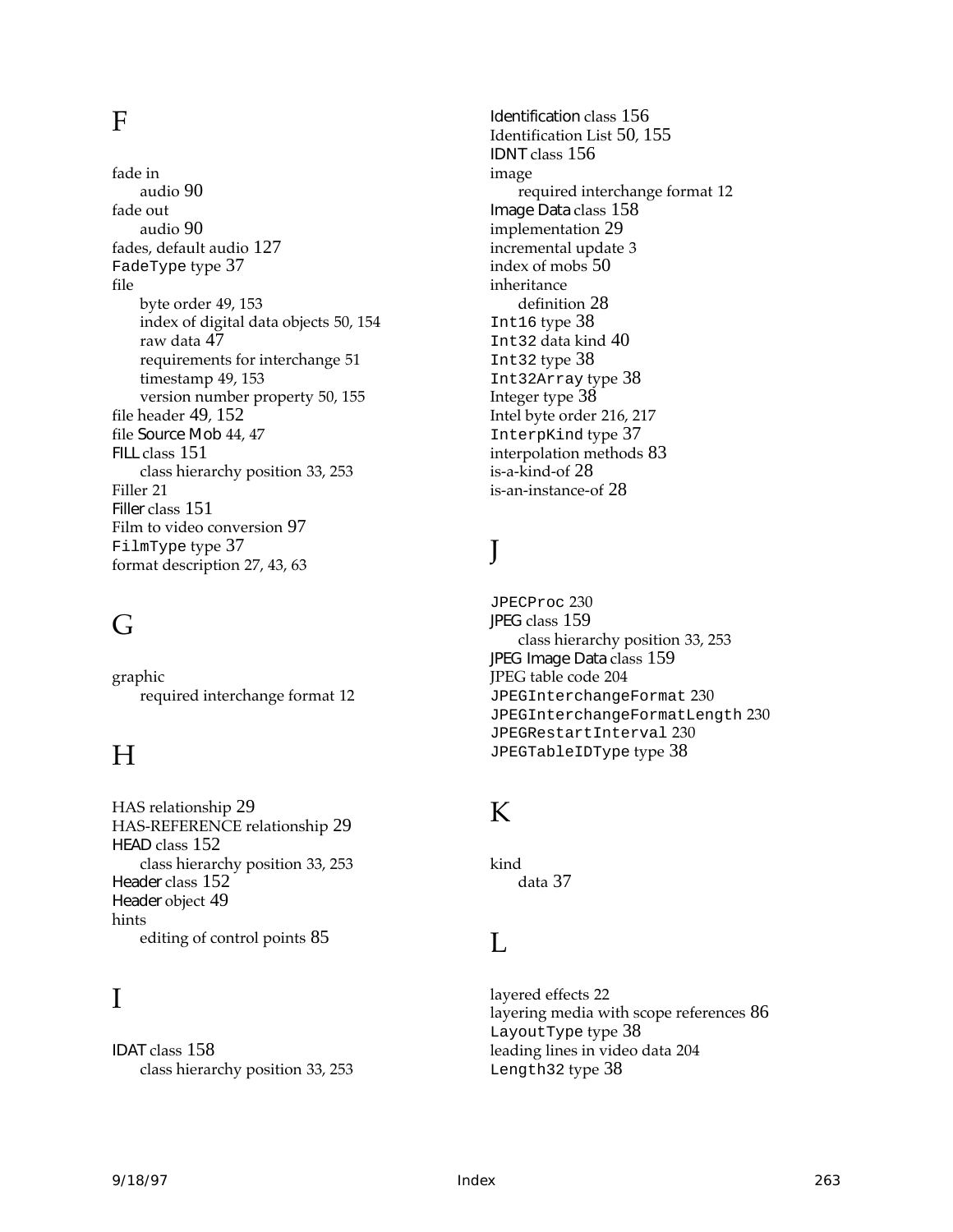linear interpolation [83](#page-94-0) live data [20](#page-31-0) Locator class [160](#page-171-0) LOCR class [160](#page-171-0) class hierarchy position [33](#page-44-0), [253](#page-264-0)

#### M

Mac Locator class [161](#page-172-0) MACL class [161](#page-172-0) class hierarchy position [33](#page-44-0), [253](#page-264-0) Master Mob class [162](#page-173-0) master mobs [43](#page-54-0) Matte data kind [40](#page-51-0) MDAT class [164](#page-175-0) class hierarchy position [33](#page-44-0), [253](#page-264-0) MDES class [165](#page-176-0) class hierarchy position [33](#page-44-0), [253](#page-264-0) MDFL class [167](#page-178-0) class hierarchy position [33](#page-44-0), [253](#page-264-0) MDFM class [169](#page-180-0) class hierarchy position [33](#page-44-0), [253](#page-264-0) MDTP class [173](#page-184-0) class hierarchy position [33](#page-44-0), [253](#page-264-0) Media data definition [6](#page-17-0) media data coexisting representations of [12](#page-23-0) concepts and terms [17](#page-28-0) digital [47](#page-58-0) levels of support [10](#page-21-0) sample rate [26](#page-37-0) Media Data class [164](#page-175-0) Media Data object [47](#page-58-0) Media Descriptor class [165](#page-176-0) media descriptors purpose [24](#page-35-0) Media File Descriptor class [167](#page-178-0) Media Film Descriptor class [169](#page-180-0) Media Group class [171](#page-182-0) media object definition [7](#page-18-0) [media object, see mob](#page-18-0) Media Tape Descriptor class [173](#page-184-0) MGRP class [171](#page-182-0) class hierarchy position [33](#page-44-0), [253](#page-264-0) MMOB class [162](#page-173-0) class hierarchy position [33](#page-44-0), [253](#page-264-0) mob mob ID [7](#page-18-0)

requirements for interchange [51](#page-62-0) mob chains [46](#page-57-0) Mob class [175](#page-186-0) mob index [50](#page-61-0) mob references [46](#page-57-0) mob slot definition [18](#page-29-0) Mob Slot class [177](#page-188-0) mob slots in source mobs [92](#page-103-0) Mob Slots and tracks [64](#page-75-0) Mob Slots in composition mobs [63](#page-74-0) MobID format [52](#page-63-0) MobID match between mob and digital data [52](#page-63-0) MOBJ class [175](#page-186-0) class hierarchy position [33](#page-44-0), [253](#page-264-0) mobs [43](#page-54-0) composition [43](#page-54-0), [63](#page-74-0) file source [44](#page-55-0) finding digita data [52](#page-63-0) immutable source [45](#page-56-0) index in header [50](#page-61-0) kinds of [43](#page-54-0) master [43](#page-54-0) physical source [44](#page-55-0) primary [50](#page-61-0) references to [46](#page-57-0) revising [45](#page-56-0) source [44](#page-55-0) Motorola byte order [112](#page-123-0), [113](#page-124-0) MSLT class [177](#page-188-0) class hierarchy position [33](#page-44-0), [253](#page-264-0)

#### N

NEST class [179](#page-190-0) class hierarchy position [33](#page-44-0), [253](#page-264-0) nested scope [85](#page-96-0) Nested Scope class [179](#page-190-0) NETL class [181](#page-192-0) Network Locator class [181](#page-192-0) NTSC pulldown [98](#page-109-0)

#### $\left( \right)$

object definition [28](#page-39-0) object-oriented [systems](#page-49-0)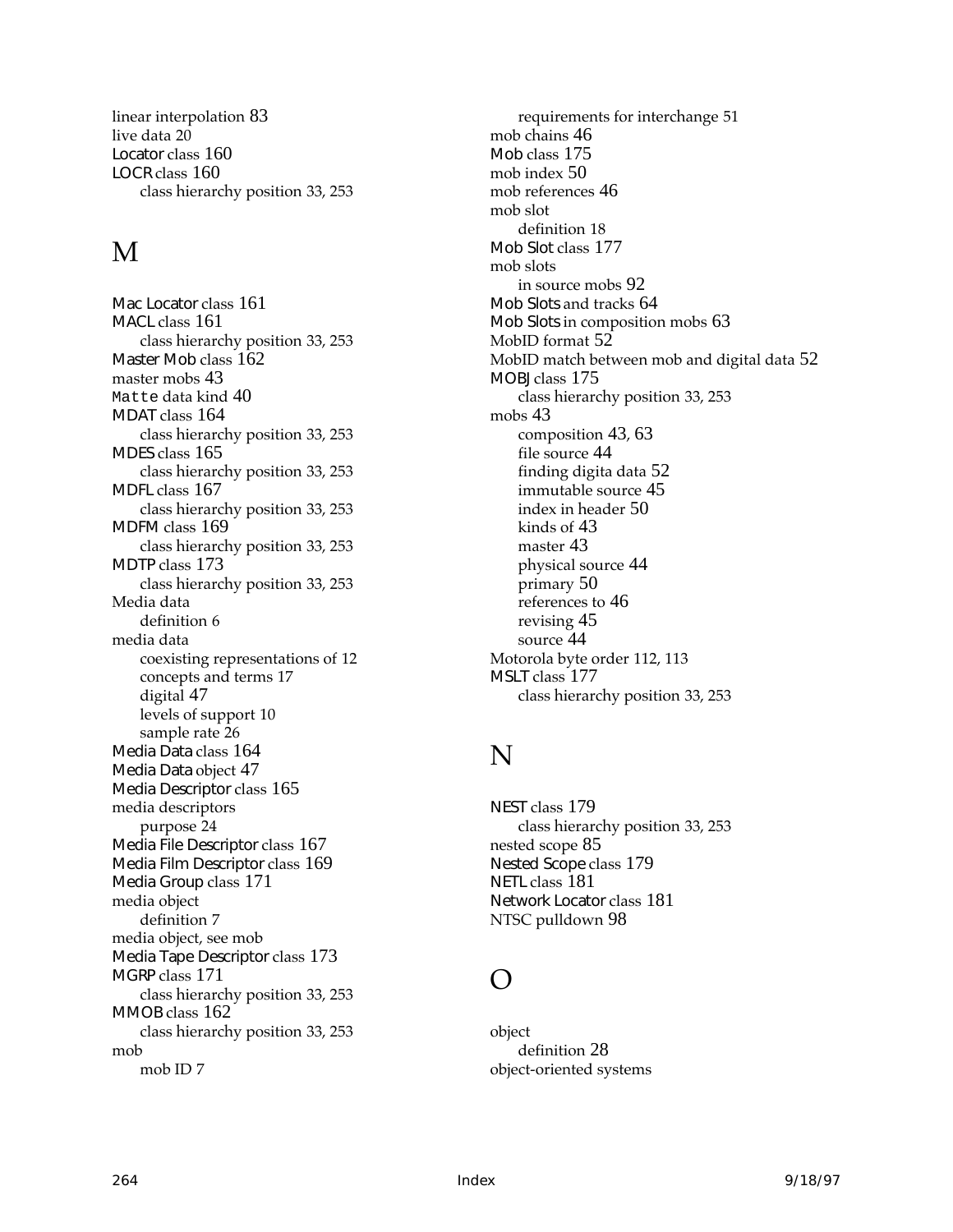introduction [28](#page-39-0) objects defintion [50](#page-61-0) ObjRef type [38](#page-49-0) ObjRefArray type [38](#page-49-0) OMF Interchange history [3](#page-14-0) version [3,](#page-14-0) [50,](#page-61-0) [155](#page-166-0) OMF Participation Form [269](#page-280-0) OMFI classes of application using [7](#page-18-0) concepts and terms [17](#page-28-0) levels of media data support [10](#page-21-0) media data formats [26](#page-37-0) OMFI Object class [182](#page-193-0) OOBJ class [182](#page-193-0) class hierarchy position [33](#page-44-0), [253](#page-264-0) [Open Media Framework Interchange Format, see](#page-12-0) OMF Interchange ordered set [29](#page-40-0) origin source [93](#page-104-0) overlap of media with transitions [70](#page-81-0) overlapping transitions restrictions on [74](#page-85-0)

### P

Participation Form [269](#page-280-0) PDWN class [183](#page-194-0) physical source mobs [44](#page-55-0) Picture data kind [40](#page-51-0) PictureWithMatte data kind [40](#page-51-0) PlanarConfiguration [230](#page-241-0) platforms [1](#page-12-0) Point data kind [40](#page-51-0) Polynomial data kind [40](#page-51-0) portability [1](#page-12-0) Position32 type [38](#page-49-0) primary mobs index [50](#page-61-0) Pulldown class [183](#page-194-0) Pulldown objects [97](#page-108-0)

### $\bigcup$

quantization adjustments in effects [84](#page-95-0)

#### R

rate converter [90](#page-101-0) rates edit and sample [93](#page-104-0) Rational data kind [40](#page-51-0) Rational type [38](#page-49-0) raw data file [47](#page-58-0) RBGA class [186](#page-197-0) references scope [85](#page-96-0) references to mobs [46](#page-57-0) rendered effects [80](#page-91-0) required interchange formats list of [12](#page-23-0) RGBA class class hierarchy position [33](#page-44-0), [253](#page-264-0) RGBA Component Image Descriptor class [186](#page-197-0) RIFF WAVE format [14](#page-25-0) RowsPerStrip [230](#page-241-0)

#### S

sample rate [26](#page-37-0) relation to edit rate [93](#page-104-0) SCLP class [197](#page-208-0) class hierarchy position [33](#page-44-0), [253](#page-264-0) scope [85](#page-96-0) nested [85](#page-96-0) Scope Reference class [190](#page-201-0) scope references [85](#page-96-0) SEGM class [192](#page-203-0) class hierarchy position [33](#page-44-0), [253](#page-264-0) Segment description [19](#page-30-0) Segment class [192](#page-203-0) Segments in mob slots [65](#page-76-0) Selector class [193](#page-204-0) **Selectors** using [89](#page-100-0) SEQU class [195](#page-206-0) class hierarchy position [33](#page-44-0), [253](#page-264-0) Sequence class [195](#page-206-0) Sequencein mob slots [65](#page-76-0) sequences calculating the duration of [70](#page-81-0) set [29](#page-40-0) sharing media with scope references [86](#page-97-0) SLCT class [193](#page-204-0)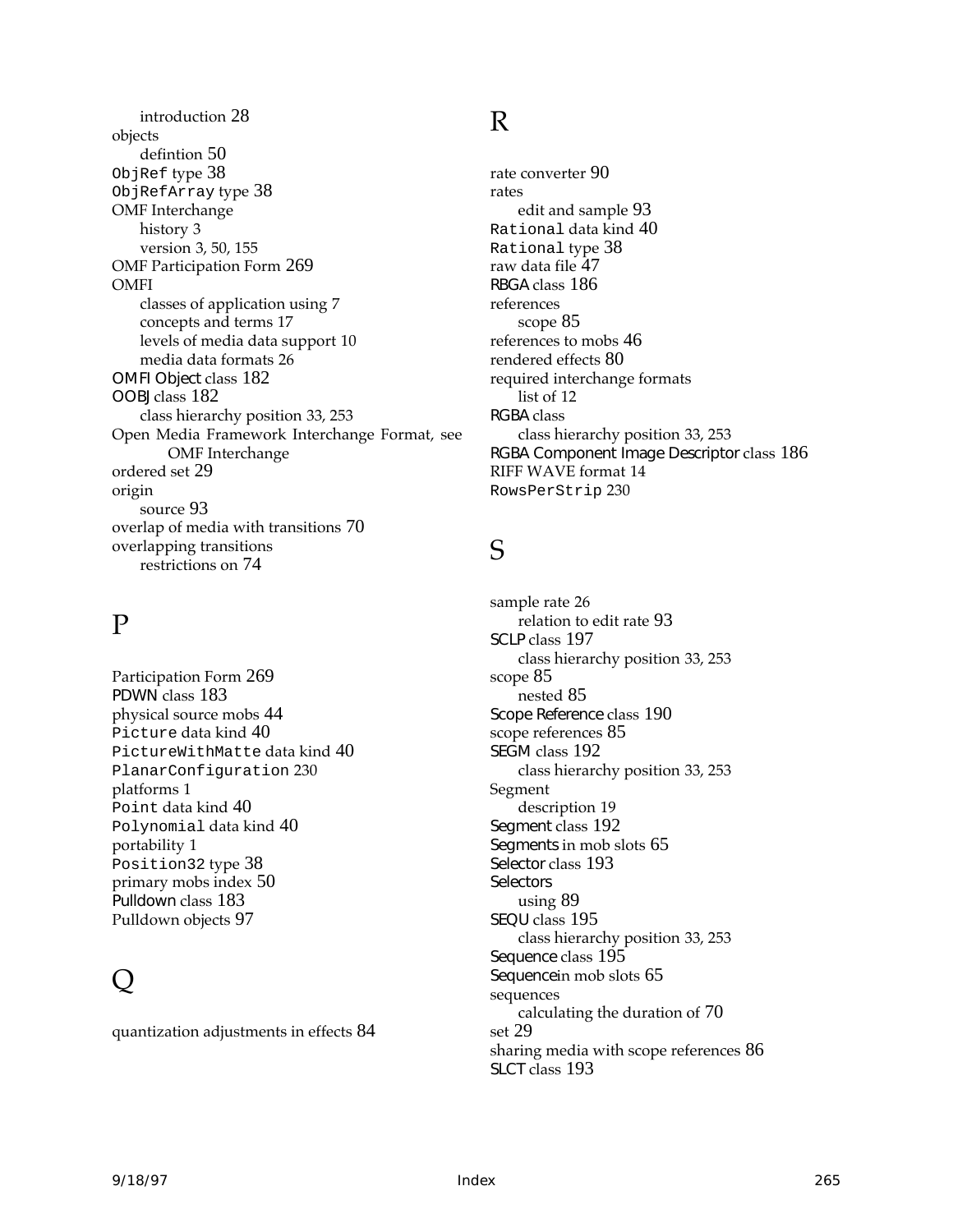class hierarchy position [33](#page-44-0), [253](#page-264-0) SMOB class [200](#page-211-0) class hierarchy position [33](#page-44-0), [253](#page-264-0) Sound data kind [40](#page-51-0) source origin [93](#page-104-0) Source Clip class [197](#page-208-0) Source Clip referencing mobs [46](#page-57-0) Source Clipin composition mobs [69](#page-80-0) Source Clipin mob slots [65](#page-76-0) Source Mob class [200](#page-211-0) source mobs [44](#page-55-0) finding digital data [52](#page-63-0) immutability of [45](#page-56-0) physical [44](#page-55-0) source origin [93](#page-104-0) sources [1](#page-12-0) specializing information [2](#page-13-0), [32](#page-43-0) SREF class [190](#page-201-0) class hierarchy position [33](#page-44-0), [253](#page-264-0) SSND property [108](#page-119-0), [112](#page-123-0) StereoSound data kind [40](#page-51-0) String data kind [40](#page-51-0) String type [38](#page-49-0) subclass definition [28](#page-39-0) subsampling [230](#page-241-0) substitutability [29](#page-40-0) superclass definition [28](#page-39-0) synchronization [26](#page-37-0) of Mob Slots [19](#page-30-0)

#### T

TapeCaseType type [38](#page-49-0) TapeFormatType type [38](#page-49-0) TCCP class [206](#page-217-0) class hierarchy position [33](#page-44-0), [253](#page-264-0) Text Locator class [202](#page-213-0) Three-Two pulldown [98](#page-109-0) TIFD class [204](#page-215-0) class hierarchy position [33](#page-44-0), [253](#page-264-0) TIFF information [227](#page-238-0) TIFF class [203](#page-214-0) class hierarchy position [33](#page-44-0), [253](#page-264-0) TIFF descriptor [24](#page-35-0) TIFF format additional IFD fields [228](#page-239-0)

extensions for video data [108,](#page-119-0) [205](#page-216-0) IFD [204](#page-215-0) TIFF Image Data class [203](#page-214-0) TIFF Image Descriptor class [204](#page-215-0) tiles [230](#page-241-0) timecode definition [20](#page-31-0) Timecode class [206](#page-217-0) Timecode data kind [40](#page-51-0) timecodes in source mobs [92](#page-103-0) timestamp property [49,](#page-60-0) [153](#page-164-0) TimeStamp type [38](#page-49-0) time-varying controls in effects [76](#page-87-0) track [92](#page-103-0) [see also, mob slot](#page-29-0) Track Description class [207](#page-218-0) Track Descriptionin composition mobs [69](#page-80-0) Track Descriptions in mob slots [64](#page-75-0) tracks [64](#page-75-0) tracks and mob slots [64](#page-75-0) trailing lines in video data [204](#page-215-0) TRAN class [209](#page-220-0) class hierarchy position [33](#page-44-0), [253](#page-264-0) Transition class [209](#page-220-0) transition effects [78](#page-89-0) transitions restrictions of overlapping [74](#page-85-0) treating as cuts [73](#page-84-0) Transitions in sequences [70](#page-81-0) TRKD class [207](#page-218-0) class hierarchy position [33](#page-44-0), [253](#page-264-0) TXTL class [202](#page-213-0) class hierarchy position [33](#page-44-0), [253](#page-264-0) type data [37](#page-48-0)

#### U

UID type [38](#page-49-0) UInt16 type [38](#page-49-0) UInt8 data kind [40](#page-51-0) UniqueName type [38](#page-49-0) UNIX Locator class [211](#page-222-0) unrecognized effects [81](#page-92-0) UNXL class [211](#page-222-0) class hierarchy position [33](#page-44-0), [253](#page-264-0) user attributes [176](#page-204-0)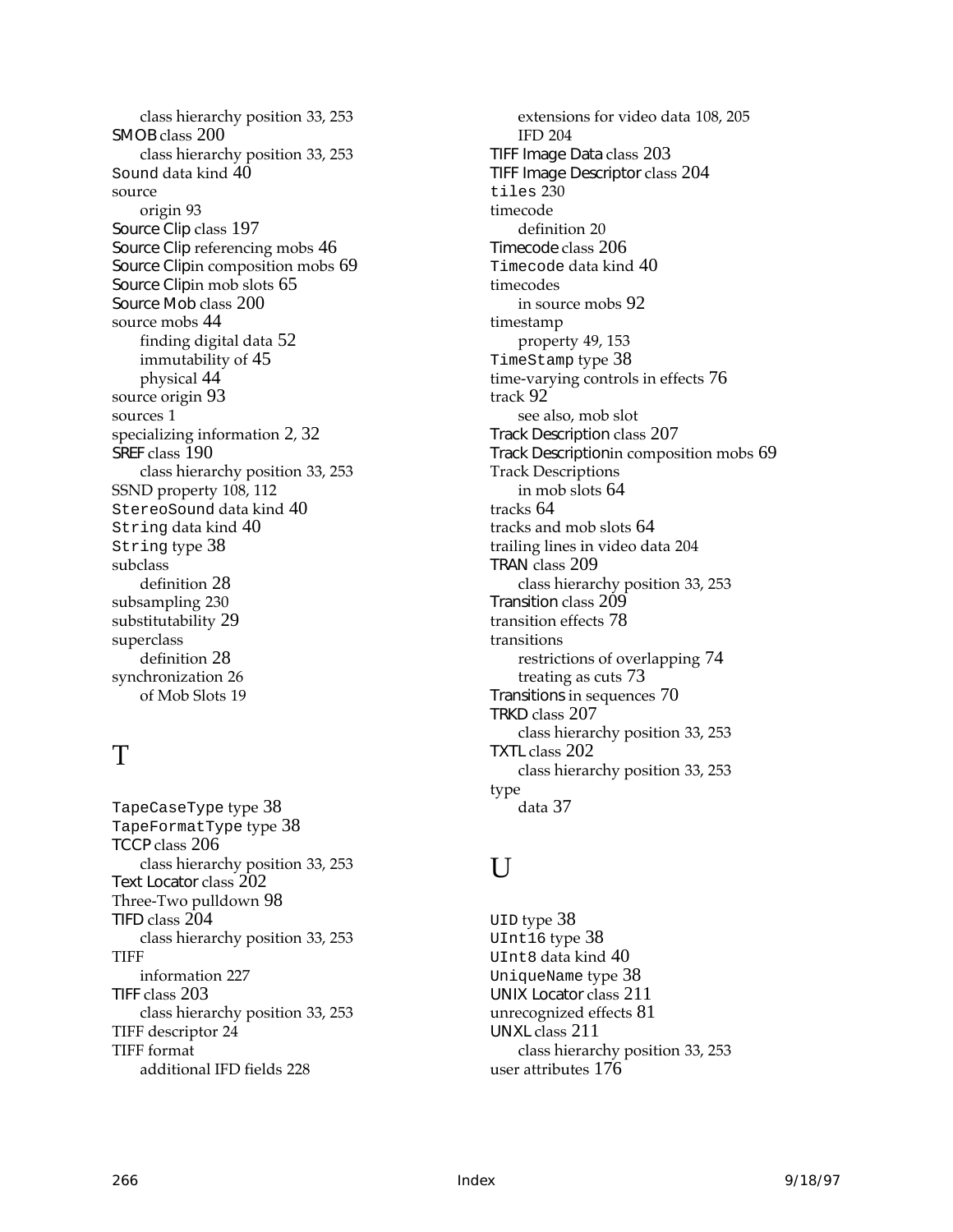#### V

Varying Value class [212](#page-223-0) Varying Value control arguments [81](#page-92-0) Varying Values in effects [75](#page-86-0) version property for [50](#page-61-0), [155](#page-166-0) VersionType type [38](#page-49-0) video frame data compression [230](#page-241-0) contiguous bytes [204](#page-215-0) in YUV422 format [230](#page-241-0) leading lines [204](#page-215-0) [see also TIFF format](#page-215-0) trailing lines [204](#page-215-0) uniformity [204](#page-215-0) video to film conversion [97](#page-108-0) VideoSignalType type [38](#page-49-0) VVAL class [212](#page-223-0) class hierarchy position [33](#page-44-0), [253](#page-264-0)

#### W

WAVD class [217](#page-228-0) class hierarchy position [33](#page-44-0), [253](#page-264-0) WAVE Audio Data class [216](#page-227-0) WAVE Audio Descriptor class [217](#page-228-0) WAVE class [216](#page-227-0) class hierarchy position [33](#page-44-0), [253](#page-264-0) WAVE descriptor [24](#page-35-0) Windows Locator class [218](#page-229-0) WINL class [218](#page-229-0) class hierarchy position [33](#page-44-0), [253](#page-264-0)

#### Y

YUV422 format [230](#page-241-0)